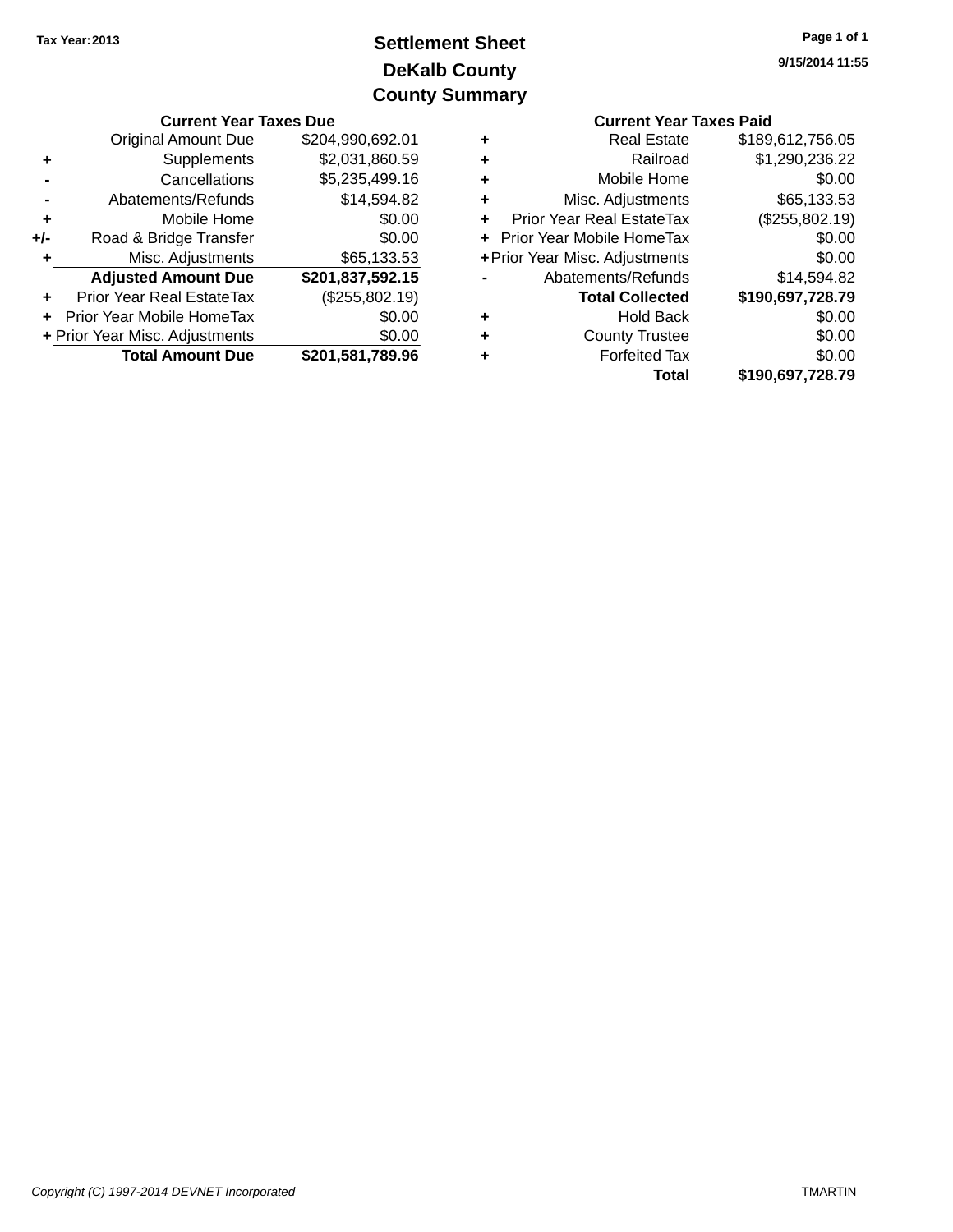# **Settlement Sheet Tax Year: 2013 Page 1 of 2 DeKalb County 001 - COUNTY**

|     | <b>Current Year Taxes Due</b>  |                 |  |
|-----|--------------------------------|-----------------|--|
|     | <b>Original Amount Due</b>     | \$20,739,932.74 |  |
| ٠   | Supplements                    | \$208,405.98    |  |
|     | Cancellations                  | \$307,989.08    |  |
|     | Abatements/Refunds             | \$876.16        |  |
| ٠   | Mobile Home                    | \$0.00          |  |
| +/- | Road & Bridge Transfer         | \$0.00          |  |
| ٠   | Misc. Adjustments              | \$6,821.26      |  |
|     | <b>Adjusted Amount Due</b>     | \$20,646,294.74 |  |
| ٠   | Prior Year Real EstateTax      | (\$7,161.09)    |  |
| ٠   | Prior Year Mobile Home Tax     | \$0.00          |  |
|     | + Prior Year Misc. Adjustments | \$0.00          |  |

|                 | <b>PER PROPERTY INTO A PROPERTY INC.</b> |
|-----------------|------------------------------------------|
| \$20,639,133.65 | <b>Total Amount Due</b>                  |

# **Current Year Taxes Paid**

|   | <b>Real Estate</b>             | \$19,877,192.10 |
|---|--------------------------------|-----------------|
| ٠ | Railroad                       | \$152,118.16    |
| ٠ | Mobile Home                    | \$0.00          |
| ٠ | Misc. Adjustments              | \$6,821.26      |
| ٠ | <b>Prior Year Real Estate</b>  | (\$7,161.09)    |
| ٠ | Prior Year Mobile Home         | \$0.00          |
|   | + Prior Year Misc. Adjustments | \$0.00          |
|   | Abatements/Refunds             | \$876.16        |
|   |                                |                 |
|   | <b>Total Collected</b>         | \$20,028,094.27 |
| ٠ | <b>Hold Back</b>               | \$0.00          |
| ٠ | <b>County Trustee</b>          |                 |
|   | <b>Forfeited Tax</b>           |                 |
|   | Total                          | \$20,028,094.27 |

#### **Distribution Summary**

| <b>Tax Distribution Date</b>         | Amount          |
|--------------------------------------|-----------------|
| 05/22/2014                           | \$2,556,231.54  |
| 06/27/2014                           | \$8,255,056.46  |
| 07/25/2014                           | \$268,975.11    |
| 08/22/2014                           | \$1,313,748.13  |
| 09/19/2014                           | \$7,634,083.03  |
| <b>Totals: 5 Distributions</b>       | \$20,028,094.27 |
| <b>Grand Totals: 5 Distributions</b> | \$20,028,094.27 |

#### **Fund Summary Fund Interest Amount Collected Distributed PY Over Distrib Amount Available Current Distribution Previously** 001 - CORPORATE \$11,351,503.27 \$7,024,665.34 \$4,326,837.93 \$0.00 \$0.00 \$0.00 003 - BONDS AND INTEREST 60.00 \$585,381.16 \$362,252.18 \$223,128.98 \$0.00 \$0.00 \$0.00 \$0.00 005 - I. M. R. F. \$96,535.41 \$59,739.13 \$36,796.28 \$0.00 \$0.00 \$0.00 006 - COUNTY HIGHWAY **\$1,665,756.63** \$1,030,822.30 \$634,934.33 \$0.00 \$0.00 \$0.00 008 - BRIDGE CONST W/COUNTY  $$820,791.35$   $$507,931.36$   $$312,859.99$  \$0.00 \$0.00 \$0.00 \$0.00 018 - MENTAL HEALTH SERVICES \$2,265,137.38 \$1,401,737.85 \$863,399.53 \$0.00 \$0.00 \$0.00 \$0.00 021 - FEDERAL AID MATCHING \$820,791.35 \$507,931.36 \$312,859.99 \$0.00 \$0.00 \$0.00 \$0.00 022 - COUNTY HEALTH DEPT \$386,141.67 \$238,956.55 \$147,185.12 \$0.00 \$0.00 \$0.00 \$0.00 035 - TORT/LIABILITY INSURANCE \$858,303.98 \$531,145.35 \$327,158.63 \$0.00 \$0.00 \$0.00 \$0.00 047 - SOCIAL SECURITY 66000 - \$96,535.41 \$59,739.13 \$36,796.28 \$0.00 \$0.00 \$0.00 \$0.00 055 - VETERANS ASSISTANCE \$497,177.40 \$307,668.93 \$189,508.47 \$0.00 \$0.00 \$0.00 \$0.00 105 - PUBLIC BLDG COMM LEASE \$168,896.92 \$104,518.69 \$64,378.23 \$0.00 \$0.00 \$0.00 142 - SR CITIZEN SOCIAL SERV \$415,142.34 \$256,903.07 \$158,239.27 \$0.00 \$0.00 \$0.00 \$0.00 **Totals \$20,028,094.27 \$12,394,011.24 \$7,634,083.03 \$0.00 \$0.00 \$0.00**

#### **Miscellaneous Adjustment Detail**

| Year Source           | <b>Account Type</b>                      | <b>Amount Adjustment Description</b>                   |
|-----------------------|------------------------------------------|--------------------------------------------------------|
| 2013 RE - Real Estate | <b>Back Tax Collected</b>                | \$10.15 VANGUARD HOMES REDEMPTION 15-14-107-008 by TBA |
| 2013 RE - Real Estate | <b>Back Tax Collected</b>                | \$7.77 VANGUARD HOMES REDEMPTION 15-14-107-007 by TBA  |
| 2013 RE - Real Estate | <b>Back Tax Collected</b>                | \$41.61 VANGUARD HOMES REDEMPTION 15-14-102-033 by TBA |
| 2013 RE - Real Estate | <b>Back Tax Collected</b>                | \$32.27 DOBSON REDEMPTION 13-15-402-010 by TBA         |
| 2013 RE - Real Estate | <b>Back Tax Collected</b>                | \$9.98 STOGSDILL REDEMPTION 06-32-328-025 by TBA       |
| 2013 RE - Real Estate | <b>Back Tax Collected</b>                | \$1,634.90 LAY REDEMPTION 07-23-155-002 by TBA         |
|                       | 2013 RE - Real Estate Back Tax Collected | \$41.95 MANESS REDEMPTION 13-06-331-005 by TBA         |
|                       |                                          |                                                        |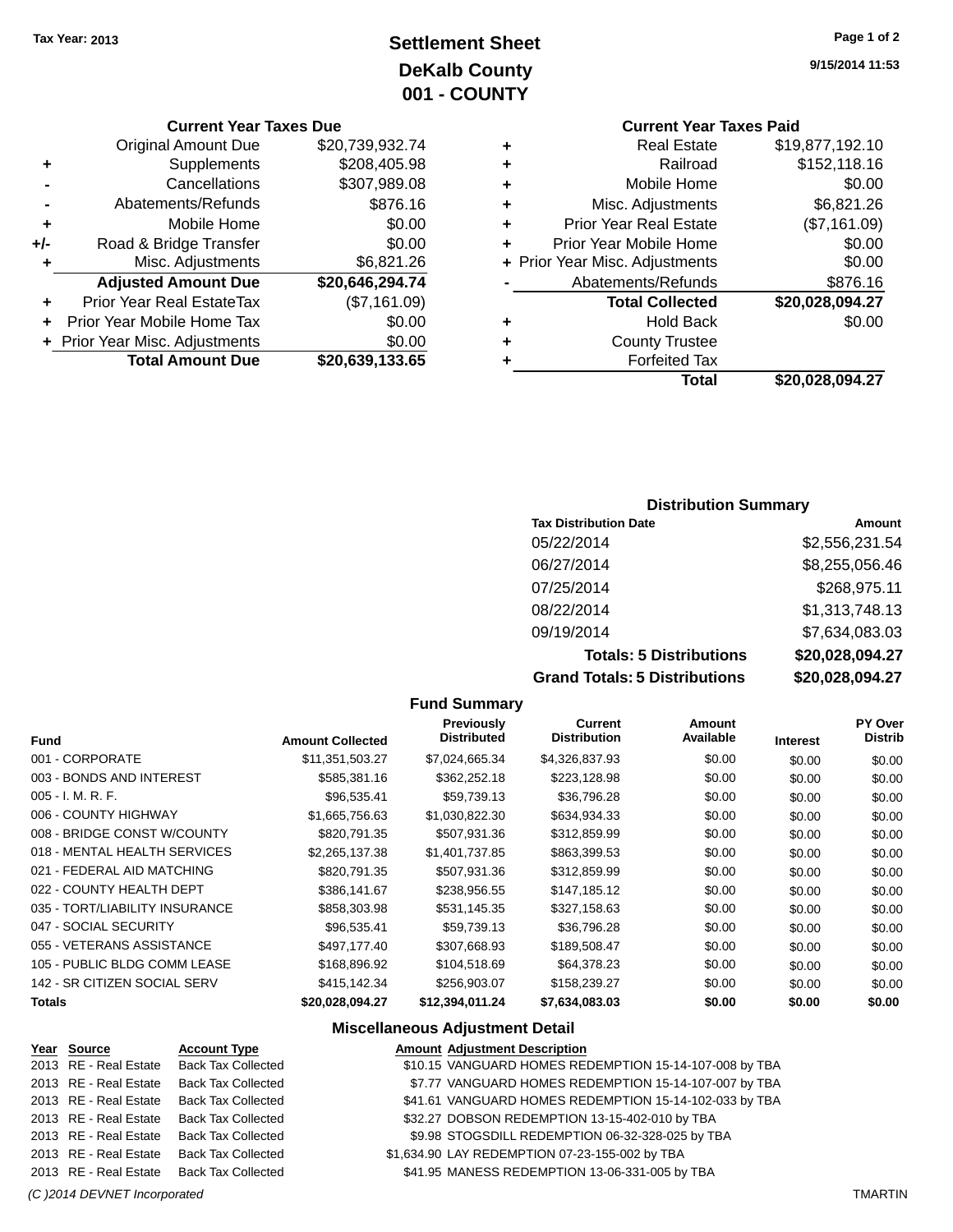# **Settlement Sheet Tax Year: 2013 Page 2 of 2 DeKalb County**

**9/15/2014 11:53**

| Year Source           | <b>Account Type</b>       |            | <b>Amount Adjustment Description</b> |
|-----------------------|---------------------------|------------|--------------------------------------|
| 2013 RE - Real Estate | <b>Back Tax Collected</b> |            | \$1.78 PRIMUS REDEMPTION 19-23-      |
| 2013 RE - Real Estate | <b>Back Tax Collected</b> |            | \$27.77 MEIER REDEMPTION 06-18-30    |
| 2013 RE - Real Estate | <b>Back Tax Collected</b> |            | \$28.67 SCAVENGER SALE 13-06-332-    |
| 2013 RE - Real Estate | <b>Back Tax Collected</b> |            | \$100.22 ENBURG REDEMPTION 13-35     |
| 2013 RE - Real Estate | Paymt In Lieu of Tax      |            | \$111.82 HOUSING AUTHORITY-SUNSE     |
| 2013 RE - Real Estate | Paymt In Lieu of Tax      |            | \$126.44 HOUSING AUTHORITY-SEQUO     |
| 2013 RE - Real Estate | <b>Back Tax Collected</b> |            | \$15.87 SCAVENGER SALE 09-17-400-    |
| 2013 RE - Real Estate | <b>Real Estate Tax</b>    |            | \$76.82 JOHNSON REDEMPTION 08-1      |
| 2013 RE - Real Estate | Paymt In Lieu of Tax      |            | \$2,458.63 HOUSING AUTHORITY by TBA  |
| 2013 RE - Real Estate | Paymt In Lieu of Tax      |            | \$2,094.61 HOUSING AUTHORITY by TBA  |
| Totals 17 entries     |                           | \$6,821.26 |                                      |
|                       |                           |            |                                      |
|                       |                           |            | <b>Abatement Detail</b>              |
| Year Source           | <b>Account Type</b>       |            | <b>Amount Adjustment Description</b> |
| 2013 RE - Real Estate | PTAB Decision             |            | \$8.65 PTAB INTEREST REFUND 03-3     |
| 2013 RE - Real Estate | <b>PTAB Decision</b>      |            | \$7.51 PTAB INTEREST REFUND 08-      |
| 2013 RE - Real Estate | <b>PTAB Decision</b>      |            | \$55.32 PTAB INTEREST REFUND 08-     |
| 2013 RE - Real Estate | PTAB Decision             |            | \$0.02 PTAB INTEREST REFUND 08-1     |
| 2013 RE - Real Estate | <b>PTAB Decision</b>      |            | \$12.34 PTAB INTEREST REFUND 08-     |
| 2013 RE - Real Estate | <b>PTAB Decision</b>      |            | \$56.07 PTAB INTEREST REFUND 15-     |
| 2013 RE - Real Estate | <b>PTAB Decision</b>      |            | \$1.05 PTAB INTEREST REFUND 07-2     |
| 2013 RE - Real Estate | PTAB Decision             |            | \$1.30 PTAB INTEREST REFUND 13-1     |
| 2013 RE - Real Estate | <b>PTAB Decision</b>      |            | \$1.74 PTAB INTEREST REFUND 15-      |
| 2013 RE - Real Estate | <b>PTAB Decision</b>      |            | \$3.22 PTAB INTEREST REFUND 15-'     |
| 2013 RE - Real Estate | <b>PTAB Decision</b>      |            | \$0.64 PTAB INTEREST REFUND 15-1     |
| 2013 RE - Real Estate | <b>PTAB Decision</b>      |            | \$3.91 PTAB INTEREST REFUND 19-2     |
| 2013 RE - Real Estate | <b>PTAB Decision</b>      |            | \$4.42 PTAB INTEREST REFUND 15-'     |
| 2013 RE - Real Estate | <b>PTAB Decision</b>      |            | \$478.67 PTAB INTEREST REFUND 08-2   |
| 2013 RE - Real Estate | <b>RE</b> Abatement       |            | \$205.46 CLARK PRIOR YEAR ABATEM     |
| 2013 RE - Real Estate | <b>PTAB Decision</b>      |            | \$1.38 PTAB INTEREST REFUND 09-'     |
| 2013 RE - Real Estate | <b>PTAB Decision</b>      |            | \$5.32 PTAB INTEREST REFUND 09-'     |
| 2013 RE - Real Estate | <b>RE</b> Abatement       |            | \$29.16 PTAB INTEREST REFUND 19-3    |

# **Miscellaneous Adjustment Detail**

| Year Source              | <b>Account Type</b>       | <b>Amount Adjustment Description</b>                |
|--------------------------|---------------------------|-----------------------------------------------------|
| 2013 RE - Real Estate    | <b>Back Tax Collected</b> | \$1.78 PRIMUS REDEMPTION 19-23-397-008 by TBA       |
| 2013 RE - Real Estate    | <b>Back Tax Collected</b> | \$27.77 MEIER REDEMPTION 06-18-300-001 by TBA       |
| 2013 RE - Real Estate    | <b>Back Tax Collected</b> | \$28.67 SCAVENGER SALE 13-06-332-003 by TBA         |
| 2013 RE - Real Estate    | <b>Back Tax Collected</b> | \$100.22 ENBURG REDEMPTION 13-35-201-007 by TBA     |
| 2013 RE - Real Estate    | Paymt In Lieu of Tax      | \$111.82 HOUSING AUTHORITY-SUNSET VIEW APTS. by TBA |
| 2013 RE - Real Estate    | Paymt In Lieu of Tax      | \$126.44 HOUSING AUTHORITY-SEQUOYA APTS by TBA      |
| 2013 RE - Real Estate    | <b>Back Tax Collected</b> | \$15.87 SCAVENGER SALE 09-17-400-010 by TBA         |
| 2013 RE - Real Estate    | Real Estate Tax           | \$76.82 JOHNSON REDEMPTION 08-10-476-007 by TBA     |
| 2013 RE - Real Estate    | Paymt In Lieu of Tax      | \$2,458.63 HOUSING AUTHORITY by TBA                 |
| 2013 RE - Real Estate    | Paymt In Lieu of Tax      | \$2,094.61 HOUSING AUTHORITY by TBA                 |
| <b>Totals 17 entries</b> |                           | \$6,821.26                                          |

#### **Abatement Detail**

#### **Amount Adjustment Description**

| 2013 RE - Real Estate    | PTAB Decision        | \$8.65 PTAB INTEREST REFUND 03-30-276-011 by TBA         |  |
|--------------------------|----------------------|----------------------------------------------------------|--|
| 2013 RE - Real Estate    | PTAB Decision        | \$7.51 PTAB INTEREST REFUND 08-12-451-004 by TBA         |  |
| 2013 RE - Real Estate    | PTAB Decision        | \$55.32 PTAB INTEREST REFUND 08-12-451-005 by TBA        |  |
| 2013 RE - Real Estate    | <b>PTAB Decision</b> | \$0.02 PTAB INTEREST REFUND 08-12-451-007 by TBA         |  |
| 2013 RE - Real Estate    | <b>PTAB Decision</b> | \$12.34 PTAB INTEREST REFUND 08-12-451-014 by TBA        |  |
| 2013 RE - Real Estate    | <b>PTAB Decision</b> | \$56.07 PTAB INTEREST REFUND 15-14-400-041 by TBA        |  |
| 2013 RE - Real Estate    | <b>PTAB Decision</b> | \$1.05 PTAB INTEREST REFUND 07-23-332-002 by TBA         |  |
| 2013 RE - Real Estate    | <b>PTAB Decision</b> | \$1.30 PTAB INTEREST REFUND 13-15-176-011 by TBA         |  |
| 2013 RE - Real Estate    | <b>PTAB Decision</b> | \$1.74 PTAB INTEREST REFUND 15-14-302-006 by TBA         |  |
| 2013 RE - Real Estate    | <b>PTAB Decision</b> | \$3.22 PTAB INTEREST REFUND 15-14-302-007 by TBA         |  |
| 2013 RE - Real Estate    | <b>PTAB Decision</b> | \$0.64 PTAB INTEREST REFUND 15-15-403-020 by TBA         |  |
| 2013 RE - Real Estate    | <b>PTAB Decision</b> | \$3.91 PTAB INTEREST REFUND 19-26-431-010 by TBA         |  |
| 2013 RE - Real Estate    | <b>PTAB Decision</b> | \$4.42 PTAB INTEREST REFUND 15-14-302-007 by TBA         |  |
| 2013 RE - Real Estate    | PTAB Decision        | \$478.67 PTAB INTEREST REFUND 08-25-100-021 by TBA       |  |
| 2013 RE - Real Estate    | <b>RE</b> Abatement  | \$205.46 CLARK PRIOR YEAR ABATEMENT 09-17-100-015 by TBA |  |
| 2013 RE - Real Estate    | PTAB Decision        | \$1.38 PTAB INTEREST REFUND 09-19-100-014 by TBA         |  |
| 2013 RE - Real Estate    | <b>PTAB Decision</b> | \$5.32 PTAB INTEREST REFUND 09-19-000-012 by TBA         |  |
| 2013 RE - Real Estate    | <b>RE</b> Abatement  | \$29.16 PTAB INTEREST REFUND 19-36-356-001 by TBA        |  |
| <b>Totals 18 entries</b> |                      | \$876.18                                                 |  |
|                          |                      |                                                          |  |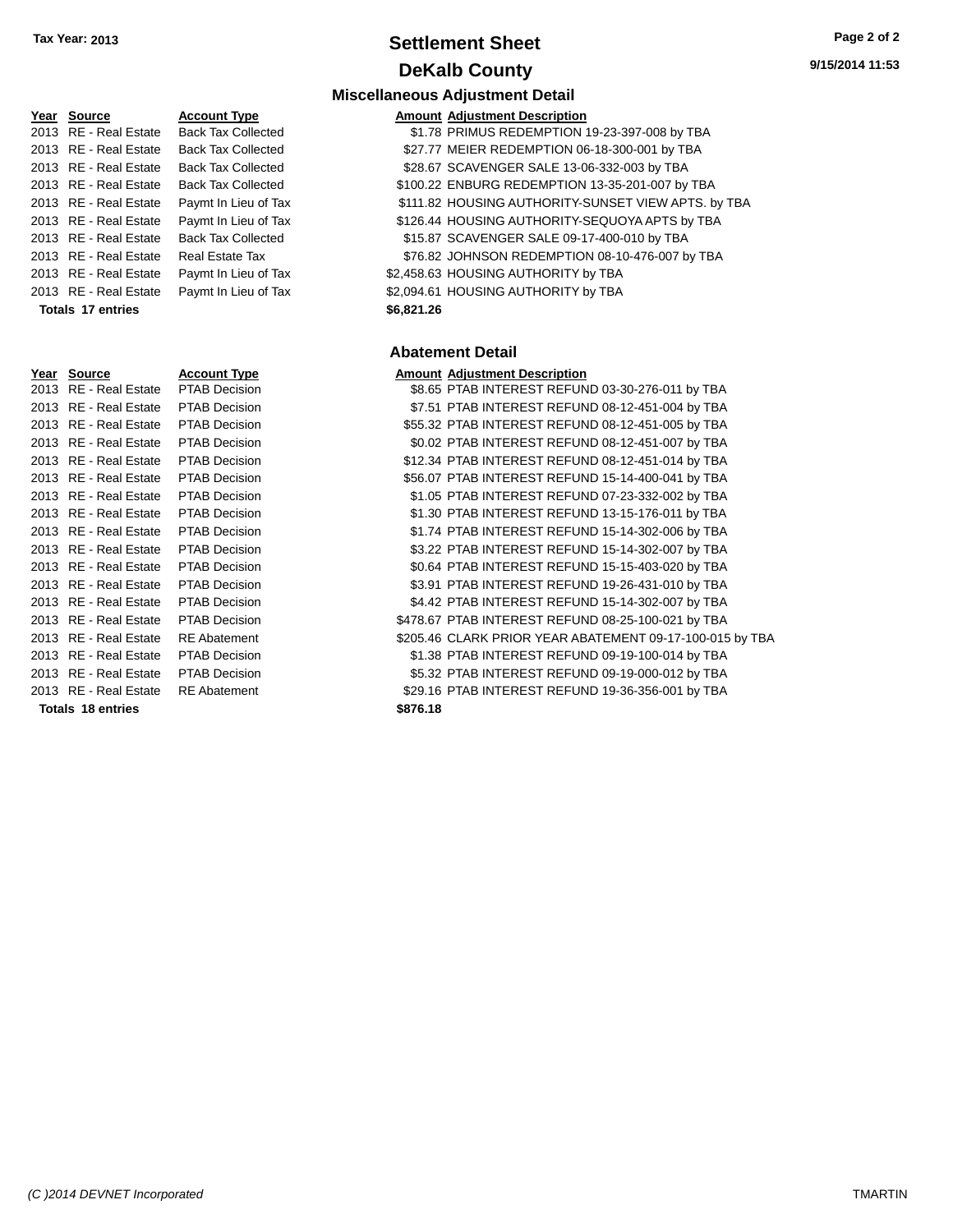# **Settlement Sheet Tax Year: 2013 Page 1 of 2 DeKalb County 002 - FOREST PRESERVE**

**9/15/2014 11:53**

#### **Current Year Taxes Paid**

| ٠ | <b>Real Estate</b>             | \$1,415,959.76 |
|---|--------------------------------|----------------|
| ٠ | Railroad                       | \$10,790.44    |
| ٠ | Mobile Home                    | \$0.00         |
| ٠ | Misc. Adjustments              | \$367.86       |
| ٠ | <b>Prior Year Real Estate</b>  | (\$546.09)     |
| ٠ | Prior Year Mobile Home         | \$0.00         |
|   | + Prior Year Misc. Adjustments | \$0.00         |
|   | Abatements/Refunds             | \$62.14        |
|   | <b>Total Collected</b>         | \$1,426,509.83 |
| ٠ | <b>Hold Back</b>               | \$0.00         |
| ÷ | <b>County Trustee</b>          |                |
| ٠ | <b>Forfeited Tax</b>           |                |
|   | Total                          | \$1.426.509.83 |

|     | <b>Current Year Taxes Due</b>    |                |  |
|-----|----------------------------------|----------------|--|
|     | <b>Original Amount Due</b>       | \$1,471,149.89 |  |
| ٠   | Supplements                      | \$20,790.22    |  |
|     | Cancellations                    | \$21,846.81    |  |
|     | Abatements/Refunds               | \$62.14        |  |
| ٠   | Mobile Home                      | \$0.00         |  |
| +/- | Road & Bridge Transfer           | \$0.00         |  |
| ٠   | Misc. Adjustments                | \$367.86       |  |
|     | <b>Adjusted Amount Due</b>       | \$1,470,399.02 |  |
|     | <b>Prior Year Real EstateTax</b> | (\$546.09)     |  |
|     | Prior Year Mobile Home Tax       | \$0.00         |  |
|     | + Prior Year Misc. Adjustments   | \$0.00         |  |
|     | <b>Total Amount Due</b>          | \$1,469,852.93 |  |

# **Distribution Summary**

| <b>Tax Distribution Date</b>         | <b>Amount</b>  |
|--------------------------------------|----------------|
| 05/22/2014                           | \$181,191.11   |
| 06/27/2014                           | \$588,541.68   |
| 07/25/2014                           | \$19,121.01    |
| 08/22/2014                           | \$93,184.48    |
| 09/19/2014                           | \$544,471.55   |
| <b>Totals: 5 Distributions</b>       | \$1,426,509.83 |
| <b>Grand Totals: 5 Distributions</b> | \$1,426,509.83 |

|                                                     |                         | <b>Fund Summary</b>                     |                                |                     |                 |                                  |
|-----------------------------------------------------|-------------------------|-----------------------------------------|--------------------------------|---------------------|-----------------|----------------------------------|
| <b>Fund</b>                                         | <b>Amount Collected</b> | <b>Previously</b><br><b>Distributed</b> | Current<br><b>Distribution</b> | Amount<br>Available | <b>Interest</b> | <b>PY Over</b><br><b>Distrib</b> |
| 001 - CORPORATE                                     | \$1,004,466.93          | \$621.081.11                            | \$383.385.82                   | \$0.00              | \$0.00          | \$0.00                           |
| $005 - I. M. R. F.$                                 | \$324.944.67            | \$200.919.50                            | \$124.025.17                   | \$0.00              | \$0.00          | \$0.00                           |
| 035 - TORT JUDGEMENTS/LIABILITY<br><b>INSURANCE</b> | \$72,823,33             | \$45,028,04                             | \$27.795.29                    | \$0.00              | \$0.00          | \$0.00                           |
| 047 - SOCIAL SECURITY                               | \$24,274.90             | \$15,009.63                             | \$9.265.27                     | \$0.00              | \$0.00          | \$0.00                           |
| <b>Totals</b>                                       | \$1,426,509.83          | \$882,038.28                            | \$544,471.55                   | \$0.00              | \$0.00          | \$0.00                           |

#### **Miscellaneous Adjustment Detail**

| 2013 RE - Real Estate<br><b>Back Tax Collected</b><br>\$0.72 VANGUARD HOMES REDEMPTION 15-14-107-008 by TBA<br>\$0.55 VANGUARD HOMES REDEMPTION 15-14-107-007 by TBA<br>2013 RE - Real Estate<br><b>Back Tax Collected</b> |  |
|----------------------------------------------------------------------------------------------------------------------------------------------------------------------------------------------------------------------------|--|
|                                                                                                                                                                                                                            |  |
|                                                                                                                                                                                                                            |  |
| \$2.95 VANGUARD HOMES REDEMPTION 15-14-102-033 by TBA<br><b>Back Tax Collected</b><br>2013 RE - Real Estate                                                                                                                |  |
| \$2.29 DOBSON REDEMPTION 13-15-402-010 by TBA<br>2013 RE - Real Estate<br><b>Back Tax Collected</b>                                                                                                                        |  |
| <b>Back Tax Collected</b><br>\$0.71 STOGSDILL REDEMPTION 06-32-328-025 by TBA<br>2013 RE - Real Estate                                                                                                                     |  |
| 2013 RE - Real Estate<br><b>Back Tax Collected</b><br>\$0.00 LAY REDEMPTION 07-23-155-002 by TBA                                                                                                                           |  |
| <b>Back Tax Collected</b><br>\$2.97 MANESS REDEMPTION 13-06-331-005 by TBA<br>2013 RE - Real Estate                                                                                                                        |  |
| 2013 RE - Real Estate<br><b>Back Tax Collected</b><br>\$0.12 PRIMUS REDEMPTION 19-23-397-008 by TBA                                                                                                                        |  |
| 2013 RE - Real Estate<br><b>Back Tax Collected</b><br>\$1.97 MEIER REDEMPTION 06-18-300-001 by TBA                                                                                                                         |  |
| <b>Back Tax Collected</b><br>\$2.03 SCAVENGER SALE 13-06-332-003 by TBA<br>2013 RE - Real Estate                                                                                                                           |  |
| 2013 RE - Real Estate<br><b>Back Tax Collected</b><br>\$7.11 ENBURG REDEMPTION 13-35-201-007 by TBA                                                                                                                        |  |
| \$7.93 HOUSING AUTHORITY-SUNSET VIEW APTS. by TBA<br>2013 RE - Real Estate<br>Paymt In Lieu of Tax                                                                                                                         |  |
| 2013 RE - Real Estate<br>Paymt In Lieu of Tax<br>\$8.97 HOUSING AUTHORITY-SEQUOYA APTS by TBA                                                                                                                              |  |
| 2013 RE - Real Estate<br><b>Back Tax Collected</b><br>\$1.13 SCAVENGER SALE 09-17-400-010 by TBA                                                                                                                           |  |
| \$5.45 JOHNSON REDEMPTION 08-10-476-007 by TBA<br>2013 RE - Real Estate<br>Real Estate Tax                                                                                                                                 |  |
| 2013 RE - Real Estate<br>Paymt In Lieu of Tax<br>\$174.39 HOUSING AUTHORITY by TBA                                                                                                                                         |  |

*(C )2014 DEVNET Incorporated* TMARTIN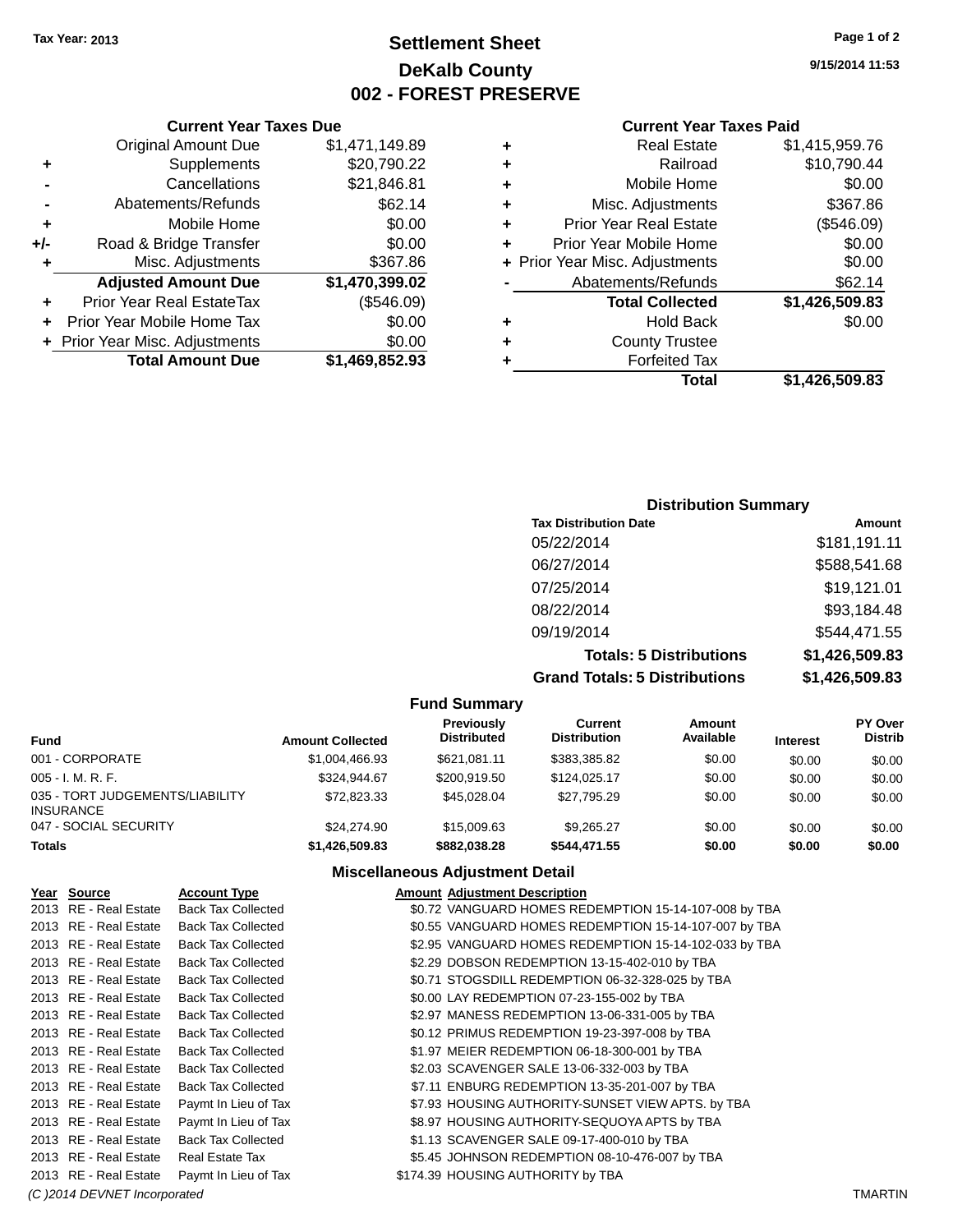# **Settlement Sheet Tax Year: 2013 Page 2 of 2 DeKalb County**

#### **Miscellaneous Adjustment Detail Year** Source **Account Type A**ccount **A**ppe **Amount** Adjustment Description

**Totals 17 entries \$367.86**

| Source                  | Account Ty        |
|-------------------------|-------------------|
| RE - Real Estate        | <b>PTAB Decis</b> |
| RE - Real Estate        | PTAB Decis        |
| RE - Real Estate        | <b>PTAB Decis</b> |
| RE - Real Estate        | PTAB Decis        |
| RE - Real Estate        | <b>PTAB Decis</b> |
| RE - Real Estate        | PTAB Decis        |
| RE - Real Estate        | PTAB Decis        |
| RE - Real Estate        | PTAB Decis        |
| RE - Real Estate        | PTAB Decis        |
| <b>RE</b> - Real Estate | <b>PTAB Decis</b> |
| RE - Real Estate        | <b>PTAB Decis</b> |
| RE - Real Estate        | <b>PTAB Decis</b> |
| RE - Real Estate        | PTAB Decis        |
| RE - Real Estate        | <b>PTAB Decis</b> |
| RE - Real Estate        | RE Abatem         |
| RF - Real Estate        | <b>PTAB Decis</b> |
| RE - Real Estate        | <b>PTAB Decis</b> |
| RE - Real Estate        | RE Abatem         |
|                         |                   |

2013 RE - Real Estate Paymt In Lieu of Tax \$148.57 HOUSING AUTHORITY by TBA

#### **Abatement Detail**

#### **Year Source Account Type Amount Adjustment Description**

2015 alson and 2014 PTAB INTEREST REFUND 03-30-276-011 by TBA 2015 and 2014 Space PTAB INTEREST REFUND 08-12-451-004 by TBA 2013 alson and 2013 State PTAB INTEREST REFUND 08-12-451-005 by TBA 2013 and 2013 Space TAB INTEREST REFUND 08-12-451-007 by TBA 2013 real Estate PTAB INTEREST REFUND 08-12-451-014 by TBA 2013 real Estate PTAB INTEREST REFUND 15-14-400-041 by TBA 2013 RE - Real Estate PTAB Decision \$0.08 PTAB INTEREST REFUND 07-23-332-002 by TBA 2013 alson and the Case of Solog PTAB INTEREST REFUND 13-15-176-011 by TBA 2012 PTAB INTEREST REFUND 15-14-302-006 by TBA 2013 REAL ESTATE REAL PTAB INTEREST REFUND 15-14-302-007 by TBA 2015 Bion \$0.05 PTAB INTEREST REFUND 15-15-403-020 by TBA 2013 Bion and Call Estate PTAB INTEREST REFUND 19-26-431-010 by TBA 2013 REAL ESTATE REAL EST REFUND 15-14-302-007 by TBA 2013 real Estate PTAB INTEREST REFUND 08-25-100-021 by TBA ent 314.57 CLARK PRIOR YEAR ABATEMENT 09-17-100-015 by TBA 2013 real Estate PTAB INTEREST REFUND 09-19-100-014 by TBA 20138 PTAB INTEREST REFUND 09-19-000-012 by TBA ent 62.07 PTAB INTEREST REFUND 19-36-356-001 by TBA **Totals 18 entries \$62.15**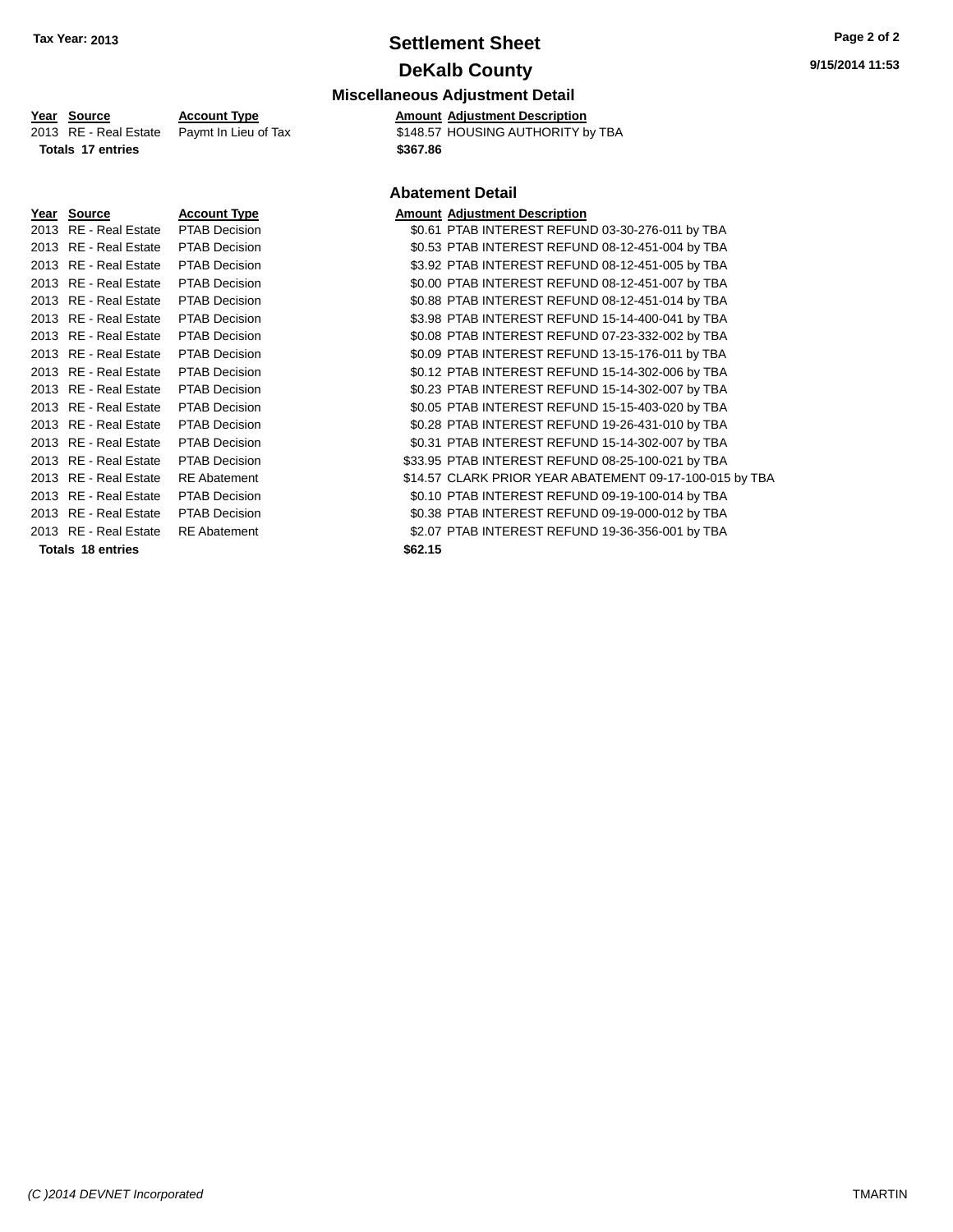# **Settlement Sheet Tax Year: 2013 Page 1 of 1 DeKalb County 003 - AFTON TOWNSHIP**

**9/15/2014 11:53**

|     | <b>Current Year Taxes Due</b>  |             |
|-----|--------------------------------|-------------|
|     | <b>Original Amount Due</b>     | \$73,996.98 |
| ٠   | Supplements                    | \$403.89    |
|     | Cancellations                  | \$459.19    |
|     | Abatements/Refunds             | \$0.00      |
| ٠   | Mobile Home                    | \$0.00      |
| +/- | Road & Bridge Transfer         | \$0.00      |
| ٠   | Misc. Adjustments              | \$0.00      |
|     | <b>Adjusted Amount Due</b>     | \$73,941.68 |
|     | Prior Year Real EstateTax      | \$0.00      |
|     | Prior Year Mobile Home Tax     | \$0.00      |
|     | + Prior Year Misc. Adjustments | \$0.00      |
|     | <b>Total Amount Due</b>        | \$73,941.68 |
|     |                                |             |

|   | <b>Total</b>                   | \$72,651.85 |
|---|--------------------------------|-------------|
|   | <b>Forfeited Tax</b>           |             |
| ٠ | <b>County Trustee</b>          |             |
| ٠ | <b>Hold Back</b>               | \$0.00      |
|   | <b>Total Collected</b>         | \$72,651.85 |
|   | Abatements/Refunds             | \$0.00      |
|   | + Prior Year Misc. Adjustments | \$0.00      |
| ٠ | Prior Year Mobile Home         | \$0.00      |
| ÷ | <b>Prior Year Real Estate</b>  | \$0.00      |
| ٠ | Misc. Adjustments              | \$0.00      |
| ٠ | Mobile Home                    | \$0.00      |
| ٠ | Railroad                       | \$1,495.18  |
| ٠ | <b>Real Estate</b>             | \$71,156.67 |
|   |                                |             |

| <b>Distribution Summary</b>          |             |  |  |  |  |
|--------------------------------------|-------------|--|--|--|--|
| <b>Tax Distribution Date</b>         | Amount      |  |  |  |  |
| 05/22/2014                           | \$5,481.92  |  |  |  |  |
| 06/27/2014                           | \$34,768.99 |  |  |  |  |
| 07/25/2014                           | \$781.73    |  |  |  |  |
| 08/22/2014                           | \$6,581.24  |  |  |  |  |
| 09/19/2014                           | \$25,037.97 |  |  |  |  |
| <b>Totals: 5 Distributions</b>       | \$72,651.85 |  |  |  |  |
| <b>Grand Totals: 5 Distributions</b> | \$72,651.85 |  |  |  |  |

|                                                     |                         | <b>Fund Summary</b>                     |                                |                     |                 |                                  |
|-----------------------------------------------------|-------------------------|-----------------------------------------|--------------------------------|---------------------|-----------------|----------------------------------|
| <b>Fund</b>                                         | <b>Amount Collected</b> | <b>Previously</b><br><b>Distributed</b> | Current<br><b>Distribution</b> | Amount<br>Available | <b>Interest</b> | <b>PY Over</b><br><b>Distrib</b> |
| 001 - CORPORATE                                     | \$55,999.04             | \$36,700.11                             | \$19,298.93                    | \$0.00              | \$0.00          | \$0.00                           |
| $005 - I. M. R. F.$                                 | \$6,382.31              | \$4.182.78                              | \$2,199.53                     | \$0.00              | \$0.00          | \$0.00                           |
| 027 - AUDIT                                         | \$737.99                | \$483.66                                | \$254.33                       | \$0.00              | \$0.00          | \$0.00                           |
| 035 - TORT JUDGEMENTS/LIABILITY<br><b>INSURANCE</b> | \$2,948.57              | \$1,932.41                              | \$1,016.16                     | \$0.00              | \$0.00          | \$0.00                           |
| 047 - SOCIAL SECURITY                               | \$5,893.75              | \$3,862.59                              | \$2,031.16                     | \$0.00              | \$0.00          | \$0.00                           |
| 054 - GENERAL ASSISTANCE                            | \$690.19                | \$452.33                                | \$237.86                       | \$0.00              | \$0.00          | \$0.00                           |
| <b>Totals</b>                                       | \$72,651.85             | \$47,613.88                             | \$25,037.97                    | \$0.00              | \$0.00          | \$0.00                           |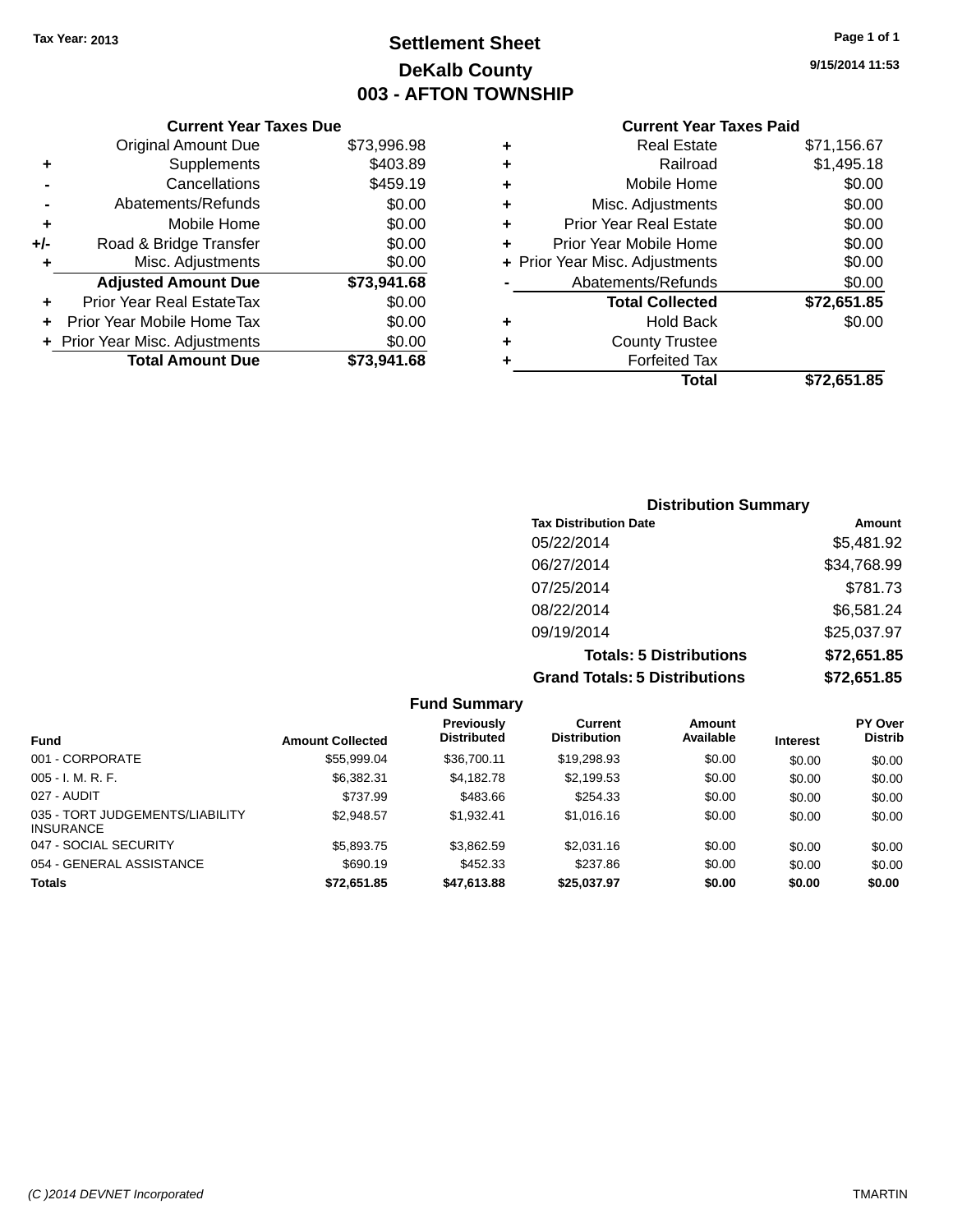# **Settlement Sheet Tax Year: 2013 Page 1 of 1 DeKalb County 004 - AFTON ROAD & BRIDGE**

**9/15/2014 11:53**

#### **Current Year Taxes Paid**

|     | <b>Current Year Taxes Due</b>    |                |
|-----|----------------------------------|----------------|
|     | <b>Original Amount Due</b>       | \$306,333.88   |
| ٠   | Supplements                      | \$1,580.59     |
|     | Cancellations                    | \$1,796.94     |
|     | Abatements/Refunds               | \$0.00         |
| ٠   | Mobile Home                      | \$0.00         |
| +/- | Road & Bridge Transfer           | (\$16, 118.70) |
| ٠   | Misc. Adjustments                | \$0.00         |
|     | <b>Adjusted Amount Due</b>       | \$289,998.83   |
| ٠   | <b>Prior Year Real EstateTax</b> | \$0.00         |
| ٠   | Prior Year Mobile Home Tax       | \$0.00         |
|     | + Prior Year Misc. Adjustments   | \$0.00         |
|     | <b>Total Amount Due</b>          | \$289,998.83   |
|     |                                  |                |

| ٠ | <b>Real Estate</b>             | \$278,456.97 |
|---|--------------------------------|--------------|
| ÷ | Railroad                       | \$6,189.76   |
| ÷ | Mobile Home                    | \$0.00       |
| ٠ | Misc. Adjustments              | \$0.00       |
| ٠ | <b>Prior Year Real Estate</b>  | \$0.00       |
| ٠ | Prior Year Mobile Home         | \$0.00       |
|   | + Prior Year Misc. Adjustments | \$0.00       |
|   | Abatements/Refunds             | \$0.00       |
|   | <b>Total Collected</b>         | \$284,646.73 |
| ٠ | <b>Hold Back</b>               | \$0.00       |
| ٠ | <b>County Trustee</b>          |              |
| ٠ | <b>Forfeited Tax</b>           |              |
|   | Total                          | \$284,646.73 |
|   |                                |              |

| <b>Road and Bridge Summary</b> |             |               | <b>Distribution Summary</b>    |              |  |
|--------------------------------|-------------|---------------|--------------------------------|--------------|--|
| <b>Municipality</b>            | Amt. Due    | Amt. Distrib. | <b>Tax Distribution Date</b>   | Amount       |  |
| <b>CITY OF DEKALB</b>          | \$16,410.87 | \$16,118.70   | 05/22/2014                     | \$21,452.74  |  |
| Totals                         | \$16,410.87 | \$16,118.70   | 06/27/2014                     | \$136,230.40 |  |
|                                |             |               | 07/25/2014                     | \$3,059.17   |  |
|                                |             |               | 08/22/2014                     | \$25,754.11  |  |
|                                |             |               | 09/19/2014                     | \$98,150.31  |  |
|                                |             |               | <b>Totals: 5 Distributions</b> | \$284.646.73 |  |

|                              |                         |                                         |                                |                     |                                                               | <b>9404,040.73</b>               |  |
|------------------------------|-------------------------|-----------------------------------------|--------------------------------|---------------------|---------------------------------------------------------------|----------------------------------|--|
|                              |                         |                                         |                                |                     |                                                               | \$284,646.73                     |  |
|                              |                         |                                         |                                |                     |                                                               |                                  |  |
|                              | <b>Amount Collected</b> | <b>Previously</b><br><b>Distributed</b> | Current<br><b>Distribution</b> | Amount<br>Available | <b>Interest</b>                                               | <b>PY Over</b><br><b>Distrib</b> |  |
| 007 - ROAD AND BRIDGE        | \$166,491.63            | \$109.061.06                            | \$57,430.57                    | \$0.00              | \$0.00                                                        | \$0.00                           |  |
| 008 - BRIDGE CONST W/COUNTY  | \$14,718.86             | \$9.646.31                              | \$5.072.55                     | \$0.00              | \$0.00                                                        | \$0.00                           |  |
| 009 - PERMANENT ROAD         | \$78.887.45             | \$51.700.50                             | \$27,186.95                    | \$0.00              | \$0.00                                                        | \$0.00                           |  |
| 010 - EQUIPMENT AND BUILDING | \$24,548.79             | \$16,088,55                             | \$8,460.24                     | \$0.00              | \$0.00                                                        | \$0.00                           |  |
|                              | \$284.646.73            | \$186,496.42                            | \$98.150.31                    | \$0.00              | \$0.00                                                        | \$0.00                           |  |
|                              |                         |                                         |                                | <b>Fund Summary</b> | רוטומוס. ט בושנווטווס<br><b>Grand Totals: 5 Distributions</b> |                                  |  |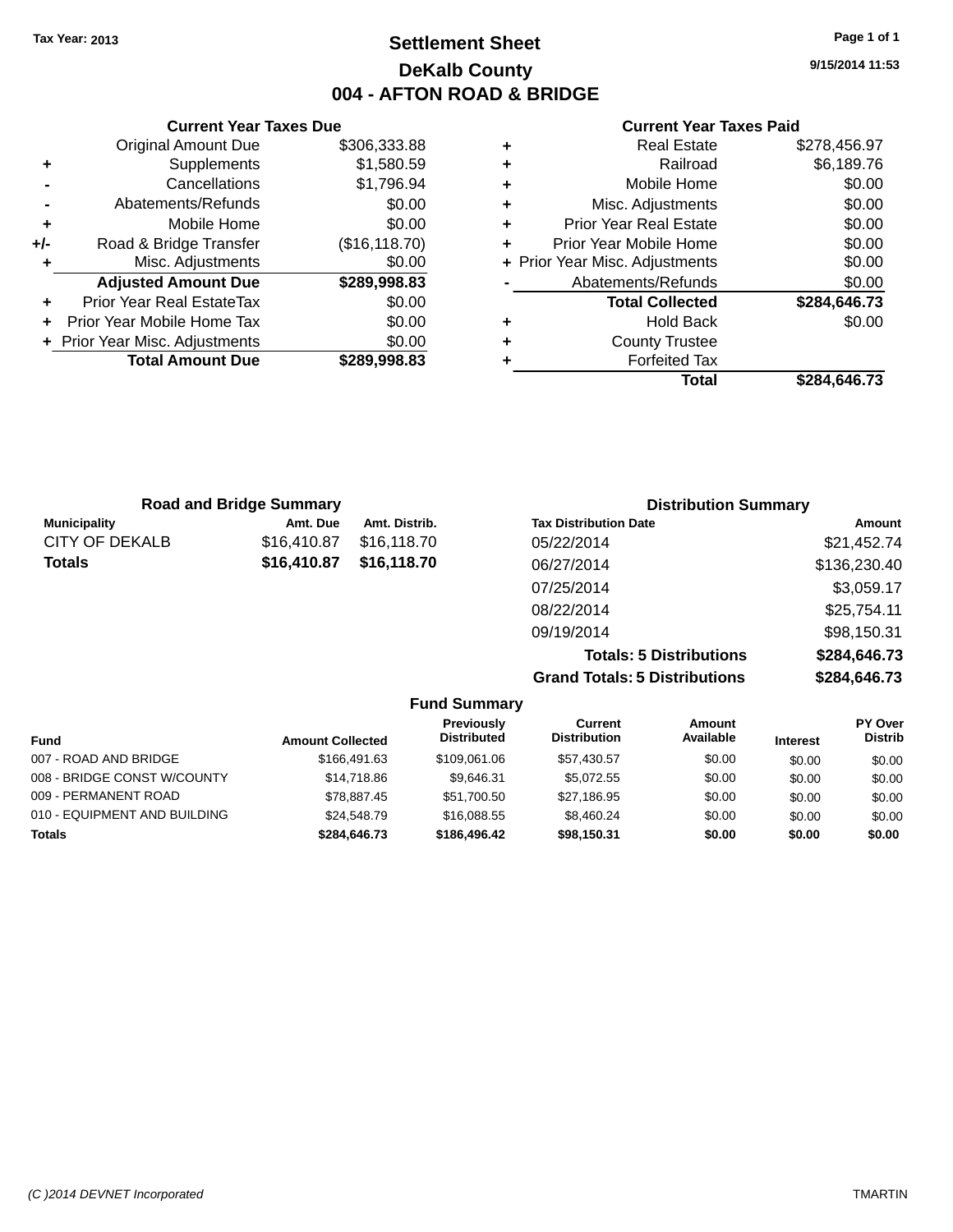# **Settlement Sheet Tax Year: 2013 Page 1 of 1 DeKalb County 005 - CLINTON TOWNSHIP**

**9/15/2014 11:53**

#### **Current Year Taxes Paid**

|       | <b>Current Year Taxes Due</b>  |             |
|-------|--------------------------------|-------------|
|       | <b>Original Amount Due</b>     | \$94,462.56 |
| ٠     | Supplements                    | \$532.60    |
|       | Cancellations                  | \$575.24    |
|       | Abatements/Refunds             | \$0.00      |
| ٠     | Mobile Home                    | \$0.00      |
| $+/-$ | Road & Bridge Transfer         | \$0.00      |
| ٠     | Misc. Adjustments              | \$0.00      |
|       | <b>Adjusted Amount Due</b>     | \$94,419.92 |
| ٠     | Prior Year Real EstateTax      | \$0.00      |
|       | Prior Year Mobile Home Tax     | \$0.00      |
|       | + Prior Year Misc. Adjustments | \$0.00      |
|       | <b>Total Amount Due</b>        | \$94.419.92 |
|       |                                |             |

|   | <b>Real Estate</b>             | \$89,442.76 |
|---|--------------------------------|-------------|
| ٠ | Railroad                       | \$1,976.14  |
| ٠ | Mobile Home                    | \$0.00      |
| ٠ | Misc. Adjustments              | \$0.00      |
| ٠ | <b>Prior Year Real Estate</b>  | \$0.00      |
| ٠ | Prior Year Mobile Home         | \$0.00      |
|   | + Prior Year Misc. Adjustments | \$0.00      |
|   | Abatements/Refunds             | \$0.00      |
|   | <b>Total Collected</b>         | \$91,418.90 |
| ٠ | <b>Hold Back</b>               | \$0.00      |
| ٠ | <b>County Trustee</b>          |             |
| ٠ | <b>Forfeited Tax</b>           |             |
|   | Total                          | \$91,418.90 |
|   |                                |             |

## **Distribution Summary Tax Distribution Date Amount** 05/22/2014 \$11,049.60 06/27/2014 \$38,833.54 07/25/2014 \$1,330.92 08/22/2014 \$5,351.12 09/19/2014 \$34,853.72 **Totals: 5 Distributions \$91,418.90 Grand Totals: 5 Distributions \$91,418.90**

|                                                     |                         | <b>Fund Summary</b>              |                                |                     |                 |                                  |
|-----------------------------------------------------|-------------------------|----------------------------------|--------------------------------|---------------------|-----------------|----------------------------------|
| <b>Fund</b>                                         | <b>Amount Collected</b> | Previously<br><b>Distributed</b> | Current<br><b>Distribution</b> | Amount<br>Available | <b>Interest</b> | <b>PY Over</b><br><b>Distrib</b> |
| 001 - CORPORATE                                     | \$74.519.94             | \$46,109,00                      | \$28,410.94                    | \$0.00              | \$0.00          | \$0.00                           |
| $005 - I. M. R. F.$                                 | \$51.39                 | \$31.80                          | \$19.59                        | \$0.00              | \$0.00          | \$0.00                           |
| 027 - AUDIT                                         | \$389.90                | \$241.25                         | \$148.65                       | \$0.00              | \$0.00          | \$0.00                           |
| 035 - TORT JUDGEMENTS/LIABILITY<br><b>INSURANCE</b> | \$4,841,73              | \$2,995.80                       | \$1,845.93                     | \$0.00              | \$0.00          | \$0.00                           |
| 047 - SOCIAL SECURITY                               | \$3.873.41              | \$2,396.66                       | \$1,476.75                     | \$0.00              | \$0.00          | \$0.00                           |
| 054 - GENERAL ASSISTANCE                            | \$7,742.53              | \$4.790.67                       | \$2,951.86                     | \$0.00              | \$0.00          | \$0.00                           |
| <b>Totals</b>                                       | \$91,418.90             | \$56,565.18                      | \$34,853,72                    | \$0.00              | \$0.00          | \$0.00                           |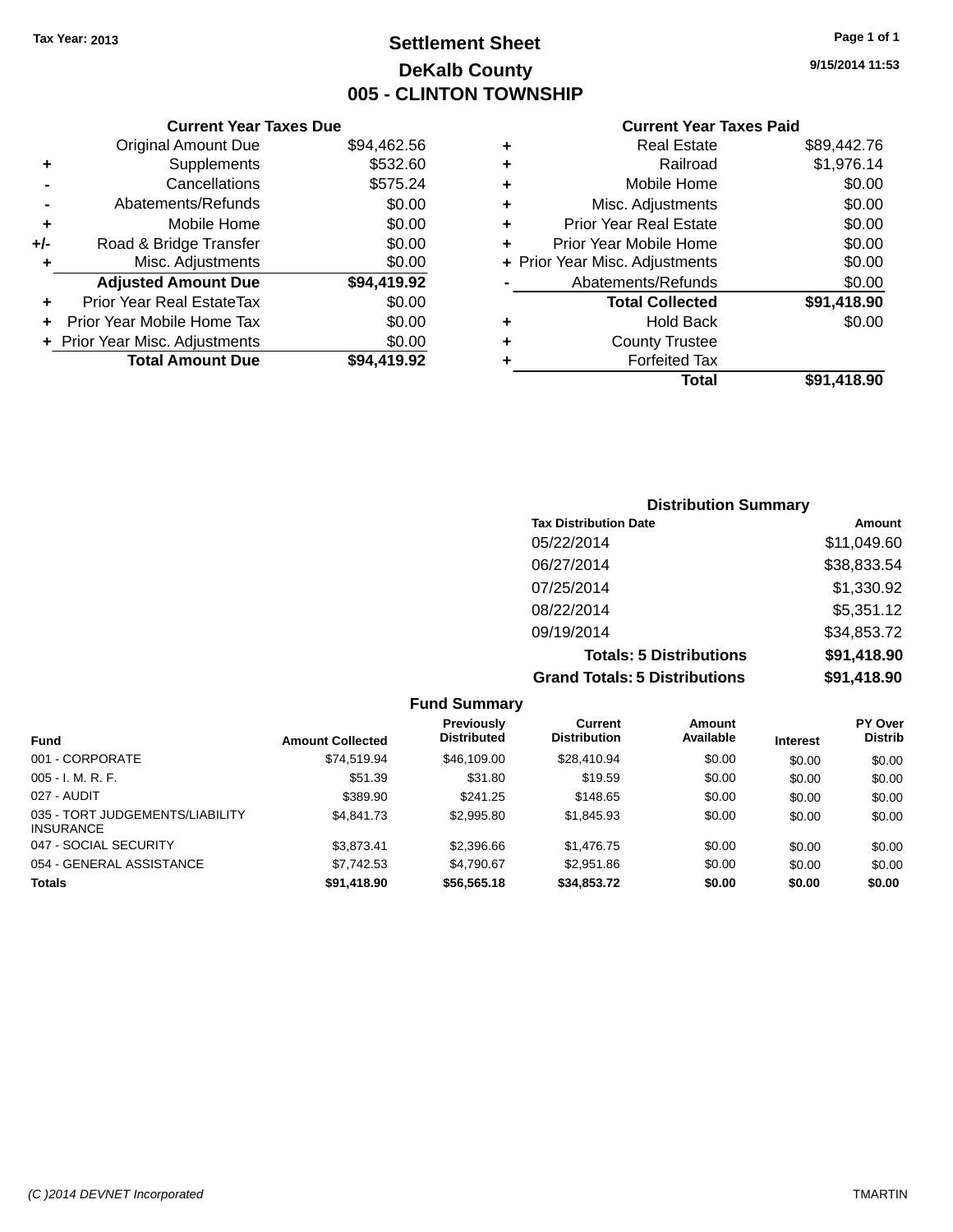# **Settlement Sheet Tax Year: 2013 Page 1 of 1 DeKalb County 006 - CLINTON TWP LIBRARY**

**9/15/2014 11:53**

| <b>Current Year Taxes Due</b> |                                                           |
|-------------------------------|-----------------------------------------------------------|
| <b>Original Amount Due</b>    | \$86,276.44                                               |
| Supplements                   | \$486.43                                                  |
| Cancellations                 | \$525.41                                                  |
| Abatements/Refunds            | \$0.00                                                    |
| Mobile Home                   | \$0.00                                                    |
| Road & Bridge Transfer        | \$0.00                                                    |
| Misc. Adjustments             | \$0.00                                                    |
| <b>Adjusted Amount Due</b>    | \$86,237.46                                               |
| Prior Year Real EstateTax     | \$0.00                                                    |
| Prior Year Mobile Home Tax    | \$0.00                                                    |
|                               | \$0.00                                                    |
|                               | \$86,237,46                                               |
|                               |                                                           |
|                               | + Prior Year Misc. Adjustments<br><b>Total Amount Due</b> |

| ٠ | <b>Real Estate</b>             | \$81,691.66 |
|---|--------------------------------|-------------|
| ٠ | Railroad                       | \$1,804.88  |
| ٠ | Mobile Home                    | \$0.00      |
| ٠ | Misc. Adjustments              | \$0.00      |
| ٠ | <b>Prior Year Real Estate</b>  | \$0.00      |
| ÷ | Prior Year Mobile Home         | \$0.00      |
|   | + Prior Year Misc. Adjustments | \$0.00      |
|   | Abatements/Refunds             | \$0.00      |
|   | <b>Total Collected</b>         | \$83,496.54 |
| ÷ | Hold Back                      | \$0.00      |
| ÷ | <b>County Trustee</b>          |             |
| ÷ | <b>Forfeited Tax</b>           |             |
|   | Total                          | \$83,496.54 |
|   |                                |             |

|                     | <b>Distribution Summary</b>          |             |
|---------------------|--------------------------------------|-------------|
|                     | <b>Tax Distribution Date</b>         | Amount      |
|                     | 05/22/2014                           | \$10,092.12 |
|                     | 06/27/2014                           | \$35,468.14 |
|                     | 07/25/2014                           | \$1,215.60  |
|                     | 08/22/2014                           | \$4,887.31  |
|                     | 09/19/2014                           | \$31,833.37 |
|                     | <b>Totals: 5 Distributions</b>       | \$83,496.54 |
|                     | <b>Grand Totals: 5 Distributions</b> | \$83,496.54 |
| <b>Fund Summary</b> |                                      |             |

|                         | unu Junnia y                            |                                |                     |                 |                                  |
|-------------------------|-----------------------------------------|--------------------------------|---------------------|-----------------|----------------------------------|
| <b>Amount Collected</b> | <b>Previously</b><br><b>Distributed</b> | Current<br><b>Distribution</b> | Amount<br>Available | <b>Interest</b> | <b>PY Over</b><br><b>Distrib</b> |
| \$83,496.54             | \$51,663.17                             | \$31,833.37                    | \$0.00              | \$0.00          | \$0.00                           |
| \$83,496,54             | \$51.663.17                             | \$31.833.37                    | \$0.00              | \$0.00          | \$0.00                           |
|                         |                                         |                                |                     |                 |                                  |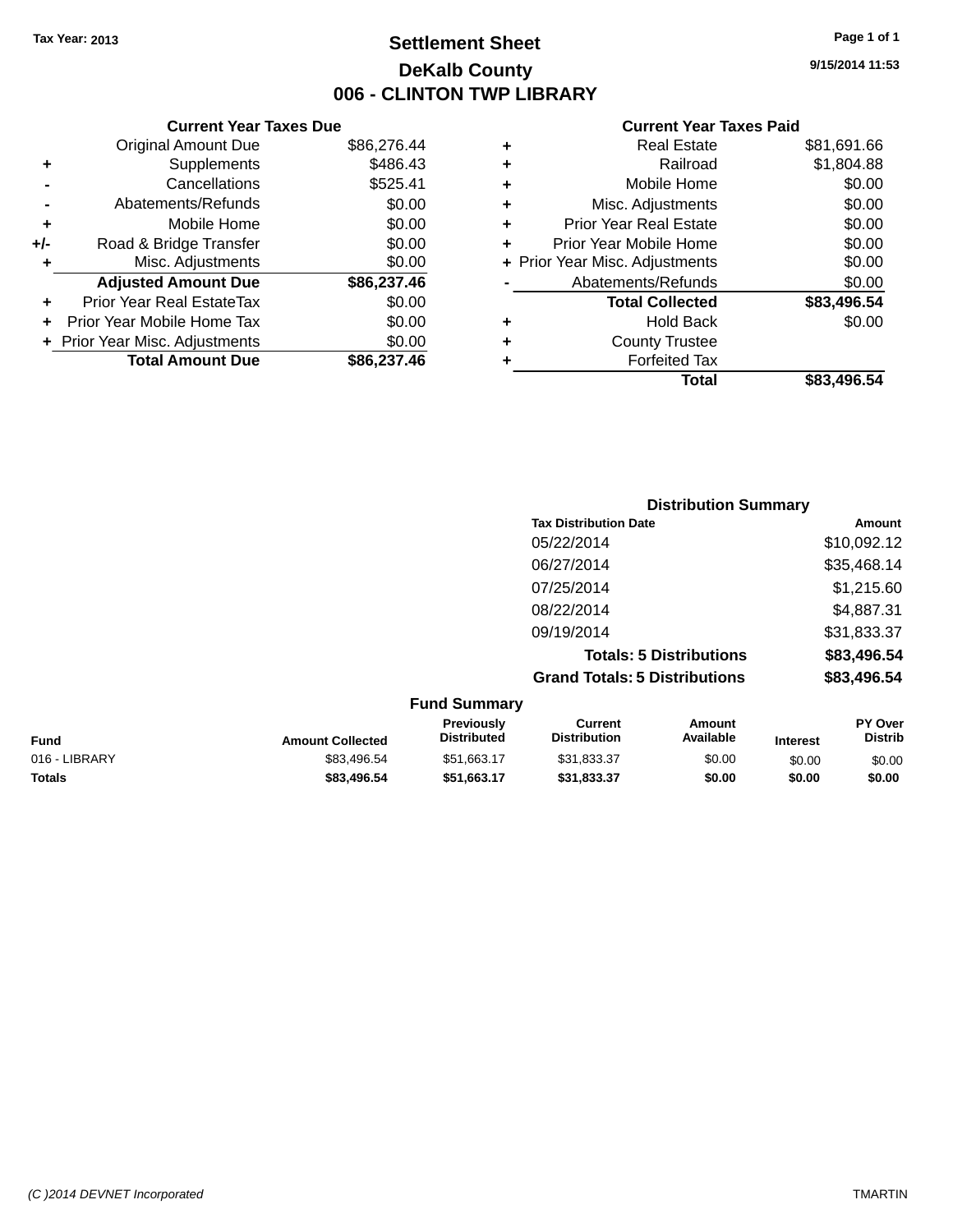# **Settlement Sheet Tax Year: 2013 Page 1 of 1 DeKalb County 007 - CLINTON TWP CEMETERY**

**9/15/2014 11:53**

| <b>Current Year Taxes Due</b> |                                |
|-------------------------------|--------------------------------|
| <b>Original Amount Due</b>    | \$22,052.82                    |
| Supplements                   | \$124.33                       |
| Cancellations                 | \$134.30                       |
| Abatements/Refunds            | \$0.00                         |
| Mobile Home                   | \$0.00                         |
| Road & Bridge Transfer        | \$0.00                         |
| Misc. Adjustments             | \$0.00                         |
| <b>Adjusted Amount Due</b>    | \$22,042.85                    |
| Prior Year Real EstateTax     | \$0.00                         |
| Prior Year Mobile Home Tax    | \$0.00                         |
|                               | \$0.00                         |
| <b>Total Amount Due</b>       | \$22.042.85                    |
|                               | + Prior Year Misc. Adjustments |

|   | <b>Real Estate</b>             | \$20,880.93 |
|---|--------------------------------|-------------|
| ٠ | Railroad                       | \$461.36    |
| ٠ | Mobile Home                    | \$0.00      |
| ٠ | Misc. Adjustments              | \$0.00      |
| ٠ | <b>Prior Year Real Estate</b>  | \$0.00      |
| ٠ | Prior Year Mobile Home         | \$0.00      |
|   | + Prior Year Misc. Adjustments | \$0.00      |
|   | Abatements/Refunds             | \$0.00      |
|   | <b>Total Collected</b>         | \$21,342.29 |
| ٠ | Hold Back                      | \$0.00      |
| ٠ | <b>County Trustee</b>          |             |
| ٠ | <b>Forfeited Tax</b>           |             |
|   | Total                          | \$21,342.29 |
|   |                                |             |

| <b>Distribution Summary</b>          |             |
|--------------------------------------|-------------|
| <b>Tax Distribution Date</b>         | Amount      |
| 05/22/2014                           | \$2,579.58  |
| 06/27/2014                           | \$9,066.00  |
| 07/25/2014                           | \$310.69    |
| 08/22/2014                           | \$1,249.22  |
| 09/19/2014                           | \$8,136.80  |
| <b>Totals: 5 Distributions</b>       | \$21,342.29 |
| <b>Grand Totals: 5 Distributions</b> | \$21,342.29 |

|                |                         | <b>Fund Summary</b>                     |                                |                     |                 |                           |  |
|----------------|-------------------------|-----------------------------------------|--------------------------------|---------------------|-----------------|---------------------------|--|
| Fund           | <b>Amount Collected</b> | <b>Previously</b><br><b>Distributed</b> | Current<br><b>Distribution</b> | Amount<br>Available | <b>Interest</b> | PY Over<br><b>Distrib</b> |  |
| 017 - CEMETERY | \$21,342.29             | \$13,205.49                             | \$8,136.80                     | \$0.00              | \$0.00          | \$0.00                    |  |
| <b>Totals</b>  | \$21,342.29             | \$13,205,49                             | \$8,136.80                     | \$0.00              | \$0.00          | \$0.00                    |  |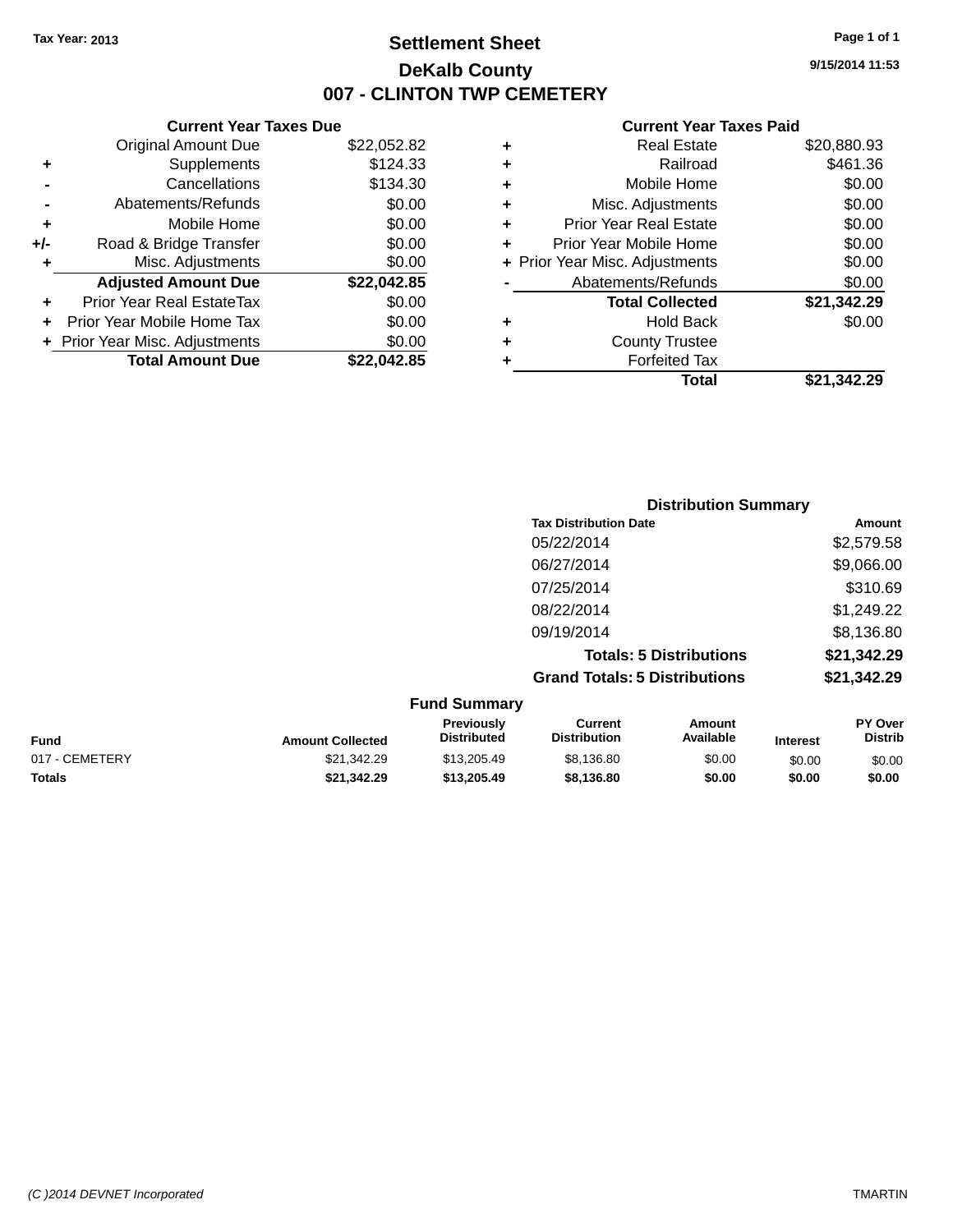# **Settlement Sheet Tax Year: 2013 Page 1 of 1 DeKalb County 008 - CLINTON COMM BLDG**

**9/15/2014 11:53**

| <b>Current Year Taxes Due</b>  |            |
|--------------------------------|------------|
| <b>Original Amount Due</b>     | \$9,102.66 |
| Supplements                    | \$51.32    |
| Cancellations                  | \$55.43    |
| Abatements/Refunds             | \$0.00     |
| Mobile Home                    | \$0.00     |
| Road & Bridge Transfer         | \$0.00     |
| Misc. Adjustments              | \$0.00     |
| <b>Adjusted Amount Due</b>     | \$9,098.55 |
| Prior Year Real EstateTax      | \$0.00     |
| Prior Year Mobile Home Tax     | \$0.00     |
| + Prior Year Misc. Adjustments | \$0.00     |
| <b>Total Amount Due</b>        | \$9.098.55 |
|                                |            |

|   | Real Estate                    | \$8,618.94 |
|---|--------------------------------|------------|
| ٠ | Railroad                       | \$190.44   |
| ٠ | Mobile Home                    | \$0.00     |
| ٠ | Misc. Adjustments              | \$0.00     |
| ٠ | <b>Prior Year Real Estate</b>  | \$0.00     |
| ٠ | Prior Year Mobile Home         | \$0.00     |
|   | + Prior Year Misc. Adjustments | \$0.00     |
|   | Abatements/Refunds             | \$0.00     |
|   | <b>Total Collected</b>         | \$8,809.38 |
| ٠ | <b>Hold Back</b>               | \$0.00     |
| ٠ | <b>County Trustee</b>          |            |
| ٠ | <b>Forfeited Tax</b>           |            |
|   | Total                          | \$8,809.38 |
|   |                                |            |

|                     | <b>Distribution Summary</b>          |            |
|---------------------|--------------------------------------|------------|
|                     | <b>Tax Distribution Date</b>         | Amount     |
|                     | 05/22/2014                           | \$1,064.71 |
|                     | 06/27/2014                           | \$3,742.23 |
|                     | 07/25/2014                           | \$128.25   |
|                     | 08/22/2014                           | \$515.66   |
|                     | 09/19/2014                           | \$3,358.53 |
|                     | <b>Totals: 5 Distributions</b>       | \$8,809.38 |
|                     | <b>Grand Totals: 5 Distributions</b> | \$8,809.38 |
| <b>Fund Summary</b> |                                      |            |

| ------------------ |                         |                                         |                                |                     |                 |                                  |
|--------------------|-------------------------|-----------------------------------------|--------------------------------|---------------------|-----------------|----------------------------------|
| <b>Fund</b>        | <b>Amount Collected</b> | <b>Previously</b><br><b>Distributed</b> | Current<br><b>Distribution</b> | Amount<br>Available | <b>Interest</b> | <b>PY Over</b><br><b>Distrib</b> |
| 001 - CORPORATE    | \$8,809.38              | \$5,450.85                              | \$3,358,53                     | \$0.00              | \$0.00          | \$0.00                           |
| <b>Totals</b>      | \$8,809,38              | \$5,450.85                              | \$3,358,53                     | \$0.00              | \$0.00          | \$0.00                           |
|                    |                         |                                         |                                |                     |                 |                                  |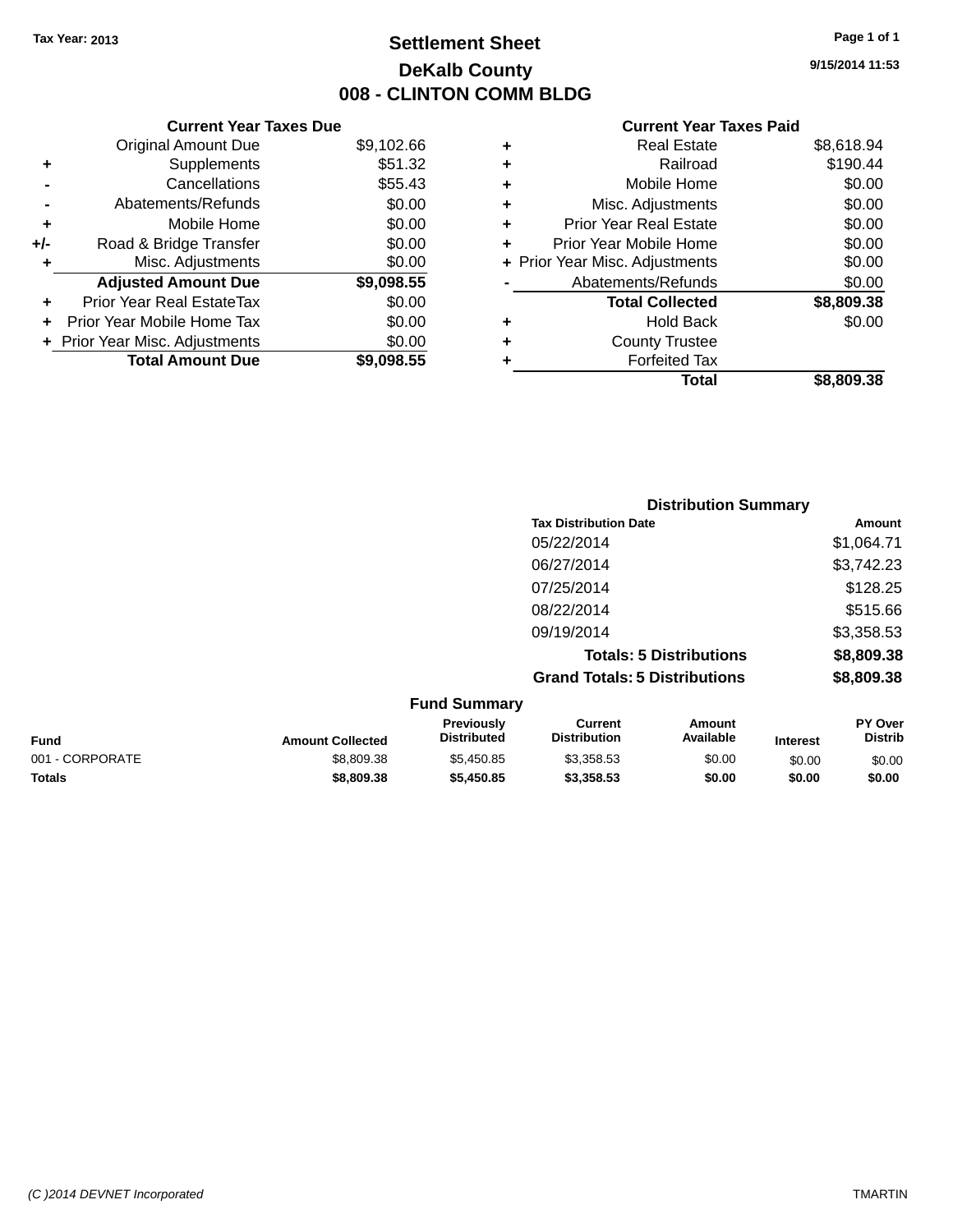# **Settlement Sheet Tax Year: 2013 Page 1 of 1 DeKalb County 009 - CLINTON ROAD & BRIDGE**

**9/15/2014 11:53**

#### **Current Year Taxes Paid**

|                                | <b>Current Year Taxes Due</b>    |               |  |  |  |  |
|--------------------------------|----------------------------------|---------------|--|--|--|--|
|                                | <b>Original Amount Due</b>       | \$245,011.40  |  |  |  |  |
| \$1,192.64<br>Supplements<br>٠ |                                  |               |  |  |  |  |
|                                | \$1,288.20<br>Cancellations      |               |  |  |  |  |
|                                | Abatements/Refunds               | \$0.00        |  |  |  |  |
| ٠                              | Mobile Home                      | \$0.00        |  |  |  |  |
| +/-                            | Road & Bridge Transfer           | (\$31,940.10) |  |  |  |  |
| ٠                              | Misc. Adjustments                | \$0.00        |  |  |  |  |
|                                | <b>Adjusted Amount Due</b>       | \$212,975.74  |  |  |  |  |
| ٠                              | <b>Prior Year Real EstateTax</b> | \$0.00        |  |  |  |  |
| ÷                              | Prior Year Mobile Home Tax       | \$0.00        |  |  |  |  |
|                                | + Prior Year Misc. Adjustments   | \$0.00        |  |  |  |  |
|                                | <b>Total Amount Due</b>          | \$212,975.74  |  |  |  |  |
|                                |                                  |               |  |  |  |  |

| <b>Real Estate</b>             | \$200,293.34 |
|--------------------------------|--------------|
| Railroad                       | \$4,883.49   |
| Mobile Home                    | \$0.00       |
| Misc. Adjustments              | \$0.00       |
| <b>Prior Year Real Estate</b>  | \$0.00       |
| Prior Year Mobile Home         | \$0.00       |
| + Prior Year Misc. Adjustments | \$0.00       |
| Abatements/Refunds             | \$0.00       |
| <b>Total Collected</b>         | \$205,176.83 |
| <b>Hold Back</b>               | \$0.00       |
| <b>County Trustee</b>          |              |
| <b>Forfeited Tax</b>           |              |
| Total                          | \$205,176.83 |
|                                |              |

| <b>Road and Bridge Summary</b> |             |               | <b>Distribution Summary</b>    |              |  |
|--------------------------------|-------------|---------------|--------------------------------|--------------|--|
| <b>Municipality</b>            | Amt. Due    | Amt. Distrib. | <b>Tax Distribution Date</b>   | Amount       |  |
| <b>VILLAGE OF WATERMAN</b>     | \$33,003.62 | \$31,940.10   | 05/22/2014                     | \$24,743.94  |  |
| <b>Totals</b>                  | \$33,003.62 | \$31,940.10   | 06/27/2014                     | \$87,190.78  |  |
|                                |             |               | 07/25/2014                     | \$2,980.39   |  |
|                                |             |               | 08/22/2014                     | \$12,142.43  |  |
|                                |             |               | 09/19/2014                     | \$78,119.29  |  |
|                                |             |               | <b>Totals: 5 Distributions</b> | \$205,176.83 |  |

**Grand Totals: 5 Distributions \$205,176.83**

| <b>Fund Summary</b>                     |                         |                                  |                                |                     |                 |                                  |
|-----------------------------------------|-------------------------|----------------------------------|--------------------------------|---------------------|-----------------|----------------------------------|
| <b>Fund</b>                             | <b>Amount Collected</b> | Previously<br><b>Distributed</b> | Current<br><b>Distribution</b> | Amount<br>Available | <b>Interest</b> | <b>PY Over</b><br><b>Distrib</b> |
| 007 - ROAD AND BRIDGE                   | \$81.292.49             | \$50,404.58                      | \$30.887.91                    | \$0.00              | \$0.00          | \$0.00                           |
| 009 - PERMANENT ROAD                    | \$83,230.88             | \$51,498.79                      | \$31.732.09                    | \$0.00              | \$0.00          | \$0.00                           |
| 010 - EQUIPMENT AND BUILDING            | \$35,811,76             | \$22.158.39                      | \$13,653.37                    | \$0.00              | \$0.00          | \$0.00                           |
| 035 - TORT JUDGEMENTS/LIABILITY<br>INS. | \$4.841.70              | \$2,995.78                       | \$1,845.92                     | \$0.00              | \$0.00          | \$0.00                           |
| <b>Totals</b>                           | \$205,176.83            | \$127.057.54                     | \$78,119.29                    | \$0.00              | \$0.00          | \$0.00                           |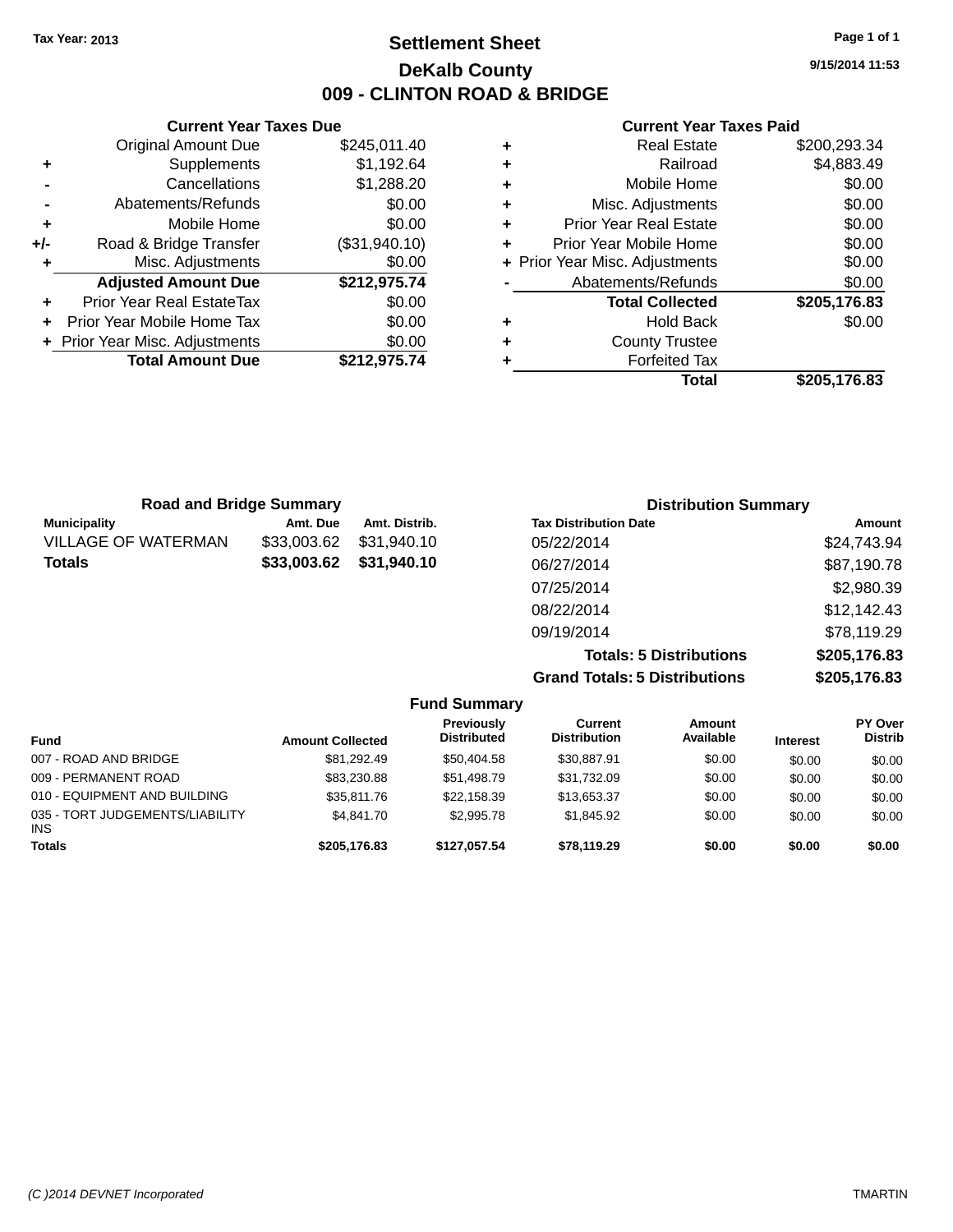# **Settlement Sheet Tax Year: 2013 Page 1 of 1 DeKalb County 010 - CORTLAND TOWNSHIP**

**9/15/2014 11:53**

|     | <b>Current Year Taxes Due</b>  |              |  |  |  |  |
|-----|--------------------------------|--------------|--|--|--|--|
|     | <b>Original Amount Due</b>     | \$246,720.94 |  |  |  |  |
| ٠   | Supplements                    | \$1,043.15   |  |  |  |  |
|     | \$1,526.65<br>Cancellations    |              |  |  |  |  |
|     | Abatements/Refunds             | \$21.58      |  |  |  |  |
| ٠   | Mobile Home                    | \$0.00       |  |  |  |  |
| +/- | Road & Bridge Transfer         | \$0.00       |  |  |  |  |
| ٠   | \$1.61<br>Misc. Adjustments    |              |  |  |  |  |
|     | <b>Adjusted Amount Due</b>     | \$246,217.47 |  |  |  |  |
| ÷   | Prior Year Real EstateTax      | (\$93.63)    |  |  |  |  |
|     | Prior Year Mobile Home Tax     | \$0.00       |  |  |  |  |
|     | + Prior Year Misc. Adjustments | \$0.00       |  |  |  |  |
|     | <b>Total Amount Due</b>        | \$246,123.84 |  |  |  |  |
|     |                                |              |  |  |  |  |

|   | <b>Real Estate</b>             | \$236,679.58 |
|---|--------------------------------|--------------|
| ٠ | Railroad                       | \$1,569.68   |
| ٠ | Mobile Home                    | \$0.00       |
| ٠ | Misc. Adjustments              | \$1.61       |
| ٠ | <b>Prior Year Real Estate</b>  | (\$93.63)    |
| ٠ | Prior Year Mobile Home         | \$0.00       |
|   | + Prior Year Misc. Adjustments | \$0.00       |
|   | Abatements/Refunds             | \$21.58      |
|   | <b>Total Collected</b>         | \$238,135.66 |
| ٠ | <b>Hold Back</b>               | \$0.00       |
| ٠ | <b>County Trustee</b>          |              |
| ٠ | <b>Forfeited Tax</b>           |              |
|   | Total                          | \$238,135.66 |
|   |                                |              |

| <b>Distribution Summary</b>          |              |  |  |  |
|--------------------------------------|--------------|--|--|--|
| <b>Tax Distribution Date</b>         | Amount       |  |  |  |
| 05/22/2014                           | \$32,934.32  |  |  |  |
| 06/27/2014                           | \$93,919.37  |  |  |  |
| 07/25/2014                           | \$3,858.35   |  |  |  |
| 08/22/2014                           | \$15,291.06  |  |  |  |
| 09/19/2014                           | \$92,132.56  |  |  |  |
| <b>Totals: 5 Distributions</b>       | \$238,135.66 |  |  |  |
| <b>Grand Totals: 5 Distributions</b> | \$238,135.66 |  |  |  |

|                                         |                         | <b>Fund Summary</b>                     |                                       |                     |                 |                                  |
|-----------------------------------------|-------------------------|-----------------------------------------|---------------------------------------|---------------------|-----------------|----------------------------------|
| Fund                                    | <b>Amount Collected</b> | <b>Previously</b><br><b>Distributed</b> | <b>Current</b><br><b>Distribution</b> | Amount<br>Available | <b>Interest</b> | <b>PY Over</b><br><b>Distrib</b> |
| 001 - CORPORATE                         | \$191,350.09            | \$117,318.45                            | \$74,031.64                           | \$0.00              | \$0.00          | \$0.00                           |
| $005 - I. M. R. F.$                     | \$11,632.94             | \$7,132.26                              | \$4,500.68                            | \$0.00              | \$0.00          | \$0.00                           |
| 027 - AUDIT                             | \$3,078.85              | \$1,887.67                              | \$1,191.18                            | \$0.00              | \$0.00          | \$0.00                           |
| 035 - TORT JUDGEMENTS/LIABILITY<br>INS. | \$12,470.93             | \$7,646.04                              | \$4.824.89                            | \$0.00              | \$0.00          | \$0.00                           |
| 047 - SOCIAL SECURITY                   | \$10,580.86             | \$6,487.22                              | \$4,093.64                            | \$0.00              | \$0.00          | \$0.00                           |
| 054 - GENERAL ASSISTANCE                | \$9.021.99              | \$5.531.46                              | \$3,490.53                            | \$0.00              | \$0.00          | \$0.00                           |
| <b>Totals</b>                           | \$238,135.66            | \$146,003.10                            | \$92,132.56                           | \$0.00              | \$0.00          | \$0.00                           |
|                                         |                         | Miccollangeus Adjustment Detail         |                                       |                     |                 |                                  |

|                         |                         |                           | <b>Miscellaneous Adjustment Detail</b>                  |
|-------------------------|-------------------------|---------------------------|---------------------------------------------------------|
|                         | Year Source             | <b>Account Type</b>       | <b>Amount Adjustment Description</b>                    |
|                         | 2013 RE - Real Estate   | <b>Back Tax Collected</b> | \$1.61 SCAVENGER SALE 09-17-400-010 by TBA              |
| <b>Totals 1 entries</b> |                         |                           | \$1.61                                                  |
|                         |                         |                           | <b>Abatement Detail</b>                                 |
|                         | Year Source             | <b>Account Type</b>       | <b>Amount Adjustment Description</b>                    |
|                         | 2013 RE - Real Estate   | <b>RE</b> Abatement       | \$20.90 CLARK PRIOR YEAR ABATEMENT 09-17-100-015 by TBA |
|                         | 2013 RE - Real Estate   | <b>PTAB Decision</b>      | \$0.14 PTAB INTEREST REFUND 09-19-100-014 by TBA        |
|                         | 2013 RE - Real Estate   | PTAB Decision             | \$0.54 PTAB INTEREST REFUND 09-19-000-012 by TBA        |
|                         | <b>Totals 3 entries</b> |                           | \$21.58                                                 |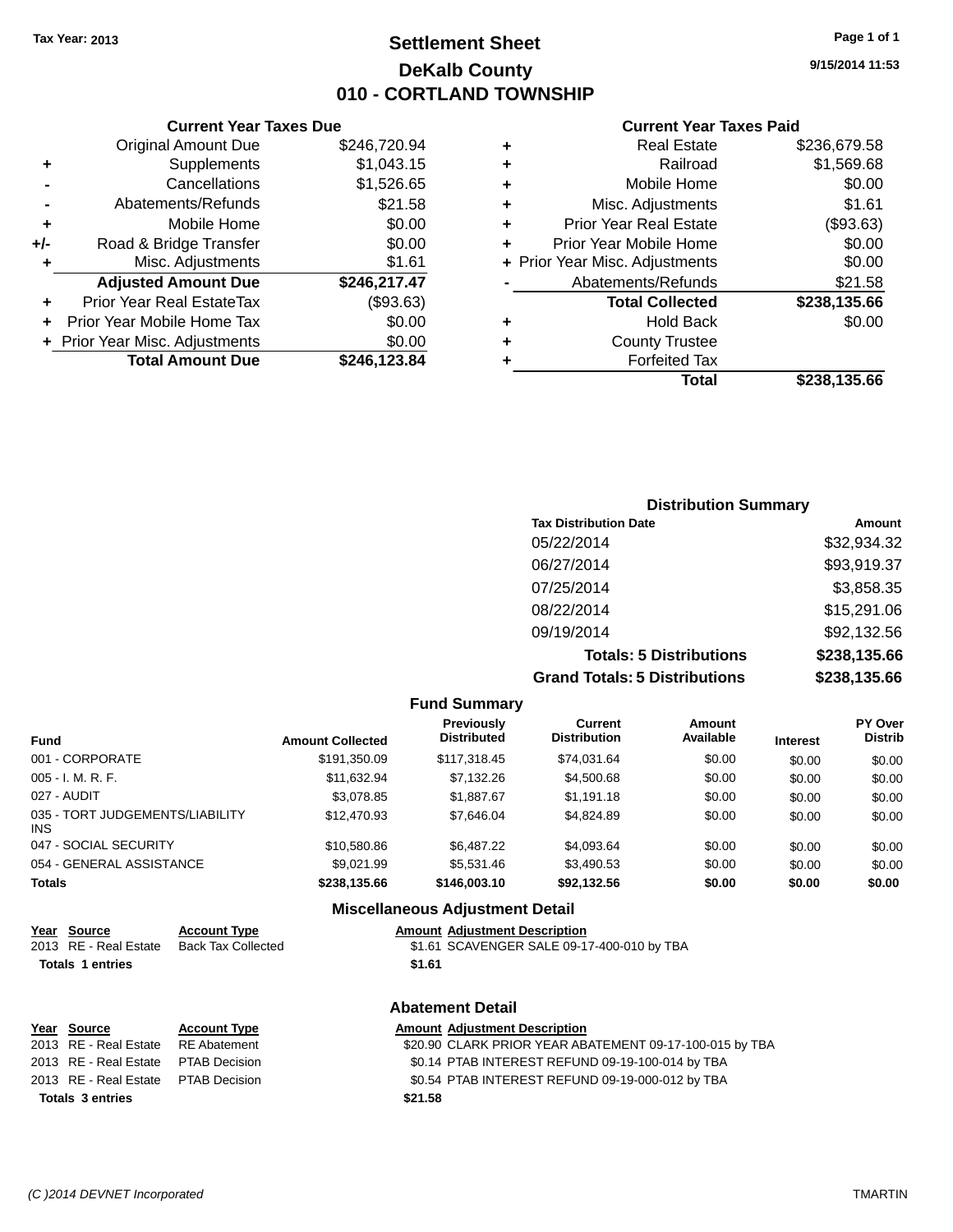# **Settlement Sheet Tax Year: 2013 Page 1 of 1 DeKalb County 011 - CORTLAND ROAD & BRIDGE**

**9/15/2014 11:53**

#### **Current Year Taxes Paid**

|     | <b>Current Year Taxes Due</b>    |               |   |             |
|-----|----------------------------------|---------------|---|-------------|
|     | <b>Original Amount Due</b>       | \$447,614.16  | ٠ |             |
| ٠   | Supplements                      | \$2,095.42    | ÷ |             |
|     | Cancellations                    | \$2,501.12    | ٠ |             |
|     | Abatements/Refunds               | \$35.37       | ٠ |             |
|     | Mobile Home                      | \$0.00        | ٠ | Pr          |
| +/- | Road & Bridge Transfer           | (\$41,703.48) |   | Prio        |
|     | Misc. Adjustments                | \$2.93        |   | + Prior Yea |
|     | <b>Adjusted Amount Due</b>       | \$405,472.54  |   | A           |
|     | <b>Prior Year Real EstateTax</b> | (\$153.23)    |   |             |
|     | Prior Year Mobile Home Tax       | \$0.00        | ٠ |             |
|     | + Prior Year Misc. Adjustments   | \$0.00        |   |             |
|     | <b>Total Amount Due</b>          | \$405,319.31  |   |             |
|     |                                  |               |   |             |

|   | <b>Real Estate</b>             | \$388,133.48 |
|---|--------------------------------|--------------|
| ٠ | Railroad                       | \$2,815.52   |
| ٠ | Mobile Home                    | \$0.00       |
| ٠ | Misc. Adjustments              | \$2.93       |
| ٠ | <b>Prior Year Real Estate</b>  | (\$153.23)   |
| ٠ | Prior Year Mobile Home         | \$0.00       |
|   | + Prior Year Misc. Adjustments | \$0.00       |
|   | Abatements/Refunds             | \$35.37      |
|   | <b>Total Collected</b>         | \$390,763.33 |
|   | <b>Hold Back</b>               | \$0.00       |
| ٠ | <b>County Trustee</b>          |              |
|   | <b>Forfeited Tax</b>           |              |
|   | Total                          | \$390,763.33 |
|   |                                |              |

| <b>Road and Bridge Summary</b> |             |               | <b>Distribution Summary</b>  |              |  |
|--------------------------------|-------------|---------------|------------------------------|--------------|--|
| <b>Municipality</b>            | Amt. Due    | Amt. Distrib. | <b>Tax Distribution Date</b> | Amount       |  |
| TOWN OF CORTLAND               | \$13,284.16 | \$12,851,68   | 05/22/2014                   | \$53,954.97  |  |
| CITY OF DEKALB                 | \$941.38    | \$910.64      | 06/27/2014                   | \$154,180.93 |  |
| <b>VILLAGE OF MAPLE PARK</b>   | \$3,049.99  | \$2,950.46    | 07/25/2014                   | \$6,320.99   |  |
| CITY OF SYCAMORE               | \$25,833.76 | \$24,990.70   | 08/22/2014                   | \$25,051.33  |  |
| <b>Totals</b>                  | \$43,109.29 | \$41,703.48   | 09/19/2014                   | \$151,255.11 |  |
|                                |             |               |                              |              |  |

**Totals: 5 Distributions \$390,763.33 Grand Totals: 5 Distributions \$390,763.33**

|                                         |                         | <b>Fund Summary</b>              |                                       |                     |                 |                           |
|-----------------------------------------|-------------------------|----------------------------------|---------------------------------------|---------------------|-----------------|---------------------------|
| Fund                                    | <b>Amount Collected</b> | Previously<br><b>Distributed</b> | <b>Current</b><br><b>Distribution</b> | Amount<br>Available | <b>Interest</b> | PY Over<br><b>Distrib</b> |
| 005 - I. M. R. F.                       | \$6.611.95              | \$4.053.10                       | \$2,558.85                            | \$0.00              | \$0.00          | \$0.00                    |
| 007 - ROAD AND BRIDGE                   | \$52,076.96             | \$31.895.38                      | \$20.181.58                           | \$0.00              | \$0.00          | \$0.00                    |
| 009 - PERMANENT ROAD                    | \$266.361.50            | \$163,278.10                     | \$103.083.40                          | \$0.00              | \$0.00          | \$0.00                    |
| 010 - EQUIPMENT AND BUILDING            | \$42,833,24             | \$26.256.53                      | \$16,576.71                           | \$0.00              | \$0.00          | \$0.00                    |
| 027 - AUDIT                             | \$2,867.27              | \$1.757.62                       | \$1.109.65                            | \$0.00              | \$0.00          | \$0.00                    |
| 035 - TORT JUDGEMENTS/LIABILITY<br>INS. | \$15,233.65             | \$9,338.14                       | \$5,895.51                            | \$0.00              | \$0.00          | \$0.00                    |
| 047 - SOCIAL SECURITY                   | \$4,778,76              | \$2.929.35                       | \$1.849.41                            | \$0.00              | \$0.00          | \$0.00                    |
| <b>Totals</b>                           | \$390,763.33            | \$239,508.22                     | \$151,255.11                          | \$0.00              | \$0.00          | \$0.00                    |

# **Miscellaneous Adjustment Detail**

| <u>Year Source</u>      | <b>Account Type</b> |        | <b>Amount Adiustment Description</b>       |
|-------------------------|---------------------|--------|--------------------------------------------|
| 2013 RE - Real Estate   | Back Tax Collected  |        | \$2.93 SCAVENGER SALE 09-17-400-010 by TBA |
| <b>Totals 1 entries</b> |                     | \$2.93 |                                            |

| <b>Abatement Detail</b>             |                     |                                                         |  |  |  |
|-------------------------------------|---------------------|---------------------------------------------------------|--|--|--|
| Year Source                         | <b>Account Type</b> | <b>Amount Adjustment Description</b>                    |  |  |  |
| 2013 RE - Real Estate               | RE Abatement        | \$37.92 CLARK PRIOR YEAR ABATEMENT 09-17-100-015 by TBA |  |  |  |
| 2013 RE - Real Estate               | PTAB Decision       | \$0.25 PTAB INTEREST REFUND 09-19-100-014 by TBA        |  |  |  |
| 2013 RE - Real Estate PTAB Decision |                     | \$0.98 PTAB INTEREST REFUND 09-19-000-012 by TBA        |  |  |  |
| <b>Totals 3 entries</b>             |                     | \$39.15                                                 |  |  |  |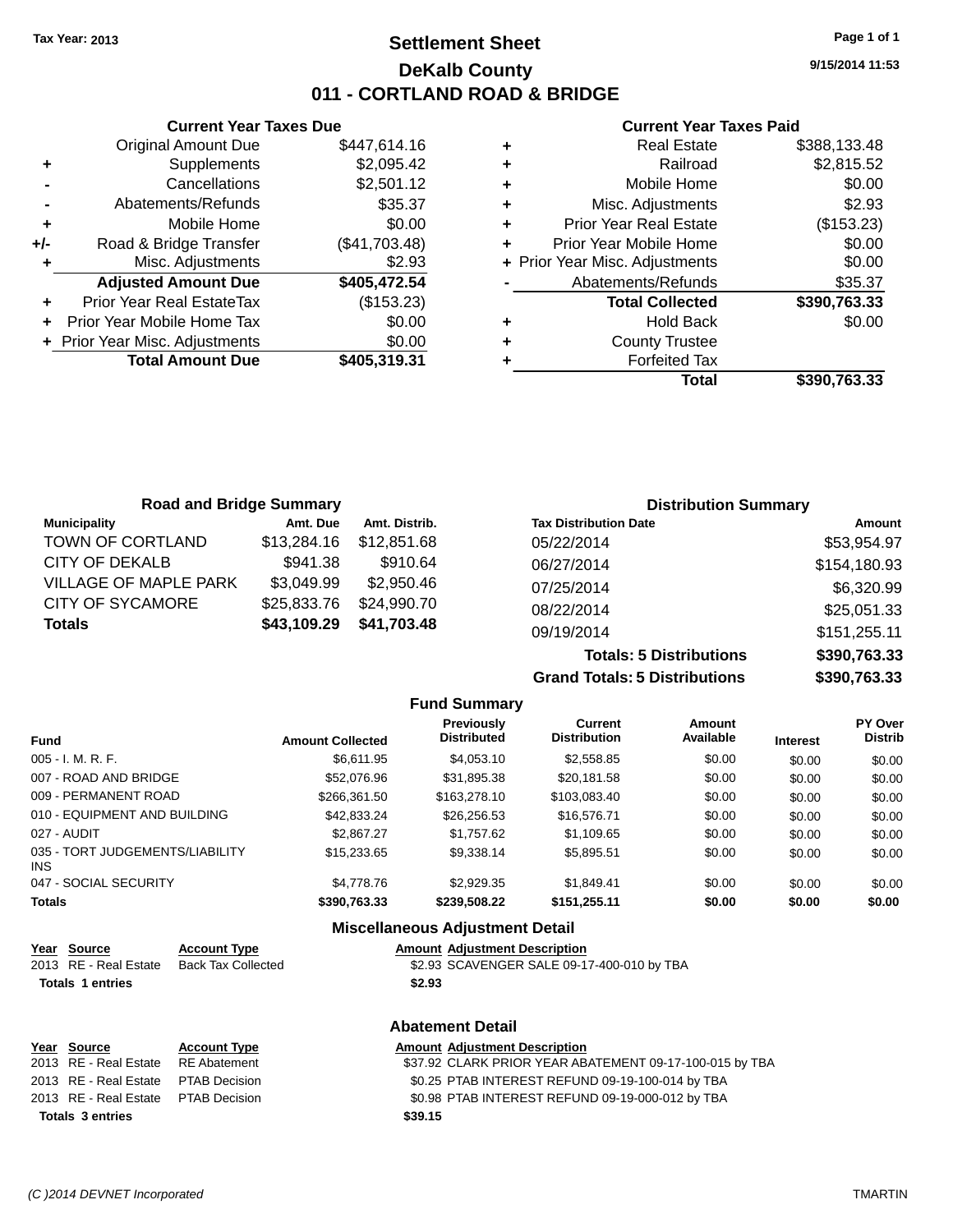# **Settlement Sheet Tax Year: 2013 Page 1 of 1 DeKalb County 012 - DEKALB TOWNSHIP**

**9/15/2014 11:53**

#### **Current Year Taxes Paid**

|     | <b>Current Year Taxes Due</b>    |              |  |
|-----|----------------------------------|--------------|--|
|     | <b>Original Amount Due</b>       | \$910,746.82 |  |
| ٠   | Supplements                      | \$17,397.03  |  |
|     | Cancellations                    | \$29,424.66  |  |
|     | Abatements/Refunds               | \$77.75      |  |
|     | Mobile Home                      | \$0.00       |  |
| +/- | Road & Bridge Transfer           | \$0.00       |  |
| ٠   | Misc. Adjustments                | \$355.97     |  |
|     | <b>Adjusted Amount Due</b>       | \$898,997.41 |  |
| ÷   | <b>Prior Year Real EstateTax</b> | (\$48.48)    |  |
| ÷   | Prior Year Mobile Home Tax       | \$0.00       |  |
|     | + Prior Year Misc. Adjustments   | \$0.00       |  |
|     | <b>Total Amount Due</b>          | \$898,948.93 |  |
|     |                                  |              |  |

|   | <b>Real Estate</b>             | \$867,360.76 |
|---|--------------------------------|--------------|
| ٠ | Railroad                       | \$3,689.80   |
| ٠ | Mobile Home                    | \$0.00       |
| ٠ | Misc. Adjustments              | \$355.97     |
| ٠ | <b>Prior Year Real Estate</b>  | (\$48.48)    |
| ٠ | Prior Year Mobile Home         | \$0.00       |
|   | + Prior Year Misc. Adjustments | \$0.00       |
|   | Abatements/Refunds             | \$77.75      |
|   | <b>Total Collected</b>         | \$871,280.30 |
| ٠ | <b>Hold Back</b>               | \$0.00       |
|   | <b>County Trustee</b>          |              |
| ٠ |                                |              |
| ٠ | <b>Forfeited Tax</b>           |              |
|   | Total                          | \$871,280.30 |

# **Distribution Summary Tax Distribution Date Amount** 05/22/2014 \$103,148.91 06/27/2014 \$349,041.29 07/25/2014 \$15,486.86 08/22/2014 \$58,260.85 09/19/2014 \$345,342.39 **Totals: 5 Distributions \$871,280.30 Grand Totals: 5 Distributions \$871,280.30**

#### **Fund Summary**

| Fund                     | <b>Amount Collected</b> | <b>Previously</b><br><b>Distributed</b> | Current<br><b>Distribution</b> | Amount<br>Available | <b>Interest</b> | <b>PY Over</b><br><b>Distrib</b> |
|--------------------------|-------------------------|-----------------------------------------|--------------------------------|---------------------|-----------------|----------------------------------|
| 001 - CORPORATE          | \$674.499.90            | \$407.153.77                            | \$267.346.13                   | \$0.00              | \$0.00          | \$0.00                           |
| 054 - GENERAL ASSISTANCE | \$196,780.40            | \$118,784.14                            | \$77.996.26                    | \$0.00              | \$0.00          | \$0.00                           |
| Totals                   | \$871,280.30            | \$525.937.91                            | \$345,342,39                   | \$0.00              | \$0.00          | \$0.00                           |

# **Totals 2 entries \$355.97**

**Miscellaneous Adjustment Detail**

#### **Year Source Account Type Amount Adjustment Description**

2013 RE - Real Estate Real Estate Tax \$10.79 JOHNSON REDEMPTION 08-10-476-007 by TBA 2013 RE - Real Estate Paymt In Lieu of Tax \$345.18 HOUSING AUTHORITY by TBA

#### **Abatement Detail**

### **Year Source Account Type Amount Adjustment Description** 2013 RE - Real Estate PTAB Decision \$1.06 PTAB INTEREST REFUND 08-12-451-004 by TBA

2013 RE - Real Estate PTAB Decision \$7.77 PTAB INTEREST REFUND 08-12-451-005 by TBA 2013 RE - Real Estate PTAB Decision \$0.00 PTAB INTEREST REFUND 08-12-451-007 by TBA 2013 RE - Real Estate PTAB Decision \$1.73 PTAB INTEREST REFUND 08-12-451-014 by TBA 2013 RE - Real Estate PTAB Decision \$67.19 PTAB INTEREST REFUND 08-25-100-021 by TBA **Totals 5 entries \$77.75**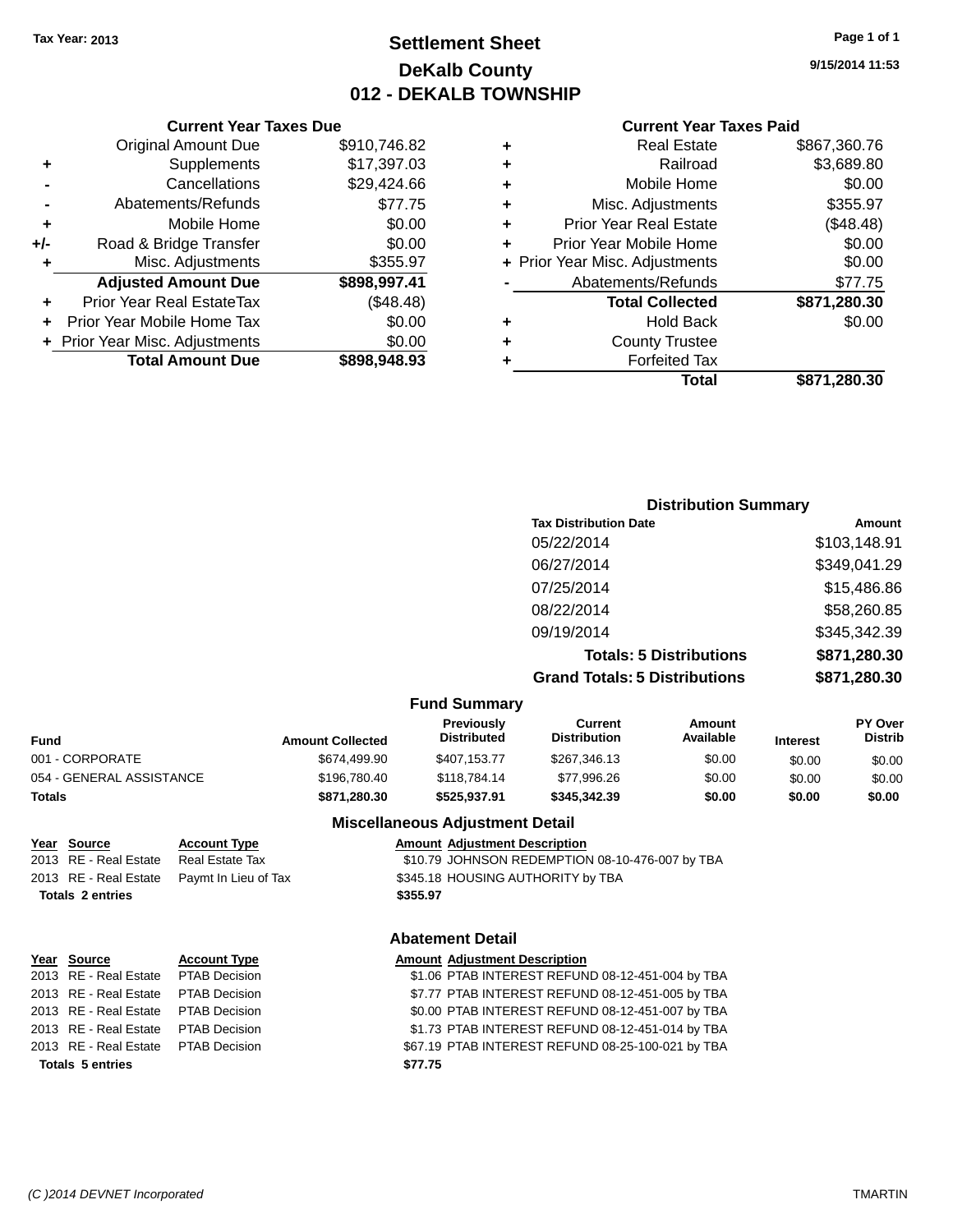# **Settlement Sheet Tax Year: 2013 Page 1 of 1 DeKalb County 013 - DEKALB ROAD & BRIDGE**

**9/15/2014 11:53**

#### **Current Year Taxes Paid**

|   | <b>Real Estate</b>             | \$894,025.82 |
|---|--------------------------------|--------------|
| ٠ | Railroad                       | \$3,899.56   |
| ٠ | Mobile Home                    | \$0.00       |
| ٠ | Misc. Adjustments              | \$417.18     |
| ٠ | <b>Prior Year Real Estate</b>  | (\$95.12)    |
| ٠ | Prior Year Mobile Home         | \$0.00       |
|   | + Prior Year Misc. Adjustments | \$0.00       |
|   | Abatements/Refunds             | \$79.13      |
|   | <b>Total Collected</b>         | \$898,168.31 |
| ٠ | <b>Hold Back</b>               | \$0.00       |
| ٠ | <b>County Trustee</b>          |              |
|   | <b>Forfeited Tax</b>           |              |
|   | Total                          | \$898.168.31 |

|     | <b>Current Year Taxes Due</b>  |                 |  |  |  |
|-----|--------------------------------|-----------------|--|--|--|
|     | <b>Original Amount Due</b>     | \$1,067,354.57  |  |  |  |
| ٠   | Supplements                    | \$29,221.03     |  |  |  |
|     | Cancellations                  | \$29,938.41     |  |  |  |
|     | Abatements/Refunds             | \$79.13         |  |  |  |
| ٠   | Mobile Home                    | \$0.00          |  |  |  |
| +/- | Road & Bridge Transfer         | (\$136, 213.65) |  |  |  |
| ٠   | Misc. Adjustments              | \$417.18        |  |  |  |
|     | <b>Adjusted Amount Due</b>     | \$930,761.59    |  |  |  |
|     | Prior Year Real EstateTax      | (\$95.12)       |  |  |  |
|     | Prior Year Mobile Home Tax     | \$0.00          |  |  |  |
|     | + Prior Year Misc. Adjustments | \$0.00          |  |  |  |
|     | <b>Total Amount Due</b>        | \$930,666.47    |  |  |  |
|     |                                |                 |  |  |  |

|                     | <b>Road and Bridge Summary</b> |                           | <b>Distribution Summary</b>    |              |
|---------------------|--------------------------------|---------------------------|--------------------------------|--------------|
| <b>Municipality</b> | Amt. Due                       | Amt. Distrib.             | <b>Tax Distribution Date</b>   | Amount       |
| CITY OF DEKALB      |                                | \$130,603.30 \$126,630.46 | 05/22/2014                     | \$104,948.82 |
| CITY OF SYCAMORE    | \$9.884.85                     | \$9.583.19                | 06/27/2014                     | \$360,951.67 |
| Totals              |                                | \$140,488.15 \$136,213.65 | 07/25/2014                     | \$15,757.37  |
|                     |                                |                           | 08/22/2014                     | \$59,278.31  |
|                     |                                |                           | 09/19/2014                     | \$357,232.14 |
|                     |                                |                           | <b>Totals: 5 Distributions</b> | \$898,168.31 |
|                     |                                |                           |                                | .            |

**Grand Totals: 5 Distributions \$898,168.31**

|                              |                         | טוטוש וטנט ט טאטו ואווט          |                                |                            |                 |                           |
|------------------------------|-------------------------|----------------------------------|--------------------------------|----------------------------|-----------------|---------------------------|
|                              |                         | <b>Fund Summary</b>              |                                |                            |                 |                           |
| <b>Fund</b>                  | <b>Amount Collected</b> | Previously<br><b>Distributed</b> | Current<br><b>Distribution</b> | <b>Amount</b><br>Available | <b>Interest</b> | PY Over<br><b>Distrib</b> |
| 007 - ROAD AND BRIDGE        | \$151.204.88            | \$91,053.14                      | \$60,151.74                    | \$0.00                     | \$0.00          | \$0.00                    |
| 009 - PERMANENT ROAD         | \$643,237.67            | \$387,410.82                     | \$255,826.85                   | \$0.00                     | \$0.00          | \$0.00                    |
| 010 - EQUIPMENT AND BUILDING | \$103,725,76            | \$62,472.21                      | \$41,253.55                    | \$0.00                     | \$0.00          | \$0.00                    |
| <b>Totals</b>                | \$898,168.31            | \$540.936.17                     | \$357.232.14                   | \$0.00                     | \$0.00          | \$0.00                    |

**Miscellaneous Adjustment Detail**

| Year Source                           | <b>Account Type</b>                        |          | <b>Amount Adjustment Description</b>            |
|---------------------------------------|--------------------------------------------|----------|-------------------------------------------------|
| 2013 RE - Real Estate Real Estate Tax |                                            |          | \$12.64 JOHNSON REDEMPTION 08-10-476-007 by TBA |
|                                       | 2013 RE - Real Estate Paymt In Lieu of Tax |          | \$404.54 HOUSING AUTHORITY by TBA               |
| <b>Totals 2 entries</b>               |                                            | \$417.18 |                                                 |

#### **Abatement Detail**

| Year Source                         | <b>Account Type</b> | <b>Amount Adjustment Description</b>              |
|-------------------------------------|---------------------|---------------------------------------------------|
| 2013 RE - Real Estate PTAB Decision |                     | \$1.24 PTAB INTEREST REFUND 08-12-451-004 by TBA  |
| 2013 RE - Real Estate PTAB Decision |                     | \$9.10 PTAB INTEREST REFUND 08-12-451-005 by TBA  |
| 2013 RE - Real Estate PTAB Decision |                     | \$0.00 PTAB INTEREST REFUND 08-12-451-007 by TBA  |
| 2013 RE - Real Estate PTAB Decision |                     | \$2.03 PTAB INTEREST REFUND 08-12-451-014 by TBA  |
| 2013 RE - Real Estate PTAB Decision |                     | \$78.77 PTAB INTEREST REFUND 08-25-100-021 by TBA |
| <b>Totals 5 entries</b>             |                     | \$91.14                                           |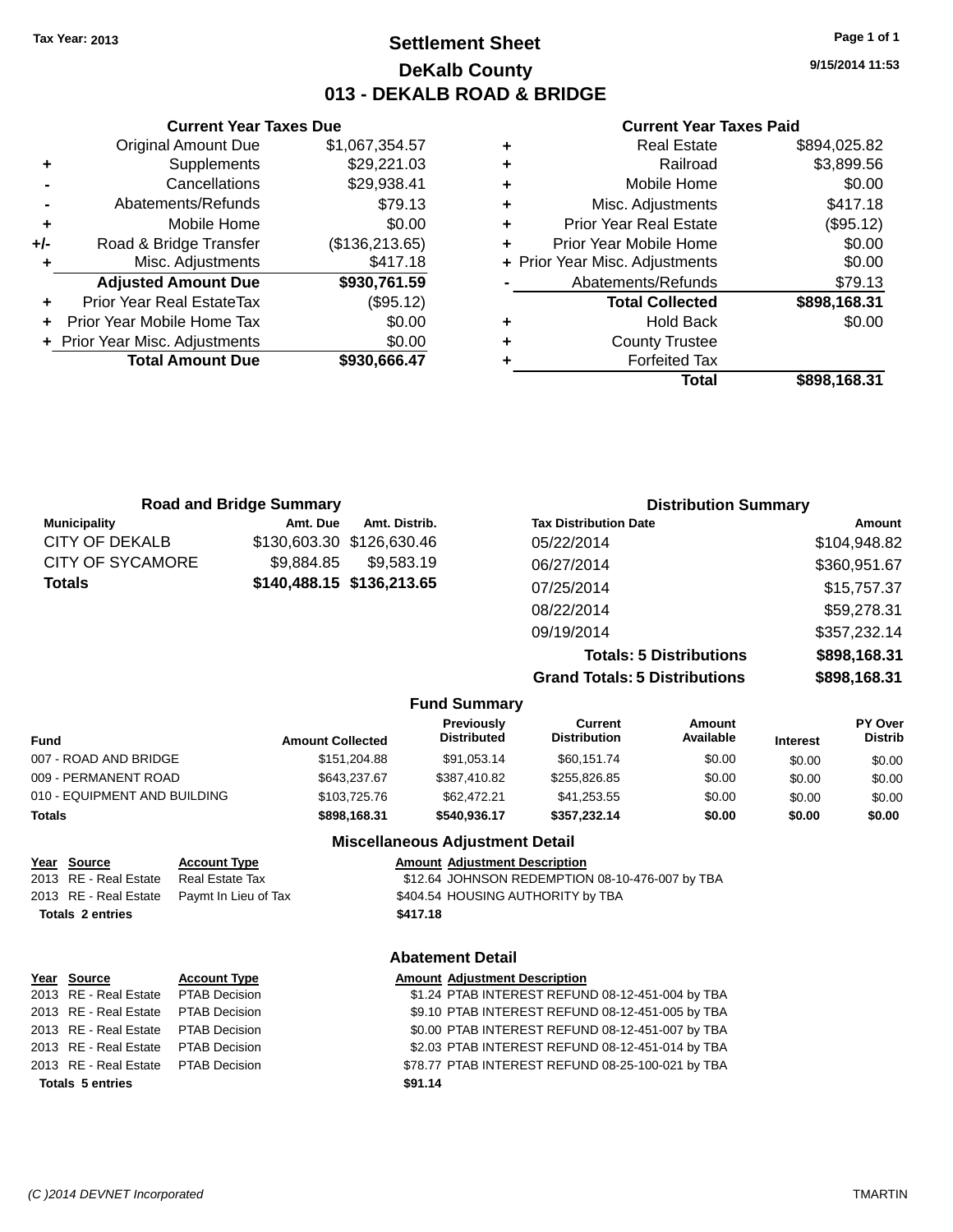# **Settlement Sheet Tax Year: 2013 Page 1 of 1 DeKalb County 014 - FRANKLIN TOWNSHIP**

**9/15/2014 11:53**

|     | <b>Current Year Taxes Due</b>  |              |
|-----|--------------------------------|--------------|
|     | <b>Original Amount Due</b>     | \$105,809.29 |
| ٠   | Supplements                    | \$684.34     |
|     | Cancellations                  | \$747.88     |
|     | Abatements/Refunds             | \$0.00       |
| ٠   | Mobile Home                    | \$0.00       |
| +/- | Road & Bridge Transfer         | \$0.00       |
| ٠   | Misc. Adjustments              | \$0.00       |
|     | <b>Adjusted Amount Due</b>     | \$105,745.75 |
| ٠   | Prior Year Real EstateTax      | \$0.00       |
| ÷   | Prior Year Mobile Home Tax     | \$0.00       |
|     | + Prior Year Misc. Adjustments | \$0.00       |
|     | <b>Total Amount Due</b>        | \$105,745.75 |
|     |                                |              |

| ٠ | <b>Real Estate</b>             | \$100,859.38 |
|---|--------------------------------|--------------|
| ٠ | Railroad                       | \$1,024.62   |
| ٠ | Mobile Home                    | \$0.00       |
| ٠ | Misc. Adjustments              | \$0.00       |
| ٠ | <b>Prior Year Real Estate</b>  | \$0.00       |
| ٠ | Prior Year Mobile Home         | \$0.00       |
|   | + Prior Year Misc. Adjustments | \$0.00       |
|   | Abatements/Refunds             | \$0.00       |
|   | <b>Total Collected</b>         | \$101,884.00 |
| ٠ | <b>Hold Back</b>               | \$0.00       |
| ٠ | <b>County Trustee</b>          |              |
| ٠ | <b>Forfeited Tax</b>           |              |
|   | Total                          | \$101,884.00 |
|   |                                |              |

| <b>Distribution Summary</b>          |              |
|--------------------------------------|--------------|
| <b>Tax Distribution Date</b>         | Amount       |
| 05/22/2014                           | \$13,103.99  |
| 06/27/2014                           | \$43,398.43  |
| 07/25/2014                           | \$1,101.71   |
| 08/22/2014                           | \$6,260.91   |
| 09/19/2014                           | \$38,018.96  |
| <b>Totals: 5 Distributions</b>       | \$101,884.00 |
| <b>Grand Totals: 5 Distributions</b> | \$101,884.00 |

|                          |                         | <b>Fund Summary</b>              |                                |                            |                 |                                  |
|--------------------------|-------------------------|----------------------------------|--------------------------------|----------------------------|-----------------|----------------------------------|
| <b>Fund</b>              | <b>Amount Collected</b> | Previously<br><b>Distributed</b> | Current<br><b>Distribution</b> | <b>Amount</b><br>Available | <b>Interest</b> | <b>PY Over</b><br><b>Distrib</b> |
| 001 - CORPORATE          | \$93.211.84             | \$58,428.98                      | \$34,782.86                    | \$0.00                     | \$0.00          | \$0.00                           |
| $005 - I. M. R. F.$      | \$6.742.80              | \$4,226,66                       | \$2,516.14                     | \$0.00                     | \$0.00          | \$0.00                           |
| 054 - GENERAL ASSISTANCE | \$1,929.36              | \$1,209.40                       | \$719.96                       | \$0.00                     | \$0.00          | \$0.00                           |
| <b>Totals</b>            | \$101,884.00            | \$63,865.04                      | \$38,018.96                    | \$0.00                     | \$0.00          | \$0.00                           |
|                          |                         |                                  |                                |                            |                 |                                  |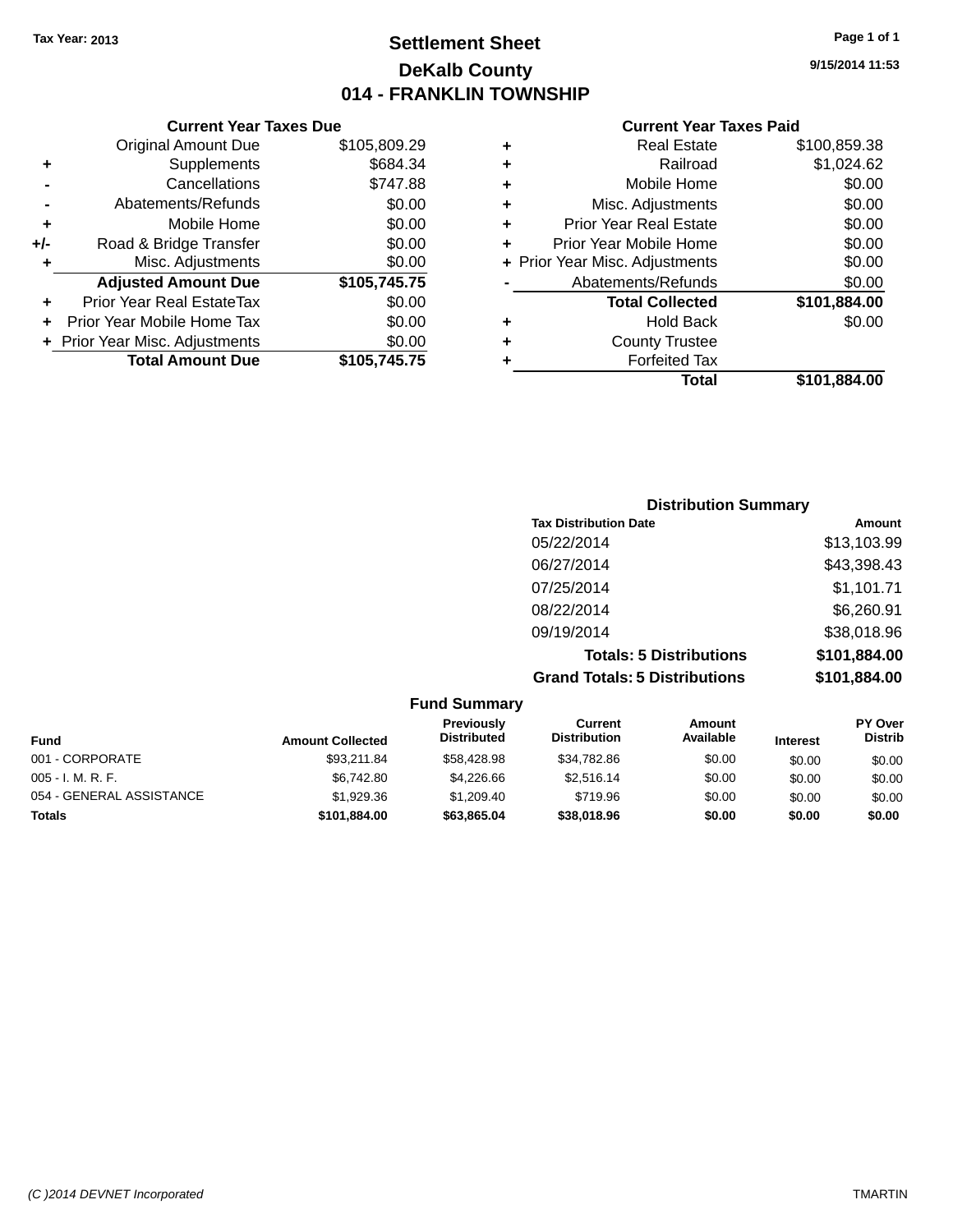**Current Year Taxes Due**

# **Settlement Sheet Tax Year: 2013 Page 1 of 1 DeKalb County 015 - FRANKLIN TWP CEMETERY**

**9/15/2014 11:53**

|    | <b>Original Amount Due</b>     | \$31,739.42 | ٠ | <b>Real Estate</b>             | \$30,254.53 |
|----|--------------------------------|-------------|---|--------------------------------|-------------|
| ÷  | <b>Supplements</b>             | \$205.27    | ٠ | Railroad                       | \$307.36    |
|    | Cancellations                  | \$224.34    | ٠ | Mobile Home                    | \$0.00      |
|    | Abatements/Refunds             | \$0.00      |   | Misc. Adjustments              | \$0.00      |
| ÷  | Mobile Home                    | \$0.00      |   | <b>Prior Year Real Estate</b>  | \$0.00      |
| I- | Road & Bridge Transfer         | \$0.00      |   | Prior Year Mobile Home         | \$0.00      |
| ÷  | Misc. Adjustments              | \$0.00      |   | + Prior Year Misc. Adjustments | \$0.00      |
|    | <b>Adjusted Amount Due</b>     | \$31,720.35 |   | Abatements/Refunds             | \$0.00      |
| ÷  | Prior Year Real EstateTax      | \$0.00      |   | <b>Total Collected</b>         | \$30,561.89 |
|    | + Prior Year Mobile Home Tax   | \$0.00      | ٠ | <b>Hold Back</b>               | \$0.00      |
|    | + Prior Year Misc. Adjustments | \$0.00      | ٠ | <b>County Trustee</b>          |             |
|    | <b>Total Amount Due</b>        | \$31,720.35 |   | <b>Forfeited Tax</b>           |             |
|    |                                |             |   | <b>Total</b>                   | \$30,561.89 |

|   |                                  | <b>Distribution Summary</b>          |                                |                                                                                                                 |                           |
|---|----------------------------------|--------------------------------------|--------------------------------|-----------------------------------------------------------------------------------------------------------------|---------------------------|
|   |                                  | <b>Tax Distribution Date</b>         |                                |                                                                                                                 | Amount                    |
|   |                                  | 05/22/2014                           |                                |                                                                                                                 | \$3,930.93                |
|   |                                  | 06/27/2014                           |                                |                                                                                                                 | \$13,017.85               |
|   |                                  | 07/25/2014                           |                                |                                                                                                                 | \$330.46                  |
|   |                                  | 08/22/2014                           |                                |                                                                                                                 | \$1,878.00                |
|   |                                  | 09/19/2014                           |                                |                                                                                                                 | \$11,404.65               |
|   |                                  |                                      | <b>Totals: 5 Distributions</b> |                                                                                                                 | \$30,561.89               |
|   |                                  | <b>Grand Totals: 5 Distributions</b> |                                |                                                                                                                 | \$30,561.89               |
|   | <b>Fund Summary</b>              |                                      |                                |                                                                                                                 |                           |
| . | Previously<br><b>Diotributed</b> | <b>Current</b><br>Diotribution       | Amount<br><b>Available</b>     | the contract of the contract of the contract of the contract of the contract of the contract of the contract of | <b>PY Over</b><br>Diotrib |

| Fund           | <b>Amount Collected</b> | <b>Previousiv</b><br><b>Distributed</b> | ∪urrent<br><b>Distribution</b> | Amount<br>Available | <b>Interest</b> | <b>PT OVER</b><br><b>Distrib</b> |
|----------------|-------------------------|-----------------------------------------|--------------------------------|---------------------|-----------------|----------------------------------|
| 017 - CEMETERY | \$30.561.89             | \$19.157.24                             | \$11.404.65                    | \$0.00              | \$0.00          | \$0.00                           |
| Totals         | \$30.561.89             | \$19.157.24                             | \$11.404.65                    | \$0.00              | \$0.00          | \$0.00                           |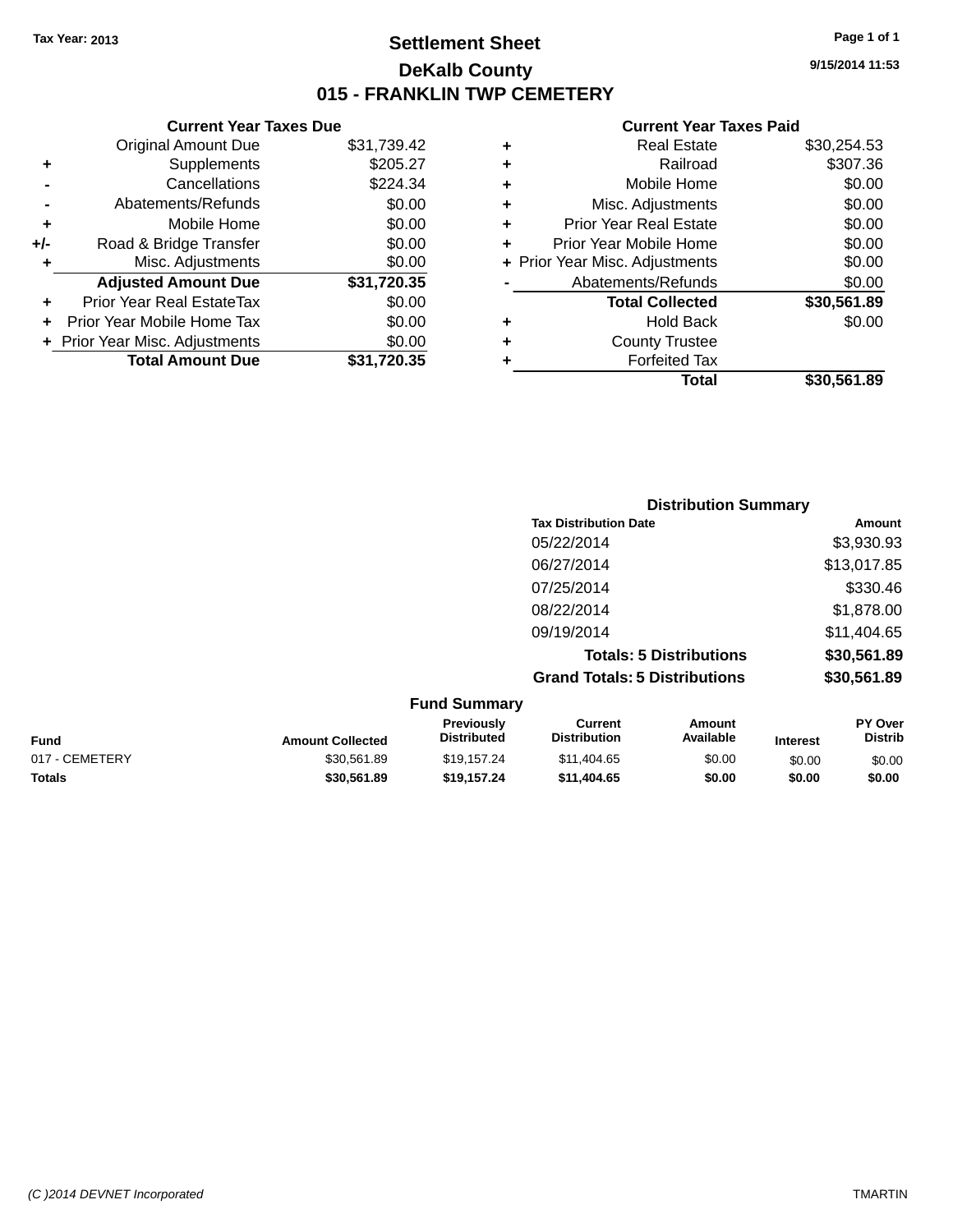**Original Amount Due** 

**Adjusted Amount Due** 

**Total Amount Due** 

**+** Supplements **-** Cancellations **-** Abatements/Refunds **+** Mobile Home **+/-** Road & Bridge Transfer **+** Misc. Adjustments

**+** Prior Year Real EstateTax \$0.00 **+** Prior Year Mobile Home Tax **+** Prior Year Misc. Adjustments

# **Settlement Sheet Tax Year: 2013 Page 1 of 1 DeKalb County 016 - FRANKLIN ROAD & BRIDGE**

**9/15/2014 11:53**

#### **Current Year Taxes Paid**

| <b>Current Year Taxes Due</b> |               |   | <b>Current Year Taxes Paid</b> |              |  |
|-------------------------------|---------------|---|--------------------------------|--------------|--|
| ıl Amount Due                 | \$238,512.53  | ٠ | <b>Real Estate</b>             | \$203,384.23 |  |
| Supplements                   | \$1,379.96    | ٠ | Railroad                       | \$2,237.75   |  |
| Cancellations                 | \$1,508.10    | ٠ | Mobile Home                    | \$0.00       |  |
| าents/Refunds                 | \$0.00        | ÷ | Misc. Adjustments              | \$0.00       |  |
| Mobile Home                   | \$0.00        | ÷ | <b>Prior Year Real Estate</b>  | \$0.00       |  |
| ridge Transfer                | (\$24,042.16) | ÷ | Prior Year Mobile Home         | \$0.00       |  |
| :. Adjustments                | \$0.00        |   | + Prior Year Misc. Adjustments | \$0.00       |  |
| <b>Amount Due</b>             | \$214,342.23  |   | Abatements/Refunds             | \$0.00       |  |
| leal EstateTax≀               | \$0.00        |   | <b>Total Collected</b>         | \$205,621.98 |  |
| bile Home Tax                 | \$0.00        | ÷ | <b>Hold Back</b>               | \$0.00       |  |
| . Adjustments                 | \$0.00        | ٠ | <b>County Trustee</b>          |              |  |
| <b>Amount Due</b>             | \$214,342.23  |   | <b>Forfeited Tax</b>           |              |  |
|                               |               |   | <b>Total</b>                   | \$205,621.98 |  |

| <b>Road and Bridge Summary</b> |             |               | <b>Distribution Summary</b>  |               |  |
|--------------------------------|-------------|---------------|------------------------------|---------------|--|
| <b>Municipality</b>            | Amt. Due    | Amt. Distrib. | <b>Tax Distribution Date</b> | <b>Amount</b> |  |
| <b>VILLAGE OF KIRKLAND</b>     | \$24,959.94 | \$24,042.16   | 05/22/2014                   | \$26,424.42   |  |
| <b>Totals</b>                  | \$24,959.94 | \$24,042.16   | 06/27/2014                   | \$87,599.43   |  |
|                                |             |               | 07/25/2014                   | \$2,221.60    |  |
|                                |             |               | 08/22/2014                   | \$12,625.14   |  |
|                                |             |               | 09/19/2014                   | \$76,751.39   |  |

**Totals: 5 Distributions \$205,621.98 Grand Totals: 5 Distributions \$205,621.98**

|                                         |                         | <b>Fund Summary</b>              |                                |                     |                 |                           |
|-----------------------------------------|-------------------------|----------------------------------|--------------------------------|---------------------|-----------------|---------------------------|
| <b>Fund</b>                             | <b>Amount Collected</b> | Previously<br><b>Distributed</b> | Current<br><b>Distribution</b> | Amount<br>Available | <b>Interest</b> | PY Over<br><b>Distrib</b> |
| 007 - ROAD AND BRIDGE                   | \$68,878.36             | \$43.154.04                      | \$25,724.32                    | \$0.00              | \$0.00          | \$0.00                    |
| 008 - BRIDGE CONST W/COUNTY             | \$19,261,46             | \$12,073.88                      | \$7.187.58                     | \$0.00              | \$0.00          | \$0.00                    |
| 009 - PERMANENT ROAD                    | \$96,291.52             | \$60,359.51                      | \$35,932.01                    | \$0.00              | \$0.00          | \$0.00                    |
| 010 - EQUIPMENT AND BUILDING            | \$14,444.03             | \$9.054.11                       | \$5,389.92                     | \$0.00              | \$0.00          | \$0.00                    |
| 035 - TORT JUDGEMENTS/LIABILITY<br>INS. | \$5,779.95              | \$3.623.11                       | \$2.156.84                     | \$0.00              | \$0.00          | \$0.00                    |
| 047 - SOCIAL SECURITY                   | \$966.66                | \$605.94                         | \$360.72                       | \$0.00              | \$0.00          | \$0.00                    |
| Totals                                  | \$205,621.98            | \$128,870.59                     | \$76,751.39                    | \$0.00              | \$0.00          | \$0.00                    |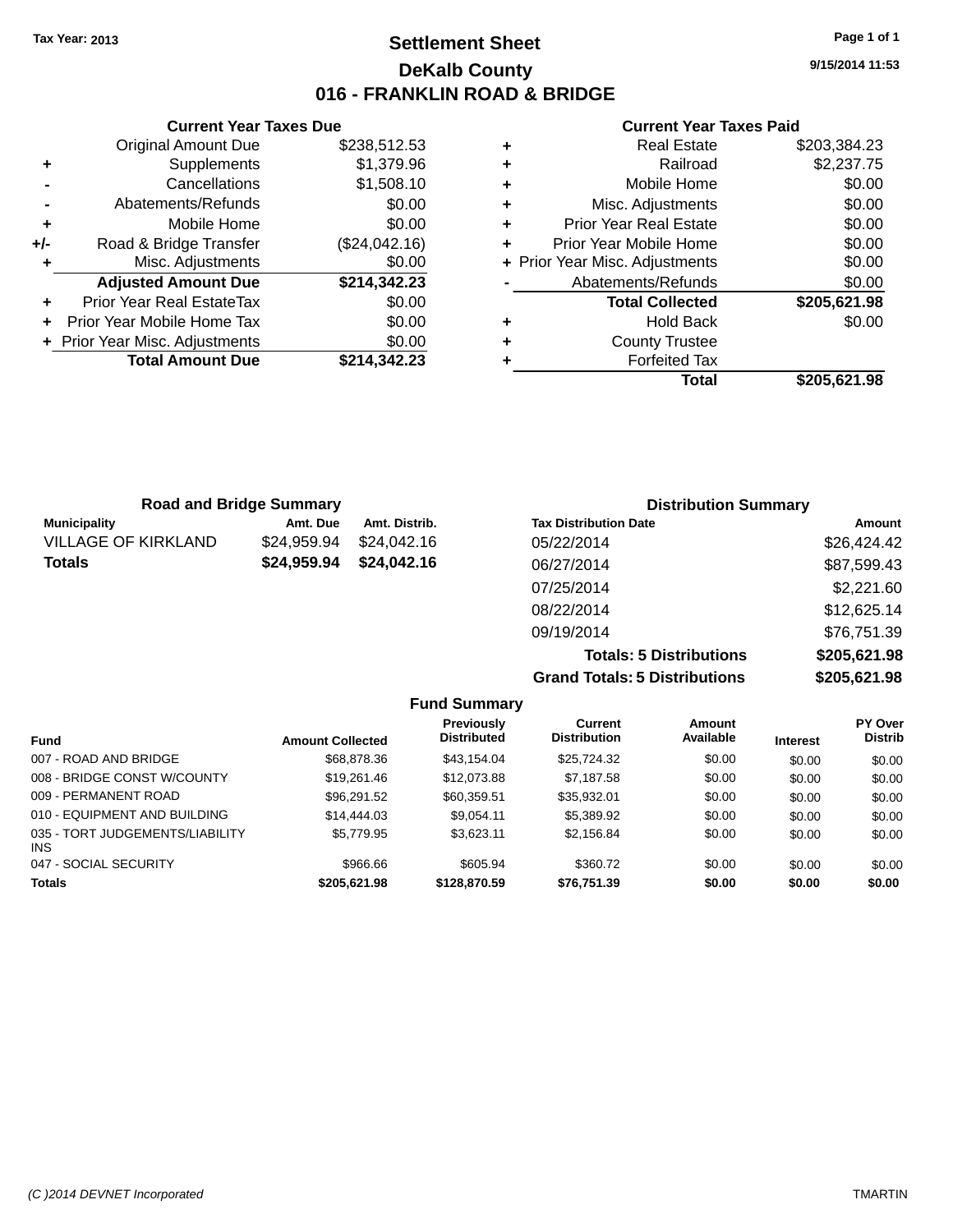# **Settlement Sheet Tax Year: 2013 Page 1 of 1 DeKalb County 017 - GENOA TOWNSHIP**

**9/15/2014 11:53**

#### **Current Year Taxes Paid**

|     | <b>Current Year Taxes Due</b>  |              |
|-----|--------------------------------|--------------|
|     | <b>Original Amount Due</b>     | \$232,205.35 |
| ٠   | Supplements                    | \$1,789.41   |
|     | Cancellations                  | \$2,438.58   |
|     | Abatements/Refunds             | \$1.78       |
| ٠   | Mobile Home                    | \$0.00       |
| +/- | Road & Bridge Transfer         | \$0.00       |
| ٠   | Misc. Adjustments              | \$0.00       |
|     | <b>Adjusted Amount Due</b>     | \$231,554.40 |
|     | Prior Year Real EstateTax      | (\$62.44)    |
|     | Prior Year Mobile Home Tax     | \$0.00       |
|     | + Prior Year Misc. Adjustments | \$0.00       |
|     | <b>Total Amount Due</b>        | \$231,491.96 |
|     |                                |              |

|   | <b>Real Estate</b>             | \$223,790.33 |
|---|--------------------------------|--------------|
| ٠ | Railroad                       | \$1,697.76   |
| ٠ | Mobile Home                    | \$0.00       |
| ٠ | Misc. Adjustments              | \$0.00       |
| ٠ | <b>Prior Year Real Estate</b>  | (\$62.44)    |
| ٠ | Prior Year Mobile Home         | \$0.00       |
|   | + Prior Year Misc. Adjustments | \$0.00       |
|   | Abatements/Refunds             | \$1.78       |
|   | <b>Total Collected</b>         | \$225,423.87 |
| ٠ | Hold Back                      | \$0.00       |
| ٠ | <b>County Trustee</b>          |              |
| ٠ | <b>Forfeited Tax</b>           |              |
|   | Total                          | \$225,423.87 |
|   |                                |              |

| <b>Distribution Summary</b>          |              |
|--------------------------------------|--------------|
| <b>Tax Distribution Date</b>         | Amount       |
| 05/22/2014                           | \$30,059.90  |
| 06/27/2014                           | \$92,288.98  |
| 07/25/2014                           | \$4,415.94   |
| 08/22/2014                           | \$12,620.91  |
| 09/19/2014                           | \$86,038.14  |
| <b>Totals: 5 Distributions</b>       | \$225,423.87 |
| <b>Grand Totals: 5 Distributions</b> | \$225,423.87 |

|                                         |                         | <b>Fund Summary</b>              |                                |                            |                 |                                  |
|-----------------------------------------|-------------------------|----------------------------------|--------------------------------|----------------------------|-----------------|----------------------------------|
| <b>Fund</b>                             | <b>Amount Collected</b> | Previously<br><b>Distributed</b> | Current<br><b>Distribution</b> | <b>Amount</b><br>Available | <b>Interest</b> | <b>PY Over</b><br><b>Distrib</b> |
| 001 - CORPORATE                         | \$189,450.69            | \$117.142.53                     | \$72,308.16                    | \$0.00                     | \$0.00          | \$0.00                           |
| 035 - TORT JUDGEMENTS/LIABILITY<br>INS. | \$4.245.64              | \$2,625.19                       | \$1,620.45                     | \$0.00                     | \$0.00          | \$0.00                           |
| 047 - SOCIAL SECURITY                   | \$10,700.67             | \$6.616.52                       | \$4,084.15                     | \$0.00                     | \$0.00          | \$0.00                           |
| 054 - GENERAL ASSISTANCE                | \$21.026.87             | \$13,001.49                      | \$8,025,38                     | \$0.00                     | \$0.00          | \$0.00                           |
| <b>Totals</b>                           | \$225.423.87            | \$139,385.73                     | \$86,038.14                    | \$0.00                     | \$0.00          | \$0.00                           |
|                                         |                         | <b>Abatement Detail</b>          |                                |                            |                 |                                  |

# **Year Source Account Type Amount Adjustment Description**<br>2013 RE - Real Estate PTAB Decision **\$1.78 PTAB INTEREST REFUN**

**Totals 1 entries \$1.78**

\$1.78 PTAB INTEREST REFUND 03-30-276-011 by TBA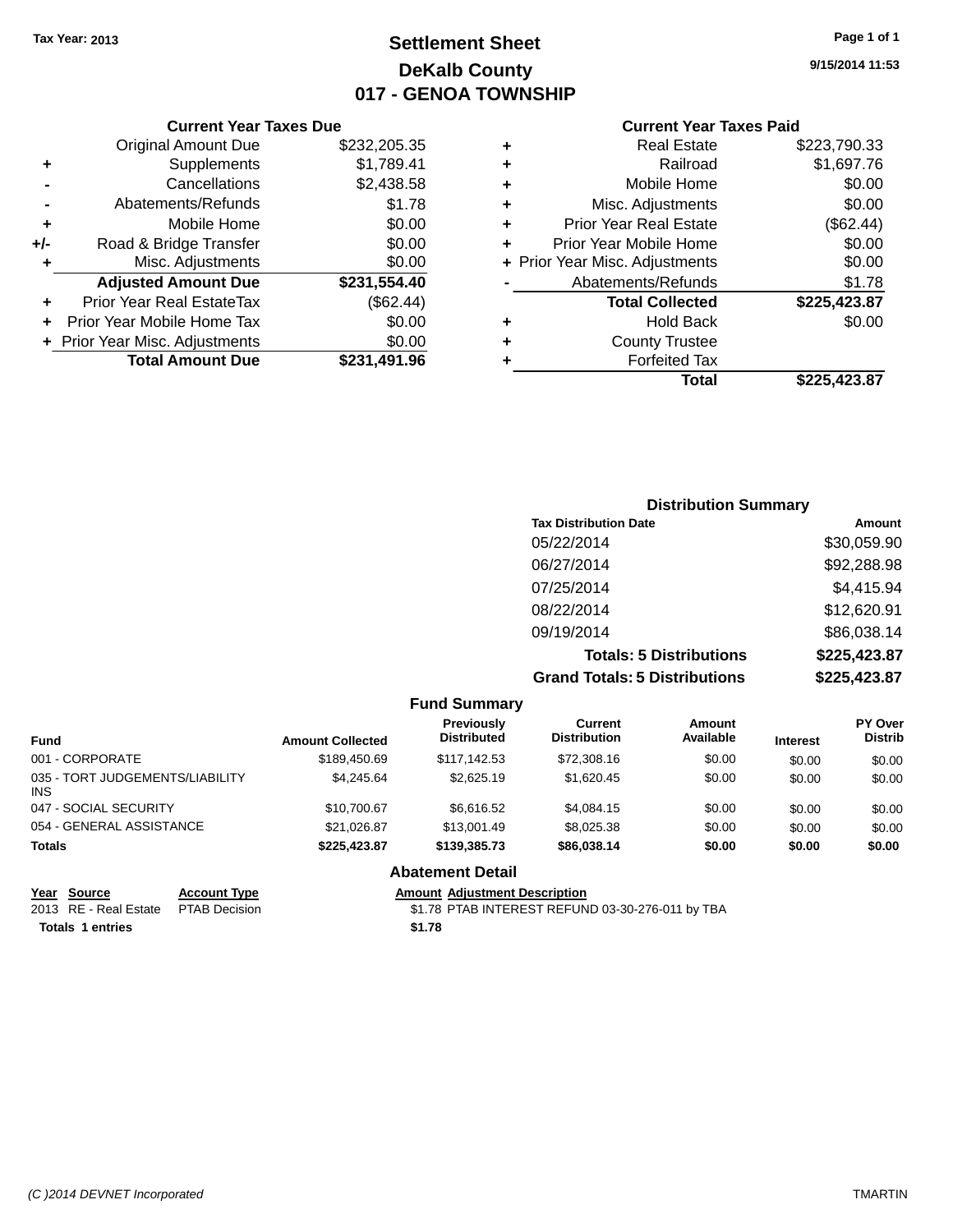# **Settlement Sheet Tax Year: 2013 Page 1 of 1 DeKalb County 018 - GENOA ROAD & BRIDGE**

**9/15/2014 11:53**

#### **Current Year Taxes Paid**

|     | <b>Current Year Taxes Due</b>  |               |
|-----|--------------------------------|---------------|
|     | <b>Original Amount Due</b>     | \$174,375.00  |
| ٠   | Supplements                    | \$1,491.15    |
|     | Cancellations                  | \$1,572.61    |
|     | Abatements/Refunds             | \$1.15        |
| ٠   | Mobile Home                    | \$0.00        |
| +/- | Road & Bridge Transfer         | (\$23,848.55) |
|     | Misc. Adjustments              | \$0.00        |
|     | <b>Adjusted Amount Due</b>     | \$150,443.84  |
| ٠   | Prior Year Real EstateTax      | $(\$40.00)$   |
|     | Prior Year Mobile Home Tax     | \$0.00        |
|     | + Prior Year Misc. Adjustments | \$0.00        |
|     | <b>Total Amount Due</b>        | \$150,403.84  |
|     |                                |               |

| ٠ | <b>Real Estate</b>             | \$144,658.39 |
|---|--------------------------------|--------------|
| ٠ | Railroad                       | \$1,209.22   |
| ٠ | Mobile Home                    | \$0.00       |
| ٠ | Misc. Adjustments              | \$0.00       |
| ٠ | <b>Prior Year Real Estate</b>  | $(\$40.00)$  |
| ٠ | Prior Year Mobile Home         | \$0.00       |
|   | + Prior Year Misc. Adjustments | \$0.00       |
|   | Abatements/Refunds             | \$1.15       |
|   | <b>Total Collected</b>         | \$145,826.46 |
| ٠ | Hold Back                      | \$0.00       |
| ٠ | <b>County Trustee</b>          |              |
| ٠ | <b>Forfeited Tax</b>           |              |
|   | Total                          | \$145,826.46 |
|   |                                |              |

| <b>Road and Bridge Summary</b> |             |               | <b>Distribution Summary</b>  |             |  |
|--------------------------------|-------------|---------------|------------------------------|-------------|--|
| <b>Municipality</b>            | Amt. Due    | Amt. Distrib. | <b>Tax Distribution Date</b> | Amount      |  |
| <b>CITY OF GENOA</b>           | \$24,492.14 | \$23,848,55   | 05/22/2014                   | \$19,466.13 |  |
| <b>Totals</b>                  | \$24,492.14 | \$23,848.55   | 06/27/2014                   | \$59,662.39 |  |
|                                |             |               | 07/25/2014                   | \$3,016.35  |  |
|                                |             |               | 08/22/2014                   | \$8,138.92  |  |
|                                |             |               | 09/19/2014                   | \$55,542.67 |  |
|                                |             |               | ------                       | *********   |  |

**Totals: 5 Distributions \$145,826.46 Grand Totals: 5 Distributions \$145,826.46**

|                                               |                         | <b>Fund Summary</b>                     |                                       |                     |                 |                                  |
|-----------------------------------------------|-------------------------|-----------------------------------------|---------------------------------------|---------------------|-----------------|----------------------------------|
| <b>Fund</b>                                   | <b>Amount Collected</b> | <b>Previously</b><br><b>Distributed</b> | <b>Current</b><br><b>Distribution</b> | Amount<br>Available | <b>Interest</b> | <b>PY Over</b><br><b>Distrib</b> |
| 007 - ROAD AND BRIDGE                         | \$51.485.44             | \$31,866.82                             | \$19,618.62                           | \$0.00              | \$0.00          | \$0.00                           |
| 008 - BRIDGE CONST W/COUNTY                   | \$805.28                | \$498.63                                | \$306.65                              | \$0.00              | \$0.00          | \$0.00                           |
| 009 - PERMANENT ROAD                          | \$74.153.24             | \$45.916.49                             | \$28,236.75                           | \$0.00              | \$0.00          | \$0.00                           |
| 010 - EQUIPMENT AND BUILDING                  | \$8,208,71              | \$5.082.92                              | \$3.125.79                            | \$0.00              | \$0.00          | \$0.00                           |
| 035 - TORT JUDGEMENTS/LIABILITY<br><b>INS</b> | \$8,217.87              | \$5.088.59                              | \$3,129.28                            | \$0.00              | \$0.00          | \$0.00                           |
| 047 - SOCIAL SECURITY                         | \$2.955.92              | \$1,830.34                              | \$1.125.58                            | \$0.00              | \$0.00          | \$0.00                           |
| <b>Totals</b>                                 | \$145,826,46            | \$90,283,79                             | \$55.542.67                           | \$0.00              | \$0.00          | \$0.00                           |
|                                               |                         | <b>Abatement Detail</b>                 |                                       |                     |                 |                                  |

#### **Year Source Account Type Amount Adjustment Description**<br>2013 RE - Real Estate PTAB Decision **\$1.34 PTAB INTEREST REFUN** \$1.34 PTAB INTEREST REFUND 03-30-276-011 by TBA **Totals 1 entries \$1.34**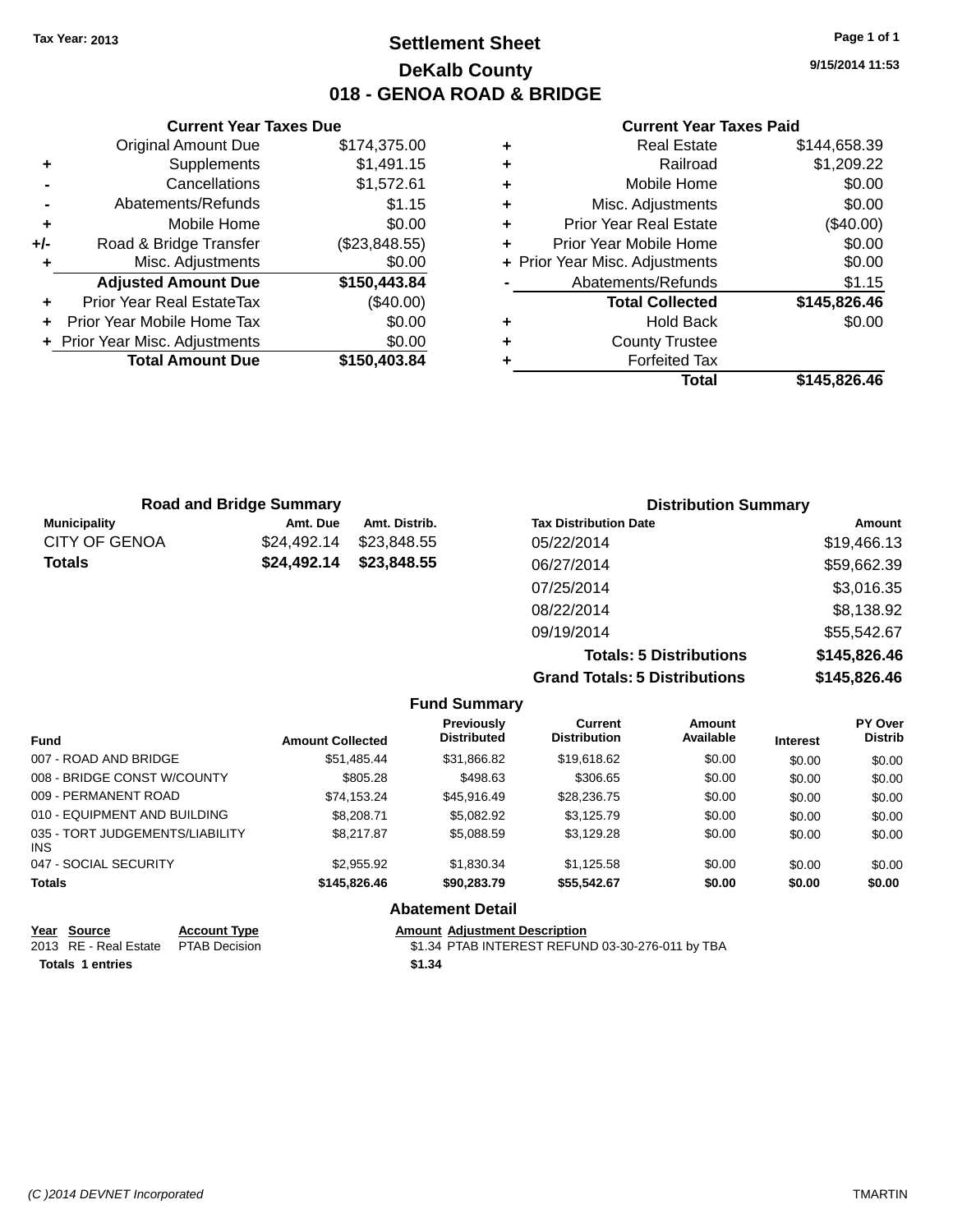# **Settlement Sheet Tax Year: 2013 Page 1 of 1 DeKalb County 019 - KINGSTON TOWNSHIP**

**9/15/2014 11:53**

|     | <b>Current Year Taxes Due</b>  |             |       |
|-----|--------------------------------|-------------|-------|
|     | <b>Original Amount Due</b>     | \$86,762.57 | ٠     |
|     | Supplements                    | \$692.87    |       |
|     | Cancellations                  | \$836.51    | ٠     |
|     | Abatements/Refunds             | \$0.00      | ٠     |
|     | Mobile Home                    | \$0.00      |       |
| +/- | Road & Bridge Transfer         | \$0.00      |       |
|     | Misc. Adjustments              | \$0.00      | + Pri |
|     | <b>Adjusted Amount Due</b>     | \$86,618.93 |       |
|     | Prior Year Real EstateTax      | (\$36.58)   |       |
|     | Prior Year Mobile Home Tax     | \$0.00      |       |
|     | + Prior Year Misc. Adjustments | \$0.00      |       |
|     | <b>Total Amount Due</b>        | \$86,582.35 |       |

|   | <b>Real Estate</b>             | \$82.840.38 |
|---|--------------------------------|-------------|
| ٠ | Railroad                       | \$1,120.54  |
| ٠ | Mobile Home                    | \$0.00      |
| ٠ | Misc. Adjustments              | \$0.00      |
| ٠ | Prior Year Real Estate         | (\$36.58)   |
| ٠ | Prior Year Mobile Home         | \$0.00      |
|   | + Prior Year Misc. Adjustments | \$0.00      |
|   | Abatements/Refunds             | \$0.00      |
|   | <b>Total Collected</b>         | \$83,924.34 |
| ٠ | Hold Back                      | \$0.00      |
| ٠ | <b>County Trustee</b>          |             |
|   | <b>Forfeited Tax</b>           |             |
|   | Total                          | \$83,924,34 |
|   |                                |             |

| <b>Distribution Summary</b>          |             |
|--------------------------------------|-------------|
| <b>Tax Distribution Date</b>         | Amount      |
| 05/22/2014                           | \$11,952.44 |
| 06/27/2014                           | \$34,673.89 |
| 07/25/2014                           | \$676.25    |
| 08/22/2014                           | \$5,874.08  |
| 09/19/2014                           | \$30,747.68 |
| <b>Totals: 5 Distributions</b>       | \$83,924.34 |
| <b>Grand Totals: 5 Distributions</b> | \$83,924.34 |

|                          |                         | <b>Fund Summary</b>              |                                |                     |                 |                                  |
|--------------------------|-------------------------|----------------------------------|--------------------------------|---------------------|-----------------|----------------------------------|
| <b>Fund</b>              | <b>Amount Collected</b> | Previously<br><b>Distributed</b> | Current<br><b>Distribution</b> | Amount<br>Available | <b>Interest</b> | <b>PY Over</b><br><b>Distrib</b> |
| 001 - CORPORATE          | \$83,335,86             | \$52,803.79                      | \$30,532.07                    | \$0.00              | \$0.00          | \$0.00                           |
| 054 - GENERAL ASSISTANCE | \$588.48                | \$372.87                         | \$215.61                       | \$0.00              | \$0.00          | \$0.00                           |
| <b>Totals</b>            | \$83,924,34             | \$53,176.66                      | \$30.747.68                    | \$0.00              | \$0.00          | \$0.00                           |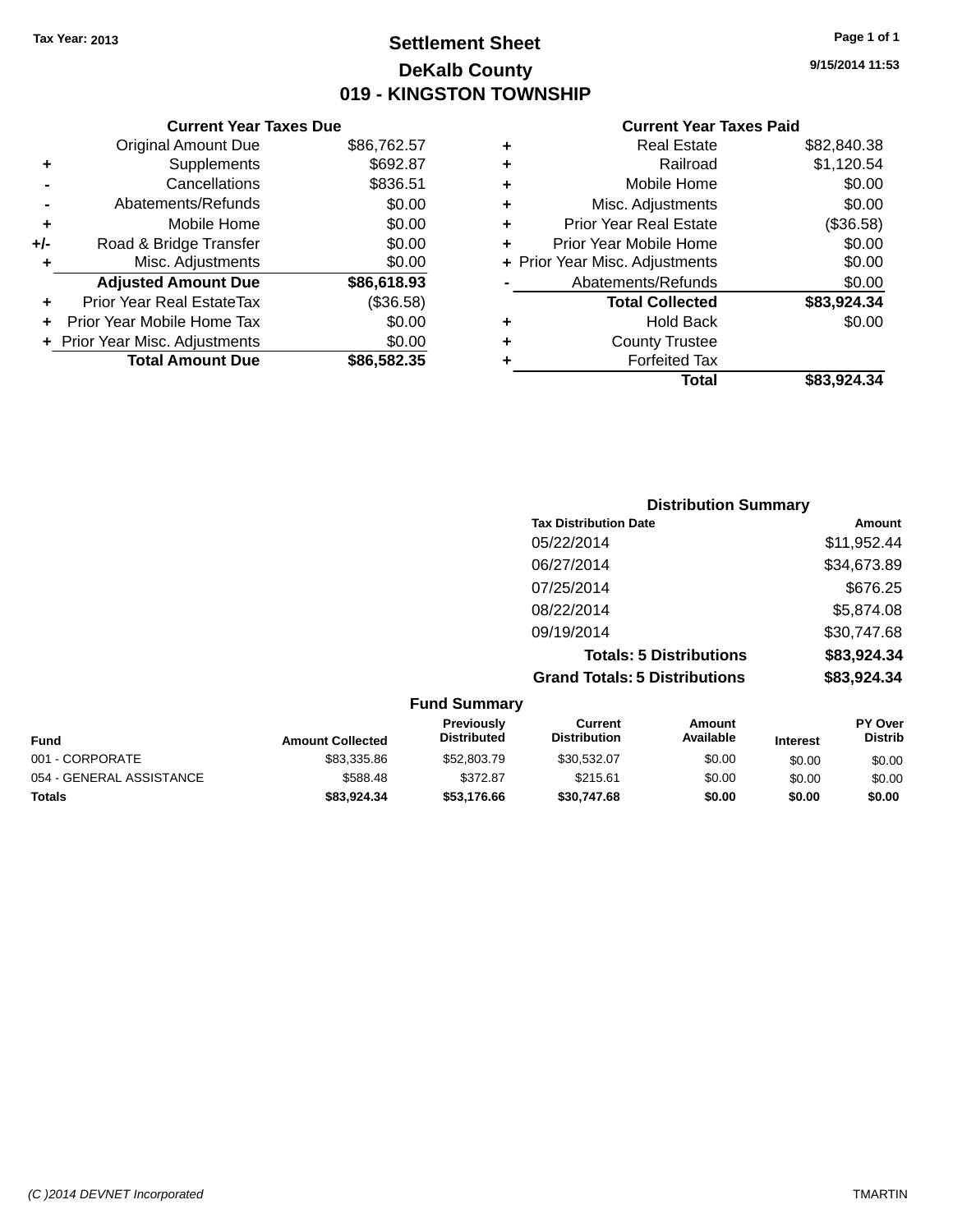# **Settlement Sheet Tax Year: 2013 Page 1 of 1 DeKalb County 020 - KINGSTON ROAD & BRIDGE**

**9/15/2014 11:53**

|     | <b>Current Year Taxes Due</b>  |               |
|-----|--------------------------------|---------------|
|     | <b>Original Amount Due</b>     | \$318,309.62  |
| ٠   | Supplements                    | \$2,360.77    |
|     | Cancellations                  | \$2,850.15    |
|     | Abatements/Refunds             | \$0.00        |
| ٠   | Mobile Home                    | \$0.00        |
| +/- | Road & Bridge Transfer         | (\$21,706.65) |
| ٠   | Misc. Adjustments              | \$0.00        |
|     | <b>Adjusted Amount Due</b>     | \$296,113.59  |
| ٠   | Prior Year Real EstateTax      | (\$135.85)    |
|     | Prior Year Mobile Home Tax     | \$0.00        |
|     | + Prior Year Misc. Adjustments | \$0.00        |
|     | <b>Total Amount Due</b>        | \$295,977.74  |
|     |                                |               |

| <b>Road and Bridge Summary</b> |             |               | <b>Distribution Summary</b>    |              |  |
|--------------------------------|-------------|---------------|--------------------------------|--------------|--|
| <b>Municipality</b>            | Amt. Due    | Amt. Distrib. | <b>Tax Distribution Date</b>   | Amount       |  |
| <b>CITY OF GENOA</b>           | \$8,547.92  | \$8.282.01    | 05/22/2014                     | \$40,735.75  |  |
| <b>VILLAGE OF KINGSTON</b>     | \$13,854.05 | \$13,424.64   | 06/27/2014                     | \$118,261.31 |  |
| <b>Totals</b>                  | \$22,401.97 | \$21,706.65   | 07/25/2014                     | \$2,280.88   |  |
|                                |             |               | 08/22/2014                     | \$20,014.24  |  |
|                                |             |               | 09/19/2014                     | \$104,884.76 |  |
|                                |             |               | <b>Totals: 5 Distributions</b> | \$286,176.94 |  |

|                     | <b>Grand Totals: 5 Distributions</b> |           | \$286,176.94    |                |
|---------------------|--------------------------------------|-----------|-----------------|----------------|
| <b>Fund Summary</b> |                                      |           |                 |                |
| <b>Previously</b>   | <b>Current</b>                       | Amount    |                 | <b>PY Over</b> |
| <b>Distributed</b>  | <b>Distribution</b>                  | Available | <b>Interest</b> | <b>Distrib</b> |
| --------            | .                                    | ----      |                 |                |

| <b>Fund</b>                  | <b>Amount Collected</b> | <b>Distributed</b> | <b>Distribution</b> | Available | <b>Interest</b> | <b>Distrib</b> |
|------------------------------|-------------------------|--------------------|---------------------|-----------|-----------------|----------------|
| 007 - ROAD AND BRIDGE        | \$84.291.81             | \$53,375.95        | \$30,915.86         | \$0.00    | \$0.00          | \$0.00         |
| 008 - BRIDGE CONST W/COUNTY  | \$7,568.99              | \$4.795.78         | \$2.773.21          | \$0.00    | \$0.00          | \$0.00         |
| 009 - PERMANENT ROAD         | \$169,099.83            | \$107.143.17       | \$61,956.66         | \$0.00    | \$0.00          | \$0.00         |
| 010 - EQUIPMENT AND BUILDING | \$25,216.31             | \$15,977,28        | \$9.239.03          | \$0.00    | \$0.00          | \$0.00         |
| Totals                       | \$286,176.94            | \$181,292,18       | \$104,884,76        | \$0.00    | \$0.00          | \$0.00         |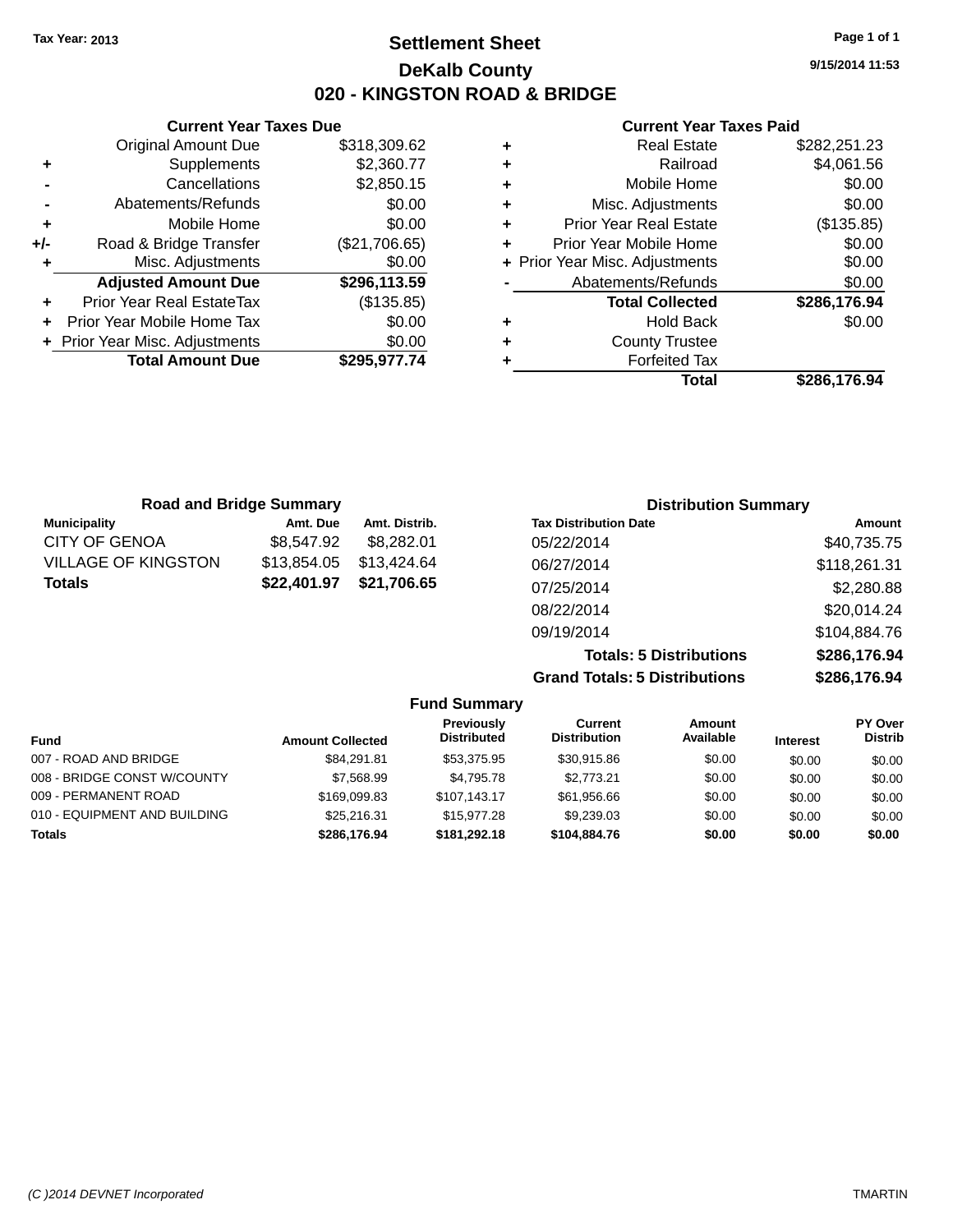# **Settlement Sheet Tax Year: 2013 Page 1 of 1 DeKalb County 021 - KINGSTON TWP CEMETERY**

**9/15/2014 11:53**

|     | <b>Current Year Taxes Due</b>  |             |    |
|-----|--------------------------------|-------------|----|
|     | <b>Original Amount Due</b>     | \$14,496.43 | ÷  |
|     | Supplements                    | \$115.78    | ٠  |
|     | Cancellations                  | \$139.76    | ٠  |
|     | Abatements/Refunds             | \$0.00      | ٠  |
|     | Mobile Home                    | \$0.00      | ٠  |
| +/- | Road & Bridge Transfer         | \$0.00      | ٠  |
|     | Misc. Adjustments              | \$0.00      | Pr |
|     | <b>Adjusted Amount Due</b>     | \$14,472.45 |    |
| ٠   | Prior Year Real EstateTax      | (\$6.10)    |    |
|     | Prior Year Mobile Home Tax     | \$0.00      |    |
|     | + Prior Year Misc. Adjustments | \$0.00      |    |
|     | <b>Total Amount Due</b>        | \$14.466.35 |    |
|     |                                |             |    |

| ٠ | <b>Real Estate</b>             | \$13,841.11 |
|---|--------------------------------|-------------|
| ٠ | Railroad                       | \$187.22    |
| ٠ | Mobile Home                    | \$0.00      |
| ٠ | Misc. Adjustments              | \$0.00      |
| ٠ | Prior Year Real Estate         | (\$6.10)    |
|   | Prior Year Mobile Home         | \$0.00      |
|   | + Prior Year Misc. Adjustments | \$0.00      |
|   | Abatements/Refunds             | \$0.00      |
|   | <b>Total Collected</b>         | \$14,022.23 |
| ٠ | <b>Hold Back</b>               | \$0.00      |
| ٠ | <b>County Trustee</b>          |             |
|   | <b>Forfeited Tax</b>           |             |
|   | Total                          | \$14.022.23 |
|   |                                |             |

| <b>Distribution Summary</b>          |             |
|--------------------------------------|-------------|
| <b>Tax Distribution Date</b>         | Amount      |
| 05/22/2014                           | \$1,997.18  |
| 06/27/2014                           | \$5,793.24  |
| 07/25/2014                           | \$112.97    |
| 08/22/2014                           | \$981.41    |
| 09/19/2014                           | \$5,137.43  |
| <b>Totals: 5 Distributions</b>       | \$14,022.23 |
| <b>Grand Totals: 5 Distributions</b> | \$14,022.23 |

|                |                         | <b>Fund Summary</b>              |                                |                     |                 |                                  |
|----------------|-------------------------|----------------------------------|--------------------------------|---------------------|-----------------|----------------------------------|
| <b>Fund</b>    | <b>Amount Collected</b> | Previously<br><b>Distributed</b> | Current<br><b>Distribution</b> | Amount<br>Available | <b>Interest</b> | <b>PY Over</b><br><b>Distrib</b> |
| 017 - CEMETERY | \$14.022.23             | \$8.884.80                       | \$5.137.43                     | \$0.00              | \$0.00          | \$0.00                           |
| <b>Totals</b>  | \$14,022.23             | \$8,884,80                       | \$5.137.43                     | \$0.00              | \$0.00          | \$0.00                           |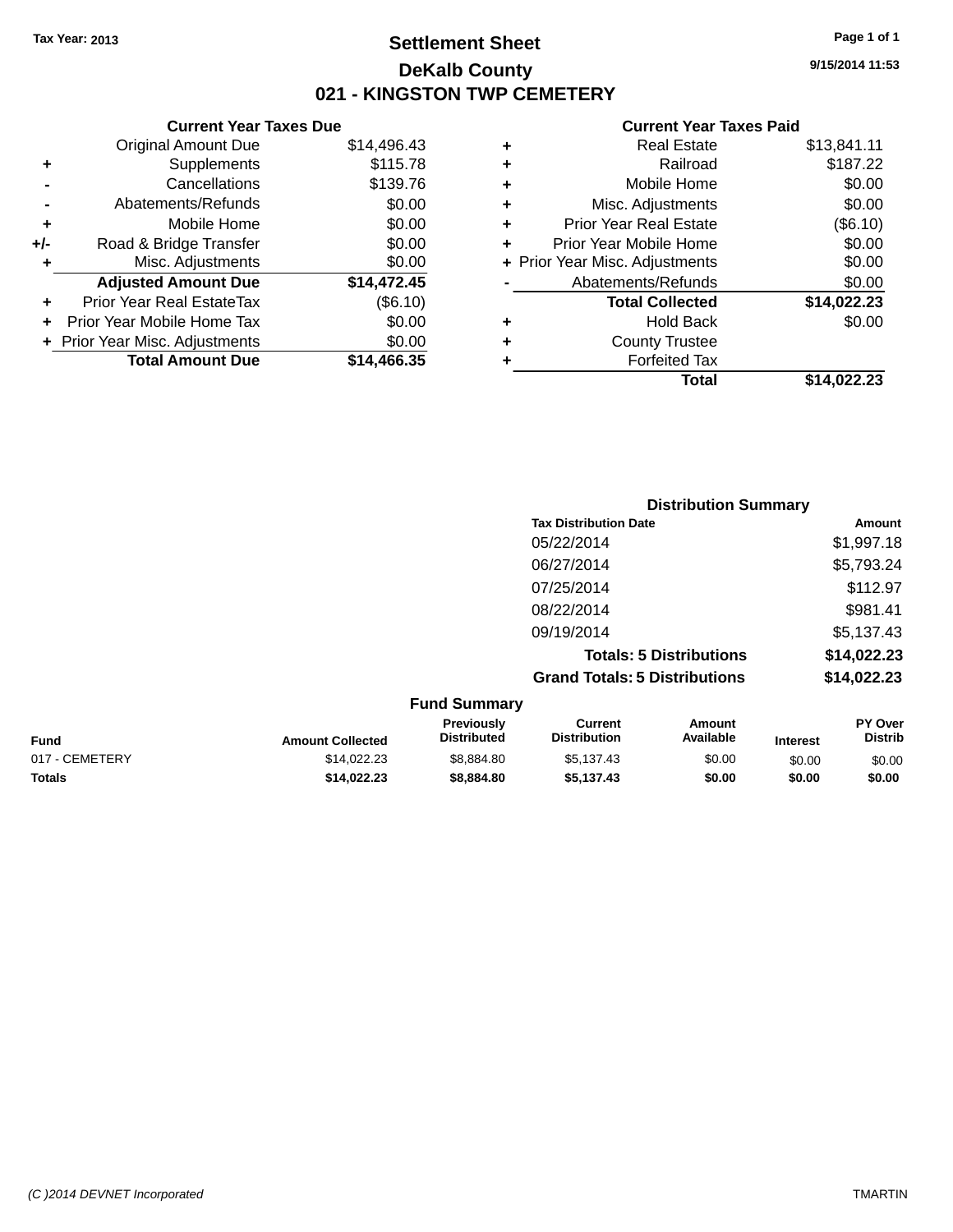# **Settlement Sheet Tax Year: 2013 Page 1 of 1 DeKalb County 022 - MALTA TOWNSHIP**

**9/15/2014 11:53**

# **Current Year Taxes Paid**

|     | <b>Current Year Taxes Due</b>    |             |
|-----|----------------------------------|-------------|
|     | <b>Original Amount Due</b>       | \$63,899.06 |
| ٠   | Supplements                      | \$361.81    |
|     | Cancellations                    | \$436.34    |
|     | Abatements/Refunds               | \$0.20      |
| ٠   | Mobile Home                      | \$0.00      |
| +/- | Road & Bridge Transfer           | \$0.00      |
| ٠   | Misc. Adjustments                | \$0.00      |
|     | <b>Adjusted Amount Due</b>       | \$63,824.33 |
| ٠   | <b>Prior Year Real EstateTax</b> | (\$12.02)   |
|     | Prior Year Mobile Home Tax       | \$0.00      |
|     | + Prior Year Misc. Adjustments   | \$0.00      |
|     | <b>Total Amount Due</b>          | \$63,812,31 |
|     |                                  |             |

| ٠ | <b>Real Estate</b>             | \$58,917.71 |
|---|--------------------------------|-------------|
| ٠ | Railroad                       | \$2,757.66  |
| ٠ | Mobile Home                    | \$0.00      |
| ٠ | Misc. Adjustments              | \$0.00      |
| ٠ | <b>Prior Year Real Estate</b>  | (\$12.02)   |
| ٠ | Prior Year Mobile Home         | \$0.00      |
|   | + Prior Year Misc. Adjustments | \$0.00      |
|   | Abatements/Refunds             | \$0.20      |
|   | <b>Total Collected</b>         | \$61,663.15 |
| ٠ | Hold Back                      | \$0.00      |
|   | <b>County Trustee</b>          |             |
| ٠ | <b>Forfeited Tax</b>           |             |
|   | Total                          | \$61,663.15 |
|   |                                |             |

| <b>Distribution Summary</b>          |             |
|--------------------------------------|-------------|
| <b>Tax Distribution Date</b>         | Amount      |
| 05/22/2014                           | \$7,548.89  |
| 06/27/2014                           | \$27,304.04 |
| 07/25/2014                           | \$261.33    |
| 08/22/2014                           | \$2,287.37  |
| 09/19/2014                           | \$24,261.52 |
| <b>Totals: 5 Distributions</b>       | \$61,663.15 |
| <b>Grand Totals: 5 Distributions</b> | \$61,663.15 |

|  | <b>Fund Summary</b> |
|--|---------------------|
|--|---------------------|

| Fund                     | <b>Amount Collected</b> | <b>Previously</b><br><b>Distributed</b> | Current<br><b>Distribution</b> | Amount<br>Available | <b>Interest</b> | <b>PY Over</b><br><b>Distrib</b> |
|--------------------------|-------------------------|-----------------------------------------|--------------------------------|---------------------|-----------------|----------------------------------|
| 001 - CORPORATE          | \$60.942.98             | \$36,964.81                             | \$23.978.17                    | \$0.00              | \$0.00          | \$0.00                           |
| 054 - GENERAL ASSISTANCE | \$720.17                | \$436.82                                | \$283.35                       | \$0.00              | \$0.00          | \$0.00                           |
| Totals                   | \$61.663.15             | \$37,401.63                             | \$24.261.52                    | \$0.00              | \$0.00          | \$0.00                           |

#### **Miscellaneous Adjustment Detail <u>Amount Adjustment Description</u>**

| Year Source             | <b>Account Type</b>       | Amount |
|-------------------------|---------------------------|--------|
| 2013 RE - Real Estate   | <b>Back Tax Collected</b> | \$0.00 |
| <b>Totals 1 entries</b> |                           | \$0.00 |

\$0.00 LAY REDEMPTION 07-23-155-002 by TBA

#### **Abatement Detail**

| Year Source                         | <b>Account Type</b> | <b>Amount Adiustment Description</b>             |
|-------------------------------------|---------------------|--------------------------------------------------|
| 2013 RE - Real Estate PTAB Decision |                     | \$0.20 PTAB INTEREST REFUND 07-23-332-002 by TBA |
| <b>Totals 1 entries</b>             |                     | \$0.20                                           |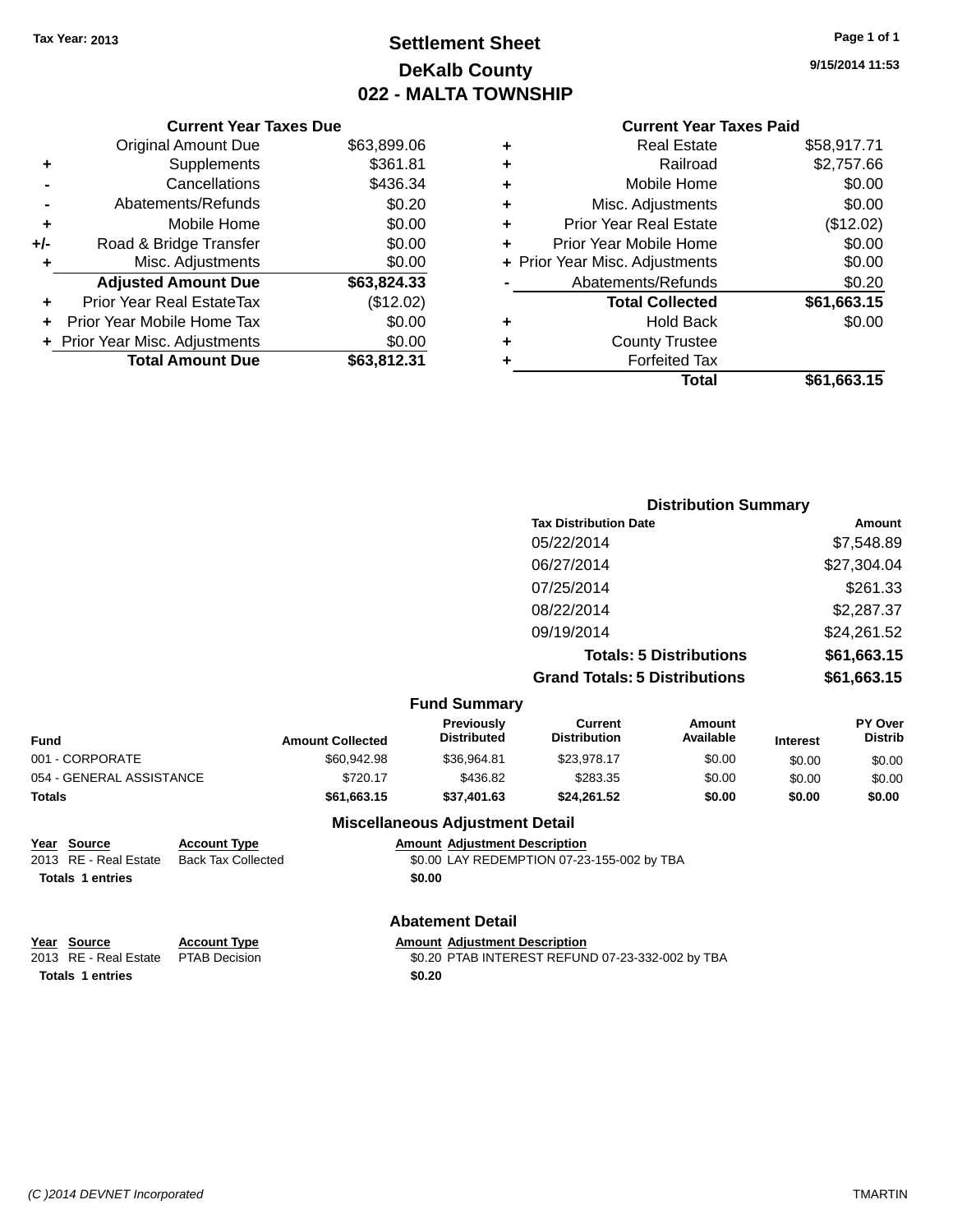# **Settlement Sheet Tax Year: 2013 Page 1 of 1 DeKalb County 023 - MALTA TWP LIBRARY**

**9/15/2014 11:53**

#### **Current Year Taxes Paid**

|     | <b>Original Amount Due</b>       | \$123,149.70 |
|-----|----------------------------------|--------------|
| ٠   | Supplements                      | \$697.32     |
|     | Cancellations                    | \$840.95     |
|     | Abatements/Refunds               | \$0.38       |
| ÷   | Mobile Home                      | \$0.00       |
| +/- | Road & Bridge Transfer           | \$0.00       |
| ٠   | Misc. Adjustments                | \$0.00       |
|     | <b>Adjusted Amount Due</b>       | \$123,005.69 |
| ٠   | <b>Prior Year Real EstateTax</b> | (\$23.17)    |
| ٠   | Prior Year Mobile Home Tax       | \$0.00       |
|     | + Prior Year Misc. Adjustments   | \$0.00       |
|     | <b>Total Amount Due</b>          | \$122,982.52 |
|     |                                  |              |

**Current Year Taxes Due**

| ٠ | <b>Real Estate</b>             | \$113,549.36 |
|---|--------------------------------|--------------|
| ٠ | Railroad                       | \$5,314.72   |
| ٠ | Mobile Home                    | \$0.00       |
| ٠ | Misc. Adjustments              | \$0.00       |
| ٠ | <b>Prior Year Real Estate</b>  | (\$23.17)    |
| ٠ | Prior Year Mobile Home         | \$0.00       |
|   | + Prior Year Misc. Adjustments | \$0.00       |
|   | Abatements/Refunds             | \$0.38       |
|   | <b>Total Collected</b>         | \$118,840.53 |
| ٠ | <b>Hold Back</b>               | \$0.00       |
| ٠ | <b>County Trustee</b>          |              |
| ٠ | <b>Forfeited Tax</b>           |              |
|   | Total                          | \$118,840.53 |
|   |                                |              |

|                                    | <b>Distribution Summary</b>          |              |
|------------------------------------|--------------------------------------|--------------|
|                                    | <b>Tax Distribution Date</b>         | Amount       |
|                                    | 05/22/2014                           | \$14,548.62  |
|                                    | 06/27/2014                           | \$52,622.55  |
|                                    | 07/25/2014                           | \$503.65     |
|                                    | 08/22/2014                           | \$4,408.39   |
|                                    | 09/19/2014                           | \$46,757.32  |
|                                    | <b>Totals: 5 Distributions</b>       | \$118,840.53 |
|                                    | <b>Grand Totals: 5 Distributions</b> | \$118,840.53 |
| $E_{11}$ and $E_{11}$ and $E_{21}$ |                                      |              |

|               |                         | <b>Fund Summary</b>                     |                                       |                     |                 |                                  |  |
|---------------|-------------------------|-----------------------------------------|---------------------------------------|---------------------|-----------------|----------------------------------|--|
| <b>Fund</b>   | <b>Amount Collected</b> | <b>Previously</b><br><b>Distributed</b> | <b>Current</b><br><b>Distribution</b> | Amount<br>Available | <b>Interest</b> | <b>PY Over</b><br><b>Distrib</b> |  |
| 016 - LIBRARY | \$118,840.53            | \$72.083.21                             | \$46,757.32                           | \$0.00              | \$0.00          | \$0.00                           |  |
| <b>Totals</b> | \$118,840.53            | \$72.083.21                             | \$46,757,32                           | \$0.00              | \$0.00          | \$0.00                           |  |
|               |                         | <b>Miscellaneous Adjustment Detail</b>  |                                       |                     |                 |                                  |  |
|               |                         |                                         |                                       |                     |                 |                                  |  |

**Year Source Account Type Amount Adjustment Description** 2013 RE - Real Estate Back Tax Collected \$0.00 LAY REDEMPTION 07-23-155-002 by TBA **Totals 1 entries \$0.00**

# **Abatement Detail**

**Year Source Account Type Amount Adjustment Description**<br>2013 RE - Real Estate PTAB Decision **Amount Adjustment Description Totals 1 entries \$0.38**

\$0.38 PTAB INTEREST REFUND 07-23-332-002 by TBA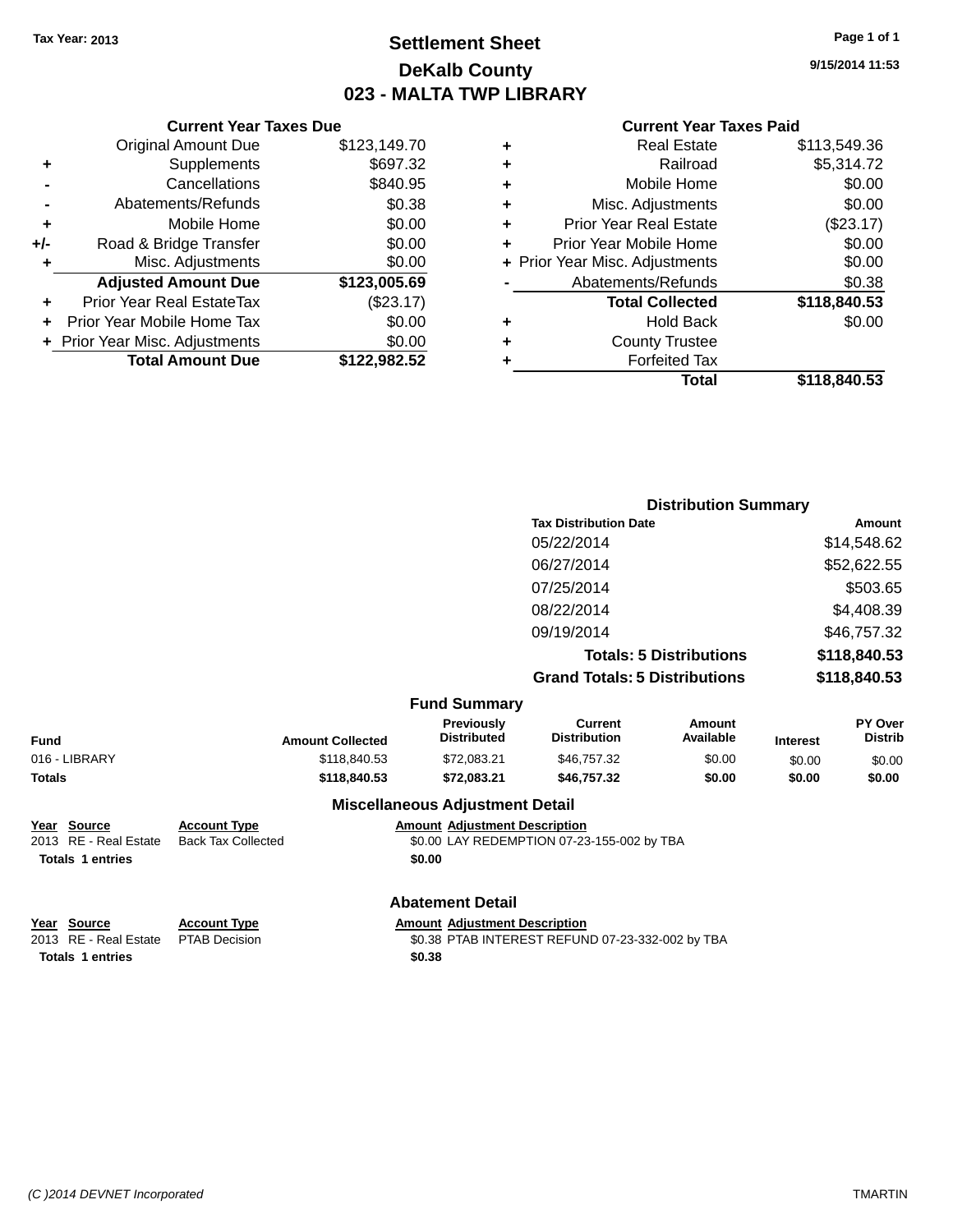# **Settlement Sheet Tax Year: 2013 Page 1 of 1 DeKalb County 024 - MALTA ROAD & BRIDGE**

**9/15/2014 11:53**

|     | <b>Current Year Taxes Due</b>  |               |  |  |
|-----|--------------------------------|---------------|--|--|
|     | <b>Original Amount Due</b>     | \$160,749.53  |  |  |
| ٠   | Supplements                    | \$846.92      |  |  |
|     | Cancellations                  | \$1,021.34    |  |  |
|     | Abatements/Refunds             | \$0.46        |  |  |
| ٠   | Mobile Home                    | \$0.00        |  |  |
| +/- | Road & Bridge Transfer         | (\$10,414.78) |  |  |
| ٠   | Misc. Adjustments              |               |  |  |
|     | <b>Adjusted Amount Due</b>     | \$150,159.87  |  |  |
|     | Prior Year Real EstateTax      | (\$28.00)     |  |  |
|     | Prior Year Mobile Home Tax     | \$0.00        |  |  |
|     | + Prior Year Misc. Adjustments | \$0.00        |  |  |
|     | <b>Total Amount Due</b>        | \$150,131.87  |  |  |
|     |                                |               |  |  |

|   | <b>Real Estate</b>             | \$137,907.11 |
|---|--------------------------------|--------------|
| ÷ | Railroad                       | \$6,831.30   |
| ٠ | Mobile Home                    | \$0.00       |
| ٠ | Misc. Adjustments              | \$0.00       |
| ٠ | <b>Prior Year Real Estate</b>  | (\$28.00)    |
| ٠ | Prior Year Mobile Home         | \$0.00       |
|   | + Prior Year Misc. Adjustments | \$0.00       |
|   | Abatements/Refunds             | \$0.46       |
|   | <b>Total Collected</b>         | \$144,709.95 |
| ٠ | Hold Back                      | \$0.00       |
| ٠ | <b>County Trustee</b>          |              |
| ٠ | <b>Forfeited Tax</b>           |              |
|   | Total                          | \$144,709.95 |
|   |                                |              |

| <b>Road and Bridge Summary</b> |             |               | <b>Distribution Summary</b>    |               |  |
|--------------------------------|-------------|---------------|--------------------------------|---------------|--|
| <b>Municipality</b>            | Amt. Due    | Amt. Distrib. | <b>Tax Distribution Date</b>   | <b>Amount</b> |  |
| <b>VILLAGE OF MALTA</b>        | \$10,790.91 | \$10.414.78   | 05/22/2014                     | \$17,669.75   |  |
| <b>Totals</b>                  | \$10,790.91 | \$10,414.78   | 06/27/2014                     | \$64,099.29   |  |
|                                |             |               | 07/25/2014                     | \$611.73      |  |
|                                |             |               | 08/22/2014                     | \$5,353.94    |  |
|                                |             |               | 09/19/2014                     | \$56,975.24   |  |
|                                |             |               | <b>Totals: 5 Distributions</b> | \$144,709.95  |  |

|                              |                         |                                         | <b>Grand Totals: 5 Distributions</b> |                     |                 | \$144,709.95              |
|------------------------------|-------------------------|-----------------------------------------|--------------------------------------|---------------------|-----------------|---------------------------|
|                              |                         | <b>Fund Summary</b>                     |                                      |                     |                 |                           |
| <b>Fund</b>                  | <b>Amount Collected</b> | <b>Previously</b><br><b>Distributed</b> | Current<br><b>Distribution</b>       | Amount<br>Available | <b>Interest</b> | PY Over<br><b>Distrib</b> |
| 007 - ROAD AND BRIDGE        | \$44.652.33             | \$27.044.10                             | \$17,608.23                          | \$0.00              | \$0.00          | \$0.00                    |
| 008 - BRIDGE CONST W/COUNTY  | \$18,204.66             | \$11.042.15                             | \$7.162.51                           | \$0.00              | \$0.00          | \$0.00                    |
| 009 - PERMANENT ROAD         | \$65,419.53             | \$39.680.65                             | \$25,738.88                          | \$0.00              | \$0.00          | \$0.00                    |
| 010 - EQUIPMENT AND BUILDING | \$16.433.43             | \$9.967.81                              | \$6.465.62                           | \$0.00              | \$0.00          | \$0.00                    |

| <b>Totals</b>           |                           | \$144.709.95 | \$87.734.71                            | \$56,975.24                                      | \$0.00 | \$0.00 | \$0.00 |
|-------------------------|---------------------------|--------------|----------------------------------------|--------------------------------------------------|--------|--------|--------|
|                         |                           |              | <b>Miscellaneous Adjustment Detail</b> |                                                  |        |        |        |
| Year Source             | <b>Account Type</b>       |              | <b>Amount Adjustment Description</b>   |                                                  |        |        |        |
| 2013 RE - Real Estate   | <b>Back Tax Collected</b> |              |                                        | \$0.00 LAY REDEMPTION 07-23-155-002 by TBA       |        |        |        |
| <b>Totals 1 entries</b> |                           |              | \$0.00                                 |                                                  |        |        |        |
|                         |                           |              | <b>Abatement Detail</b>                |                                                  |        |        |        |
| Year Source             | <b>Account Type</b>       |              | <b>Amount Adiustment Description</b>   |                                                  |        |        |        |
| 2013 RE - Real Estate   | <b>PTAB Decision</b>      |              |                                        | \$0.50 PTAB INTEREST REFUND 07-23-332-002 by TBA |        |        |        |
| <b>Totals 1 entries</b> |                           |              | \$0.50                                 |                                                  |        |        |        |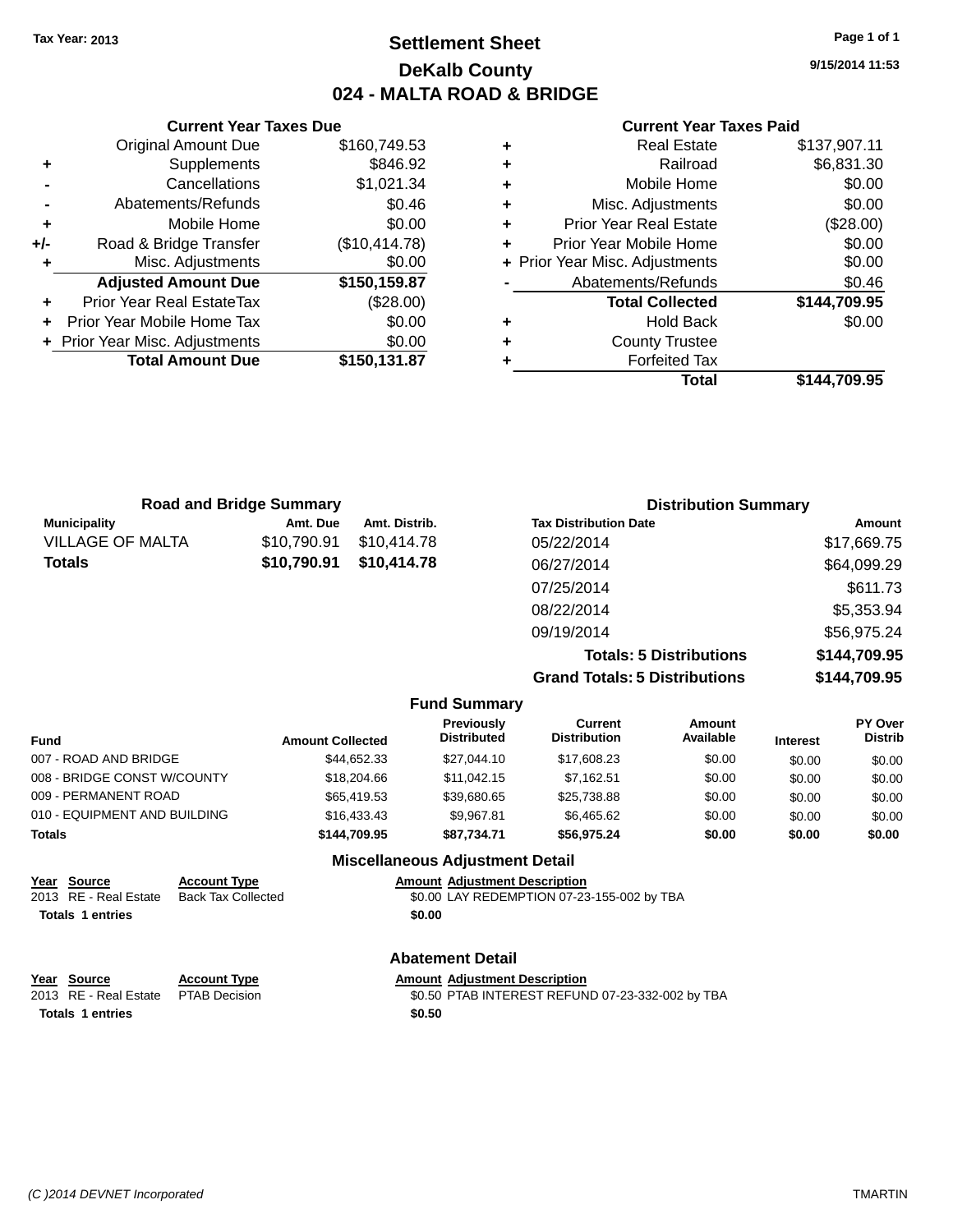# **Settlement Sheet Tax Year: 2013 Page 1 of 1 DeKalb County 025 - MAYFIELD TOWNSHIP**

**9/15/2014 11:53**

|     | <b>Current Year Taxes Due</b>  |             |  |
|-----|--------------------------------|-------------|--|
|     | <b>Original Amount Due</b>     | \$98,003.50 |  |
| ٠   | Supplements                    | \$394.11    |  |
|     | Cancellations                  | \$427.32    |  |
|     | Abatements/Refunds             | \$0.00      |  |
| ٠   | Mobile Home                    | \$0.00      |  |
| +/- | Road & Bridge Transfer         | \$0.00      |  |
| ٠   | Misc. Adjustments              | \$0.00      |  |
|     | <b>Adjusted Amount Due</b>     | \$97,970.29 |  |
|     | Prior Year Real EstateTax      | \$0.00      |  |
|     | Prior Year Mobile Home Tax     | \$0.00      |  |
|     | + Prior Year Misc. Adjustments | \$0.00      |  |
|     | <b>Total Amount Due</b>        | \$97.970.29 |  |
|     |                                |             |  |

|   | <b>Real Estate</b>             | \$96,635.25 |
|---|--------------------------------|-------------|
| ٠ | Railroad                       | \$0.00      |
| ٠ | Mobile Home                    | \$0.00      |
| ٠ | Misc. Adjustments              | \$0.00      |
| ٠ | <b>Prior Year Real Estate</b>  | \$0.00      |
| ٠ | Prior Year Mobile Home         | \$0.00      |
|   | + Prior Year Misc. Adjustments | \$0.00      |
|   | Abatements/Refunds             | \$0.00      |
|   | <b>Total Collected</b>         | \$96,635.25 |
| ٠ | Hold Back                      | \$0.00      |
|   | <b>County Trustee</b>          |             |
| ٠ | <b>Forfeited Tax</b>           |             |
|   | Total                          | \$96,635.25 |
|   |                                |             |

| <b>Distribution Summary</b>          |             |
|--------------------------------------|-------------|
| <b>Tax Distribution Date</b>         | Amount      |
| 05/22/2014                           | \$12,459.00 |
| 06/27/2014                           | \$41,084.69 |
| 07/25/2014                           | \$1,120.36  |
| 08/22/2014                           | \$2,816.06  |
| 09/19/2014                           | \$39,155.14 |
| <b>Totals: 5 Distributions</b>       | \$96,635.25 |
| <b>Grand Totals: 5 Distributions</b> | \$96,635.25 |

|                          | <b>Fund Summary</b>     |                                  |                                |                            |                 |                           |
|--------------------------|-------------------------|----------------------------------|--------------------------------|----------------------------|-----------------|---------------------------|
| <b>Fund</b>              | <b>Amount Collected</b> | Previously<br><b>Distributed</b> | Current<br><b>Distribution</b> | <b>Amount</b><br>Available | <b>Interest</b> | PY Over<br><b>Distrib</b> |
| 001 - CORPORATE          | \$90,225.33             | \$53,667.39                      | \$36,557.94                    | \$0.00                     | \$0.00          | \$0.00                    |
| 054 - GENERAL ASSISTANCE | \$6.409.92              | \$3,812.72                       | \$2,597.20                     | \$0.00                     | \$0.00          | \$0.00                    |
| <b>Totals</b>            | \$96,635.25             | \$57,480.11                      | \$39.155.14                    | \$0.00                     | \$0.00          | \$0.00                    |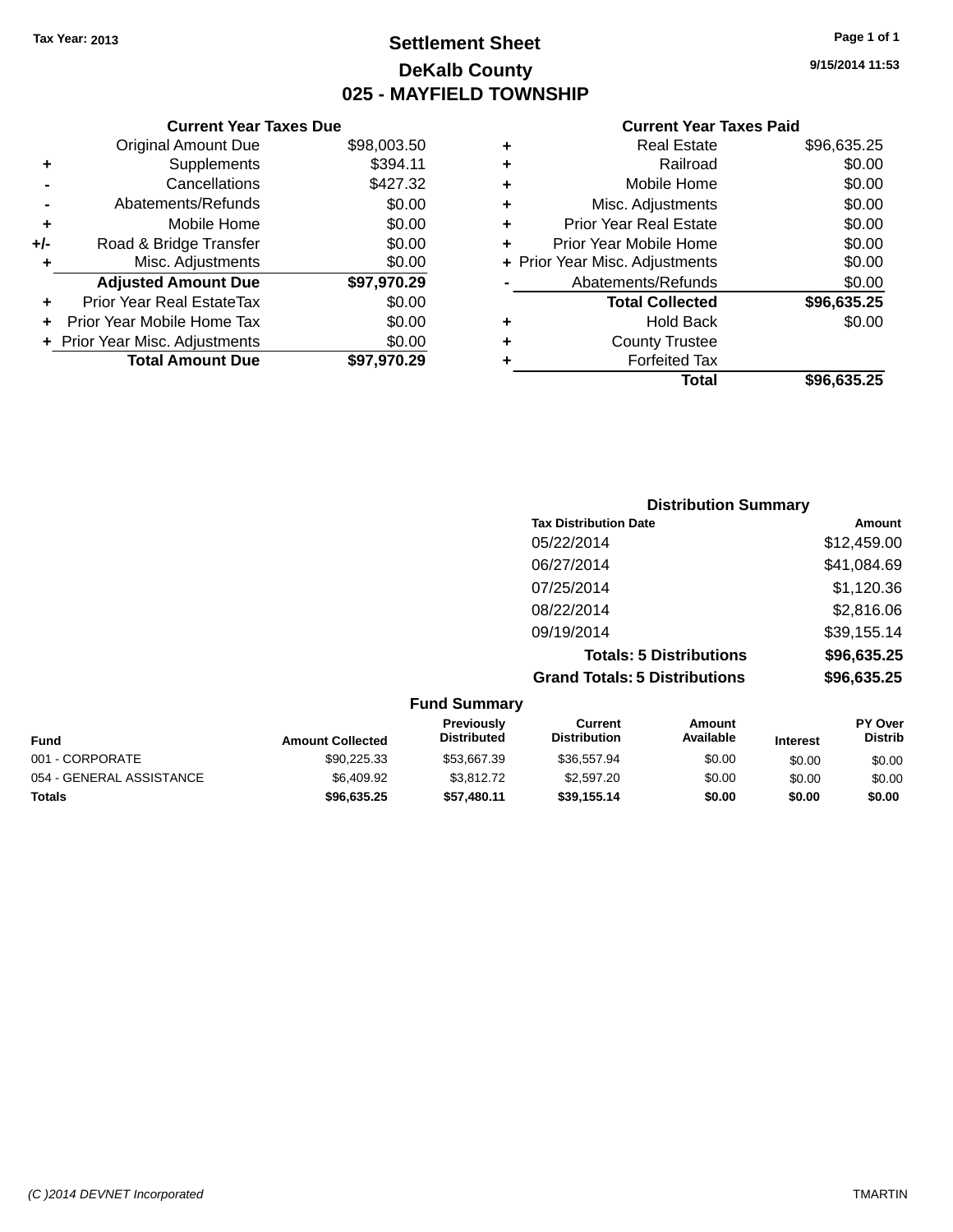# **Settlement Sheet Tax Year: 2013 Page 1 of 1 DeKalb County 026 - MAYFIELD ROAD & BRIDGE**

**9/15/2014 11:53**

#### **Current Year Taxes Paid**

|       | <b>Current Year Taxes Due</b>    |              |   |                  |
|-------|----------------------------------|--------------|---|------------------|
|       | <b>Original Amount Due</b>       | \$242,509.31 | ÷ |                  |
|       | <b>Supplements</b>               | \$975.22     | ٠ |                  |
|       | Cancellations                    | \$1,057.40   | ٠ |                  |
|       | Abatements/Refunds               | \$0.00       | ٠ | Mis              |
|       | Mobile Home                      | \$0.00       | ٠ | Prior Ye         |
| $+/-$ | Road & Bridge Transfer           | \$0.00       |   | Prior Yea        |
|       | Misc. Adjustments                | \$0.00       |   | + Prior Year Mis |
|       | <b>Adjusted Amount Due</b>       | \$242,427.13 |   | Abater           |
|       | <b>Prior Year Real EstateTax</b> | \$0.00       |   | Ъ                |
|       | Prior Year Mobile Home Tax       | \$0.00       | ٠ |                  |
|       | + Prior Year Misc. Adjustments   | \$0.00       |   |                  |
|       | <b>Total Amount Due</b>          | \$242,427.13 |   |                  |
|       |                                  |              |   |                  |

|   | <b>Real Estate</b>             | \$239,123.63 |
|---|--------------------------------|--------------|
| ÷ | Railroad                       | \$0.00       |
| ٠ | Mobile Home                    | \$0.00       |
| ٠ | Misc. Adjustments              | \$0.00       |
| ٠ | <b>Prior Year Real Estate</b>  | \$0.00       |
| ٠ | Prior Year Mobile Home         | \$0.00       |
|   | + Prior Year Misc. Adjustments | \$0.00       |
|   | Abatements/Refunds             | \$0.00       |
|   | <b>Total Collected</b>         | \$239,123.63 |
| ٠ | <b>Hold Back</b>               | \$0.00       |
| ٠ | <b>County Trustee</b>          |              |
|   | <b>Forfeited Tax</b>           |              |
|   | Total                          | \$239.123.63 |
|   |                                |              |

## **Distribution Summary Tax Distribution Date Amount** 05/22/2014 \$30,829.85 06/27/2014 \$101,663.99 07/25/2014 \$2,772.35 08/22/2014 \$6,968.32 09/19/2014 \$96,889.12 **Totals: 5 Distributions \$239,123.63 Grand Totals: 5 Distributions \$239,123.63**

|                                                     |                         | <b>Fund Summary</b>              |                                |                     |                 |                                  |
|-----------------------------------------------------|-------------------------|----------------------------------|--------------------------------|---------------------|-----------------|----------------------------------|
| <b>Fund</b>                                         | <b>Amount Collected</b> | Previously<br><b>Distributed</b> | Current<br><b>Distribution</b> | Amount<br>Available | <b>Interest</b> | <b>PY Over</b><br><b>Distrib</b> |
| 007 - ROAD AND BRIDGE                               | \$152,343.28            | \$90,616.18                      | \$61,727.10                    | \$0.00              | \$0.00          | \$0.00                           |
| 008 - BRIDGE CONST W/COUNTY                         | \$7.891.07              | \$4,693.74                       | \$3,197.33                     | \$0.00              | \$0.00          | \$0.00                           |
| 009 - PERMANENT ROAD                                | \$58,178.30             | \$34,605.38                      | \$23,572.92                    | \$0.00              | \$0.00          | \$0.00                           |
| 010 - EQUIPMENT AND BUILDING                        | \$9.860.74              | \$5,865,32                       | \$3.995.42                     | \$0.00              | \$0.00          | \$0.00                           |
| 035 - TORT JUDGMENTS, LIABILITY<br><b>INSURANCE</b> | \$6,904.70              | \$4,107.02                       | \$2,797.68                     | \$0.00              | \$0.00          | \$0.00                           |
| 047 - SOCIAL SECURITY                               | \$3.945.54              | \$2.346.87                       | \$1,598.67                     | \$0.00              | \$0.00          | \$0.00                           |
| <b>Totals</b>                                       | \$239,123.63            | \$142.234.51                     | \$96,889.12                    | \$0.00              | \$0.00          | \$0.00                           |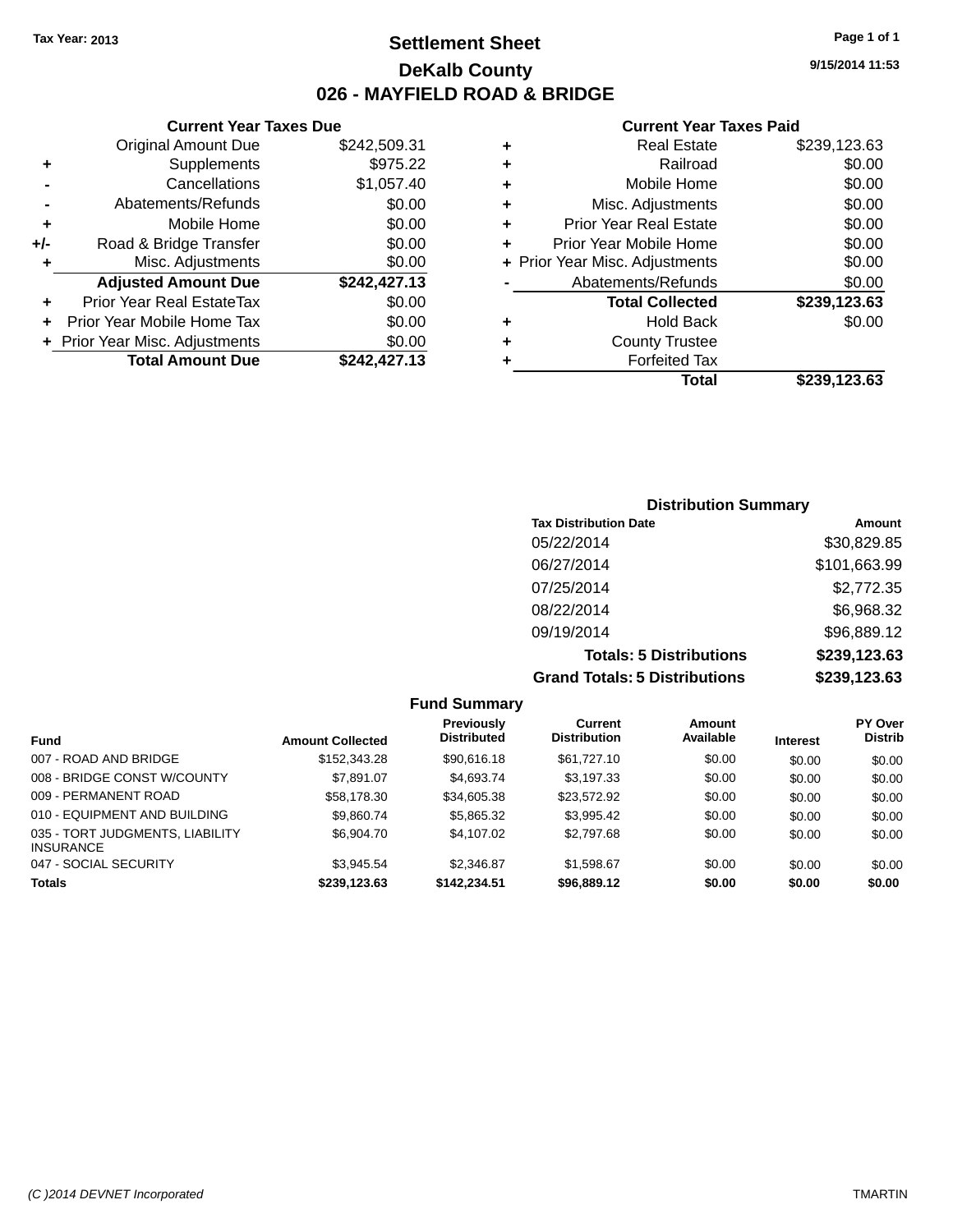# **Settlement Sheet Tax Year: 2013 Page 1 of 1 DeKalb County 027 - MILAN TOWNSHIP**

**9/15/2014 11:53**

|     | <b>Current Year Taxes Due</b>  |             |  |  |  |  |
|-----|--------------------------------|-------------|--|--|--|--|
|     | <b>Original Amount Due</b>     | \$40,001.74 |  |  |  |  |
| ٠   | Supplements                    | \$77.23     |  |  |  |  |
|     | Cancellations                  | \$84.62     |  |  |  |  |
|     | Abatements/Refunds             | \$0.00      |  |  |  |  |
| ٠   | Mobile Home                    | \$0.00      |  |  |  |  |
| +/- | Road & Bridge Transfer         | \$0.00      |  |  |  |  |
| ٠   | Misc. Adjustments              | \$0.00      |  |  |  |  |
|     | <b>Adjusted Amount Due</b>     | \$39,994.35 |  |  |  |  |
| ٠   | Prior Year Real EstateTax      | \$0.00      |  |  |  |  |
| ÷   | Prior Year Mobile Home Tax     | \$0.00      |  |  |  |  |
|     | + Prior Year Misc. Adjustments | \$0.00      |  |  |  |  |
|     | <b>Total Amount Due</b>        | \$39,994.35 |  |  |  |  |
|     |                                |             |  |  |  |  |

| ٠ | <b>Real Estate</b>             | \$39,730.68 |
|---|--------------------------------|-------------|
| ٠ | Railroad                       | \$0.00      |
| ٠ | Mobile Home                    | \$0.00      |
| ٠ | Misc. Adjustments              | \$0.00      |
| ٠ | <b>Prior Year Real Estate</b>  | \$0.00      |
| ٠ | Prior Year Mobile Home         | \$0.00      |
|   | + Prior Year Misc. Adjustments | \$0.00      |
|   | Abatements/Refunds             | \$0.00      |
|   | <b>Total Collected</b>         | \$39,730.68 |
| ٠ | <b>Hold Back</b>               | \$0.00      |
| ٠ | <b>County Trustee</b>          |             |
| ٠ | <b>Forfeited Tax</b>           |             |
|   | Total                          | \$39,730.68 |
|   |                                |             |

|                                      | <b>Distribution Summary</b>                   |
|--------------------------------------|-----------------------------------------------|
| <b>Tax Distribution Date</b>         | Amount                                        |
| 05/22/2014                           | \$1,924.71                                    |
| 06/27/2014                           | \$20,707.52                                   |
| 07/25/2014                           | \$43.66                                       |
| 08/22/2014                           | \$9,662.35                                    |
| 09/19/2014                           | \$7,392.44                                    |
|                                      | \$39,730.68<br><b>Totals: 5 Distributions</b> |
| <b>Grand Totals: 5 Distributions</b> | \$39,730.68                                   |
| Eund Cummony                         |                                               |

| <b>Fund Summary</b> |                         |                                         |                                |                     |                 |                           |
|---------------------|-------------------------|-----------------------------------------|--------------------------------|---------------------|-----------------|---------------------------|
| <b>Fund</b>         | <b>Amount Collected</b> | <b>Previously</b><br><b>Distributed</b> | Current<br><b>Distribution</b> | Amount<br>Available | <b>Interest</b> | PY Over<br><b>Distrib</b> |
| 001 - CORPORATE     | \$39.730.68             | \$32,338,24                             | \$7,392.44                     | \$0.00              | \$0.00          | \$0.00                    |
| <b>Totals</b>       | \$39,730,68             | \$32,338,24                             | \$7,392.44                     | \$0.00              | \$0.00          | \$0.00                    |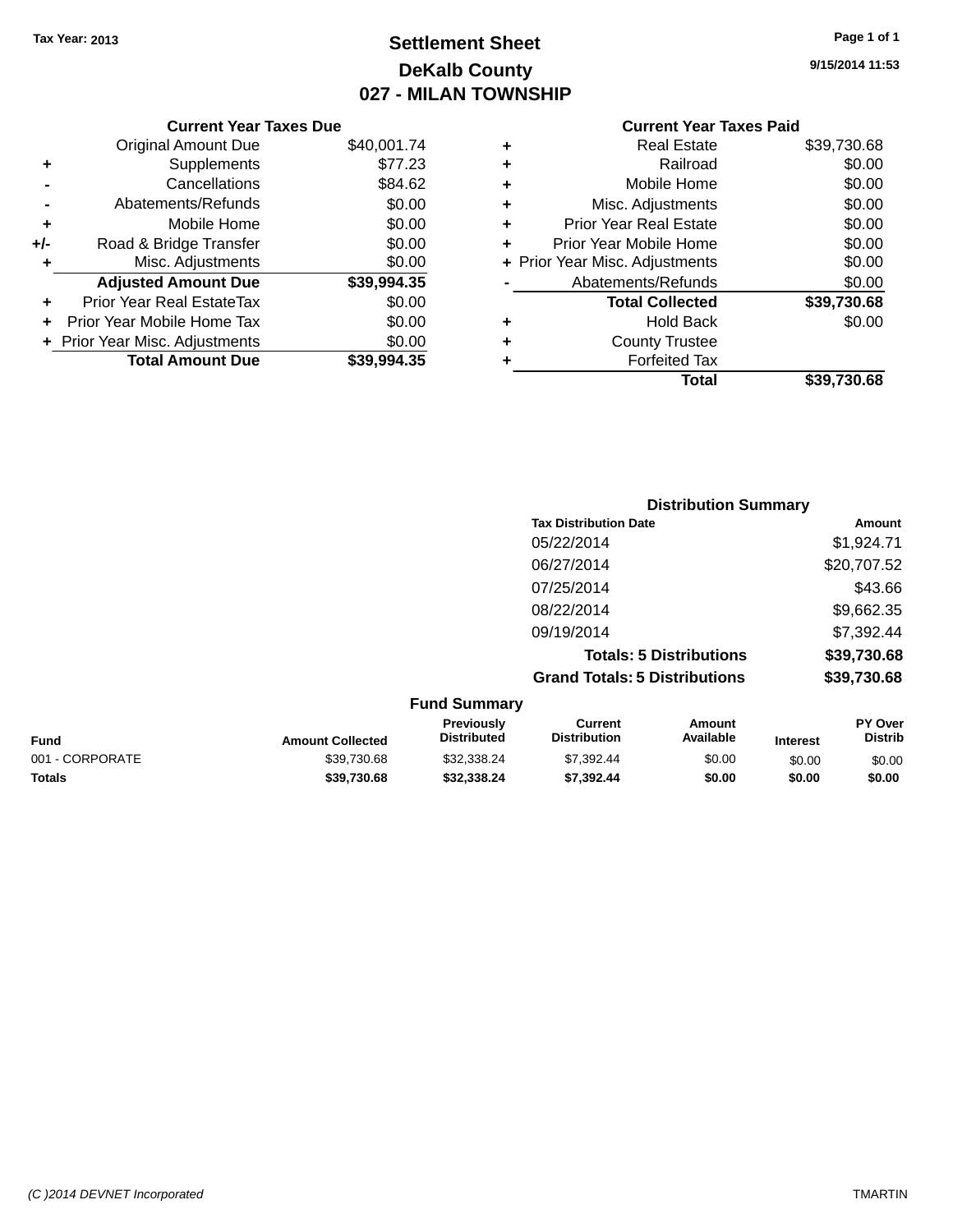# **Settlement Sheet Tax Year: 2013 Page 1 of 1 DeKalb County 028 - MILAN ROAD & BRIDGE**

**9/15/2014 11:53**

|     | <b>Current Year Taxes Due</b>  |             |
|-----|--------------------------------|-------------|
|     | <b>Original Amount Due</b>     | \$62,806.62 |
| ٠   | Supplements                    | \$121.24    |
|     | Cancellations                  | \$132.87    |
|     | Abatements/Refunds             | \$0.00      |
| ٠   | Mobile Home                    | \$0.00      |
| +/- | Road & Bridge Transfer         | \$0.00      |
| ٠   | Misc. Adjustments              | \$0.00      |
|     | <b>Adjusted Amount Due</b>     | \$62,794.99 |
| ٠   | Prior Year Real EstateTax      | \$0.00      |
|     | Prior Year Mobile Home Tax     | \$0.00      |
|     | + Prior Year Misc. Adjustments | \$0.00      |
|     | <b>Total Amount Due</b>        | \$62.794.99 |
|     |                                |             |

|   | <b>Real Estate</b>             | \$62,381.02 |
|---|--------------------------------|-------------|
| ٠ | Railroad                       | \$0.00      |
| ٠ | Mobile Home                    | \$0.00      |
| ٠ | Misc. Adjustments              | \$0.00      |
| ٠ | <b>Prior Year Real Estate</b>  | \$0.00      |
| ٠ | Prior Year Mobile Home         | \$0.00      |
|   | + Prior Year Misc. Adjustments | \$0.00      |
|   | Abatements/Refunds             | \$0.00      |
|   | <b>Total Collected</b>         | \$62,381.02 |
| ٠ | <b>Hold Back</b>               | \$0.00      |
| ÷ | <b>County Trustee</b>          |             |
| ٠ | <b>Forfeited Tax</b>           |             |
|   | Total                          | \$62,381.02 |
|   |                                |             |

| <b>Distribution Summary</b>          |             |
|--------------------------------------|-------------|
| <b>Tax Distribution Date</b>         | Amount      |
| 05/22/2014                           | \$3,021.92  |
| 06/27/2014                           | \$32,512.46 |
| 07/25/2014                           | \$68.55     |
| 08/22/2014                           | \$15,170.80 |
| 09/19/2014                           | \$11,607.29 |
| <b>Totals: 5 Distributions</b>       | \$62,381.02 |
| <b>Grand Totals: 5 Distributions</b> | \$62,381.02 |

| <b>Fund Summary</b>         |                         |                                         |                                |                            |                 |                                  |
|-----------------------------|-------------------------|-----------------------------------------|--------------------------------|----------------------------|-----------------|----------------------------------|
| Fund                        | <b>Amount Collected</b> | <b>Previously</b><br><b>Distributed</b> | Current<br><b>Distribution</b> | <b>Amount</b><br>Available | <b>Interest</b> | <b>PY Over</b><br><b>Distrib</b> |
| 007 - ROAD AND BRIDGE       | \$43.156.69             | \$35.126.48                             | \$8,030.21                     | \$0.00                     | \$0.00          | \$0.00                           |
| 008 - BRIDGE CONST W/COUNTY | \$4,323,75              | \$3.519.23                              | \$804.52                       | \$0.00                     | \$0.00          | \$0.00                           |
| 009 - PERMANENT ROAD        | \$14,900.58             | \$12,128,02                             | \$2,772.56                     | \$0.00                     | \$0.00          | \$0.00                           |
| <b>Totals</b>               | \$62,381.02             | \$50,773.73                             | \$11,607.29                    | \$0.00                     | \$0.00          | \$0.00                           |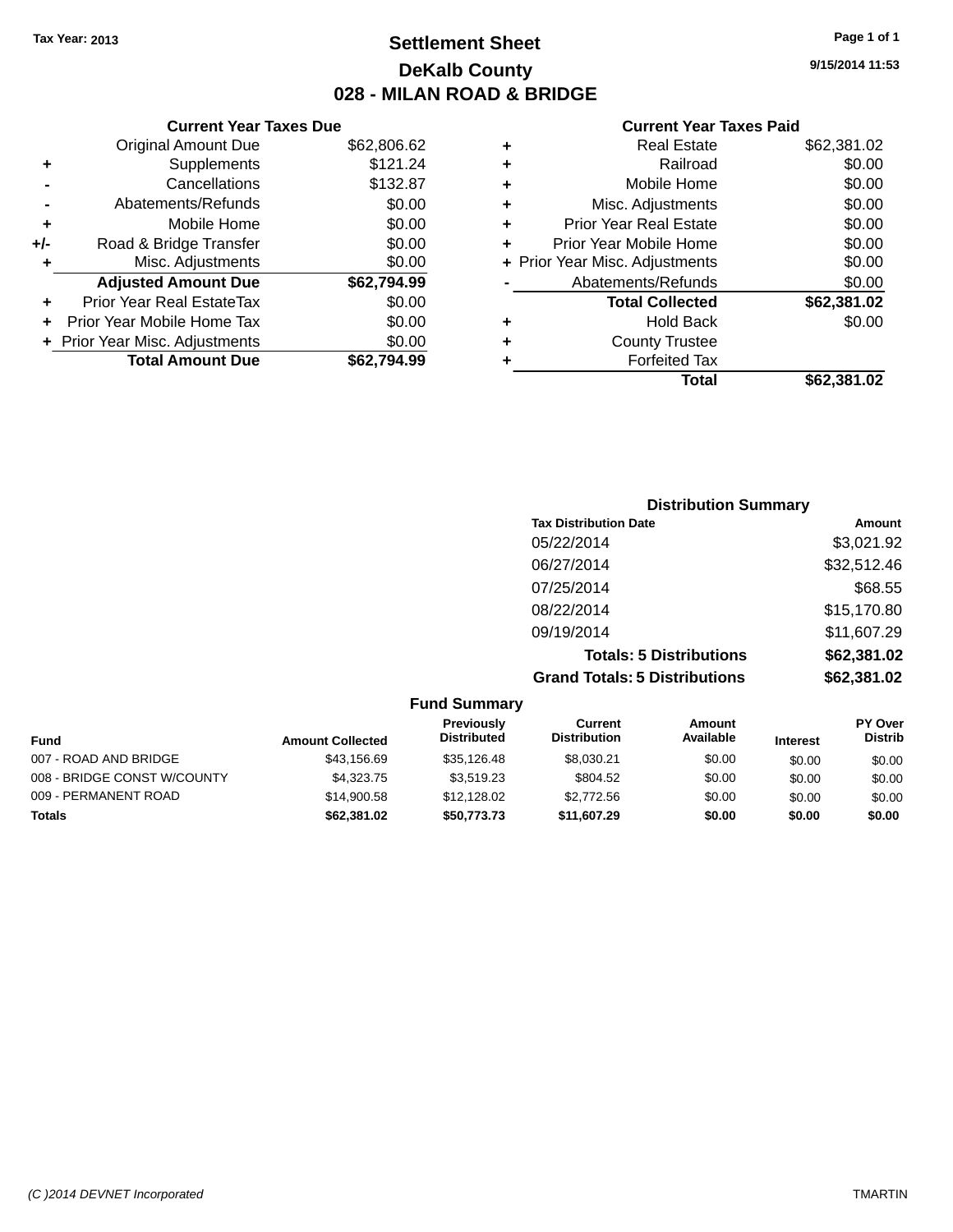# **Settlement Sheet Tax Year: 2013 Page 1 of 1 DeKalb County 029 - PAW PAW TOWNSHIP**

**9/15/2014 11:53**

|     | <b>Current Year Taxes Due</b>  |             |
|-----|--------------------------------|-------------|
|     | <b>Original Amount Due</b>     | \$66,323.14 |
| ÷   | Supplements                    | \$0.00      |
|     | Cancellations                  | \$0.00      |
|     | Abatements/Refunds             | \$0.00      |
| ٠   | Mobile Home                    | \$0.00      |
| +/- | Road & Bridge Transfer         | \$0.00      |
| ٠   | Misc. Adjustments              | \$0.00      |
|     | <b>Adjusted Amount Due</b>     | \$66,323.14 |
| ÷   | Prior Year Real EstateTax      | \$0.00      |
|     | Prior Year Mobile Home Tax     | \$0.00      |
|     | + Prior Year Misc. Adjustments | \$0.00      |
|     | <b>Total Amount Due</b>        | \$66,323.14 |
|     |                                |             |

| ٠ | <b>Real Estate</b>             | \$61,217.38 |
|---|--------------------------------|-------------|
| ٠ | Railroad                       | \$3,060.12  |
| ٠ | Mobile Home                    | \$0.00      |
| ٠ | Misc. Adjustments              | \$0.00      |
| ٠ | <b>Prior Year Real Estate</b>  | \$0.00      |
| ÷ | Prior Year Mobile Home         | \$0.00      |
|   | + Prior Year Misc. Adjustments | \$0.00      |
|   | Abatements/Refunds             | \$0.00      |
|   | <b>Total Collected</b>         | \$64,277.50 |
| ٠ | Hold Back                      | \$0.00      |
| ÷ | <b>County Trustee</b>          |             |
| ٠ | <b>Forfeited Tax</b>           |             |
|   | Total                          | \$64,277.50 |
|   |                                |             |

| <b>Distribution Summary</b>          |             |
|--------------------------------------|-------------|
| <b>Tax Distribution Date</b>         | Amount      |
| 05/22/2014                           | \$8,525.01  |
| 06/27/2014                           | \$28,906.71 |
| 07/25/2014                           | \$1,429.28  |
| 08/22/2014                           | \$1,346.38  |
| 09/19/2014                           | \$24,070.12 |
| <b>Totals: 5 Distributions</b>       | \$64,277.50 |
| <b>Grand Totals: 5 Distributions</b> | \$64,277.50 |

| <b>Fund Summary</b>      |                         |                                         |                                |                            |                 |                                  |
|--------------------------|-------------------------|-----------------------------------------|--------------------------------|----------------------------|-----------------|----------------------------------|
| <b>Fund</b>              | <b>Amount Collected</b> | <b>Previously</b><br><b>Distributed</b> | Current<br><b>Distribution</b> | <b>Amount</b><br>Available | <b>Interest</b> | <b>PY Over</b><br><b>Distrib</b> |
| 001 - CORPORATE          | \$60,375.29             | \$37.766.43                             | \$22,608.86                    | \$0.00                     | \$0.00          | \$0.00                           |
| 017 - CEMETERY           | \$2,440.54              | \$1,526.63                              | \$913.91                       | \$0.00                     | \$0.00          | \$0.00                           |
| 034 - GENERAL ASSISTANCE | \$1.461.67              | \$914.32                                | \$547.35                       | \$0.00                     | \$0.00          | \$0.00                           |
| <b>Totals</b>            | \$64,277.50             | \$40,207,38                             | \$24.070.12                    | \$0.00                     | \$0.00          | \$0.00                           |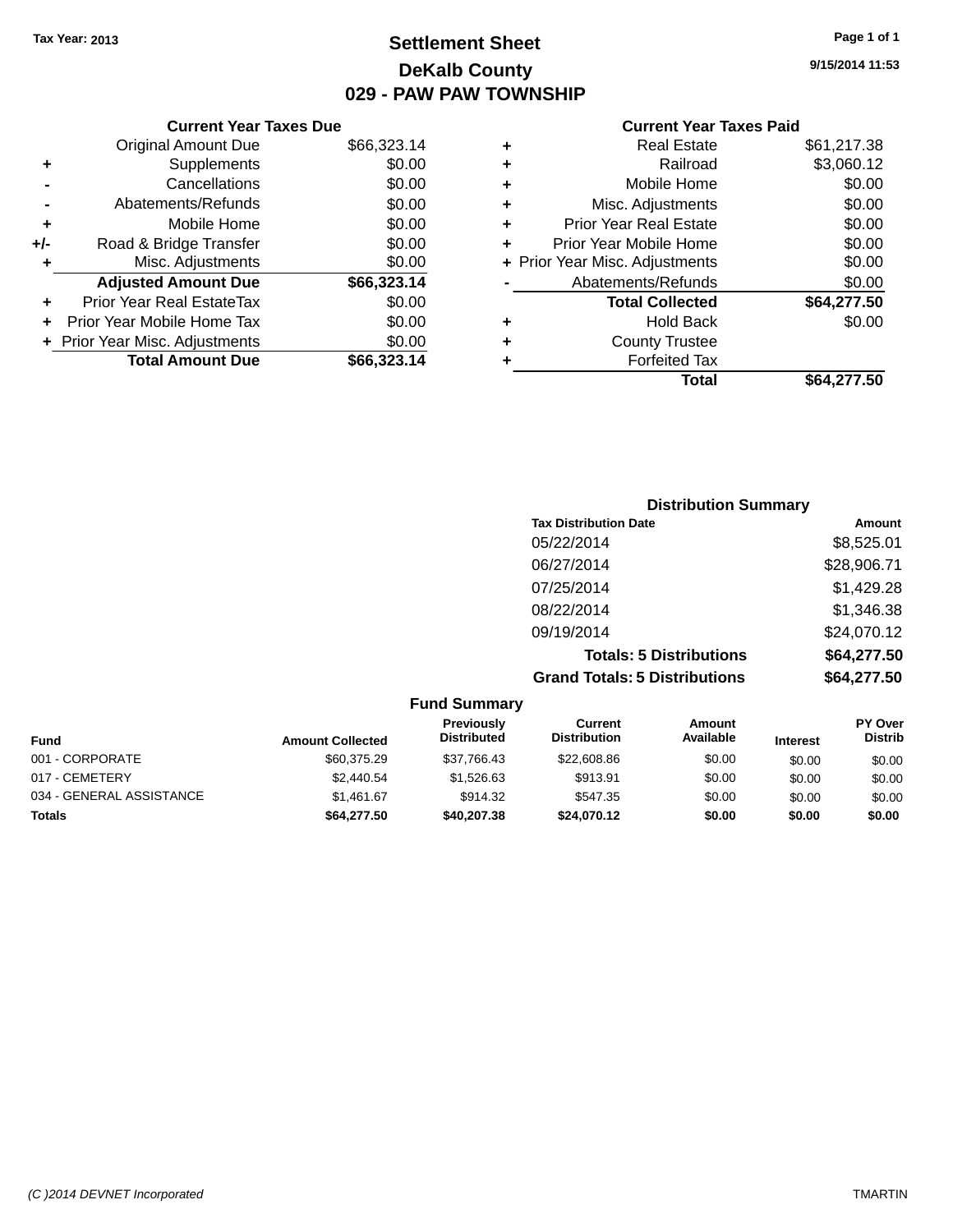# **Settlement Sheet Tax Year: 2013 Page 1 of 1 DeKalb County 030 - PAW PAW ROAD & BRIDGE**

**9/15/2014 11:53**

#### **Current Year Taxes Paid**

|     | <b>Current Year Taxes Due</b>  |             |
|-----|--------------------------------|-------------|
|     | <b>Original Amount Due</b>     | \$91,476.59 |
| ٠   | Supplements                    | \$0.00      |
|     | Cancellations                  | \$0.00      |
|     | Abatements/Refunds             | \$0.00      |
| ٠   | Mobile Home                    | \$0.00      |
| +/- | Road & Bridge Transfer         | \$0.00      |
| ٠   | Misc. Adjustments              | \$0.00      |
|     | <b>Adjusted Amount Due</b>     | \$91,476.59 |
| ٠   | Prior Year Real EstateTax      | \$0.00      |
| ÷   | Prior Year Mobile Home Tax     | \$0.00      |
|     | + Prior Year Misc. Adjustments | \$0.00      |
|     | <b>Total Amount Due</b>        | \$91.476.59 |
|     |                                |             |

|   | <b>Real Estate</b>             | \$84.434.46 |
|---|--------------------------------|-------------|
| ٠ | Railroad                       | \$4,220.68  |
| ٠ | Mobile Home                    | \$0.00      |
| ٠ | Misc. Adjustments              | \$0.00      |
| ٠ | <b>Prior Year Real Estate</b>  | \$0.00      |
| ٠ | Prior Year Mobile Home         | \$0.00      |
|   | + Prior Year Misc. Adjustments | \$0.00      |
|   | Abatements/Refunds             | \$0.00      |
|   | <b>Total Collected</b>         | \$88,655.14 |
| ٠ | Hold Back                      | \$0.00      |
| ٠ | <b>County Trustee</b>          |             |
| ٠ | <b>Forfeited Tax</b>           |             |
|   | <b>Total</b>                   | \$88,655.14 |
|   |                                |             |

## **Distribution Summary Tax Distribution Date Amount** 05/22/2014 \$11,758.15 06/27/2014 \$39,869.70 07/25/2014 \$1,971.34 08/22/2014 \$1,857.02 09/19/2014 \$33,198.93 **Totals: 5 Distributions \$88,655.14 Grand Totals: 5 Distributions \$88,655.14**

|                                               |                         | <b>Fund Summary</b>              |                                |                     |                 |                                  |
|-----------------------------------------------|-------------------------|----------------------------------|--------------------------------|---------------------|-----------------|----------------------------------|
| <b>Fund</b>                                   | <b>Amount Collected</b> | Previously<br><b>Distributed</b> | Current<br><b>Distribution</b> | Amount<br>Available | <b>Interest</b> | <b>PY Over</b><br><b>Distrib</b> |
| 007 - ROAD AND BRIDGE                         | \$42,991.43             | \$26.892.31                      | \$16,099.12                    | \$0.00              | \$0.00          | \$0.00                           |
| 009 - PERMANENT ROAD                          | \$34,424.97             | \$21,533.76                      | \$12,891.21                    | \$0.00              | \$0.00          | \$0.00                           |
| 010 - EQUIPMENT AND BUILDING                  | \$4,730.56              | \$2,959.09                       | \$1,771.47                     | \$0.00              | \$0.00          | \$0.00                           |
| 027 - AUDIT                                   | \$718.99                | \$449.75                         | \$269.24                       | \$0.00              | \$0.00          | \$0.00                           |
| 035 - TORT JUDGEMENTS/LIABILITY<br><b>INS</b> | \$4,568,14              | \$2,857.50                       | \$1,710.64                     | \$0.00              | \$0.00          | \$0.00                           |
| 047 - SOCIAL SECURITY                         | \$1,221.05              | \$763.80                         | \$457.25                       | \$0.00              | \$0.00          | \$0.00                           |
| <b>Totals</b>                                 | \$88,655.14             | \$55,456.21                      | \$33,198.93                    | \$0.00              | \$0.00          | \$0.00                           |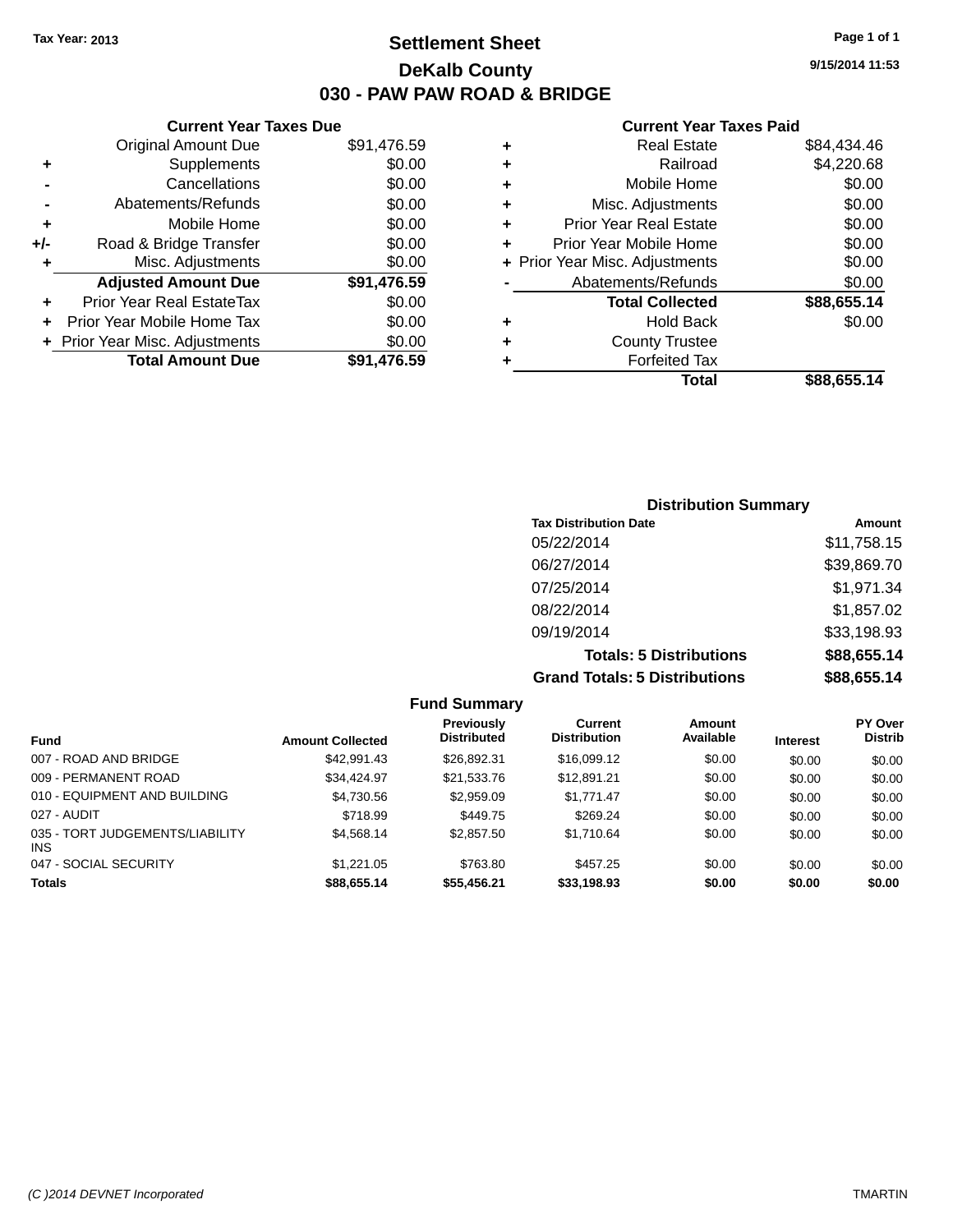# **Settlement Sheet Tax Year: 2013 Page 1 of 1 DeKalb County 031 - PIERCE TOWNSHIP**

**9/15/2014 11:53**

|     | <b>Current Year Taxes Due</b>  |             |  |
|-----|--------------------------------|-------------|--|
|     | <b>Original Amount Due</b>     | \$55,961.88 |  |
| ٠   | Supplements                    | \$305.77    |  |
|     | Cancellations                  | \$326.31    |  |
|     | Abatements/Refunds             | \$0.00      |  |
| ٠   | Mobile Home                    | \$0.00      |  |
| +/- | Road & Bridge Transfer         | \$0.00      |  |
| ٠   | Misc. Adjustments              | \$0.00      |  |
|     | <b>Adjusted Amount Due</b>     | \$55,941.34 |  |
| ٠   | Prior Year Real EstateTax      | \$0.00      |  |
|     | Prior Year Mobile Home Tax     | \$0.00      |  |
|     | + Prior Year Misc. Adjustments | \$0.00      |  |
|     | <b>Total Amount Due</b>        | \$55,941.34 |  |
|     |                                |             |  |

|   | <b>Real Estate</b>             | \$54,830.21 |
|---|--------------------------------|-------------|
| ٠ | Railroad                       | \$0.00      |
| ٠ | Mobile Home                    | \$0.00      |
| ٠ | Misc. Adjustments              | \$0.00      |
| ٠ | <b>Prior Year Real Estate</b>  | \$0.00      |
|   | Prior Year Mobile Home         | \$0.00      |
|   | + Prior Year Misc. Adjustments | \$0.00      |
|   | Abatements/Refunds             | \$0.00      |
|   | <b>Total Collected</b>         | \$54,830.21 |
| ٠ | Hold Back                      | \$0.00      |
| ٠ | <b>County Trustee</b>          |             |
| ٠ | <b>Forfeited Tax</b>           |             |
|   | Total                          | \$54,830.21 |
|   |                                |             |

| <b>Distribution Summary</b>          |             |  |  |  |  |
|--------------------------------------|-------------|--|--|--|--|
| <b>Tax Distribution Date</b>         | Amount      |  |  |  |  |
| 05/22/2014                           | \$9,762.68  |  |  |  |  |
| 06/27/2014                           | \$21,490.70 |  |  |  |  |
| 07/25/2014                           | \$67.63     |  |  |  |  |
| 08/22/2014                           | \$2,919.97  |  |  |  |  |
| 09/19/2014                           | \$20,589.23 |  |  |  |  |
| <b>Totals: 5 Distributions</b>       | \$54,830.21 |  |  |  |  |
| <b>Grand Totals: 5 Distributions</b> | \$54,830.21 |  |  |  |  |

|                                         |                         | <b>Fund Summary</b>                     |                                |                     |                 |                                  |
|-----------------------------------------|-------------------------|-----------------------------------------|--------------------------------|---------------------|-----------------|----------------------------------|
| Fund                                    | <b>Amount Collected</b> | <b>Previously</b><br><b>Distributed</b> | Current<br><b>Distribution</b> | Amount<br>Available | <b>Interest</b> | <b>PY Over</b><br><b>Distrib</b> |
| 001 - CORPORATE                         | \$40,764.54             | \$25,457.09                             | \$15,307.45                    | \$0.00              | \$0.00          | \$0.00                           |
| $005 - I. M. R. F.$                     | \$3,528.91              | \$2,203,77                              | \$1,325.14                     | \$0.00              | \$0.00          | \$0.00                           |
| 027 - AUDIT                             | \$883.10                | \$551.49                                | \$331.61                       | \$0.00              | \$0.00          | \$0.00                           |
| 035 - TORT JUDGEMENTS/LIABILITY<br>INS. | \$4,017.74              | \$2,509.04                              | \$1,508.70                     | \$0.00              | \$0.00          | \$0.00                           |
| 047 - SOCIAL SECURITY                   | \$2,695.74              | \$1,683.47                              | \$1.012.27                     | \$0.00              | \$0.00          | \$0.00                           |
| 054 - GENERAL ASSISTANCE                | \$2,940.18              | \$1,836.12                              | \$1.104.06                     | \$0.00              | \$0.00          | \$0.00                           |
| <b>Totals</b>                           | \$54,830.21             | \$34,240.98                             | \$20,589.23                    | \$0.00              | \$0.00          | \$0.00                           |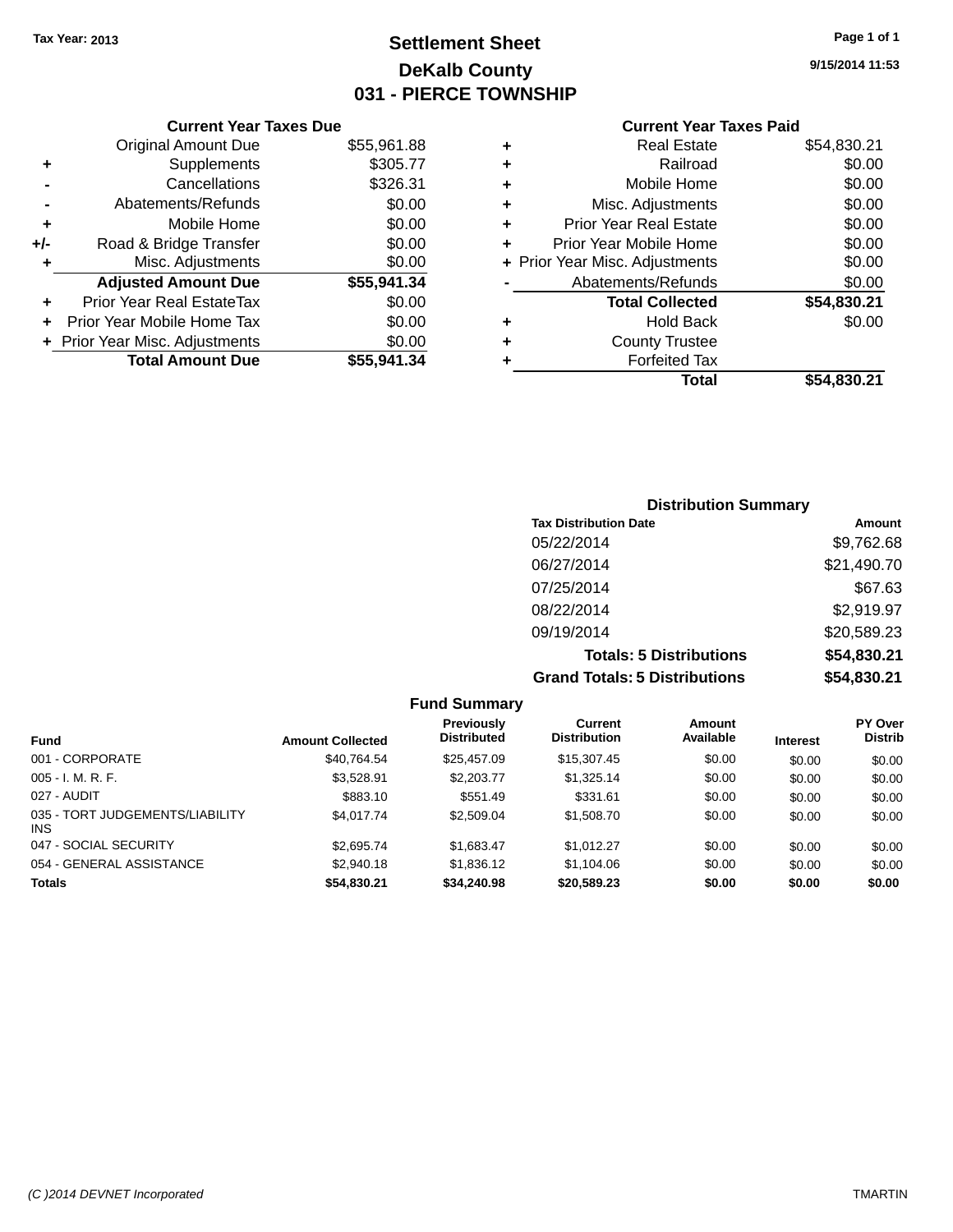# **Settlement Sheet Tax Year: 2013 Page 1 of 1 DeKalb County 032 - PIERCE ROAD & BRIDGE**

**9/15/2014 11:53**

|     | <b>Current Year Taxes Due</b>  |              |  |
|-----|--------------------------------|--------------|--|
|     | <b>Original Amount Due</b>     | \$164,768.41 |  |
| ٠   | Supplements                    | \$900.28     |  |
|     | Cancellations                  | \$960.75     |  |
|     | Abatements/Refunds             | \$0.00       |  |
| ٠   | Mobile Home                    | \$0.00       |  |
| +/- | Road & Bridge Transfer         | \$0.00       |  |
| ٠   | Misc. Adjustments              | \$0.00       |  |
|     | <b>Adjusted Amount Due</b>     | \$164,707.94 |  |
| ٠   | Prior Year Real EstateTax      | \$0.00       |  |
|     | Prior Year Mobile Home Tax     | \$0.00       |  |
|     | + Prior Year Misc. Adjustments | \$0.00       |  |
|     | <b>Total Amount Due</b>        | \$164.707.94 |  |
|     |                                |              |  |

| ٠ | <b>Real Estate</b>             | \$161,436.38 |
|---|--------------------------------|--------------|
| ٠ | Railroad                       | \$0.00       |
| ٠ | Mobile Home                    | \$0.00       |
| ٠ | Misc. Adjustments              | \$0.00       |
| ٠ | <b>Prior Year Real Estate</b>  | \$0.00       |
| ٠ | Prior Year Mobile Home         | \$0.00       |
|   | + Prior Year Misc. Adjustments | \$0.00       |
|   | Abatements/Refunds             | \$0.00       |
|   | <b>Total Collected</b>         | \$161,436.38 |
| ٠ | Hold Back                      | \$0.00       |
| ٠ | <b>County Trustee</b>          |              |
| ٠ | <b>Forfeited Tax</b>           |              |
|   | Total                          | \$161,436.38 |
|   |                                |              |

| <b>Distribution Summary</b>          |              |  |  |  |  |
|--------------------------------------|--------------|--|--|--|--|
| <b>Tax Distribution Date</b>         | Amount       |  |  |  |  |
| 05/22/2014                           | \$28,743.99  |  |  |  |  |
| 06/27/2014                           | \$63,275.04  |  |  |  |  |
| 07/25/2014                           | \$199.12     |  |  |  |  |
| 08/22/2014                           | \$8,597.35   |  |  |  |  |
| 09/19/2014                           | \$60,620.88  |  |  |  |  |
| <b>Totals: 5 Distributions</b>       | \$161,436.38 |  |  |  |  |
| <b>Grand Totals: 5 Distributions</b> | \$161,436.38 |  |  |  |  |

| <b>Fund Summary</b>          |                         |                                         |                                |                            |                 |                                  |
|------------------------------|-------------------------|-----------------------------------------|--------------------------------|----------------------------|-----------------|----------------------------------|
| <b>Fund</b>                  | <b>Amount Collected</b> | <b>Previously</b><br><b>Distributed</b> | Current<br><b>Distribution</b> | <b>Amount</b><br>Available | <b>Interest</b> | <b>PY Over</b><br><b>Distrib</b> |
| $005 - I. M. R. F.$          | \$114.28                | \$71.37                                 | \$42.91                        | \$0.00                     | \$0.00          | \$0.00                           |
| 007 - ROAD AND BRIDGE        | \$114,853.91            | \$71,725.18                             | \$43,128.73                    | \$0.00                     | \$0.00          | \$0.00                           |
| 008 - BRIDGE CONST W/COUNTY  | \$9,120.19              | \$5.695.47                              | \$3,424.72                     | \$0.00                     | \$0.00          | \$0.00                           |
| 009 - PERMANENT ROAD         | \$29,794.22             | \$18,606.21                             | \$11,188.01                    | \$0.00                     | \$0.00          | \$0.00                           |
| 010 - EQUIPMENT AND BUILDING | \$6,388.85              | \$3,989.78                              | \$2,399.07                     | \$0.00                     | \$0.00          | \$0.00                           |
| 047 - SOCIAL SECURITY        | \$1,164.93              | \$727.49                                | \$437.44                       | \$0.00                     | \$0.00          | \$0.00                           |
| <b>Totals</b>                | \$161,436.38            | \$100,815.50                            | \$60,620.88                    | \$0.00                     | \$0.00          | \$0.00                           |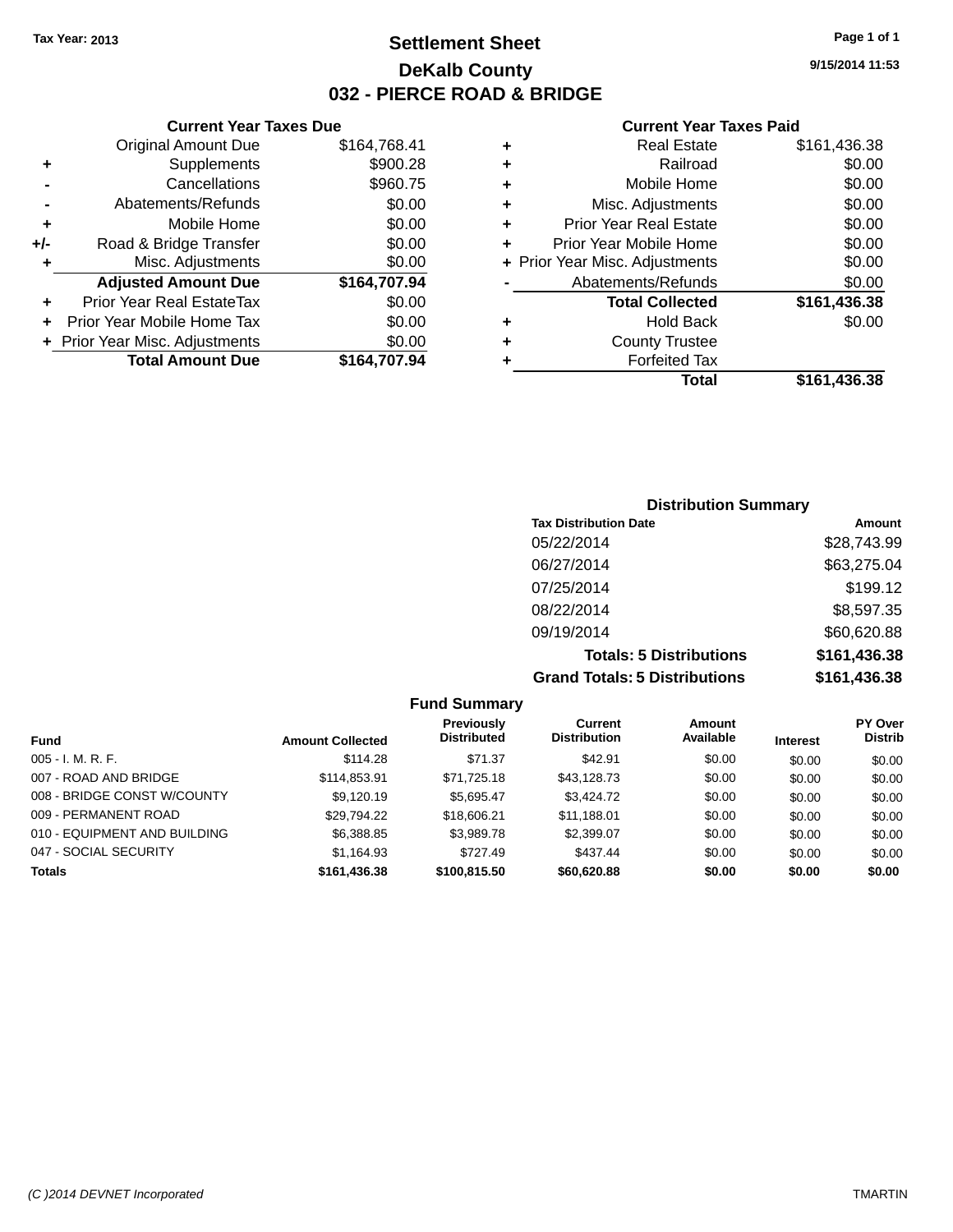# **Settlement Sheet Tax Year: 2013 Page 1 of 1 DeKalb County 033 - SANDWICH TOWNSHIP**

**9/15/2014 11:53**

#### **Current Year Taxes Paid**

|     | <b>Current Year Taxes Due</b>  |              |
|-----|--------------------------------|--------------|
|     | <b>Original Amount Due</b>     | \$240,980.33 |
| ٠   | Supplements                    | \$1,816.65   |
|     | Cancellations                  | \$2,104.28   |
|     | Abatements/Refunds             | \$4.90       |
| ٠   | Mobile Home                    | \$0.00       |
| +/- | Road & Bridge Transfer         | \$0.00       |
| ٠   | Misc. Adjustments              | \$0.26       |
|     | <b>Adjusted Amount Due</b>     | \$240,688.06 |
| ٠   | Prior Year Real EstateTax      | (\$146.17)   |
|     | Prior Year Mobile Home Tax     | \$0.00       |
|     | + Prior Year Misc. Adjustments | \$0.00       |
|     | <b>Total Amount Due</b>        | \$240,541.89 |
|     |                                |              |

| ٠ | <b>Real Estate</b>             | \$230,674.15 |
|---|--------------------------------|--------------|
| ٠ | Railroad                       | \$930.64     |
| ٠ | Mobile Home                    | \$0.00       |
| ٠ | Misc. Adjustments              | \$0.26       |
| ٠ | Prior Year Real Estate         | (\$146.17)   |
| ٠ | Prior Year Mobile Home         | \$0.00       |
|   | + Prior Year Misc. Adjustments | \$0.00       |
|   | Abatements/Refunds             | \$4.90       |
|   | <b>Total Collected</b>         | \$231,453.98 |
| ٠ | Hold Back                      | \$0.00       |
| ٠ | <b>County Trustee</b>          |              |
|   | <b>Forfeited Tax</b>           |              |
|   | Total                          | \$231,453.98 |
|   |                                |              |

## **Distribution Summary Tax Distribution Date Amount** 05/22/2014 \$30,984.65 06/27/2014 \$96,811.33 07/25/2014 \$2,292.06 08/22/2014 \$15,409.85 09/19/2014 \$85,956.09 **Totals: 5 Distributions \$231,453.98 Grand Totals: 5 Distributions \$231,453.98**

|                          |                           |                         | <b>Fund Summary</b>                    |                                               |                            |                 |                                  |
|--------------------------|---------------------------|-------------------------|----------------------------------------|-----------------------------------------------|----------------------------|-----------------|----------------------------------|
| <b>Fund</b>              |                           | <b>Amount Collected</b> | Previously<br><b>Distributed</b>       | <b>Current</b><br><b>Distribution</b>         | <b>Amount</b><br>Available | <b>Interest</b> | <b>PY Over</b><br><b>Distrib</b> |
| 001 - CORPORATE          |                           | \$116,585.47            | \$73,288.63                            | \$43,296.84                                   | \$0.00                     | \$0.00          | \$0.00                           |
| $005 - I. M. R. F.$      |                           | \$14,378.18             | \$9.038.49                             | \$5,339.69                                    | \$0.00                     | \$0.00          | \$0.00                           |
| 017 - CEMETERY           |                           | \$74.219.42             | \$46,656.22                            | \$27,563.20                                   | \$0.00                     | \$0.00          | \$0.00                           |
| 047 - SOCIAL SECURITY    |                           | \$7.104.46              | \$4,466.04                             | \$2,638,42                                    | \$0.00                     | \$0.00          | \$0.00                           |
| 054 - GENERAL ASSISTANCE |                           | \$19,166.45             | \$12,048.51                            | \$7,117.94                                    | \$0.00                     | \$0.00          | \$0.00                           |
| <b>Totals</b>            |                           | \$231,453.98            | \$145,497.89                           | \$85,956.09                                   | \$0.00                     | \$0.00          | \$0.00                           |
|                          |                           |                         | <b>Miscellaneous Adjustment Detail</b> |                                               |                            |                 |                                  |
| Year Source              | <b>Account Type</b>       |                         | <b>Amount Adiustment Description</b>   |                                               |                            |                 |                                  |
| RE - Real Estate<br>2013 | <b>Back Tax Collected</b> |                         |                                        | \$0.26 PRIMUS REDEMPTION 19-23-397-008 by TBA |                            |                 |                                  |
| <b>Totals 1 entries</b>  |                           |                         | \$0.26                                 |                                               |                            |                 |                                  |

| $\sim$ $\sim$ $\sim$ | $\blacksquare$ |
|----------------------|----------------|
|                      |                |
|                      |                |
|                      |                |
|                      |                |
|                      |                |

|                         | Year Source                         | <b>Account Type</b> |        | <b>Amount Adjustment Description</b> |
|-------------------------|-------------------------------------|---------------------|--------|--------------------------------------|
|                         | 2013 RE - Real Estate PTAB Decision |                     |        | \$0.58 PTAB INTEREST REFUN           |
|                         | 2013 RE - Real Estate RE Abatement  |                     |        | \$4.32 PTAB INTEREST REFUN           |
| <b>Totals 2 entries</b> |                                     |                     | \$4.90 |                                      |

#### **Abatement Detail**

2013 B Decision The Case of Solid Solid Estate PTAB INTEREST REFUND 19-26-431-010 by TBA 2013 RE - Real Estate RE Abatement \$4.32 PTAB INTEREST REFUND 19-36-356-001 by TBA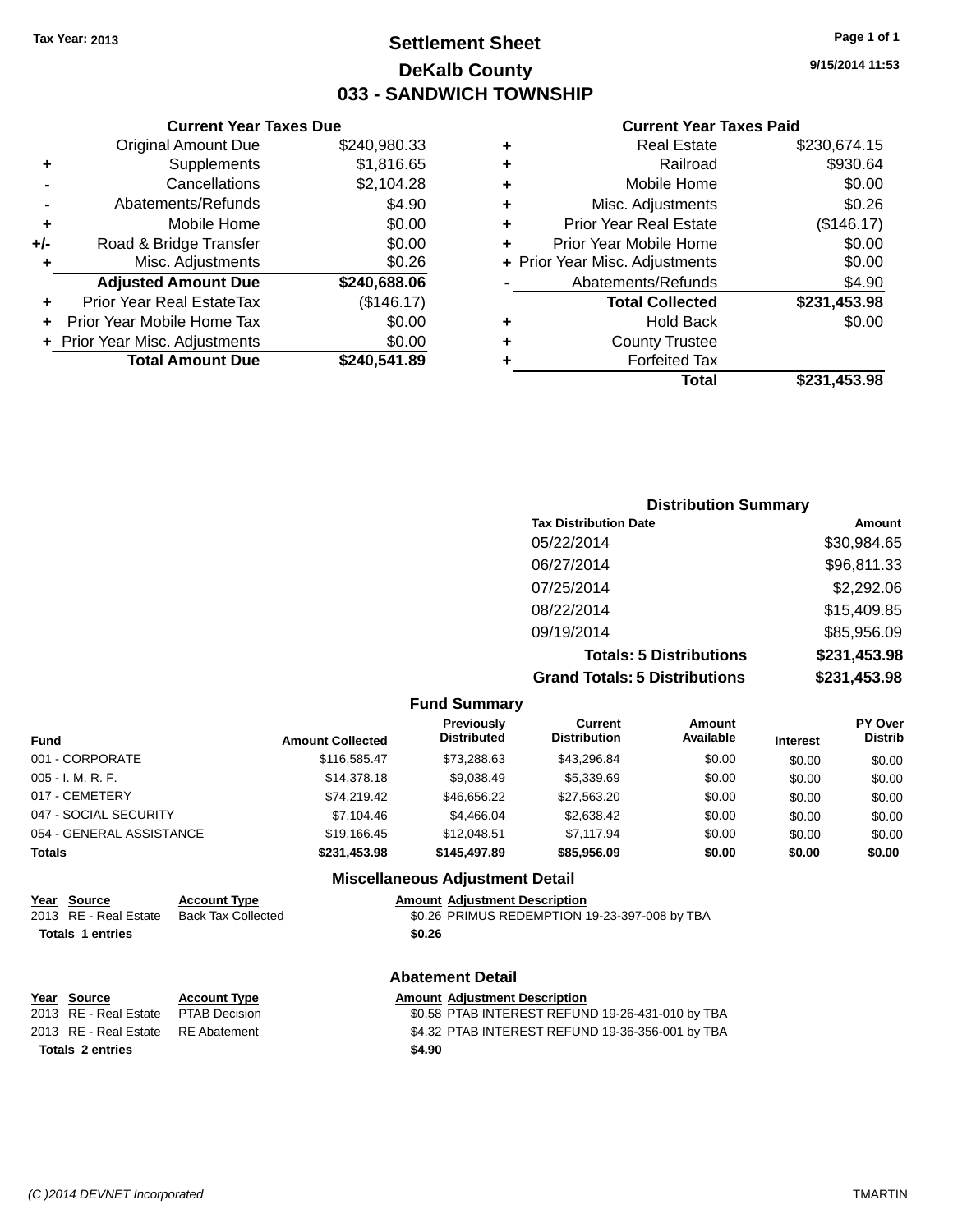### **Settlement Sheet Tax Year: 2013 Page 1 of 1 DeKalb County 034 - SANDWICH PUBLIC LIBRARY DISTRICT**

**9/15/2014 11:53**

### **Current Year Taxes Paid**

|     | <b>Current Year Taxes Due</b>  |              |
|-----|--------------------------------|--------------|
|     | <b>Original Amount Due</b>     | \$548.721.26 |
| ٠   | Supplements                    | \$4,136.58   |
|     | Cancellations                  | \$4,791.56   |
|     | Abatements/Refunds             | \$11.16      |
| ٠   | Mobile Home                    | \$0.00       |
| +/- | Road & Bridge Transfer         | \$0.00       |
| ٠   | Misc. Adjustments              | \$0.59       |
|     | <b>Adjusted Amount Due</b>     | \$548,055.71 |
|     | Prior Year Real EstateTax      | (\$226.01)   |
|     | Prior Year Mobile Home Tax     | \$0.00       |
|     | + Prior Year Misc. Adjustments | \$0.00       |
|     | <b>Total Amount Due</b>        | \$547,829.70 |
|     |                                |              |

| ٠ | <b>Real Estate</b>             | \$525,253.63 |
|---|--------------------------------|--------------|
| ٠ | Railroad                       | \$2,119.08   |
| ٠ | Mobile Home                    | \$0.00       |
| ٠ | Misc. Adjustments              | \$0.59       |
| ٠ | <b>Prior Year Real Estate</b>  | (\$226.01)   |
| ٠ | Prior Year Mobile Home         | \$0.00       |
|   | + Prior Year Misc. Adjustments | \$0.00       |
|   | Abatements/Refunds             | \$11.16      |
|   | <b>Total Collected</b>         | \$527,136.13 |
| ٠ | <b>Hold Back</b>               | \$0.00       |
| ٠ | <b>County Trustee</b>          |              |
| ٠ | <b>Forfeited Tax</b>           |              |
|   | Total                          | \$527,136.13 |
|   |                                |              |

| <b>Distribution Summary</b>          |              |
|--------------------------------------|--------------|
| <b>Tax Distribution Date</b>         | Amount       |
| 05/22/2014                           | \$70,552.84  |
| 06/27/2014                           | \$220,443.36 |
| 07/25/2014                           | \$5,219.13   |
| 08/22/2014                           | \$35,195.69  |
| 09/19/2014                           | \$195,725.11 |
| <b>Totals: 5 Distributions</b>       | \$527,136.13 |
| <b>Grand Totals: 5 Distributions</b> | \$527,136.13 |

|                                         |                         | <b>Fund Summary</b>              |                                       |                     |                 |                           |
|-----------------------------------------|-------------------------|----------------------------------|---------------------------------------|---------------------|-----------------|---------------------------|
| <b>Fund</b>                             | <b>Amount Collected</b> | Previously<br><b>Distributed</b> | <b>Current</b><br><b>Distribution</b> | Amount<br>Available | <b>Interest</b> | PY Over<br><b>Distrib</b> |
| 001 - CORPORATE                         | \$266,001.83            | \$167.235.62                     | \$98.766.21                           | \$0.00              | \$0.00          | \$0.00                    |
| 003 - BONDS AND INTEREST                | \$199,875.26            | \$125,661.79                     | \$74,213.47                           | \$0.00              | \$0.00          | \$0.00                    |
| 004 - OPERATIONS & MAINTENANCE          | \$24.974.67             | \$15,701.60                      | \$9,273,07                            | \$0.00              | \$0.00          | \$0.00                    |
| $005 - I. M. R. F.$                     | \$10,788.92             | \$6.783.01                       | \$4,005.91                            | \$0.00              | \$0.00          | \$0.00                    |
| 027 - AUDIT                             | \$1.834.96              | \$1.153.64                       | \$681.32                              | \$0.00              | \$0.00          | \$0.00                    |
| 035 - TORT JUDGEMENTS/LIABILITY<br>INS. | \$14,524.18             | \$9,131.36                       | \$5,392.82                            | \$0.00              | \$0.00          | \$0.00                    |
| 047 - SOCIAL SECURITY                   | \$9.136.31              | \$5.744.00                       | \$3.392.31                            | \$0.00              | \$0.00          | \$0.00                    |
| <b>Totals</b>                           | \$527,136.13            | \$331,411.02                     | \$195,725.11                          | \$0.00              | \$0.00          | \$0.00                    |
|                                         | --- --                  |                                  |                                       |                     |                 |                           |

### **Miscellaneous Adjustment Detail**

| Year Source             | <b>Account Type</b> | <b>Amount Adjustment Description</b>          |
|-------------------------|---------------------|-----------------------------------------------|
| 2013 RE - Real Estate   | Back Tax Collected  | \$0.59 PRIMUS REDEMPTION 19-23-397-008 by TBA |
| <b>Totals 1 entries</b> |                     | \$0.59                                        |
|                         |                     |                                               |

|                         |                                    | <b>Abatement Detail</b> |                                                  |  |  |
|-------------------------|------------------------------------|-------------------------|--------------------------------------------------|--|--|
|                         | Year Source                        | <b>Account Type</b>     | <b>Amount Adjustment Description</b>             |  |  |
|                         | 2013 RE - Real Estate              | PTAB Decision           | \$1.32 PTAB INTEREST REFUND 19-26-431-010 by TBA |  |  |
|                         | 2013 RE - Real Estate RE Abatement |                         | \$9.84 PTAB INTEREST REFUND 19-36-356-001 by TBA |  |  |
| <b>Totals 2 entries</b> |                                    |                         | \$11.16                                          |  |  |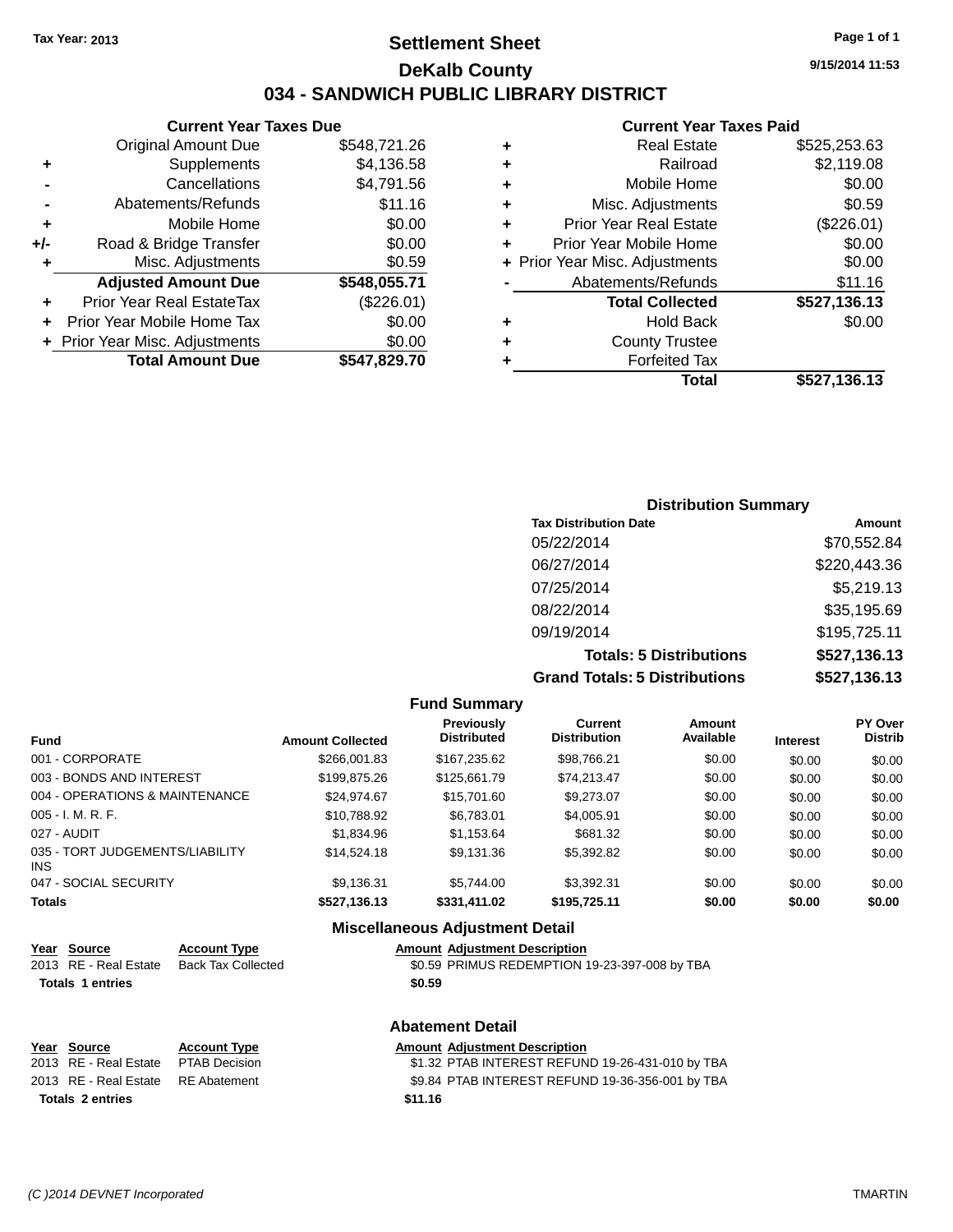### **Settlement Sheet Tax Year: 2013 Page 1 of 1 DeKalb County 035 - SANDWICH ROAD & BRIDGE**

**Current Year Taxes Due** Original Amount Due \$232,675.96 **+** Supplements \$1,435.33 **-** Cancellations \$1,662.64 **-** Abatements/Refunds \$3.88 **+** Mobile Home \$0.00 **+/-** Road & Bridge Transfer (\$40,534.51) **+** Misc. Adjustments \$0.25 **Adjusted Amount Due \$191,910.51 +** Prior Year Real EstateTax (\$115.08) **+** Prior Year Mobile Home Tax \$0.00 **+** Prior Year Misc. Adjustments  $$0.00$ **Total Amount Due \$191,795.43**

#### **Current Year Taxes Paid**

| ٠ | <b>Real Estate</b>             | \$182,263.00 |
|---|--------------------------------|--------------|
| ٠ | Railroad                       | \$799.41     |
| ٠ | Mobile Home                    | \$0.00       |
| ٠ | Misc. Adjustments              | \$0.25       |
| ٠ | <b>Prior Year Real Estate</b>  | (\$115.08)   |
| ٠ | Prior Year Mobile Home         | \$0.00       |
|   | + Prior Year Misc. Adjustments | \$0.00       |
|   | Abatements/Refunds             | \$3.88       |
|   | <b>Total Collected</b>         | \$182,943.70 |
| ٠ | <b>Hold Back</b>               | \$0.00       |
| ٠ | <b>County Trustee</b>          |              |
| ٠ | <b>Forfeited Tax</b>           |              |
|   | Total                          | \$182,943.70 |
|   |                                |              |

| <b>Road and Bridge Summary</b> |             |               | <b>Distribution Summary</b>  |             |
|--------------------------------|-------------|---------------|------------------------------|-------------|
| <b>Municipality</b>            | Amt. Due    | Amt. Distrib. | <b>Tax Distribution Date</b> | Amount      |
| <b>CITY OF SANDWICH</b>        | \$42.128.54 | \$40,534.51   | 05/22/2014                   | \$24,481.92 |
| <b>Totals</b>                  | \$42,128.54 | \$40,534.51   | 06/27/2014                   | \$76,525.58 |
|                                |             |               | 07/25/2014                   | \$1,810.99  |
|                                |             |               | 08/22/2014                   | \$12,208.22 |
|                                |             |               | 09/19/2014                   | \$67,916.99 |

**Totals: 5 Distributions \$182,943.70 Grand Totals: 5 Distributions \$182,943.70**

|               |                              |                           |                         | <b>Fund Summary</b>                    |                                               |                     |                 |                           |
|---------------|------------------------------|---------------------------|-------------------------|----------------------------------------|-----------------------------------------------|---------------------|-----------------|---------------------------|
| <b>Fund</b>   |                              |                           | <b>Amount Collected</b> | Previously<br><b>Distributed</b>       | Current<br><b>Distribution</b>                | Amount<br>Available | <b>Interest</b> | PY Over<br><b>Distrib</b> |
|               | 007 - ROAD AND BRIDGE        |                           | \$51,966.72             | \$32.691.41                            | \$19,275.31                                   | \$0.00              | \$0.00          | \$0.00                    |
|               | 009 - PERMANENT ROAD         |                           | \$87,894.87             | \$55,252.85                            | \$32,642.02                                   | \$0.00              | \$0.00          | \$0.00                    |
|               | 010 - EQUIPMENT AND BUILDING |                           | \$42,613,70             | \$26,788,00                            | \$15,825.70                                   | \$0.00              | \$0.00          | \$0.00                    |
|               | 047 - SOCIAL SECURITY        |                           | \$468.41                | \$294.45                               | \$173.96                                      | \$0.00              | \$0.00          | \$0.00                    |
| <b>Totals</b> |                              |                           | \$182,943,70            | \$115.026.71                           | \$67,916.99                                   | \$0.00              | \$0.00          | \$0.00                    |
|               |                              |                           |                         | <b>Miscellaneous Adjustment Detail</b> |                                               |                     |                 |                           |
| Year          | Source                       | <b>Account Type</b>       |                         | <b>Amount Adiustment Description</b>   |                                               |                     |                 |                           |
|               | 2013 RF - Real Estate        | <b>Back Tax Collected</b> |                         |                                        | \$0.25 PRIMUS REDEMPTION 19-23-397-008 by TRA |                     |                 |                           |

### BACK TAX COLLECTED **BACK TAX COLLECTED BACK TAX COLLECTED BACK** TAX COLLECTED **BACK Totals 1 entries \$0.25**

# **Year Source Account Type Amount Adjustment Description**<br>2013 RE - Real Estate PTAB Decision **60.56 PTAB INTEREST REFUN**

### **Abatement Detail**

\$0.56 PTAB INTEREST REFUND 19-26-431-010 by TBA 2013 RE - Real Estate RE Abatement \$4.17 PTAB INTEREST REFUND 19-36-356-001 by TBA **Totals 2 entries \$4.73**

**9/15/2014 11:53**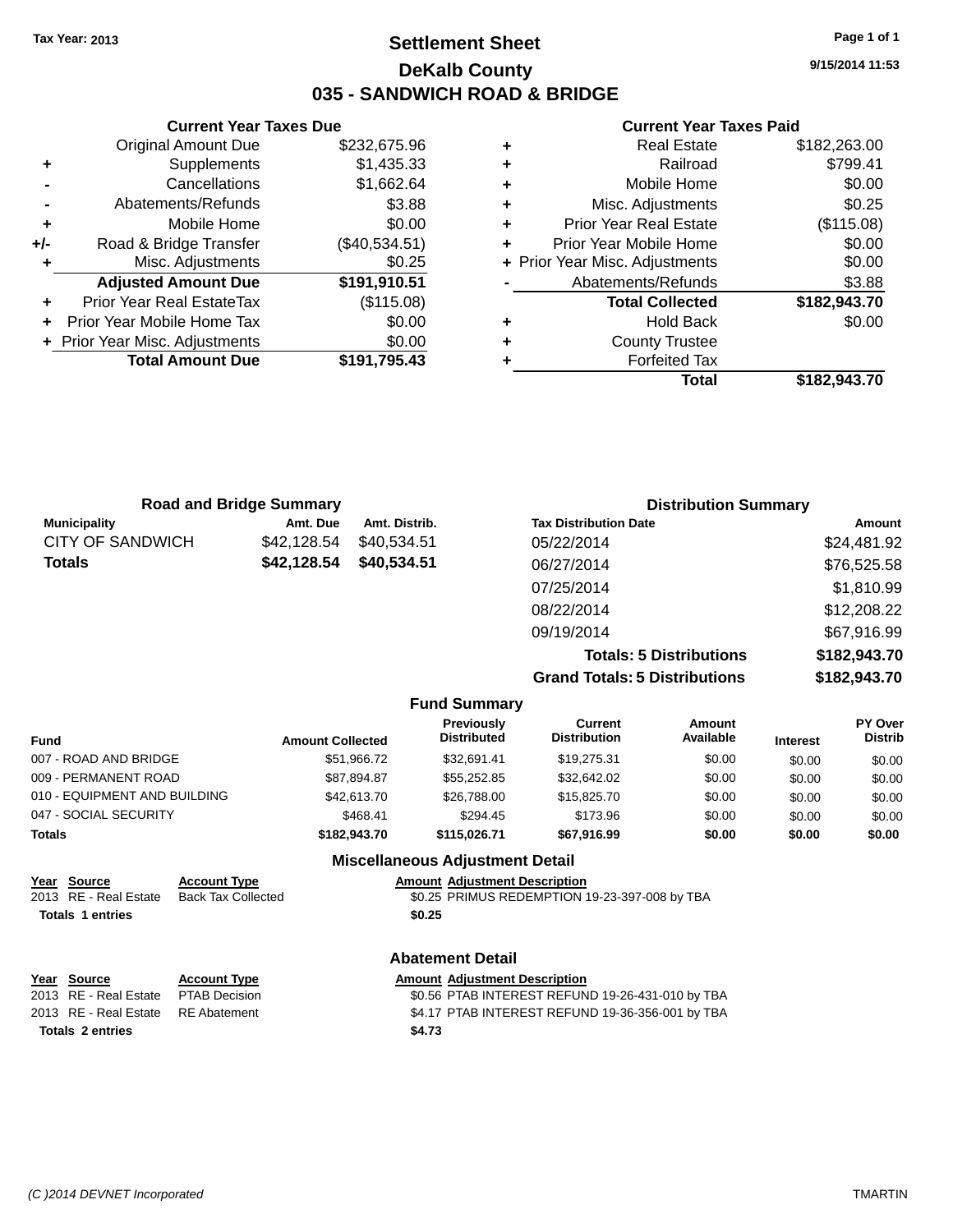### **Settlement Sheet Tax Year: 2013 Page 1 of 1 DeKalb County 036 - SHABBONA TOWNSHIP**

**9/15/2014 11:53**

#### **Current Year Taxes Paid**

|     | <b>Current Year Taxes Due</b>  |             |
|-----|--------------------------------|-------------|
|     | <b>Original Amount Due</b>     | \$92,003.79 |
| ٠   | Supplements                    | \$437.30    |
|     | Cancellations                  | \$493.24    |
|     | Abatements/Refunds             | \$0.27      |
| ٠   | Mobile Home                    | \$0.00      |
| +/- | Road & Bridge Transfer         | \$0.00      |
| ٠   | Misc. Adjustments              | \$68.47     |
|     | <b>Adjusted Amount Due</b>     | \$92,016.05 |
|     | Prior Year Real EstateTax      | (\$11.66)   |
|     | Prior Year Mobile Home Tax     | \$0.00      |
|     | + Prior Year Misc. Adjustments | \$0.00      |
|     | <b>Total Amount Due</b>        | \$92.004.39 |

| <b>Distribution Summary</b>          |             |
|--------------------------------------|-------------|
| <b>Tax Distribution Date</b>         | Amount      |
| 05/22/2014                           | \$10,427.65 |
| 06/27/2014                           | \$39,602.26 |
| 07/25/2014                           | \$925.92    |
| 08/22/2014                           | \$10,755.29 |
| 09/19/2014                           | \$27,892.83 |
| <b>Totals: 5 Distributions</b>       | \$89,603.95 |
| <b>Grand Totals: 5 Distributions</b> | \$89,603.95 |

| <b>Fund Summary</b>      |                         |                                         |                                |                     |                 |                                  |
|--------------------------|-------------------------|-----------------------------------------|--------------------------------|---------------------|-----------------|----------------------------------|
| Fund                     | <b>Amount Collected</b> | <b>Previously</b><br><b>Distributed</b> | Current<br><b>Distribution</b> | Amount<br>Available | <b>Interest</b> | <b>PY Over</b><br><b>Distrib</b> |
| 001 - CORPORATE          | \$61,259.36             | \$42,189.93                             | \$19,069.43                    | \$0.00              | \$0.00          | \$0.00                           |
| 017 - CEMETERY           | \$28,244.05             | \$19,451.95                             | \$8.792.10                     | \$0.00              | \$0.00          | \$0.00                           |
| 054 - GENERAL ASSISTANCE | \$100.54                | \$69.24                                 | \$31.30                        | \$0.00              | \$0.00          | \$0.00                           |
| <b>Totals</b>            | \$89,603.95             | \$61.711.12                             | \$27.892.83                    | \$0.00              | \$0.00          | \$0.00                           |

#### **Miscellaneous Adjustment Detail**

| Year Source             | <b>Account Type</b>       |         | <b>Amount Adjustment Description</b>           |
|-------------------------|---------------------------|---------|------------------------------------------------|
| 2013 RE - Real Estate   | <b>Back Tax Collected</b> |         | \$6.70 DOBSON REDEMPTION 13-15-402-010 by TBA  |
| 2013 RE - Real Estate   | <b>Back Tax Collected</b> |         | \$8.71 MANESS REDEMPTION 13-06-331-005 by TBA  |
| 2013 RE - Real Estate   | <b>Back Tax Collected</b> |         | \$5.96 SCAVENGER SALE 13-06-332-003 by TBA     |
| 2013 RE - Real Estate   | <b>Back Tax Collected</b> |         | \$20.83 ENBURG REDEMPTION 13-35-201-007 by TBA |
| 2013 RE - Real Estate   | Paymt In Lieu of Tax      |         | \$26.27 HOUSING AUTHORITY-SEQUOYA APTS by TBA  |
| <b>Totals 5 entries</b> |                           | \$68.47 |                                                |
|                         |                           |         |                                                |

### **Abatement Detail**

### **Year Source Account Type Amount Adjustment Description Totals 1 entries \$0.27**

\$0.27 PTAB INTEREST REFUND 13-15-176-011 by TBA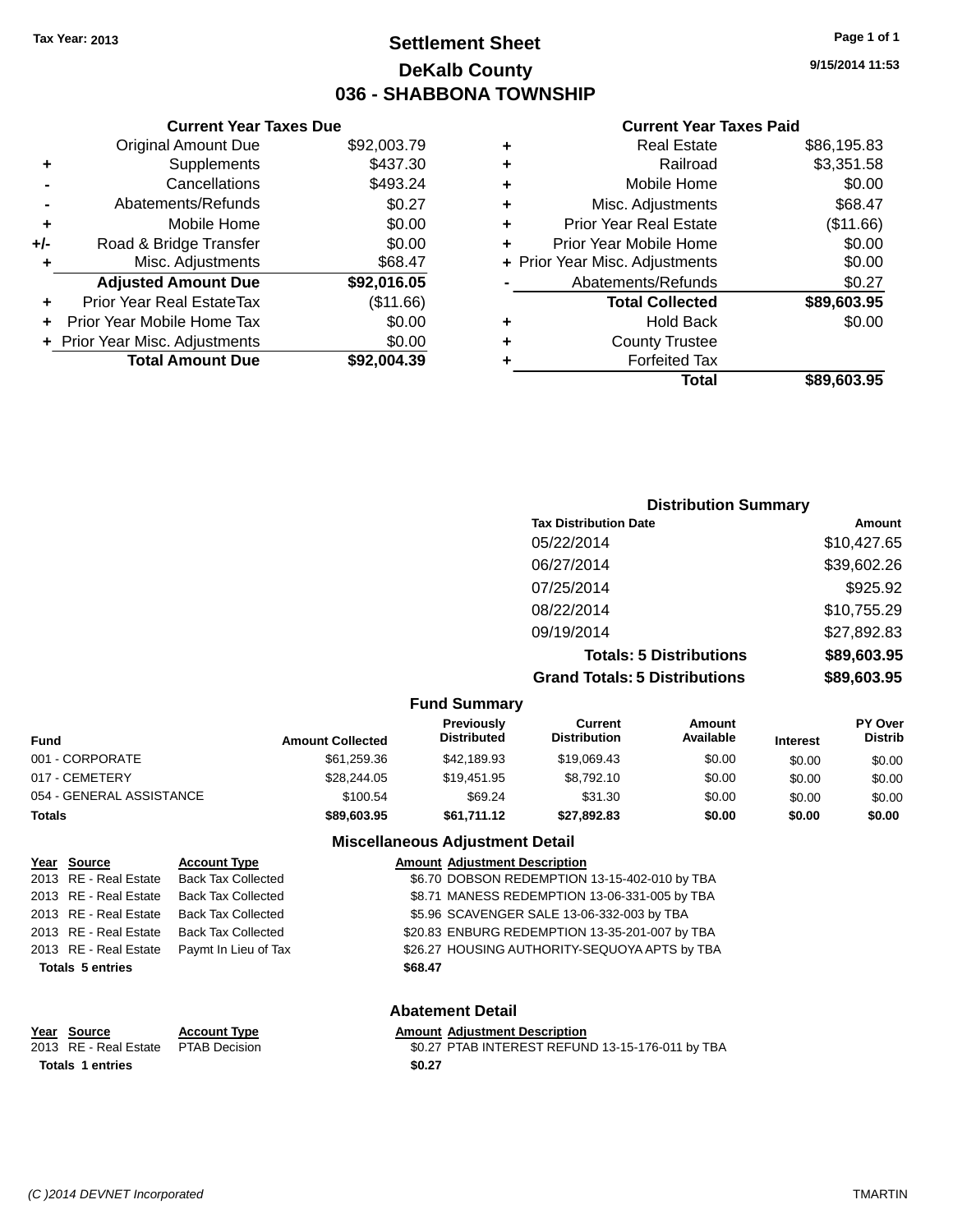### **Settlement Sheet Tax Year: 2013 Page 1 of 1 DeKalb County 037 - SHABBONA ROAD & BRIDGE**

**9/15/2014 11:53**

#### **Current Year Taxes Paid**

|     | <b>Current Year Taxes Due</b>  |               |  |  |  |  |
|-----|--------------------------------|---------------|--|--|--|--|
|     | <b>Original Amount Due</b>     | \$165,166.40  |  |  |  |  |
| ٠   | Supplements                    | \$714.48      |  |  |  |  |
|     | Cancellations                  | \$816.61      |  |  |  |  |
|     | Abatements/Refunds             | \$0.46        |  |  |  |  |
| ٠   | Mobile Home                    | \$0.00        |  |  |  |  |
| +/- | Road & Bridge Transfer         | (\$12,302.89) |  |  |  |  |
| ٠   | Misc. Adjustments              | \$122.92      |  |  |  |  |
|     | <b>Adjusted Amount Due</b>     | \$152,883.84  |  |  |  |  |
| ٠   | Prior Year Real EstateTax      | (\$18.19)     |  |  |  |  |
|     | Prior Year Mobile Home Tax     | \$0.00        |  |  |  |  |
|     | + Prior Year Misc. Adjustments | \$0.00        |  |  |  |  |
|     | <b>Total Amount Due</b>        | \$152,865.65  |  |  |  |  |
|     |                                |               |  |  |  |  |

| ٠ | Real Estate                    | \$142,698.99 |
|---|--------------------------------|--------------|
| ٠ | Railroad                       | \$5,753.12   |
| ٠ | Mobile Home                    | \$0.00       |
| ٠ | Misc. Adjustments              | \$122.92     |
| ٠ | <b>Prior Year Real Estate</b>  | (\$18.19)    |
| ٠ | Prior Year Mobile Home         | \$0.00       |
|   | + Prior Year Misc. Adjustments | \$0.00       |
|   | Abatements/Refunds             | \$0.46       |
|   | <b>Total Collected</b>         | \$148,556.38 |
| ٠ | <b>Hold Back</b>               | \$0.00       |
| ٠ | <b>County Trustee</b>          |              |
| ٠ | <b>Forfeited Tax</b>           |              |
|   | Total                          | \$148,556.38 |
|   |                                |              |

| <b>Road and Bridge Summary</b> |             |               | <b>Distribution Summary</b>  |             |
|--------------------------------|-------------|---------------|------------------------------|-------------|
| <b>Municipality</b>            | Amt. Due    | Amt. Distrib. | <b>Tax Distribution Date</b> | Amount      |
| <b>VILLAGE OF LEE</b>          | \$1,555.75  | \$1.515.01    | 05/22/2014                   | \$17,265.44 |
| VILLAGE OF SHABBONA            | \$11,082.20 | \$10,787.88   | 06/27/2014                   | \$65,668.75 |
| Totals                         | \$12,637.95 | \$12,302.89   | 07/25/2014                   | \$1,532.99  |
|                                |             |               | 08/22/2014                   | \$17,876.32 |
|                                |             |               | 09/19/2014                   | \$46,212.88 |

**Totals: 5 Distributions \$148,556.38 Grand Totals: 5 Distributions \$148,556.38**

|                              |                         | <b>Fund Summary</b>                    |                                |                     |                 |                                  |
|------------------------------|-------------------------|----------------------------------------|--------------------------------|---------------------|-----------------|----------------------------------|
| <b>Fund</b>                  | <b>Amount Collected</b> | Previously<br><b>Distributed</b>       | Current<br><b>Distribution</b> | Amount<br>Available | <b>Interest</b> | <b>PY Over</b><br><b>Distrib</b> |
| 007 - ROAD AND BRIDGE        | \$44.426.05             | \$30.627.81                            | \$13,798.24                    | \$0.00              | \$0.00          | \$0.00                           |
| 008 - BRIDGE CONST W/COUNTY  | \$19,466.07             | \$13,406.49                            | \$6,059.58                     | \$0.00              | \$0.00          | \$0.00                           |
| 009 - PERMANENT ROAD         | \$70.062.91             | \$48,253,09                            | \$21,809.82                    | \$0.00              | \$0.00          | \$0.00                           |
| 010 - EQUIPMENT AND BUILDING | \$14,601.35             | \$10.056.11                            | \$4.545.24                     | \$0.00              | \$0.00          | \$0.00                           |
| <b>Totals</b>                | \$148,556,38            | \$102,343,50                           | \$46,212.88                    | \$0.00              | \$0.00          | \$0.00                           |
|                              |                         | <b>Miscellaneous Adiustment Detail</b> |                                |                     |                 |                                  |

**Abatement Detail**

| Year Source             | <b>Account Type</b>       | <b>Amount Adjustment Description</b>           |
|-------------------------|---------------------------|------------------------------------------------|
| 2013 RE - Real Estate   | <b>Back Tax Collected</b> | \$12.03 DOBSON REDEMPTION 13-15-402-010 by TBA |
| 2013 RE - Real Estate   | <b>Back Tax Collected</b> | \$15.64 MANESS REDEMPTION 13-06-331-005 by TBA |
| 2013 RE - Real Estate   | <b>Back Tax Collected</b> | \$10.70 SCAVENGER SALE 13-06-332-003 by TBA    |
| 2013 RE - Real Estate   | <b>Back Tax Collected</b> | \$37.39 ENBURG REDEMPTION 13-35-201-007 by TBA |
| 2013 RE - Real Estate   | Paymt In Lieu of Tax      | \$47.16 HOUSING AUTHORITY-SEQUOYA APTS by TBA  |
| <b>Totals 5 entries</b> |                           | \$122.92                                       |
|                         |                           |                                                |
|                         |                           |                                                |

| Year Source             | <b>Account Type</b> | <b>Amount Adiustment Description</b>             |
|-------------------------|---------------------|--------------------------------------------------|
| 2013 RE - Real Estate   | PTAB Decision       | \$0.49 PTAB INTEREST REFUND 13-15-176-011 by TBA |
| <b>Totals 1 entries</b> |                     | \$0.49                                           |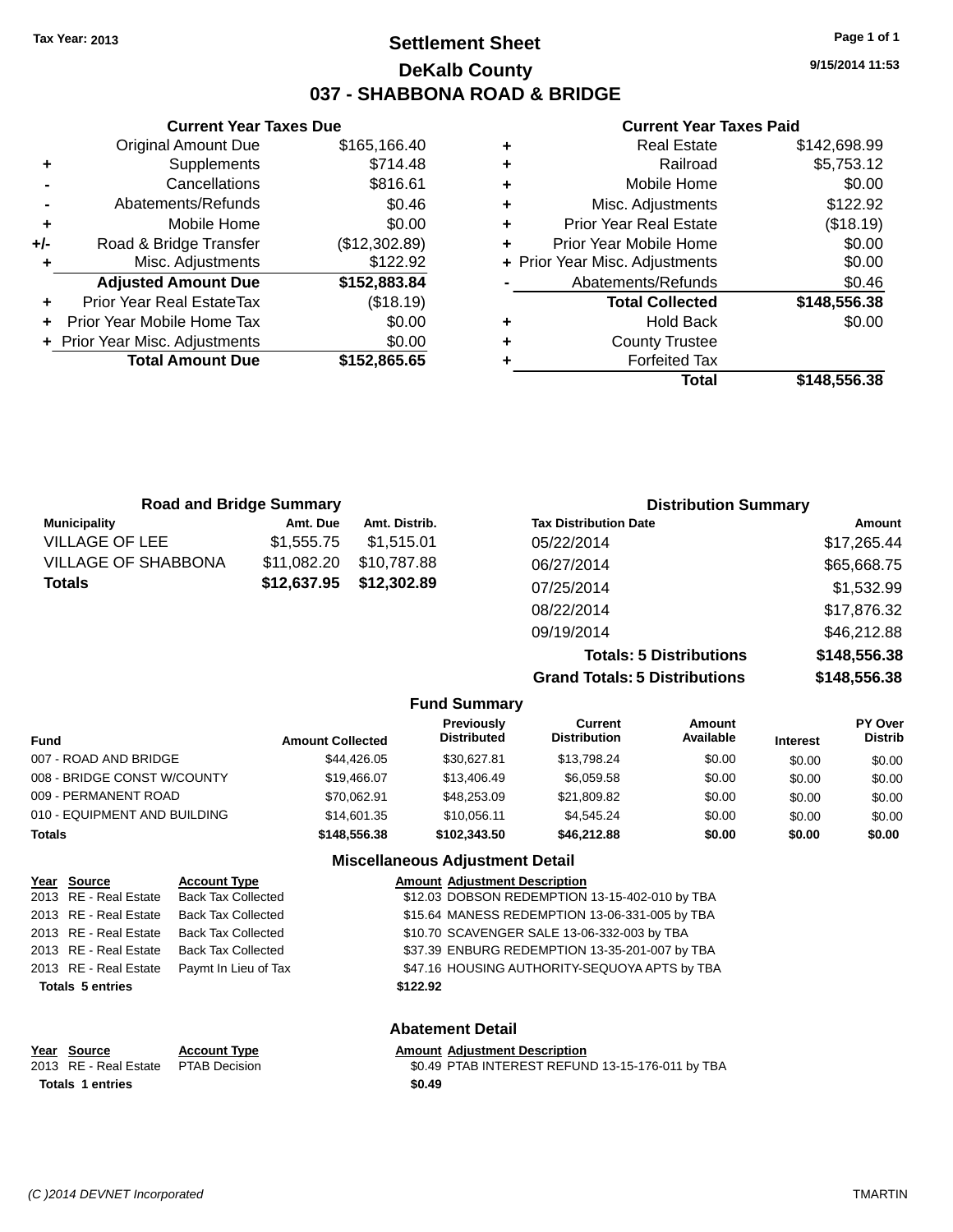### **Settlement Sheet Tax Year: 2013 Page 1 of 1 DeKalb County 038 - SOMONAUK TOWNSHIP**

**9/15/2014 11:53**

#### **Current Year Taxes Paid**

|     | <b>Current Year Taxes Due</b>  |             |
|-----|--------------------------------|-------------|
|     | <b>Original Amount Due</b>     | \$79,480.84 |
| ٠   | Supplements                    | \$490.23    |
|     | Cancellations                  | \$569.16    |
|     | Abatements/Refunds             | \$0.00      |
| ٠   | Mobile Home                    | \$0.00      |
| +/- | Road & Bridge Transfer         | \$0.00      |
|     | Misc. Adjustments              | \$0.00      |
|     | <b>Adjusted Amount Due</b>     | \$79,401.91 |
| ٠   | Prior Year Real EstateTax      | (\$32.24)   |
|     | Prior Year Mobile Home Tax     | \$0.00      |
|     | + Prior Year Misc. Adjustments | \$0.00      |
|     | <b>Total Amount Due</b>        | \$79.369.67 |
|     |                                |             |

| ٠ | <b>Real Estate</b>             | \$75,438.58 |
|---|--------------------------------|-------------|
| ٠ | Railroad                       | \$1,468.52  |
| ٠ | Mobile Home                    | \$0.00      |
| ٠ | Misc. Adjustments              | \$0.00      |
| ٠ | Prior Year Real Estate         | (\$32.24)   |
| ٠ | Prior Year Mobile Home         | \$0.00      |
|   | + Prior Year Misc. Adjustments | \$0.00      |
|   | Abatements/Refunds             | \$0.00      |
|   | <b>Total Collected</b>         | \$76,874.86 |
| ٠ | Hold Back                      | \$0.00      |
| ٠ | <b>County Trustee</b>          |             |
| ٠ | <b>Forfeited Tax</b>           |             |
|   | <b>Total</b>                   | \$76,874.86 |
|   |                                |             |

| <b>Distribution Summary</b>          |             |
|--------------------------------------|-------------|
| <b>Tax Distribution Date</b>         | Amount      |
| 05/22/2014                           | \$14,380.00 |
| 06/27/2014                           | \$30,582.09 |
| 07/25/2014                           | \$669.72    |
| 08/22/2014                           | \$4,487.63  |
| 09/19/2014                           | \$26,755.42 |
| <b>Totals: 5 Distributions</b>       | \$76,874.86 |
| <b>Grand Totals: 5 Distributions</b> | \$76,874.86 |

| <b>Fund Summary</b>      |                         |                                         |                                |                     |                 |                                  |
|--------------------------|-------------------------|-----------------------------------------|--------------------------------|---------------------|-----------------|----------------------------------|
| <b>Fund</b>              | <b>Amount Collected</b> | <b>Previously</b><br><b>Distributed</b> | Current<br><b>Distribution</b> | Amount<br>Available | <b>Interest</b> | <b>PY Over</b><br><b>Distrib</b> |
| 001 - CORPORATE          | \$76.621.63             | \$49.954.35                             | \$26,667.28                    | \$0.00              | \$0.00          | \$0.00                           |
| 054 - GENERAL ASSISTANCE | \$253.23                | \$165.09                                | \$88.14                        | \$0.00              | \$0.00          | \$0.00                           |
| <b>Totals</b>            | \$76,874.86             | \$50,119,44                             | \$26,755.42                    | \$0.00              | \$0.00          | \$0.00                           |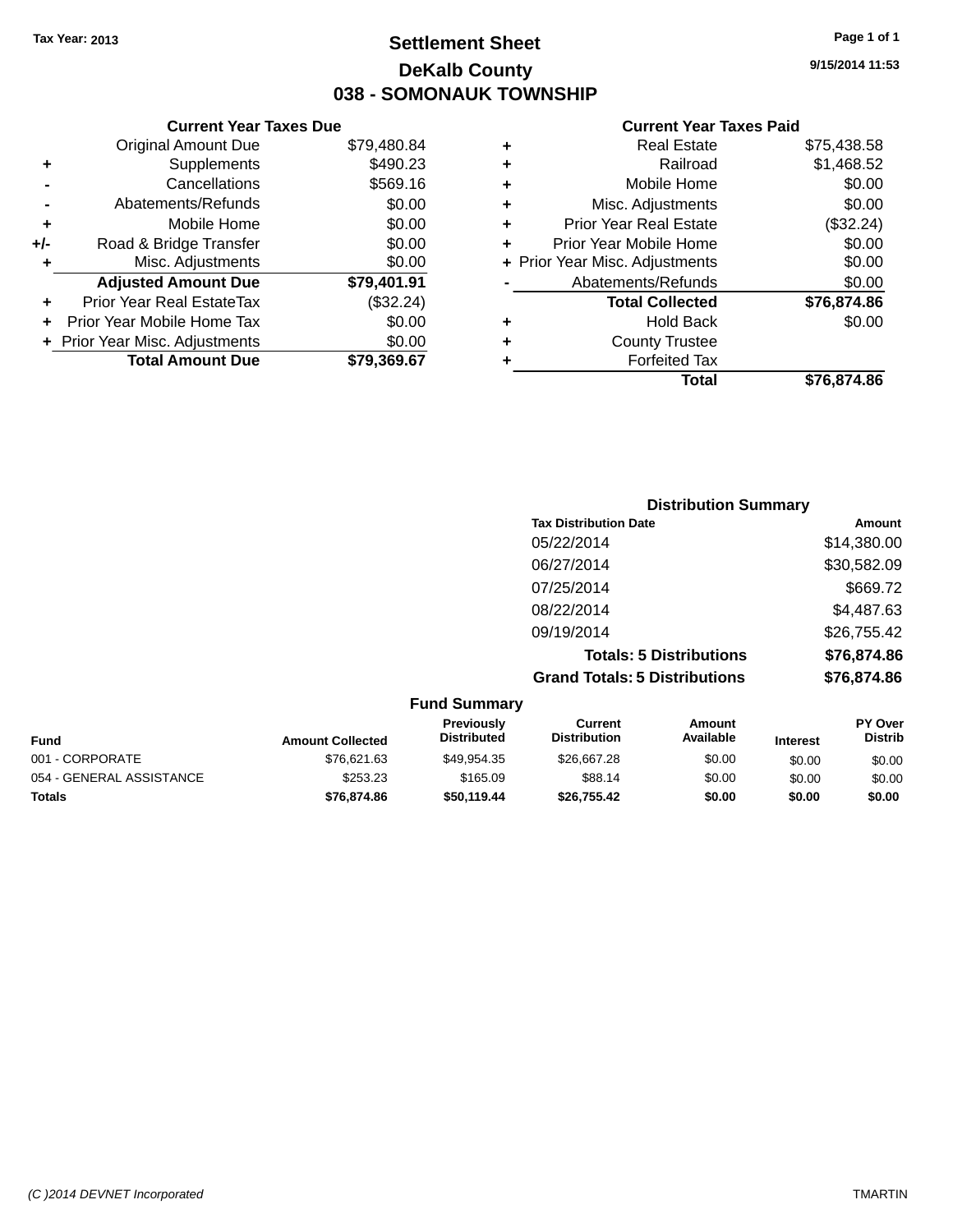### **Settlement Sheet Tax Year: 2013 Page 1 of 1 DeKalb County 039 - SOMONAUK ROAD & BRIDGE**

**9/15/2014 11:53**

#### **Current Year Taxes Paid**

|     | <b>Current Year Taxes Due</b>  |               |  |  |  |  |
|-----|--------------------------------|---------------|--|--|--|--|
|     | Original Amount Due            | \$246,813.36  |  |  |  |  |
| ٠   | Supplements                    | \$1,183.56    |  |  |  |  |
|     | Cancellations                  | \$1,374.14    |  |  |  |  |
|     | Abatements/Refunds             | \$0.00        |  |  |  |  |
| ٠   | Mobile Home                    | \$0.00        |  |  |  |  |
| +/- | Road & Bridge Transfer         | (\$52,603.46) |  |  |  |  |
| ٠   | Misc. Adjustments              | \$0.00        |  |  |  |  |
|     | <b>Adjusted Amount Due</b>     | \$194,019.32  |  |  |  |  |
| ٠   | Prior Year Real EstateTax      | (\$76.47)     |  |  |  |  |
| ÷   | Prior Year Mobile Home Tax     | \$0.00        |  |  |  |  |
|     | + Prior Year Misc. Adjustments | \$0.00        |  |  |  |  |
|     | <b>Total Amount Due</b>        | \$193,942.85  |  |  |  |  |
|     |                                |               |  |  |  |  |

| \$182,136.07 |
|--------------|
| \$4,057.88   |
| \$0.00       |
| \$0.00       |
| (\$76.47)    |
| \$0.00       |
| \$0.00       |
| \$0.00       |
| \$186,117.48 |
| \$0.00       |
|              |
|              |
| \$186,117.48 |
|              |

| <b>Road and Bridge Summary</b> |             |               | <b>Distribution Summary</b>    |              |  |
|--------------------------------|-------------|---------------|--------------------------------|--------------|--|
| <b>Municipality</b>            | Amt. Due    | Amt. Distrib. | <b>Tax Distribution Date</b>   | Amount       |  |
| <b>CITY OF SANDWICH</b>        | \$1,121.43  | \$1.085.45    | 05/22/2014                     | \$34,720.09  |  |
| <b>VILLAGE OF SOMONAUK</b>     | \$53,205.97 | \$51,518.01   | 06/27/2014                     | \$74,092.20  |  |
| <b>Totals</b>                  | \$54,327.40 | \$52,603.46   | 07/25/2014                     | \$1,616.90   |  |
|                                |             |               | 08/22/2014                     | \$11,090.84  |  |
|                                |             |               | 09/19/2014                     | \$64,597.45  |  |
|                                |             |               | <b>Totals: 5 Distributions</b> | \$186,117.48 |  |

**Grand Totals: 5 Distribution** 

| w  | <b>UUU.III.TU</b> |
|----|-------------------|
| ١S | \$186,117.48      |
|    |                   |

| <b>Amount Collected</b> | Previously<br><b>Distributed</b> | Current<br><b>Distribution</b> | Amount<br>Available | <b>Interest</b> | PY Over<br><b>Distrib</b> |
|-------------------------|----------------------------------|--------------------------------|---------------------|-----------------|---------------------------|
| \$108,264.61            | \$70,763.04                      | \$37,501.57                    | \$0.00              | \$0.00          | \$0.00                    |
| \$46.79                 | \$30.51                          | \$16.28                        | \$0.00              | \$0.00          | \$0.00                    |
| \$61,321.45             | \$39,979.16                      | \$21.342.29                    | \$0.00              | \$0.00          | \$0.00                    |
| \$16,484.63             | \$10.747.32                      | \$5,737.31                     | \$0.00              | \$0.00          | \$0.00                    |
| \$186,117.48            | \$121.520.03                     | \$64,597.45                    | \$0.00              | \$0.00          | \$0.00                    |
|                         |                                  |                                |                     |                 |                           |

**Fund Summary**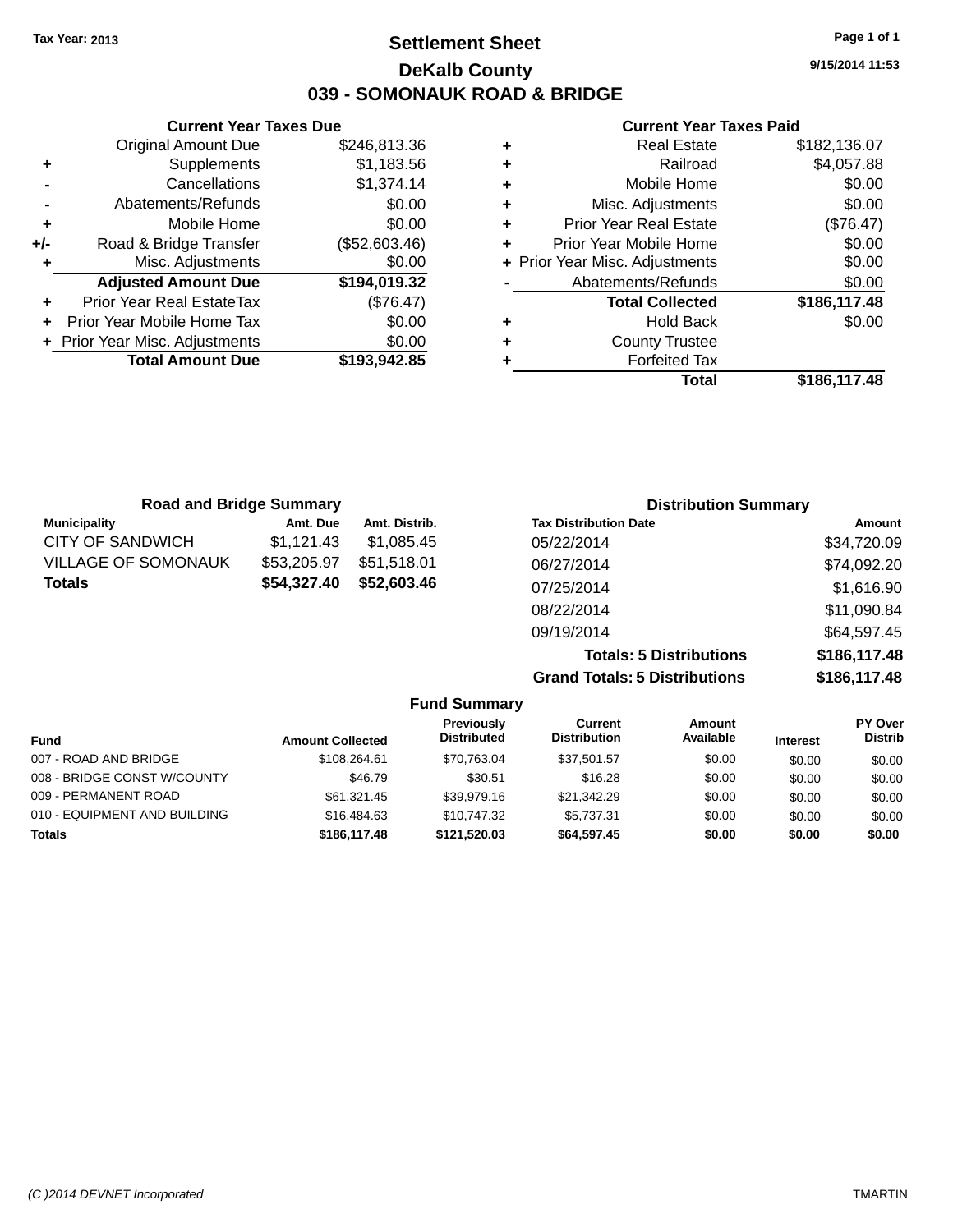**Current Year Taxes Due** Original Amount Due \$81,952.60

### **Settlement Sheet Tax Year: 2013 Page 1 of 1 DeKalb County 040 - SOUTH GROVE TOWNSHIP**

**9/15/2014 11:53**

#### **Current Year Taxes Paid**

|     |                                  |             |   | <b>Total</b>                   | \$80,672.52 |
|-----|----------------------------------|-------------|---|--------------------------------|-------------|
|     | <b>Total Amount Due</b>          | \$81,826.62 |   | <b>Forfeited Tax</b>           |             |
|     | + Prior Year Misc. Adjustments   | \$0.00      | ٠ | <b>County Trustee</b>          |             |
|     | Prior Year Mobile Home Tax       | \$0.00      | ٠ | <b>Hold Back</b>               | \$0.00      |
| ÷.  | <b>Prior Year Real EstateTax</b> | \$0.00      |   | <b>Total Collected</b>         | \$80,672.52 |
|     | <b>Adjusted Amount Due</b>       | \$81,826.62 |   | Abatements/Refunds             | \$0.00      |
|     | Misc. Adjustments                | \$0.00      |   | + Prior Year Misc. Adjustments | \$0.00      |
| +/- | Road & Bridge Transfer           | \$0.00      | ٠ | Prior Year Mobile Home         | \$0.00      |
| ٠   | Mobile Home                      | \$0.00      | ÷ | <b>Prior Year Real Estate</b>  | \$0.00      |
|     | Abatements/Refunds               | \$0.00      | ٠ | Misc. Adjustments              | \$0.00      |
|     | Cancellations                    | \$908.09    | ٠ | Mobile Home                    | \$0.00      |
| ٠   | Supplements                      | \$782.11    | ٠ | Railroad                       | \$0.00      |
|     | <b>Original Amount Due</b>       | \$81,952.60 | ٠ | <b>Real Estate</b>             | \$80,672.52 |
|     |                                  |             |   |                                |             |

### **Distribution Summary Tax Distribution Date Amount** 05/22/2014 \$9,006.17 06/27/2014 \$37,860.09 07/25/2014 \$271.94 08/22/2014 \$3,504.88 09/19/2014 \$30,029.44 **Totals: 5 Distributions \$80,672.52 Grand Totals: 5 Distributions \$80,672.52**

|                                               |                         | <b>Fund Summary</b>              |                                |                     |                 |                                  |
|-----------------------------------------------|-------------------------|----------------------------------|--------------------------------|---------------------|-----------------|----------------------------------|
| <b>Fund</b>                                   | <b>Amount Collected</b> | Previously<br><b>Distributed</b> | Current<br><b>Distribution</b> | Amount<br>Available | <b>Interest</b> | <b>PY Over</b><br><b>Distrib</b> |
| 001 - CORPORATE                               | \$60.047.55             | \$37,695.52                      | \$22,352.03                    | \$0.00              | \$0.00          | \$0.00                           |
| 027 - AUDIT                                   | \$492.99                | \$309.48                         | \$183.51                       | \$0.00              | \$0.00          | \$0.00                           |
| 034 - GENERAL ASSISTANCE                      | \$7,875.65              | \$4,944.03                       | \$2.931.62                     | \$0.00              | \$0.00          | \$0.00                           |
| 035 - TORT JUDGEMENTS/LIABILITY<br><b>INS</b> | \$6.644.91              | \$4.171.42                       | \$2,473.49                     | \$0.00              | \$0.00          | \$0.00                           |
| 047 - SOCIAL SECURITY                         | \$5.611.42              | \$3.522.63                       | \$2,088.79                     | \$0.00              | \$0.00          | \$0.00                           |
| <b>Totals</b>                                 | \$80,672.52             | \$50,643,08                      | \$30,029.44                    | \$0.00              | \$0.00          | \$0.00                           |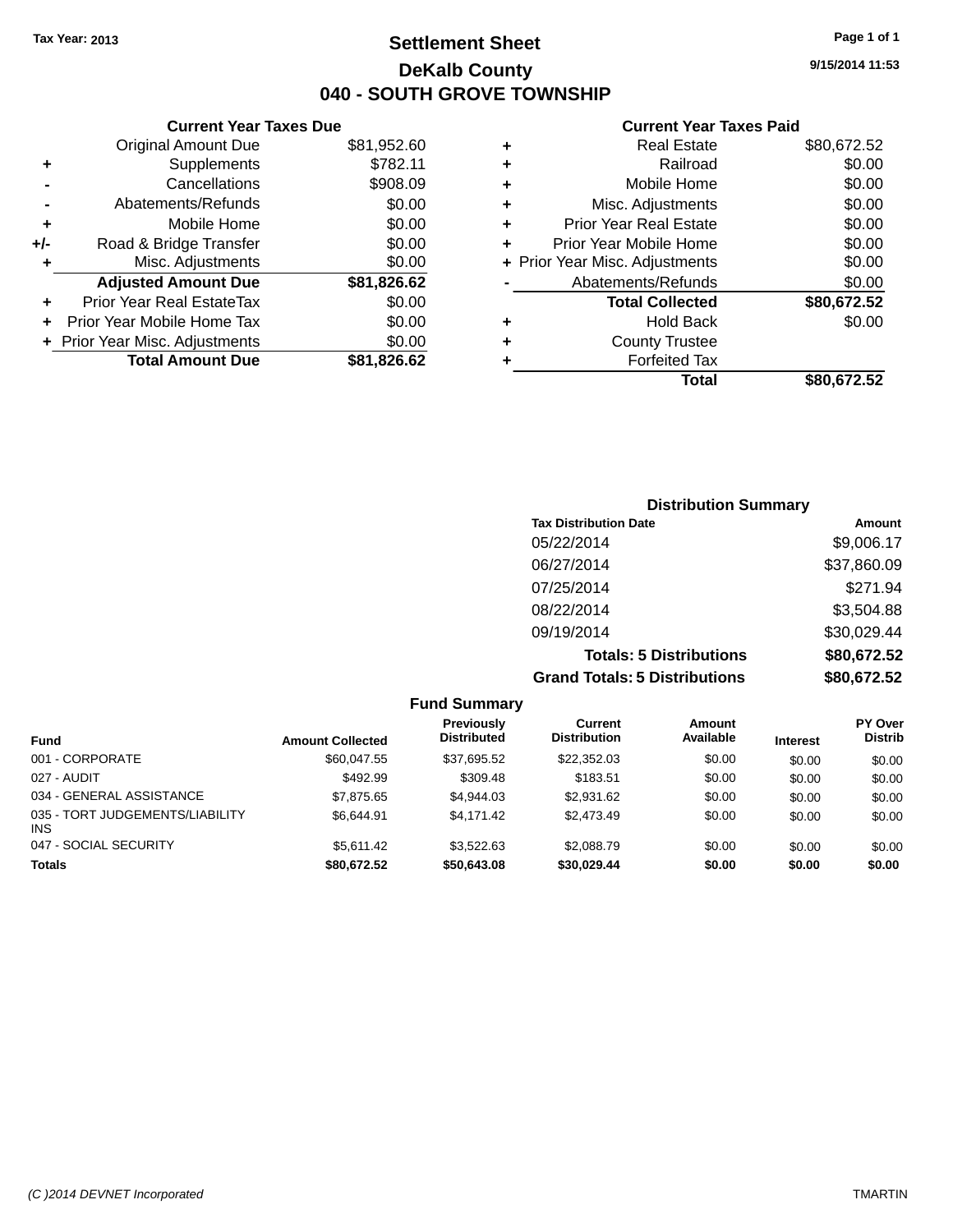### **Settlement Sheet Tax Year: 2013 Page 1 of 1 DeKalb County 041 - SOUTH GROVE ROAD & BRIDGE**

**9/15/2014 11:53**

#### **Current Year Taxes Paid**

|     | <b>Current Year Taxes Due</b>  |              |
|-----|--------------------------------|--------------|
|     | <b>Original Amount Due</b>     | \$116,003.03 |
| ٠   | Supplements                    | \$1,107.08   |
|     | Cancellations                  | \$1,285.41   |
|     | Abatements/Refunds             | \$0.00       |
| ٠   | Mobile Home                    | \$0.00       |
| +/- | Road & Bridge Transfer         | \$0.00       |
| ٠   | Misc. Adjustments              | \$0.00       |
|     | <b>Adjusted Amount Due</b>     | \$115,824.70 |
| ÷   | Prior Year Real EstateTax      | \$0.00       |
|     | Prior Year Mobile Home Tax     | \$0.00       |
|     | + Prior Year Misc. Adjustments | \$0.00       |
|     | <b>Total Amount Due</b>        | \$115,824.70 |
|     |                                |              |

| ٠ | <b>Real Estate</b>             | \$114,191.05 |
|---|--------------------------------|--------------|
| ٠ | Railroad                       | \$0.00       |
| ٠ | Mobile Home                    | \$0.00       |
| ٠ | Misc. Adjustments              | \$0.00       |
| ٠ | <b>Prior Year Real Estate</b>  | \$0.00       |
| ÷ | Prior Year Mobile Home         | \$0.00       |
|   | + Prior Year Misc. Adjustments | \$0.00       |
|   | Abatements/Refunds             | \$0.00       |
|   | <b>Total Collected</b>         | \$114,191.05 |
| ٠ | <b>Hold Back</b>               | \$0.00       |
| ٠ | <b>County Trustee</b>          |              |
| ٠ | <b>Forfeited Tax</b>           |              |
|   | Total                          | \$114,191.05 |
|   |                                |              |

| <b>Distribution Summary</b>          |              |
|--------------------------------------|--------------|
| <b>Tax Distribution Date</b>         | Amount       |
| 05/22/2014                           | \$12,748.16  |
| 06/27/2014                           | \$53,590.58  |
| 07/25/2014                           | \$384.96     |
| 08/22/2014                           | \$4,961.11   |
| 09/19/2014                           | \$42,506.24  |
| <b>Totals: 5 Distributions</b>       | \$114,191.05 |
| <b>Grand Totals: 5 Distributions</b> | \$114,191.05 |

|                              |                         | <b>Fund Summary</b>              |                                |                     |                 |                                  |
|------------------------------|-------------------------|----------------------------------|--------------------------------|---------------------|-----------------|----------------------------------|
| <b>Fund</b>                  | <b>Amount Collected</b> | Previously<br><b>Distributed</b> | Current<br><b>Distribution</b> | Amount<br>Available | <b>Interest</b> | <b>PY Over</b><br><b>Distrib</b> |
| 007 - ROAD AND BRIDGE        | \$75.798.65             | \$47.583.52                      | \$28,215.13                    | \$0.00              | \$0.00          | \$0.00                           |
| 008 - BRIDGE CONST W/COUNTY  | \$9.844.18              | \$6.179.80                       | \$3.664.38                     | \$0.00              | \$0.00          | \$0.00                           |
| 009 - PERMANENT ROAD         | \$22,641.01             | \$14.213.17                      | \$8,427.84                     | \$0.00              | \$0.00          | \$0.00                           |
| 010 - EQUIPMENT AND BUILDING | \$5.907.21              | \$3.708.32                       | \$2,198.89                     | \$0.00              | \$0.00          | \$0.00                           |
| <b>Totals</b>                | \$114,191.05            | \$71,684.81                      | \$42,506,24                    | \$0.00              | \$0.00          | \$0.00                           |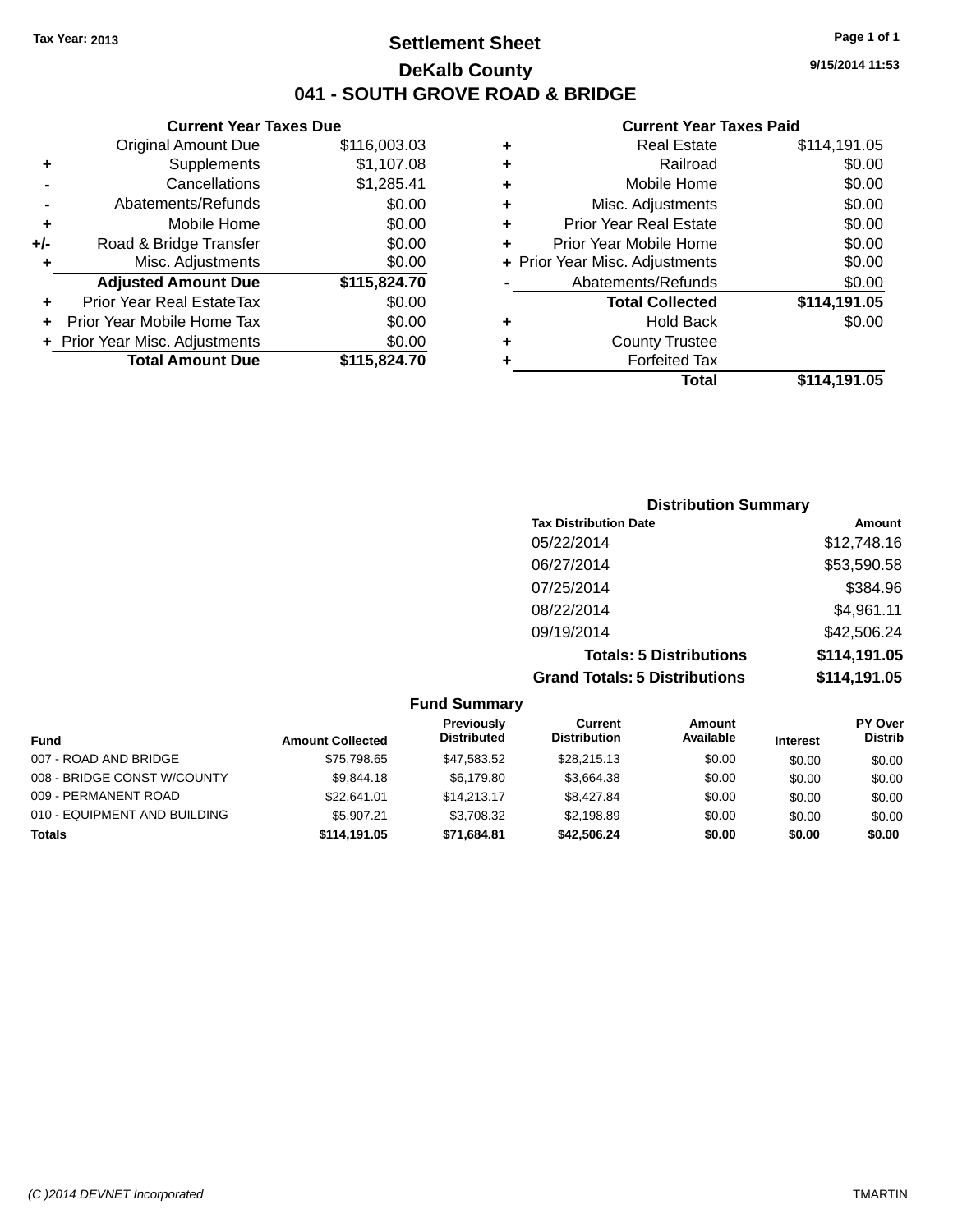**Current Year Taxes Due** Original Amount Due \$121,006.21

**Adjusted Amount Due \$120,959.36**

**Total Amount Due \$120,429.31**

**+** Supplements \$717.48 **-** Cancellations \$780.53 **-** Abatements/Refunds \$10.17 **+** Mobile Home \$0.00 **+/-** Road & Bridge Transfer \$0.00 **+** Misc. Adjustments \$26.37

**+** Prior Year Real EstateTax (\$530.05) **+** Prior Year Mobile Home Tax \$0.00 **+** Prior Year Misc. Adjustments  $$0.00$ 

### **Settlement Sheet Tax Year: 2013 Page 1 of 1 DeKalb County 042 - SQUAW GROVE TOWNSHIP**

**9/15/2014 11:53**

#### **Current Year Taxes Paid**

|   | <b>Real Estate</b>             | \$115,803.19 |
|---|--------------------------------|--------------|
| ٠ | Railroad                       | \$1,556.12   |
| ٠ | Mobile Home                    | \$0.00       |
| ٠ | Misc. Adjustments              | \$26.37      |
| ٠ | <b>Prior Year Real Estate</b>  | (\$530.05)   |
| ٠ | Prior Year Mobile Home         | \$0.00       |
|   | + Prior Year Misc. Adjustments | \$0.00       |
|   | Abatements/Refunds             | \$10.17      |
|   | <b>Total Collected</b>         | \$116,845.46 |
| ٠ | <b>Hold Back</b>               | \$0.00       |
| ٠ | <b>County Trustee</b>          |              |
|   | <b>Forfeited Tax</b>           |              |
|   | Total                          | \$116.845.46 |

# **Distribution Summary Tax Distribution Date Amount** 05/22/2014 \$13,765.25 06/27/2014 \$50,042.07 07/25/2014 \$1,283.37 08/22/2014 \$6,728.54 09/19/2014 \$45,026.23

**Totals: 5 Distributions \$116,845.46 Grand Totals: 5 Distributions \$116,845.46**

| <b>Fund Summary</b>      |                         |                                  |                                |                     |                 |                           |
|--------------------------|-------------------------|----------------------------------|--------------------------------|---------------------|-----------------|---------------------------|
| <b>Fund</b>              | <b>Amount Collected</b> | Previously<br><b>Distributed</b> | Current<br><b>Distribution</b> | Amount<br>Available | <b>Interest</b> | PY Over<br><b>Distrib</b> |
| 001 - CORPORATE          | \$74.834.14             | \$45,996.91                      | \$28,837,23                    | \$0.00              | \$0.00          | \$0.00                    |
| 017 - CEMETERY           | \$12,746.22             | \$7.834.48                       | \$4.911.74                     | \$0.00              | \$0.00          | \$0.00                    |
| 019 - COMMUNITY BUILDING | \$25,884.19             | \$15,909.76                      | \$9.974.43                     | \$0.00              | \$0.00          | \$0.00                    |
| 054 - GENERAL ASSISTANCE | \$3,380.91              | \$2,078.08                       | \$1,302.83                     | \$0.00              | \$0.00          | \$0.00                    |
| <b>Totals</b>            | \$116,845,46            | \$71,819,23                      | \$45,026,23                    | \$0.00              | \$0.00          | \$0.00                    |
|                          |                         |                                  |                                |                     |                 |                           |

**Fund Summary**

#### **Miscellaneous Adjustment Detail**

| Year Source             | <b>Account Type</b>       |         | <b>Amount Adjustment Description</b>                  |
|-------------------------|---------------------------|---------|-------------------------------------------------------|
| 2013 RE - Real Estate   | <b>Back Tax Collected</b> |         | \$1.56 VANGUARD HOMES REDEMPTION 15-14-107-008 by TBA |
| 2013 RE - Real Estate   | <b>Back Tax Collected</b> |         | \$1.20 VANGUARD HOMES REDEMPTION 15-14-107-007 by TBA |
| 2013 RE - Real Estate   | <b>Back Tax Collected</b> |         | \$6.40 VANGUARD HOMES REDEMPTION 15-14-102-033 by TBA |
| 2013 RE - Real Estate   | Paymt In Lieu of Tax      |         | \$17.21 HOUSING AUTHORITY-SUNSET VIEW APTS. by TBA    |
| <b>Totals 4 entries</b> |                           | \$26.37 |                                                       |
|                         |                           |         |                                                       |
|                         |                           |         |                                                       |

#### **Abatement Detail**

| Year Source                         | <b>Account Type</b> |         | <b>Amount Adjustment Description</b>             |
|-------------------------------------|---------------------|---------|--------------------------------------------------|
| 2013 RE - Real Estate PTAB Decision |                     |         | \$8.63 PTAB INTEREST REFUND 15-14-400-041 by TBA |
| 2013 RE - Real Estate PTAB Decision |                     |         | \$0.27 PTAB INTEREST REFUND 15-14-302-006 by TBA |
| 2013 RE - Real Estate PTAB Decision |                     |         | \$0.49 PTAB INTEREST REFUND 15-14-302-007 by TBA |
| 2013 RE - Real Estate PTAB Decision |                     |         | \$0.10 PTAB INTEREST REFUND 15-15-403-020 by TBA |
| 2013 RE - Real Estate PTAB Decision |                     |         | \$0.68 PTAB INTEREST REFUND 15-14-302-007 by TBA |
| <b>Totals 5 entries</b>             |                     | \$10.17 |                                                  |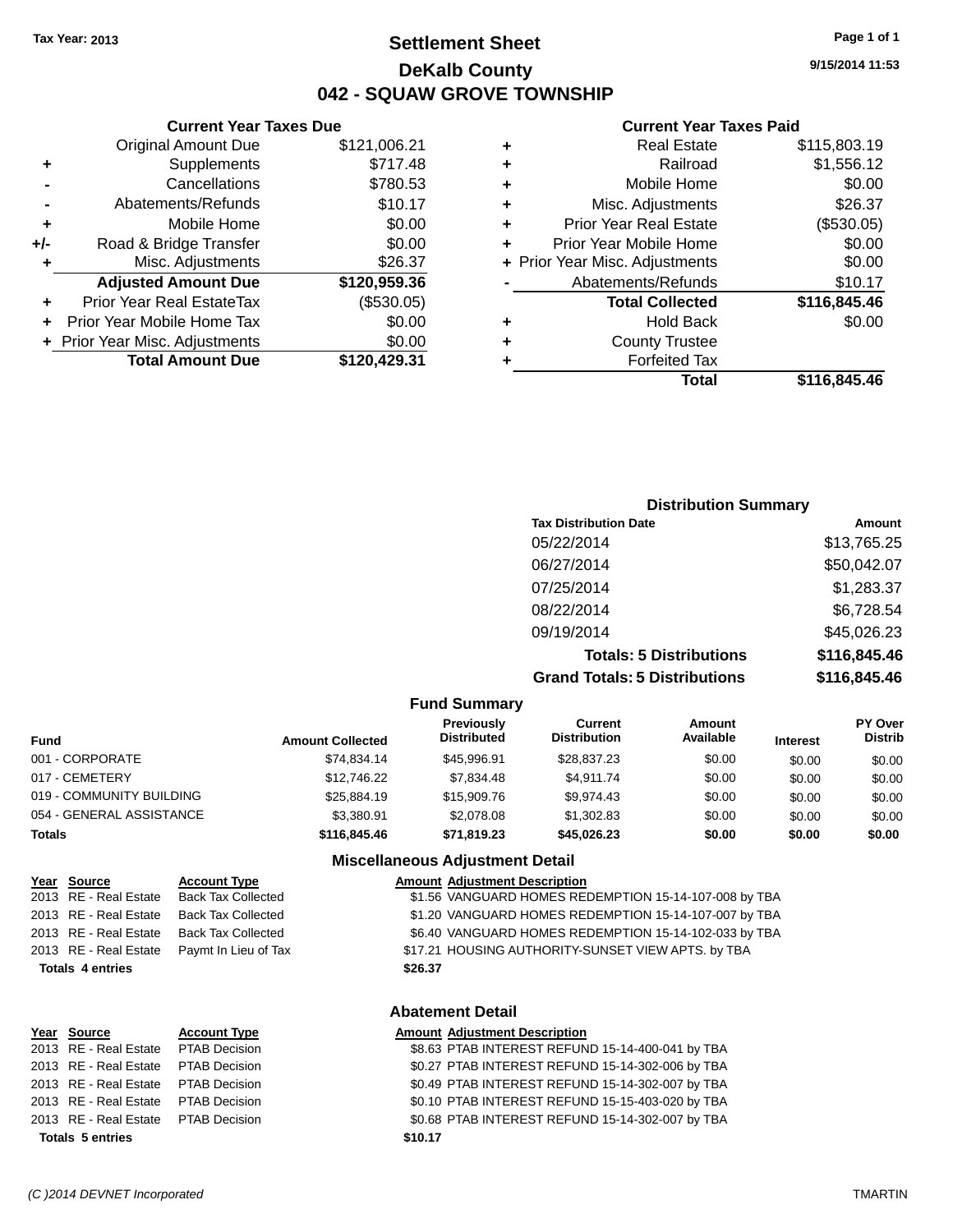### **Settlement Sheet Tax Year: 2013 Page 1 of 2 DeKalb County 043 - HINCKLEY PUBLIC LIBRARY DISTRICT**

**9/15/2014 11:53**

### **Current Year Taxes Paid**

|     | <b>Current Year Taxes Due</b>  |              |
|-----|--------------------------------|--------------|
|     | <b>Original Amount Due</b>     | \$171,823.83 |
| ٠   | Supplements                    | \$1,018.83   |
|     | Cancellations                  | \$1,108.33   |
|     | Abatements/Refunds             | \$14.45      |
| ٠   | Mobile Home                    | \$0.00       |
| +/- | Road & Bridge Transfer         | \$0.00       |
| ٠   | Misc. Adjustments              | \$37.45      |
|     | <b>Adjusted Amount Due</b>     | \$171,757.33 |
|     | Prior Year Real EstateTax      | (\$721.15)   |
|     | Prior Year Mobile Home Tax     | \$0.00       |
|     | + Prior Year Misc. Adjustments | \$0.00       |
|     | <b>Total Amount Due</b>        | \$171,036.18 |
|     |                                |              |

| ٠ | Real Estate                    | \$164,435.86 |
|---|--------------------------------|--------------|
| ٠ | Railroad                       | \$2,209.62   |
| ٠ | Mobile Home                    | \$0.00       |
| ٠ | Misc. Adjustments              | \$37.45      |
| ٠ | <b>Prior Year Real Estate</b>  | (\$721.15)   |
| ٠ | Prior Year Mobile Home         | \$0.00       |
|   | + Prior Year Misc. Adjustments | \$0.00       |
|   | Abatements/Refunds             | \$14.45      |
|   | <b>Total Collected</b>         | \$165,947.33 |
| ٠ | <b>Hold Back</b>               | \$0.00       |
| ٠ | <b>County Trustee</b>          |              |
| ٠ | <b>Forfeited Tax</b>           |              |
|   | Total                          | \$165,947.33 |
|   |                                |              |

| <b>Distribution Summary</b>          |              |
|--------------------------------------|--------------|
| <b>Tax Distribution Date</b>         | Amount       |
| 05/22/2014                           | \$19,577.43  |
| 06/27/2014                           | \$71,057.62  |
| 07/25/2014                           | \$1,822.33   |
| 08/22/2014                           | \$9,554.42   |
| 09/19/2014                           | \$63,935.53  |
| <b>Totals: 5 Distributions</b>       | \$165,947.33 |
| <b>Grand Totals: 5 Distributions</b> | \$165,947.33 |

| <b>Fund Summary</b>     |                                         |                                       |                     |                 |                                  |  |
|-------------------------|-----------------------------------------|---------------------------------------|---------------------|-----------------|----------------------------------|--|
| <b>Amount Collected</b> | <b>Previously</b><br><b>Distributed</b> | <b>Current</b><br><b>Distribution</b> | Amount<br>Available | <b>Interest</b> | <b>PY Over</b><br><b>Distrib</b> |  |
| \$139,641.03            | \$85,840.68                             | \$53,800.35                           | \$0.00              | \$0.00          | \$0.00                           |  |
| \$12,192.48             | \$7,495.01                              | \$4,697.47                            | \$0.00              | \$0.00          | \$0.00                           |  |
| \$6,567.03              | \$4,036.91                              | \$2,530.12                            | \$0.00              | \$0.00          | \$0.00                           |  |
| \$38.00                 | \$23.36                                 | \$14.64                               | \$0.00              | \$0.00          | \$0.00                           |  |
| \$941.76                | \$578.93                                | \$362.83                              | \$0.00              | \$0.00          | \$0.00                           |  |
| \$6,567,03              | \$4.036.91                              | \$2,530.12                            | \$0.00              | \$0.00          | \$0.00                           |  |
| \$165,947,33            | \$102.011.80                            | \$63,935.53                           | \$0.00              | \$0.00          | \$0.00                           |  |
|                         |                                         |                                       |                     |                 |                                  |  |

#### **Miscellaneous Adjustment Detail**

|                                    | Year Source           | <b>Account Type</b>       |  | <b>Amount Adjustment Description</b>                  |  |
|------------------------------------|-----------------------|---------------------------|--|-------------------------------------------------------|--|
|                                    | 2013 RE - Real Estate | <b>Back Tax Collected</b> |  | \$2.22 VANGUARD HOMES REDEMPTION 15-14-107-008 by TBA |  |
|                                    | 2013 RE - Real Estate | <b>Back Tax Collected</b> |  | \$1.70 VANGUARD HOMES REDEMPTION 15-14-107-007 by TBA |  |
|                                    | 2013 RE - Real Estate | <b>Back Tax Collected</b> |  | \$9.09 VANGUARD HOMES REDEMPTION 15-14-102-033 by TBA |  |
|                                    | 2013 RE - Real Estate | Paymt In Lieu of Tax      |  | \$24.44 HOUSING AUTHORITY-SUNSET VIEW APTS. by TBA    |  |
| <b>Totals 4 entries</b><br>\$37.45 |                       |                           |  |                                                       |  |
| <b>Abatement Detail</b>            |                       |                           |  |                                                       |  |

#### **Year Source Account Type Amount Adjustment Description**

| 2013 RE - Real Estate PTAB Decision | \$12.26 PTAB INTEREST REFUND 15-14-400-041 by TBA |
|-------------------------------------|---------------------------------------------------|
| 2013 RE - Real Estate PTAB Decision | \$0.38 PTAB INTEREST REFUND 15-14-302-006 by TBA  |
| 2013 RE - Real Estate PTAB Decision | \$0.70 PTAB INTEREST REFUND 15-14-302-007 by TBA  |
| 2013 RE - Real Estate PTAB Decision | \$0.14 PTAB INTEREST REFUND 15-15-403-020 by TBA  |
|                                     |                                                   |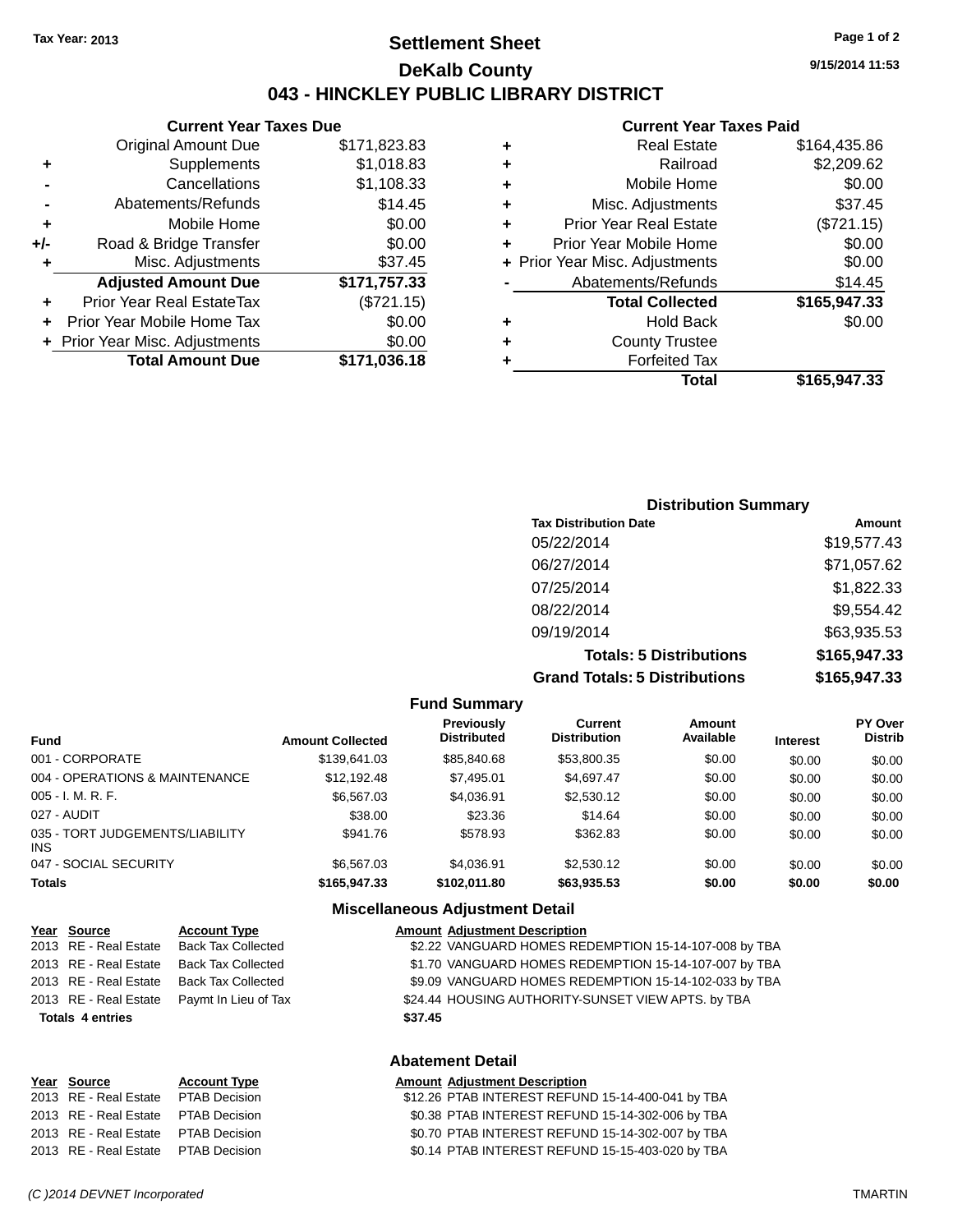### **Settlement Sheet Tax Year: 2013 Page 2 of 2 DeKalb County Abatement Detail**

**9/15/2014 11:53**

**Totals 5 entries \$14.45**

**Year Source Account Type Anneurs Amount Adjustment Description**<br>
2013 RE - Real Estate PTAB Decision **Amount Adjustment Description** \$0.97 PTAB INTEREST REFUND 15-14-302-007 by TBA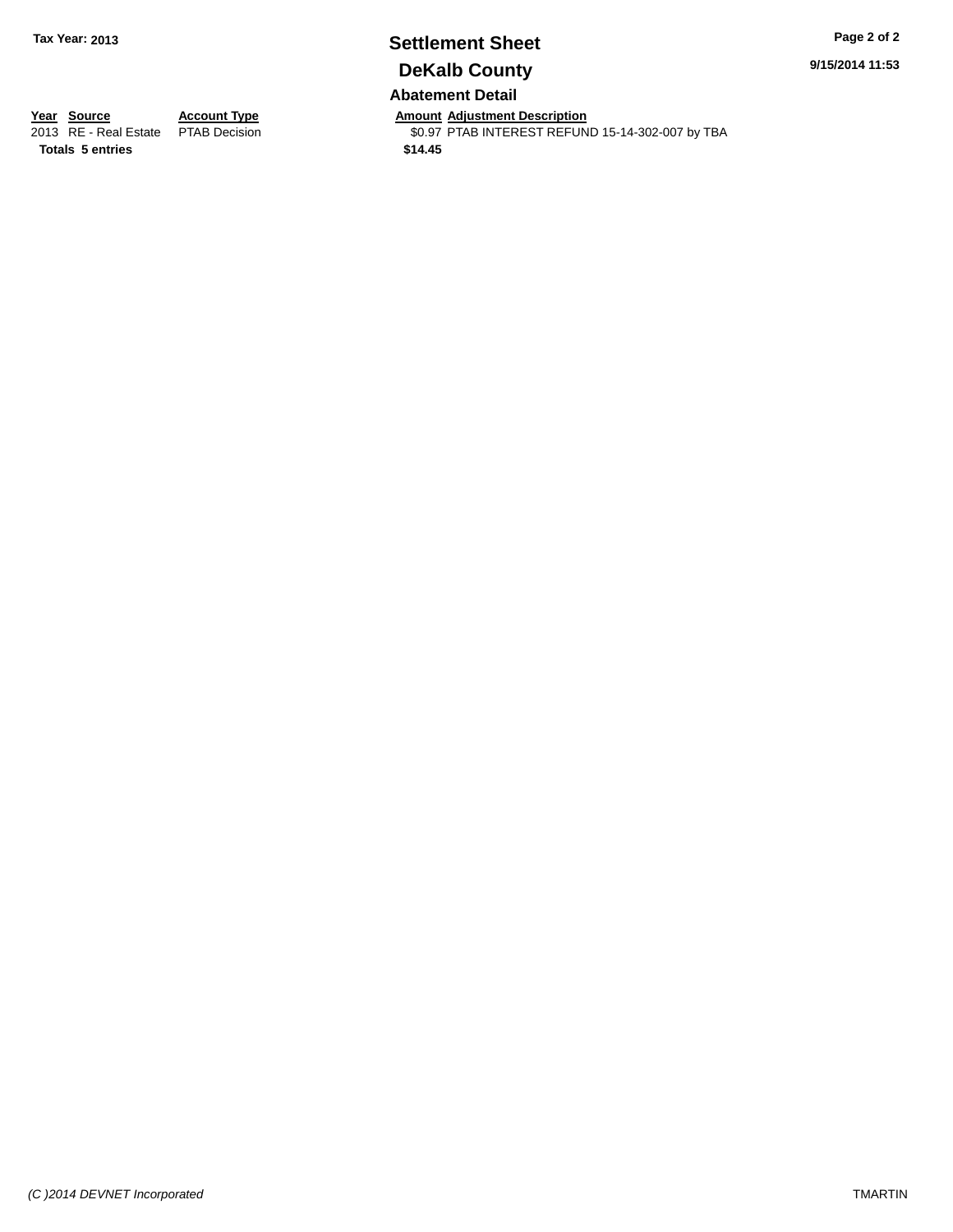### **Settlement Sheet Tax Year: 2013 Page 1 of 2 DeKalb County 044 - SQUAW GROVE ROAD & BRIDGE**

**9/15/2014 11:53**

#### **Current Year Taxes Paid**

|     | <b>Current Year Taxes Due</b>  |               |
|-----|--------------------------------|---------------|
|     | <b>Original Amount Due</b>     | \$286,312.05  |
| ٠   | Supplements                    | \$1,487.98    |
|     | Cancellations                  | \$1,626.81    |
|     | Abatements/Refunds             | \$21.20       |
| ÷   | Mobile Home                    | \$0.00        |
| +/- | Road & Bridge Transfer         | (\$32,662.89) |
|     | Misc. Adjustments              | \$62.40       |
|     | <b>Adjusted Amount Due</b>     | \$253,551.53  |
|     | Prior Year Real EstateTax      | (\$1,149.33)  |
|     | Prior Year Mobile Home Tax     | \$0.00        |
|     | + Prior Year Misc. Adjustments | \$0.00        |
|     | <b>Total Amount Due</b>        | \$252,402.20  |
|     |                                |               |

| ٠ | <b>Real Estate</b>             | \$241,353.73 |
|---|--------------------------------|--------------|
| ٠ | Railroad                       | \$3,490.89   |
| ٠ | Mobile Home                    | \$0.00       |
| ٠ | Misc. Adjustments              | \$62.40      |
| ٠ | <b>Prior Year Real Estate</b>  | (\$1,149.33) |
| ٠ | Prior Year Mobile Home         | \$0.00       |
|   | + Prior Year Misc. Adjustments | \$0.00       |
|   | Abatements/Refunds             | \$21.20      |
|   | <b>Total Collected</b>         | \$243,736.49 |
| ٠ | Hold Back                      | \$0.00       |
| ٠ | <b>County Trustee</b>          |              |
| ٠ | <b>Forfeited Tax</b>           |              |
|   | Total                          | \$243,736.49 |
|   |                                |              |

| <b>Road and Bridge Summary</b> |             |               | <b>Distribution Summary</b>  |              |  |
|--------------------------------|-------------|---------------|------------------------------|--------------|--|
| <b>Municipality</b>            | Amt. Due    | Amt. Distrib. | <b>Tax Distribution Date</b> | Amount       |  |
| <b>VILLAGE OF HINCKLEY</b>     | \$33,673.02 | \$32,662.89   | 05/22/2014                   | \$28,645.24  |  |
| <b>Totals</b>                  | \$33,673.02 | \$32,662.89   | 06/27/2014                   | \$104,423.32 |  |
|                                |             |               | 07/25/2014                   | \$2,674.88   |  |
|                                |             |               | 08/22/2014                   | \$14,147.78  |  |
|                                |             |               | 09/19/2014                   | \$93,845.27  |  |
|                                |             |               |                              |              |  |

**Totals: 5 Distributions \$243,736.49 Grand Totals: 5 Distributions \$243,736.49**

|                                               |                         | <b>Fund Summary</b>                     |                                       |                     |                 |                           |
|-----------------------------------------------|-------------------------|-----------------------------------------|---------------------------------------|---------------------|-----------------|---------------------------|
| <b>Fund</b>                                   | <b>Amount Collected</b> | <b>Previously</b><br><b>Distributed</b> | <b>Current</b><br><b>Distribution</b> | Amount<br>Available | <b>Interest</b> | PY Over<br><b>Distrib</b> |
| 007 - ROAD AND BRIDGE                         | \$86,081,04             | \$53,003.01                             | \$33,078.03                           | \$0.00              | \$0.00          | \$0.00                    |
| 008 - BRIDGE CONST W/COUNTY                   | \$9.659.89              | \$5,936.55                              | \$3,723.34                            | \$0.00              | \$0.00          | \$0.00                    |
| 009 - PERMANENT ROAD                          | \$105,508.00            | \$64,840.64                             | \$40,667.36                           | \$0.00              | \$0.00          | \$0.00                    |
| 010 - EQUIPMENT AND BUILDING                  | \$38,621.01             | \$23.734.80                             | \$14,886.21                           | \$0.00              | \$0.00          | \$0.00                    |
| 035 - TORT JUDGEMENTS/LIABILITY<br><b>INS</b> | \$3,866.55              | \$2,376.22                              | \$1,490.33                            | \$0.00              | \$0.00          | \$0.00                    |
| <b>Totals</b>                                 | \$243,736.49            | \$149.891.22                            | \$93,845,27                           | \$0.00              | \$0.00          | \$0.00                    |
|                                               |                         | <b>Miscellaneous Adjustment Detail</b>  |                                       |                     |                 |                           |

| Year Source             | <b>Account Type</b>       | <b>Amount Adjustment Description</b>                                  |
|-------------------------|---------------------------|-----------------------------------------------------------------------|
| 2013 RE - Real Estate   | <b>Back Tax Collected</b> | \$3.70 VANGUARD HOMES REDEMPTION 15-14-107-008 by TBA                 |
| 2013 RE - Real Estate   | <b>Back Tax Collected</b> | \$2.83 VANGUARD HOMES REDEMPTION 15-14-107-007 by TBA                 |
| 2013 RE - Real Estate   | <b>Back Tax Collected</b> | \$15.15 VANGUARD HOMES REDEMPTION 15-14-102-033 by TBA                |
| 2013 RE - Real Estate   | Paymt In Lieu of Tax      | \$40.72 HOUSING AUTHORITY-SUNSET VIEW APTS. by TBA                    |
| <b>Totals 4 entries</b> |                           | \$62.40                                                               |
|                         |                           | <b>Abatement Detail</b>                                               |
| Year Source             | <b>Account Type</b>       | <b>Amount Adjustment Description</b>                                  |
| $0.040$ DE Deal Fatata  | DTADD <sub>2</sub>        | $0.0010$ $10.750$ $1.7700$ $1.070$ $1.001$ $1.0000$ $1.0000$ $1.0000$ |

| 2013 RE - Real Estate PTAB Decision | \$20.42 PTAB INTEREST REFUND 15-14-400-041 by TBA |
|-------------------------------------|---------------------------------------------------|
| 2013 RE - Real Estate PTAB Decision | \$0.63 PTAB INTEREST REFUND 15-14-302-006 by TBA  |
| 2013 RE - Real Estate PTAB Decision | \$1.17 PTAB INTEREST REFUND 15-14-302-007 by TBA  |
| 2013 RE - Real Estate PTAB Decision | \$0.24 PTAB INTEREST REFUND 15-15-403-020 by TBA  |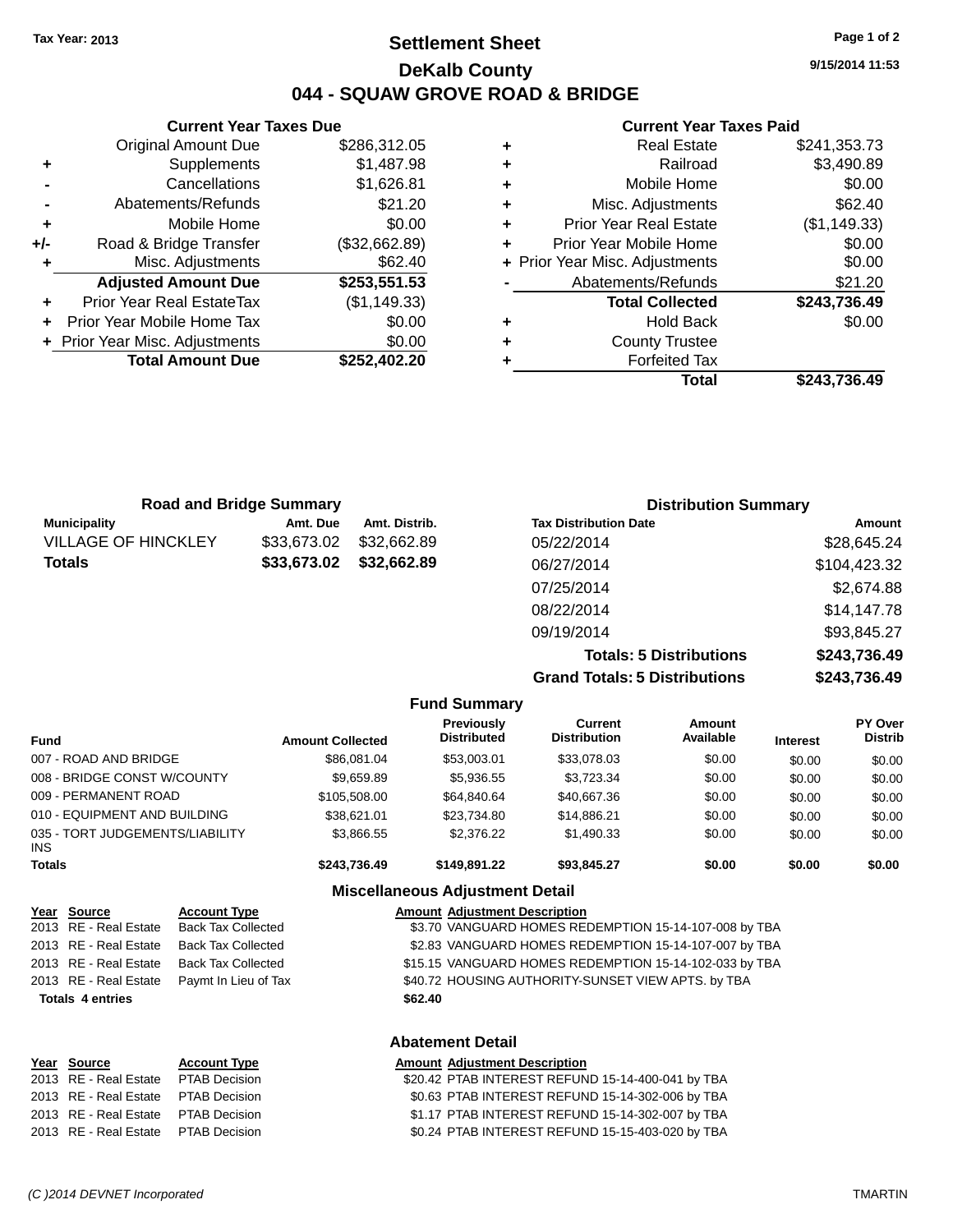### **Settlement Sheet Tax Year: 2013 Page 2 of 2 DeKalb County Abatement Detail**

**9/15/2014 11:53**

**Totals 5 entries \$24.07**

**Year Source Account Type Annount Adjustment Description**<br>2013 RE - Real Estate PTAB Decision **Amount Adjustment Description** \$1.61 PTAB INTEREST REFUND 15-14-302-007 by TBA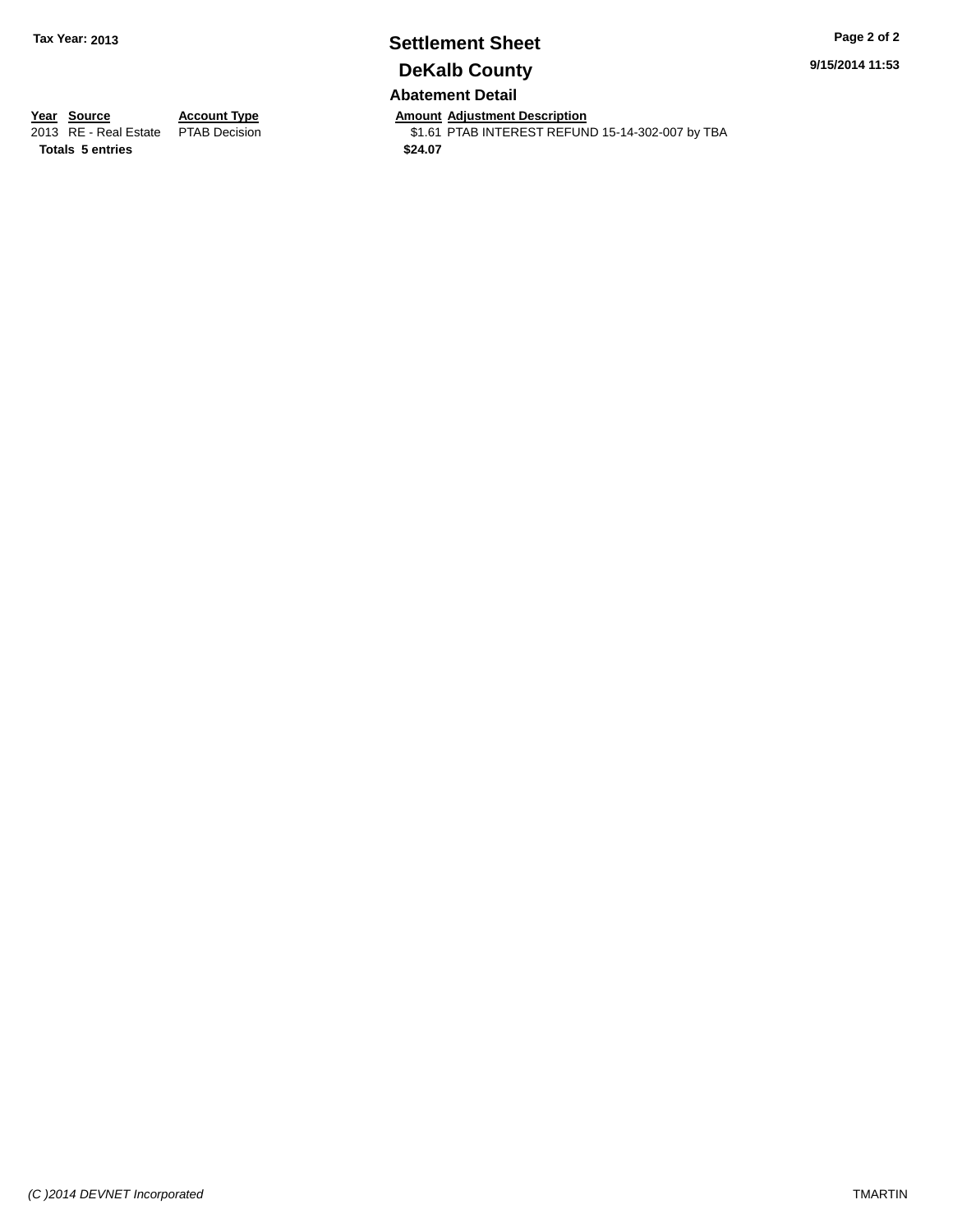### **Settlement Sheet Tax Year: 2013 Page 1 of 1 DeKalb County 045 - SYCAMORE TOWNSHIP**

**9/15/2014 11:53**

#### **Current Year Taxes Paid**

|     | <b>Current Year Taxes Due</b>  |              |
|-----|--------------------------------|--------------|
|     | <b>Original Amount Due</b>     | \$393,037.54 |
| ٠   | Supplements                    | \$2,247.79   |
|     | Cancellations                  | \$2,420.14   |
|     | Abatements/Refunds             | \$0.00       |
| ٠   | Mobile Home                    | \$0.00       |
| +/- | Road & Bridge Transfer         | \$0.00       |
| ٠   | Misc. Adjustments              | \$258.81     |
|     | <b>Adjusted Amount Due</b>     | \$393,124.00 |
| ٠   | Prior Year Real EstateTax      | (\$64.17)    |
|     | Prior Year Mobile Home Tax     | \$0.00       |
|     | + Prior Year Misc. Adjustments | \$0.00       |
|     | <b>Total Amount Due</b>        | \$393.059.83 |
|     |                                |              |

| ٠ | <b>Real Estate</b>             | \$381,781.10 |
|---|--------------------------------|--------------|
| ٠ | Railroad                       | \$236.44     |
| ٠ | Mobile Home                    | \$0.00       |
| ٠ | Misc. Adjustments              | \$258.81     |
| ٠ | <b>Prior Year Real Estate</b>  | (\$64.17)    |
| ٠ | Prior Year Mobile Home         | \$0.00       |
|   | + Prior Year Misc. Adjustments | \$0.00       |
|   | Abatements/Refunds             | \$0.00       |
|   | <b>Total Collected</b>         | \$382,212.18 |
| ٠ | Hold Back                      | \$0.00       |
| ٠ | <b>County Trustee</b>          |              |
| ٠ | <b>Forfeited Tax</b>           |              |
|   | Total                          | \$382.212.18 |
|   |                                |              |

| <b>Distribution Summary</b>          |              |
|--------------------------------------|--------------|
| <b>Tax Distribution Date</b>         | Amount       |
| 05/22/2014                           | \$51,669.65  |
| 06/27/2014                           | \$154,113.08 |
| 07/25/2014                           | \$3,880.85   |
| 08/22/2014                           | \$21,647.33  |
| 09/19/2014                           | \$150,901.27 |
| <b>Totals: 5 Distributions</b>       | \$382,212.18 |
| <b>Grand Totals: 5 Distributions</b> | \$382,212.18 |

|                          |                         | <b>Fund Summary</b>              |                                |                     |                 |                                  |
|--------------------------|-------------------------|----------------------------------|--------------------------------|---------------------|-----------------|----------------------------------|
| <b>Fund</b>              | <b>Amount Collected</b> | Previously<br><b>Distributed</b> | Current<br><b>Distribution</b> | Amount<br>Available | <b>Interest</b> | <b>PY Over</b><br><b>Distrib</b> |
| 001 - CORPORATE          | \$351.069.16            | \$212,463,47                     | \$138,605.69                   | \$0.00              | \$0.00          | \$0.00                           |
| 005 - I. M. R. F.        | \$29.176.91             | \$17.657.56                      | \$11,519.35                    | \$0.00              | \$0.00          | \$0.00                           |
| 054 - GENERAL ASSISTANCE | \$1.966.11              | \$1.189.88                       | \$776.23                       | \$0.00              | \$0.00          | \$0.00                           |
| <b>Totals</b>            | \$382,212,18            | \$231.310.91                     | \$150.901.27                   | \$0.00              | \$0.00          | \$0.00                           |

### **Miscellaneous Adjustment Detail**

| <u>Year Source</u>      | <b>Account Type</b>                        |          | <b>Amount Adjustment Description</b>             |
|-------------------------|--------------------------------------------|----------|--------------------------------------------------|
| 2013 RE - Real Estate   | Back Tax Collected                         |          | \$1.21 STOGSDILL REDEMPTION 06-32-328-025 by TBA |
| 2013 RE - Real Estate   | Back Tax Collected                         |          | \$3.37 MEIER REDEMPTION 06-18-300-001 by TBA     |
|                         | 2013 RE - Real Estate Paymt In Lieu of Tax |          | \$254.23 HOUSING AUTHORITY by TBA                |
| <b>Totals 3 entries</b> |                                            | \$258.81 |                                                  |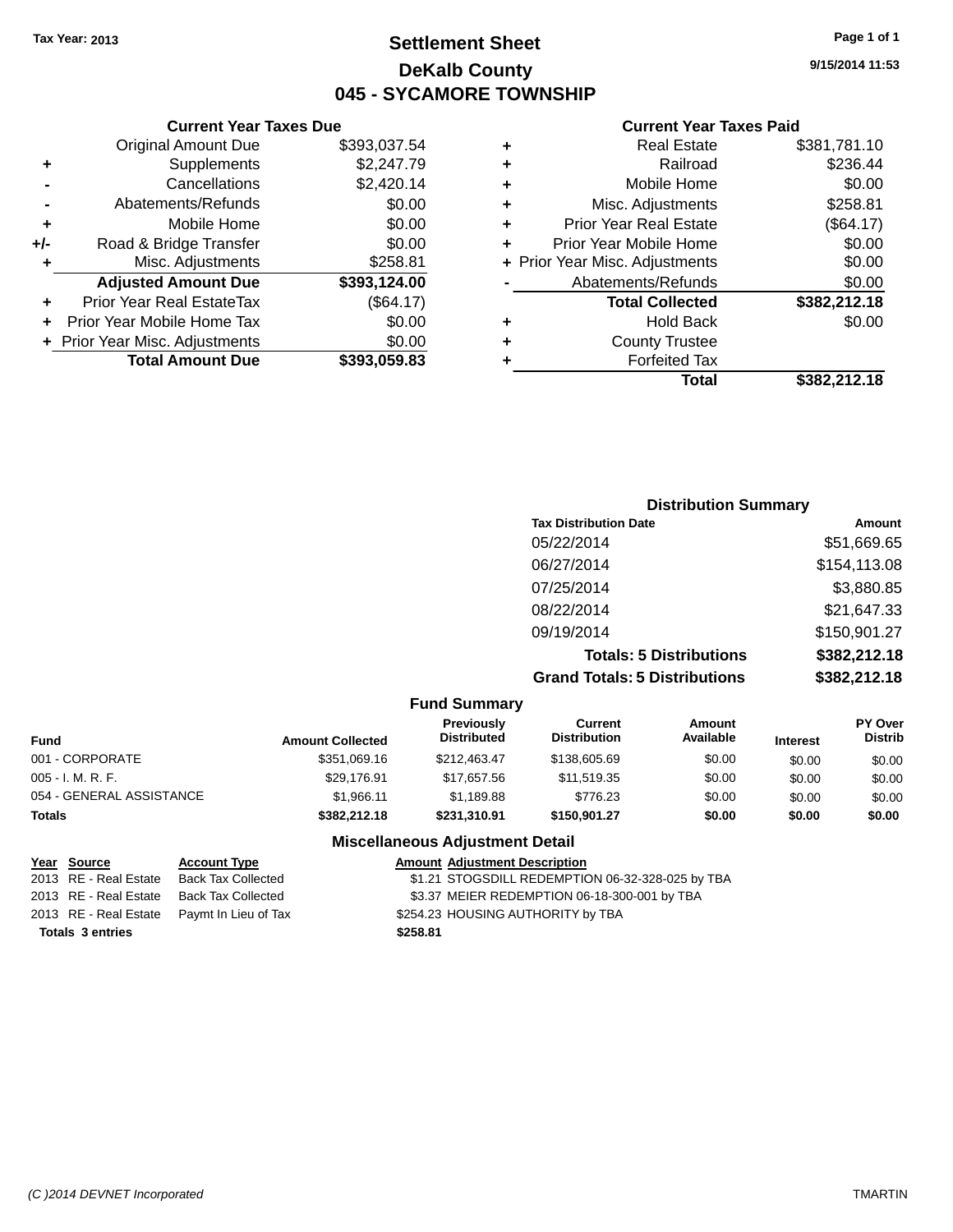### **Settlement Sheet Tax Year: 2013 Page 1 of 1 DeKalb County 046 - SYCAMORE ROAD & BRIDGE**

**9/15/2014 11:53**

#### **Current Year Taxes Paid**

|     | <b>Current Year Taxes Due</b>  |              |
|-----|--------------------------------|--------------|
|     | <b>Original Amount Due</b>     | \$795,913.31 |
| ٠   | Supplements                    | \$4,504.50   |
|     | Cancellations                  | \$4,855.11   |
|     | Abatements/Refunds             | \$0.00       |
| ٠   | Mobile Home                    | \$0.00       |
| +/- | Road & Bridge Transfer         | (\$7,215.51) |
| ٠   | Misc. Adjustments              | \$524.09     |
|     | <b>Adjusted Amount Due</b>     | \$788,871.28 |
|     | Prior Year Real EstateTax      | (\$130.18)   |
| ÷   | Prior Year Mobile Home Tax     | \$0.00       |
|     | + Prior Year Misc. Adjustments | \$0.00       |
|     | <b>Total Amount Due</b>        | \$788,741.10 |
|     |                                |              |

| <b>Real Estate</b>            | \$765,902.32                   |
|-------------------------------|--------------------------------|
| Railroad                      | \$478.76                       |
| Mobile Home                   | \$0.00                         |
| Misc. Adjustments             | \$524.09                       |
| <b>Prior Year Real Estate</b> | (\$130.18)                     |
| Prior Year Mobile Home        | \$0.00                         |
|                               | \$0.00                         |
| Abatements/Refunds            | \$0.00                         |
| <b>Total Collected</b>        | \$766,774.99                   |
| <b>Hold Back</b>              | \$0.00                         |
| <b>County Trustee</b>         |                                |
| <b>Forfeited Tax</b>          |                                |
| Total                         | \$766,774.99                   |
|                               | + Prior Year Misc. Adjustments |

|                     | <b>Road and Bridge Summary</b> |               | <b>Distribution Summary</b>  |              |
|---------------------|--------------------------------|---------------|------------------------------|--------------|
| <b>Municipality</b> | Amt. Due                       | Amt. Distrib. | <b>Tax Distribution Date</b> | Amount       |
| CITY OF SYCAMORE    | \$7,420.43                     | \$7.215.51    | 05/22/2014                   | \$103,656.98 |
| <b>Totals</b>       | \$7,420.43                     | \$7,215.51    | 06/27/2014                   | \$309,174.87 |
|                     |                                |               | 07/25/2014                   | \$7,785.57   |
|                     |                                |               | 08/22/2014                   | \$43,427.74  |
|                     |                                |               | 09/19/2014                   | \$302,729.83 |

**Totals: 5 Distributions \$766,774.99 Grand Totals: 5 Distributions \$766,774.99**

|                                         |                         | <b>Fund Summary</b>                     |                                |                     |                 |                           |
|-----------------------------------------|-------------------------|-----------------------------------------|--------------------------------|---------------------|-----------------|---------------------------|
| <b>Fund</b>                             | <b>Amount Collected</b> | <b>Previously</b><br><b>Distributed</b> | Current<br><b>Distribution</b> | Amount<br>Available | <b>Interest</b> | PY Over<br><b>Distrib</b> |
| $005 - I. M. R. F.$                     | \$19,451.87             | \$11,772.12                             | \$7,679.75                     | \$0.00              | \$0.00          | \$0.00                    |
| 007 - ROAD AND BRIDGE                   | \$12,235.67             | \$7,404.46                              | \$4.831.21                     | \$0.00              | \$0.00          | \$0.00                    |
| 008 - BRIDGE CONST W/COUNTY             | \$38.902.32             | \$23,543.35                             | \$15,358.97                    | \$0.00              | \$0.00          | \$0.00                    |
| 009 - PERMANENT ROAD                    | \$547.390.08            | \$331,275.76                            | \$216,114.32                   | \$0.00              | \$0.00          | \$0.00                    |
| 010 - EQUIPMENT AND BUILDING            | \$121.557.53            | \$73.565.56                             | \$47.991.97                    | \$0.00              | \$0.00          | \$0.00                    |
| 035 - TORT JUDGEMENTS/LIABILITY<br>INS. | \$9.725.96              | \$5,886.06                              | \$3,839.90                     | \$0.00              | \$0.00          | \$0.00                    |
| 047 - SOCIAL SECURITY                   | \$17.511.56             | \$10.597.85                             | \$6.913.71                     | \$0.00              | \$0.00          | \$0.00                    |
| <b>Totals</b>                           | \$766,774.99            | \$464,045.16                            | \$302,729.83                   | \$0.00              | \$0.00          | \$0.00                    |
|                                         |                         | <b>Miscellaneous Adjustment Detail</b>  |                                |                     |                 |                           |

| Year Source             | <b>Account Type</b>                        | <b>Amount Adjustment Description</b>             |
|-------------------------|--------------------------------------------|--------------------------------------------------|
| 2013 RE - Real Estate   | Back Tax Collected                         | \$2.45 STOGSDILL REDEMPTION 06-32-328-025 by TBA |
|                         | 2013 RE - Real Estate Back Tax Collected   | \$6.83 MEIER REDEMPTION 06-18-300-001 by TBA     |
|                         | 2013 RE - Real Estate Paymt In Lieu of Tax | \$514.81 HOUSING AUTHORITY by TBA                |
| <b>Totals 3 entries</b> |                                            | \$524.09                                         |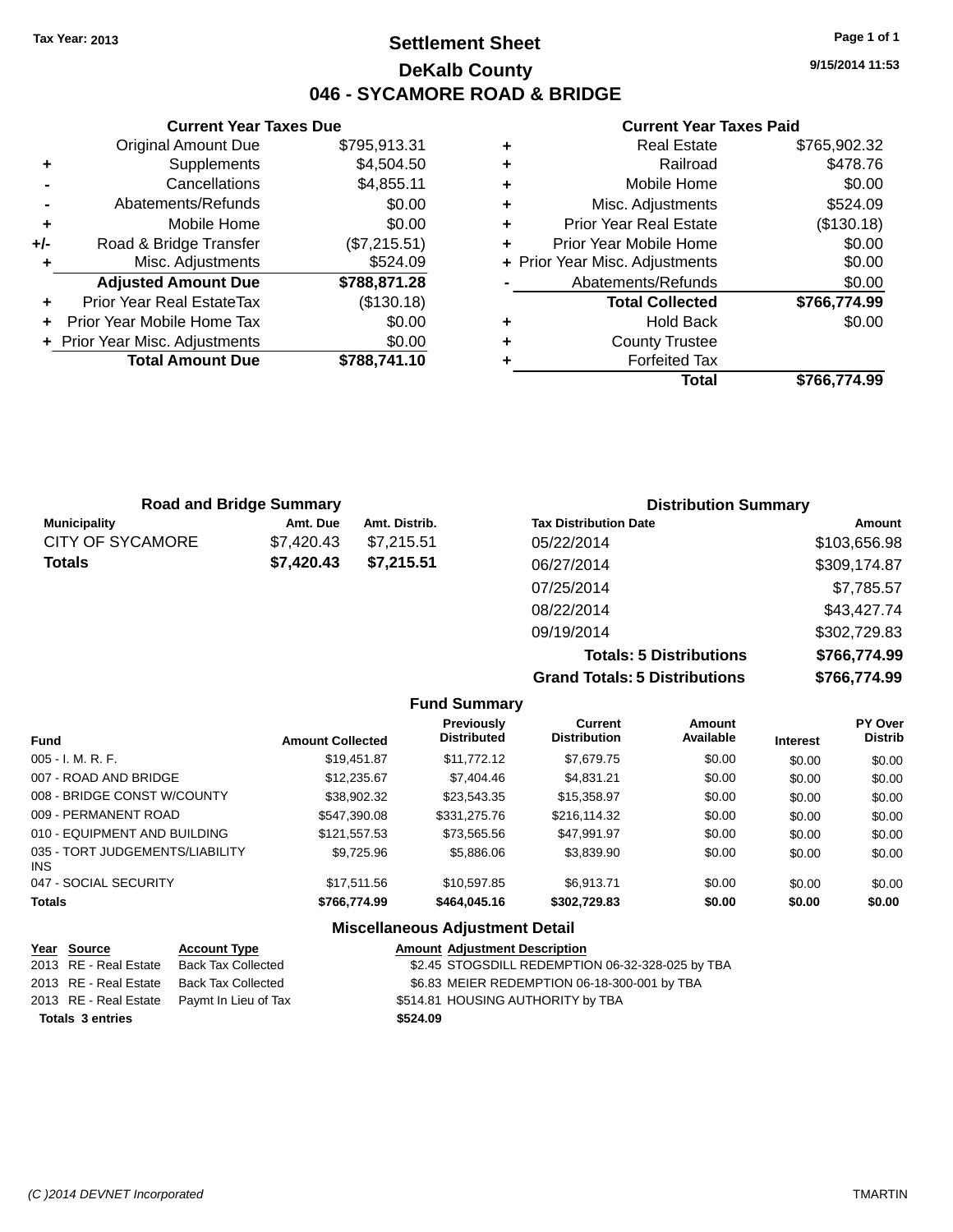# **Settlement Sheet Tax Year: 2013 Page 1 of 1 DeKalb County 047 - VICTOR TOWNSHIP**

**9/15/2014 11:53**

### **Current Year Taxes Paid**

|     | <b>Current Year Taxes Due</b>  |             |         |
|-----|--------------------------------|-------------|---------|
|     | <b>Original Amount Due</b>     | \$51,725.15 | ٠       |
|     | <b>Supplements</b>             | \$364.26    | ٠       |
|     | Cancellations                  | \$222.97    | ٠       |
|     | Abatements/Refunds             | \$0.00      | ٠       |
|     | Mobile Home                    | \$0.00      | ٠       |
| +/- | Road & Bridge Transfer         | \$0.00      |         |
|     | Misc. Adjustments              | \$0.00      | + Prior |
|     | <b>Adjusted Amount Due</b>     | \$51,866.44 |         |
|     | Prior Year Real EstateTax      | \$0.00      |         |
|     | Prior Year Mobile Home Tax     | \$0.00      | ٠       |
|     | + Prior Year Misc. Adjustments | \$0.00      | ٠       |
|     | <b>Total Amount Due</b>        | \$51,866.44 |         |
|     |                                |             |         |

| ٠ | <b>Real Estate</b>             | \$50,384.80 |
|---|--------------------------------|-------------|
| ٠ | Railroad                       | \$27.30     |
| ٠ | Mobile Home                    | \$0.00      |
| ٠ | Misc. Adjustments              | \$0.00      |
| ٠ | <b>Prior Year Real Estate</b>  | \$0.00      |
| ÷ | Prior Year Mobile Home         | \$0.00      |
|   | + Prior Year Misc. Adjustments | \$0.00      |
|   | Abatements/Refunds             | \$0.00      |
|   | <b>Total Collected</b>         | \$50,412.10 |
| ٠ | <b>Hold Back</b>               | \$0.00      |
| ٠ | <b>County Trustee</b>          |             |
| ٠ | <b>Forfeited Tax</b>           |             |
|   | Total                          | \$50,412.10 |
|   |                                |             |

|                                 |                         |                                         | <b>Distribution Summary</b>           |                                |                 |                                  |
|---------------------------------|-------------------------|-----------------------------------------|---------------------------------------|--------------------------------|-----------------|----------------------------------|
|                                 |                         |                                         | <b>Tax Distribution Date</b>          |                                |                 | Amount                           |
|                                 |                         |                                         | 05/22/2014                            |                                |                 | \$7,979.61                       |
|                                 |                         |                                         | 06/27/2014                            |                                |                 | \$24,168.59                      |
|                                 |                         |                                         | 08/22/2014                            |                                |                 | \$819.15                         |
|                                 |                         |                                         | 09/19/2014                            |                                |                 | \$17,444.75                      |
|                                 |                         |                                         |                                       | <b>Totals: 4 Distributions</b> |                 | \$50,412.10                      |
|                                 |                         |                                         | <b>Grand Totals: 4 Distributions</b>  |                                |                 | \$50,412.10                      |
|                                 |                         | <b>Fund Summary</b>                     |                                       |                                |                 |                                  |
| <b>Fund</b>                     | <b>Amount Collected</b> | <b>Previously</b><br><b>Distributed</b> | <b>Current</b><br><b>Distribution</b> | <b>Amount</b><br>Available     | <b>Interest</b> | <b>PY Over</b><br><b>Distrib</b> |
| 001 - CORPORATE                 | \$45,635.12             | \$29,843.41                             | \$15,791.71                           | \$0.00                         | \$0.00          | \$0.00                           |
| 034 - GENERAL ASSISTANCE        | \$2,855.68              | \$1,867.49                              | \$988.19                              | \$0.00                         | \$0.00          | \$0.00                           |
| 035 - TORT JUDGEMENTS/LIABILITY | \$1,921.30              | \$1,256.45                              | \$664.85                              | \$0.00                         | \$0.00          | \$0.00                           |

**Totals \$50,412.10 \$32,967.35 \$17,444.75 \$0.00 \$0.00 \$0.00**

INS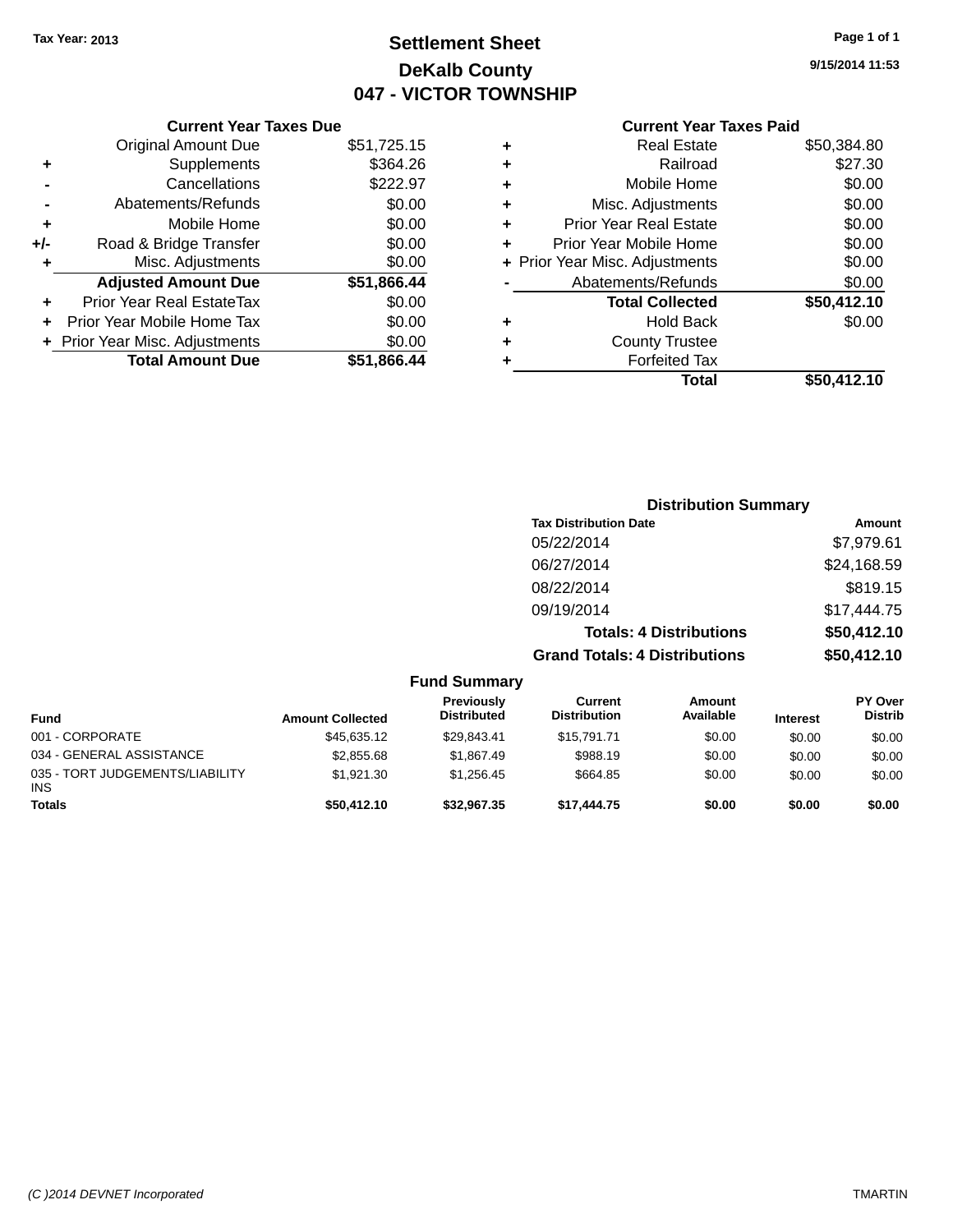**+/-** Road

### **Settlement Sheet Tax Year: 2013 Page 1 of 1 DeKalb County 048 - VICTOR ROAD & BRIDGE**

**9/15/2014 11:53**

#### **Current Year Taxes Paid**

|    | <b>Current Year Taxes Due</b>  |             |   |                   |
|----|--------------------------------|-------------|---|-------------------|
|    | <b>Original Amount Due</b>     | \$98,181.42 | ٠ |                   |
| ÷  | Supplements                    | \$691.39    | ٠ |                   |
|    | Cancellations                  | \$423.22    | ٠ |                   |
|    | Abatements/Refunds             | \$0.00      |   | Miso              |
| ÷  | Mobile Home                    | \$0.00      |   | Prior Ye          |
| I- | Road & Bridge Transfer         | \$0.00      |   | <b>Prior Year</b> |
| ÷  | Misc. Adjustments              | \$0.00      |   | + Prior Year Miso |
|    | <b>Adjusted Amount Due</b>     | \$98,449.59 |   | Abaten            |
|    | Prior Year Real EstateTax      | \$0.00      |   | Τо                |
| ÷  | Prior Year Mobile Home Tax     | \$0.00      | ٠ |                   |
|    | + Prior Year Misc. Adjustments | \$0.00      | ٠ |                   |
|    | <b>Total Amount Due</b>        | \$98,449.59 |   |                   |
|    |                                |             |   |                   |

|   | <b>Real Estate</b>             | \$95,637.27 |
|---|--------------------------------|-------------|
| ٠ | Railroad                       | \$51.80     |
| ٠ | Mobile Home                    | \$0.00      |
| ٠ | Misc. Adjustments              | \$0.00      |
| ٠ | <b>Prior Year Real Estate</b>  | \$0.00      |
| ٠ | Prior Year Mobile Home         | \$0.00      |
|   | + Prior Year Misc. Adjustments | \$0.00      |
|   | Abatements/Refunds             | \$0.00      |
|   | <b>Total Collected</b>         | \$95,689.07 |
| ٠ | <b>Hold Back</b>               | \$0.00      |
| ٠ | <b>County Trustee</b>          |             |
|   | <b>Forfeited Tax</b>           |             |
|   | Total                          | \$95,689.07 |
|   |                                |             |

### **Distribution Summary Tax Distribution Date Amount** 05/22/2014 \$15,146.37 06/27/2014 \$45,874.90 08/22/2014 \$1,554.87 09/19/2014 \$33,112.93 **Totals: 4 Distributions \$95,689.07 Grand Totals: 4 Distributions \$95,689.07**

|                                               |                         | <b>Fund Summary</b>              |                                |                            |                 |                                  |
|-----------------------------------------------|-------------------------|----------------------------------|--------------------------------|----------------------------|-----------------|----------------------------------|
| <b>Fund</b>                                   | <b>Amount Collected</b> | Previously<br><b>Distributed</b> | Current<br><b>Distribution</b> | <b>Amount</b><br>Available | <b>Interest</b> | <b>PY Over</b><br><b>Distrib</b> |
| 007 - ROAD AND BRIDGE                         | \$55,378.50             | \$36,214.92                      | \$19,163.58                    | \$0.00                     | \$0.00          | \$0.00                           |
| 008 - BRIDGE CONST W/COUNTY                   | \$2,042.29              | \$1,335.56                       | \$706.73                       | \$0.00                     | \$0.00          | \$0.00                           |
| 009 - PERMANENT ROAD                          | \$24.712.57             | \$16,160.86                      | \$8.551.71                     | \$0.00                     | \$0.00          | \$0.00                           |
| 010 - EQUIPMENT AND BUILDING                  | \$11,615.32             | \$7,595.87                       | \$4,019.45                     | \$0.00                     | \$0.00          | \$0.00                           |
| 035 - TORT JUDGEMENTS/LIABILITY<br><b>INS</b> | \$1,940.39              | \$1,268.93                       | \$671.46                       | \$0.00                     | \$0.00          | \$0.00                           |
| <b>Totals</b>                                 | \$95,689.07             | \$62,576,14                      | \$33,112.93                    | \$0.00                     | \$0.00          | \$0.00                           |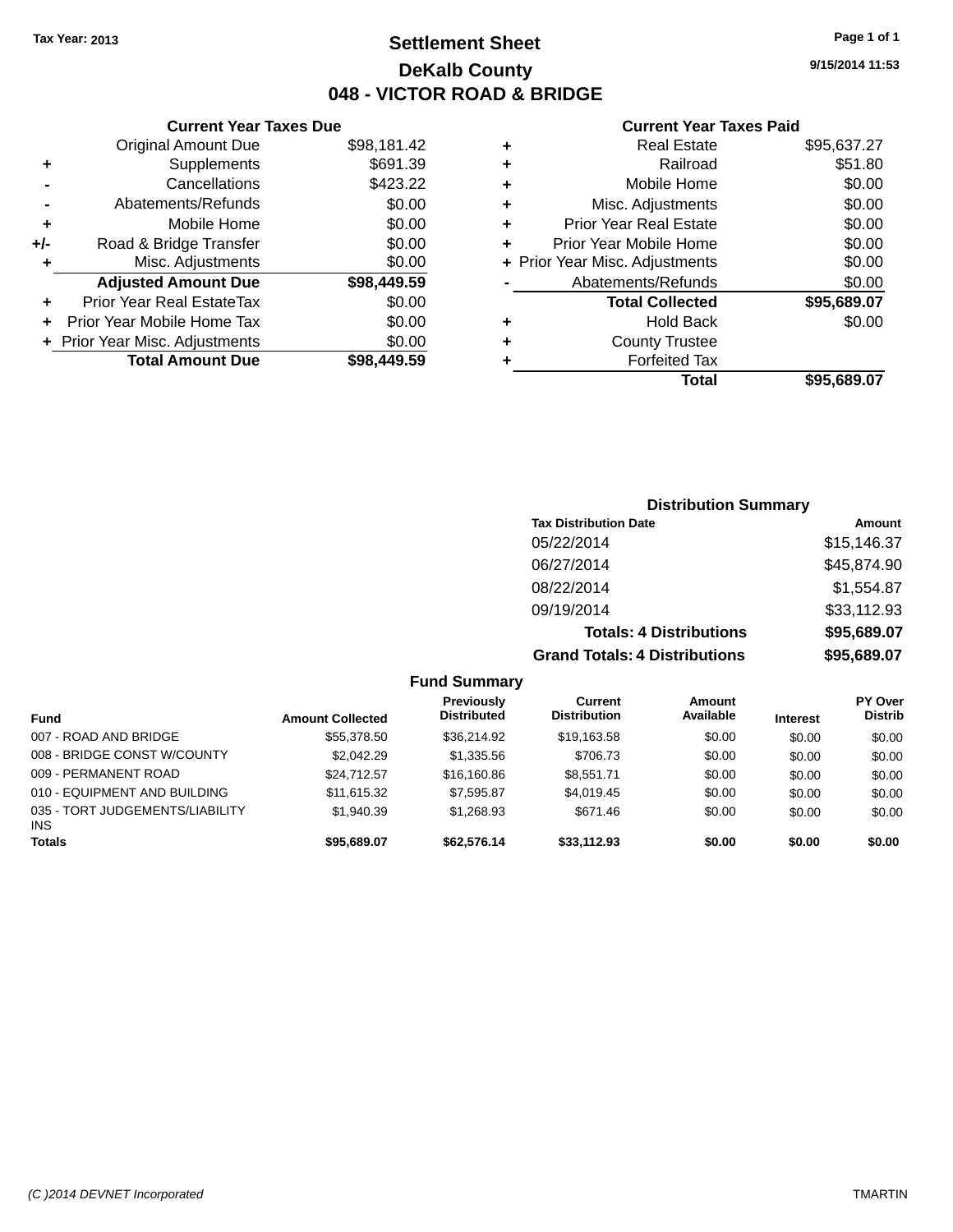**Current Year Taxes Due** Original Amount Due \$608,054.01

**Adjusted Amount Due \$619,296.23**

**Total Amount Due \$619,291.00**

**+** Supplements \$3,023.46 **-** Cancellations \$4,646.26 **-** Abatements/Refunds \$1.17 **+** Mobile Home \$0.00 **+/-** Road & Bridge Transfer \$12,851.68 **+** Misc. Adjustments \$14.51

**+** Prior Year Real EstateTax (\$5.23) **+** Prior Year Mobile Home Tax \$0.00 **+ Prior Year Misc. Adjustments**  $$0.00$ 

### **Settlement Sheet Tax Year: 2013 Page 1 of 1 DeKalb County 056 - TOWN OF CORTLAND**

**9/15/2014 11:53**

#### **Current Year Taxes Paid**

| <b>Road and Bridge Summary</b>    |             |               | <b>Distribution Summary</b>  |              |  |
|-----------------------------------|-------------|---------------|------------------------------|--------------|--|
| Rd./Br. District                  | Amt. Due    | Amt. Distrib. | <b>Tax Distribution Date</b> | Amount       |  |
| CORTLAND ROAD & BRIDG \$13,284.16 |             | \$12,851.68   | 05/22/2014                   | \$89,180.41  |  |
| Totals                            | \$13,284.16 | \$12,851.68   | 06/27/2014                   | \$222,582.30 |  |
|                                   |             |               | 07/25/2014                   | \$4,461.97   |  |
|                                   |             |               | 08/22/2014                   | \$53,621.16  |  |
|                                   |             |               | 09/19/2014                   | \$234,304.32 |  |
|                                   |             |               |                              |              |  |

**Totals: 5 Distributions \$604,150.16 Grand Totals: 5 Distributions \$604,150.16**

|                             |                         | <b>Fund Summary</b>                     |                                       |                     |                 |                                  |
|-----------------------------|-------------------------|-----------------------------------------|---------------------------------------|---------------------|-----------------|----------------------------------|
| <b>Fund</b>                 | <b>Amount Collected</b> | <b>Previously</b><br><b>Distributed</b> | <b>Current</b><br><b>Distribution</b> | Amount<br>Available | <b>Interest</b> | <b>PY Over</b><br><b>Distrib</b> |
| 001 - CORPORATE             | \$423,184.04            | \$259.051.08                            | \$164,132.96                          | \$0.00              | \$0.00          | \$0.00                           |
| 005 - I. M. R. F.           | \$53,132.29             | \$32,524.81                             | \$20,607.48                           | \$0.00              | \$0.00          | \$0.00                           |
| 007 - ROAD AND BRIDGE       | \$12,851.68             | \$7,883.90                              | \$4,967.78                            | \$0.00              | \$0.00          | \$0.00                           |
| 014 - POLICE PROTECTION     | \$66.871.14             | \$40,935.01                             | \$25,936.13                           | \$0.00              | \$0.00          | \$0.00                           |
| 047 - SOCIAL SECURITY       | \$48.111.01             | \$29,451.04                             | \$18,659.97                           | \$0.00              | \$0.00          | \$0.00                           |
| <b>Totals</b>               | \$604,150.16            | \$369.845.84                            | \$234.304.32                          | \$0.00              | \$0.00          | \$0.00                           |
|                             |                         | <b>Miscellaneous Adjustment Detail</b>  |                                       |                     |                 |                                  |
| Voor Course<br>Agogunt Tung |                         | Amount, Adjustment Description          |                                       |                     |                 |                                  |

| ι σαι | <b>QUULLE</b>           | AGGANIL INDE       | Allivulit |
|-------|-------------------------|--------------------|-----------|
|       | 2013 RE - Real Estate   | Back Tax Collected | \$14.51   |
|       | <b>Totals 1 entries</b> |                    | \$14.51   |

**<u>Amount Adjustment Description</u>** \$14.51 SCAVENGER SALE 09-17-400-010 by TBA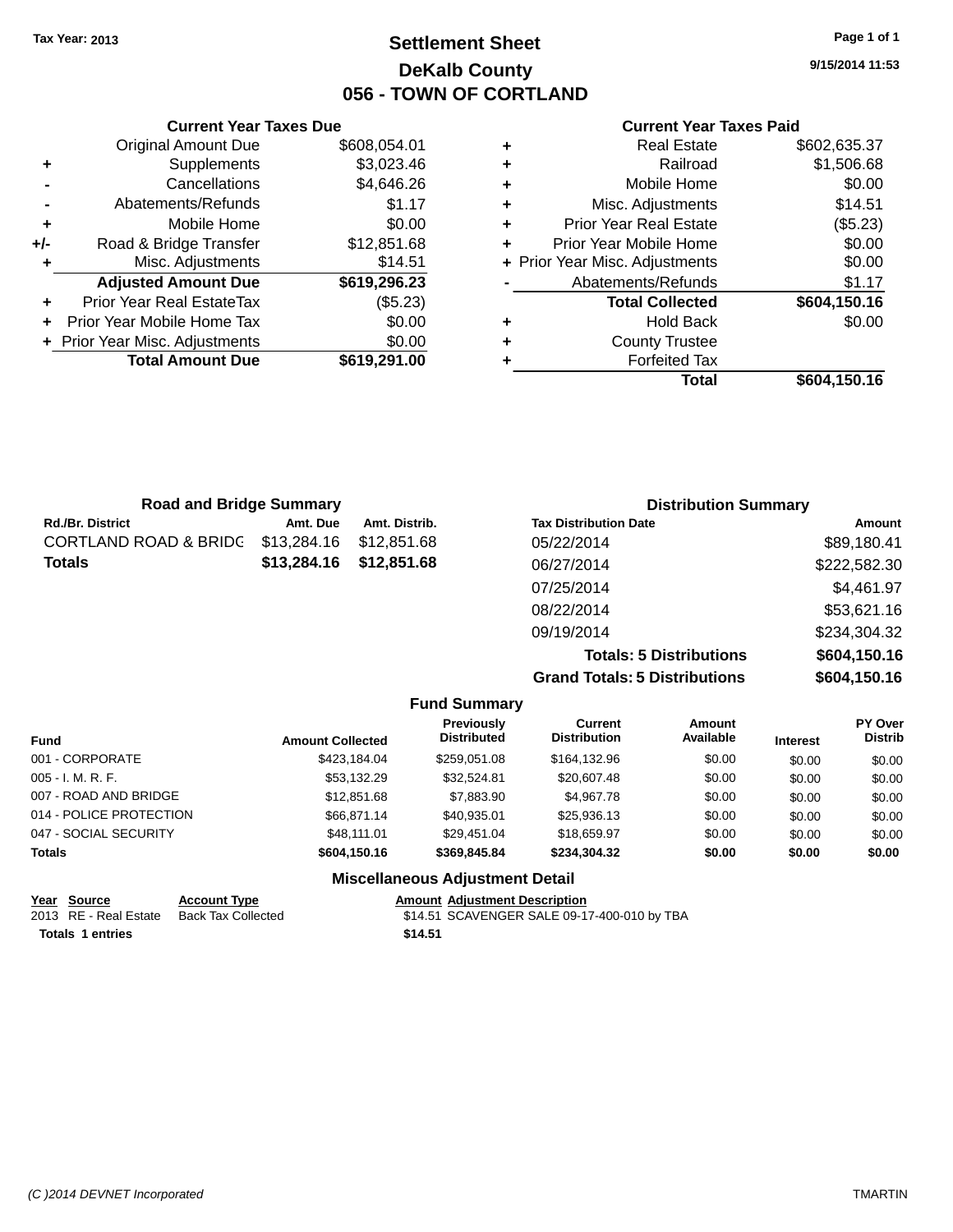### **Settlement Sheet Tax Year: 2013 Page 1 of 1 DeKalb County 057 - CORTLAND LIBRARY**

**9/15/2014 11:53**

#### **Current Year Taxes Paid**

|     | <b>Current Year Taxes Due</b>  |              |  |  |  |
|-----|--------------------------------|--------------|--|--|--|
|     | <b>Original Amount Due</b>     | \$217,465.80 |  |  |  |
| ٠   | Supplements                    | \$1,056.48   |  |  |  |
|     | Cancellations                  | \$1,632.16   |  |  |  |
|     | Abatements/Refunds             | \$0.00       |  |  |  |
| ٠   | Mobile Home                    | \$0.00       |  |  |  |
| +/- | Road & Bridge Transfer         | \$0.00       |  |  |  |
| ٠   | Misc. Adjustments              | \$5.19       |  |  |  |
|     | <b>Adjusted Amount Due</b>     | \$216,895.31 |  |  |  |
| ٠   | Prior Year Real EstateTax      | \$0.00       |  |  |  |
|     | Prior Year Mobile Home Tax     | \$0.00       |  |  |  |
|     | + Prior Year Misc. Adjustments | \$0.00       |  |  |  |
|     | <b>Total Amount Due</b>        | \$216,895.31 |  |  |  |
|     |                                |              |  |  |  |

| ٠ | <b>Real Estate</b>             | \$210,940.85 |
|---|--------------------------------|--------------|
| ٠ | Railroad                       | \$527.32     |
| ٠ | Mobile Home                    | \$0.00       |
| ٠ | Misc. Adjustments              | \$5.19       |
| ٠ | <b>Prior Year Real Estate</b>  | \$0.00       |
| ٠ | Prior Year Mobile Home         | \$0.00       |
|   | + Prior Year Misc. Adjustments | \$0.00       |
|   | Abatements/Refunds             | \$0.00       |
|   | <b>Total Collected</b>         | \$211,473.36 |
| ٠ | Hold Back                      | \$0.00       |
| ٠ | <b>County Trustee</b>          |              |
| ٠ | <b>Forfeited Tax</b>           |              |
|   | Total                          | \$211.473.36 |
|   |                                |              |

| <b>Distribution Summary</b>          |              |
|--------------------------------------|--------------|
| <b>Tax Distribution Date</b>         | Amount       |
| 05/22/2014                           | \$31,256.89  |
| 06/27/2014                           | \$77,793.29  |
| 07/25/2014                           | \$1,521.11   |
| 08/22/2014                           | \$18,881.14  |
| 09/19/2014                           | \$82,020.93  |
| <b>Totals: 5 Distributions</b>       | \$211,473.36 |
| <b>Grand Totals: 5 Distributions</b> | \$211,473.36 |

|                                                     |                         | <b>Fund Summary</b>                     |                                       |                     |                 |                           |
|-----------------------------------------------------|-------------------------|-----------------------------------------|---------------------------------------|---------------------|-----------------|---------------------------|
| <b>Fund</b>                                         | <b>Amount Collected</b> | <b>Previously</b><br><b>Distributed</b> | <b>Current</b><br><b>Distribution</b> | Amount<br>Available | <b>Interest</b> | PY Over<br><b>Distrib</b> |
| 004 - OPERATIONS & MAINTENANCE                      | \$10.762.95             | \$6,588.49                              | \$4.174.46                            | \$0.00              | \$0.00          | \$0.00                    |
| $005 - I. M. R. F.$                                 | \$13.970.55             | \$8.552.01                              | \$5,418.54                            | \$0.00              | \$0.00          | \$0.00                    |
| 016 - LIBRARY (township, municipalities)            | \$161,446.59            | \$98.828.78                             | \$62,617.81                           | \$0.00              | \$0.00          | \$0.00                    |
| 027 - AUDIT                                         | \$2.922.14              | \$1.788.77                              | \$1,133.37                            | \$0.00              | \$0.00          | \$0.00                    |
| 035 - TORT JUDGMENTS, LIABILITY<br><b>INSURANCE</b> | \$8.755.85              | \$5,359.85                              | \$3,396,00                            | \$0.00              | \$0.00          | \$0.00                    |
| 047 - SOCIAL SECURITY                               | \$13,615,28             | \$8,334.53                              | \$5,280.75                            | \$0.00              | \$0.00          | \$0.00                    |
| <b>Totals</b>                                       | \$211,473,36            | \$129,452,43                            | \$82.020.93                           | \$0.00              | \$0.00          | \$0.00                    |
|                                                     |                         | <b>Miscellaneous Adjustment Detail</b>  |                                       |                     |                 |                           |

| Year Source             | <b>Account Type</b> | <b>Amount Adjustment Description</b>       |
|-------------------------|---------------------|--------------------------------------------|
| 2013 RE - Real Estate   | Back Tax Collected  | \$5.19 SCAVENGER SALE 09-17-400-010 by TBA |
| <b>Totals 1 entries</b> |                     | \$5.19                                     |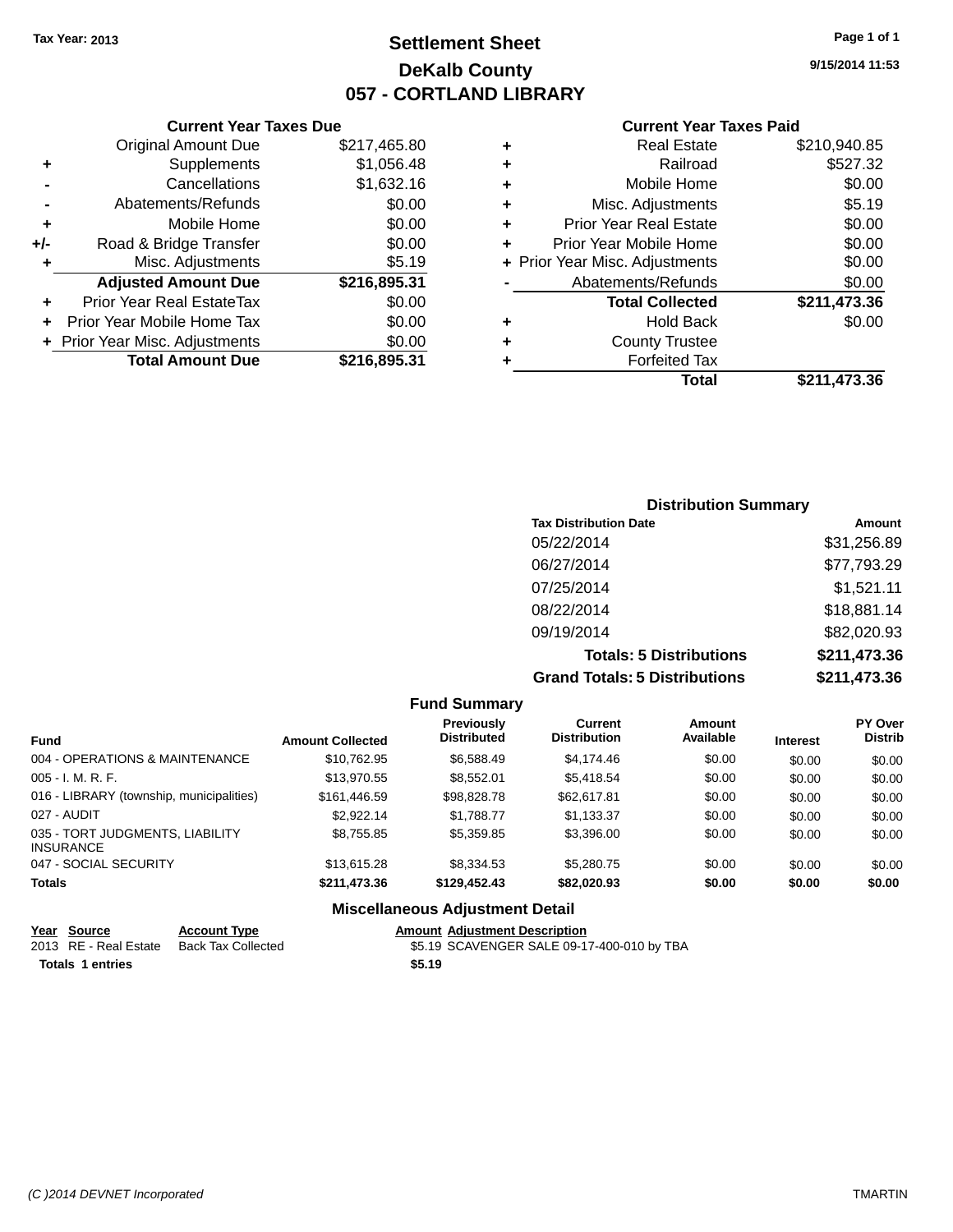### **Settlement Sheet Tax Year: 2013 Page 1 of 2 DeKalb County 058 - CITY OF DEKALB**

**9/15/2014 11:53**

#### **Current Year Taxes Paid**

|   | Total                          | \$4,714,357.29 |
|---|--------------------------------|----------------|
| ٠ | <b>Forfeited Tax</b>           |                |
| ٠ | <b>County Trustee</b>          |                |
| ٠ | <b>Hold Back</b>               | \$0.00         |
|   | <b>Total Collected</b>         | \$4,714,357.29 |
|   | Abatements/Refunds             | \$468.92       |
|   | + Prior Year Misc. Adjustments | \$0.00         |
| ٠ | Prior Year Mobile Home         | \$0.00         |
| ÷ | <b>Prior Year Real Estate</b>  | (\$1,000.16)   |
| ٠ | Misc. Adjustments              | \$2,070.38     |
| ÷ | Mobile Home                    | \$0.00         |
| ٠ | Railroad                       | \$15,596.80    |
| ٠ | Real Estate                    | \$4,698,159.19 |
|   |                                |                |

|     | <b>Current Year Taxes Due</b>  |                |  |  |  |  |
|-----|--------------------------------|----------------|--|--|--|--|
|     | <b>Original Amount Due</b>     | \$4,766,570.88 |  |  |  |  |
| ٠   | Supplements                    | \$105,139.87   |  |  |  |  |
|     | Cancellations                  | \$174,730.25   |  |  |  |  |
|     | Abatements/Refunds             | \$468.92       |  |  |  |  |
| ٠   | Mobile Home                    | \$0.00         |  |  |  |  |
| +/- | Road & Bridge Transfer         | \$143,659.80   |  |  |  |  |
| ٠   | Misc. Adjustments              | \$2,070.38     |  |  |  |  |
|     | <b>Adjusted Amount Due</b>     | \$4,842,241.76 |  |  |  |  |
|     | Prior Year Real EstateTax      | (\$1,000.16)   |  |  |  |  |
| ÷   | Prior Year Mobile Home Tax     | \$0.00         |  |  |  |  |
|     | + Prior Year Misc. Adjustments | \$0.00         |  |  |  |  |
|     | <b>Total Amount Due</b>        | \$4,841,241.60 |  |  |  |  |

| <b>Road and Bridge Summary</b> |             |                           | <b>Distribution Summary</b>  |                |  |
|--------------------------------|-------------|---------------------------|------------------------------|----------------|--|
| <b>Rd./Br. District</b>        | Amt. Due    | Amt. Distrib.             | <b>Tax Distribution Date</b> | Amount         |  |
| AFTON ROAD & BRIDGE            | \$16,410.87 | \$16,118.70               | 05/22/2014                   | \$568,616.32   |  |
| CORTLAND ROAD & BRIDG          | \$941.38    | \$910.64                  | 06/27/2014                   | \$1,869,285.54 |  |
| DEKALB ROAD & BRIDGE           |             | \$130,603.30 \$126,630.46 | 07/25/2014                   | \$81,451.59    |  |
| Totals                         |             | \$147,955.55 \$143,659.80 | 08/22/2014                   | \$324,978.54   |  |
|                                |             |                           | 09/19/2014                   | \$1,870,025.30 |  |

**Totals: 5 Distributions Grand Totals: 5 Distributions** 

| \$4,714,357.29 |
|----------------|
| \$4,714,357.29 |
|                |

| <b>Fund Summary</b>         |                         |                                  |                                       |                     |                 |                           |
|-----------------------------|-------------------------|----------------------------------|---------------------------------------|---------------------|-----------------|---------------------------|
| <b>Fund</b>                 | <b>Amount Collected</b> | Previously<br><b>Distributed</b> | <b>Current</b><br><b>Distribution</b> | Amount<br>Available | <b>Interest</b> | PY Over<br><b>Distrib</b> |
| 001 - CORPORATE             | \$0.00                  | \$0.00                           | \$0.00                                | \$0.00              | \$0.00          | \$0.00                    |
| 003 - BONDS AND INTEREST    | \$475,644.98            | \$286,891.76                     | \$188,753.22                          | \$0.00              | \$0.00          | \$0.00                    |
| $005 - I. M. R. F.$         | \$240.711.22            | \$145,188.26                     | \$95,522,96                           | \$0.00              | \$0.00          | \$0.00                    |
| 007 - ROAD AND BRIDGE       | \$143,659.80            | \$87,453.33                      | \$56,206.47                           | \$0.00              | \$0.00          | \$0.00                    |
| 013 - FIREFIGHTER'S PENSION | \$1,972,484.53          | \$1,189,731.00                   | \$782,753.53                          | \$0.00              | \$0.00          | \$0.00                    |
| 015 - POLICE PENSION        | \$1,411,705.64          | \$851.489.55                     | \$560,216.09                          | \$0.00              | \$0.00          | \$0.00                    |
| 047 - SOCIAL SECURITY       | \$470,151.12            | \$283.578.09                     | \$186,573.03                          | \$0.00              | \$0.00          | \$0.00                    |
| <b>Totals</b>               | \$4,714,357.29          | \$2,844,331.99                   | \$1,870,025.30                        | \$0.00              | \$0.00          | \$0.00                    |

#### **Miscellaneous Adjustment Detail**

| <u>Year Source</u>      | <b>Account Type</b>                        |            | <b>Amount Adjustment Description</b>            |
|-------------------------|--------------------------------------------|------------|-------------------------------------------------|
| 2013 RE - Real Estate   | Real Estate Tax                            |            | \$62.73 JOHNSON REDEMPTION 08-10-476-007 by TBA |
|                         | 2013 RE - Real Estate Paymt In Lieu of Tax |            | \$2,007.65 HOUSING AUTHORITY by TBA             |
| <b>Totals 2 entries</b> |                                            | \$2,070.38 |                                                 |
|                         |                                            |            |                                                 |

| Year Source                         | <b>Account Type</b> | <b>Amount Adjustment Description</b> |  |
|-------------------------------------|---------------------|--------------------------------------|--|
| 2013 RE - Real Estate PTAB Decision |                     | \$6.14 PTAB INTEREST REFUN           |  |
| 2013 RE - Real Estate PTAB Decision |                     | \$45.17 PTAB INTEREST REFUN          |  |
| 2013 RE - Real Estate PTAB Decision |                     | \$0.01 PTAB INTEREST REFUN           |  |
| 2013 RE - Real Estate PTAB Decision |                     | \$10.08 PTAB INTEREST REFUN          |  |
| 2013 RE - Real Estate PTAB Decision |                     | \$390.82 PTAB INTEREST REFUN         |  |
| 2013 RE - Real Estate PTAR Decision |                     | <b>\$1.13 DTAR INTEREST REELIN</b>   |  |

#### **Abatement Detail**

| Year Source                          | <b>Account Type</b> | <b>Amount Adjustment Description</b>               |
|--------------------------------------|---------------------|----------------------------------------------------|
| 2013 RE - Real Estate  PTAB Decision |                     | \$6.14 PTAB INTEREST REFUND 08-12-451-004 by TBA   |
| 2013 RE - Real Estate PTAB Decision  |                     | \$45.17 PTAB INTEREST REFUND 08-12-451-005 by TBA  |
| 2013 RE - Real Estate PTAB Decision  |                     | \$0.01 PTAB INTEREST REFUND 08-12-451-007 by TBA   |
| 2013 RE - Real Estate PTAB Decision  |                     | \$10.08 PTAB INTEREST REFUND 08-12-451-014 by TBA  |
| 2013 RE - Real Estate PTAB Decision  |                     | \$390.82 PTAB INTEREST REFUND 08-25-100-021 by TBA |

2013 RE - Real Estate PTAB Decision \$1.13 PTAB INTEREST REFUND 09-19-100-014 by TBA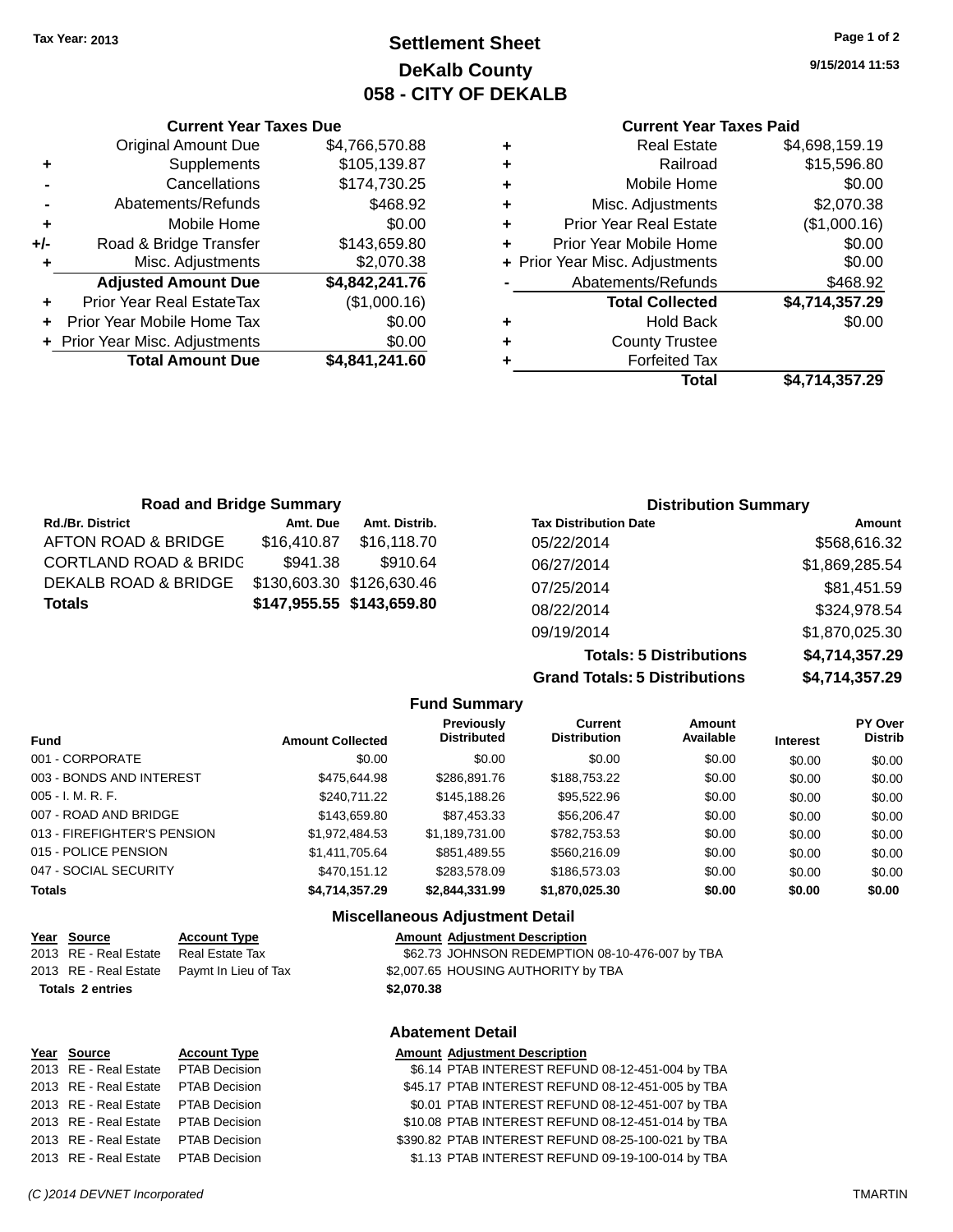# **Settlement Sheet Tax Year: 2013 Page 2 of 2 DeKalb County**

**9/15/2014 11:53**

### **Abatement Detail**

**Year Source Account Type Amount Adjustment Description**<br>2013 RE - Real Estate PTAB Decision **Amount Adjustment Description** \$4.34 PTAB INTEREST REFUND 09-19-000-012 by TBA

**Totals 7 entries \$457.69**

*(C )2014 DEVNET Incorporated* TMARTIN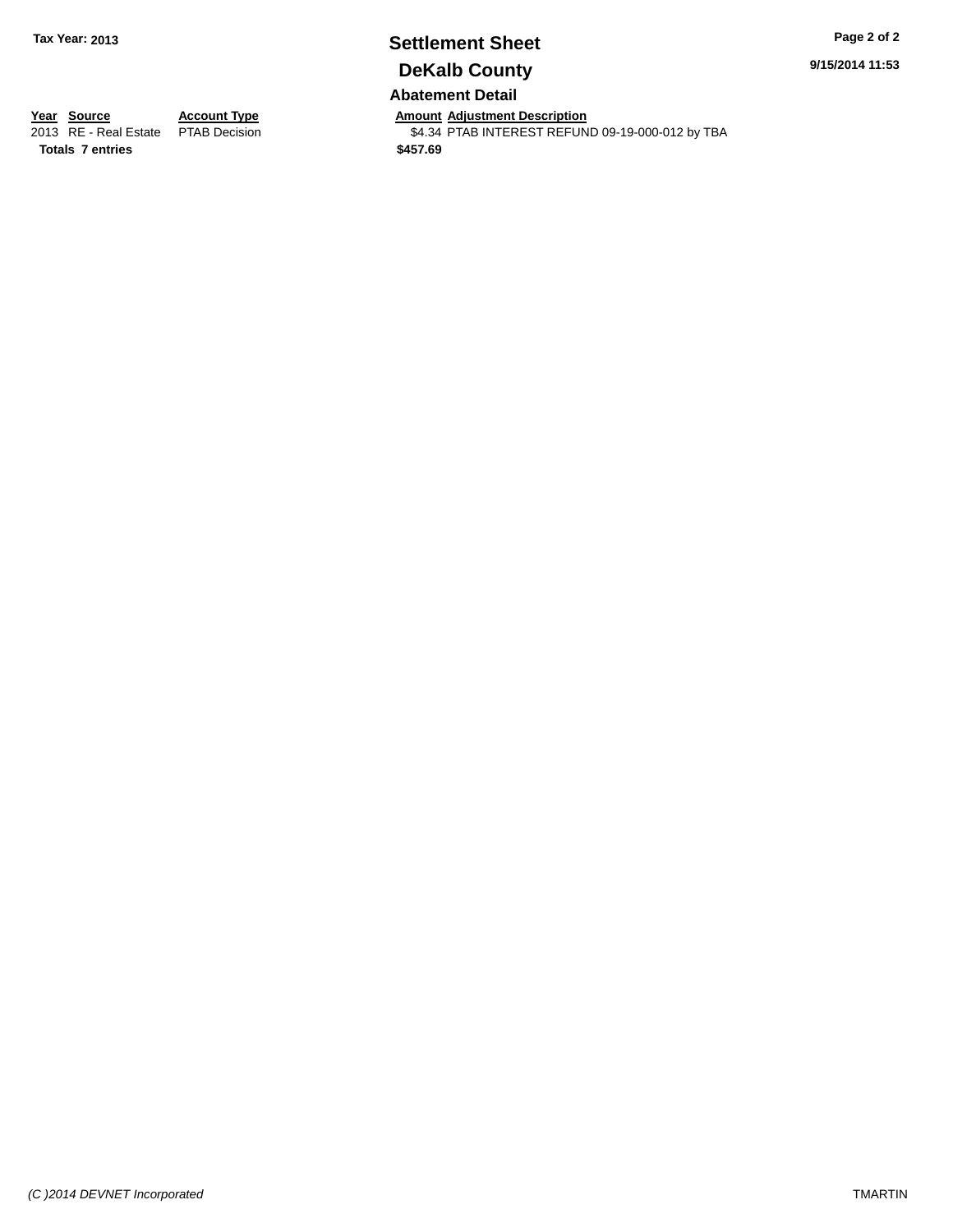**Original Amount Due** 

**Adjusted Amount Due** 

**Total Amount Due** 

**+** Supplements **-** Cancellations **-** Abatements/Refunds  $+$  Mobile Home **+/-** Road & Bridge Transfer **+** Misc. Adjustments

**+** Prior Year Real EstateTax **+** Prior Year Mobile Home Tax **+** Prior Year Misc. Adjustments

### **Settlement Sheet Tax Year: 2013 Page 1 of 1 DeKalb County 059 - DE KALB LIBRARY**

**9/15/2014 11:53**

### **Current Year Taxes Paid**

| <b>Current Year Taxes Due</b> |                |   | <b>Current Year Taxes Paid</b> |                |
|-------------------------------|----------------|---|--------------------------------|----------------|
| ่<br>เl Amount Due            | \$1,798,550.29 | ٠ | <b>Real Estate</b>             | \$1,718,019.88 |
| Supplements                   | \$37,396.19    | ٠ | Railroad                       | \$5,724.82     |
| Cancellations                 | \$64,294.44    | ٠ | Mobile Home                    | \$0.00         |
| าents/Refunds                 | \$172.68       | ÷ | Misc. Adjustments              | \$781.21       |
| Mobile Home                   | \$0.00         | ÷ | <b>Prior Year Real Estate</b>  | (\$420.80)     |
| ridge Transfer                | \$0.00         | ÷ | Prior Year Mobile Home         | \$0.00         |
| . Adjustments                 | \$781.21       |   | + Prior Year Misc. Adjustments | \$0.00         |
| <b>Amount Due</b>             | \$1,772,260.57 |   | Abatements/Refunds             | \$172.68       |
| leal EstateTax≀               | (\$420.80)     |   | <b>Total Collected</b>         | \$1,723,932.43 |
| bile Home Tax                 | \$0.00         | ÷ | <b>Hold Back</b>               | \$0.00         |
| . Adjustments                 | \$0.00         | ٠ | <b>County Trustee</b>          |                |
| <b>Amount Due</b>             | \$1,771,839.77 |   | <b>Forfeited Tax</b>           |                |
|                               |                |   | <b>Total</b>                   | \$1,723,932.43 |

# **Distribution Summary**

| <b>PISUINGUOII CUITIIIGI I</b>       |                |
|--------------------------------------|----------------|
| <b>Tax Distribution Date</b>         | Amount         |
| 05/22/2014                           | \$208,448.07   |
| 06/27/2014                           | \$682,717.01   |
| 07/25/2014                           | \$29,813.97    |
| 08/22/2014                           | \$118,881.70   |
| 09/19/2014                           | \$684,071.68   |
| <b>Totals: 5 Distributions</b>       | \$1,723,932.43 |
| <b>Grand Totals: 5 Distributions</b> | \$1,723,932.43 |
|                                      |                |

#### **Fund Summary**

| Fund                                     | <b>Amount Collected</b> | <b>Previously</b><br><b>Distributed</b> | Current<br><b>Distribution</b> | Amount<br>Available | <b>Interest</b> | <b>PY Over</b><br><b>Distrib</b> |
|------------------------------------------|-------------------------|-----------------------------------------|--------------------------------|---------------------|-----------------|----------------------------------|
| 016 - LIBRARY (township, municipalities) | \$1.723.932.43          | \$1.039.860.75                          | \$684.071.68                   | \$0.00              | \$0.00          | \$0.00                           |
| Totals                                   | \$1.723.932.43          | \$1.039.860.75                          | \$684.071.68                   | \$0.00              | \$0.00          | \$0.00                           |
|                                          |                         |                                         |                                |                     |                 |                                  |

#### **Miscellaneous Adjustment Detail**

| <u>Year Source</u>      | <b>Account Type</b>                        | <b>Amount Adjustment Description</b>            |
|-------------------------|--------------------------------------------|-------------------------------------------------|
| 2013 RE - Real Estate   | Real Estate Tax                            | \$23.67 JOHNSON REDEMPTION 08-10-476-007 by TBA |
|                         | 2013 RE - Real Estate Paymt In Lieu of Tax | \$757.54 HOUSING AUTHORITY by TBA               |
| <b>Totals 2 entries</b> |                                            | \$781.21                                        |
|                         |                                            |                                                 |

| Year Source                         | <b>Account Type</b>  |          | <b>Amount Adjustment Description</b> |
|-------------------------------------|----------------------|----------|--------------------------------------|
| 2013 RE - Real Estate               | <b>PTAB Decision</b> |          | \$2.32 PTAB INTEREST REFUN           |
| 2013 RE - Real Estate               | <b>PTAB Decision</b> |          | \$17.04 PTAB INTEREST REFUN          |
| 2013 RE - Real Estate               | <b>PTAB Decision</b> |          | \$0.00 PTAB INTEREST REFUN           |
| 2013 RE - Real Estate               | <b>PTAB Decision</b> |          | \$3.80 PTAB INTEREST REFUN           |
| 2013 RE - Real Estate               | <b>PTAB Decision</b> |          | \$147.45 PTAB INTEREST REFUN         |
| 2013 RE - Real Estate               | <b>PTAB Decision</b> |          | \$0.42 PTAB INTEREST REFUN           |
| 2013 RE - Real Estate PTAB Decision |                      |          | \$1.64 PTAB INTEREST REFUN           |
| <b>Totals 7 entries</b>             |                      | \$172.67 |                                      |

#### **Abatement Detail**

| rear Source           | <b>ACCOUNT TYPE</b>  | Amount Adjustment Description                      |
|-----------------------|----------------------|----------------------------------------------------|
| 2013 RE - Real Estate | PTAB Decision        | \$2.32 PTAB INTEREST REFUND 08-12-451-004 by TBA   |
| 2013 RE - Real Estate | <b>PTAB Decision</b> | \$17.04 PTAB INTEREST REFUND 08-12-451-005 by TBA  |
| 2013 RE - Real Estate | <b>PTAB Decision</b> | \$0.00 PTAB INTEREST REFUND 08-12-451-007 by TBA   |
| 2013 RE - Real Estate | <b>PTAB Decision</b> | \$3.80 PTAB INTEREST REFUND 08-12-451-014 by TBA   |
| 2013 RE - Real Estate | <b>PTAB Decision</b> | \$147.45 PTAB INTEREST REFUND 08-25-100-021 by TBA |
| 2013 RE - Real Estate | PTAB Decision        | \$0.42 PTAB INTEREST REFUND 09-19-100-014 by TBA   |
| 2013 RE - Real Estate | <b>PTAB Decision</b> | \$1.64 PTAB INTEREST REFUND 09-19-000-012 by TBA   |
| Totals 7 ontrios      |                      | \$172.67                                           |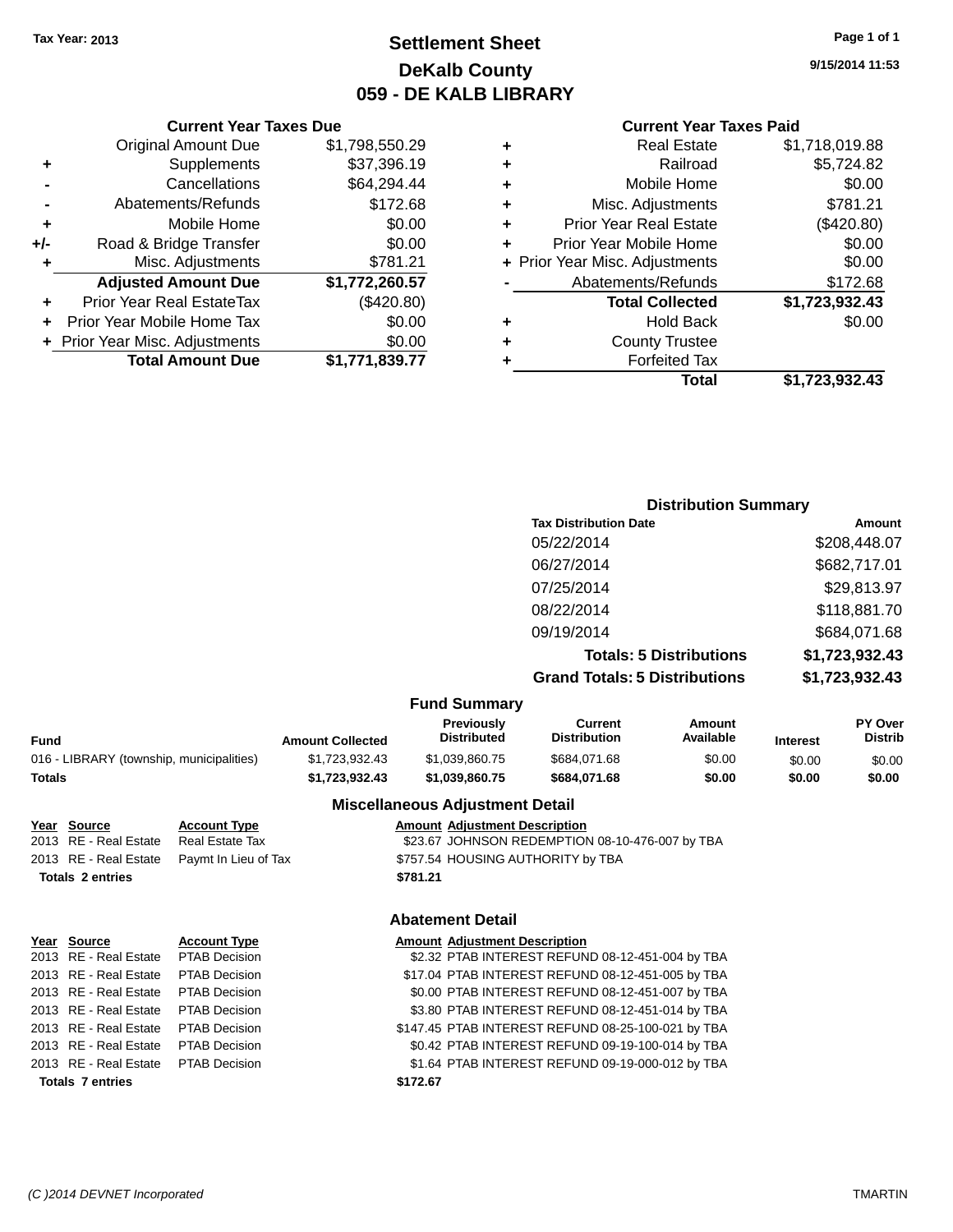# **Settlement Sheet Tax Year: 2013 Page 1 of 1 DeKalb County 060 - DEKALB SSA #3**

|     | <b>Current Year Taxes Due</b>  |        |
|-----|--------------------------------|--------|
|     | Original Amount Due            | \$0.00 |
|     | Supplements                    | \$0.00 |
|     | Cancellations                  | \$0.00 |
|     | Abatements/Refunds             | \$0.00 |
| ٠   | Mobile Home                    | \$0.00 |
| +/- | Road & Bridge Transfer         | \$0.00 |
| ÷   | Misc. Adjustments              | \$0.00 |
|     | <b>Adjusted Amount Due</b>     | \$0.00 |
| ٠   | Prior Year Real EstateTax      | \$0.00 |
| ÷   | Prior Year Mobile Home Tax     | \$0.00 |
|     | + Prior Year Misc. Adjustments | \$0.00 |
|     | <b>Total Amount Due</b>        | \$0.00 |
|     |                                |        |

#### **Current Year Taxes Paid +** Real Estate \$0.00 **+** Railroad \$0.00 **+** Mobile Home \$0.00 **+** Misc. Adjustments \$0.00 **+** Prior Year Real Estate \$0.00

|           | Total                          |        |
|-----------|--------------------------------|--------|
|           | <b>Forfeited Tax</b>           |        |
| ÷         | <b>County Trustee</b>          |        |
| $\ddot{}$ | <b>Hold Back</b>               | \$0.00 |
|           | <b>Total Collected</b>         | \$0.00 |
|           | Abatements/Refunds             | \$0.00 |
|           | + Prior Year Misc. Adjustments | \$0.00 |
| ÷         | Prior Year Mobile Home         | \$0.00 |

|                                                                                                                                                               |        | <b>Fund Summary</b> |        |        |        |                           |
|---------------------------------------------------------------------------------------------------------------------------------------------------------------|--------|---------------------|--------|--------|--------|---------------------------|
| <b>Previously</b><br>Current<br>Amount<br>Available<br><b>Distribution</b><br><b>Distributed</b><br><b>Fund</b><br><b>Amount Collected</b><br><b>Interest</b> |        |                     |        |        |        | PY Over<br><b>Distrib</b> |
| 023 - SPECIAL SERVICE AREA                                                                                                                                    | \$0.00 | \$0.00              | \$0.00 | \$0.00 | \$0.00 | \$0.00                    |
| <b>Totals</b>                                                                                                                                                 | \$0.00 | \$0.00              | \$0.00 | \$0.00 | \$0.00 | \$0.00                    |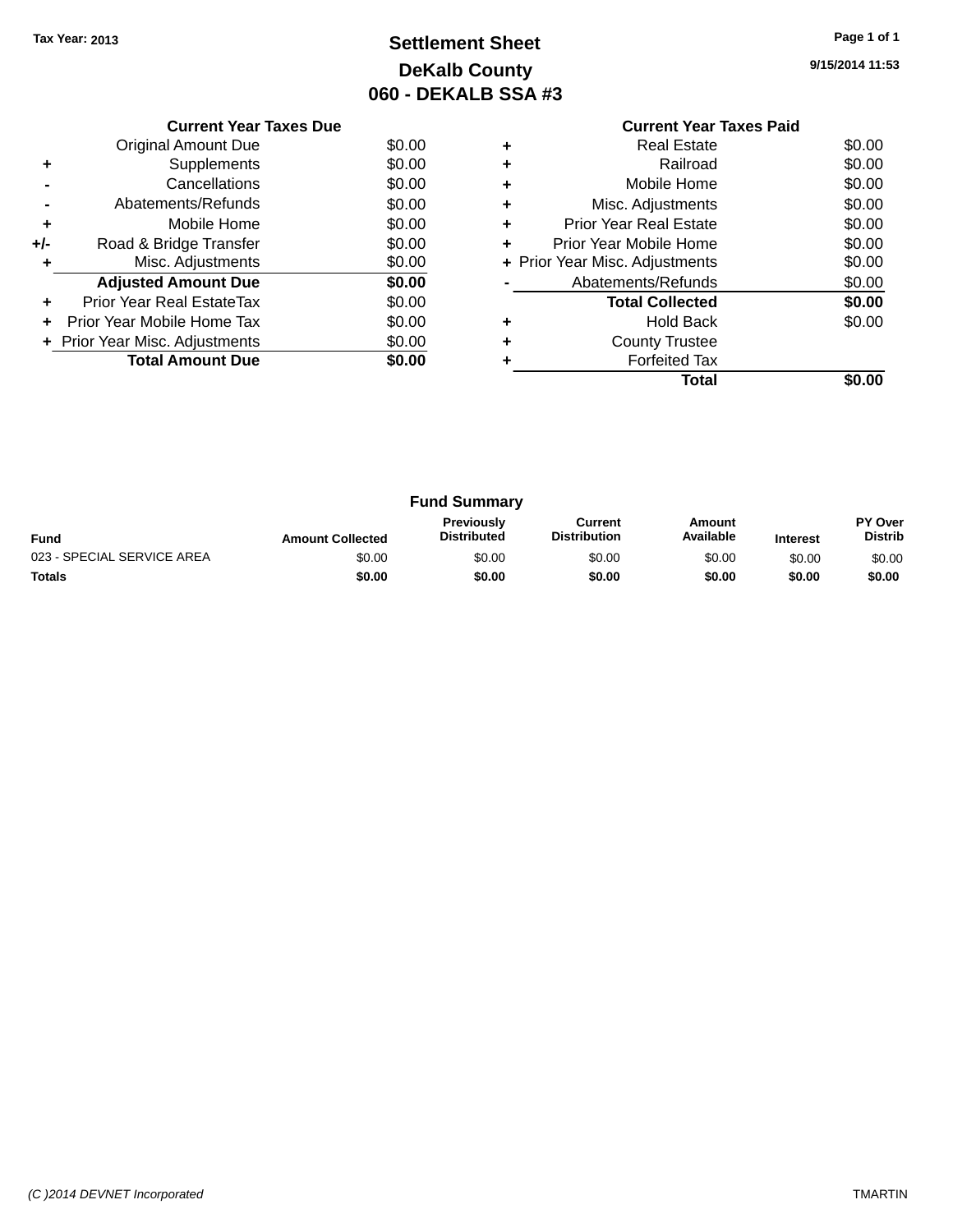# **Settlement Sheet Tax Year: 2013 Page 1 of 1 DeKalb County 061 - DEKALB SSA #4**

**9/15/2014 11:53**

### **Current Year Taxes Paid +** Real Estate \$1,565.71 **+** Railroad \$0.00 **+** Mobile Home \$0.00 **+** Misc. Adjustments \$0.00 **+** Prior Year Real Estate \$0.00 **+** Prior Year Mobile Home \$0.00<br> **+** Prior Year Misc. Adjustments \$0.00 **+ Prior Year Misc. Adjustments -** Abatements/Refunds \$0.00 **Total Collected \$1,565.71 +** Hold Back \$0.00 **+** County Trustee **+** Forfeited Tax **Total \$1,565.71**

|     | <b>Current Year Taxes Due</b>  |            |
|-----|--------------------------------|------------|
|     | Original Amount Due            | \$1,599.60 |
| ٠   | Supplements                    | \$12.55    |
|     | Cancellations                  | \$13.41    |
|     | Abatements/Refunds             | \$0.00     |
| ٠   | Mobile Home                    | \$0.00     |
| +/- | Road & Bridge Transfer         | \$0.00     |
| ٠   | Misc. Adjustments              | \$0.00     |
|     | <b>Adjusted Amount Due</b>     | \$1,598.74 |
|     | Prior Year Real EstateTax      | \$0.00     |
|     | Prior Year Mobile Home Tax     | \$0.00     |
|     | + Prior Year Misc. Adjustments | \$0.00     |
|     | <b>Total Amount Due</b>        | \$1,598.74 |
|     |                                |            |

| <b>Distribution Summary</b>          |            |
|--------------------------------------|------------|
| <b>Tax Distribution Date</b>         | Amount     |
| 05/22/2014                           | \$190.83   |
| 06/27/2014                           | \$616.51   |
| 07/25/2014                           | \$8.05     |
| 08/22/2014                           | \$99.94    |
| 09/19/2014                           | \$650.38   |
| <b>Totals: 5 Distributions</b>       | \$1,565.71 |
| <b>Grand Totals: 5 Distributions</b> | \$1,565.71 |

| <b>Fund Summary</b>        |                         |                                         |                                |                     |                 |                                  |
|----------------------------|-------------------------|-----------------------------------------|--------------------------------|---------------------|-----------------|----------------------------------|
| <b>Fund</b>                | <b>Amount Collected</b> | <b>Previously</b><br><b>Distributed</b> | Current<br><b>Distribution</b> | Amount<br>Available | <b>Interest</b> | <b>PY Over</b><br><b>Distrib</b> |
| 023 - SPECIAL SERVICE AREA | \$1.565.71              | \$915.33                                | \$650.38                       | \$0.00              | \$0.00          | \$0.00                           |
| <b>Totals</b>              | \$1.565.71              | \$915.33                                | \$650.38                       | \$0.00              | \$0.00          | \$0.00                           |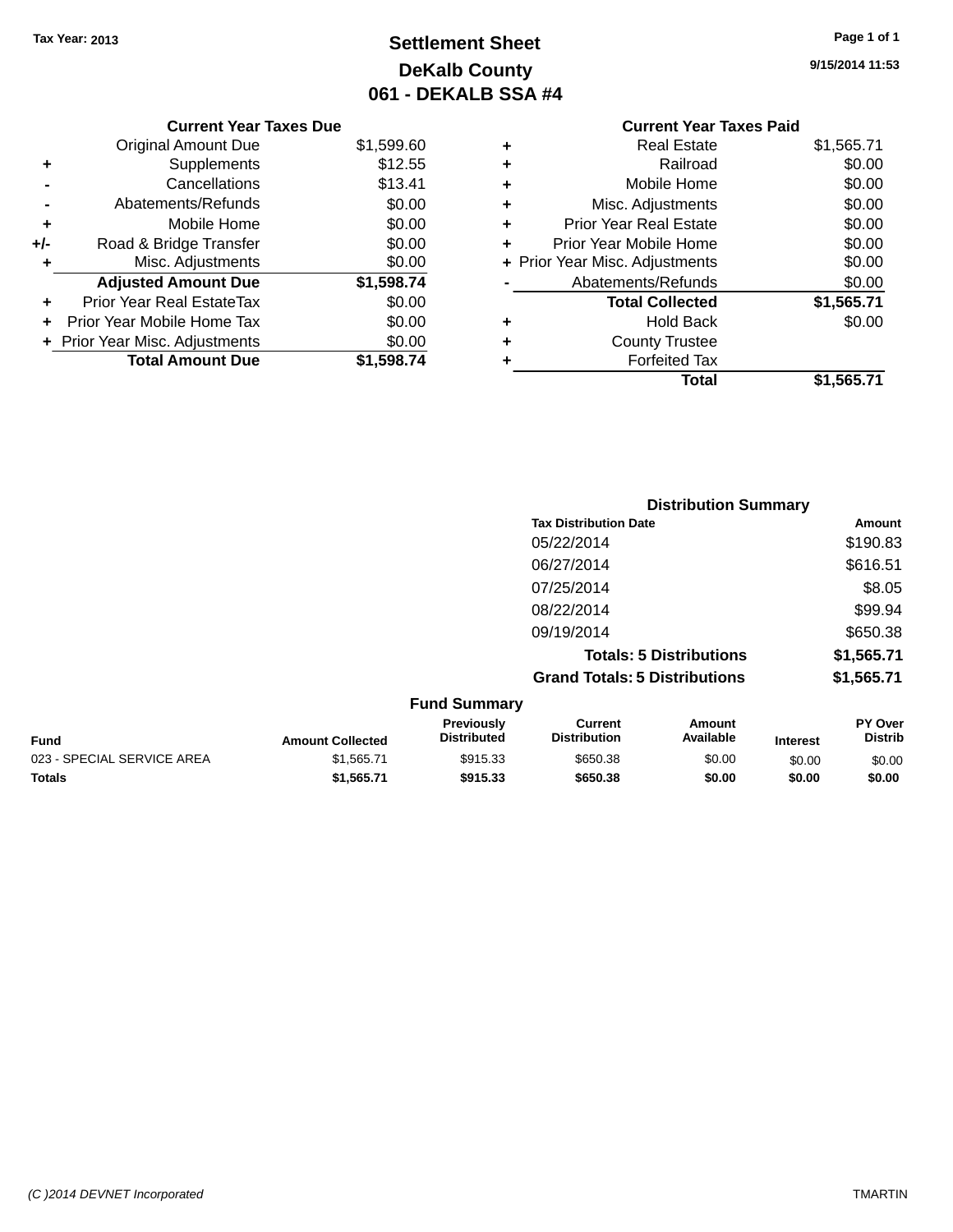## **Settlement Sheet Tax Year: 2013 Page 1 of 1 DeKalb County 062 - CITY OF GENOA**

**9/15/2014 11:53**

### **Current Year Taxes Paid**

|     | <b>Current Year Taxes Due</b>    |              |
|-----|----------------------------------|--------------|
|     | <b>Original Amount Due</b>       | \$649,889.63 |
| ٠   | Supplements                      | \$4,665.05   |
|     | Cancellations                    | \$7,115.55   |
|     | Abatements/Refunds               | \$6.83       |
| ٠   | Mobile Home                      | \$0.00       |
| +/- | Road & Bridge Transfer           | \$32,130.56  |
| ٠   | Misc. Adjustments                | \$0.00       |
|     | <b>Adjusted Amount Due</b>       | \$679,562.86 |
|     | <b>Prior Year Real EstateTax</b> | (\$245.03)   |
|     | Prior Year Mobile Home Tax       | \$0.00       |
|     | + Prior Year Misc. Adjustments   | \$0.00       |
|     | <b>Total Amount Due</b>          | \$679,317.83 |
|     |                                  |              |

| <b>Road and Bridge Summary</b> |               | <b>Distribution Summary</b>    |              |  |
|--------------------------------|---------------|--------------------------------|--------------|--|
| Amt. Due                       | Amt. Distrib. | <b>Tax Distribution Date</b>   | Amount       |  |
| \$24,492.14                    | \$23,848,55   | 05/22/2014                     | \$84,766.02  |  |
| \$8,547.92                     | \$8,282.01    | 06/27/2014                     | \$259,554.19 |  |
| \$33,040.06                    | \$32,130.56   | 07/25/2014                     | \$16,979.70  |  |
|                                |               | 08/22/2014                     | \$43,334.27  |  |
|                                |               | 09/19/2014                     | \$254,332.65 |  |
|                                |               | <b>Totals: 5 Distributions</b> | \$658,966.83 |  |
|                                |               |                                |              |  |

**Grand Totals: 5 Distribution** 

| .  | <b>**********</b> |
|----|-------------------|
| ns | \$658,966.83      |
|    |                   |
|    |                   |

|                          |                         | <b>Fund Summary</b>              |                                |                     |                 |                           |
|--------------------------|-------------------------|----------------------------------|--------------------------------|---------------------|-----------------|---------------------------|
| <b>Fund</b>              | <b>Amount Collected</b> | Previously<br><b>Distributed</b> | Current<br><b>Distribution</b> | Amount<br>Available | <b>Interest</b> | PY Over<br><b>Distrib</b> |
| 001 - CORPORATE          | \$297.444.47            | \$182,495,06                     | \$114.949.41                   | \$0.00              | \$0.00          | \$0.00                    |
| 003 - BONDS AND INTEREST | \$0.00                  | \$0.00                           | \$0.00                         | \$0.00              | \$0.00          | \$0.00                    |
| 007 - ROAD AND BRIDGE    | \$32,130.56             | \$20,042.99                      | \$12,087.57                    | \$0.00              | \$0.00          | \$0.00                    |
| 014 - POLICE PROTECTION  | \$329,391.80            | \$202.096.13                     | \$127.295.67                   | \$0.00              | \$0.00          | \$0.00                    |
| <b>Totals</b>            | \$658,966,83            | \$404,634.18                     | \$254.332.65                   | \$0.00              | \$0.00          | \$0.00                    |
|                          |                         | <b>Abatement Detail</b>          |                                |                     |                 |                           |

| Year Source                         | <b>Account Type</b> | <b>Amount Adiustment Description</b> |
|-------------------------------------|---------------------|--------------------------------------|
| 2013 RE - Real Estate PTAB Decision |                     | \$6.64 PTAB INTEREST REFUN           |
| <b>Totals 1 entries</b>             |                     | \$6.64                               |

\$6.64 PTAB INTEREST REFUND 03-30-276-011 by TBA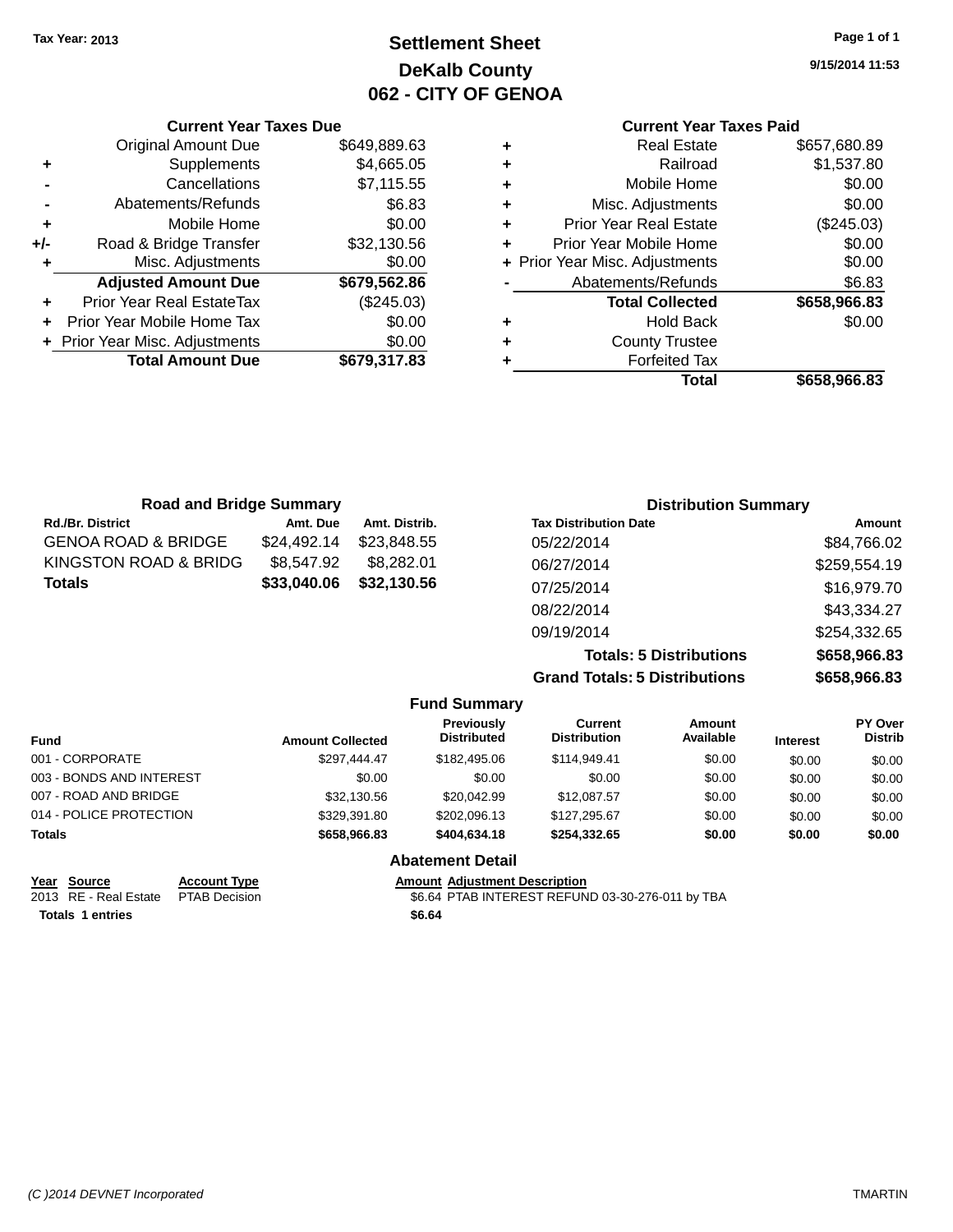### **Settlement Sheet Tax Year: 2013 Page 1 of 2 DeKalb County 063 - VILLAGE OF HINCKLEY**

**9/15/2014 11:53**

#### **Current Year Taxes Paid**

| ٠ | <b>Real Estate</b>             | \$289,600.09 |
|---|--------------------------------|--------------|
| ٠ | Railroad                       | \$1,692.81   |
| ٠ | Mobile Home                    | \$0.00       |
| ٠ | Misc. Adjustments              | \$105.40     |
| ٠ | <b>Prior Year Real Estate</b>  | (\$2,023.91) |
| ٠ | Prior Year Mobile Home         | \$0.00       |
|   | + Prior Year Misc. Adjustments | \$0.00       |
|   | Abatements/Refunds             | \$43.53      |
|   | <b>Total Collected</b>         | \$289,330.86 |
| ٠ | <b>Hold Back</b>               | \$0.00       |
| ٠ | <b>County Trustee</b>          |              |
|   | <b>Forfeited Tax</b>           |              |
|   | Total                          | \$289,330.86 |
|   |                                |              |

|     | <b>Current Year Taxes Due</b>    |              |  |  |  |  |  |
|-----|----------------------------------|--------------|--|--|--|--|--|
|     | <b>Original Amount Due</b>       | \$266,217.44 |  |  |  |  |  |
| ٠   | Supplements                      | \$1,093.41   |  |  |  |  |  |
|     | Cancellations                    | \$1,193.13   |  |  |  |  |  |
|     | Abatements/Refunds               | \$43.53      |  |  |  |  |  |
| ÷   | Mobile Home                      | \$0.00       |  |  |  |  |  |
| +/- | Road & Bridge Transfer           | \$32,662.89  |  |  |  |  |  |
| ٠   | Misc. Adjustments                | \$105.40     |  |  |  |  |  |
|     | <b>Adjusted Amount Due</b>       | \$298,842.48 |  |  |  |  |  |
| ÷   | <b>Prior Year Real EstateTax</b> | (\$2,023.91) |  |  |  |  |  |
|     | Prior Year Mobile Home Tax       | \$0.00       |  |  |  |  |  |
|     | + Prior Year Misc. Adjustments   | \$0.00       |  |  |  |  |  |
|     | <b>Total Amount Due</b>          | \$296,818.57 |  |  |  |  |  |
|     |                                  |              |  |  |  |  |  |

| <b>Road and Bridge Summary</b> |               |                              | <b>Distribution Summary</b> |  |  |
|--------------------------------|---------------|------------------------------|-----------------------------|--|--|
| Amt. Due                       | Amt. Distrib. | <b>Tax Distribution Date</b> | Amount                      |  |  |
| \$33,673.02                    | \$32.662.89   | 05/22/2014                   | \$30,641.11                 |  |  |
| \$33,673.02                    | \$32,662.89   | 06/27/2014                   | \$122,241.50                |  |  |
|                                |               | 07/25/2014                   | \$1,940.64                  |  |  |
|                                |               | 08/22/2014                   | \$18,932.78                 |  |  |
|                                |               | 09/19/2014                   | \$115,574.83                |  |  |
|                                |               |                              |                             |  |  |

**Totals: 5 Distributions \$289,330.86 Grand Totals: 5 Distributions \$289,330.86**

|                                         |                         | <b>Fund Summary</b>              |                                       |                            |                 |                           |
|-----------------------------------------|-------------------------|----------------------------------|---------------------------------------|----------------------------|-----------------|---------------------------|
| <b>Fund</b>                             | <b>Amount Collected</b> | Previously<br><b>Distributed</b> | <b>Current</b><br><b>Distribution</b> | <b>Amount</b><br>Available | <b>Interest</b> | PY Over<br><b>Distrib</b> |
| 001 - CORPORATE                         | \$121.268.72            | \$72,658.89                      | \$48,609.83                           | \$0.00                     | \$0.00          | \$0.00                    |
| 005 - I. M. R. F.                       | \$23.974.58             | \$14,364.51                      | \$9,610.07                            | \$0.00                     | \$0.00          | \$0.00                    |
| 007 - ROAD AND BRIDGE                   | \$32.662.89             | \$19.971.86                      | \$12,691.03                           | \$0.00                     | \$0.00          | \$0.00                    |
| 014 - POLICE PROTECTION                 | \$40.897.72             | \$24,504.12                      | \$16,393.60                           | \$0.00                     | \$0.00          | \$0.00                    |
| 027 - AUDIT                             | \$8,558,84              | \$5.128.08                       | \$3,430.76                            | \$0.00                     | \$0.00          | \$0.00                    |
| 035 - TORT JUDGEMENTS/LIABILITY<br>INS. | \$14.575.14             | \$8,732,78                       | \$5,842.36                            | \$0.00                     | \$0.00          | \$0.00                    |
| 047 - SOCIAL SECURITY                   | \$32.908.43             | \$19.717.29                      | \$13,191.14                           | \$0.00                     | \$0.00          | \$0.00                    |
| 048 - SCHOOL CROSSING GUARDS            | \$5,832,00              | \$3,494.28                       | \$2,337.72                            | \$0.00                     | \$0.00          | \$0.00                    |
| 062 - WORKERS COMPENSATION              | \$8.652.54              | \$5.184.22                       | \$3,468.32                            | \$0.00                     | \$0.00          | \$0.00                    |
| <b>Totals</b>                           | \$289,330.86            | \$173,756.03                     | \$115,574.83                          | \$0.00                     | \$0.00          | \$0.00                    |

#### **Miscellaneous Adjustment Detail**

| Year Source             | <b>Account Type</b>       |          | <b>Amount Adjustment Description</b>                   |
|-------------------------|---------------------------|----------|--------------------------------------------------------|
| 2013 RE - Real Estate   | <b>Back Tax Collected</b> |          | \$6.25 VANGUARD HOMES REDEMPTION 15-14-107-008 by TBA  |
| 2013 RE - Real Estate   | <b>Back Tax Collected</b> |          | \$4.78 VANGUARD HOMES REDEMPTION 15-14-107-007 by TBA  |
| 2013 RE - Real Estate   | <b>Back Tax Collected</b> |          | \$25.59 VANGUARD HOMES REDEMPTION 15-14-102-033 by TBA |
| 2013 RE - Real Estate   | Paymt In Lieu of Tax      |          | \$68.78 HOUSING AUTHORITY-SUNSET VIEW APTS. by TBA     |
| <b>Totals 4 entries</b> |                           | \$105.40 |                                                        |

#### **Abatement Detail**

### **Year Source Account Type Amount Adjustment Description**

2013 RE - Real Estate PTAB Decision \$34.49 PTAB INTEREST REFUND 15-14-400-041 by TBA

2013 RE - Real Estate PTAB Decision \$1.07 PTAB INTEREST REFUND 15-14-302-006 by TBA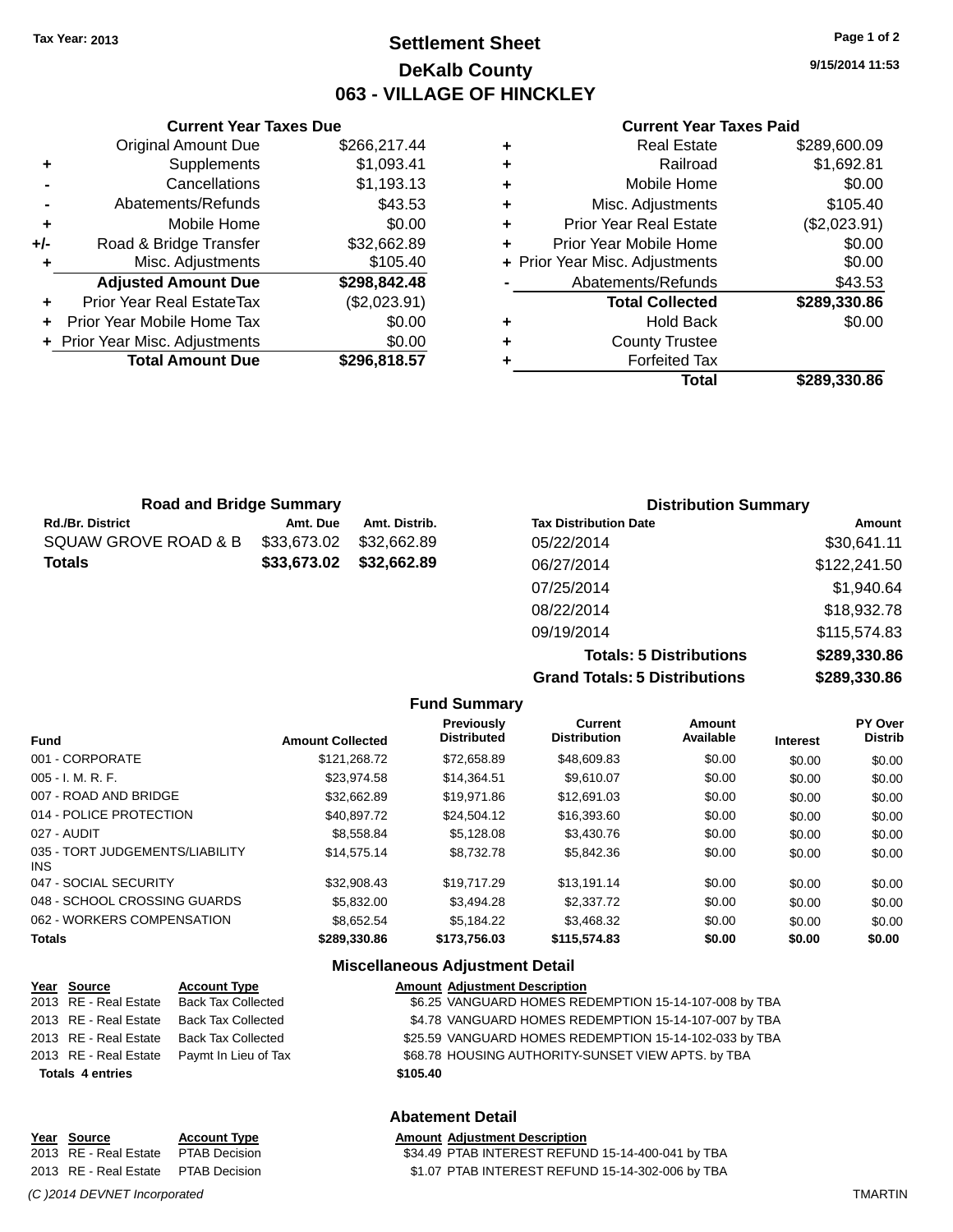# **Settlement Sheet Tax Year: 2013 Page 2 of 2 DeKalb County**

#### **Abatement Detail**

**Totals 5 entries \$40.66**

**Year Source Account Type Amount Adjustment Description**<br>2013 RE - Real Estate PTAB Decision **\$1.98 PTAB INTEREST REFUN** \$1.98 PTAB INTEREST REFUND 15-14-302-007 by TBA 2013 RE - Real Estate PTAB Decision \$0.40 PTAB INTEREST REFUND 15-15-403-020 by TBA

2013 RE - Real Estate PTAB Decision \$2.72 PTAB INTEREST REFUND 15-14-302-007 by TBA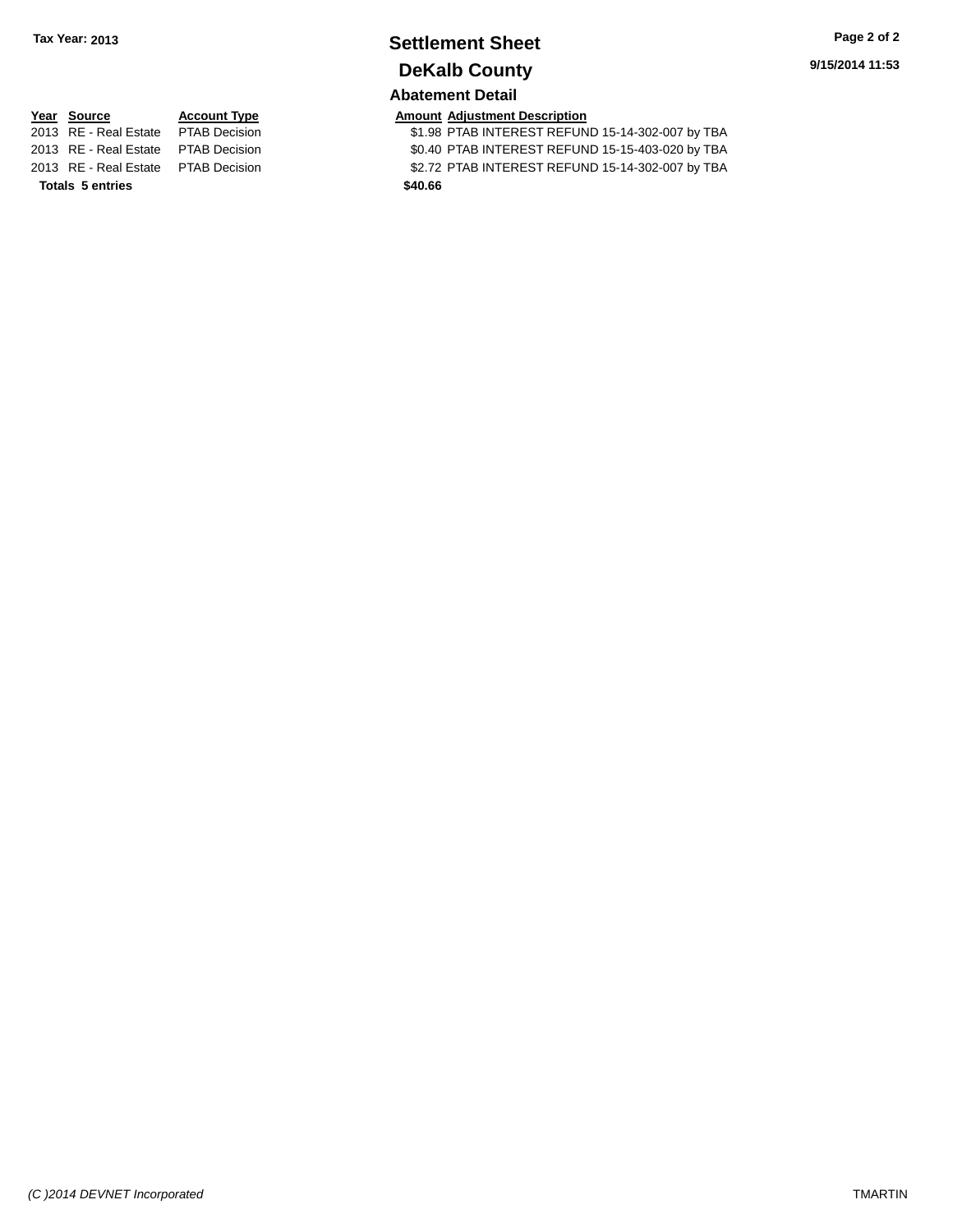### **Settlement Sheet Tax Year: 2013 Page 1 of 1 DeKalb County 064 - VILLAGE OF KINGSTON**

**9/15/2014 11:53**

#### **Current Year Taxes Paid**

|     | <b>Current Year Taxes Due</b>    |              |  |  |  |
|-----|----------------------------------|--------------|--|--|--|
|     | <b>Original Amount Due</b>       | \$145,158.74 |  |  |  |
| ٠   | Supplements                      | \$1,175.09   |  |  |  |
|     | Cancellations                    | \$1,761.65   |  |  |  |
|     | Abatements/Refunds               | \$0.00       |  |  |  |
| ٠   | Mobile Home                      | \$0.00       |  |  |  |
| +/- | Road & Bridge Transfer           | \$13,424.64  |  |  |  |
|     | Misc. Adjustments                | \$0.00       |  |  |  |
|     | <b>Adjusted Amount Due</b>       | \$157,996.82 |  |  |  |
|     | <b>Prior Year Real EstateTax</b> | (\$477.20)   |  |  |  |
|     | Prior Year Mobile Home Tax       | \$0.00       |  |  |  |
|     | + Prior Year Misc. Adjustments   | \$0.00       |  |  |  |
|     | <b>Total Amount Due</b>          | \$157,519.62 |  |  |  |
|     |                                  |              |  |  |  |

| \$153,477.25 |
|--------------|
| \$565.64     |
| \$0.00       |
| \$0.00       |
| (\$477.20)   |
| \$0.00       |
| \$0.00       |
| \$0.00       |
| \$153,565.69 |
| \$0.00       |
|              |
|              |
| \$153,565.69 |
|              |

| <b>Road and Bridge Summary</b> |             |               | <b>Distribution Summary</b>  |                                                                    |
|--------------------------------|-------------|---------------|------------------------------|--------------------------------------------------------------------|
| <b>Rd./Br. District</b>        | Amt. Due    | Amt. Distrib. | <b>Tax Distribution Date</b> | Amount                                                             |
| KINGSTON ROAD & BRIDG          | \$13,854.05 | \$13.424.64   | 05/22/2014                   | \$20,990.01                                                        |
| <b>Totals</b>                  | \$13,854.05 | \$13,424.64   | 06/27/2014                   | \$62,862.93                                                        |
|                                |             |               | 07/25/2014                   | \$1,632.03                                                         |
|                                |             |               | 08/22/2014                   | \$10,729.30                                                        |
|                                |             |               |                              | $\mathsf{A} = \mathsf{A} = \mathsf{A} \quad \mathsf{A} \mathsf{A}$ |

09/19/2014 \$57,351.42 **Totals: 5 Distributions \$153,565.69 Grand Totals: 5 Distributions \$153,565.69**

|                                         |                         | <b>Fund Summary</b>              |                                |                     |                 |                           |
|-----------------------------------------|-------------------------|----------------------------------|--------------------------------|---------------------|-----------------|---------------------------|
| <b>Fund</b>                             | <b>Amount Collected</b> | Previously<br><b>Distributed</b> | Current<br><b>Distribution</b> | Amount<br>Available | <b>Interest</b> | PY Over<br><b>Distrib</b> |
| 001 - CORPORATE                         | \$50,203.97             | \$31,414.26                      | \$18,789.71                    | \$0.00              | \$0.00          | \$0.00                    |
| $005 - I. M. R. F.$                     | \$12,068.10             | \$7,551.40                       | \$4,516.70                     | \$0.00              | \$0.00          | \$0.00                    |
| 007 - ROAD AND BRIDGE                   | \$13,424.64             | \$8,523,45                       | \$4,901.19                     | \$0.00              | \$0.00          | \$0.00                    |
| 014 - POLICE PROTECTION                 | \$16,317.20             | \$10.210.20                      | \$6,107.00                     | \$0.00              | \$0.00          | \$0.00                    |
| 025 - GARBAGE DISPOSAL                  | \$5,070.16              | \$3.172.56                       | \$1,897.60                     | \$0.00              | \$0.00          | \$0.00                    |
| 027 - AUDIT                             | \$9.172.10              | \$5.739.29                       | \$3,432.81                     | \$0.00              | \$0.00          | \$0.00                    |
| 031 - WORKING CASH                      | \$484.04                | \$302.88                         | \$181.16                       | \$0.00              | \$0.00          | \$0.00                    |
| 035 - TORT JUDGEMENTS/LIABILITY<br>INS. | \$39,100.48             | \$24,466.45                      | \$14,634.03                    | \$0.00              | \$0.00          | \$0.00                    |
| 047 - SOCIAL SECURITY                   | \$7,725,00              | \$4,833,78                       | \$2,891.22                     | \$0.00              | \$0.00          | \$0.00                    |
| <b>Totals</b>                           | \$153,565.69            | \$96.214.27                      | \$57,351.42                    | \$0.00              | \$0.00          | \$0.00                    |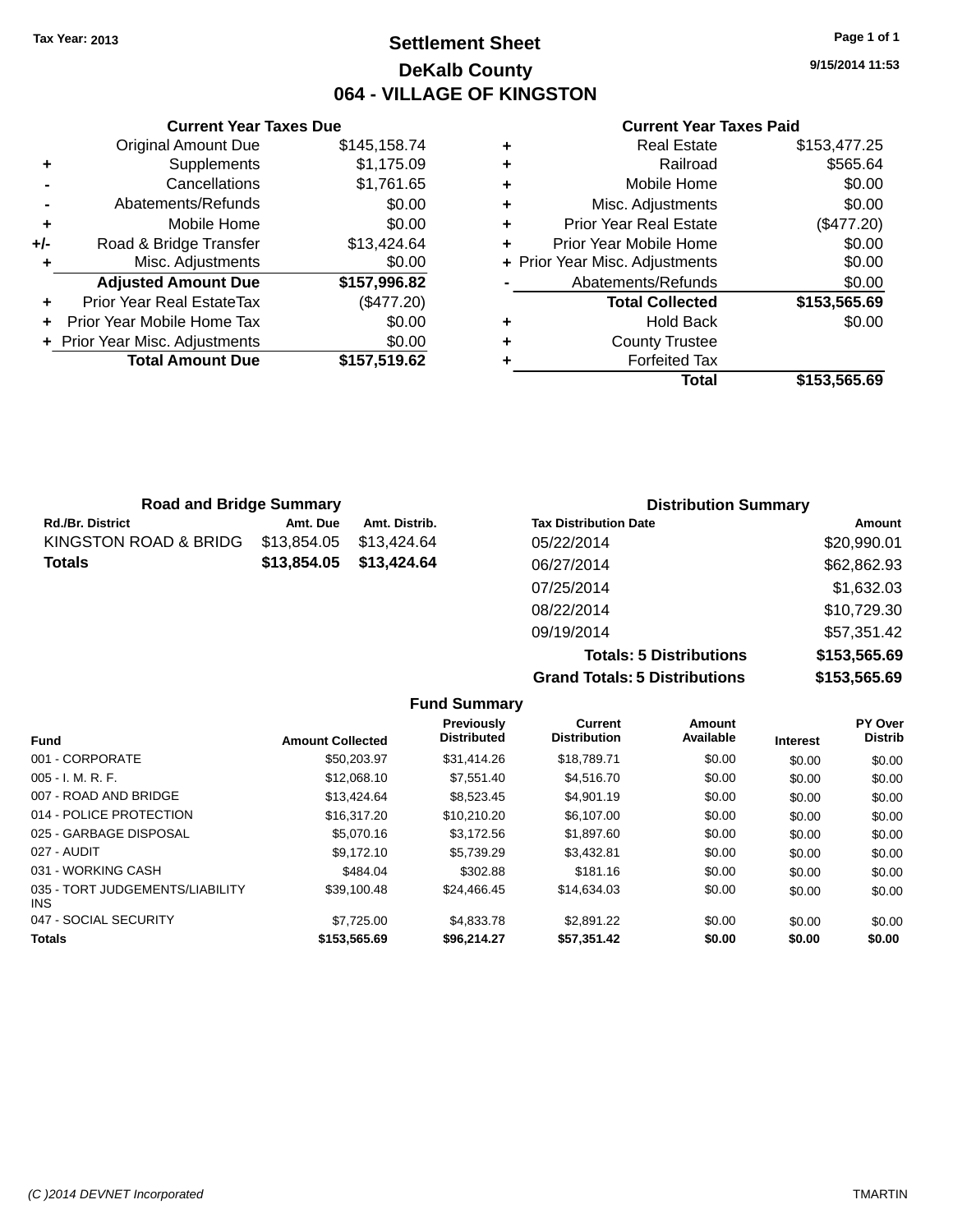### **Settlement Sheet Tax Year: 2013 Page 1 of 1 DeKalb County 065 - VILLAGE OF KIRKLAND**

**9/15/2014 11:53**

#### **Current Year Taxes Paid**

|     | <b>Current Year Taxes Due</b>  |              |
|-----|--------------------------------|--------------|
|     | <b>Original Amount Due</b>     | \$192,911.87 |
| ٠   | Supplements                    | \$1,476.68   |
|     | Cancellations                  | \$1,572.62   |
|     | Abatements/Refunds             | \$0.00       |
| ٠   | Mobile Home                    | \$0.00       |
| +/- | Road & Bridge Transfer         | \$24,042.16  |
| ٠   | Misc. Adjustments              | \$0.00       |
|     | <b>Adjusted Amount Due</b>     | \$216,858.09 |
| ٠   | Prior Year Real EstateTax      | \$0.00       |
|     | Prior Year Mobile Home Tax     | \$0.00       |
|     | + Prior Year Misc. Adjustments | \$0.00       |
|     | <b>Total Amount Due</b>        | \$216.858.09 |
|     |                                |              |

|   | <b>Forfeited Tax</b><br>Total  | \$208,747.96 |
|---|--------------------------------|--------------|
| ٠ | <b>County Trustee</b>          |              |
|   |                                |              |
| ٠ | <b>Hold Back</b>               | \$0.00       |
|   | <b>Total Collected</b>         | \$208,747.96 |
|   | Abatements/Refunds             | \$0.00       |
|   | + Prior Year Misc. Adjustments | \$0.00       |
| ٠ | Prior Year Mobile Home         | \$0.00       |
| ٠ | <b>Prior Year Real Estate</b>  | \$0.00       |
| ٠ | Misc. Adjustments              | \$0.00       |
| ٠ | Mobile Home                    | \$0.00       |
| ٠ | Railroad                       | \$627.19     |
| ٠ | <b>Real Estate</b>             | \$208,120.77 |

| <b>Road and Bridge Summary</b> |             |               | <b>Distribution Summary</b>    |               |  |
|--------------------------------|-------------|---------------|--------------------------------|---------------|--|
| Rd./Br. District               | Amt. Due    | Amt. Distrib. | <b>Tax Distribution Date</b>   | <b>Amount</b> |  |
| FRANKLIN ROAD & BRIDGI         | \$24,959.94 | \$24.042.16   | 05/22/2014                     | \$27,725.71   |  |
| Totals                         | \$24,959.94 | \$24,042.16   | 06/27/2014                     | \$84,774.59   |  |
|                                |             |               | 07/25/2014                     | \$2,759.82    |  |
|                                |             |               | 08/22/2014                     | \$14,784.15   |  |
|                                |             |               | 09/19/2014                     | \$78,703.69   |  |
|                                |             |               | <b>Totals: 5 Distributions</b> | \$208,747.96  |  |

|                                 |                         |                                         | <b>Grand Totals: 5 Distributions</b> | \$208,747.96               |                 |                           |
|---------------------------------|-------------------------|-----------------------------------------|--------------------------------------|----------------------------|-----------------|---------------------------|
|                                 |                         | <b>Fund Summary</b>                     |                                      |                            |                 |                           |
| <b>Fund</b>                     | <b>Amount Collected</b> | <b>Previously</b><br><b>Distributed</b> | Current<br><b>Distribution</b>       | <b>Amount</b><br>Available | <b>Interest</b> | PY Over<br><b>Distrib</b> |
| 001 - CORPORATE                 | \$80.385.27             | \$50.027.87                             | \$30.357.40                          | \$0.00                     | \$0.00          | \$0.00                    |
| 007 - ROAD AND BRIDGE           | \$24,042.16             | \$15,092.39                             | \$8.949.77                           | \$0.00                     | \$0.00          | \$0.00                    |
| 014 - POLICE PROTECTION         | \$80.391.34             | \$50.031.65                             | \$30,359.69                          | \$0.00                     | \$0.00          | \$0.00                    |
| 027 - AUDIT                     | \$4.786.27              | \$2,978.74                              | \$1,807.53                           | \$0.00                     | \$0.00          | \$0.00                    |
| 035 - TORT JUDGEMENTS/LIABILITY | \$19.142.92             | \$11.913.62                             | \$7,229.30                           | \$0.00                     | \$0.00          | \$0.00                    |

**Totals \$208,747.96 \$130,044.27 \$78,703.69 \$0.00 \$0.00 \$0.00**

INS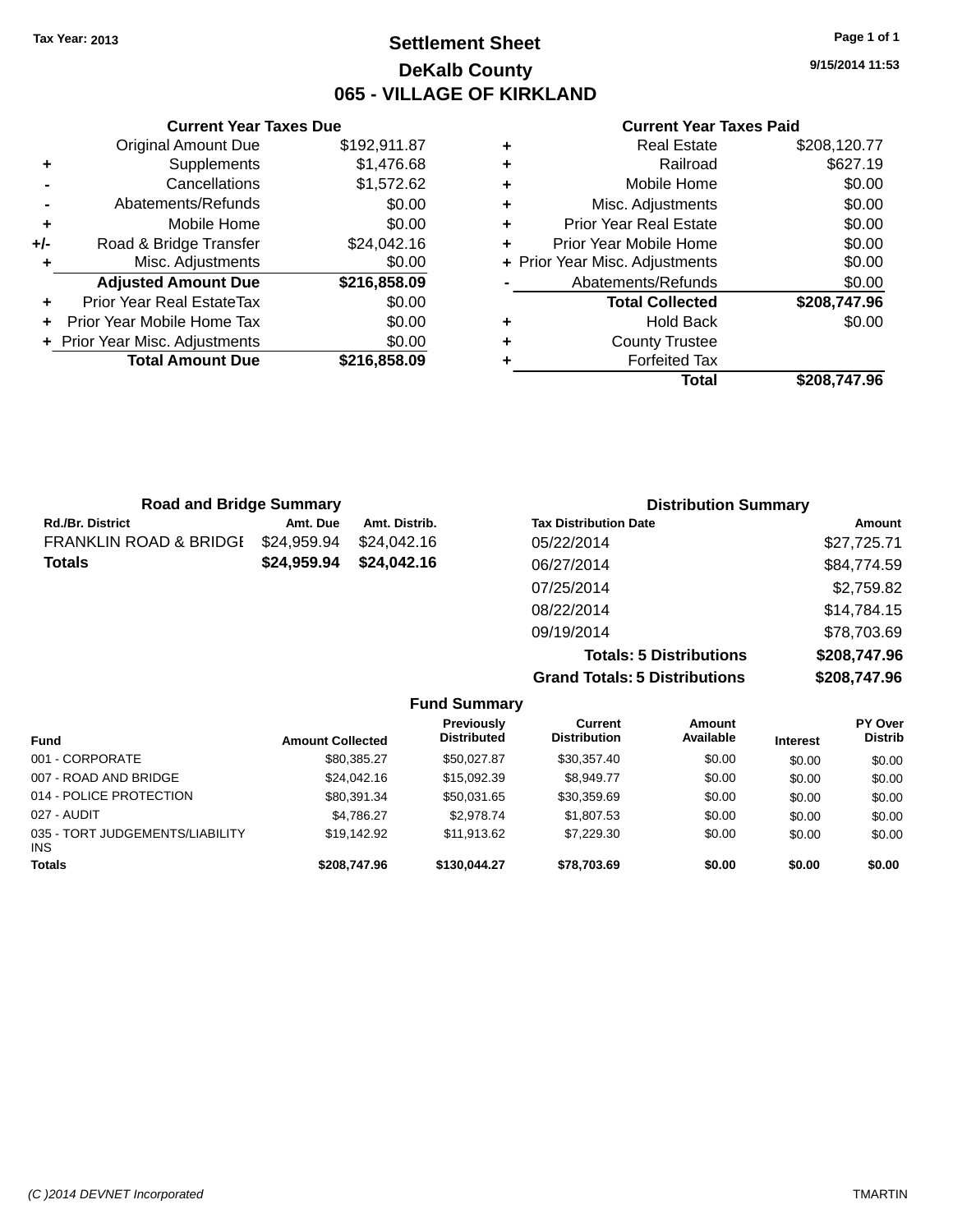## **Settlement Sheet Tax Year: 2013 Page 1 of 1 DeKalb County 066 - KIRKLAND LIBRARY**

### **Current Year Taxes Due**

|     | <b>Original Amount Due</b>       | \$47,309.04 |
|-----|----------------------------------|-------------|
| ٠   | Supplements                      | \$322.26    |
|     | Cancellations                    | \$342.09    |
|     | Abatements/Refunds               | \$0.00      |
| ٠   | Mobile Home                      | \$0.00      |
| +/- | Road & Bridge Transfer           | \$0.00      |
| ٠   | Misc. Adjustments                | \$0.00      |
|     | <b>Adjusted Amount Due</b>       | \$47,289.21 |
|     | <b>Prior Year Real EstateTax</b> | \$0.00      |
|     | Prior Year Mobile Home Tax       | \$0.00      |
|     | + Prior Year Misc. Adjustments   | \$0.00      |
|     | <b>Total Amount Due</b>          | \$47.289.21 |

### **Current Year Taxes Paid**

| ٠ | <b>Real Estate</b>             | \$45,160.45 |
|---|--------------------------------|-------------|
| ÷ | Railroad                       | \$136.18    |
| ٠ | Mobile Home                    | \$0.00      |
| ٠ | Misc. Adjustments              | \$0.00      |
| ٠ | <b>Prior Year Real Estate</b>  | \$0.00      |
| ٠ | Prior Year Mobile Home         | \$0.00      |
|   | + Prior Year Misc. Adjustments | \$0.00      |
|   | Abatements/Refunds             | \$0.00      |
|   | <b>Total Collected</b>         | \$45,296.63 |
| ٠ | <b>Hold Back</b>               | \$0.00      |
| ٠ | <b>County Trustee</b>          |             |
| ٠ | <b>Forfeited Tax</b>           |             |
|   | Total                          | \$45,296.63 |
|   |                                |             |

| <b>Distribution Summary</b>          |             |
|--------------------------------------|-------------|
| <b>Tax Distribution Date</b>         | Amount      |
| 05/22/2014                           | \$6,035.50  |
| 06/27/2014                           | \$18,281.58 |
| 07/25/2014                           | \$612.61    |
| 08/22/2014                           | \$3,260.72  |
| 09/19/2014                           | \$17,106.22 |
| <b>Totals: 5 Distributions</b>       | \$45,296.63 |
| <b>Grand Totals: 5 Distributions</b> | \$45,296.63 |

|                                          |                         | <b>Fund Summary</b>                     |                                |                            |                 |                                  |
|------------------------------------------|-------------------------|-----------------------------------------|--------------------------------|----------------------------|-----------------|----------------------------------|
| <b>Fund</b>                              | <b>Amount Collected</b> | <b>Previously</b><br><b>Distributed</b> | Current<br><b>Distribution</b> | <b>Amount</b><br>Available | <b>Interest</b> | <b>PY Over</b><br><b>Distrib</b> |
| $005 - I. M. R. F.$                      | \$8.23                  | \$5.12                                  | \$3.11                         | \$0.00                     | \$0.00          | \$0.00                           |
| 016 - LIBRARY (township, municipalities) | \$43,378.43             | \$26,996.62                             | \$16,381.81                    | \$0.00                     | \$0.00          | \$0.00                           |
| 047 - SOCIAL SECURITY                    | \$1.909.97              | \$1.188.67                              | \$721.30                       | \$0.00                     | \$0.00          | \$0.00                           |
| <b>Totals</b>                            | \$45,296.63             | \$28,190.41                             | \$17,106.22                    | \$0.00                     | \$0.00          | \$0.00                           |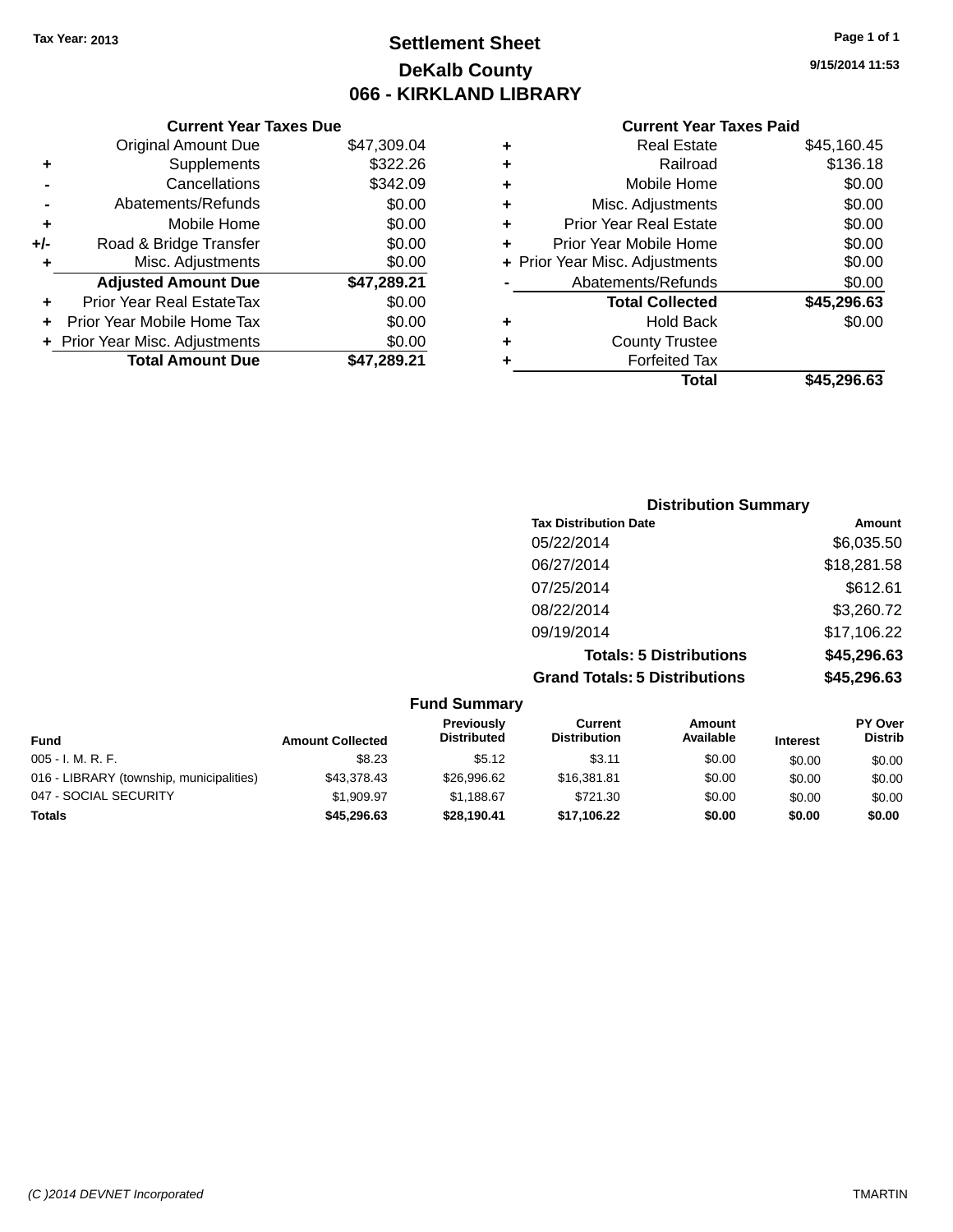# **Settlement Sheet Tax Year: 2013 Page 1 of 1 DeKalb County 067 - VILLAGE OF LEE**

**9/15/2014 11:53**

|     | <b>Current Year Taxes Due</b>  |             |  |  |  |
|-----|--------------------------------|-------------|--|--|--|
|     | <b>Original Amount Due</b>     | \$9,992.94  |  |  |  |
| ٠   | Supplements                    | \$8.58      |  |  |  |
|     | Cancellations                  | \$29.24     |  |  |  |
|     | Abatements/Refunds             | \$0.00      |  |  |  |
| ٠   | Mobile Home                    | \$0.00      |  |  |  |
| +/- | Road & Bridge Transfer         | \$1,515.01  |  |  |  |
|     | Misc. Adjustments              | \$29.83     |  |  |  |
|     | <b>Adjusted Amount Due</b>     | \$11,517.12 |  |  |  |
| ÷   | Prior Year Real EstateTax      | (\$0.19)    |  |  |  |
| ÷   | Prior Year Mobile Home Tax     | \$0.00      |  |  |  |
|     | + Prior Year Misc. Adjustments | \$0.00      |  |  |  |
|     | <b>Total Amount Due</b>        | \$11,516.93 |  |  |  |
|     |                                |             |  |  |  |

### **Current Year Taxes Paid +** Real Estate \$9,338.57

|   | Total                          | \$9,743.17                         |
|---|--------------------------------|------------------------------------|
| ٠ | <b>Forfeited Tax</b>           |                                    |
| ٠ | <b>County Trustee</b>          |                                    |
| ٠ | <b>Hold Back</b>               | \$0.00                             |
|   | <b>Total Collected</b>         | \$9,743.17                         |
|   | Abatements/Refunds             | \$0.00                             |
|   | + Prior Year Misc. Adjustments | \$0.00                             |
| ٠ | Prior Year Mobile Home         | \$0.00                             |
| ٠ | <b>Prior Year Real Estate</b>  | (\$0.19)                           |
| ٠ | Misc. Adjustments              | \$29.83                            |
| ٠ | Mobile Home                    | \$0.00                             |
| ÷ | Railroad                       | \$374.96                           |
| T | ngal Lolal <del>c</del>        | <u>ນວ.ບບບ.ບ<math>\prime</math></u> |

| <b>Road and Bridge Summary</b> |            |               | <b>Distribution Summary</b>  |            |
|--------------------------------|------------|---------------|------------------------------|------------|
| <b>Rd./Br. District</b>        | Amt. Due   | Amt. Distrib. | <b>Tax Distribution Date</b> | Amount     |
| SHABBONA ROAD & BRIDC          | \$1.555.75 | \$1.515.01    | 05/22/2014                   | \$2,341.18 |
| <b>Totals</b>                  | \$1,555.75 | \$1,515,01    | 06/27/2014                   | \$3,380.59 |
|                                |            |               | 07/25/2014                   | \$184.24   |
|                                |            |               | 08/22/2014                   | \$551.41   |
|                                |            |               | 09/19/2014                   | \$3,285.75 |

**Totals: 5 Distributions \$9,743.17 Grand Totals: 5 Distributions \$9,743.17**

|                                         |                         | <b>Fund Summary</b>                    |                                       |                            |                 |                           |
|-----------------------------------------|-------------------------|----------------------------------------|---------------------------------------|----------------------------|-----------------|---------------------------|
| <b>Fund</b>                             | <b>Amount Collected</b> | Previously<br><b>Distributed</b>       | <b>Current</b><br><b>Distribution</b> | <b>Amount</b><br>Available | <b>Interest</b> | PY Over<br><b>Distrib</b> |
| 001 - CORPORATE                         | \$2,523.42              | \$1.660.67                             | \$862.75                              | \$0.00                     | \$0.00          | \$0.00                    |
| 007 - ROAD AND BRIDGE                   | \$1.515.01              | \$1.042.43                             | \$472.58                              | \$0.00                     | \$0.00          | \$0.00                    |
| 025 - GARBAGE DISPOSAL                  | \$899.02                | \$591.65                               | \$307.37                              | \$0.00                     | \$0.00          | \$0.00                    |
| 027 - AUDIT                             | \$1,002.62              | \$659.83                               | \$342.79                              | \$0.00                     | \$0.00          | \$0.00                    |
| 035 - TORT JUDGEMENTS/LIABILITY<br>INS. | \$2.074.47              | \$1.365.22                             | \$709.25                              | \$0.00                     | \$0.00          | \$0.00                    |
| 072 - WATERWORKS SYSTEM                 | \$1,728.63              | \$1.137.62                             | \$591.01                              | \$0.00                     | \$0.00          | \$0.00                    |
| <b>Totals</b>                           | \$9,743.17              | \$6.457.42                             | \$3,285.75                            | \$0.00                     | \$0.00          | \$0.00                    |
|                                         |                         | <b>Miscellaneous Adjustment Detail</b> |                                       |                            |                 |                           |

| Year Source             | <b>Account Type</b> | <b>Amount Adjustment Description</b>           |
|-------------------------|---------------------|------------------------------------------------|
| 2013 RE - Real Estate   | Back Tax Collected  | \$17.72 MANESS REDEMPTION 13-06-331-005 by TBA |
| 2013 RE - Real Estate   | Back Tax Collected  | \$12.11 SCAVENGER SALE 13-06-332-003 by TBA    |
| <b>Totals 2 entries</b> |                     | \$29.83                                        |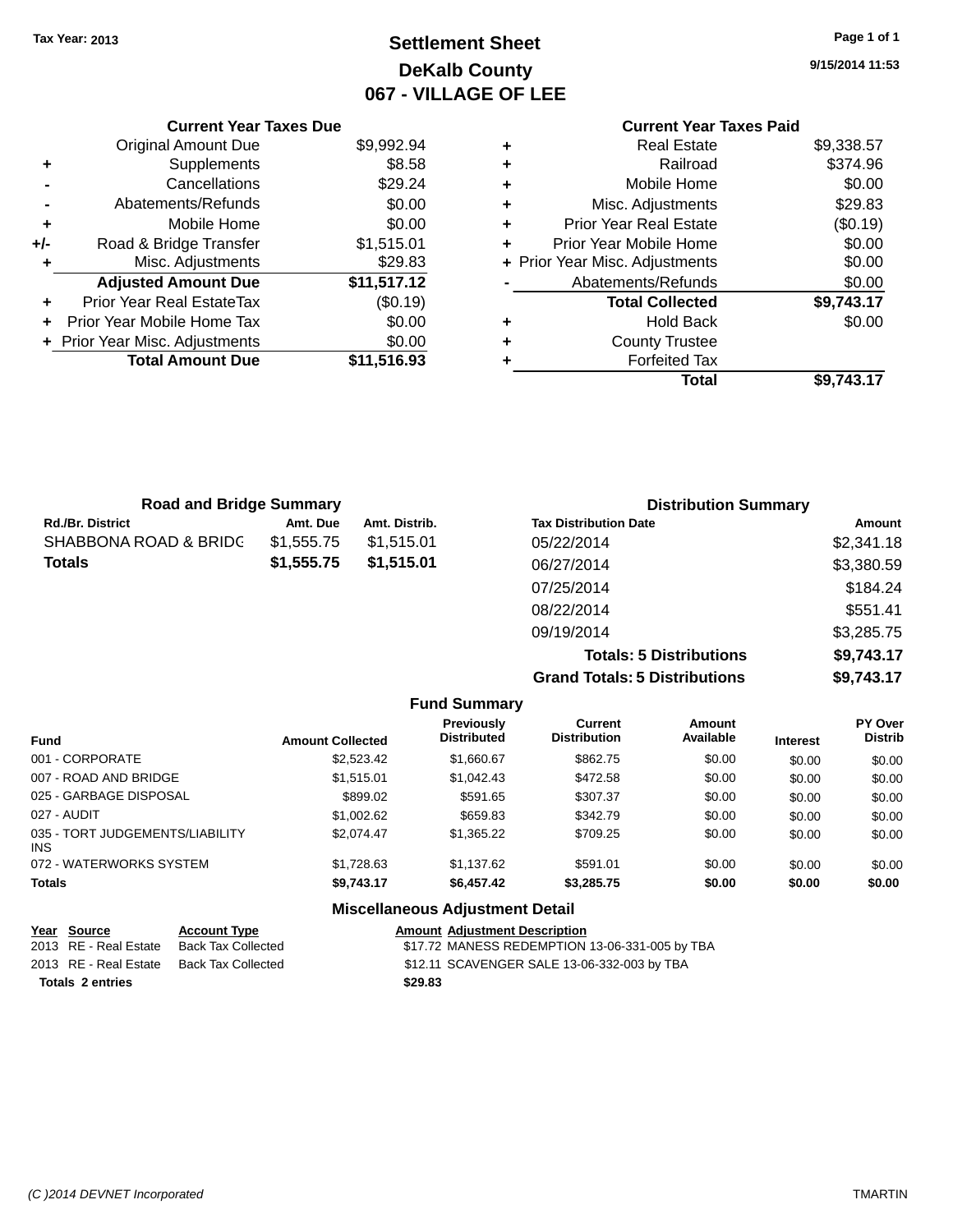### **Settlement Sheet Tax Year: 2013 Page 1 of 1 DeKalb County 068 - VILLAGE OF MALTA**

**9/15/2014 11:53**

#### **Current Year Taxes Paid**

|     | <b>Current Year Taxes Due</b>  |              |   |
|-----|--------------------------------|--------------|---|
|     | <b>Original Amount Due</b>     | \$106,961.08 |   |
| ٠   | Supplements                    | \$570.38     | ٠ |
|     | Cancellations                  | \$804.97     | ٠ |
|     | Abatements/Refunds             | \$0.91       | ٠ |
|     | Mobile Home                    | \$0.00       | ٠ |
| +/- | Road & Bridge Transfer         | \$10,414.78  |   |
|     | Misc. Adjustments              | \$0.00       |   |
|     | <b>Adjusted Amount Due</b>     | \$117,140.36 |   |
|     | Prior Year Real EstateTax      | (\$53.00)    |   |
|     | Prior Year Mobile Home Tax     | \$0.00       |   |
|     | + Prior Year Misc. Adjustments | \$0.00       |   |
|     | <b>Total Amount Due</b>        | \$117,087.36 |   |
|     |                                |              |   |

| ٠ | <b>Real Estate</b>             | \$109,619.19 |
|---|--------------------------------|--------------|
| ٠ | Railroad                       | \$1,156.42   |
| ٠ | Mobile Home                    | \$0.00       |
| ٠ | Misc. Adjustments              | \$0.00       |
| ٠ | <b>Prior Year Real Estate</b>  | (\$53.00)    |
| ÷ | Prior Year Mobile Home         | \$0.00       |
|   | + Prior Year Misc. Adjustments | \$0.00       |
|   | Abatements/Refunds             | \$0.91       |
|   | <b>Total Collected</b>         | \$110,721.70 |
| ٠ | <b>Hold Back</b>               | \$0.00       |
| ٠ | <b>County Trustee</b>          |              |
| ٠ | <b>Forfeited Tax</b>           |              |
|   | Total                          | \$110,721.70 |
|   |                                |              |

| <b>Road and Bridge Summary</b> |             | <b>Distribution Summary</b> |                              |             |
|--------------------------------|-------------|-----------------------------|------------------------------|-------------|
| <b>Rd./Br. District</b>        | Amt. Due    | Amt. Distrib.               | <b>Tax Distribution Date</b> | Amount      |
| MALTA ROAD & BRIDGE            | \$10,790.91 | \$10,414.78                 | 05/22/2014                   | \$13,532.85 |
| <b>Totals</b>                  | \$10,790.91 | \$10,414.78                 | 06/27/2014                   | \$45,825.15 |
|                                |             |                             | 07/25/2014                   | \$855.53    |
|                                |             |                             | 08/22/2014                   | \$6,659.23  |
|                                |             |                             | 09/19/2014                   | \$43,848.94 |

**Totals: 5 Distributions \$110,721.70 Grand Totals: 5 Distributions \$110,721.70**

| <b>Amount Collected</b> | Previously<br><b>Distributed</b> | <b>Current</b><br><b>Distribution</b> | <b>Amount</b><br>Available | <b>Interest</b> | PY Over<br><b>Distrib</b> |
|-------------------------|----------------------------------|---------------------------------------|----------------------------|-----------------|---------------------------|
| \$30,009.84             | \$18,105.06                      | \$11,904.78                           | \$0.00                     | \$0.00          | \$0.00                    |
| \$0.00                  | \$0.00                           | \$0.00                                | \$0.00                     | \$0.00          | \$0.00                    |
| \$6,565.28              | \$3,960.86                       | \$2,604.42                            | \$0.00                     | \$0.00          | \$0.00                    |
| \$10.414.78             | \$6,357.21                       | \$4.057.57                            | \$0.00                     | \$0.00          | \$0.00                    |
| \$10,316.18             | \$6,223.79                       | \$4,092.39                            | \$0.00                     | \$0.00          | \$0.00                    |
| \$938.46                | \$566.18                         | \$372.28                              | \$0.00                     | \$0.00          | \$0.00                    |
| \$12,192.10             | \$7,355.54                       | \$4,836.56                            | \$0.00                     | \$0.00          | \$0.00                    |
| \$21,100.95             | \$12,730.28                      | \$8,370.67                            | \$0.00                     | \$0.00          | \$0.00                    |
| \$5,117,16              | \$3,087.20                       | \$2,029.96                            | \$0.00                     | \$0.00          | \$0.00                    |
| \$14,066.95             | \$8,486.64                       | \$5,580.31                            | \$0.00                     | \$0.00          | \$0.00                    |
| \$110,721.70            | \$66,872.76                      | \$43,848.94                           | \$0.00                     | \$0.00          | \$0.00                    |
|                         |                                  | <b>Fund Summary</b>                   |                            |                 |                           |

|                                                                                                                    |                                                  | <b>Miscellaneous Adjustment Detail</b>                                                       |
|--------------------------------------------------------------------------------------------------------------------|--------------------------------------------------|----------------------------------------------------------------------------------------------|
| Year Source<br>2013 RE - Real Estate<br><b>Totals 1 entries</b>                                                    | <b>Account Type</b><br><b>Back Tax Collected</b> | <b>Amount Adjustment Description</b><br>\$0.00 LAY REDEMPTION 07-23-155-002 by TBA<br>\$0.00 |
|                                                                                                                    |                                                  | <b>Abatement Detail</b>                                                                      |
| Year Source<br>$0.040 \quad \text{DFT} \quad \text{D} \cdot \text{F} \cdot \text{F} \cdot \text{F} \cdot \text{F}$ | <b>Account Type</b><br>$P^{\text{max}}$          | <b>Amount Adjustment Description</b><br>$A \circ A$                                          |

# **Totals 1 entries \$0.87**

2013 RE - Real Estate PTAB Decision \$0.87 PTAB INTEREST REFUND 07-23-332-002 by TBA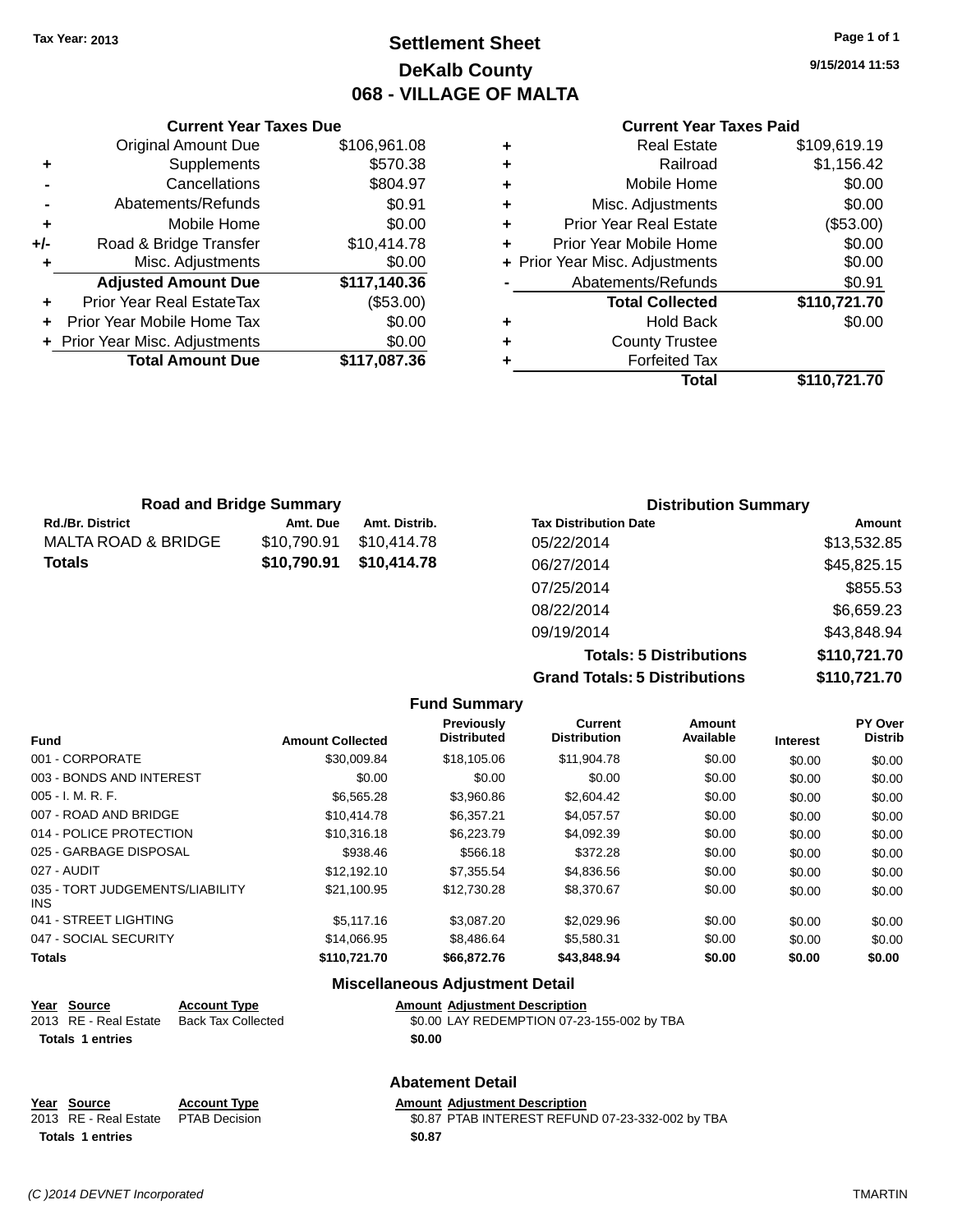### **Settlement Sheet Tax Year: 2013 Page 1 of 1 DeKalb County 069 - VILLAGE OF MAPLE PARK**

**9/15/2014 11:53**

#### **Current Year Taxes Paid**

|     | <b>Current Year Taxes Due</b>  |              |
|-----|--------------------------------|--------------|
|     | <b>Original Amount Due</b>     | \$103,026.34 |
| ٠   | Supplements                    | \$834.22     |
|     | Cancellations                  | \$914.01     |
|     | Abatements/Refunds             | \$0.27       |
| ÷   | Mobile Home                    | \$0.00       |
| +/- | Road & Bridge Transfer         | \$2,950.46   |
|     | Misc. Adjustments              | \$0.00       |
|     | <b>Adjusted Amount Due</b>     | \$105,896.74 |
|     | Prior Year Real EstateTax      | (\$1.17)     |
|     | Prior Year Mobile Home Tax     | \$0.00       |
|     | + Prior Year Misc. Adjustments | \$0.00       |
|     | <b>Total Amount Due</b>        | \$105,895.57 |
|     |                                |              |

| <b>Real Estate</b>            | \$102,448.90                   |
|-------------------------------|--------------------------------|
| Railroad                      | \$0.00                         |
| Mobile Home                   | \$0.00                         |
| Misc. Adjustments             | \$0.00                         |
| <b>Prior Year Real Estate</b> | (\$1.17)                       |
| Prior Year Mobile Home        | \$0.00                         |
|                               | \$0.00                         |
| Abatements/Refunds            | \$0.27                         |
| <b>Total Collected</b>        | \$102,447.46                   |
| <b>Hold Back</b>              | \$0.00                         |
| <b>County Trustee</b>         |                                |
| <b>Forfeited Tax</b>          |                                |
| Total                         | \$102,447.46                   |
|                               | + Prior Year Misc. Adjustments |

| <b>Road and Bridge Summary</b>   |            |               | <b>Distribution Summary</b>  |             |
|----------------------------------|------------|---------------|------------------------------|-------------|
| <b>Rd./Br. District</b>          | Amt. Due   | Amt. Distrib. | <b>Tax Distribution Date</b> | Amount      |
| <b>CORTLAND ROAD &amp; BRIDC</b> | \$3,049.99 | \$2,950.46    | 05/22/2014                   | \$11,622.34 |
| <b>Totals</b>                    | \$3,049.99 | \$2,950.46    | 06/27/2014                   | \$41,336.52 |
|                                  |            |               | 07/25/2014                   | \$610.38    |
|                                  |            |               | 08/22/2014                   | \$6,137.83  |
|                                  |            |               | 09/19/2014                   | \$42,740.39 |

**Totals: 5 Distributions \$102,447.46 Grand Totals: 5 Distributions \$102,447.46**

|                                               |                         | <b>Fund Summary</b>                     |                                |                     |                 |                                  |
|-----------------------------------------------|-------------------------|-----------------------------------------|--------------------------------|---------------------|-----------------|----------------------------------|
| <b>Fund</b>                                   | <b>Amount Collected</b> | <b>Previously</b><br><b>Distributed</b> | Current<br><b>Distribution</b> | Amount<br>Available | <b>Interest</b> | <b>PY Over</b><br><b>Distrib</b> |
| 001 - CORPORATE                               | \$48.161.43             | \$28,024.63                             | \$20,136.80                    | \$0.00              | \$0.00          | \$0.00                           |
| 003 - BONDS AND INTEREST                      | \$0.00                  | \$0.00                                  | \$0.00                         | \$0.00              | \$0.00          | \$0.00                           |
| 007 - ROAD AND BRIDGE                         | \$2,950.46              | \$1,810.82                              | \$1,139.64                     | \$0.00              | \$0.00          | \$0.00                           |
| 014 - POLICE PROTECTION                       | \$36,667.23             | \$21,336.27                             | \$15,330.96                    | \$0.00              | \$0.00          | \$0.00                           |
| 027 - AUDIT                                   | \$4,890.28              | \$2,845.60                              | \$2,044.68                     | \$0.00              | \$0.00          | \$0.00                           |
| 035 - TORT JUDGEMENTS/LIABILITY<br><b>INS</b> | \$9,778.06              | \$5.689.75                              | \$4.088.31                     | \$0.00              | \$0.00          | \$0.00                           |
| <b>Totals</b>                                 | \$102,447.46            | \$59,707.07                             | \$42,740.39                    | \$0.00              | \$0.00          | \$0.00                           |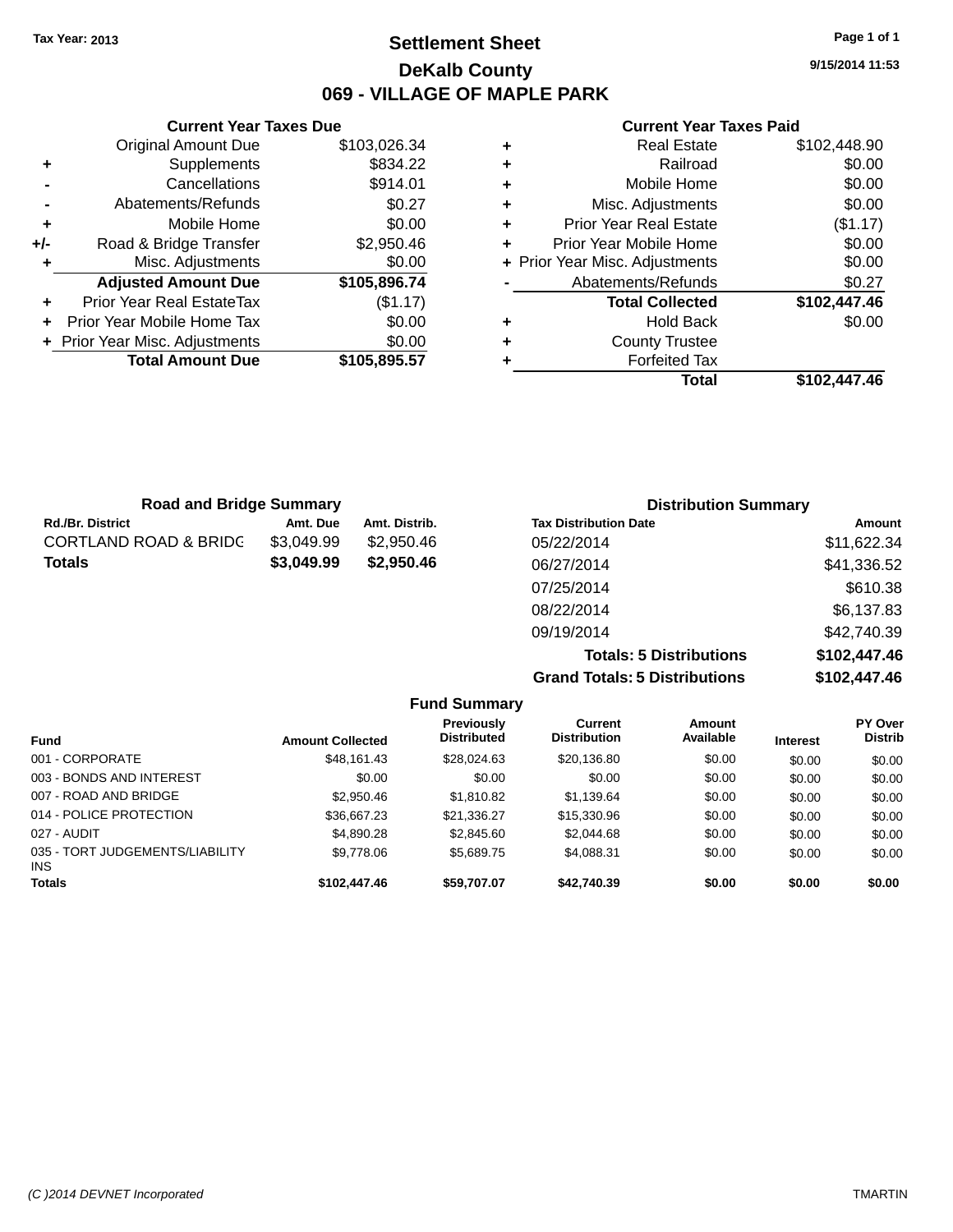### **Settlement Sheet Tax Year: 2013 Page 1 of 1 DeKalb County 070 - MAPLE PARK LIBRARY**

**9/15/2014 11:53**

#### **Current Year Taxes Paid**

| Curr                   |   |            | <b>Current Year Taxes Due</b>    |       |
|------------------------|---|------------|----------------------------------|-------|
| Rε                     | ٠ | \$9,882.50 | Original Amount Due              |       |
|                        | ٠ | \$81.44    | Supplements                      |       |
| Mot                    | ٠ | \$89.07    | Cancellations                    |       |
| Misc. Adj              | ٠ | \$0.00     | Abatements/Refunds               |       |
| Prior Year Re          | ٠ | \$0.00     | Mobile Home                      |       |
| Prior Year Mob         |   | \$0.00     | Road & Bridge Transfer           | $+/-$ |
| + Prior Year Misc. Adj |   | \$0.00     | Misc. Adjustments                |       |
| Abatements             |   | \$9,874.87 | <b>Adjusted Amount Due</b>       |       |
| <b>Total (</b>         |   | \$0.00     | <b>Prior Year Real EstateTax</b> |       |
| h                      | ٠ | \$0.00     | Prior Year Mobile Home Tax       |       |
| Count                  | ٠ | \$0.00     | + Prior Year Misc. Adjustments   |       |
| For                    |   | \$9,874.87 | <b>Total Amount Due</b>          |       |
|                        |   |            |                                  |       |

|   | <b>Real Estate</b>             | \$9,564.22 |
|---|--------------------------------|------------|
| ٠ | Railroad                       | \$0.00     |
| ٠ | Mobile Home                    | \$0.00     |
| ٠ | Misc. Adjustments              | \$0.00     |
|   | <b>Prior Year Real Estate</b>  | \$0.00     |
|   | Prior Year Mobile Home         | \$0.00     |
|   | + Prior Year Misc. Adjustments | \$0.00     |
|   | Abatements/Refunds             | \$0.00     |
|   | <b>Total Collected</b>         | \$9,564.22 |
| ٠ | <b>Hold Back</b>               | \$0.00     |
|   | <b>County Trustee</b>          |            |
|   | <b>Forfeited Tax</b>           |            |
|   | Total                          | \$9,564.22 |
|   |                                |            |

|                  |                                  | <b>Distribution Summary</b>           |                                |          |                                  |
|------------------|----------------------------------|---------------------------------------|--------------------------------|----------|----------------------------------|
|                  |                                  | <b>Tax Distribution Date</b>          |                                |          | Amount                           |
|                  |                                  | 05/22/2014                            |                                |          | \$1,091.64                       |
|                  |                                  | 06/27/2014                            |                                |          | \$3,834.85                       |
|                  |                                  | 07/25/2014                            |                                |          | \$55.98                          |
|                  |                                  | 08/22/2014                            |                                |          | \$567.68                         |
|                  |                                  | 09/19/2014                            |                                |          | \$4,014.07                       |
|                  |                                  |                                       | <b>Totals: 5 Distributions</b> |          | \$9,564.22                       |
|                  |                                  | <b>Grand Totals: 5 Distributions</b>  |                                |          | \$9,564.22                       |
|                  | <b>Fund Summary</b>              |                                       |                                |          |                                  |
| Amount Collected | Previously<br><b>Distributed</b> | <b>Current</b><br><b>Distribution</b> | <b>Amount</b><br>Available     | Interest | <b>PY Over</b><br><b>Distrib</b> |

| <b>Fund</b>     | <b>Amount Collected</b> | <b>Previously</b><br>Distributed | Current<br><b>Distribution</b> | Amount<br>Available | <b>Interest</b> | <b>PY Over</b><br>Distrib |
|-----------------|-------------------------|----------------------------------|--------------------------------|---------------------|-----------------|---------------------------|
| 001 - CORPORATE | \$9.564.22              | \$5.550.15                       | \$4.014.07                     | \$0.00              | \$0.00          | \$0.00                    |
| <b>Totals</b>   | \$9,564.22              | \$5.550.15                       | \$4.014.07                     | \$0.00              | \$0.00          | \$0.00                    |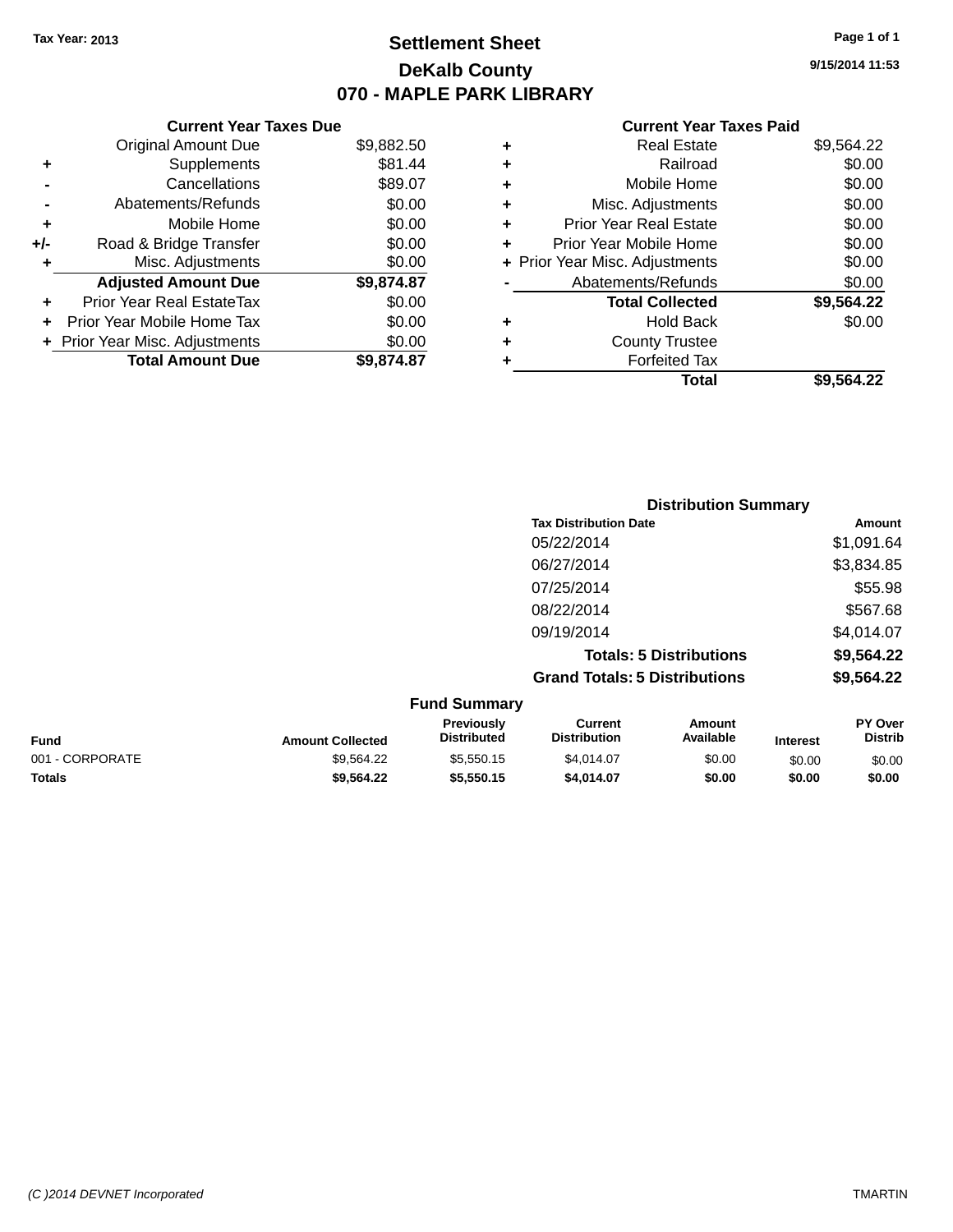### **Settlement Sheet Tax Year: 2013 Page 1 of 2 DeKalb County 071 - CITY OF SANDWICH**

**9/15/2014 11:53**

#### **Current Year Taxes Paid**

|   | <b>Real Estate</b>             | \$1,251,983.33 |
|---|--------------------------------|----------------|
| ٠ | Railroad                       | \$3,052.29     |
| ٠ | Mobile Home                    | \$0.00         |
| ٠ | Misc. Adjustments              | \$1.55         |
| ٠ | <b>Prior Year Real Estate</b>  | (\$889.69)     |
| ÷ | Prior Year Mobile Home         | \$0.00         |
|   | + Prior Year Misc. Adjustments | \$0.00         |
|   | Abatements/Refunds             | \$30.00        |
|   | <b>Total Collected</b>         | \$1,254,117.48 |
| ٠ | <b>Hold Back</b>               | \$0.00         |
| ÷ | <b>County Trustee</b>          |                |
|   | <b>Forfeited Tax</b>           |                |
|   | Total                          | \$1.254.117.48 |

|     | <b>Current Year Taxes Due</b>    |                |  |  |  |  |  |
|-----|----------------------------------|----------------|--|--|--|--|--|
|     | <b>Original Amount Due</b>       | \$1,262,821.33 |  |  |  |  |  |
| ٠   | Supplements                      | \$9,824.18     |  |  |  |  |  |
|     | Cancellations                    | \$11,513.79    |  |  |  |  |  |
|     | Abatements/Refunds               | \$30.00        |  |  |  |  |  |
| ٠   | Mobile Home                      | \$0.00         |  |  |  |  |  |
| +/- | Road & Bridge Transfer           | \$41,619.96    |  |  |  |  |  |
| ٠   | Misc. Adjustments                | \$1.55         |  |  |  |  |  |
|     | <b>Adjusted Amount Due</b>       | \$1,302,723.23 |  |  |  |  |  |
| ٠   | <b>Prior Year Real EstateTax</b> | (\$889.69)     |  |  |  |  |  |
|     | Prior Year Mobile Home Tax       | \$0.00         |  |  |  |  |  |
|     | + Prior Year Misc. Adjustments   | \$0.00         |  |  |  |  |  |
|     | <b>Total Amount Due</b>          | \$1,301,833.54 |  |  |  |  |  |
|     |                                  |                |  |  |  |  |  |

| <b>Road and Bridge Summary</b>    |             |               | <b>Distribution Summary</b>  |              |
|-----------------------------------|-------------|---------------|------------------------------|--------------|
| <b>Rd./Br. District</b>           | Amt. Due    | Amt. Distrib. | <b>Tax Distribution Date</b> | Amount       |
| SANDWICH ROAD & BRIDG \$42,128.54 |             | \$40.534.51   | 05/22/2014                   | \$168,443.22 |
| SOMONAUK ROAD & BRIDI             | \$1.121.43  | \$1.085.45    | 06/27/2014                   | \$519,153.07 |
| Totals                            | \$43,249.97 | \$41,619.96   | 07/25/2014                   | \$12,483.66  |
|                                   |             |               | 08/22/2014                   | \$84,326.56  |

| 09/19/2014                           | \$469,710.97   |
|--------------------------------------|----------------|
| <b>Totals: 5 Distributions</b>       | \$1,254,117.48 |
| <b>Grand Totals: 5 Distributions</b> | \$1,254,117.48 |
|                                      |                |

|                                                     |                         | <b>Fund Summary</b>                     |                                       |                     |                 |                           |
|-----------------------------------------------------|-------------------------|-----------------------------------------|---------------------------------------|---------------------|-----------------|---------------------------|
| <b>Fund</b>                                         | <b>Amount Collected</b> | <b>Previously</b><br><b>Distributed</b> | <b>Current</b><br><b>Distribution</b> | Amount<br>Available | <b>Interest</b> | PY Over<br><b>Distrib</b> |
| 001 - CORPORATE                                     | \$411,652.54            | \$257,431.57                            | \$154,220.97                          | \$0.00              | \$0.00          | \$0.00                    |
| 003 - BONDS AND INTEREST                            | \$0.00                  | \$0.00                                  | \$0.00                                | \$0.00              | \$0.00          | \$0.00                    |
| 005 - I. M. R. F.                                   | \$95,951.02             | \$60,004.06                             | \$35,946.96                           | \$0.00              | \$0.00          | \$0.00                    |
| 007 - ROAD AND BRIDGE                               | \$41,619.96             | \$26,157.41                             | \$15,462.55                           | \$0.00              | \$0.00          | \$0.00                    |
| 014 - POLICE PROTECTION                             | \$157,019.63            | \$98,194.00                             | \$58,825.63                           | \$0.00              | \$0.00          | \$0.00                    |
| 015 - POLICE PENSION                                | \$196,263.35            | \$122,735.52                            | \$73,527.83                           | \$0.00              | \$0.00          | \$0.00                    |
| 027 - AUDIT                                         | \$16,146.81             | \$10,097.59                             | \$6,049.22                            | \$0.00              | \$0.00          | \$0.00                    |
| 035 - TORT JUDGMENTS, LIABILITY<br><b>INSURANCE</b> | \$34,892.04             | \$21,820.14                             | \$13,071.90                           | \$0.00              | \$0.00          | \$0.00                    |
| 040 - STREET AND BRIDGE                             | \$0.00                  | \$0.00                                  | \$0.00                                | \$0.00              | \$0.00          | \$0.00                    |
| 041 - STREET LIGHTING                               | \$57,038.31             | \$35,669.55                             | \$21,368.76                           | \$0.00              | \$0.00          | \$0.00                    |
| 045 - PUBLIC BENEFIT                                | \$0.00                  | \$0.00                                  | \$0.00                                | \$0.00              | \$0.00          | \$0.00                    |
| 046 - EMERGENCY SERV & DISASTER<br><b>OPER</b>      | \$2,839.66              | \$1,775.82                              | \$1,063.84                            | \$0.00              | \$0.00          | \$0.00                    |
| 047 - SOCIAL SECURITY                               | \$95,951.02             | \$60,004.06                             | \$35,946.96                           | \$0.00              | \$0.00          | \$0.00                    |
| 048 - SCHOOL CROSSING GUARDS                        | \$10,912.49             | \$6,824.25                              | \$4,088.24                            | \$0.00              | \$0.00          | \$0.00                    |
| 060 - UNEMPLOYMENT INSURANCE                        | \$19,203.55             | \$12,009.17                             | \$7,194.38                            | \$0.00              | \$0.00          | \$0.00                    |
| 062 - WORKERS COMPENSATION                          | \$75,017.23             | \$46,912.88                             | \$28,104.35                           | \$0.00              | \$0.00          | \$0.00                    |
| 065 - FORESTRY PROGRAM                              | \$39,609.87             | \$24,770.49                             | \$14,839.38                           | \$0.00              | \$0.00          | \$0.00                    |
| <b>Totals</b>                                       | \$1,254,117.48          | \$784,406.51                            | \$469,710.97                          | \$0.00              | \$0.00          | \$0.00                    |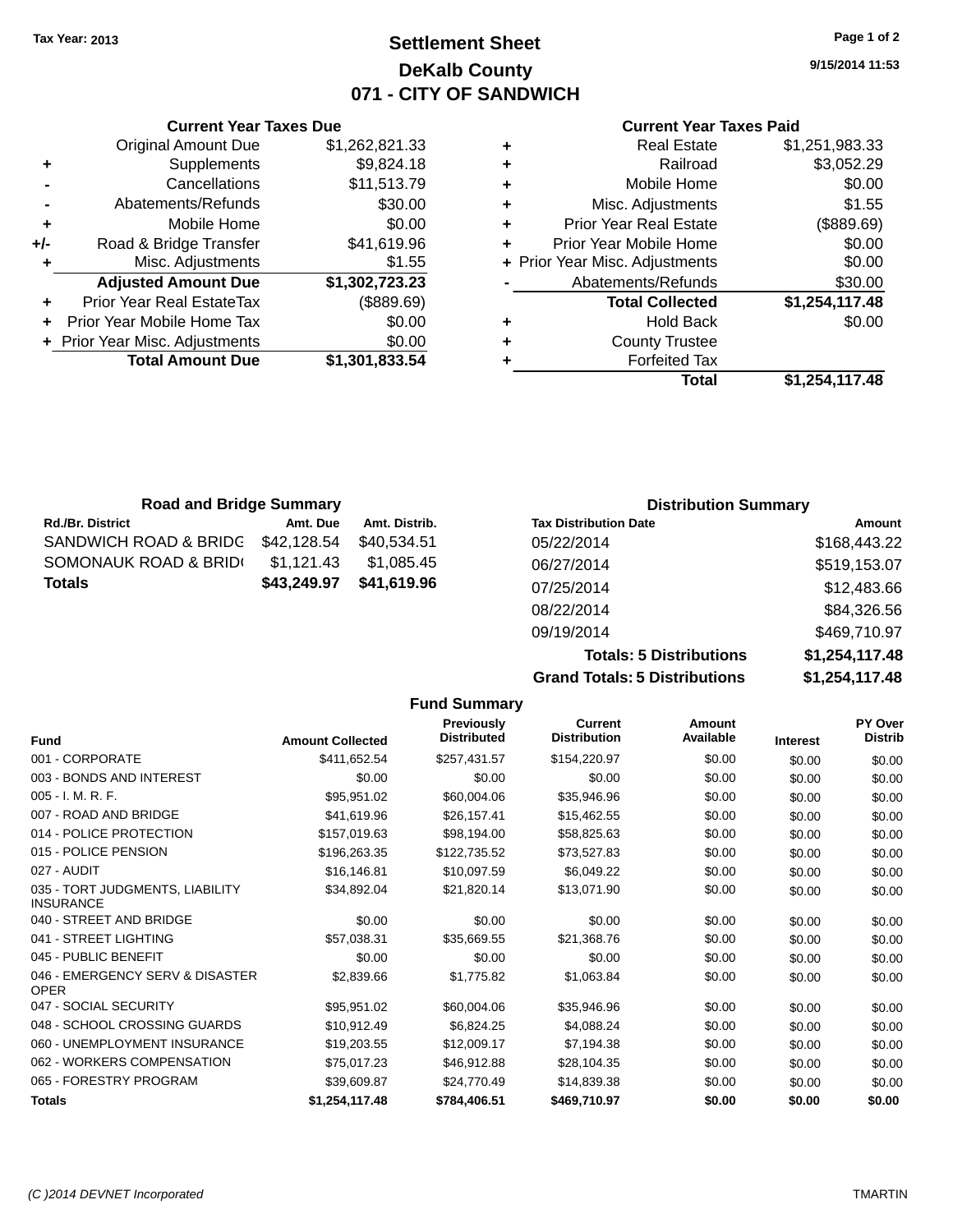### **Settlement Sheet Tax Year: 2013 Page 2 of 2 DeKalb County**

#### **9/15/2014 11:53**

### **Miscellaneous Adjustment Detail**

### **Year** Source **Account Type Account Adjustment Description**

**Totals 1 entries \$1.55**

2013 RE - Real Estate Back Tax Collected \$1.55 PRIMUS REDEMPTION 19-23-397-008 by TBA

#### **Abatement Detail**

\$3.44 PTAB INTEREST REFUND 19-26-431-010 by TBA 2013 RE - Real Estate RE Abatement \$25.71 PTAB INTEREST REFUND 19-36-356-001 by TBA

**Year Source Account Type Amount Adjustment Description**<br>2013 RE - Real Estate PTAB Decision **\$3.44 PTAB INTEREST REFUN Totals 2 entries \$29.15**

*(C )2014 DEVNET Incorporated* TMARTIN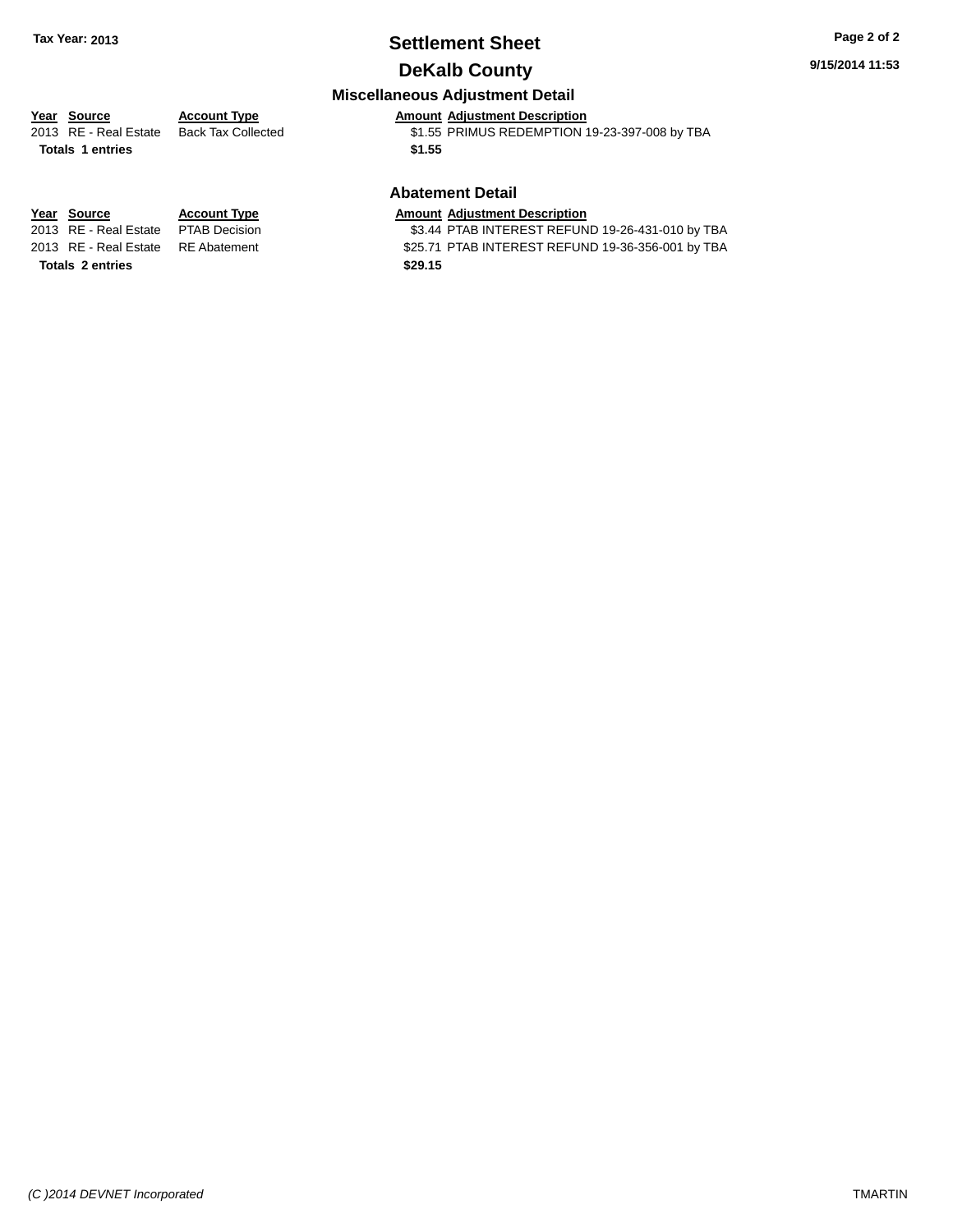### **Settlement Sheet Tax Year: 2013 Page 1 of 1 DeKalb County 072 - VILLAGE OF SHABBONA**

**9/15/2014 11:53**

#### **Current Year Taxes Paid**

|     | <b>Current Year Taxes Due</b>  |              |  |  |  |  |  |
|-----|--------------------------------|--------------|--|--|--|--|--|
|     | <b>Original Amount Due</b>     | \$94,853.86  |  |  |  |  |  |
| ٠   | Supplements                    | \$887.39     |  |  |  |  |  |
|     | Cancellations                  | \$975.81     |  |  |  |  |  |
|     | Abatements/Refunds             | \$0.77       |  |  |  |  |  |
| ٠   | Mobile Home                    | \$0.00       |  |  |  |  |  |
| +/- | Road & Bridge Transfer         | \$10,787.88  |  |  |  |  |  |
| ٠   | Misc. Adjustments              | \$89.34      |  |  |  |  |  |
|     | <b>Adjusted Amount Due</b>     | \$105,641.89 |  |  |  |  |  |
| ٠   | Prior Year Real EstateTax      | (\$29.81)    |  |  |  |  |  |
|     | Prior Year Mobile Home Tax     | \$0.00       |  |  |  |  |  |
|     | + Prior Year Misc. Adjustments | \$0.00       |  |  |  |  |  |
|     | <b>Total Amount Due</b>        | \$105,612.08 |  |  |  |  |  |
|     |                                |              |  |  |  |  |  |

| ٠ | <b>Real Estate</b>             | \$101,254.33 |
|---|--------------------------------|--------------|
| ٠ | Railroad                       | \$2,037.94   |
| ٠ | Mobile Home                    | \$0.00       |
| ٠ | Misc. Adjustments              | \$89.34      |
| ٠ | <b>Prior Year Real Estate</b>  | (\$29.81)    |
| ٠ | Prior Year Mobile Home         | \$0.00       |
|   | + Prior Year Misc. Adjustments | \$0.00       |
|   | Abatements/Refunds             | \$0.77       |
|   | <b>Total Collected</b>         | \$103,351.03 |
| ٠ | Hold Back                      | \$0.00       |
| ٠ | <b>County Trustee</b>          |              |
| ٠ | <b>Forfeited Tax</b>           |              |
|   | Total                          | \$103,351.03 |
|   |                                |              |

| <b>Road and Bridge Summary</b> |             |               | <b>Distribution Summary</b>  |             |  |
|--------------------------------|-------------|---------------|------------------------------|-------------|--|
| Rd./Br. District               | Amt. Due    | Amt. Distrib. | <b>Tax Distribution Date</b> | Amount      |  |
| SHABBONA ROAD & BRIDG          | \$11,082.20 | \$10.787.88   | 05/22/2014                   | \$14,087.63 |  |
| Totals                         | \$11,082.20 | \$10,787.88   | 06/27/2014                   | \$43,076.29 |  |
|                                |             |               | 07/25/2014                   | \$1,363.69  |  |
|                                |             |               | 08/22/2014                   | \$9,634.74  |  |
|                                |             |               | 09/19/2014                   | \$35,188.68 |  |

**Totals: 5 Distributions \$103,351.03 Grand Totals: 5 Distributions \$103,351.03**

|                              |                         | <b>Fund Summary</b>                     |                                |                     |                 |                           |
|------------------------------|-------------------------|-----------------------------------------|--------------------------------|---------------------|-----------------|---------------------------|
| <b>Fund</b>                  | <b>Amount Collected</b> | <b>Previously</b><br><b>Distributed</b> | Current<br><b>Distribution</b> | Amount<br>Available | <b>Interest</b> | PY Over<br><b>Distrib</b> |
| 001 - CORPORATE              | \$48,609.98             | \$31.909.85                             | \$16,700.13                    | \$0.00              | \$0.00          | \$0.00                    |
| 005 - I. M. R. F.            | \$1,496.02              | \$982.06                                | \$513.96                       | \$0.00              | \$0.00          | \$0.00                    |
| 007 - ROAD AND BRIDGE        | \$10,787.88             | \$7,399.60                              | \$3,388.28                     | \$0.00              | \$0.00          | \$0.00                    |
| 014 - POLICE PROTECTION      | \$28.364.59             | \$18,619.83                             | \$9.744.76                     | \$0.00              | \$0.00          | \$0.00                    |
| 047 - SOCIAL SECURITY        | \$10.572.20             | \$6,940.09                              | \$3.632.11                     | \$0.00              | \$0.00          | \$0.00                    |
| 060 - UNEMPLOYMENT INSURANCE | \$1.071.69              | \$703.50                                | \$368.19                       | \$0.00              | \$0.00          | \$0.00                    |
| 062 - WORKERS COMPENSATION   | \$2.448.67              | \$1,607.42                              | \$841.25                       | \$0.00              | \$0.00          | \$0.00                    |
| <b>Totals</b>                | \$103.351.03            | \$68.162.35                             | \$35,188.68                    | \$0.00              | \$0.00          | \$0.00                    |
|                              |                         | <b>Miscellaneous Adjustment Detail</b>  |                                |                     |                 |                           |

| Year Source             | <b>Account Type</b>       | <b>Amount Adjustment Description</b>             |
|-------------------------|---------------------------|--------------------------------------------------|
| 2013 RE - Real Estate   | <b>Back Tax Collected</b> | \$18.16 DOBSON REDEMPTION 13-15-402-010 by TBA   |
| 2013 RE - Real Estate   | Paymt In Lieu of Tax      | \$71.18 HOUSING AUTHORITY-SEQUOYA APTS by TBA    |
| <b>Totals 2 entries</b> |                           | \$89.34                                          |
|                         |                           | <b>Abatement Detail</b>                          |
| Year Source             | <b>Account Type</b>       | <b>Amount Adjustment Description</b>             |
| 2013 RE - Real Estate   | <b>PTAB Decision</b>      | \$0.74 PTAB INTEREST REFUND 13-15-176-011 by TBA |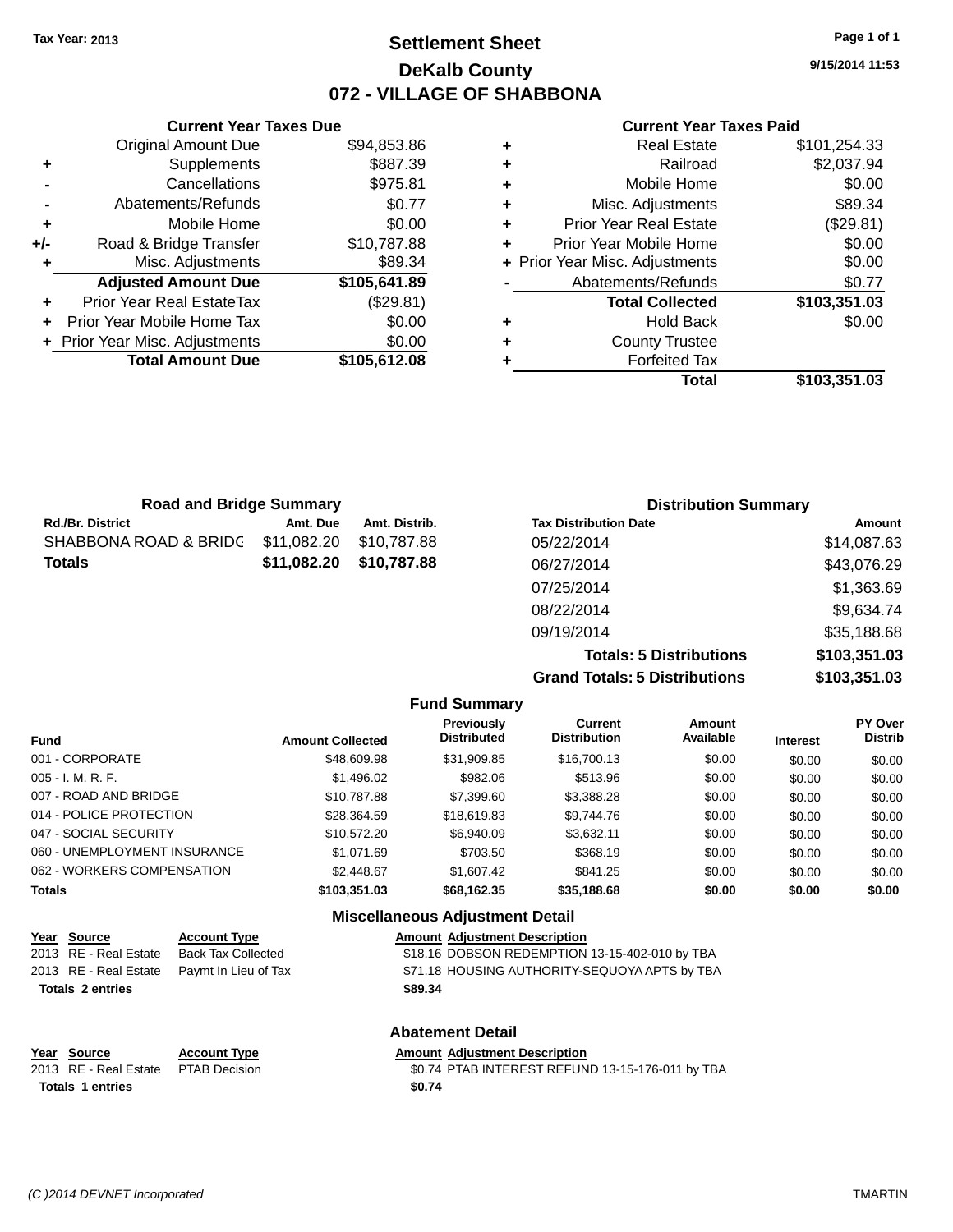### **Settlement Sheet Tax Year: 2013 Page 1 of 1 DeKalb County 073 - FLEWELLIN MEMORIAL LIBRARY**

**9/15/2014 11:53**

#### **Current Year Taxes Paid**

| \$25,480.07 | <b>Original Amount Due</b>   |     |
|-------------|------------------------------|-----|
|             |                              |     |
| \$221.72    | Supplements                  | ٠   |
| \$245.87    | Cancellations                |     |
| \$0.20      | Abatements/Refunds           |     |
| \$0.00      | Mobile Home                  | ٠   |
| \$0.00      | Road & Bridge Transfer       | +/- |
| \$24.00     | Misc. Adjustments            | ٠   |
| \$25,479.72 | <b>Adjusted Amount Due</b>   |     |
| (\$7.63)    | Prior Year Real EstateTax    | ٠   |
| \$0.00      | Prior Year Mobile Home Tax   | ÷   |
| \$0.00      | Prior Year Misc. Adjustments |     |
| \$25.472.09 | <b>Total Amount Due</b>      |     |
|             |                              |     |

| ٠ | <b>Real Estate</b>             | \$24,358.39 |
|---|--------------------------------|-------------|
| ٠ | Railroad                       | \$490.18    |
| ٠ | Mobile Home                    | \$0.00      |
| ٠ | Misc. Adjustments              | \$24.00     |
| ٠ | Prior Year Real Estate         | (\$7.63)    |
| ÷ | Prior Year Mobile Home         | \$0.00      |
|   | + Prior Year Misc. Adjustments | \$0.00      |
|   | Abatements/Refunds             | \$0.20      |
|   | <b>Total Collected</b>         | \$24,864.74 |
| ٠ | Hold Back                      | \$0.00      |
| ٠ | <b>County Trustee</b>          |             |
| ٠ | <b>Forfeited Tax</b>           |             |
|   | <b>Total</b>                   | \$24,864.74 |
|   |                                |             |

|                     | <b>Distribution Summary</b>          |             |
|---------------------|--------------------------------------|-------------|
|                     | <b>Tax Distribution Date</b>         | Amount      |
|                     | 05/22/2014                           | \$3,440.83  |
|                     | 06/27/2014                           | \$10,293.64 |
|                     | 07/25/2014                           | \$335.85    |
|                     | 08/22/2014                           | \$2,252.04  |
|                     | 09/19/2014                           | \$8,542.38  |
|                     | <b>Totals: 5 Distributions</b>       | \$24,864.74 |
|                     | <b>Grand Totals: 5 Distributions</b> | \$24,864.74 |
| <b>Fund Summary</b> |                                      |             |

|                                               |                           |                         | -                                       |                                               |                     |                 |                                  |
|-----------------------------------------------|---------------------------|-------------------------|-----------------------------------------|-----------------------------------------------|---------------------|-----------------|----------------------------------|
| <b>Fund</b>                                   |                           | <b>Amount Collected</b> | <b>Previously</b><br><b>Distributed</b> | Current<br><b>Distribution</b>                | Amount<br>Available | <b>Interest</b> | <b>PY Over</b><br><b>Distrib</b> |
| 001 - CORPORATE                               |                           | \$24.864.74             | \$16,322,36                             | \$8,542,38                                    | \$0.00              | \$0.00          | \$0.00                           |
| Totals                                        |                           | \$24.864.74             | \$16,322,36                             | \$8,542,38                                    | \$0.00              | \$0.00          | \$0.00                           |
|                                               |                           |                         | <b>Miscellaneous Adjustment Detail</b>  |                                               |                     |                 |                                  |
| Year Source                                   | <b>Account Type</b>       |                         | <b>Amount Adiustment Description</b>    |                                               |                     |                 |                                  |
| 2013 RE - Real Estate                         | <b>Back Tax Collected</b> |                         |                                         | \$4.88 DOBSON REDEMPTION 13-15-402-010 by TBA |                     |                 |                                  |
| 2013 RE - Real Estate<br>Paymt In Lieu of Tax |                           |                         |                                         | \$19.12 HOUSING AUTHORITY-SEQUOYA APTS by TBA |                     |                 |                                  |

**Totals 2 entries \$24.00**

**Abatement Detail**

| Year Source                         | <b>Account Type</b> | <b>Amount Adiustment Description</b>             |
|-------------------------------------|---------------------|--------------------------------------------------|
| 2013 RE - Real Estate PTAB Decision |                     | \$0.20 PTAB INTEREST REFUND 13-15-176-011 by TBA |
| <b>Totals 1 entries</b>             |                     | \$0.20                                           |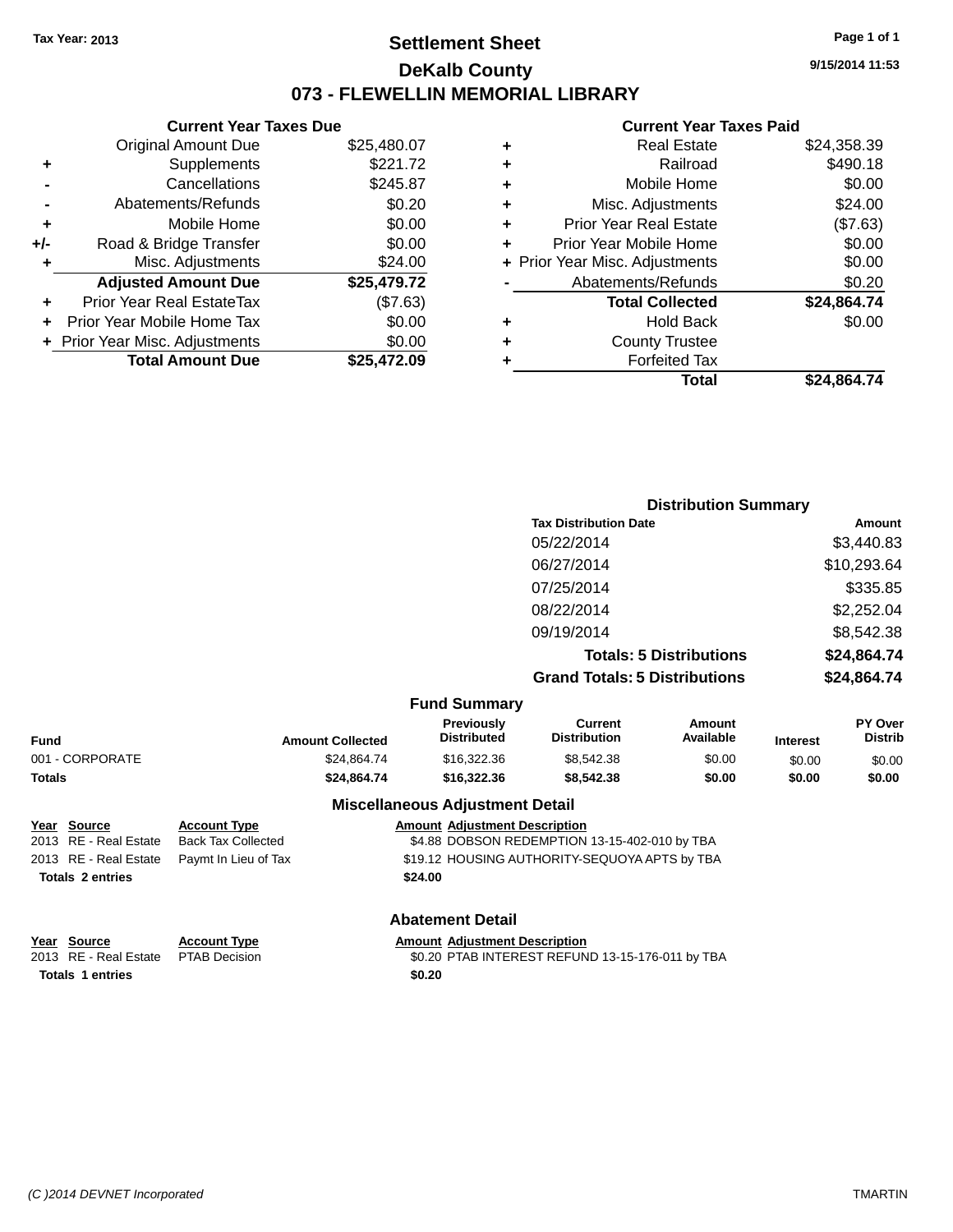**Current Year Taxes Due**

### **Settlement Sheet Tax Year: 2013 Page 1 of 1 DeKalb County 074 - VILLAGE OF SOMONAUK**

**9/15/2014 11:53**

#### **Current Year Taxes Paid**

|     |                                  |              |   | Total                          | \$421,574.91 |  |  |
|-----|----------------------------------|--------------|---|--------------------------------|--------------|--|--|
|     | <b>Total Amount Due</b>          | \$434,293.42 |   | <b>Forfeited Tax</b>           |              |  |  |
|     | + Prior Year Misc. Adjustments   | \$0.00       | ٠ | <b>County Trustee</b>          |              |  |  |
| $+$ | Prior Year Mobile Home Tax       | \$0.00       | ٠ | <b>Hold Back</b>               | \$0.00       |  |  |
| ÷.  | <b>Prior Year Real EstateTax</b> | (\$261.75)   |   | <b>Total Collected</b>         | \$421,574.91 |  |  |
|     | <b>Adjusted Amount Due</b>       | \$434,555.17 |   | Abatements/Refunds             | \$0.00       |  |  |
|     | Misc. Adjustments                | \$0.00       |   | + Prior Year Misc. Adjustments | \$0.00       |  |  |
| +/- | Road & Bridge Transfer           | \$51,518.01  | ٠ | Prior Year Mobile Home         | \$0.00       |  |  |
| ٠   | Mobile Home                      | \$0.00       | ٠ | <b>Prior Year Real Estate</b>  | (\$261.75)   |  |  |
|     | Abatements/Refunds               | \$0.00       | ٠ | Misc. Adjustments              | \$0.00       |  |  |
|     | Cancellations                    | \$3,752.50   | ٠ | Mobile Home                    | \$0.00       |  |  |
| ٠   | Supplements                      | \$3,178.90   | ٠ | Railroad                       | \$4,118.88   |  |  |
|     | <b>Original Amount Due</b>       | \$383,610.76 | ٠ | <b>Real Estate</b>             | \$417,717.78 |  |  |
|     |                                  |              |   |                                |              |  |  |

| <b>Road and Bridge Summary</b> |             |               | <b>Distribution Summary</b>  |               |  |
|--------------------------------|-------------|---------------|------------------------------|---------------|--|
| <b>Rd./Br. District</b>        | Amt. Due    | Amt. Distrib. | <b>Tax Distribution Date</b> | <b>Amount</b> |  |
| SOMONAUK ROAD & BRID(          | \$53,205.97 | \$51.518.01   | 05/22/2014                   | \$79,083.93   |  |
| <b>Totals</b>                  | \$53,205.97 | \$51,518.01   | 06/27/2014                   | \$164,113.21  |  |
|                                |             |               | 07/25/2014                   | \$4,455.10    |  |
|                                |             |               | 08/22/2014                   | \$26,170.71   |  |
|                                |             |               | 09/19/2014                   | \$147,751.96  |  |

**Totals: 5 Distributions \$421,574.91 Grand Totals: 5 Distributions \$421,574.91**

|                                         |                         | <b>Fund Summary</b>                     |                                |                     |                 |                           |
|-----------------------------------------|-------------------------|-----------------------------------------|--------------------------------|---------------------|-----------------|---------------------------|
| <b>Fund</b>                             | <b>Amount Collected</b> | <b>Previously</b><br><b>Distributed</b> | Current<br><b>Distribution</b> | Amount<br>Available | <b>Interest</b> | PY Over<br><b>Distrib</b> |
| 001 - CORPORATE                         | \$108,924.03            | \$70.762.29                             | \$38.161.74                    | \$0.00              | \$0.00          | \$0.00                    |
| 003 - BONDS AND INTEREST                | \$132,444.84            | \$86.042.51                             | \$46,402.33                    | \$0.00              | \$0.00          | \$0.00                    |
| 007 - ROAD AND BRIDGE                   | \$51.518.01             | \$33,416.27                             | \$18.101.74                    | \$0.00              | \$0.00          | \$0.00                    |
| 014 - POLICE PROTECTION                 | \$22.661.17             | \$14,721,77                             | \$7,939.40                     | \$0.00              | \$0.00          | \$0.00                    |
| 025 - GARBAGE DISPOSAL                  | \$14,268.66             | \$9,269.60                              | \$4,999.06                     | \$0.00              | \$0.00          | \$0.00                    |
| 027 - AUDIT                             | \$18,466.20             | \$11,996.52                             | \$6,469.68                     | \$0.00              | \$0.00          | \$0.00                    |
| 035 - TORT JUDGEMENTS/LIABILITY<br>INS. | \$39,300.06             | \$25,531.20                             | \$13,768.86                    | \$0.00              | \$0.00          | \$0.00                    |
| 047 - SOCIAL SECURITY                   | \$33.991.94             | \$22,082.79                             | \$11.909.15                    | \$0.00              | \$0.00          | \$0.00                    |
| <b>Totals</b>                           | \$421.574.91            | \$273.822.95                            | \$147.751.96                   | \$0.00              | \$0.00          | \$0.00                    |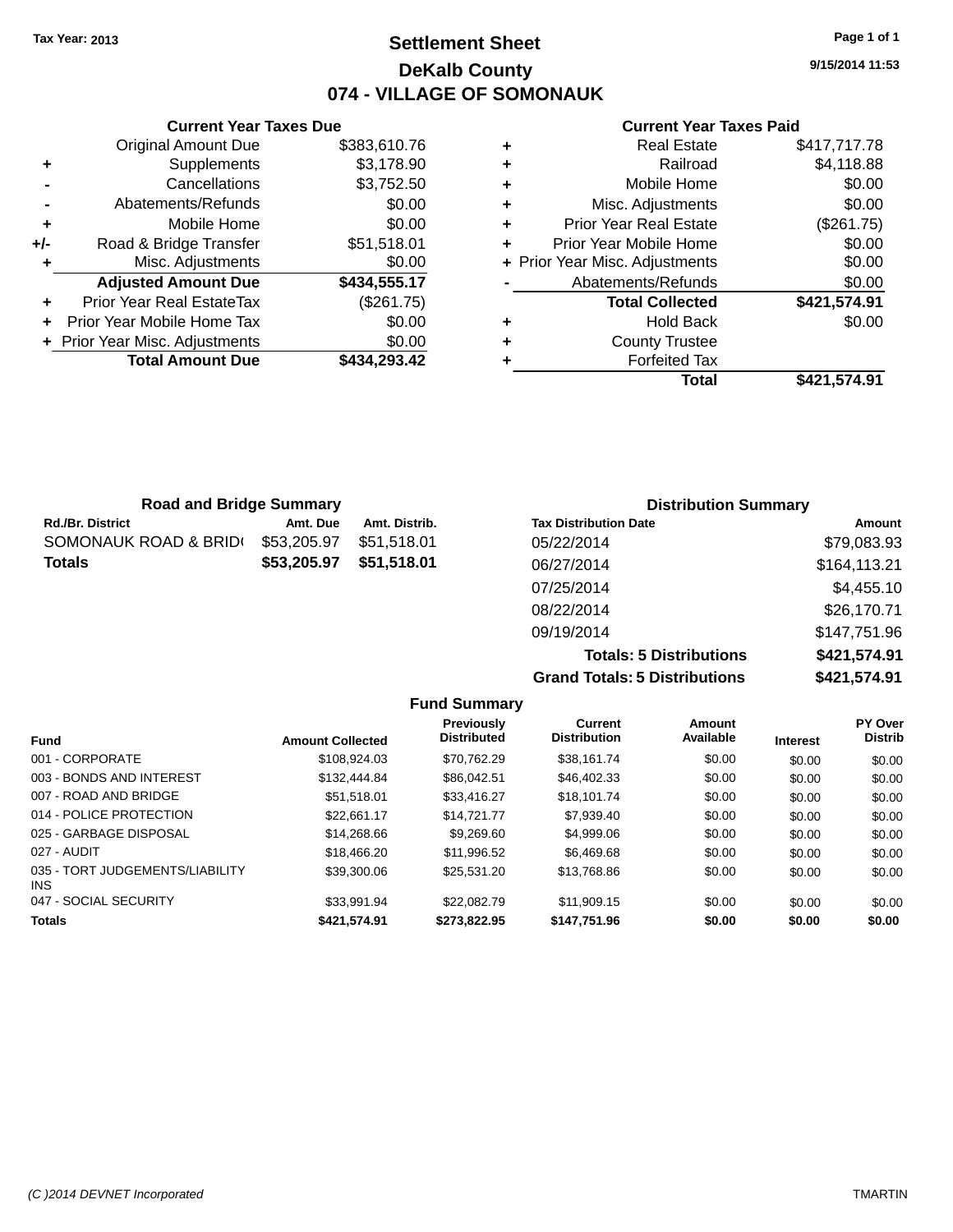### **Settlement Sheet Tax Year: 2013 Page 1 of 1 DeKalb County 075 - SOMONAUK LIBRARY**

**9/15/2014 11:53**

#### **Current Year Taxes Paid**

|     | <b>Original Amount Due</b>       | \$130,917.44 |
|-----|----------------------------------|--------------|
| ÷   | Supplements                      | \$723.76     |
|     | Cancellations                    | \$856.01     |
|     | Abatements/Refunds               | \$0.00       |
| ÷   | Mobile Home                      | \$0.00       |
| +/- | Road & Bridge Transfer           | \$0.00       |
| ٠   | Misc. Adjustments                | \$0.00       |
|     | <b>Adjusted Amount Due</b>       | \$130,785.19 |
| ÷   | <b>Prior Year Real EstateTax</b> | (\$70.41)    |
|     | Prior Year Mobile Home Tax       | \$0.00       |
|     | + Prior Year Misc. Adjustments   | \$0.00       |
|     | <b>Total Amount Due</b>          | \$130,714.78 |
|     |                                  |              |

**Current Year Taxes Due**

| ٠ | <b>Real Estate</b>             | \$124,844.74 |
|---|--------------------------------|--------------|
| ٠ | Railroad                       | \$1,355.56   |
| ٠ | Mobile Home                    | \$0.00       |
| ٠ | Misc. Adjustments              | \$0.00       |
| ٠ | <b>Prior Year Real Estate</b>  | (\$70.41)    |
| ÷ | Prior Year Mobile Home         | \$0.00       |
|   | + Prior Year Misc. Adjustments | \$0.00       |
|   | Abatements/Refunds             | \$0.00       |
|   | <b>Total Collected</b>         | \$126,129.89 |
| ٠ | Hold Back                      | \$0.00       |
| ٠ | <b>County Trustee</b>          |              |
| ٠ | <b>Forfeited Tax</b>           |              |
|   | Total                          | \$126,129.89 |
|   |                                |              |

### **Distribution Summary Tax Distribution Date Amount** 05/22/2014 \$23,255.73 06/27/2014 \$49,800.34 07/25/2014 \$1,282.39 08/22/2014 \$7,412.03 09/19/2014 \$44,379.40 **Totals: 5 Distributions \$126,129.89 Grand Totals: 5 Distributions \$126,129.89**

|                                         |                         | <b>Fund Summary</b>                     |                                       |                     |                 |                                  |
|-----------------------------------------|-------------------------|-----------------------------------------|---------------------------------------|---------------------|-----------------|----------------------------------|
| <b>Fund</b>                             | <b>Amount Collected</b> | <b>Previously</b><br><b>Distributed</b> | <b>Current</b><br><b>Distribution</b> | Amount<br>Available | <b>Interest</b> | <b>PY Over</b><br><b>Distrib</b> |
| 001 - CORPORATE                         | \$50,074.06             | \$32,455.26                             | \$17,618.80                           | \$0.00              | \$0.00          | \$0.00                           |
| 003 - BONDS AND INTEREST                | \$52.641.19             | \$34,119,14                             | \$18,522.05                           | \$0.00              | \$0.00          | \$0.00                           |
| 004 - OPERATIONS & MAINTENANCE          | \$6,676.56              | \$4,327,38                              | \$2,349.18                            | \$0.00              | \$0.00          | \$0.00                           |
| $005 - I. M. R. F.$                     | \$4.433.21              | \$2,873.37                              | \$1,559.84                            | \$0.00              | \$0.00          | \$0.00                           |
| 027 - AUDIT                             | \$1,669.07              | \$1.081.80                              | \$587.27                              | \$0.00              | \$0.00          | \$0.00                           |
| 035 - TORT JUDGEMENTS/LIABILITY<br>INS. | \$5,317.90              | \$3,446.77                              | \$1.871.13                            | \$0.00              | \$0.00          | \$0.00                           |
| 047 - SOCIAL SECURITY                   | \$5,317.90              | \$3.446.77                              | \$1.871.13                            | \$0.00              | \$0.00          | \$0.00                           |
| <b>Totals</b>                           | \$126,129.89            | \$81,750.49                             | \$44,379.40                           | \$0.00              | \$0.00          | \$0.00                           |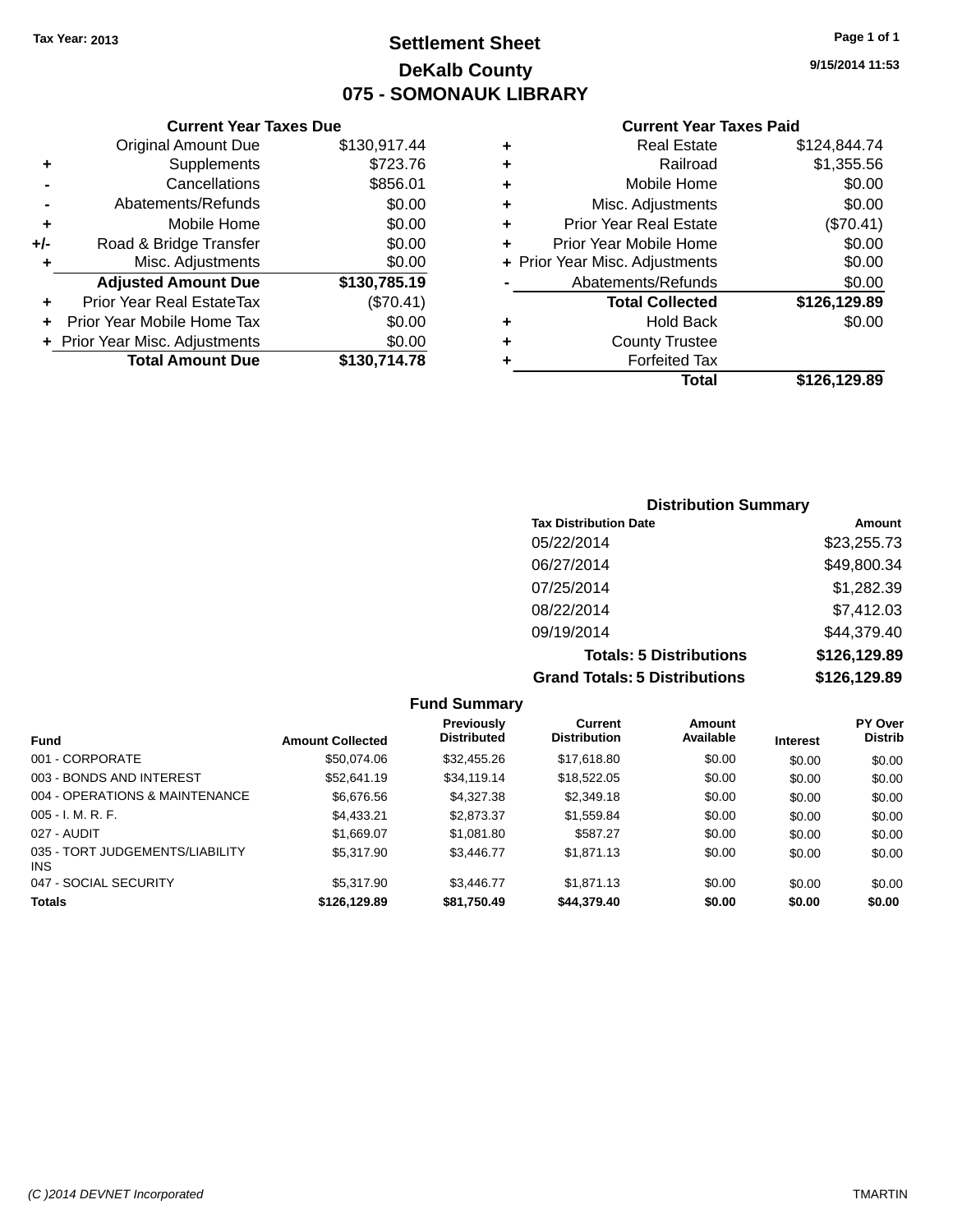### **Settlement Sheet Tax Year: 2013 Page 1 of 1 DeKalb County 076 - CITY OF SYCAMORE**

**9/15/2014 11:53**

#### **Current Year Taxes Paid**

|     | <b>Current Year Taxes Due</b>  |                |
|-----|--------------------------------|----------------|
|     | <b>Original Amount Due</b>     | \$2,626,377.46 |
| ٠   | Supplements                    | \$11,214.19    |
|     | Cancellations                  | \$13,912.44    |
|     | Abatements/Refunds             | \$3.12         |
| ٠   | Mobile Home                    | \$0.00         |
| +/- | Road & Bridge Transfer         | \$41,789.40    |
|     | Misc. Adjustments              | \$1,339.00     |
|     | <b>Adjusted Amount Due</b>     | \$2,666,804.49 |
|     | Prior Year Real EstateTax      | (\$374.38)     |
|     | Prior Year Mobile Home Tax     | \$0.00         |
|     | + Prior Year Misc. Adjustments | \$0.00         |
|     | <b>Total Amount Due</b>        | \$2,666,430.11 |
|     |                                |                |

|   | <b>Real Estate</b>             | \$2,581,020.31 |
|---|--------------------------------|----------------|
| ٠ | Railroad                       | \$0.38         |
| ٠ | Mobile Home                    | \$0.00         |
| ٠ | Misc. Adjustments              | \$1,339.00     |
| ٠ | <b>Prior Year Real Estate</b>  | (\$374.38)     |
| ÷ | Prior Year Mobile Home         | \$0.00         |
|   | + Prior Year Misc. Adjustments | \$0.00         |
|   | Abatements/Refunds             | \$3.12         |
|   | <b>Total Collected</b>         | \$2,581,982.19 |
| ٠ | Hold Back                      | \$0.00         |
| ٠ | <b>County Trustee</b>          |                |
| ٠ | <b>Forfeited Tax</b>           |                |
|   | Total                          | \$2,581,982.19 |
|   |                                |                |

| <b>Road and Bridge Summary</b>   |             |               | <b>Distribution Summary</b>  |                |  |
|----------------------------------|-------------|---------------|------------------------------|----------------|--|
| <b>Rd./Br. District</b>          | Amt. Due    | Amt. Distrib. | <b>Tax Distribution Date</b> | Amount         |  |
| <b>CORTLAND ROAD &amp; BRIDC</b> | \$25,833.76 | \$24,990.70   | 05/22/2014                   | \$333,470.10   |  |
| DEKALB ROAD & BRIDGE             | \$9,884.85  | \$9.583.19    | 06/27/2014                   | \$1,032,859.51 |  |
| <b>SYCAMORE ROAD &amp; BRID(</b> | \$7,420.43  | \$7,215.51    | 07/25/2014                   | \$43,001.27    |  |
| \$43,139.04<br><b>Totals</b>     | \$41,789.40 | 08/22/2014    | \$154,510.46                 |                |  |
|                                  |             |               | 09/19/2014                   | \$1,018,140.85 |  |
|                                  |             |               | Tatala: E Diatributiana      | 0.50400240     |  |

**Totals: 5 Distributions Grand Totals: 5 Distributions** 

| ŝ | \$2,581,982.19 |
|---|----------------|
| i | \$2,581,982.19 |
|   |                |
|   | DV Ough        |

|                              |                         | <b>Fund Summary</b>                         |                                       |                            |                 |                           |
|------------------------------|-------------------------|---------------------------------------------|---------------------------------------|----------------------------|-----------------|---------------------------|
| <b>Fund</b>                  | <b>Amount Collected</b> | Previously<br><b>Distributed</b>            | <b>Current</b><br><b>Distribution</b> | <b>Amount</b><br>Available | <b>Interest</b> | PY Over<br><b>Distrib</b> |
| 001 - CORPORATE              | \$1,211,252.80          | \$733,543.99                                | \$477,708.81                          | \$0.00                     | \$0.00          | \$0.00                    |
| 003 - BONDS AND INTEREST     | \$151,456.47            | \$91,723.20                                 | \$59,733.27                           | \$0.00                     | \$0.00          | \$0.00                    |
| $005 - I. M. R. F.$          | \$151.756.19            | \$91.904.72                                 | \$59.851.47                           | \$0.00                     | \$0.00          | \$0.00                    |
| 007 - ROAD AND BRIDGE        | \$41,789.40             | \$25,481.05                                 | \$16,308.35                           | \$0.00                     | \$0.00          | \$0.00                    |
| 013 - FIREFIGHTER'S PENSION  | \$501.596.64            | \$303,770.78                                | \$197.825.86                          | \$0.00                     | \$0.00          | \$0.00                    |
| 015 - POLICE PENSION         | \$330,331.72            | \$200.051.43                                | \$130,280.29                          | \$0.00                     | \$0.00          | \$0.00                    |
| 047 - SOCIAL SECURITY        | \$89,437.68             | \$54.164.16                                 | \$35,273.52                           | \$0.00                     | \$0.00          | \$0.00                    |
| 048 - SCHOOL CROSSING GUARDS | \$19,376.59             | \$11.734.62                                 | \$7.641.97                            | \$0.00                     | \$0.00          | \$0.00                    |
| 143 - MEDICARE               | \$84.984.70             | \$51,467.39                                 | \$33.517.31                           | \$0.00                     | \$0.00          | \$0.00                    |
| <b>Totals</b>                | \$2,581,982.19          | \$1,563,841.34                              | \$1,018,140.85                        | \$0.00                     | \$0.00          | \$0.00                    |
|                              |                         | <b>Missellanessen Adirectives of Betail</b> |                                       |                            |                 |                           |

#### **Miscellaneous Adjustment Detail**

| <u>Year Source</u>      | <b>Account Type</b>                        |            | <b>Amount Adjustment Description</b>             |
|-------------------------|--------------------------------------------|------------|--------------------------------------------------|
| 2013 RE - Real Estate   | Back Tax Collected                         |            | \$6.34 STOGSDILL REDEMPTION 06-32-328-025 by TBA |
|                         | 2013 RE - Real Estate Paymt In Lieu of Tax |            | \$1,332.66 HOUSING AUTHORITY by TBA              |
| <b>Totals 2 entries</b> |                                            | \$1,339,00 |                                                  |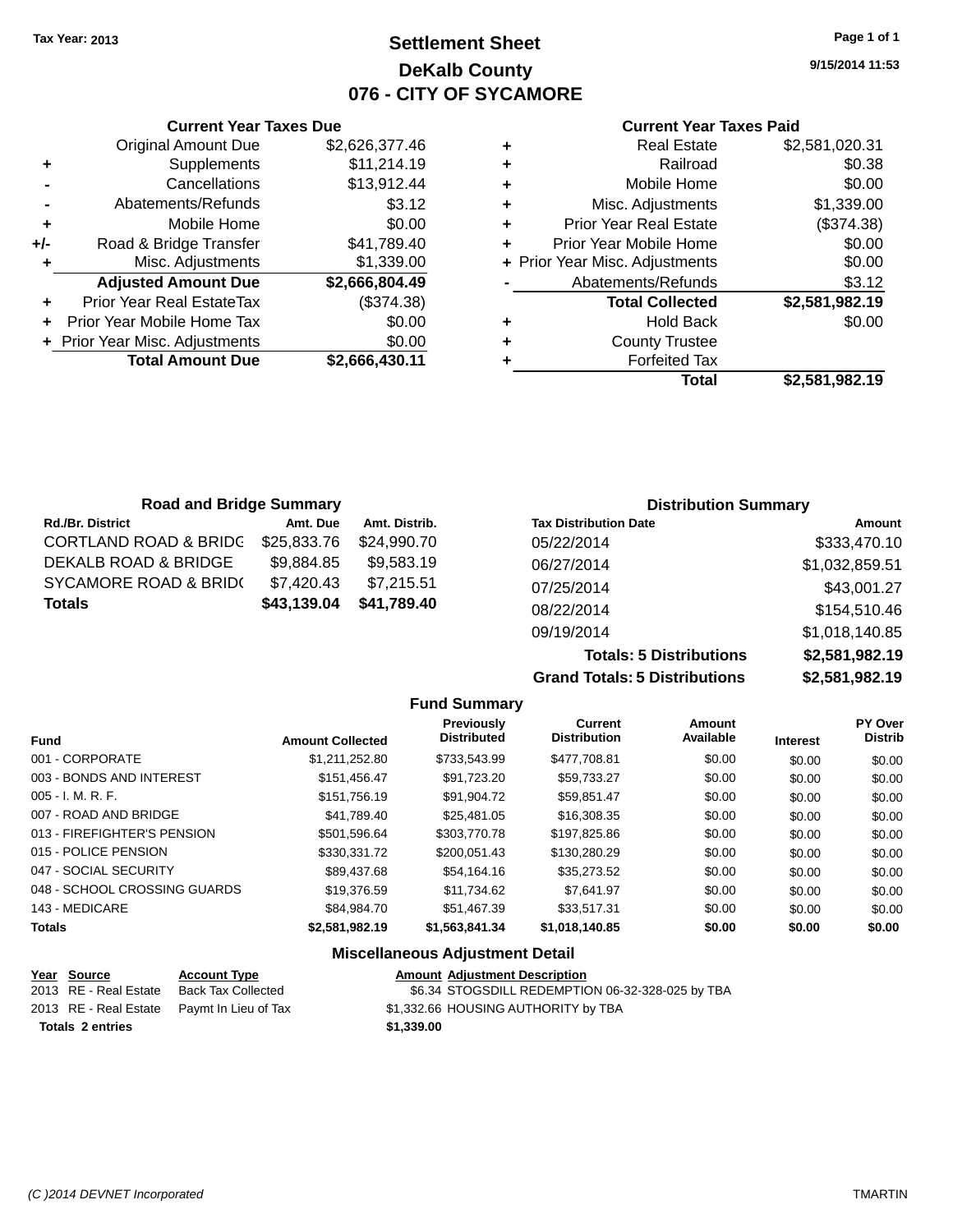### **Settlement Sheet Tax Year: 2013 Page 1 of 1 DeKalb County 077 - SYCAMORE LIBRARY**

**9/15/2014 11:53**

#### **Current Year Taxes Paid**

| ٠ | <b>Real Estate</b>             | \$939,485.76 |
|---|--------------------------------|--------------|
| ٠ | Railroad                       | \$0.14       |
| ٠ | Mobile Home                    | \$0.00       |
| ٠ | Misc. Adjustments              | \$495.42     |
| ٠ | <b>Prior Year Real Estate</b>  | (\$120.02)   |
| ٠ | Prior Year Mobile Home         | \$0.00       |
|   | + Prior Year Misc. Adjustments | \$0.00       |
|   | Abatements/Refunds             | \$0.00       |
|   | <b>Total Collected</b>         | \$939,861.30 |
| ٠ | <b>Hold Back</b>               | \$0.00       |
| ٠ | <b>County Trustee</b>          |              |
|   | <b>Forfeited Tax</b>           |              |
|   | Total                          | \$939.861.30 |
|   |                                |              |

#### **Current Year Taxes Due** Original Amount Due \$971,734.73 **+** Supplements \$3,964.08 **-** Cancellations \$4,952.21 **-** Abatements/Refunds \$0.00 **+** Mobile Home \$0.00 **+/-** Road & Bridge Transfer \$0.00 **+** Misc. Adjustments \$495.42 **Adjusted Amount Due \$971,242.02 +** Prior Year Real EstateTax (\$120.02) **+** Prior Year Mobile Home Tax \$0.00 **+ Prior Year Misc. Adjustments**  $$0.00$ **Total Amount Due \$971,122.00**

| <b>Distribution Summary</b>          |              |
|--------------------------------------|--------------|
| <b>Tax Distribution Date</b>         | Amount       |
| 05/22/2014                           | \$121,309.91 |
| 06/27/2014                           | \$376,028.55 |
| 07/25/2014                           | \$15,669.78  |
| 08/22/2014                           | \$56,184.01  |
| 09/19/2014                           | \$370,669.05 |
| <b>Totals: 5 Distributions</b>       | \$939,861.30 |
| <b>Grand Totals: 5 Distributions</b> | \$939,861.30 |

| <b>Fund Summary</b>                      |                         |                                  |                                |                            |                 |                                  |
|------------------------------------------|-------------------------|----------------------------------|--------------------------------|----------------------------|-----------------|----------------------------------|
| <b>Fund</b>                              | <b>Amount Collected</b> | Previously<br><b>Distributed</b> | Current<br><b>Distribution</b> | <b>Amount</b><br>Available | <b>Interest</b> | <b>PY Over</b><br><b>Distrib</b> |
| $005 - I. M. R. F.$                      | \$0.00                  | \$0.00                           | \$0.00                         | \$0.00                     | \$0.00          | \$0.00                           |
| 016 - LIBRARY (township, municipalities) | \$939,861.30            | \$569.192.25                     | \$370,669.05                   | \$0.00                     | \$0.00          | \$0.00                           |
| 027 - AUDIT                              | \$0.00                  | \$0.00                           | \$0.00                         | \$0.00                     | \$0.00          | \$0.00                           |
| 047 - SOCIAL SECURITY                    | \$0.00                  | \$0.00                           | \$0.00                         | \$0.00                     | \$0.00          | \$0.00                           |
| <b>Totals</b>                            | \$939,861,30            | \$569,192.25                     | \$370,669.05                   | \$0.00                     | \$0.00          | \$0.00                           |

#### **Miscellaneous Adjustment Detail**

| Year Source             | <b>Account Type</b>                        | <b>Amount Adjustment Description</b>             |
|-------------------------|--------------------------------------------|--------------------------------------------------|
| 2013 RE - Real Estate   | Back Tax Collected                         | \$2.35 STOGSDILL REDEMPTION 06-32-328-025 by TBA |
|                         | 2013 RE - Real Estate Paymt In Lieu of Tax | \$493.07 HOUSING AUTHORITY by TBA                |
| <b>Totals 2 entries</b> |                                            | \$495.42                                         |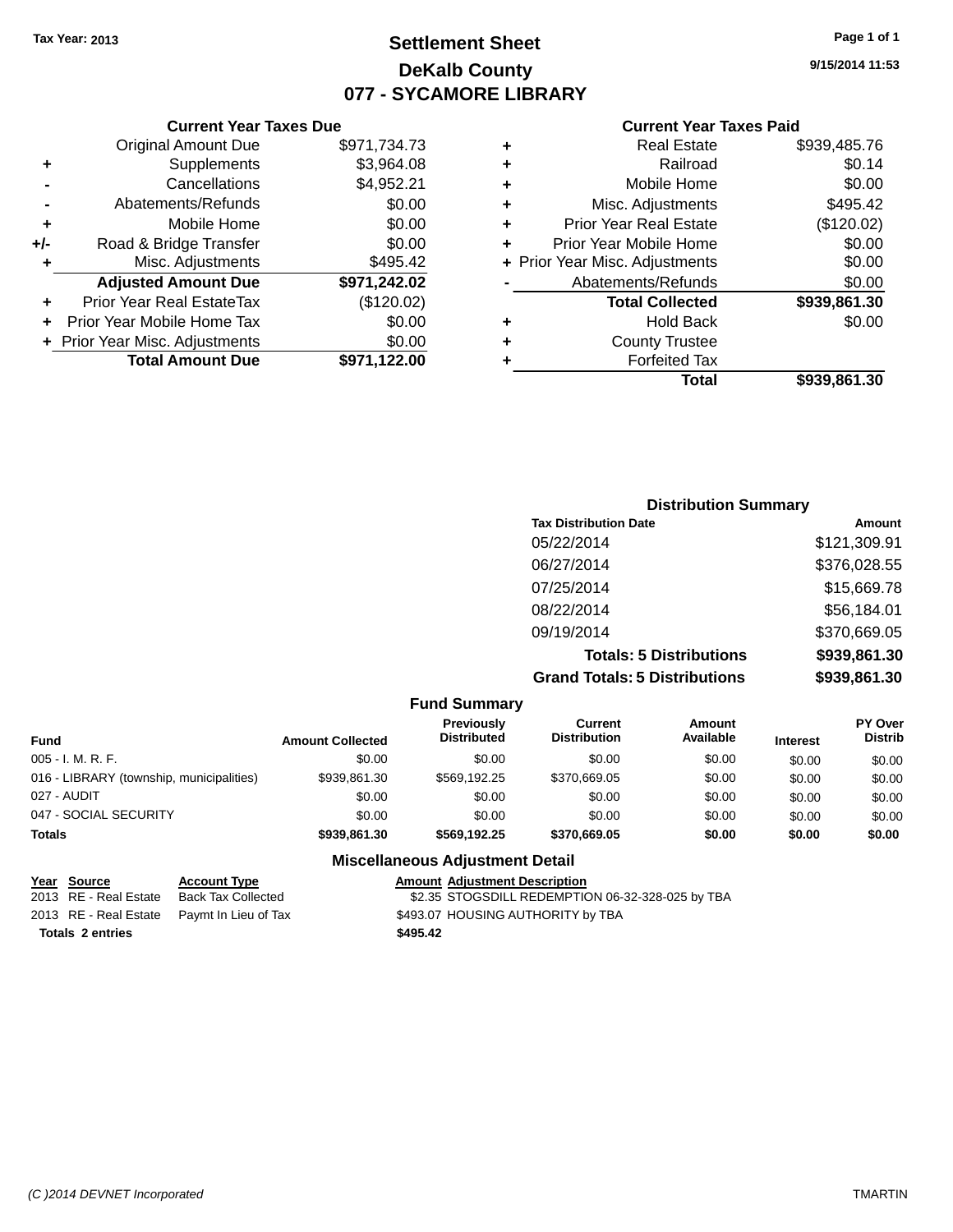### **Settlement Sheet Tax Year: 2013 Page 1 of 1 DeKalb County 078 - VILLAGE OF WATERMAN**

 $$769.67$ **-** Cancellations \$832.93  $$0.00$ 

**9/15/2014 11:53**

#### **Current Year Taxes Paid**

| ٠ | <b>Real Estate</b>             | \$194,452.53 |
|---|--------------------------------|--------------|
| ٠ | Railroad                       | \$1,501.83   |
| ÷ | Mobile Home                    | \$0.00       |
| ٠ | Misc. Adjustments              | \$0.00       |
| ٠ | <b>Prior Year Real Estate</b>  | \$0.00       |
| ÷ | Prior Year Mobile Home         | \$0.00       |
|   | + Prior Year Misc. Adjustments | \$0.00       |
|   | Abatements/Refunds             | \$0.00       |
|   | <b>Total Collected</b>         | \$195,954.36 |
| ٠ | <b>Hold Back</b>               | \$0.00       |
| ٠ | <b>County Trustee</b>          |              |
| ٠ | <b>Forfeited Tax</b>           |              |
|   | Total                          | \$195.954.36 |

| <b>Road and Bridge Summary</b>   |             |               | <b>Distribution Summary</b>  |             |
|----------------------------------|-------------|---------------|------------------------------|-------------|
| <b>Rd./Br. District</b>          | Amt. Due    | Amt. Distrib. | <b>Tax Distribution Date</b> | Amount      |
| <b>CLINTON ROAD &amp; BRIDGE</b> | \$33,003.62 | \$31,940.10   | 05/22/2014                   | \$22,645.61 |
| <b>Totals</b>                    | \$33,003.62 | \$31,940.10   | 06/27/2014                   | \$82,968.94 |
|                                  |             |               | 07/25/2014                   | \$2,092.12  |
|                                  |             |               | 08/22/2014                   | \$10,555.64 |
|                                  |             |               | 09/19/2014                   | \$77,692.05 |

**Totals: 5 Distributions \$195,954.36 Grand Totals: 5 Distributions \$195,954.36**

|                                               |                         | <b>Fund Summary</b>                     |                                       |                     |                 |                           |
|-----------------------------------------------|-------------------------|-----------------------------------------|---------------------------------------|---------------------|-----------------|---------------------------|
| <b>Fund</b>                                   | <b>Amount Collected</b> | <b>Previously</b><br><b>Distributed</b> | <b>Current</b><br><b>Distribution</b> | Amount<br>Available | <b>Interest</b> | PY Over<br><b>Distrib</b> |
| 001 - CORPORATE                               | \$90.969.84             | \$54,690.66                             | \$36,279.18                           | \$0.00              | \$0.00          | \$0.00                    |
| 007 - ROAD AND BRIDGE                         | \$31,940.10             | \$19,657.67                             | \$12,282.43                           | \$0.00              | \$0.00          | \$0.00                    |
| 014 - POLICE PROTECTION                       | \$26,977.56             | \$16,218.79                             | \$10,758.77                           | \$0.00              | \$0.00          | \$0.00                    |
| 027 - AUDIT                                   | \$13,743.90             | \$8,262,77                              | \$5,481.13                            | \$0.00              | \$0.00          | \$0.00                    |
| 035 - TORT JUDGEMENTS/LIABILITY<br><b>INS</b> | \$29,245.88             | \$17.582.49                             | \$11,663.39                           | \$0.00              | \$0.00          | \$0.00                    |
| 047 - SOCIAL SECURITY                         | \$2,678.69              | \$1,610.42                              | \$1,068.27                            | \$0.00              | \$0.00          | \$0.00                    |
| 073 - CHLORINATION OF SEWAGE                  | \$398.39                | \$239.51                                | \$158.88                              | \$0.00              | \$0.00          | \$0.00                    |
| <b>Totals</b>                                 | \$195.954.36            | \$118,262,31                            | \$77.692.05                           | \$0.00              | \$0.00          | \$0.00                    |

|                | Supplements                | \$769.67     |
|----------------|----------------------------|--------------|
| $\blacksquare$ | Cancellations              | \$832.93     |
|                | Abatements/Refunds         | \$0.00       |
| ÷              | Mobile Home                | \$0.00       |
| +/-            | Road & Bridge Transfer     | \$31,940.10  |
| ÷              | Misc. Adjustments          | \$0.00       |
|                | <b>Adjusted Amount Due</b> | \$203,694.84 |
|                | Prior Year Real EstateTax  | \$0.00       |
|                | Prior Year Mobile Home Tax | \$0.00       |

**+ Prior Year Misc. Adjustments**  $$0.00$ 

**Total Amount Due \$203,694.84**

**Current Year Taxes Due** Original Amount Due \$171,818.00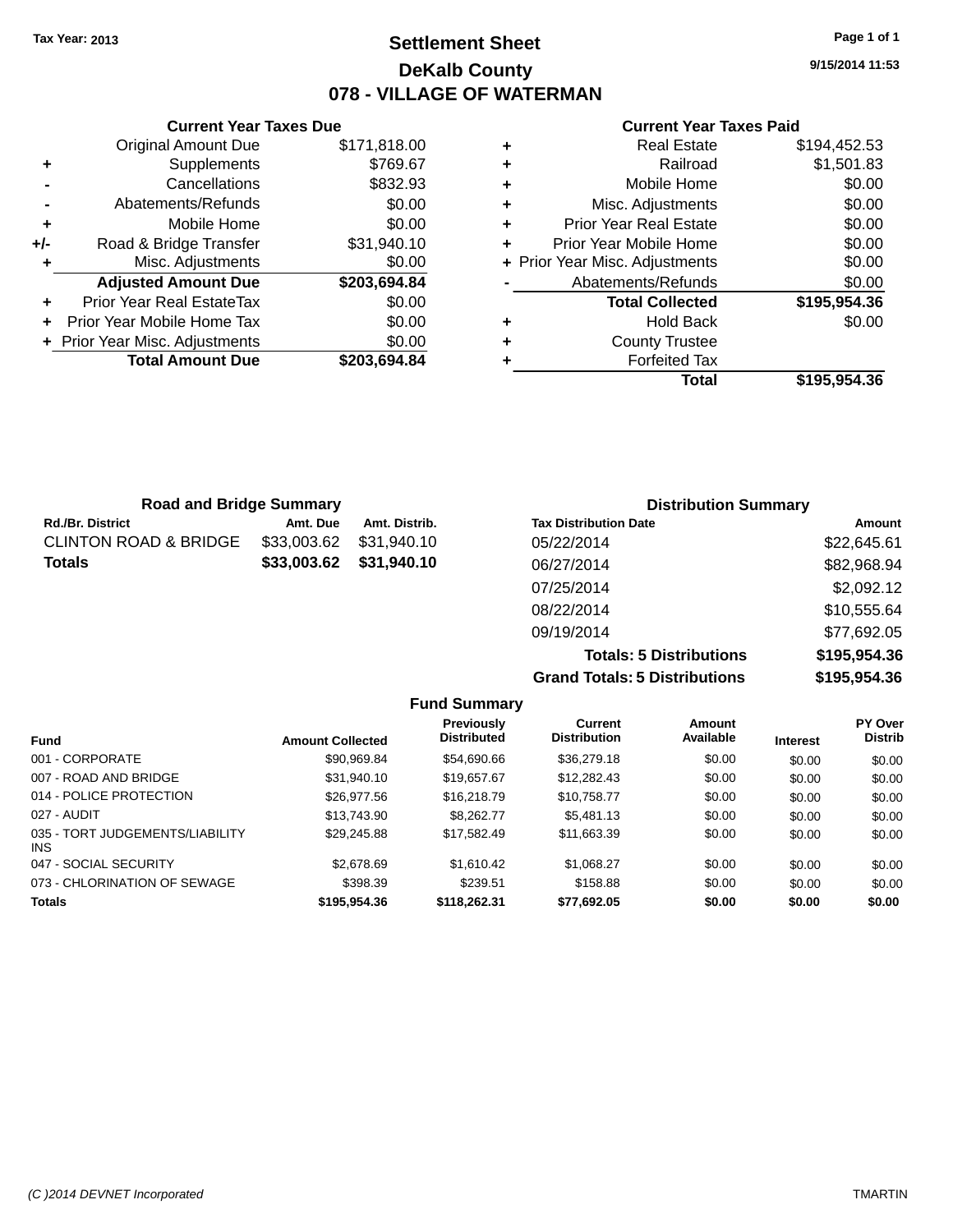### **Settlement Sheet Tax Year: 2013 Page 1 of 1 DeKalb County 079 - HINCKLEY SPEC SERV #1**

**9/15/2014 11:53**

|     | <b>Current Year Taxes Due</b>  |          |  |  |  |  |  |
|-----|--------------------------------|----------|--|--|--|--|--|
|     | <b>Original Amount Due</b>     | \$430.08 |  |  |  |  |  |
| ٠   | Supplements                    | \$0.00   |  |  |  |  |  |
|     | Cancellations                  | \$0.00   |  |  |  |  |  |
|     | Abatements/Refunds             | \$0.00   |  |  |  |  |  |
| ٠   | Mobile Home                    | \$0.00   |  |  |  |  |  |
| +/- | Road & Bridge Transfer         | \$0.00   |  |  |  |  |  |
| ٠   | Misc. Adjustments              | \$0.00   |  |  |  |  |  |
|     | <b>Adjusted Amount Due</b>     | \$430.08 |  |  |  |  |  |
| ٠   | Prior Year Real EstateTax      | \$0.00   |  |  |  |  |  |
|     | Prior Year Mobile Home Tax     | \$0.00   |  |  |  |  |  |
|     | + Prior Year Misc. Adjustments | \$0.00   |  |  |  |  |  |
|     | <b>Total Amount Due</b>        | \$430.08 |  |  |  |  |  |

| ٠ | <b>Real Estate</b>             | \$430.08 |
|---|--------------------------------|----------|
| ٠ | Railroad                       | \$0.00   |
| ٠ | Mobile Home                    | \$0.00   |
| ٠ | Misc. Adjustments              | \$0.00   |
| ٠ | <b>Prior Year Real Estate</b>  | \$0.00   |
| ÷ | Prior Year Mobile Home         | \$0.00   |
|   | + Prior Year Misc. Adjustments | \$0.00   |
|   | Abatements/Refunds             | \$0.00   |
|   | <b>Total Collected</b>         | \$430.08 |
| ٠ | Hold Back                      | \$0.00   |
| ٠ | <b>County Trustee</b>          |          |
| ٠ | <b>Forfeited Tax</b>           |          |
|   | Total                          | \$430.08 |
|   |                                |          |

|                            |                         |                                  |                                       | <b>Distribution Summary</b>    |                 |                           |
|----------------------------|-------------------------|----------------------------------|---------------------------------------|--------------------------------|-----------------|---------------------------|
|                            |                         |                                  | <b>Tax Distribution Date</b>          |                                |                 | <b>Amount</b>             |
|                            |                         |                                  | 05/22/2014                            |                                |                 | \$59.76                   |
|                            |                         |                                  | 06/27/2014                            |                                |                 | \$155.29                  |
|                            |                         |                                  | 08/22/2014                            |                                |                 | \$25.82                   |
|                            |                         |                                  | 09/19/2014                            |                                |                 | \$189.21                  |
|                            |                         |                                  |                                       | <b>Totals: 4 Distributions</b> |                 | \$430.08                  |
|                            |                         |                                  | <b>Grand Totals: 4 Distributions</b>  |                                |                 | \$430.08                  |
|                            |                         | <b>Fund Summary</b>              |                                       |                                |                 |                           |
| Fund                       | <b>Amount Collected</b> | Previously<br><b>Distributed</b> | <b>Current</b><br><b>Distribution</b> | Amount<br>Available            | <b>Interest</b> | PY Over<br><b>Distrib</b> |
| 023 - SPECIAL SERVICE AREA | \$430.08                | \$240.87                         | \$189.21                              | \$0.00                         | \$0.00          | \$0.00                    |
| <b>Totals</b>              | \$430.08                | \$240.87                         | \$189.21                              | \$0.00                         | \$0.00          | \$0.00                    |
|                            |                         |                                  |                                       |                                |                 |                           |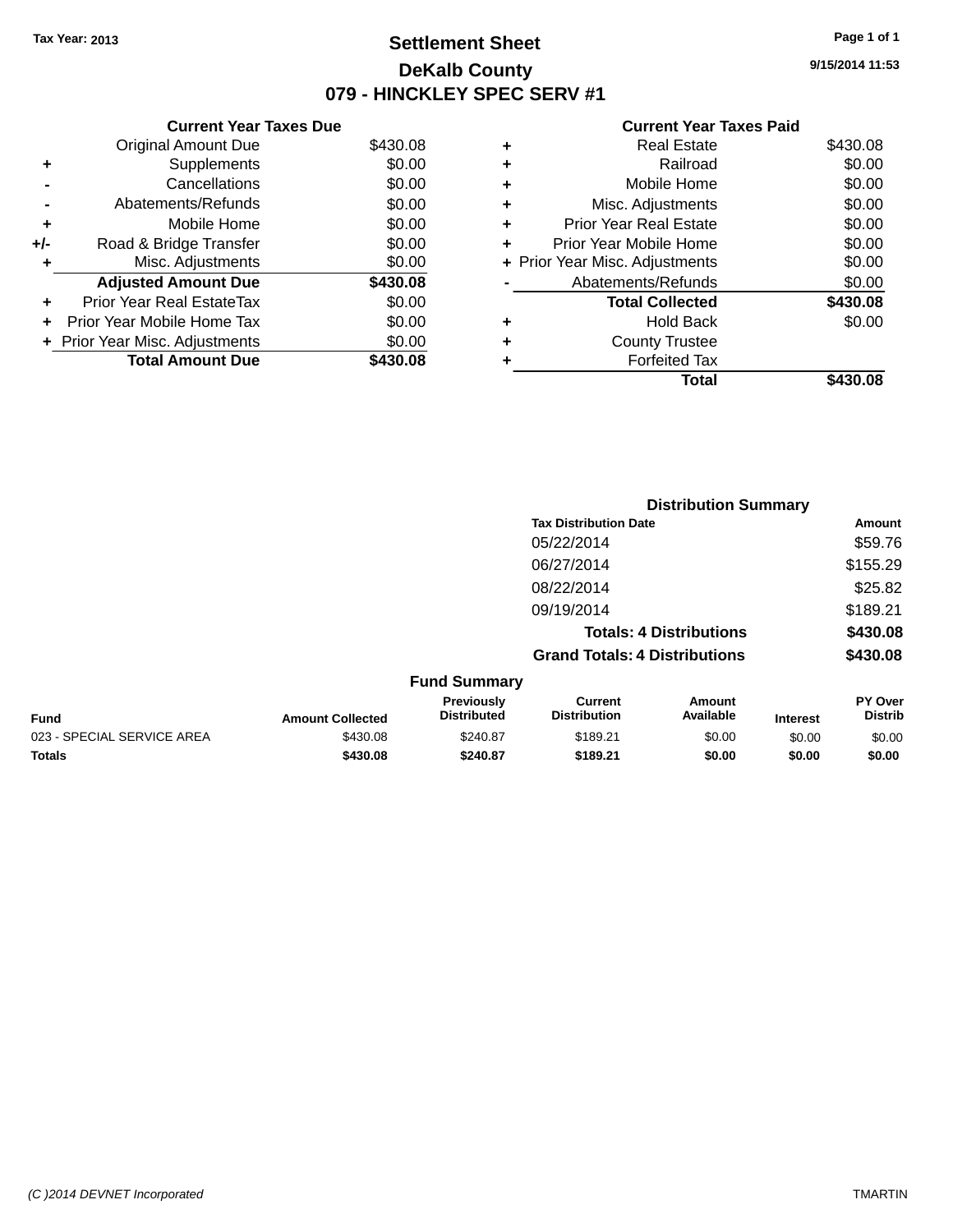### **Settlement Sheet Tax Year: 2013 Page 1 of 1 DeKalb County 080 - HINCKLEY SPEC SERV #2**

**9/15/2014 11:53**

| \$430.05 |
|----------|
|          |
| \$0.00   |
| \$0.00   |
| \$0.00   |
| \$0.00   |
| \$0.00   |
| \$0.00   |
| \$430.05 |
| \$0.00   |
| \$0.00   |
| \$0.00   |
| \$430.05 |
|          |

| ٠ | <b>Real Estate</b>             | \$422.45 |
|---|--------------------------------|----------|
| ٠ | Railroad                       | \$0.00   |
| ٠ | Mobile Home                    | \$0.00   |
| ٠ | Misc. Adjustments              | \$0.00   |
| ٠ | <b>Prior Year Real Estate</b>  | \$0.00   |
| ÷ | Prior Year Mobile Home         | \$0.00   |
|   | + Prior Year Misc. Adjustments | \$0.00   |
|   | Abatements/Refunds             | \$0.00   |
|   | <b>Total Collected</b>         | \$422.45 |
| ٠ | Hold Back                      | \$0.00   |
| ٠ | <b>County Trustee</b>          |          |
| ٠ | <b>Forfeited Tax</b>           |          |
|   | Total                          | \$422.45 |
|   |                                |          |

|                            |                         |                                  |                                       | <b>Distribution Summary</b>    |                 |                           |
|----------------------------|-------------------------|----------------------------------|---------------------------------------|--------------------------------|-----------------|---------------------------|
|                            |                         |                                  | <b>Tax Distribution Date</b>          |                                |                 | <b>Amount</b>             |
|                            |                         |                                  | 05/22/2014                            |                                |                 | \$33.43                   |
|                            |                         |                                  | 06/27/2014                            |                                |                 | \$193.12                  |
|                            |                         |                                  | 08/22/2014                            |                                |                 | \$31.45                   |
|                            |                         |                                  | 09/19/2014                            |                                |                 | \$164.45                  |
|                            |                         |                                  |                                       | <b>Totals: 4 Distributions</b> |                 | \$422.45                  |
|                            |                         |                                  | <b>Grand Totals: 4 Distributions</b>  |                                |                 | \$422.45                  |
|                            |                         | <b>Fund Summary</b>              |                                       |                                |                 |                           |
| <b>Fund</b>                | <b>Amount Collected</b> | Previously<br><b>Distributed</b> | <b>Current</b><br><b>Distribution</b> | Amount<br>Available            | <b>Interest</b> | PY Over<br><b>Distrib</b> |
| 023 - SPECIAL SERVICE AREA | \$422.45                | \$258.00                         | \$164.45                              | \$0.00                         | \$0.00          | \$0.00                    |
| <b>Totals</b>              | \$422.45                | \$258.00                         | \$164.45                              | \$0.00                         | \$0.00          | \$0.00                    |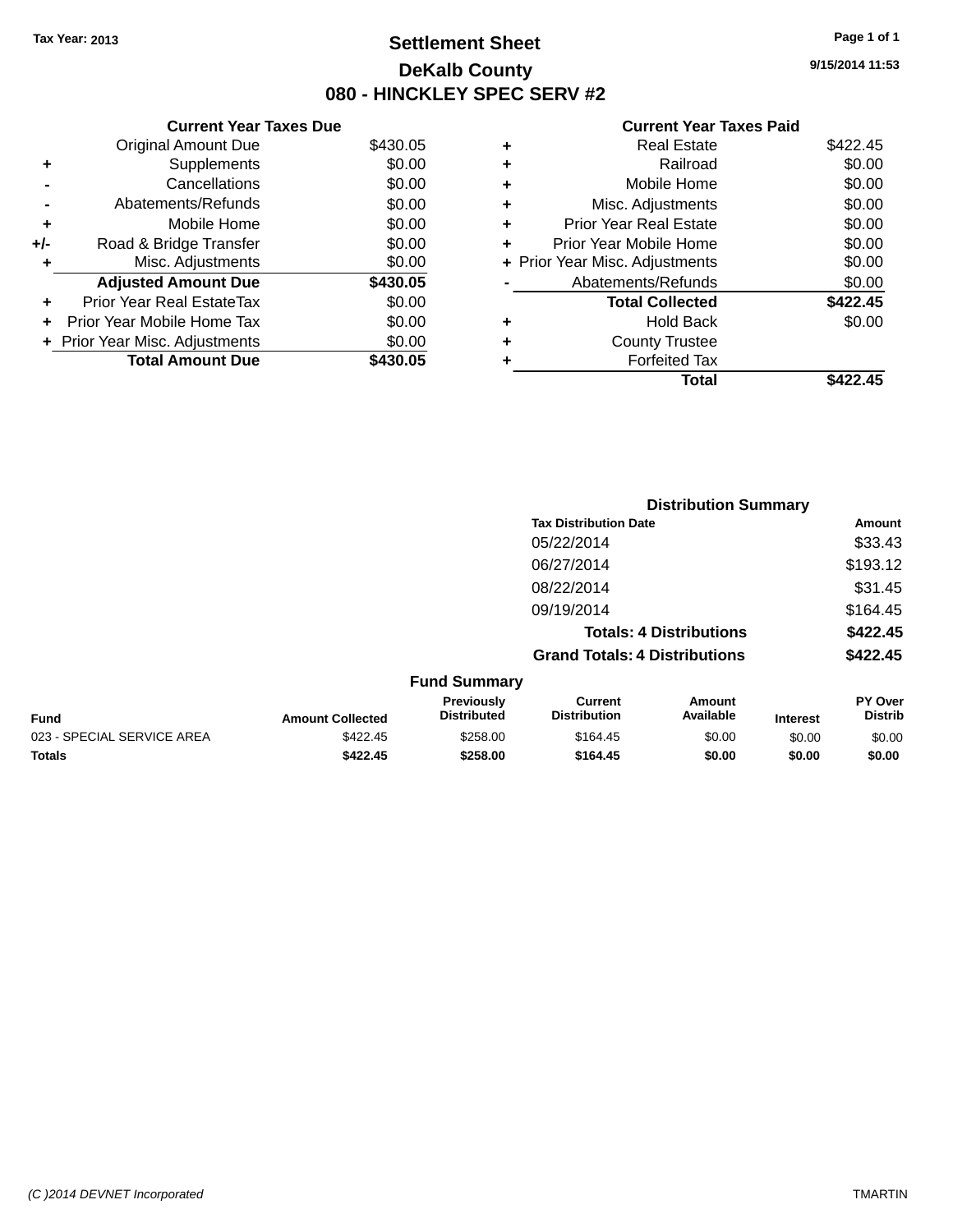### **Settlement Sheet Tax Year: 2013 Page 1 of 1 DeKalb County 083 - TOWN OF CORTLAND SBA #1**

**9/15/2014 11:53**

|  | <b>Current Year Taxes Paid</b> |  |  |  |
|--|--------------------------------|--|--|--|
|--|--------------------------------|--|--|--|

|     | <b>Current Year Taxes Due</b>  |        |
|-----|--------------------------------|--------|
|     | Original Amount Due            | \$0.00 |
| ٠   | Supplements                    | \$0.00 |
|     | Cancellations                  | \$0.00 |
|     | Abatements/Refunds             | \$0.00 |
| ٠   | Mobile Home                    | \$0.00 |
| +/- | Road & Bridge Transfer         | \$0.00 |
|     | Misc. Adjustments              | \$0.00 |
|     | <b>Adjusted Amount Due</b>     | \$0.00 |
|     | Prior Year Real EstateTax      | \$0.00 |
|     | Prior Year Mobile Home Tax     | \$0.00 |
|     | + Prior Year Misc. Adjustments | \$0.00 |
|     | <b>Total Amount Due</b>        | \$0.00 |
|     |                                |        |

|   | <b>Real Estate</b>             | \$0.00 |
|---|--------------------------------|--------|
| ٠ | Railroad                       | \$0.00 |
| ٠ | Mobile Home                    | \$0.00 |
| ٠ | Misc. Adjustments              | \$0.00 |
| ٠ | <b>Prior Year Real Estate</b>  | \$0.00 |
| ٠ | Prior Year Mobile Home         | \$0.00 |
|   | + Prior Year Misc. Adjustments | \$0.00 |
|   | Abatements/Refunds             | \$0.00 |
|   | <b>Total Collected</b>         | \$0.00 |
|   | <b>Hold Back</b>               | \$0.00 |
| ٠ | <b>County Trustee</b>          |        |
|   | <b>Forfeited Tax</b>           |        |
|   | Total                          |        |

| <b>Fund Summary</b>      |                         |                                         |                                |                     |                 |                                  |
|--------------------------|-------------------------|-----------------------------------------|--------------------------------|---------------------|-----------------|----------------------------------|
| <b>Fund</b>              | <b>Amount Collected</b> | <b>Previously</b><br><b>Distributed</b> | Current<br><b>Distribution</b> | Amount<br>Available | <b>Interest</b> | <b>PY Over</b><br><b>Distrib</b> |
| 003 - BONDS AND INTEREST | \$0.00                  | \$0.00                                  | \$0.00                         | \$0.00              | \$0.00          | \$0.00                           |
| <b>Totals</b>            | \$0.00                  | \$0.00                                  | \$0.00                         | \$0.00              | \$0.00          | \$0.00                           |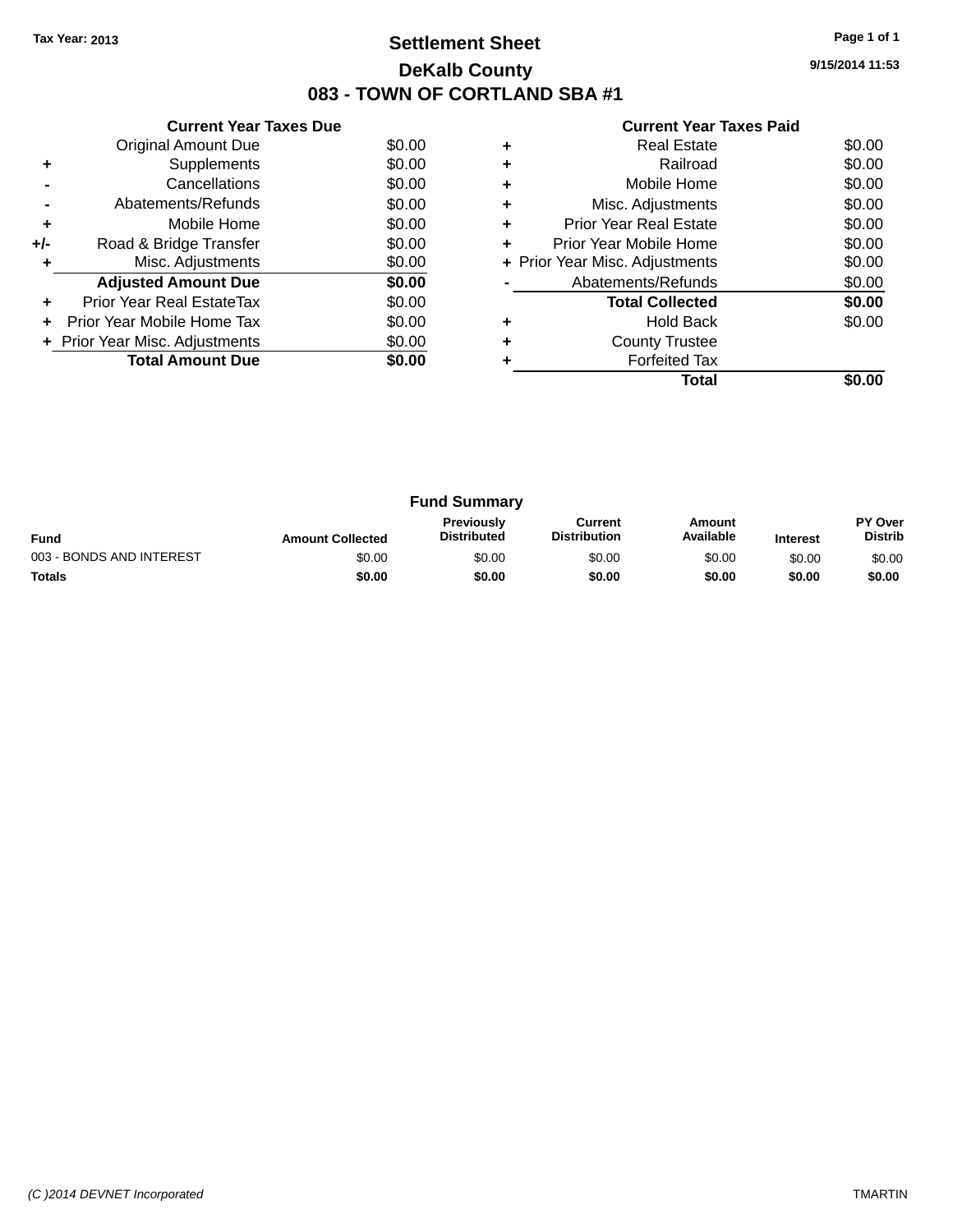### **Settlement Sheet Tax Year: 2013 Page 1 of 1 DeKalb County 085 - BURLINGTON FIRE**

**9/15/2014 11:53**

|     | <b>Current Year Taxes Due</b>  |            |
|-----|--------------------------------|------------|
|     | <b>Original Amount Due</b>     | \$9,385.36 |
| ٠   | Supplements                    | \$0.00     |
|     | Cancellations                  | \$0.00     |
|     | Abatements/Refunds             | \$0.00     |
| ٠   | Mobile Home                    | \$0.00     |
| +/- | Road & Bridge Transfer         | \$0.00     |
| ٠   | Misc. Adjustments              | \$0.00     |
|     | <b>Adjusted Amount Due</b>     | \$9,385.36 |
| ٠   | Prior Year Real EstateTax      | \$0.00     |
|     | Prior Year Mobile Home Tax     | \$0.00     |
|     | + Prior Year Misc. Adjustments | \$0.00     |
|     | <b>Total Amount Due</b>        | \$9,385.36 |
|     |                                |            |

| ٠ | <b>Real Estate</b>             | \$8,958.48 |
|---|--------------------------------|------------|
| ٠ | Railroad                       | \$426.88   |
| ٠ | Mobile Home                    | \$0.00     |
| ٠ | Misc. Adjustments              | \$0.00     |
| ٠ | <b>Prior Year Real Estate</b>  | \$0.00     |
| ÷ | Prior Year Mobile Home         | \$0.00     |
|   | + Prior Year Misc. Adjustments | \$0.00     |
|   | Abatements/Refunds             | \$0.00     |
|   | <b>Total Collected</b>         | \$9,385.36 |
| ÷ | Hold Back                      | \$0.00     |
| ٠ | <b>County Trustee</b>          |            |
| ٠ | <b>Forfeited Tax</b>           |            |
|   | Total                          | \$9,385.36 |
|   |                                |            |

|                  |                                         |                                      | <b>Distribution Summary</b>    |                 |                                  |
|------------------|-----------------------------------------|--------------------------------------|--------------------------------|-----------------|----------------------------------|
|                  |                                         | <b>Tax Distribution Date</b>         |                                |                 | Amount                           |
|                  |                                         | 05/22/2014                           |                                |                 | \$735.00                         |
|                  |                                         | 06/27/2014                           |                                |                 | \$4,440.31                       |
|                  |                                         | 09/19/2014                           |                                |                 | \$4,210.05                       |
|                  |                                         |                                      | <b>Totals: 3 Distributions</b> |                 | \$9,385.36                       |
|                  |                                         | <b>Grand Totals: 3 Distributions</b> |                                |                 | \$9,385.36                       |
|                  | <b>Fund Summary</b>                     |                                      |                                |                 |                                  |
| <b>Collected</b> | <b>Previously</b><br><b>Distributed</b> | Current<br><b>Distribution</b>       | Amount<br>Available            | <b>Interest</b> | <b>PY Over</b><br><b>Distrib</b> |

| <b>Fund</b>     | <b>Amount Collected</b> | <b>Previously</b><br><b>Distributed</b> | Current<br><b>Distribution</b> | Amount<br>Available | <b>Interest</b> | <b>PY Over</b><br><b>Distrib</b> |
|-----------------|-------------------------|-----------------------------------------|--------------------------------|---------------------|-----------------|----------------------------------|
| 001 - CORPORATE | \$4,692.68              | \$2,587.65                              | \$2,105.03                     | \$0.00              | \$0.00          | \$0.00                           |
| 064 - AMBULANCE | \$4,692,68              | \$2,587.66                              | \$2,105.02                     | \$0.00              | \$0.00          | \$0.00                           |
| <b>Totals</b>   | \$9,385,36              | \$5.175.31                              | \$4.210.05                     | \$0.00              | \$0.00          | \$0.00                           |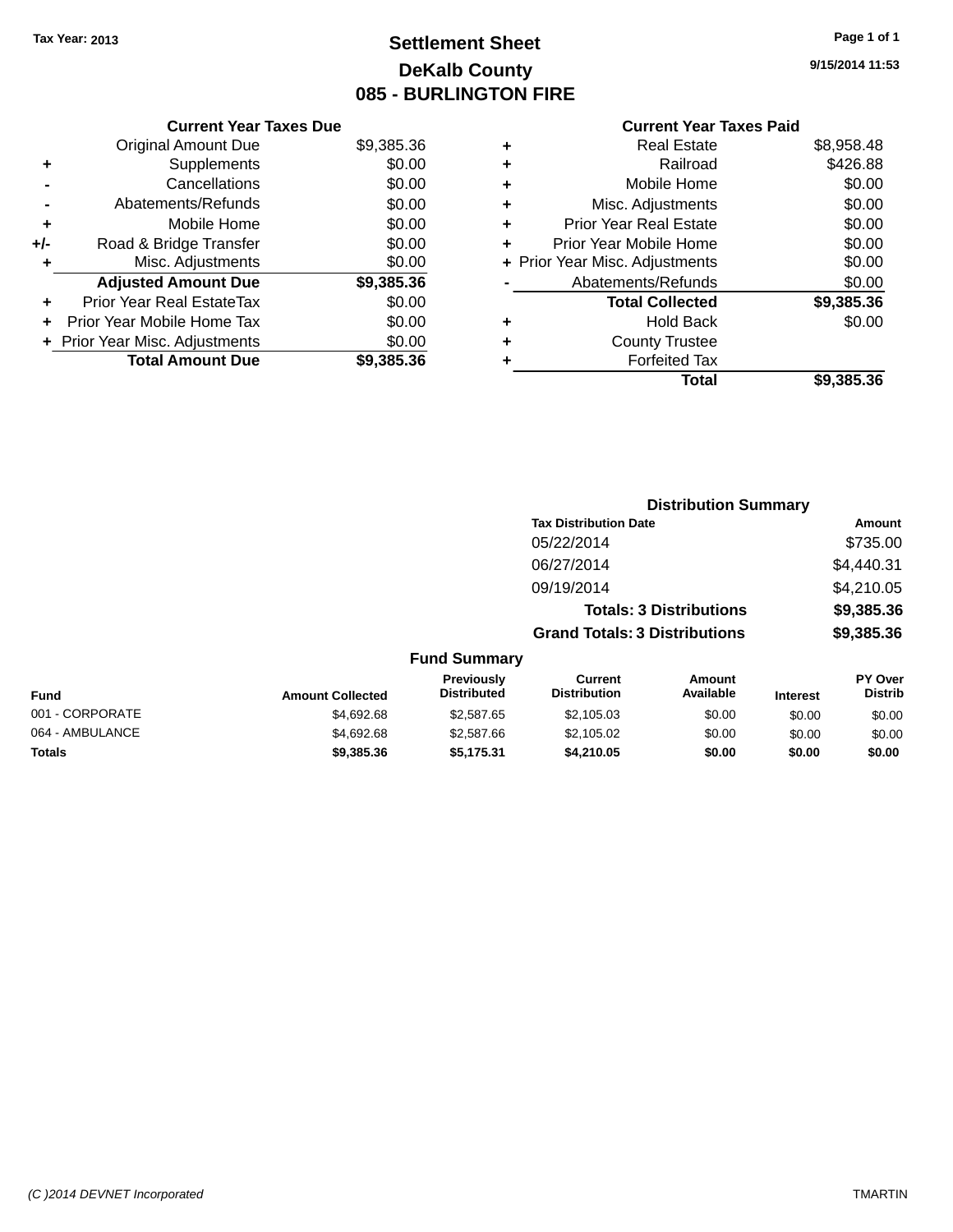### **Settlement Sheet Tax Year: 2013 Page 1 of 1 DeKalb County 086 - CORTLAND FIRE**

#### **Current Year Taxes Due**

|     | <b>Original Amount Due</b>     | \$460,778.37 |
|-----|--------------------------------|--------------|
| ٠   | Supplements                    | \$2,191.62   |
|     | Cancellations                  | \$2,971.10   |
|     | Abatements/Refunds             | \$0.00       |
| ٠   | Mobile Home                    | \$0.00       |
| +/- | Road & Bridge Transfer         | \$0.00       |
| ٠   | Misc. Adjustments              | \$9.00       |
|     | <b>Adjusted Amount Due</b>     | \$460,007.89 |
|     | Prior Year Real EstateTax      | \$0.00       |
|     | Prior Year Mobile Home Tax     | \$0.00       |
|     | + Prior Year Misc. Adjustments | \$0.00       |
|     | <b>Total Amount Due</b>        | \$460,007.89 |

### **Current Year Taxes Paid**

| ٠ | <b>Real Estate</b>             | \$446,483.86 |
|---|--------------------------------|--------------|
| ٠ | Railroad                       | \$3,568.40   |
| ٠ | Mobile Home                    | \$0.00       |
| ٠ | Misc. Adjustments              | \$9.00       |
| ٠ | <b>Prior Year Real Estate</b>  | \$0.00       |
| ٠ | Prior Year Mobile Home         | \$0.00       |
|   | + Prior Year Misc. Adjustments | \$0.00       |
|   | Abatements/Refunds             | \$0.00       |
|   | <b>Total Collected</b>         | \$450,061.26 |
| ٠ | <b>Hold Back</b>               | \$0.00       |
| ٠ | <b>County Trustee</b>          |              |
| ٠ | <b>Forfeited Tax</b>           |              |
|   | Total                          | \$450,061.26 |
|   |                                |              |

### **Distribution Summary Tax Distribution Date Amount** 05/22/2014 \$68,186.54 06/27/2014 \$169,634.14 07/25/2014 \$3,074.43 08/22/2014 \$35,164.19 09/19/2014 \$174,001.96 **Totals: 5 Distributions \$450,061.26 Grand Totals: 5 Distributions \$450,061.26**

| <b>Fund Summary</b> |                         |                                  |                                |                            |                 |                                  |
|---------------------|-------------------------|----------------------------------|--------------------------------|----------------------------|-----------------|----------------------------------|
| <b>Fund</b>         | <b>Amount Collected</b> | <b>Previously</b><br>Distributed | Current<br><b>Distribution</b> | <b>Amount</b><br>Available | <b>Interest</b> | <b>PY Over</b><br><b>Distrib</b> |
| 001 - CORPORATE     | \$212,365,00            | \$130,260.79                     | \$82,104.21                    | \$0.00                     | \$0.00          | \$0.00                           |
| 064 - AMBULANCE     | \$237,696.26            | \$145,798.51                     | \$91,897.75                    | \$0.00                     | \$0.00          | \$0.00                           |
| <b>Totals</b>       | \$450.061.26            | \$276.059.30                     | \$174.001.96                   | \$0.00                     | \$0.00          | \$0.00                           |
|                     |                         |                                  |                                |                            |                 |                                  |

### **Miscellaneous Adjustment Detail**

## **Year Source Account Type Amount Adjustment Description**

\$9.00 SCAVENGER SALE 09-17-400-010 by TBA **Totals 1 entries \$9.00**

**9/15/2014 11:53**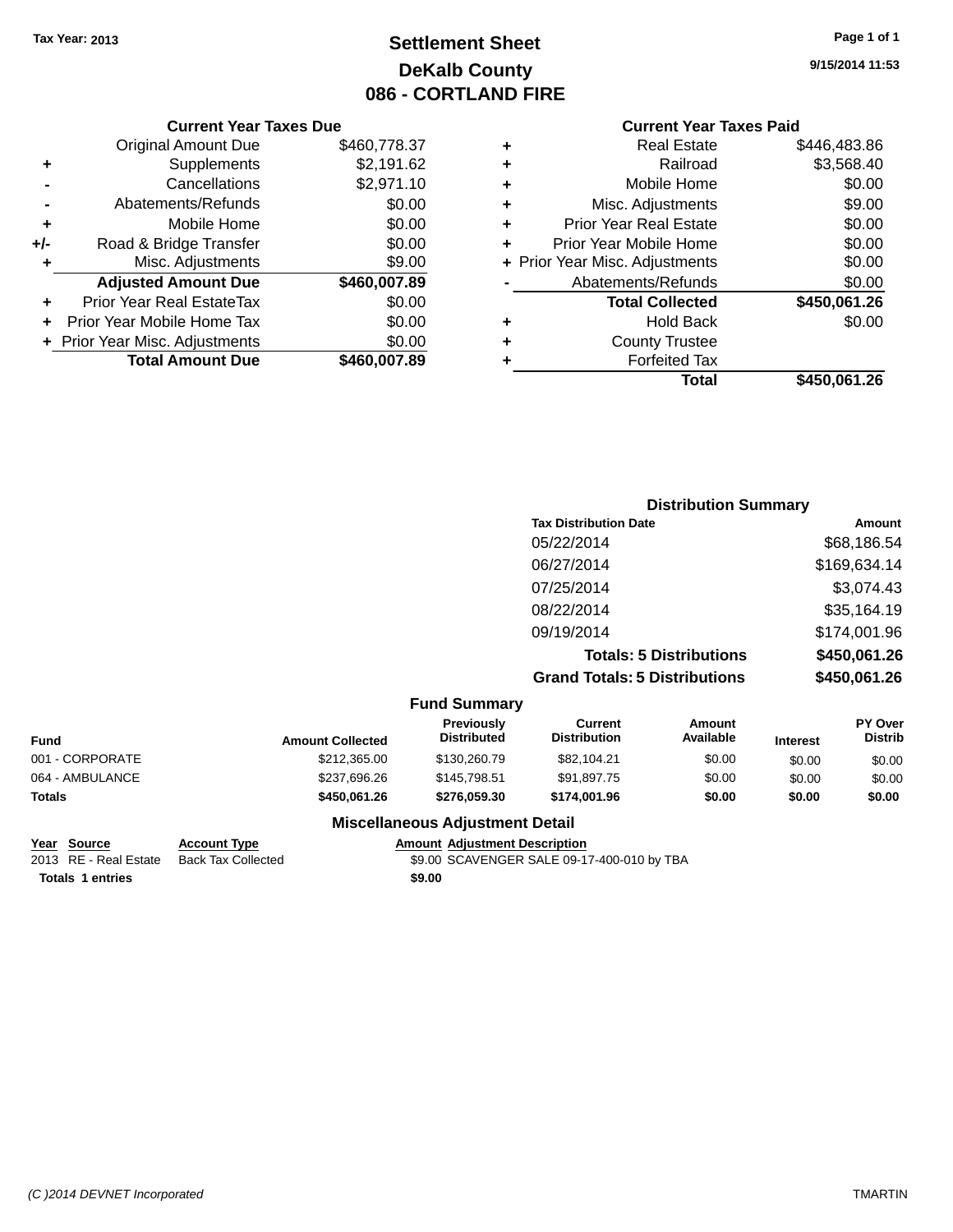### **Settlement Sheet Tax Year: 2013 Page 1 of 1 DeKalb County 087 - DE KALB FIRE**

**9/15/2014 11:53**

| <b>Current Year Taxes Due</b> |  |  |
|-------------------------------|--|--|
|                               |  |  |

|     | <b>Original Amount Due</b>     | \$131,416.33 |
|-----|--------------------------------|--------------|
| ٠   | Supplements                    | \$175.69     |
|     | Cancellations                  | \$209.52     |
|     | Abatements/Refunds             | \$0.00       |
| ٠   | Mobile Home                    | \$0.00       |
| +/- | Road & Bridge Transfer         | \$0.00       |
| ٠   | Misc. Adjustments              | \$0.00       |
|     | <b>Adjusted Amount Due</b>     | \$131,382.50 |
| ÷   | Prior Year Real EstateTax      | \$0.00       |
|     | Prior Year Mobile Home Tax     | \$0.00       |
|     | + Prior Year Misc. Adjustments | \$0.00       |
|     | <b>Total Amount Due</b>        | \$131,382.50 |
|     |                                |              |

| ٠ | Misc. Adjustments              | \$0.00       |
|---|--------------------------------|--------------|
| ٠ | <b>Prior Year Real Estate</b>  | \$0.00       |
| ٠ | Prior Year Mobile Home         | \$0.00       |
|   | + Prior Year Misc. Adjustments | \$0.00       |
|   | Abatements/Refunds             | \$0.00       |
|   | <b>Total Collected</b>         | \$121,656.98 |
| ٠ | Hold Back                      | \$0.00       |
| ٠ | <b>County Trustee</b>          |              |
| ٠ | <b>Forfeited Tax</b>           |              |
|   |                                |              |
|   | Total                          | \$121,656.98 |

| <b>Distribution Summary</b>          |              |
|--------------------------------------|--------------|
| <b>Tax Distribution Date</b>         | Amount       |
| 05/22/2014                           | \$11,958.99  |
| 06/27/2014                           | \$59,298.23  |
| 07/25/2014                           | \$1,151.14   |
| 08/22/2014                           | \$4,136.16   |
| 09/19/2014                           | \$45,112.46  |
| <b>Totals: 5 Distributions</b>       | \$121,656.98 |
| <b>Grand Totals: 5 Distributions</b> | \$121,656.98 |

| <b>Fund Summary</b> |                         |                                  |                                |                     |                 |                    |
|---------------------|-------------------------|----------------------------------|--------------------------------|---------------------|-----------------|--------------------|
| Fund                | <b>Amount Collected</b> | Previously<br><b>Distributed</b> | Current<br><b>Distribution</b> | Amount<br>Available | <b>Interest</b> | PY Over<br>Distrib |
| 001 - CORPORATE     | \$121,656.98            | \$76,544.52                      | \$45,112.46                    | \$0.00              | \$0.00          | \$0.00             |
| <b>Totals</b>       | \$121.656.98            | \$76,544.52                      | \$45,112,46                    | \$0.00              | \$0.00          | \$0.00             |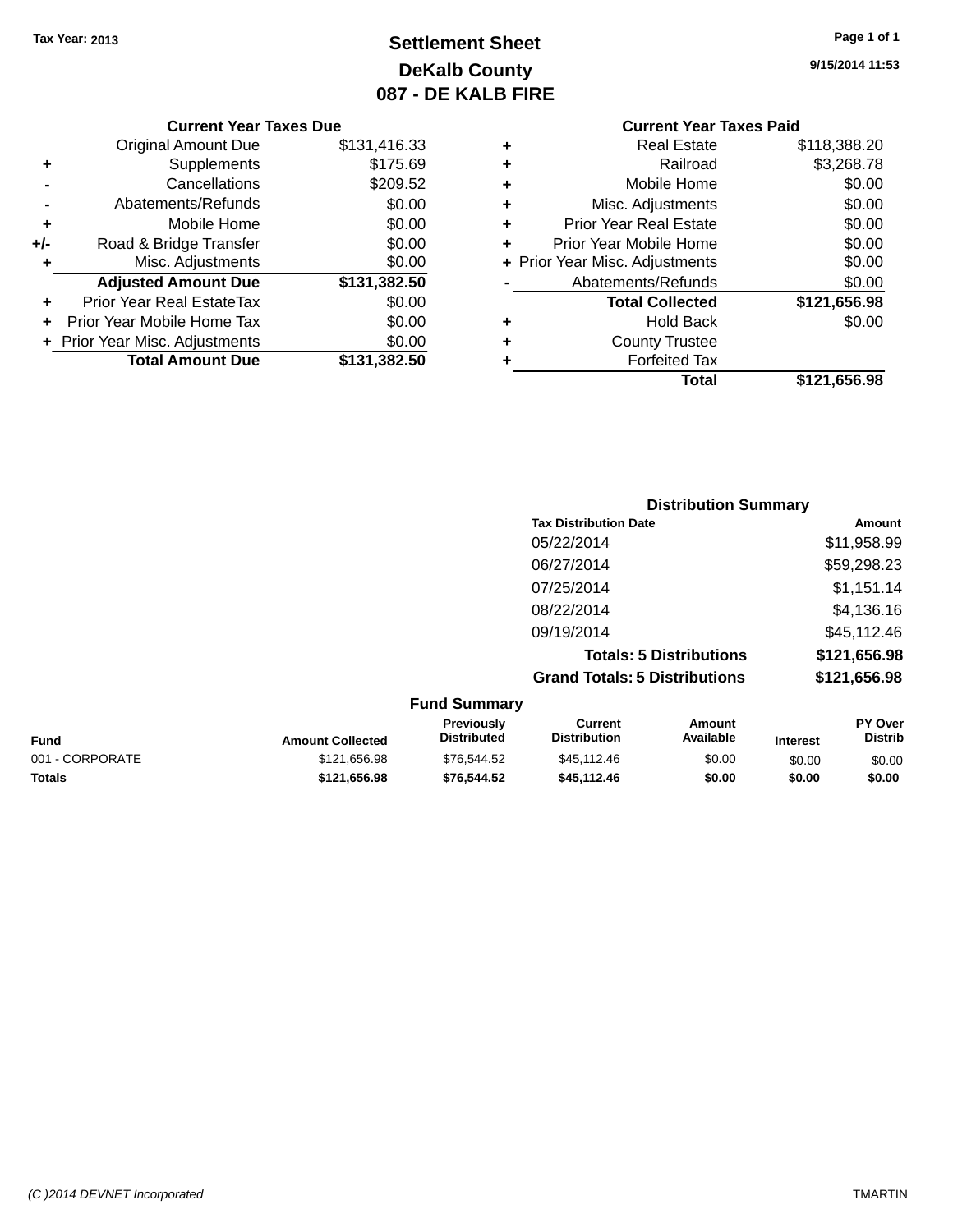### **Settlement Sheet Tax Year: 2013 Page 1 of 1 DeKalb County 088 - EARLVILLE FIRE**

**9/15/2014 11:53**

|       | <b>Current Year Taxes Due</b>  |            |
|-------|--------------------------------|------------|
|       | <b>Original Amount Due</b>     | \$2,809.17 |
| ٠     | Supplements                    | \$0.00     |
|       | Cancellations                  | \$0.00     |
|       | Abatements/Refunds             | \$0.00     |
| ÷     | Mobile Home                    | \$0.00     |
| $+/-$ | Road & Bridge Transfer         | \$0.00     |
| ٠     | Misc. Adjustments              | \$0.00     |
|       | <b>Adjusted Amount Due</b>     | \$2,809.17 |
| ÷     | Prior Year Real EstateTax      | \$0.00     |
|       | Prior Year Mobile Home Tax     | \$0.00     |
|       | + Prior Year Misc. Adjustments | \$0.00     |
|       | <b>Total Amount Due</b>        | \$2,809.17 |

|   | <b>Real Estate</b>             | \$2,506.31 |
|---|--------------------------------|------------|
| ٠ | Railroad                       | \$227.02   |
| ٠ | Mobile Home                    | \$0.00     |
| ٠ | Misc. Adjustments              | \$0.00     |
| ٠ | <b>Prior Year Real Estate</b>  | \$0.00     |
| ÷ | Prior Year Mobile Home         | \$0.00     |
|   | + Prior Year Misc. Adjustments | \$0.00     |
|   | Abatements/Refunds             | \$0.00     |
|   | <b>Total Collected</b>         | \$2,733.33 |
| ٠ | <b>Hold Back</b>               | \$0.00     |
| ٠ | <b>County Trustee</b>          |            |
| ٠ | <b>Forfeited Tax</b>           |            |
|   | Total                          | \$2,733.33 |

| <b>Distribution Summary</b>          |            |
|--------------------------------------|------------|
| <b>Tax Distribution Date</b>         | Amount     |
| 05/22/2014                           | \$476.88   |
| 06/27/2014                           | \$1,088.13 |
| 07/25/2014                           | \$73.72    |
| 08/22/2014                           | \$128.06   |
| 09/19/2014                           | \$966.54   |
| <b>Totals: 5 Distributions</b>       | \$2,733.33 |
| <b>Grand Totals: 5 Distributions</b> | \$2,733.33 |

|                 |                         | <b>Fund Summary</b>              |                                       |                     |                 |                           |
|-----------------|-------------------------|----------------------------------|---------------------------------------|---------------------|-----------------|---------------------------|
| <b>Fund</b>     | <b>Amount Collected</b> | Previously<br><b>Distributed</b> | <b>Current</b><br><b>Distribution</b> | Amount<br>Available | <b>Interest</b> | PY Over<br><b>Distrib</b> |
| 001 - CORPORATE | \$1.322.21              | \$854.66                         | \$467.55                              | \$0.00              | \$0.00          | \$0.00                    |
| 064 - AMBULANCE | \$1.411.12              | \$912.13                         | \$498.99                              | \$0.00              | \$0.00          | \$0.00                    |
| <b>Totals</b>   | \$2,733.33              | \$1,766.79                       | \$966.54                              | \$0.00              | \$0.00          | \$0.00                    |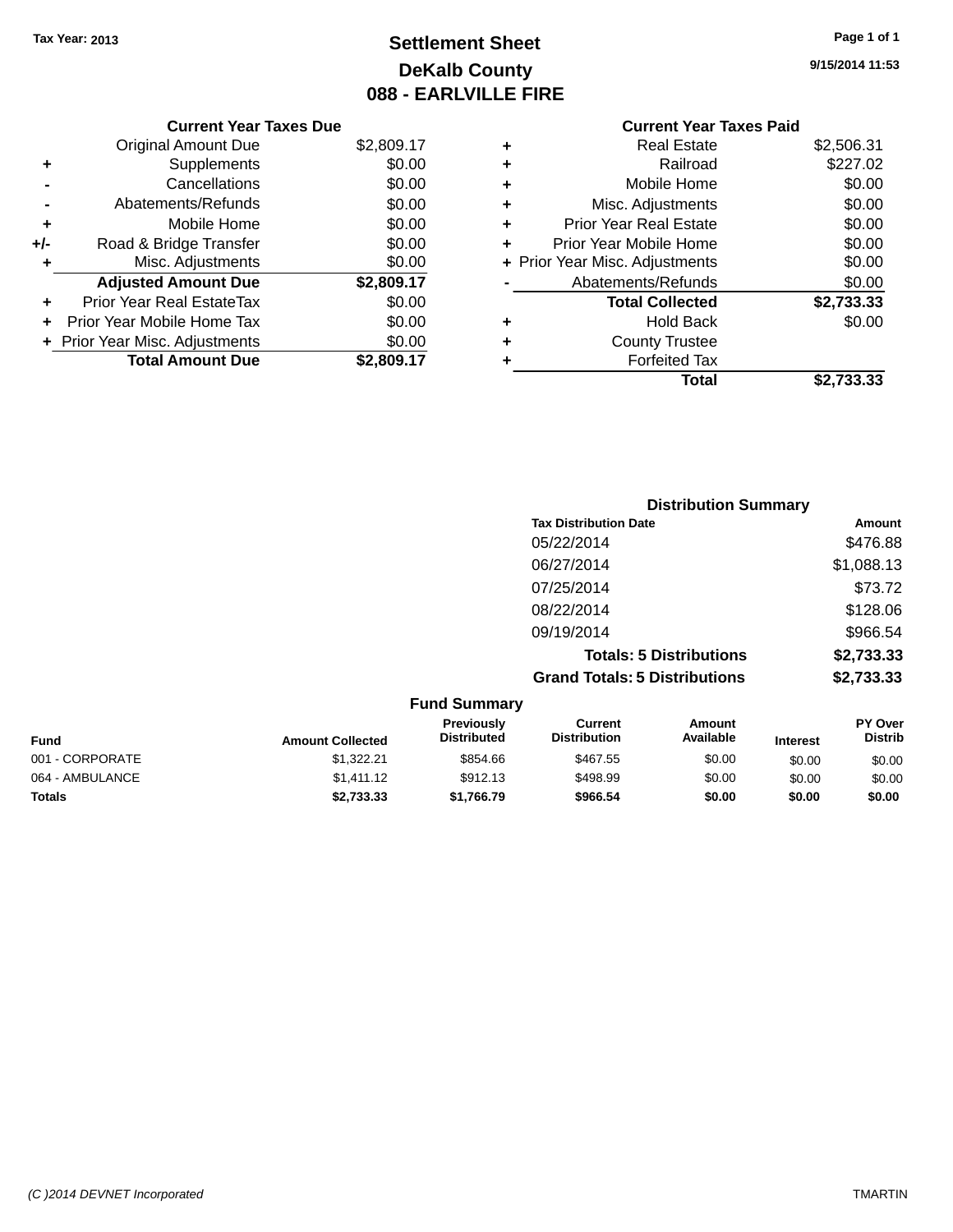### **Settlement Sheet Tax Year: 2013 Page 1 of 1 DeKalb County 089 - GENOA-KINGSTON FIRE**

**9/15/2014 11:53**

#### **Current Year Taxes Paid**

| ٠ | <b>County Trustee</b>          |              |
|---|--------------------------------|--------------|
| ٠ | <b>Hold Back</b>               | \$0.00       |
|   | <b>Total Collected</b>         | \$895,543.37 |
|   | Abatements/Refunds             | \$3.83       |
|   | + Prior Year Misc. Adjustments | \$0.00       |
| ٠ | Prior Year Mobile Home         | \$0.00       |
| ٠ | <b>Prior Year Real Estate</b>  | (\$291.02)   |
| ٠ | Misc. Adjustments              | \$0.00       |
| ٠ | Mobile Home                    | \$0.00       |
| ٠ | Railroad                       | \$7,241.84   |
| ٠ | <b>Real Estate</b>             | \$888,596.38 |
|   |                                |              |

#### **Current Year Taxes Due** Original Amount Due \$922,298.19 **+** Supplements \$8,352.44 **-** Cancellations \$10,490.34 **-** Abatements/Refunds **\$3.83 +** Mobile Home \$0.00 **+/-** Road & Bridge Transfer \$0.00 **+** Misc. Adjustments \$0.00 **Adjusted Amount Due \$920,156.46 +** Prior Year Real EstateTax (\$291.02) **+** Prior Year Mobile Home Tax \$0.00 **+ Prior Year Misc. Adjustments**  $$0.00$ **Total Amount Due \$919,865.44**

| <b>Distribution Summary</b>          |              |
|--------------------------------------|--------------|
| <b>Tax Distribution Date</b>         | Amount       |
| 05/22/2014                           | \$117,736.57 |
| 06/27/2014                           | \$371,385.18 |
| 07/25/2014                           | \$12,714.59  |
| 08/22/2014                           | \$53,356.21  |
| 09/19/2014                           | \$340,350.82 |
| <b>Totals: 5 Distributions</b>       | \$895,543.37 |
| <b>Grand Totals: 5 Distributions</b> | \$895,543.37 |

|                                               |                     |                         | <b>Fund Summary</b>                     |                                |                     |                 |                                  |
|-----------------------------------------------|---------------------|-------------------------|-----------------------------------------|--------------------------------|---------------------|-----------------|----------------------------------|
| <b>Fund</b>                                   |                     | <b>Amount Collected</b> | <b>Previously</b><br><b>Distributed</b> | Current<br><b>Distribution</b> | Amount<br>Available | <b>Interest</b> | <b>PY Over</b><br><b>Distrib</b> |
| 001 - CORPORATE                               |                     | \$261,195.07            | \$161.928.01                            | \$99,267.06                    | \$0.00              | \$0.00          | \$0.00                           |
| 035 - TORT JUDGEMENTS/LIABILITY<br><b>INS</b> |                     | \$214.832.81            | \$133,185,71                            | \$81,647.10                    | \$0.00              | \$0.00          | \$0.00                           |
| 064 - AMBULANCE                               |                     | \$419,515.49            | \$260,078.83                            | \$159,436.66                   | \$0.00              | \$0.00          | \$0.00                           |
| <b>Totals</b>                                 |                     | \$895,543.37            | \$555.192.55                            | \$340,350.82                   | \$0.00              | \$0.00          | \$0.00                           |
|                                               |                     |                         | <b>Abatement Detail</b>                 |                                |                     |                 |                                  |
| Year<br>Source                                | <b>Account Type</b> |                         | <b>Amount Adjustment Description</b>    |                                |                     |                 |                                  |

**Totals 1 entries \$3.83**

2013 RE - Real Estate PTAB Decision \$3.83 PTAB INTEREST REFUND 03-30-276-011 by TBA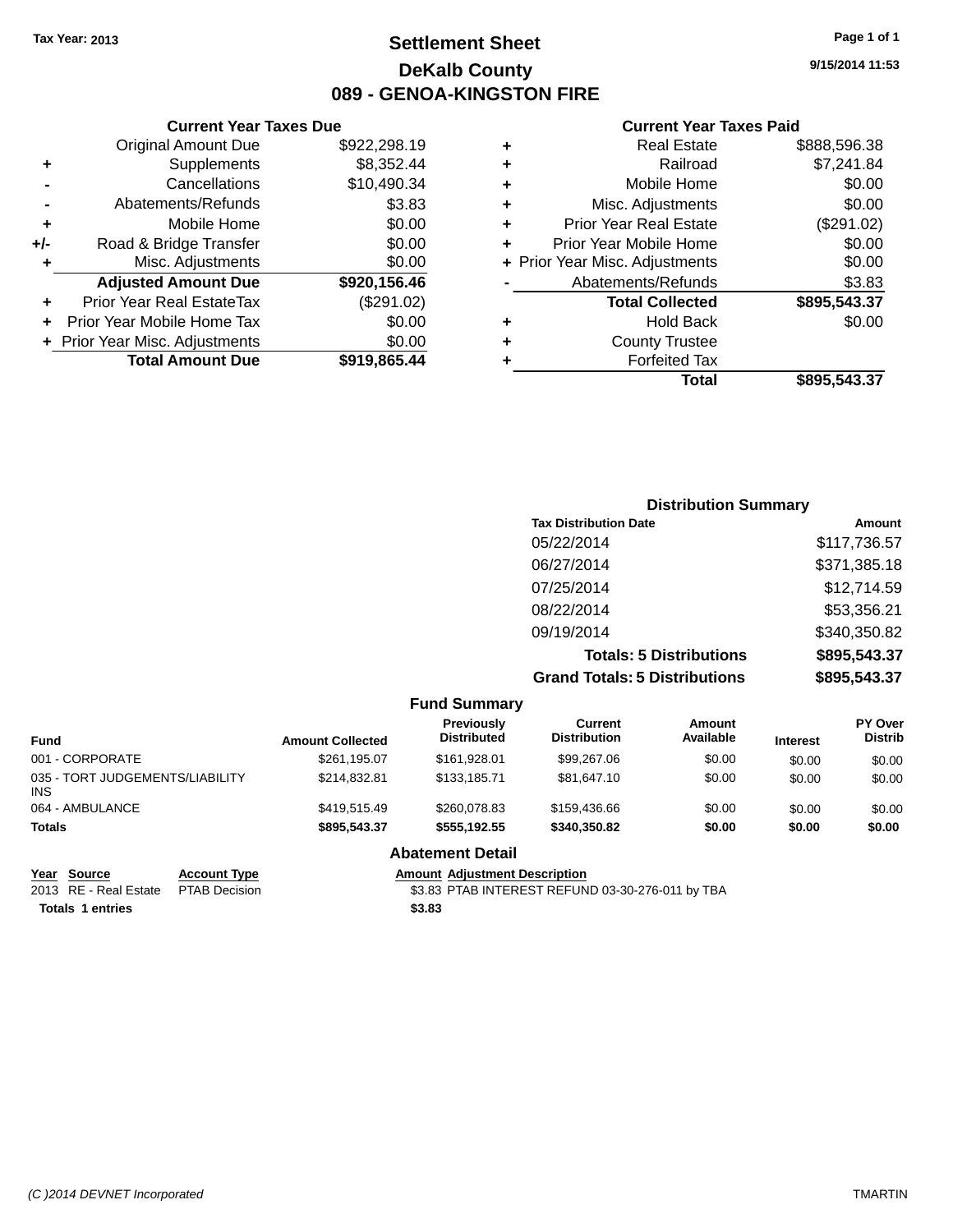### **Settlement Sheet Tax Year: 2013 Page 1 of 1 DeKalb County 090 - HAMPSHIRE FIRE**

**9/15/2014 11:53**

|     | <b>Current Year Taxes Due</b>  |             |
|-----|--------------------------------|-------------|
|     | <b>Original Amount Due</b>     | \$23,271.69 |
| ÷   | Supplements                    | \$0.00      |
|     | Cancellations                  | \$0.00      |
|     | Abatements/Refunds             | \$0.00      |
| ٠   | Mobile Home                    | \$0.00      |
| +/- | Road & Bridge Transfer         | \$0.00      |
|     | Misc. Adjustments              | \$0.00      |
|     | <b>Adjusted Amount Due</b>     | \$23,271.69 |
| ٠   | Prior Year Real EstateTax      | \$0.00      |
|     | Prior Year Mobile Home Tax     | \$0.00      |
|     | + Prior Year Misc. Adjustments | \$0.00      |
|     | <b>Total Amount Due</b>        | \$23,271.69 |
|     |                                |             |

|   | <b>Real Estate</b>             | \$22,473.00 |
|---|--------------------------------|-------------|
| ٠ | Railroad                       | \$433.32    |
| ٠ | Mobile Home                    | \$0.00      |
| ٠ | Misc. Adjustments              | \$0.00      |
| ٠ | <b>Prior Year Real Estate</b>  | \$0.00      |
| ÷ | Prior Year Mobile Home         | \$0.00      |
|   | + Prior Year Misc. Adjustments | \$0.00      |
|   | Abatements/Refunds             | \$0.00      |
|   | <b>Total Collected</b>         | \$22,906.32 |
| ٠ | <b>Hold Back</b>               | \$0.00      |
| ÷ | <b>County Trustee</b>          |             |
| ٠ | <b>Forfeited Tax</b>           |             |
|   | Total                          | \$22,906.32 |
|   |                                |             |

| <b>Distribution Summary</b>          |             |
|--------------------------------------|-------------|
| <b>Tax Distribution Date</b>         | Amount      |
| 05/22/2014                           | \$4,513.62  |
| 06/27/2014                           | \$10,090.55 |
| 08/22/2014                           | \$2,292.03  |
| 09/19/2014                           | \$6,010.12  |
| <b>Totals: 4 Distributions</b>       | \$22,906.32 |
| <b>Grand Totals: 4 Distributions</b> | \$22,906.32 |

|                             |                         | <b>Fund Summary</b>              |                                       |                     |                 |                           |
|-----------------------------|-------------------------|----------------------------------|---------------------------------------|---------------------|-----------------|---------------------------|
| <b>Fund</b>                 | <b>Amount Collected</b> | Previously<br><b>Distributed</b> | <b>Current</b><br><b>Distribution</b> | Amount<br>Available | <b>Interest</b> | PY Over<br><b>Distrib</b> |
| 001 - CORPORATE             | \$12,541.28             | \$9.250.72                       | \$3,290.56                            | \$0.00              | \$0.00          | \$0.00                    |
| 013 - FIREFIGHTER'S PENSION | \$469.06                | \$345.99                         | \$123.07                              | \$0.00              | \$0.00          | \$0.00                    |
| 064 - AMBULANCE             | \$9,895.98              | \$7.299.49                       | \$2.596.49                            | \$0.00              | \$0.00          | \$0.00                    |
| <b>Totals</b>               | \$22.906.32             | \$16,896,20                      | \$6.010.12                            | \$0.00              | \$0.00          | \$0.00                    |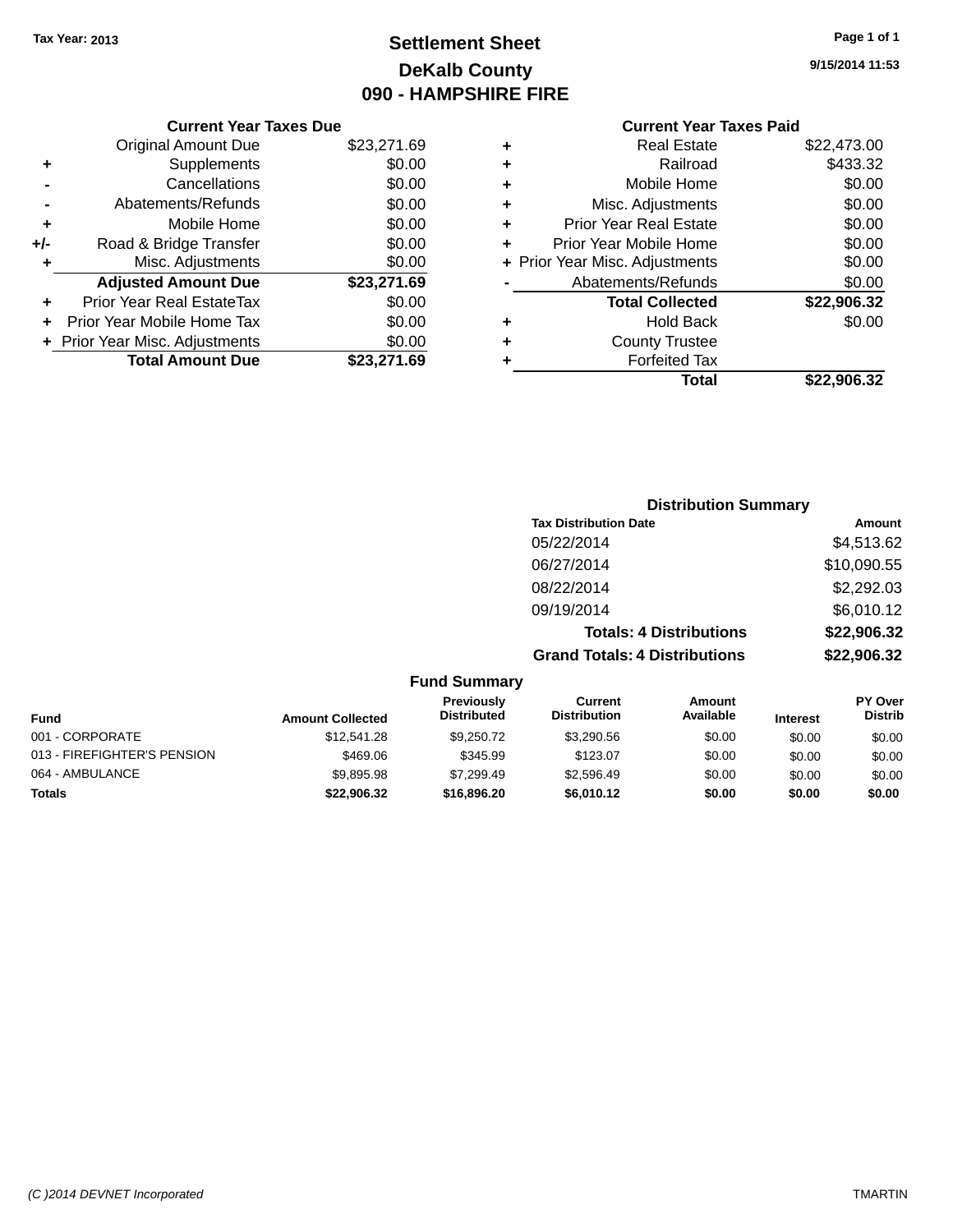### **Settlement Sheet Tax Year: 2013 Page 1 of 1 DeKalb County 091 - HINCKLEY FIRE**

**9/15/2014 11:53**

#### **Current Year Taxes Due**

|     | <b>Original Amount Due</b>       | \$385,874.97 |
|-----|----------------------------------|--------------|
| ٠   | Supplements                      | \$2,058.70   |
|     | Cancellations                    | \$2,239.59   |
|     | Abatements/Refunds               | \$29.19      |
| ٠   | Mobile Home                      | \$0.00       |
| +/- | Road & Bridge Transfer           | \$0.00       |
| ٠   | Misc. Adjustments                | \$75.67      |
|     | <b>Adjusted Amount Due</b>       | \$385,740.56 |
|     | <b>Prior Year Real EstateTax</b> | (\$1,463.11) |
|     | Prior Year Mobile Home Tax       | \$0.00       |
|     | + Prior Year Misc. Adjustments   | \$0.00       |
|     | <b>Total Amount Due</b>          | \$384,277.45 |

### **Current Year Taxes Paid**

| ٠ | <b>Real Estate</b>             | \$370,540.24 |
|---|--------------------------------|--------------|
| ٠ | Railroad                       | \$4,465.00   |
| ٠ | Mobile Home                    | \$0.00       |
| ٠ | Misc. Adjustments              | \$75.67      |
| ٠ | <b>Prior Year Real Estate</b>  | (\$1,463.11) |
| ÷ | Prior Year Mobile Home         | \$0.00       |
|   | + Prior Year Misc. Adjustments | \$0.00       |
|   | Abatements/Refunds             | \$29.19      |
|   | <b>Total Collected</b>         | \$373,588.61 |
| ٠ | <b>Hold Back</b>               | \$0.00       |
| ٠ | <b>County Trustee</b>          |              |
| ٠ | <b>Forfeited Tax</b>           |              |
|   | Total                          | \$373,588.61 |
|   |                                |              |

### **Distribution Summary Tax Distribution Date Amount** 05/22/2014 \$46,711.06 06/27/2014 \$157,955.57 07/25/2014 \$3,799.16 08/22/2014 \$21,717.42 09/19/2014 \$143,405.40 **Totals: 5 Distributions \$373,588.61 Grand Totals: 5 Distributions \$373,588.61**

| <b>Fund Summary</b>         |                         |                                  |                                       |                     |                 |                                  |
|-----------------------------|-------------------------|----------------------------------|---------------------------------------|---------------------|-----------------|----------------------------------|
| <b>Fund</b>                 | <b>Amount Collected</b> | Previously<br><b>Distributed</b> | <b>Current</b><br><b>Distribution</b> | Amount<br>Available | <b>Interest</b> | <b>PY Over</b><br><b>Distrib</b> |
| 001 - CORPORATE             | \$226,129.08            | \$139,327,38                     | \$86,801.70                           | \$0.00              | \$0.00          | \$0.00                           |
| 013 - FIREFIGHTER'S PENSION | \$8,576.84              | \$5.284.53                       | \$3.292.31                            | \$0.00              | \$0.00          | \$0.00                           |
| 064 - AMBULANCE             | \$138,882,69            | \$85.571.30                      | \$53,311.39                           | \$0.00              | \$0.00          | \$0.00                           |
| <b>Totals</b>               | \$373,588.61            | \$230,183.21                     | \$143,405,40                          | \$0.00              | \$0.00          | \$0.00                           |

**Fund Summary**

#### **Miscellaneous Adjustment Detail**

| \$4.49 VANGUARD HOMES REDEMPTION 15-14-107-008 by TBA  |
|--------------------------------------------------------|
| \$3.43 VANGUARD HOMES REDEMPTION 15-14-107-007 by TBA  |
| \$18.37 VANGUARD HOMES REDEMPTION 15-14-102-033 by TBA |
| \$49.38 HOUSING AUTHORITY-SUNSET VIEW APTS. by TBA     |
|                                                        |
|                                                        |
|                                                        |

| <b>Abatement Detail</b> |  |  |
|-------------------------|--|--|
|-------------------------|--|--|

| Year Source                         | <b>Account Type</b> | <b>Amount Adjustment Description</b>              |
|-------------------------------------|---------------------|---------------------------------------------------|
| 2013 RE - Real Estate PTAB Decision |                     | \$24.76 PTAB INTEREST REFUND 15-14-400-041 by TBA |
| 2013 RE - Real Estate PTAB Decision |                     | \$0.77 PTAB INTEREST REFUND 15-14-302-006 by TBA  |
| 2013 RE - Real Estate PTAB Decision |                     | \$1.42 PTAB INTEREST REFUND 15-14-302-007 by TBA  |
| 2013 RE - Real Estate PTAB Decision |                     | \$0.29 PTAB INTEREST REFUND 15-15-403-020 by TBA  |
| 2013 RE - Real Estate PTAB Decision |                     | \$1.95 PTAB INTEREST REFUND 15-14-302-007 by TBA  |
| <b>Totals 5 entries</b>             |                     | \$29.19                                           |
|                                     |                     |                                                   |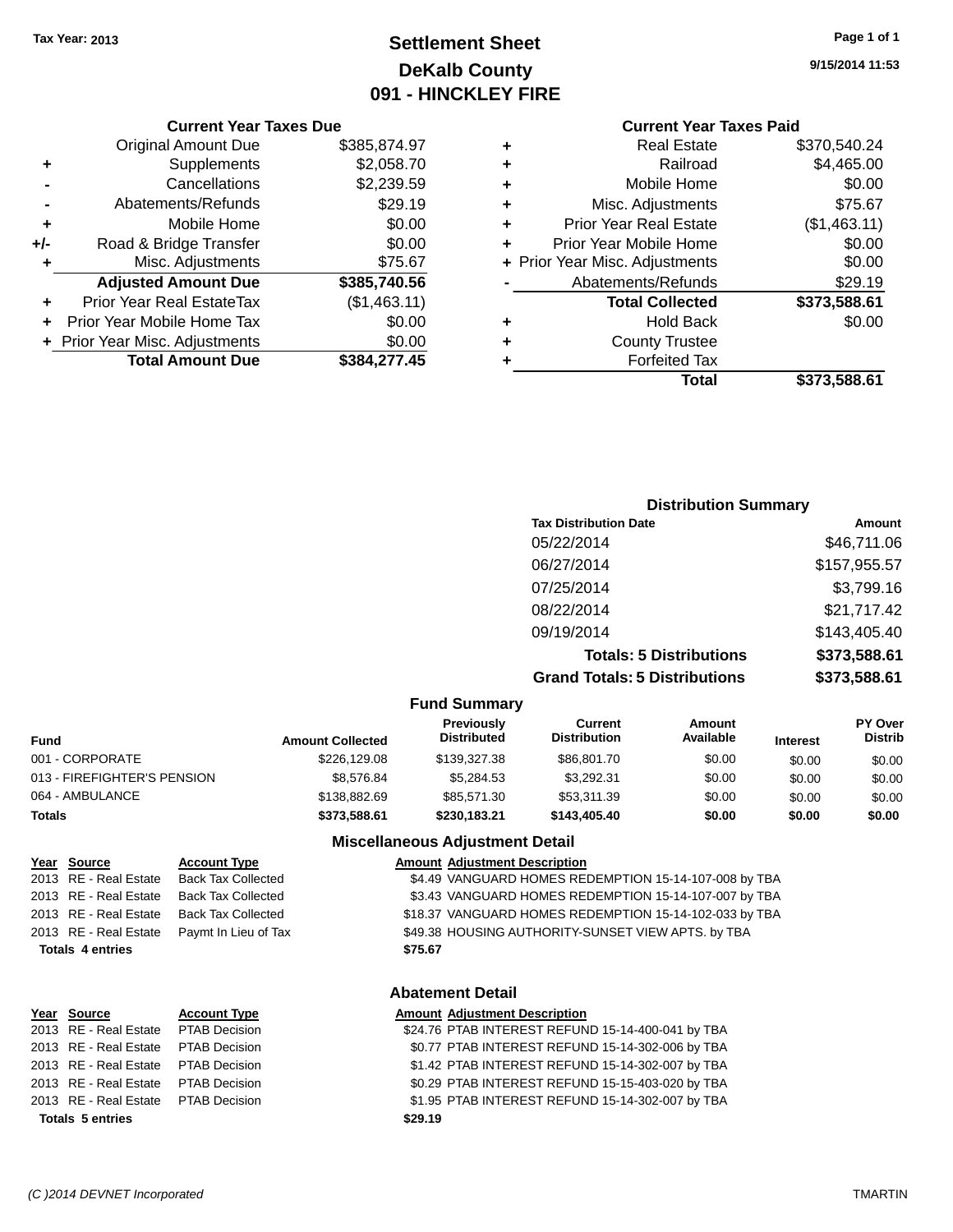### **Settlement Sheet Tax Year: 2013 Page 1 of 1 DeKalb County 092 - KIRKLAND FIRE**

**9/15/2014 11:53**

| Curr                   |   | <b>Current Year Taxes Due</b> |                                |       |
|------------------------|---|-------------------------------|--------------------------------|-------|
| Rε                     | ٠ | \$329,690.34                  | Original Amount Due            |       |
|                        | ٠ | \$1,975.62                    | Supplements                    |       |
| Mot                    | ٠ | \$2,242.13                    | Cancellations                  |       |
| Misc. Adj              | ٠ | \$0.00                        | Abatements/Refunds             |       |
| Prior Year Re          | ٠ | \$0.00                        | Mobile Home                    |       |
| Prior Year Mob         |   | \$0.00                        | Road & Bridge Transfer         | $+/-$ |
| + Prior Year Misc. Adj |   | \$0.00                        | Misc. Adjustments              |       |
| Abatements             |   | \$329,423.83                  | <b>Adjusted Amount Due</b>     |       |
| <b>Total (</b>         |   | \$0.00                        | Prior Year Real EstateTax      |       |
|                        | ٠ | \$0.00                        | Prior Year Mobile Home Tax     |       |
| Count                  | ٠ | \$0.00                        | + Prior Year Misc. Adjustments |       |
| For                    |   | \$329,423.83                  | <b>Total Amount Due</b>        |       |
|                        |   |                               |                                |       |

|   | Total                          | \$319,121.89 |
|---|--------------------------------|--------------|
|   | <b>Forfeited Tax</b>           |              |
| ٠ | <b>County Trustee</b>          |              |
| ٠ | <b>Hold Back</b>               | \$0.00       |
|   | <b>Total Collected</b>         | \$319,121.89 |
|   | Abatements/Refunds             | \$0.00       |
|   | + Prior Year Misc. Adjustments | \$0.00       |
| ÷ | Prior Year Mobile Home         | \$0.00       |
| ٠ | <b>Prior Year Real Estate</b>  | \$0.00       |
| ٠ | Misc. Adjustments              | \$0.00       |
| ٠ | Mobile Home                    | \$0.00       |
| ٠ | Railroad                       | \$3,419.54   |
| ٠ | <b>Real Estate</b>             | \$315,702.35 |
|   |                                |              |

| <b>Distribution Summary</b>          |              |
|--------------------------------------|--------------|
| <b>Tax Distribution Date</b>         | Amount       |
| 05/22/2014                           | \$40,862.17  |
| 06/27/2014                           | \$138,734.92 |
| 07/25/2014                           | \$3,528.70   |
| 08/22/2014                           | \$15,961.98  |
| 09/19/2014                           | \$120,034.12 |
| <b>Totals: 5 Distributions</b>       | \$319,121.89 |
| <b>Grand Totals: 5 Distributions</b> | \$319,121.89 |

| <b>Fund Summary</b>                                 |                         |                                         |                                       |                     |                 |                                  |
|-----------------------------------------------------|-------------------------|-----------------------------------------|---------------------------------------|---------------------|-----------------|----------------------------------|
| <b>Fund</b>                                         | <b>Amount Collected</b> | <b>Previously</b><br><b>Distributed</b> | <b>Current</b><br><b>Distribution</b> | Amount<br>Available | <b>Interest</b> | <b>PY Over</b><br><b>Distrib</b> |
| 001 - CORPORATE                                     | \$184,905.60            | \$115,355.43                            | \$69.550.17                           | \$0.00              | \$0.00          | \$0.00                           |
| 027 - AUDIT                                         | \$2,095.04              | \$1,307.01                              | \$788.03                              | \$0.00              | \$0.00          | \$0.00                           |
| 035 - TORT JUDGMENTS, LIABILITY<br><b>INSURANCE</b> | \$11.350.52             | \$7.081.15                              | \$4.269.37                            | \$0.00              | \$0.00          | \$0.00                           |
| 062 - WORKERS COMPENSATION                          | \$7,092.48              | \$4,424,73                              | \$2,667.75                            | \$0.00              | \$0.00          | \$0.00                           |
| 064 - AMBULANCE                                     | \$113,678.25            | \$70.919.45                             | \$42,758.80                           | \$0.00              | \$0.00          | \$0.00                           |
| Totals                                              | \$319,121.89            | \$199,087.77                            | \$120.034.12                          | \$0.00              | \$0.00          | \$0.00                           |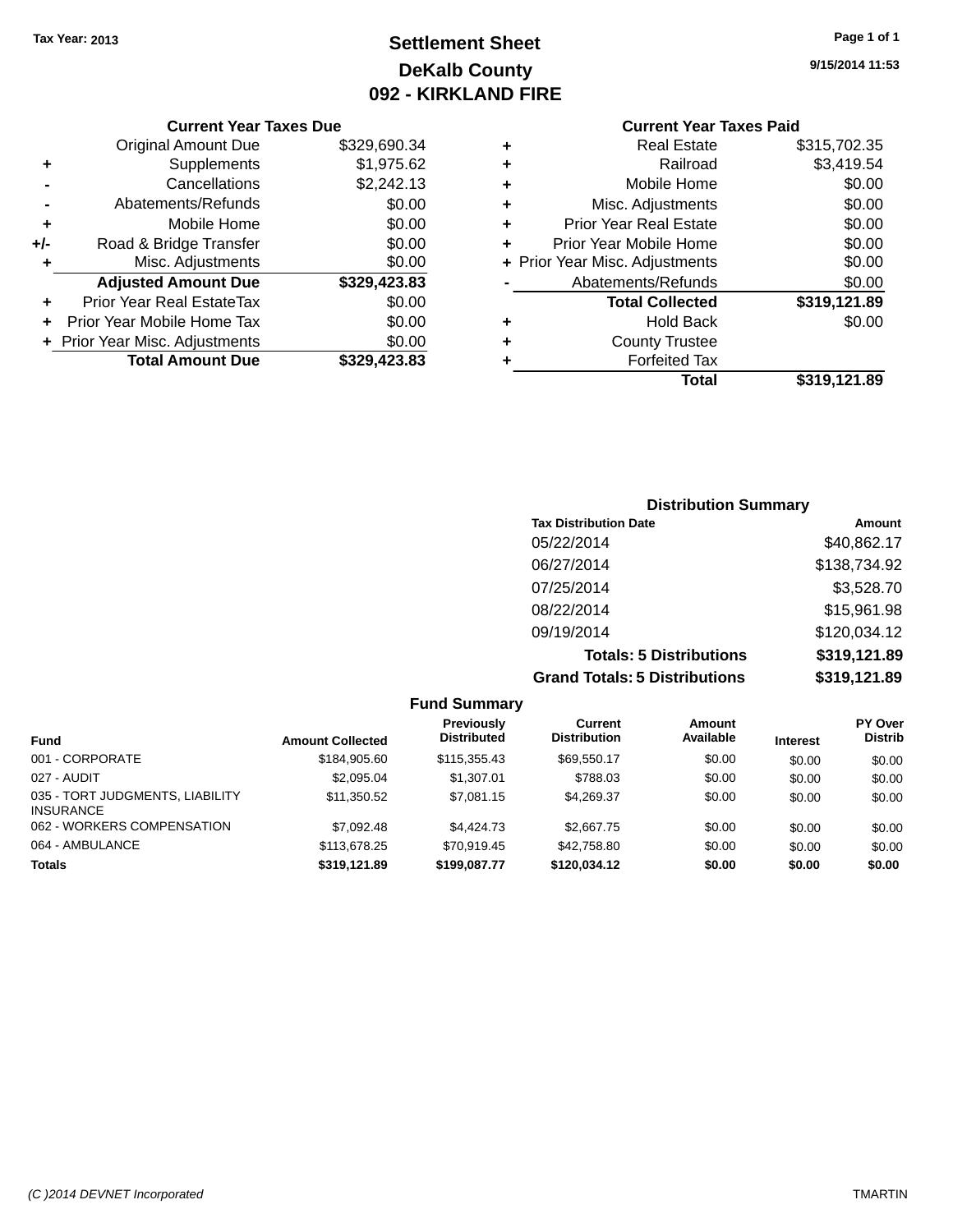## **Settlement Sheet Tax Year: 2013 Page 1 of 1 DeKalb County 093 - LEE FIRE**

|     | <b>Current Year Taxes Due</b>  |             |
|-----|--------------------------------|-------------|
|     | <b>Original Amount Due</b>     | \$41,661.22 |
| ٠   | Supplements                    | \$0.00      |
|     | Cancellations                  | \$19.46     |
|     | Abatements/Refunds             | \$0.00      |
| ٠   | Mobile Home                    | \$0.00      |
| +/- | Road & Bridge Transfer         | \$0.00      |
| ٠   | Misc. Adjustments              | \$27.82     |
|     | <b>Adjusted Amount Due</b>     | \$41,669.58 |
| ٠   | Prior Year Real EstateTax      | \$0.00      |
| ÷   | Prior Year Mobile Home Tax     | \$0.00      |
|     | + Prior Year Misc. Adjustments | \$0.00      |
|     | <b>Total Amount Due</b>        | \$41,669.58 |
|     |                                |             |

|   | <b>Current Year Taxes Paid</b> |             |
|---|--------------------------------|-------------|
| ٠ | Real Estate                    | \$38,564.86 |
| ٠ | Railroad                       | \$907.70    |
| ٠ | Mobile Home                    | \$0.00      |
| ٠ | Misc. Adjustments              | \$27.82     |
| ٠ | <b>Prior Year Real Estate</b>  | \$0.00      |
| ٠ | Prior Year Mobile Home         | \$0.00      |
|   | + Prior Year Misc. Adjustments | \$0.00      |
|   | Abatements/Refunds             | \$0.00      |
|   | <b>Total Collected</b>         | \$39,500.38 |
| ٠ | <b>Hold Back</b>               | \$0.00      |
| ٠ | <b>County Trustee</b>          |             |
|   | <b>Forfeited Tax</b>           |             |
|   | Total                          | \$39,500.38 |
|   |                                |             |

| <b>Distribution Summary</b>          |             |
|--------------------------------------|-------------|
| <b>Tax Distribution Date</b>         | Amount      |
| 05/22/2014                           | \$3,620.14  |
| 06/27/2014                           | \$18,383.61 |
| 07/25/2014                           | \$157.17    |
| 08/22/2014                           | \$8,964.19  |
| 09/19/2014                           | \$8,375.27  |
| <b>Totals: 5 Distributions</b>       | \$39,500.38 |
| <b>Grand Totals: 5 Distributions</b> | \$39,500.38 |

| <b>Fund Summary</b>                           |                         |                                  |                                |                            |                 |                           |
|-----------------------------------------------|-------------------------|----------------------------------|--------------------------------|----------------------------|-----------------|---------------------------|
| <b>Fund</b>                                   | <b>Amount Collected</b> | Previously<br><b>Distributed</b> | Current<br><b>Distribution</b> | <b>Amount</b><br>Available | <b>Interest</b> | PY Over<br><b>Distrib</b> |
| 001 - CORPORATE                               | \$25,349.25             | \$19,974.45                      | \$5.374.80                     | \$0.00                     | \$0.00          | \$0.00                    |
| 035 - TORT JUDGEMENTS/LIABILITY<br><b>INS</b> | \$2,818.55              | \$2,220.93                       | \$597.62                       | \$0.00                     | \$0.00          | \$0.00                    |
| 064 - AMBULANCE                               | \$11,332.58             | \$8,929.73                       | \$2,402.85                     | \$0.00                     | \$0.00          | \$0.00                    |
| <b>Totals</b>                                 | \$39,500,38             | \$31.125.11                      | \$8.375.27                     | \$0.00                     | \$0.00          | \$0.00                    |

#### **Miscellaneous Adjustment Detail**

#### **Year Source Account Type**<br>
2013 RE - Real Estate Back Tax Collected **Amount Adjustment Description**<br>
316.52 MANESS REDEMPTION \$16.52 MANESS REDEMPTION 13-06-331-005 by TBA 2013 RE - Real Estate Back Tax Collected \$11.30 SCAVENGER SALE 13-06-332-003 by TBA **Totals 2 entries \$27.82**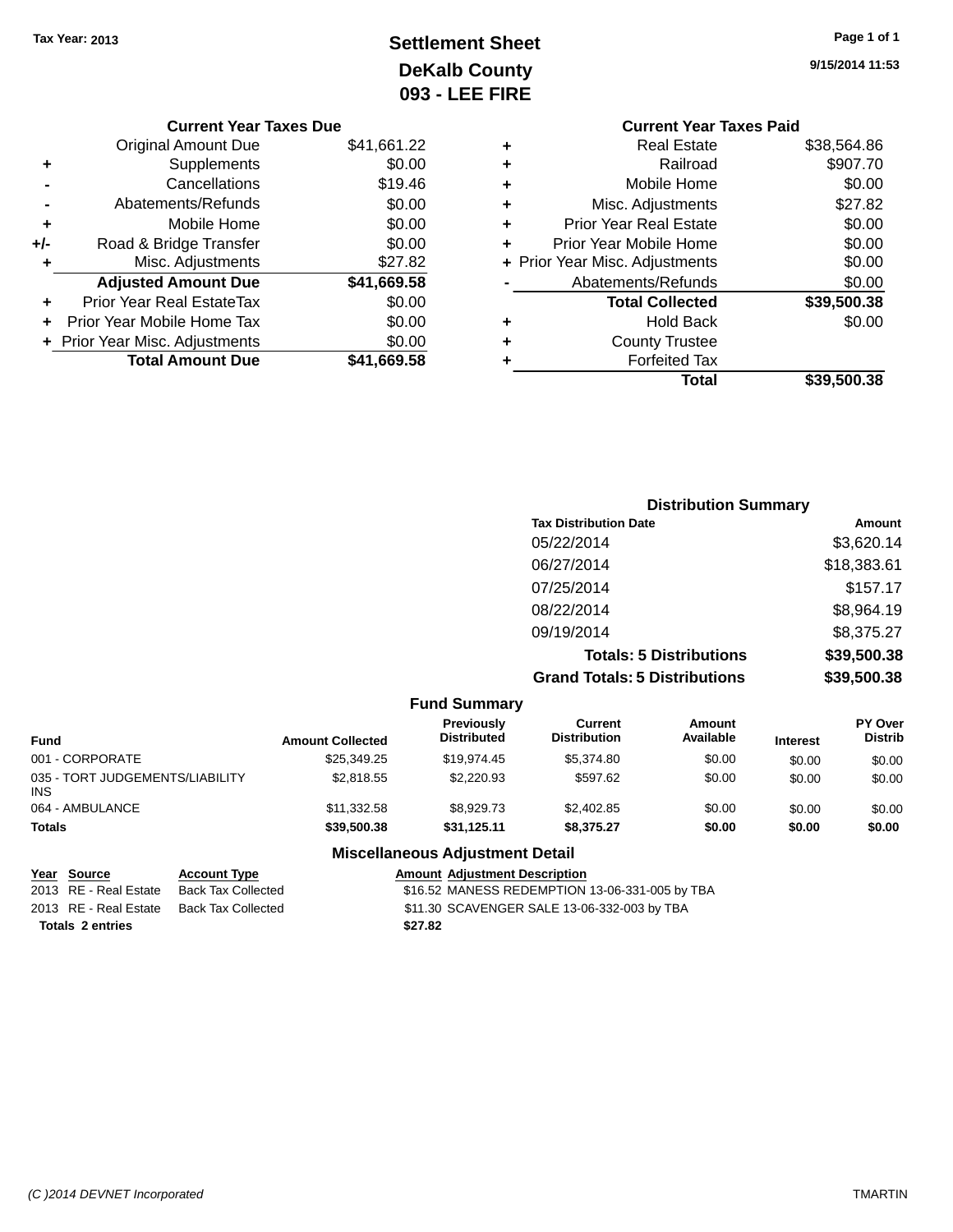## **Settlement Sheet Tax Year: 2013 Page 1 of 1 DeKalb County 094 - LELAND FIRE**

**9/15/2014 11:53**

#### **Current Year Taxes Due**

|     | <b>Original Amount Due</b>     | \$27,388.98 |
|-----|--------------------------------|-------------|
| ٠   | Supplements                    | \$115.63    |
|     | Cancellations                  | \$7.91      |
|     | Abatements/Refunds             | \$0.00      |
| ٠   | Mobile Home                    | \$0.00      |
| +/- | Road & Bridge Transfer         | \$0.00      |
|     | Misc. Adjustments              | \$0.00      |
|     | <b>Adjusted Amount Due</b>     | \$27,496.70 |
|     | Prior Year Real EstateTax      | \$0.00      |
|     | Prior Year Mobile Home Tax     | \$0.00      |
|     | + Prior Year Misc. Adjustments | \$0.00      |
|     | <b>Total Amount Due</b>        | \$27.496.70 |

#### **Current Year Taxes Paid +** Real Estate \$26,714.17 **+** Railroad \$0.00 **+** Mobile Home \$0.00 **+** Misc. Adjustments \$0.00 **+** Prior Year Real Estate \$0.00 **+** Prior Year Mobile Home \$0.00 **+ Prior Year Misc. Adjustments**  $$0.00$ **-** Abatements/Refunds \$0.00 **Total Collected \$26,714.17 +** Hold Back \$0.00 **+** County Trustee **+** Forfeited Tax **Total \$26,714.17**

| <b>Distribution Summary</b>          |             |
|--------------------------------------|-------------|
| <b>Tax Distribution Date</b>         | Amount      |
| 05/22/2014                           | \$5,270.07  |
| 06/27/2014                           | \$12,006.32 |
| 07/25/2014                           | \$248.63    |
| 08/22/2014                           | \$591.08    |
| 09/19/2014                           | \$8,598.07  |
| <b>Totals: 5 Distributions</b>       | \$26,714.17 |
| <b>Grand Totals: 5 Distributions</b> | \$26,714.17 |

|                 |                         | <b>Fund Summary</b>                     |                                |                     |                 |                           |
|-----------------|-------------------------|-----------------------------------------|--------------------------------|---------------------|-----------------|---------------------------|
| <b>Fund</b>     | <b>Amount Collected</b> | <b>Previously</b><br><b>Distributed</b> | Current<br><b>Distribution</b> | Amount<br>Available | <b>Interest</b> | PY Over<br><b>Distrib</b> |
| 001 - CORPORATE | \$26,714.17             | \$18,116,10                             | \$8.598.07                     | \$0.00              | \$0.00          | \$0.00                    |
| <b>Totals</b>   | \$26,714.17             | \$18,116,10                             | \$8.598.07                     | \$0.00              | \$0.00          | \$0.00                    |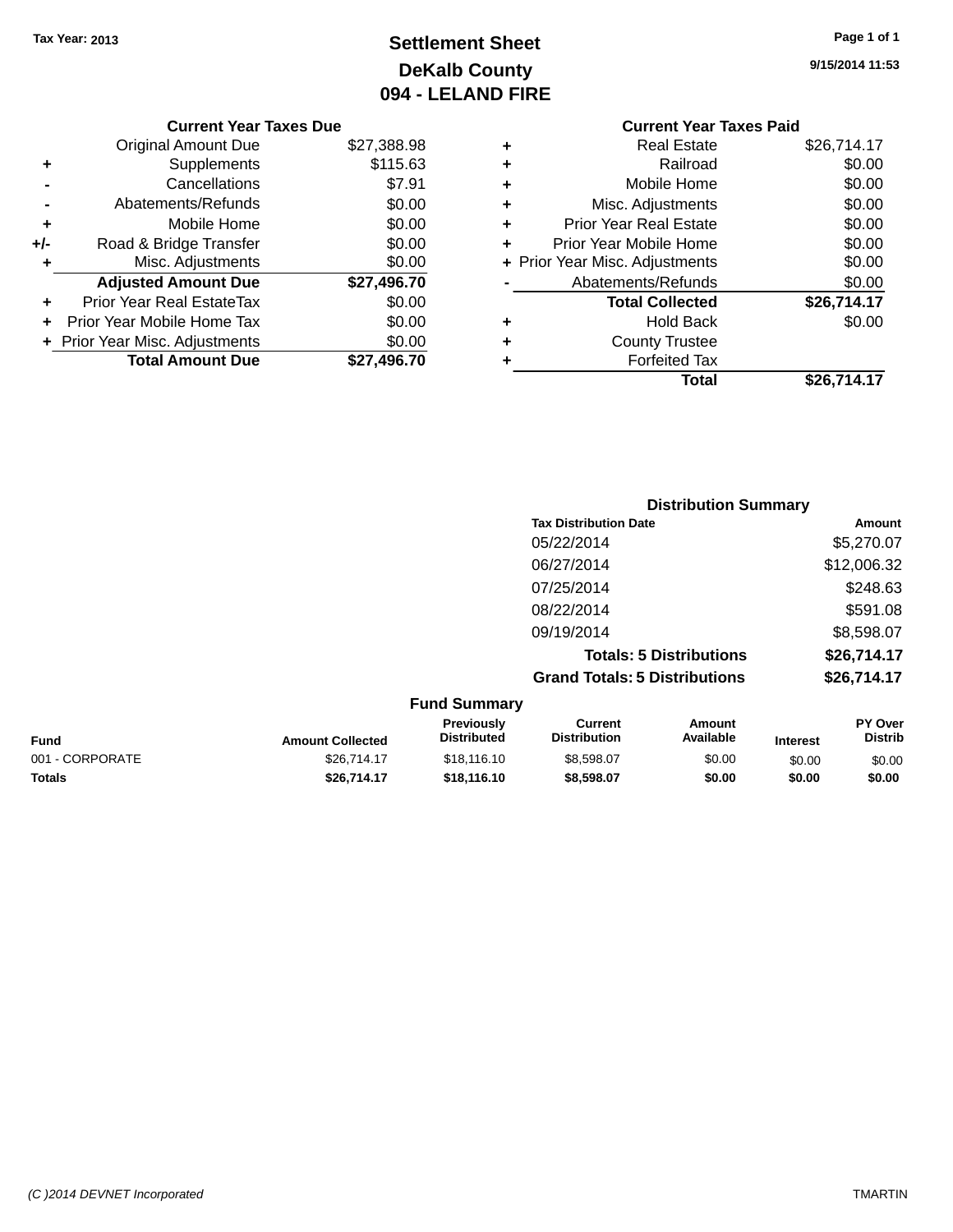## **Settlement Sheet Tax Year: 2013 Page 1 of 1 DeKalb County 095 - MALTA FIRE**

**9/15/2014 11:53**

|   | <b>Current Year Taxes Paid</b> |             |
|---|--------------------------------|-------------|
| ٠ | <b>Real Estate</b>             | \$84,792.84 |
| ٠ | Railroad                       | \$2,475.38  |
| ٠ | Mobile Home                    | \$0.00      |
| ٠ | Misc. Adjustments              | \$0.00      |
| ٠ | <b>Prior Year Real Estate</b>  | (\$10.91)   |
| ÷ | Prior Year Mobile Home         | \$0.00      |
|   | + Prior Year Misc. Adjustments | \$0.00      |
|   | Abatements/Refunds             | \$0.18      |
|   | <b>Total Collected</b>         | \$87,257.13 |
| ٠ | <b>Hold Back</b>               | \$0.00      |
| ٠ | <b>County Trustee</b>          |             |
|   | <b>Forfeited Tax</b>           |             |
|   | Total                          | \$87,257.13 |
|   |                                |             |

|     | <b>Current Year Taxes Due</b>    |             |
|-----|----------------------------------|-------------|
|     | <b>Original Amount Due</b>       | \$89,334.17 |
| ٠   | Supplements                      | \$498.79    |
|     | Cancellations                    | \$575.63    |
|     | Abatements/Refunds               | \$0.18      |
| ٠   | Mobile Home                      | \$0.00      |
| +/- | Road & Bridge Transfer           | \$0.00      |
| ٠   | Misc. Adjustments                | \$0.00      |
|     | <b>Adjusted Amount Due</b>       | \$89,257.15 |
|     | <b>Prior Year Real EstateTax</b> | (\$10.91)   |
|     | Prior Year Mobile Home Tax       | \$0.00      |
|     | + Prior Year Misc. Adjustments   | \$0.00      |
|     | <b>Total Amount Due</b>          | \$89,246,24 |

|                     | <b>Distribution Summary</b>          |             |
|---------------------|--------------------------------------|-------------|
|                     | <b>Tax Distribution Date</b>         | Amount      |
|                     | 05/22/2014                           | \$8,988.39  |
|                     | 06/27/2014                           | \$40,477.51 |
|                     | 07/25/2014                           | \$396.66    |
|                     | 08/22/2014                           | \$7,787.14  |
|                     | 09/19/2014                           | \$29,607.43 |
|                     | <b>Totals: 5 Distributions</b>       | \$87,257.13 |
|                     | <b>Grand Totals: 5 Distributions</b> | \$87,257.13 |
| <b>Fund Summary</b> |                                      |             |

|                 |                         | Funu Junimary                           |                                |                     |                 |                           |
|-----------------|-------------------------|-----------------------------------------|--------------------------------|---------------------|-----------------|---------------------------|
| Fund            | <b>Amount Collected</b> | <b>Previously</b><br><b>Distributed</b> | Current<br><b>Distribution</b> | Amount<br>Available | <b>Interest</b> | PY Over<br><b>Distrib</b> |
| 001 - CORPORATE | \$87.257.13             | \$57.649.70                             | \$29,607.43                    | \$0.00              | \$0.00          | \$0.00                    |
| Totals          | \$87,257.13             | \$57.649.70                             | \$29,607.43                    | \$0.00              | \$0.00          | \$0.00                    |
|                 |                         | Miscellaneous Adjustment Detail         |                                |                     |                 |                           |

| Year Source |                     |  |  |  |
|-------------|---------------------|--|--|--|
|             | 2013 RE - Real Esta |  |  |  |
|             | Totals 1 entries    |  |  |  |

### **Miscellaneous Adjustment Detail**

**Account Type Amount Adjustment Description** zate Back Tax Collected **\$0.00 LAY REDEMPTION 07-23-155-002 by TBA Totals 1 entries \$0.00**

#### **Abatement Detail**

**Totals 1 entries \$0.18**

**Year** Source **Account Type Account Adjustment Description** 

2013 RE - Real Estate PTAB Decision \$0.18 PTAB INTEREST REFUND 07-23-332-002 by TBA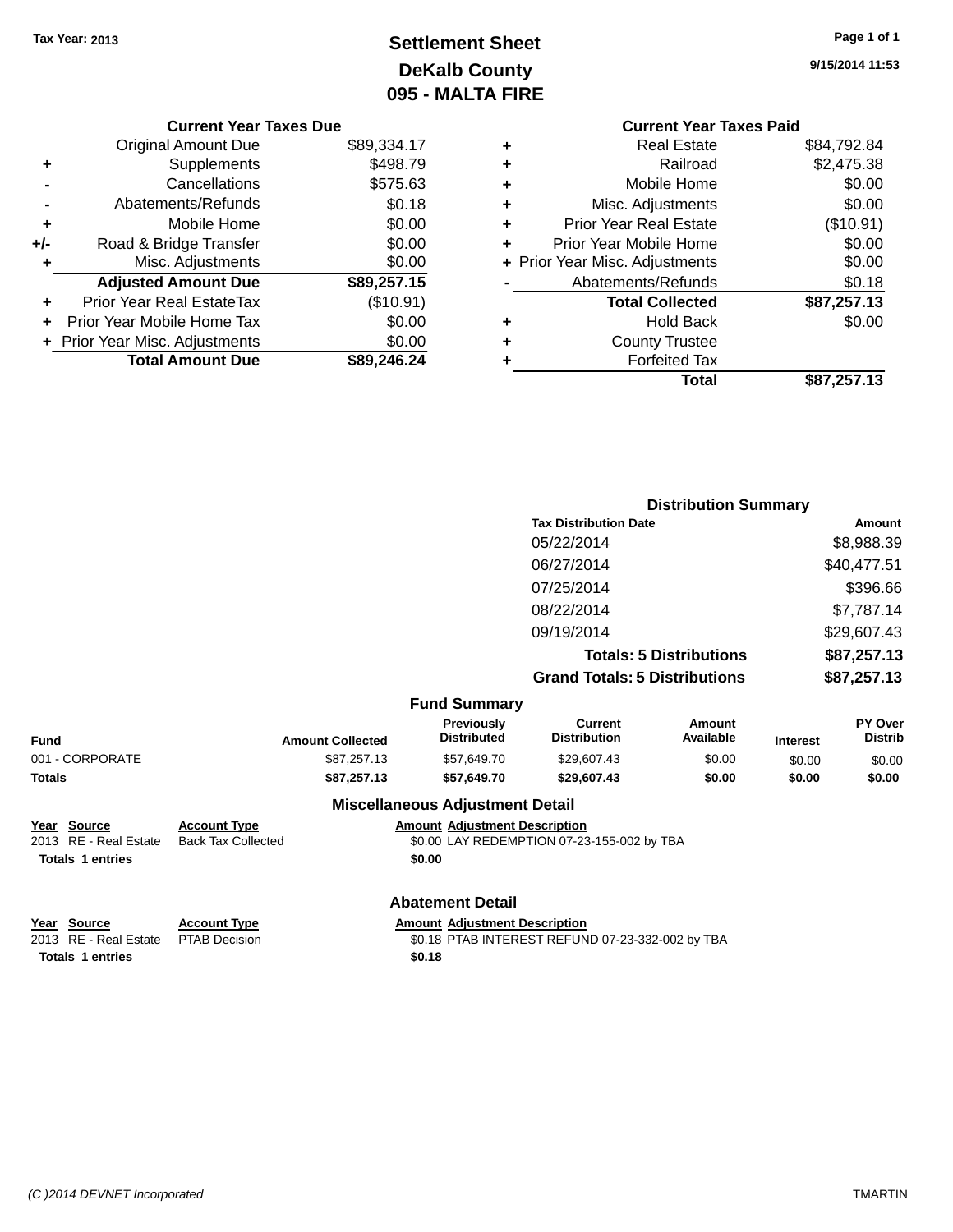### **Settlement Sheet Tax Year: 2013 Page 1 of 1 DeKalb County 096 - MAPLE PARK FIRE**

**9/15/2014 11:53**

|     | <b>Current Year Taxes Due</b>  |              |
|-----|--------------------------------|--------------|
|     | <b>Original Amount Due</b>     | \$169,094.44 |
| ٠   | Supplements                    | \$1,145.77   |
|     | Cancellations                  | \$1,281.60   |
|     | Abatements/Refunds             | \$0.00       |
| ٠   | Mobile Home                    | \$0.00       |
| +/- | Road & Bridge Transfer         | \$0.00       |
| ۰   | Misc. Adjustments              | \$0.00       |
|     | <b>Adjusted Amount Due</b>     | \$168,958.61 |
|     | Prior Year Real EstateTax      | \$0.00       |
|     | Prior Year Mobile Home Tax     | \$0.00       |
|     | + Prior Year Misc. Adjustments | \$0.00       |
|     | <b>Total Amount Due</b>        | \$168,958.61 |
|     |                                |              |

| ٠ | <b>Real Estate</b>             | \$158,003.13 |
|---|--------------------------------|--------------|
| ٠ | Railroad                       | \$5,043.78   |
| ٠ | Mobile Home                    | \$0.00       |
| ٠ | Misc. Adjustments              | \$0.00       |
| ٠ | <b>Prior Year Real Estate</b>  | \$0.00       |
| ٠ | Prior Year Mobile Home         | \$0.00       |
|   | + Prior Year Misc. Adjustments | \$0.00       |
|   | Abatements/Refunds             | \$0.00       |
|   | <b>Total Collected</b>         | \$163,046.91 |
| ٠ | <b>Hold Back</b>               | \$0.00       |
| ٠ | <b>County Trustee</b>          |              |
| ٠ | <b>Forfeited Tax</b>           |              |
|   | Total                          | \$163.046.91 |
|   |                                |              |

| <b>Distribution Summary</b>          |              |  |  |  |  |
|--------------------------------------|--------------|--|--|--|--|
| <b>Tax Distribution Date</b>         | Amount       |  |  |  |  |
| 05/22/2014                           | \$22,709.58  |  |  |  |  |
| 06/27/2014                           | \$64,185.09  |  |  |  |  |
| 07/25/2014                           | \$1,874.09   |  |  |  |  |
| 08/22/2014                           | \$9,014.28   |  |  |  |  |
| 09/19/2014                           | \$65,263.87  |  |  |  |  |
| <b>Totals: 5 Distributions</b>       | \$163,046.91 |  |  |  |  |
| <b>Grand Totals: 5 Distributions</b> | \$163,046.91 |  |  |  |  |

|                                               |                         | <b>Fund Summary</b>                     |                                |                     |                 |                                  |
|-----------------------------------------------|-------------------------|-----------------------------------------|--------------------------------|---------------------|-----------------|----------------------------------|
| <b>Fund</b>                                   | <b>Amount Collected</b> | <b>Previously</b><br><b>Distributed</b> | Current<br><b>Distribution</b> | Amount<br>Available | <b>Interest</b> | <b>PY Over</b><br><b>Distrib</b> |
| 001 - CORPORATE                               | \$81,340.35             | \$48,781,71                             | \$32,558.64                    | \$0.00              | \$0.00          | \$0.00                           |
| 013 - FIREFIGHTER'S PENSION                   | \$2,268.77              | \$1,360.63                              | \$908.14                       | \$0.00              | \$0.00          | \$0.00                           |
| 027 - AUDIT                                   | \$378.61                | \$227.06                                | \$151.55                       | \$0.00              | \$0.00          | \$0.00                           |
| 035 - TORT JUDGEMENTS/LIABILITY<br><b>INS</b> | \$15,491.26             | \$9.290.47                              | \$6,200.79                     | \$0.00              | \$0.00          | \$0.00                           |
| 064 - AMBULANCE                               | \$63.567.92             | \$38,123,17                             | \$25,444.75                    | \$0.00              | \$0.00          | \$0.00                           |
| <b>Totals</b>                                 | \$163,046.91            | \$97,783.04                             | \$65,263.87                    | \$0.00              | \$0.00          | \$0.00                           |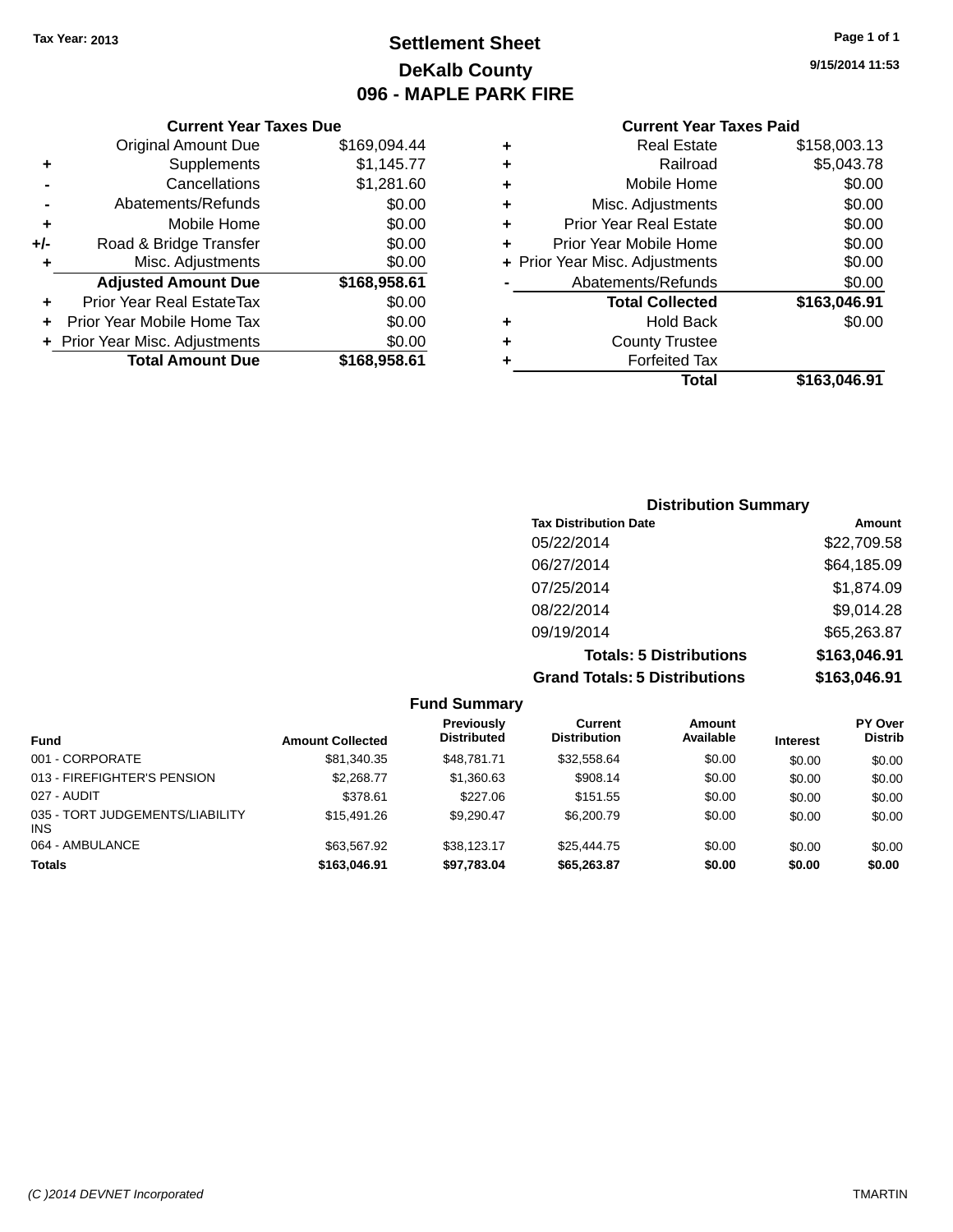### **Settlement Sheet Tax Year: 2013 Page 1 of 1 DeKalb County 097 - PAW PAW FIRE**

**9/15/2014 11:53**

|          |   | <b>Current Year Taxes Paid</b> |             |
|----------|---|--------------------------------|-------------|
| 3,555.43 | ٠ | <b>Real Estate</b>             | \$30,721.96 |
| \$0.00   | ٠ | Railroad                       | \$1,776.06  |
| \$0.00   | ٠ | Mobile Home                    | \$0.00      |
| \$0.00   | ٠ | Misc. Adjustments              | \$0.00      |
| \$0.00   | ٠ | <b>Prior Year Real Estate</b>  | \$0.00      |
| \$0.00   | ٠ | Prior Year Mobile Home         | \$0.00      |
| \$0.00   |   | + Prior Year Misc. Adjustments | \$0.00      |
| 3,555.43 |   | Abatements/Refunds             | \$0.00      |
| \$0.00   |   | <b>Total Collected</b>         | \$32,498.02 |
| \$0.00   | ٠ | <b>Hold Back</b>               | \$0.00      |
| \$0.00   | ٠ | <b>County Trustee</b>          |             |
| 3,555.43 | ٠ | <b>Forfeited Tax</b>           |             |
|          |   | Total                          | \$32,498.02 |

|     | <b>Current Year Taxes Due</b>    |             |
|-----|----------------------------------|-------------|
|     | <b>Original Amount Due</b>       | \$33,555.43 |
| ٠   | Supplements                      | \$0.00      |
|     | Cancellations                    | \$0.00      |
|     | Abatements/Refunds               | \$0.00      |
| ٠   | Mobile Home                      | \$0.00      |
| +/- | Road & Bridge Transfer           | \$0.00      |
| ٠   | Misc. Adjustments                | \$0.00      |
|     | <b>Adjusted Amount Due</b>       | \$33,555.43 |
|     | <b>Prior Year Real EstateTax</b> | \$0.00      |
|     | Prior Year Mobile Home Tax       | \$0.00      |
|     | + Prior Year Misc. Adjustments   | \$0.00      |
|     | <b>Total Amount Due</b>          | \$33.555.43 |

| <b>Distribution Summary</b>          |             |
|--------------------------------------|-------------|
| <b>Tax Distribution Date</b>         | Amount      |
| 05/22/2014                           | \$2,700.56  |
| 06/27/2014                           | \$15,224.17 |
| 07/25/2014                           | \$526.05    |
| 08/22/2014                           | \$1,806.10  |
| 09/19/2014                           | \$12,241.14 |
| <b>Totals: 5 Distributions</b>       | \$32,498.02 |
| <b>Grand Totals: 5 Distributions</b> | \$32,498.02 |

|                                               |                         | <b>Fund Summary</b>              |                                |                     |                 |                                  |
|-----------------------------------------------|-------------------------|----------------------------------|--------------------------------|---------------------|-----------------|----------------------------------|
| <b>Fund</b>                                   | <b>Amount Collected</b> | Previously<br><b>Distributed</b> | Current<br><b>Distribution</b> | Amount<br>Available | <b>Interest</b> | <b>PY Over</b><br><b>Distrib</b> |
| 001 - CORPORATE                               | \$29,337.61             | \$18,286.91                      | \$11,050.70                    | \$0.00              | \$0.00          | \$0.00                           |
| 035 - TORT JUDGEMENTS/LIABILITY<br><b>INS</b> | \$3.160.41              | \$1.969.97                       | \$1.190.44                     | \$0.00              | \$0.00          | \$0.00                           |
| <b>Totals</b>                                 | \$32,498.02             | \$20,256.88                      | \$12,241.14                    | \$0.00              | \$0.00          | \$0.00                           |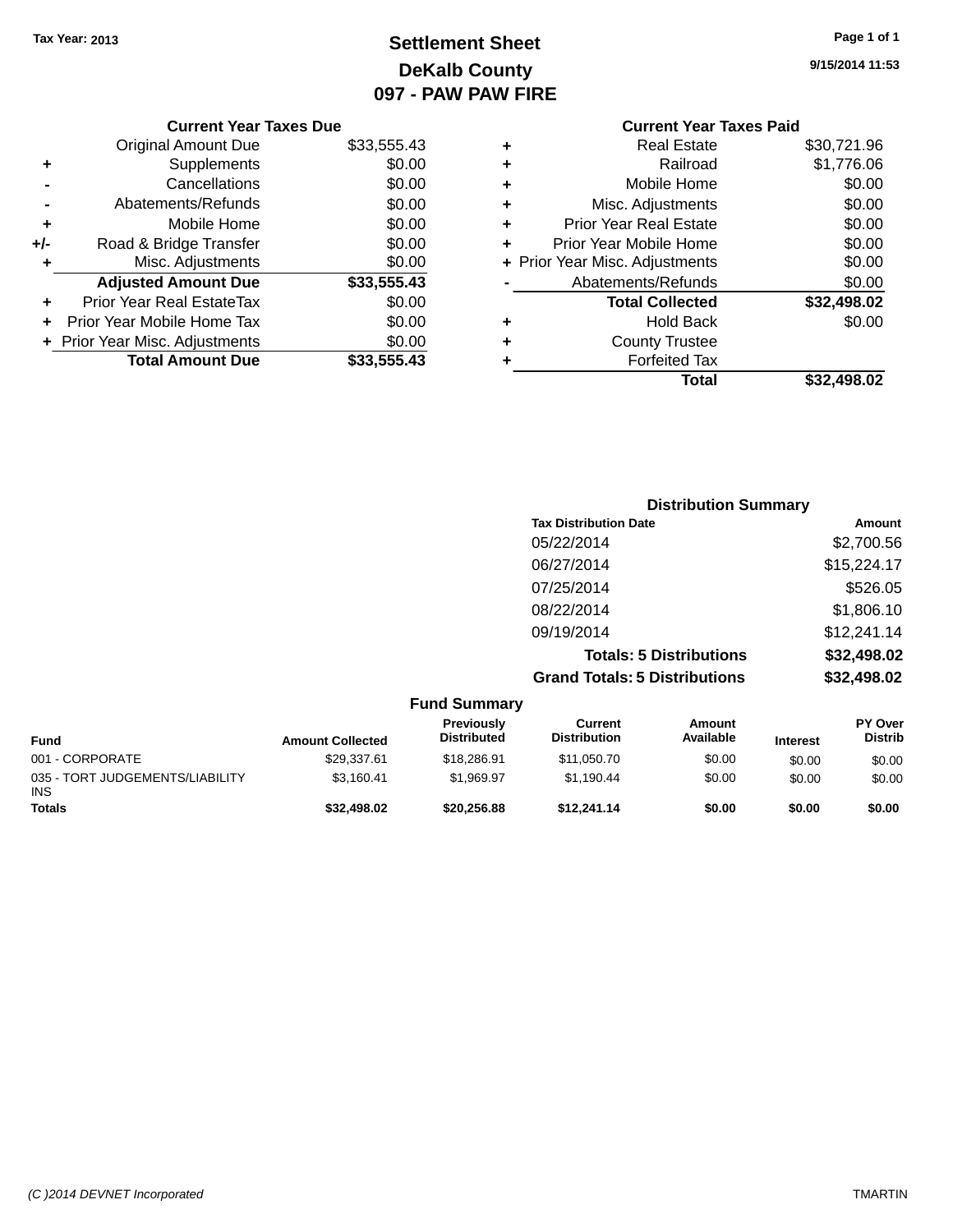**Current Year Taxes Due** Original Amount Due \$552,571.90

**Adjusted Amount Due \$551,905.47**

**Total Amount Due \$551,565.04**

**+** Supplements \$4,141.99 **-** Cancellations \$4,797.84 **-** Abatements/Refunds \$11.17 **+** Mobile Home \$0.00 **+/-** Road & Bridge Transfer \$0.00 **+** Misc. Adjustments \$0.59

**+** Prior Year Real EstateTax (\$340.43) **+** Prior Year Mobile Home Tax \$0.00 **+ Prior Year Misc. Adjustments**  $$0.00$ 

### **Settlement Sheet Tax Year: 2013 Page 1 of 1 DeKalb County 098 - SANDWICH FIRE**

**9/15/2014 11:53**

#### **Current Year Taxes Paid**

| ٠ | <b>Real Estate</b>             | \$528,784.70 |
|---|--------------------------------|--------------|
| ٠ | Railroad                       | \$2,121.86   |
| ٠ | Mobile Home                    | \$0.00       |
| ٠ | Misc. Adjustments              | \$0.59       |
| ٠ | <b>Prior Year Real Estate</b>  | (\$340.43)   |
| ÷ | Prior Year Mobile Home         | \$0.00       |
|   | + Prior Year Misc. Adjustments | \$0.00       |
|   | Abatements/Refunds             | \$11.17      |
|   | <b>Total Collected</b>         | \$530,555.55 |
| ٠ | <b>Hold Back</b>               | \$0.00       |
| ٠ | <b>County Trustee</b>          |              |
|   | <b>Forfeited Tax</b>           |              |
|   | Total                          | \$530,555.55 |

### **Distribution Summary Tax Distribution Date Amount** 05/22/2014 \$70,914.95 06/27/2014 \$222,034.36 07/25/2014 \$5,225.96 08/22/2014 \$35,347.63 09/19/2014 \$197,032.65 **Totals: 5 Distributions \$530,555.55 Grand Totals: 5 Distributions \$530,555.55**

|                                         |                                                  |                         | <b>Fund Summary</b>                    |                                                  |                            |                 |                                  |
|-----------------------------------------|--------------------------------------------------|-------------------------|----------------------------------------|--------------------------------------------------|----------------------------|-----------------|----------------------------------|
| Fund                                    |                                                  | <b>Amount Collected</b> | Previously<br><b>Distributed</b>       | Current<br><b>Distribution</b>                   | <b>Amount</b><br>Available | <b>Interest</b> | <b>PY Over</b><br><b>Distrib</b> |
| 001 - CORPORATE                         |                                                  | \$464,793.71            | \$292,183.07                           | \$172,610.64                                     | \$0.00                     | \$0.00          | \$0.00                           |
| 027 - AUDIT                             |                                                  | \$4,617.96              | \$2,902.98                             | \$1,714.98                                       | \$0.00                     | \$0.00          | \$0.00                           |
| 035 - TORT JUDGEMENTS/LIABILITY<br>INS. |                                                  | \$61,143.88             | \$38,436.85                            | \$22,707.03                                      | \$0.00                     | \$0.00          | \$0.00                           |
| Totals                                  |                                                  | \$530,555.55            | \$333,522.90                           | \$197,032.65                                     | \$0.00                     | \$0.00          | \$0.00                           |
|                                         |                                                  |                         | <b>Miscellaneous Adjustment Detail</b> |                                                  |                            |                 |                                  |
| Year Source<br>2013 RE - Real Estate    | <b>Account Type</b><br><b>Back Tax Collected</b> |                         | <b>Amount Adjustment Description</b>   | \$0.59 PRIMUS REDEMPTION 19-23-397-008 by TBA    |                            |                 |                                  |
| <b>Totals 1 entries</b>                 |                                                  |                         | \$0.59                                 |                                                  |                            |                 |                                  |
|                                         |                                                  |                         | <b>Abatement Detail</b>                |                                                  |                            |                 |                                  |
| Year Source                             | <b>Account Type</b>                              |                         | <b>Amount Adjustment Description</b>   |                                                  |                            |                 |                                  |
| 2013 RE - Real Estate                   | <b>PTAB Decision</b>                             |                         |                                        | \$1.32 PTAB INTEREST REFUND 19-26-431-010 by TBA |                            |                 |                                  |
| 2013 RE - Real Estate                   | <b>RE</b> Abatement                              |                         |                                        | \$9.85 PTAB INTEREST REFUND 19-36-356-001 by TBA |                            |                 |                                  |
| <b>Totals 2 entries</b>                 |                                                  |                         | \$11.17                                |                                                  |                            |                 |                                  |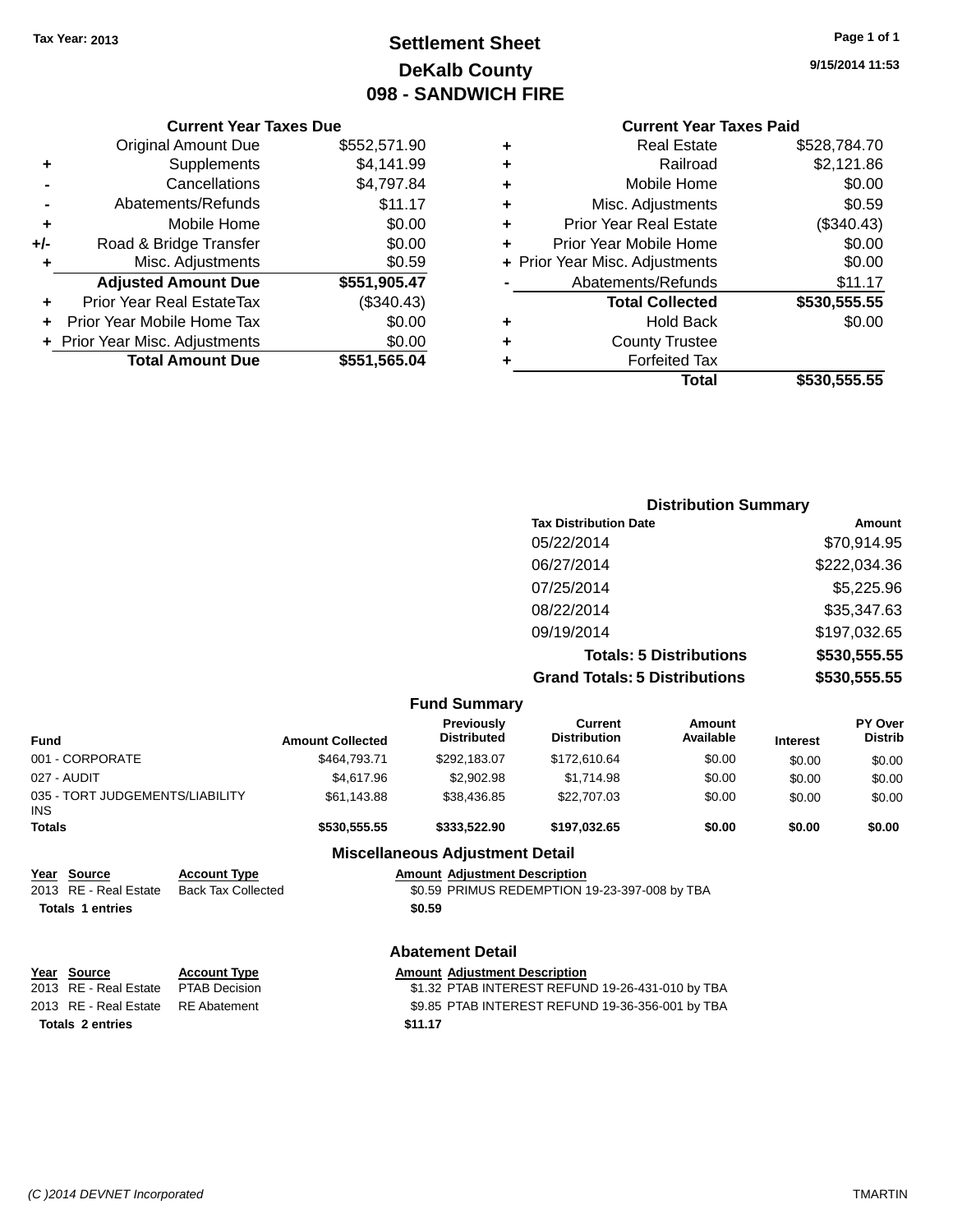### **Settlement Sheet Tax Year: 2013 Page 1 of 1 DeKalb County 099 - SHABBONA FIRE**

**9/15/2014 11:53**

### **Current Year Taxes Paid**

|     | <b>Current Year Taxes Due</b>    |              |
|-----|----------------------------------|--------------|
|     | <b>Original Amount Due</b>       | \$181,072.93 |
| ٠   | Supplements                      | \$991.27     |
|     | Cancellations                    | \$1,092.82   |
|     | Abatements/Refunds               | \$0.47       |
| ٠   | Mobile Home                      | \$0.00       |
| +/- | Road & Bridge Transfer           | \$0.00       |
| ٠   | Misc. Adjustments                | \$93.95      |
|     | <b>Adjusted Amount Due</b>       | \$181,064.86 |
| ٠   | <b>Prior Year Real EstateTax</b> | (\$19.42)    |
| ÷   | Prior Year Mobile Home Tax       | \$0.00       |
|     | + Prior Year Misc. Adjustments   | \$0.00       |
|     | <b>Total Amount Due</b>          | \$181,045.44 |
|     |                                  |              |

| ٠ | <b>Real Estate</b>             | \$173,370.96 |
|---|--------------------------------|--------------|
| ٠ | Railroad                       | \$4,756.78   |
| ٠ | Mobile Home                    | \$0.00       |
| ٠ | Misc. Adjustments              | \$93.95      |
| ٠ | <b>Prior Year Real Estate</b>  | (\$19.42)    |
| ÷ | Prior Year Mobile Home         | \$0.00       |
|   | + Prior Year Misc. Adjustments | \$0.00       |
|   | Abatements/Refunds             | \$0.47       |
|   | <b>Total Collected</b>         | \$178,201.80 |
| ٠ | <b>Hold Back</b>               | \$0.00       |
| ٠ | <b>County Trustee</b>          |              |
| ٠ | <b>Forfeited Tax</b>           |              |
|   | Total                          | \$178,201.80 |
|   |                                |              |

| <b>Distribution Summary</b>          |              |
|--------------------------------------|--------------|
| <b>Tax Distribution Date</b>         | Amount       |
| 05/22/2014                           | \$18,147.75  |
| 06/27/2014                           | \$82,931.91  |
| 07/25/2014                           | \$1,472.14   |
| 08/22/2014                           | \$26,557.55  |
| 09/19/2014                           | \$49,092.45  |
| <b>Totals: 5 Distributions</b>       | \$178,201.80 |
| <b>Grand Totals: 5 Distributions</b> | \$178,201.80 |

|                                                                                                                   |                                                                                                       |                         | <b>Fund Summary</b>                                                                                                                                                                                  |                                |                     |                 |                           |
|-------------------------------------------------------------------------------------------------------------------|-------------------------------------------------------------------------------------------------------|-------------------------|------------------------------------------------------------------------------------------------------------------------------------------------------------------------------------------------------|--------------------------------|---------------------|-----------------|---------------------------|
| <b>Fund</b>                                                                                                       |                                                                                                       | <b>Amount Collected</b> | <b>Previously</b><br><b>Distributed</b>                                                                                                                                                              | Current<br><b>Distribution</b> | Amount<br>Available | <b>Interest</b> | PY Over<br><b>Distrib</b> |
| 001 - CORPORATE                                                                                                   |                                                                                                       | \$122,523.56            | \$88,769.80                                                                                                                                                                                          | \$33,753.76                    | \$0.00              | \$0.00          | \$0.00                    |
| 035 - TORT JUDGEMENTS/LIABILITY<br><b>INS</b>                                                                     |                                                                                                       | \$24,332.92             | \$17,629.49                                                                                                                                                                                          | \$6,703.43                     | \$0.00              | \$0.00          | \$0.00                    |
| 064 - AMBULANCE                                                                                                   |                                                                                                       | \$31,345.32             | \$22,710.06                                                                                                                                                                                          | \$8,635.26                     | \$0.00              | \$0.00          | \$0.00                    |
| <b>Totals</b>                                                                                                     |                                                                                                       | \$178,201.80            | \$129,109.35                                                                                                                                                                                         | \$49,092.45                    | \$0.00              | \$0.00          | \$0.00                    |
|                                                                                                                   |                                                                                                       |                         | <b>Miscellaneous Adjustment Detail</b>                                                                                                                                                               |                                |                     |                 |                           |
| Year Source<br>2013 RE - Real Estate<br>2013 RE - Real Estate<br>2013 RE - Real Estate<br><b>Totals 3 entries</b> | <b>Account Type</b><br><b>Back Tax Collected</b><br><b>Back Tax Collected</b><br>Paymt In Lieu of Tax |                         | <b>Amount Adiustment Description</b><br>\$11.70 DOBSON REDEMPTION 13-15-402-010 by TBA<br>\$36.37 ENBURG REDEMPTION 13-35-201-007 by TBA<br>\$45.88 HOUSING AUTHORITY-SEQUOYA APTS by TBA<br>\$93.95 |                                |                     |                 |                           |
|                                                                                                                   |                                                                                                       |                         | <b>Abatement Detail</b>                                                                                                                                                                              |                                |                     |                 |                           |

Amount Adjustment Description<br>\$0.47 PTAB INTEREST REFUND 13-15-176-011 by TBA **Totals 1 entries \$0.47**

**<u>Year Source</u>**<br> **Account Type**<br> **ACCOUNTE ADDED ADDED ADDED ADDED ADDED PETAB Decision**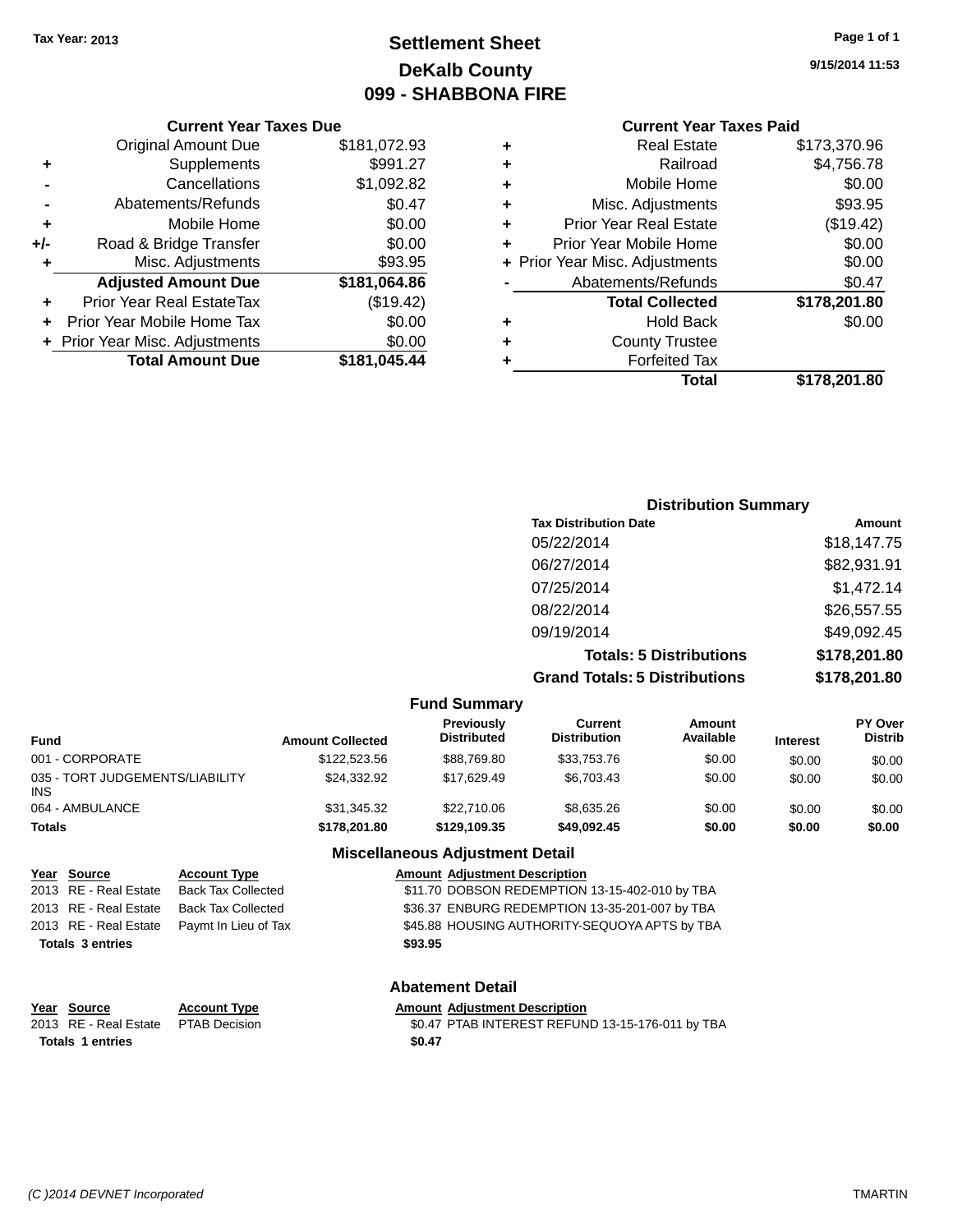### **Settlement Sheet Tax Year: 2013 Page 1 of 1 DeKalb County 100 - SOMONAUK FIRE**

**9/15/2014 11:53**

#### **Current Year Taxes Paid**

|   | <b>Real Estate</b>             | \$226,173.34 |
|---|--------------------------------|--------------|
| ٠ | Railroad                       | \$3,973.74   |
| ٠ | Mobile Home                    | \$0.00       |
| ٠ | Misc. Adjustments              | \$0.00       |
| ٠ | <b>Prior Year Real Estate</b>  | (\$79.47)    |
|   | Prior Year Mobile Home         | \$0.00       |
|   | + Prior Year Misc. Adjustments | \$0.00       |
|   | Abatements/Refunds             | \$0.00       |
|   | <b>Total Collected</b>         | \$230,067.61 |
| ٠ | <b>Hold Back</b>               | \$0.00       |
| ٠ | <b>County Trustee</b>          |              |
|   | <b>Forfeited Tax</b>           |              |
|   | Total                          | \$230.067.61 |
|   |                                |              |

| <b>Distribution Summary</b>          |              |
|--------------------------------------|--------------|
| <b>Tax Distribution Date</b>         | Amount       |
| 05/22/2014                           | \$42,161.11  |
| 06/27/2014                           | \$93,886.12  |
| 07/25/2014                           | \$1,791.47   |
| 08/22/2014                           | \$12,188.66  |
| 09/19/2014                           | \$80,040.25  |
| <b>Totals: 5 Distributions</b>       | \$230,067.61 |
| <b>Grand Totals: 5 Distributions</b> | \$230,067.61 |

|                 |                         | <b>Fund Summary</b>                     |                                |                     |                 |                           |
|-----------------|-------------------------|-----------------------------------------|--------------------------------|---------------------|-----------------|---------------------------|
| <b>Fund</b>     | <b>Amount Collected</b> | <b>Previously</b><br><b>Distributed</b> | Current<br><b>Distribution</b> | Amount<br>Available | <b>Interest</b> | PY Over<br><b>Distrib</b> |
| 001 - CORPORATE | \$121,092.86            | \$78,964.80                             | \$42,128.06                    | \$0.00              | \$0.00          | \$0.00                    |
| 064 - AMBULANCE | \$108,974.75            | \$71.062.56                             | \$37.912.19                    | \$0.00              | \$0.00          | \$0.00                    |
| <b>Totals</b>   | \$230,067.61            | \$150,027,36                            | \$80,040,25                    | \$0.00              | \$0.00          | \$0.00                    |

**Current Year Taxes Due**

|       | <b>Original Amount Due</b>       | \$237,568.88 |
|-------|----------------------------------|--------------|
| ٠     | Supplements                      | \$1,311.34   |
|       | Cancellations                    | \$1,522.47   |
|       | Abatements/Refunds               | \$0.00       |
| ٠     | Mobile Home                      | \$0.00       |
| $+/-$ | Road & Bridge Transfer           | \$0.00       |
|       | Misc. Adjustments                | \$0.00       |
|       | <b>Adjusted Amount Due</b>       | \$237,357.75 |
| ÷     | <b>Prior Year Real EstateTax</b> | (\$79.47)    |
|       | Prior Year Mobile Home Tax       | \$0.00       |
|       | + Prior Year Misc. Adjustments   | \$0.00       |
|       |                                  |              |
|       | <b>Total Amount Due</b>          | \$237,278.28 |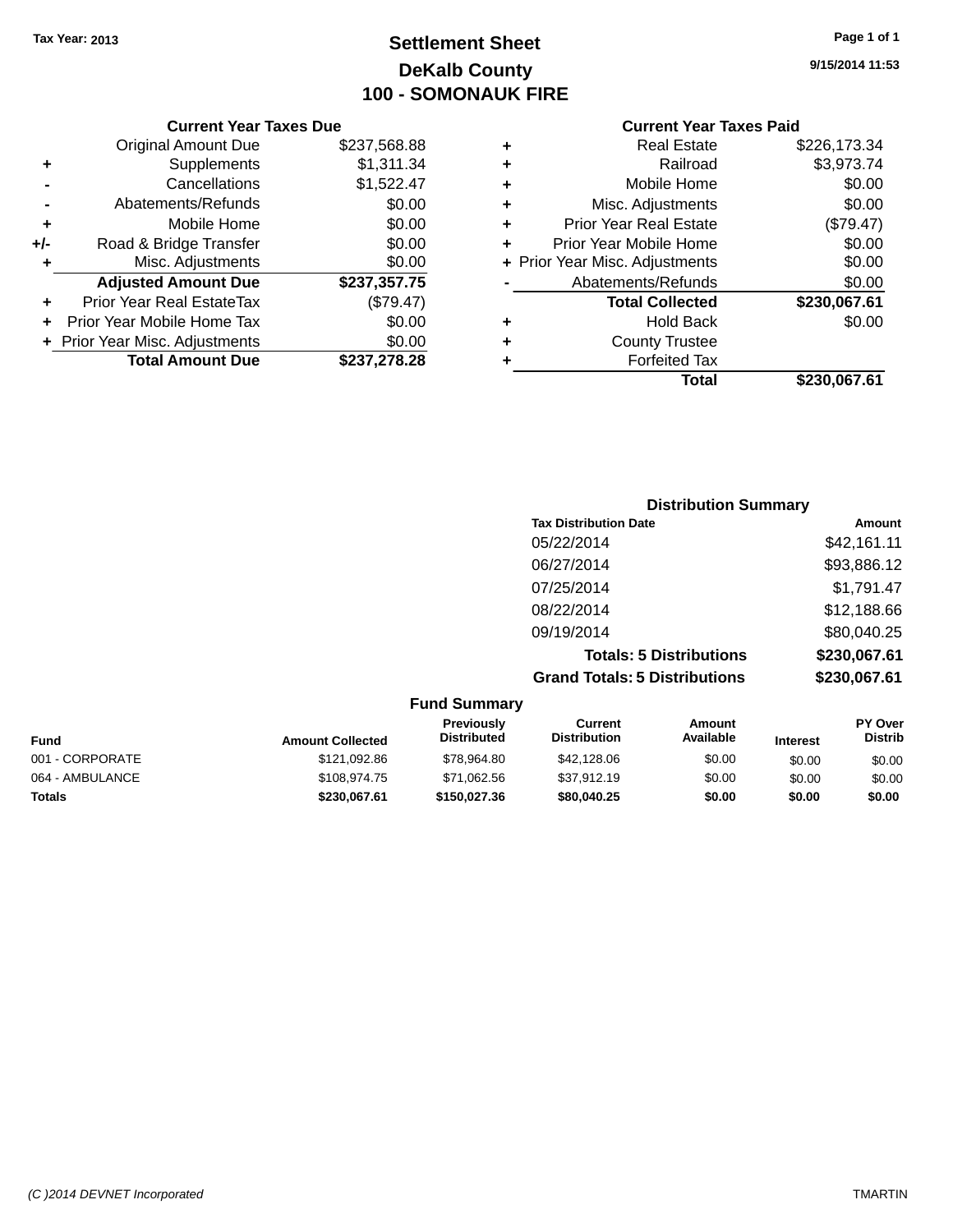**Original Amount Due** 

**Adjusted Amount Due** 

**Total Amount Due** 

**+** Supplements **-** Cancellations **-** Abatements/Refunds **+** Mobile Home **+/-** Road & Bridge Transfer **+** Misc. Adjustments

**+** Prior Year Real EstateTax \$0.00 **+** Prior Year Mobile Home Tax **+** Prior Year Misc. Adjustments

### **Settlement Sheet Tax Year: 2013 Page 1 of 1 DeKalb County 101 - SYCAMORE FIRE**

**9/15/2014 11:53**

**+** Real Estate \$322,435.38

**Total \$322,376.79**

### **Current Year Taxes Paid**

| <b>Current Year Taxes Due</b> |              |   | <b>Current Year Tax</b>        |
|-------------------------------|--------------|---|--------------------------------|
| ่<br>เl Amount Due            | \$329,550.01 | ٠ | <b>Real Estate</b>             |
| Supplements                   | \$1,681.79   | ٠ | Railroad                       |
| Cancellations                 | \$1,920.31   | ÷ | Mobile Home                    |
| าents/Refunds                 | \$67.75      | ٠ | Misc. Adjustments              |
| Mobile Home                   | \$0.00       | ٠ | <b>Prior Year Real Estate</b>  |
| ridge Transfer                | \$0.00       | ٠ | Prior Year Mobile Home         |
| . Adjustments                 | \$9.16       |   | + Prior Year Misc. Adjustments |
| <b>Amount Due</b>             | \$329,252.90 |   | Abatements/Refunds             |
| leal EstateTax≀               | \$0.00       |   | <b>Total Collected</b>         |
| bile Home Tax                 | \$0.00       | ٠ | <b>Hold Back</b>               |
| . Adjustments                 | \$0.00       | ٠ | <b>County Trustee</b>          |
| <b>Amount Due</b>             | \$329,252.90 | ٠ | <b>Forfeited Tax</b>           |
|                               |              |   | Total                          |

| ÷  | Railroad                       | \$0.00       |
|----|--------------------------------|--------------|
| ÷. | Mobile Home                    | \$0.00       |
| ÷. | Misc. Adjustments              | \$9.16       |
| ÷. | <b>Prior Year Real Estate</b>  | \$0.00       |
| ÷  | Prior Year Mobile Home         | \$0.00       |
|    | + Prior Year Misc. Adjustments | \$0.00       |
|    | Abatements/Refunds             | \$67.75      |
|    | <b>Total Collected</b>         | \$322,376.79 |
| ÷  | <b>Hold Back</b>               | \$0.00       |
| ÷. | <b>County Trustee</b>          |              |
|    |                                |              |

| <b>Distribution Summary</b>                      |              |
|--------------------------------------------------|--------------|
| <b>Tax Distribution Date</b>                     | Amount       |
| 05/22/2014                                       | \$46,951.64  |
| 06/27/2014                                       | \$133,129.82 |
| $\sim$ $\sim$ $\sim$ $\sim$ $\sim$ $\sim$ $\sim$ | 00.000.00    |

| <b>Fund Summary</b><br>Previously | Current                              | Amount                         | PY Over      |
|-----------------------------------|--------------------------------------|--------------------------------|--------------|
|                                   | <b>Grand Totals: 5 Distributions</b> |                                | \$322,376.79 |
|                                   |                                      | <b>Totals: 5 Distributions</b> | \$322,376.79 |
|                                   | 09/19/2014                           |                                | \$126,818.08 |
|                                   | 08/22/2014                           |                                | \$12,793.99  |
|                                   | 07/25/2014                           |                                | \$2,683.26   |
|                                   | 06/27/2014                           |                                | \$133,129.82 |
|                                   | 05/22/2014                           |                                | \$46,951.64  |

| <b>Fund</b>     | <b>Amount Collected</b> | <b>Previously</b><br><b>Distributed</b> | Current<br><b>Distribution</b> | Amount<br>Available | <b>Interest</b> | <b>PY Over</b><br><b>Distrib</b> |
|-----------------|-------------------------|-----------------------------------------|--------------------------------|---------------------|-----------------|----------------------------------|
| 001 - CORPORATE | \$164,276,77            | \$99,652.81                             | \$64,623.96                    | \$0.00              | \$0.00          | \$0.00                           |
| 064 - AMBULANCE | \$158,100.02            | \$95,905.90                             | \$62,194.12                    | \$0.00              | \$0.00          | \$0.00                           |
| Totals          | \$322,376.79            | \$195,558,71                            | \$126,818,08                   | \$0.00              | \$0.00          | \$0.00                           |

**Totals 1 entries \$9.16**

#### **Miscellaneous Adjustment Detail**

**Year Source Account Type Amount Adjustment Description** \$9.16 MEIER REDEMPTION 06-18-300-001 by TBA

#### **Abatement Detail**

| Year Source             | <b>Account Type</b> | <b>Amount Adiustment Description</b>                    |
|-------------------------|---------------------|---------------------------------------------------------|
| 2013 RE - Real Estate   | RE Abatement        | \$67.75 CLARK PRIOR YEAR ABATEMENT 09-17-100-015 by TBA |
| <b>Totals 1 entries</b> |                     | \$67.75                                                 |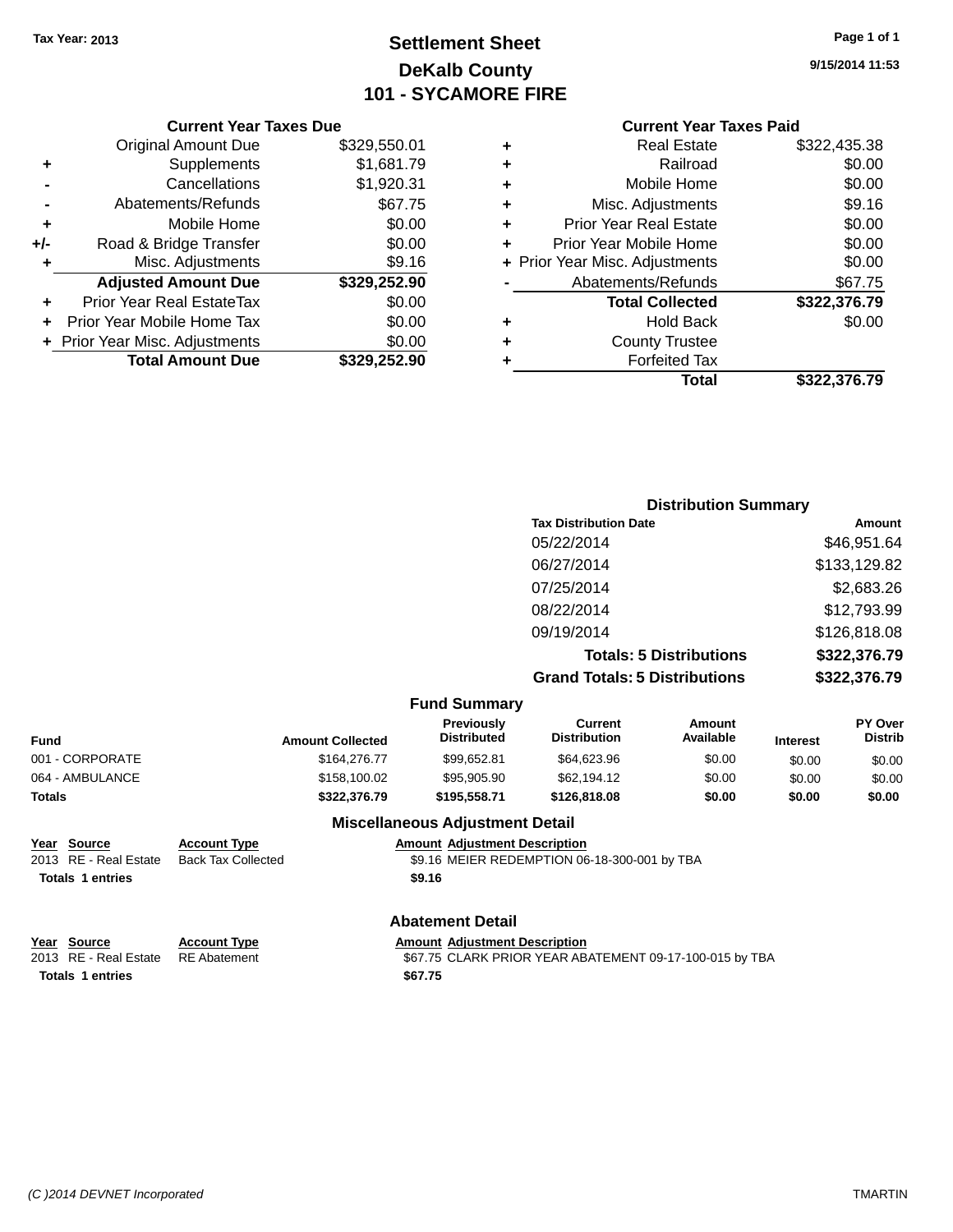### **Settlement Sheet Tax Year: 2013 Page 1 of 1 DeKalb County 102 - WATERMAN FIRE**

**9/15/2014 11:53**

|     | <b>Current Year Taxes Due</b>  |              |  |
|-----|--------------------------------|--------------|--|
|     | <b>Original Amount Due</b>     | \$143,703.62 |  |
| ٠   | Supplements                    | \$1,089.50   |  |
|     | Cancellations                  | \$1,190.30   |  |
|     | Abatements/Refunds             | \$0.00       |  |
| ٠   | Mobile Home                    | \$0.00       |  |
| +/- | Road & Bridge Transfer         | \$0.00       |  |
| ٠   | Misc. Adjustments              | \$0.00       |  |
|     | <b>Adjusted Amount Due</b>     | \$143,602.82 |  |
| ٠   | Prior Year Real EstateTax      | \$0.00       |  |
|     | Prior Year Mobile Home Tax     | \$0.00       |  |
|     | + Prior Year Misc. Adjustments | \$0.00       |  |
|     | <b>Total Amount Due</b>        | \$143.602.82 |  |
|     |                                |              |  |

| ٠ | <b>Real Estate</b>             | \$137,247.45 |
|---|--------------------------------|--------------|
| ٠ | Railroad                       | \$2,584.22   |
| ٠ | Mobile Home                    | \$0.00       |
| ٠ | Misc. Adjustments              | \$0.00       |
| ٠ | <b>Prior Year Real Estate</b>  | \$0.00       |
| ٠ | Prior Year Mobile Home         | \$0.00       |
|   | + Prior Year Misc. Adjustments | \$0.00       |
|   | Abatements/Refunds             | \$0.00       |
|   | <b>Total Collected</b>         | \$139,831.67 |
| ٠ | Hold Back                      | \$0.00       |
| ٠ | <b>County Trustee</b>          |              |
| ٠ | <b>Forfeited Tax</b>           |              |
|   | Total                          | \$139,831.67 |
|   |                                |              |

| <b>Distribution Summary</b>          |              |
|--------------------------------------|--------------|
| <b>Tax Distribution Date</b>         | Amount       |
| 05/22/2014                           | \$14,176.19  |
| 06/27/2014                           | \$62,155.21  |
| 07/25/2014                           | \$1,576.34   |
| 08/22/2014                           | \$11,648.04  |
| 09/19/2014                           | \$50,275.89  |
| <b>Totals: 5 Distributions</b>       | \$139,831.67 |
| <b>Grand Totals: 5 Distributions</b> | \$139,831.67 |

|                 |                         | <b>Fund Summary</b>                     |                                |                     |                 |                                  |
|-----------------|-------------------------|-----------------------------------------|--------------------------------|---------------------|-----------------|----------------------------------|
| Fund            | <b>Amount Collected</b> | <b>Previously</b><br><b>Distributed</b> | Current<br><b>Distribution</b> | Amount<br>Available | <b>Interest</b> | <b>PY Over</b><br><b>Distrib</b> |
| 001 - CORPORATE | \$139.831.67            | \$89.555.78                             | \$50,275.89                    | \$0.00              | \$0.00          | \$0.00                           |
| <b>Totals</b>   | \$139,831,67            | \$89,555,78                             | \$50,275.89                    | \$0.00              | \$0.00          | \$0.00                           |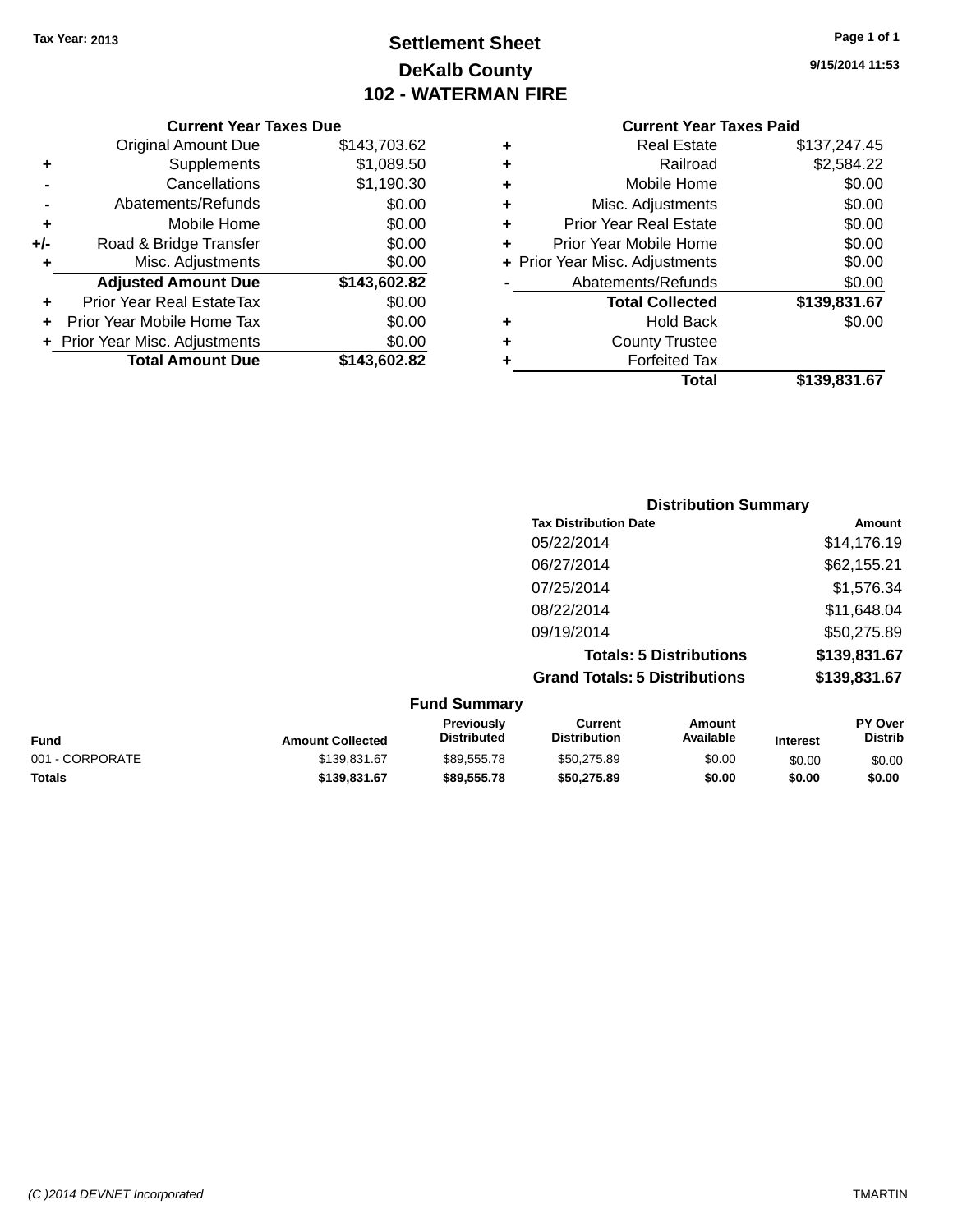### **Settlement Sheet Tax Year: 2013 Page 1 of 1 DeKalb County 103 - EARLVILLE LIBRARY DISTRICT**

**9/15/2014 11:53**

| <b>Current Year Taxes Due</b> |                                                           |
|-------------------------------|-----------------------------------------------------------|
| <b>Original Amount Due</b>    | \$4,232.85                                                |
| Supplements                   | \$0.00                                                    |
| Cancellations                 | \$0.00                                                    |
| Abatements/Refunds            | \$0.00                                                    |
| Mobile Home                   | \$0.00                                                    |
| Road & Bridge Transfer        | \$0.00                                                    |
| Misc. Adjustments             | \$0.00                                                    |
| <b>Adjusted Amount Due</b>    | \$4,232.85                                                |
| Prior Year Real EstateTax     | \$0.00                                                    |
| Prior Year Mobile Home Tax    | \$0.00                                                    |
|                               | \$0.00                                                    |
|                               | \$4.232.85                                                |
|                               | + Prior Year Misc. Adjustments<br><b>Total Amount Due</b> |

| <b>Real Estate</b>             | \$4,133.14 |
|--------------------------------|------------|
| Railroad                       | \$0.00     |
| Mobile Home                    | \$0.00     |
| Misc. Adjustments              | \$0.00     |
| <b>Prior Year Real Estate</b>  | \$0.00     |
| Prior Year Mobile Home         | \$0.00     |
| + Prior Year Misc. Adjustments | \$0.00     |
| Abatements/Refunds             | \$0.00     |
| <b>Total Collected</b>         | \$4,133.14 |
| Hold Back                      | \$0.00     |
| <b>County Trustee</b>          |            |
| <b>Forfeited Tax</b>           |            |
| Total                          | \$4,133.14 |
|                                |            |

| <b>Distribution Summary</b>          |            |
|--------------------------------------|------------|
| <b>Tax Distribution Date</b>         | Amount     |
| 05/22/2014                           | \$1,019.75 |
| 06/27/2014                           | \$1,467.31 |
| 07/25/2014                           | \$96.94    |
| 08/22/2014                           | \$194.67   |
| 09/19/2014                           | \$1,354.47 |
| <b>Totals: 5 Distributions</b>       | \$4,133.14 |
| <b>Grand Totals: 5 Distributions</b> | \$4,133.14 |

|                                                     |                         | <b>Fund Summary</b>                     |                                |                     |                 |                                  |
|-----------------------------------------------------|-------------------------|-----------------------------------------|--------------------------------|---------------------|-----------------|----------------------------------|
| <b>Fund</b>                                         | <b>Amount Collected</b> | <b>Previously</b><br><b>Distributed</b> | Current<br><b>Distribution</b> | Amount<br>Available | <b>Interest</b> | <b>PY Over</b><br><b>Distrib</b> |
| 001 - CORPORATE                                     | \$2,388.90              | \$1,606.03                              | \$782.87                       | \$0.00              | \$0.00          | \$0.00                           |
| 004 - OPERATIONS & MAINTENANCE                      | \$318.52                | \$214.14                                | \$104.38                       | \$0.00              | \$0.00          | \$0.00                           |
| 027 - AUDIT                                         | \$79.64                 | \$53.54                                 | \$26.10                        | \$0.00              | \$0.00          | \$0.00                           |
| 031 - WORKING CASH                                  | \$0.00                  | \$0.00                                  | \$0.00                         | \$0.00              | \$0.00          | \$0.00                           |
| 035 - TORT JUDGMENTS, LIABILITY<br><b>INSURANCE</b> | \$1,035.20              | \$695.96                                | \$339.24                       | \$0.00              | \$0.00          | \$0.00                           |
| 047 - SOCIAL SECURITY                               | \$310.88                | \$209.00                                | \$101.88                       | \$0.00              | \$0.00          | \$0.00                           |
| <b>Totals</b>                                       | \$4,133.14              | \$2,778.67                              | \$1,354.47                     | \$0.00              | \$0.00          | \$0.00                           |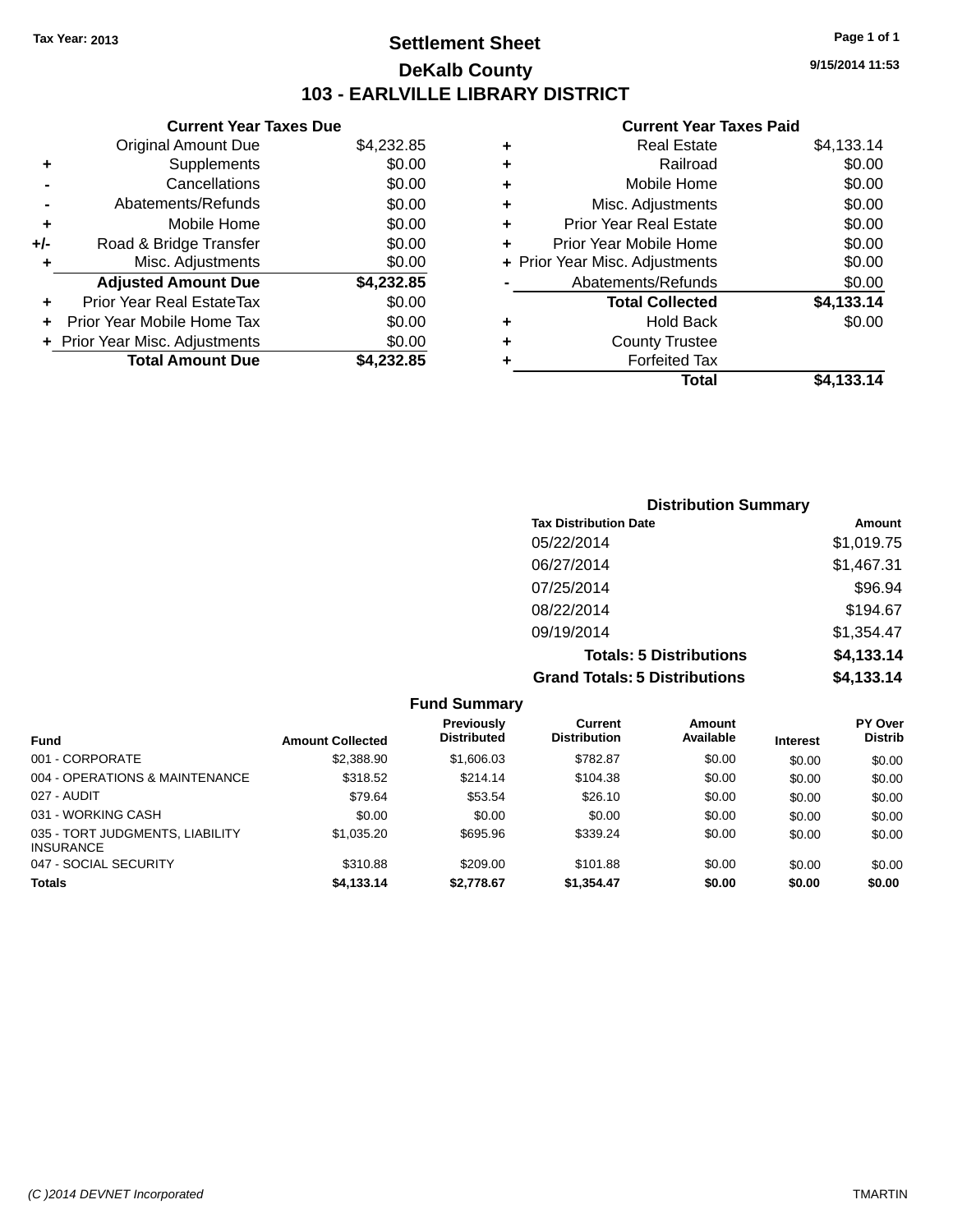### **Settlement Sheet Tax Year: 2013 Page 1 of 2 DeKalb County 110 - DEKALB PARK**

**9/15/2014 11:53**

|     | <b>Current Year Taxes Due</b>  |                |
|-----|--------------------------------|----------------|
|     | <b>Original Amount Due</b>     | \$3,664,843.62 |
| ٠   | Supplements                    | \$75,965.47    |
|     | Cancellations                  | \$130,605.72   |
|     | Abatements/Refunds             | \$350.80       |
| ٠   | Mobile Home                    | \$0.00         |
| +/- | Road & Bridge Transfer         | \$0.00         |
| ٠   | Misc. Adjustments              | \$1,586.93     |
|     | <b>Adjusted Amount Due</b>     | \$3,611,439.50 |
|     | Prior Year Real EstateTax      | (\$814.49)     |
|     | Prior Year Mobile Home Tax     | \$0.00         |
|     | + Prior Year Misc. Adjustments | \$0.00         |
|     | <b>Total Amount Due</b>        | \$3,610,625.01 |
|     |                                |                |

## **Current Year Taxes Paid +** Real Estate \$3,501,168.18

|   | Railroad                       | \$11,629.20    |
|---|--------------------------------|----------------|
| ٠ | Mobile Home                    | \$0.00         |
| ٠ | Misc. Adjustments              | \$1,586.93     |
| ٠ | <b>Prior Year Real Estate</b>  | (\$814.49)     |
|   | Prior Year Mobile Home         | \$0.00         |
|   | + Prior Year Misc. Adjustments | \$0.00         |
|   | Abatements/Refunds             | \$350.80       |
|   | <b>Total Collected</b>         | \$3,513,219.02 |
| ٠ | <b>Hold Back</b>               | \$0.00         |
| ٠ | <b>County Trustee</b>          |                |
|   | <b>Forfeited Tax</b>           |                |
|   |                                |                |
|   | Total                          | \$3,513,219.02 |

### **Distribution Summary Tax Distribution Date Amount** 05/22/2014 \$423,687.59 06/27/2014 \$1,392,495.60 07/25/2014 \$60,956.49 08/22/2014 \$241,170.02 09/19/2014 \$1,394,909.32 **Totals: 5 Distributions \$3,513,219.02 Grand Totals: 5 Distributions \$3,513,219.02**

|                                         |                         | <b>Fund Summary</b>              |                                       |                     |                 |                           |
|-----------------------------------------|-------------------------|----------------------------------|---------------------------------------|---------------------|-----------------|---------------------------|
| Fund                                    | <b>Amount Collected</b> | Previously<br><b>Distributed</b> | <b>Current</b><br><b>Distribution</b> | Amount<br>Available | <b>Interest</b> | PY Over<br><b>Distrib</b> |
| 001 - CORPORATE                         | \$993,587.59            | \$599,087.66                     | \$394,499.93                          | \$0.00              | \$0.00          | \$0.00                    |
| 003 - BONDS AND INTEREST                | \$1.164.421.32          | \$702,092.57                     | \$462,328.75                          | \$0.00              | \$0.00          | \$0.00                    |
| 005 - I. M. R. F.                       | \$238,912.94            | \$144,053.54                     | \$94,859.40                           | \$0.00              | \$0.00          | \$0.00                    |
| 027 - AUDIT                             | \$23.317.21             | \$14,059.20                      | \$9,258.01                            | \$0.00              | \$0.00          | \$0.00                    |
| 035 - TORT JUDGEMENTS/LIABILITY<br>INS. | \$73,594.91             | \$44,374.36                      | \$29,220.55                           | \$0.00              | \$0.00          | \$0.00                    |
| 047 - SOCIAL SECURITY                   | \$141.487.83            | \$85,310.66                      | \$56,177.17                           | \$0.00              | \$0.00          | \$0.00                    |
| 060 - UNEMPLOYMENT INSURANCE            | \$58,315.92             | \$35,161.82                      | \$23,154.10                           | \$0.00              | \$0.00          | \$0.00                    |
| 062 - WORKERS COMPENSATION              | \$49.715.58             | \$29.976.22                      | \$19,739.36                           | \$0.00              | \$0.00          | \$0.00                    |
| 122 - RECREATION                        | \$449,133.41            | \$270,806.82                     | \$178,326.59                          | \$0.00              | \$0.00          | \$0.00                    |
| 123 - AQUARIUM AND MUSEUM               | \$133,825.55            | \$80,690.66                      | \$53,134.89                           | \$0.00              | \$0.00          | \$0.00                    |
| 126 - REC PROGRAMS/HANDICAPPED          | \$186,906.76            | \$112,696.19                     | \$74,210.57                           | \$0.00              | \$0.00          | \$0.00                    |
| Totals                                  | \$3,513,219.02          | \$2,118,309.70                   | \$1,394,909.32                        | \$0.00              | \$0.00          | \$0.00                    |
|                                         |                         |                                  |                                       |                     |                 |                           |

**Fund Summary**

#### **Miscellaneous Adjustment Detail**

**Abatement Detail**

### **Year Source Account Type A** And A Amount Adjustment Description

| <b>Totals 2 entries</b>               |                                            | \$1.586.93                                      |
|---------------------------------------|--------------------------------------------|-------------------------------------------------|
|                                       | 2013 RE - Real Estate Paymt In Lieu of Tax | \$1,538.85 HOUSING AUTHORITY by TBA             |
| 2013 RE - Real Estate Real Estate Tax |                                            | \$48.08 JOHNSON REDEMPTION 08-10-476-007 by TBA |

\$4.71 PTAB INTEREST REFUND 08-12-451-004 by TBA

**Year Source Account Type Amount Adjustment Description**<br>2013 RE - Real Estate PTAB Decision **AMOUNT SA 271 PTAB INTEREST REFUN** 

2013 RE - Real Estate Real Estate Tax

### 2013 RE - Real Estate PTAB Decision \$34.62 PTAB INTEREST REFUND 08-12-451-005 by TBA

*(C )2014 DEVNET Incorporated* TMARTIN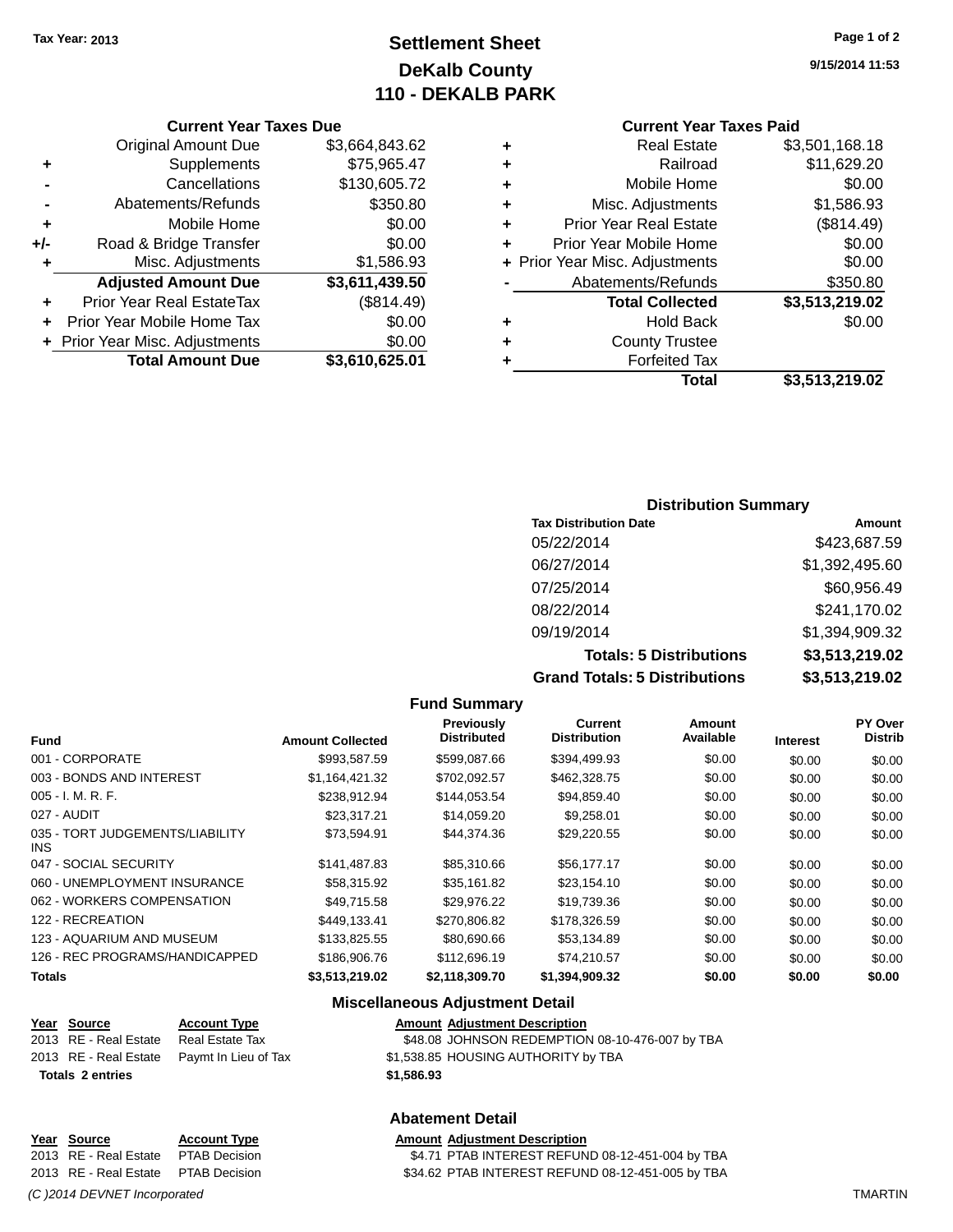### **Settlement Sheet Tax Year: 2013 Page 2 of 2 DeKalb County Abatement Detail**

# **Year Source Account Type Amount Adjustment Description** 2013 RE - Real Estate PTAB Decision \$299.55 PTAB INTEREST REFUND 08-25-100-021 by TBA **Totals 7 entries \$350.80**

| Year Source                         | <b>Account Type</b> | <b>Amount Adjustment Description</b>             |
|-------------------------------------|---------------------|--------------------------------------------------|
| 2013 RE - Real Estate PTAB Decision |                     | \$0.00 PTAB INTEREST REFUND 08-12-451-007 by TBA |
| 2013 RE - Real Estate PTAB Decision |                     | \$7.73 PTAB INTEREST REFUND 08-12-451-014 by TBA |

2013 RE - Real Estate PTAB Decision \$0.86 PTAB INTEREST REFUND 09-19-100-014 by TBA 2013 RE - Real Estate PTAB Decision \$3.33 PTAB INTEREST REFUND 09-19-000-012 by TBA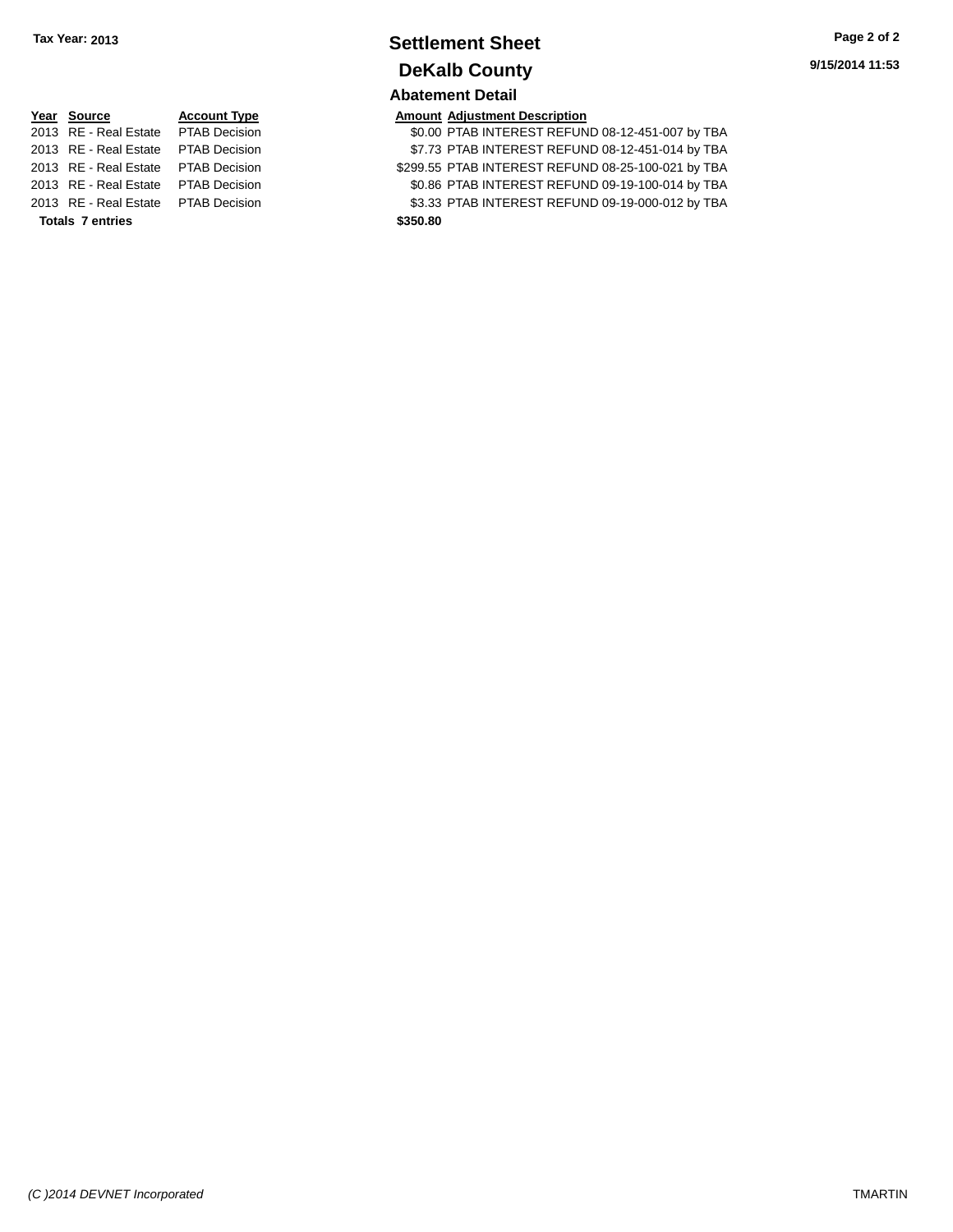### **Settlement Sheet Tax Year: 2013 Page 1 of 1 DeKalb County 111 - FRANKLIN TWP PARK**

**9/15/2014 11:53**

|     | <b>Current Year Taxes Due</b>  |             |
|-----|--------------------------------|-------------|
|     | <b>Original Amount Due</b>     | \$39,551.09 |
| ٠   | Supplements                    | \$255.80    |
|     | Cancellations                  | \$279.55    |
|     | Abatements/Refunds             | \$0.00      |
| ٠   | Mobile Home                    | \$0.00      |
| +/- | Road & Bridge Transfer         | \$0.00      |
| ٠   | Misc. Adjustments              | \$0.00      |
|     | <b>Adjusted Amount Due</b>     | \$39,527.34 |
|     | Prior Year Real EstateTax      | \$0.00      |
|     | Prior Year Mobile Home Tax     | \$0.00      |
|     | + Prior Year Misc. Adjustments | \$0.00      |
|     | <b>Total Amount Due</b>        | \$39.527.34 |
|     |                                |             |

| ٠ | <b>Real Estate</b>             | \$37,700.79 |
|---|--------------------------------|-------------|
| ٠ | Railroad                       | \$383.00    |
| ٠ | Mobile Home                    | \$0.00      |
| ٠ | Misc. Adjustments              | \$0.00      |
| ٠ | <b>Prior Year Real Estate</b>  | \$0.00      |
| ٠ | Prior Year Mobile Home         | \$0.00      |
|   | + Prior Year Misc. Adjustments | \$0.00      |
|   | Abatements/Refunds             | \$0.00      |
|   | <b>Total Collected</b>         | \$38,083.79 |
| ٠ | <b>Hold Back</b>               | \$0.00      |
| ٠ | <b>County Trustee</b>          |             |
| ٠ | <b>Forfeited Tax</b>           |             |
|   | Total                          | \$38,083.79 |
|   |                                |             |

| <b>Distribution Summary</b>          |             |
|--------------------------------------|-------------|
| <b>Tax Distribution Date</b>         | Amount      |
| 05/22/2014                           | \$4,898.21  |
| 06/27/2014                           | \$16,222.10 |
| 07/25/2014                           | \$411.83    |
| 08/22/2014                           | \$2,340.28  |
| 09/19/2014                           | \$14,211.37 |
| <b>Totals: 5 Distributions</b>       | \$38,083.79 |
| <b>Grand Totals: 5 Distributions</b> | \$38,083.79 |

|                                               |                         | <b>Fund Summary</b>              |                                |                     |                 |                                  |
|-----------------------------------------------|-------------------------|----------------------------------|--------------------------------|---------------------|-----------------|----------------------------------|
| <b>Fund</b>                                   | <b>Amount Collected</b> | Previously<br><b>Distributed</b> | Current<br><b>Distribution</b> | Amount<br>Available | <b>Interest</b> | <b>PY Over</b><br><b>Distrib</b> |
| 001 - CORPORATE                               | \$35,743.03             | \$22,405.14                      | \$13,337.89                    | \$0.00              | \$0.00          | \$0.00                           |
| 035 - TORT JUDGEMENTS/LIABILITY<br><b>INS</b> | \$2,340.76              | \$1,467.28                       | \$873.48                       | \$0.00              | \$0.00          | \$0.00                           |
| <b>Totals</b>                                 | \$38,083.79             | \$23,872,42                      | \$14.211.37                    | \$0.00              | \$0.00          | \$0.00                           |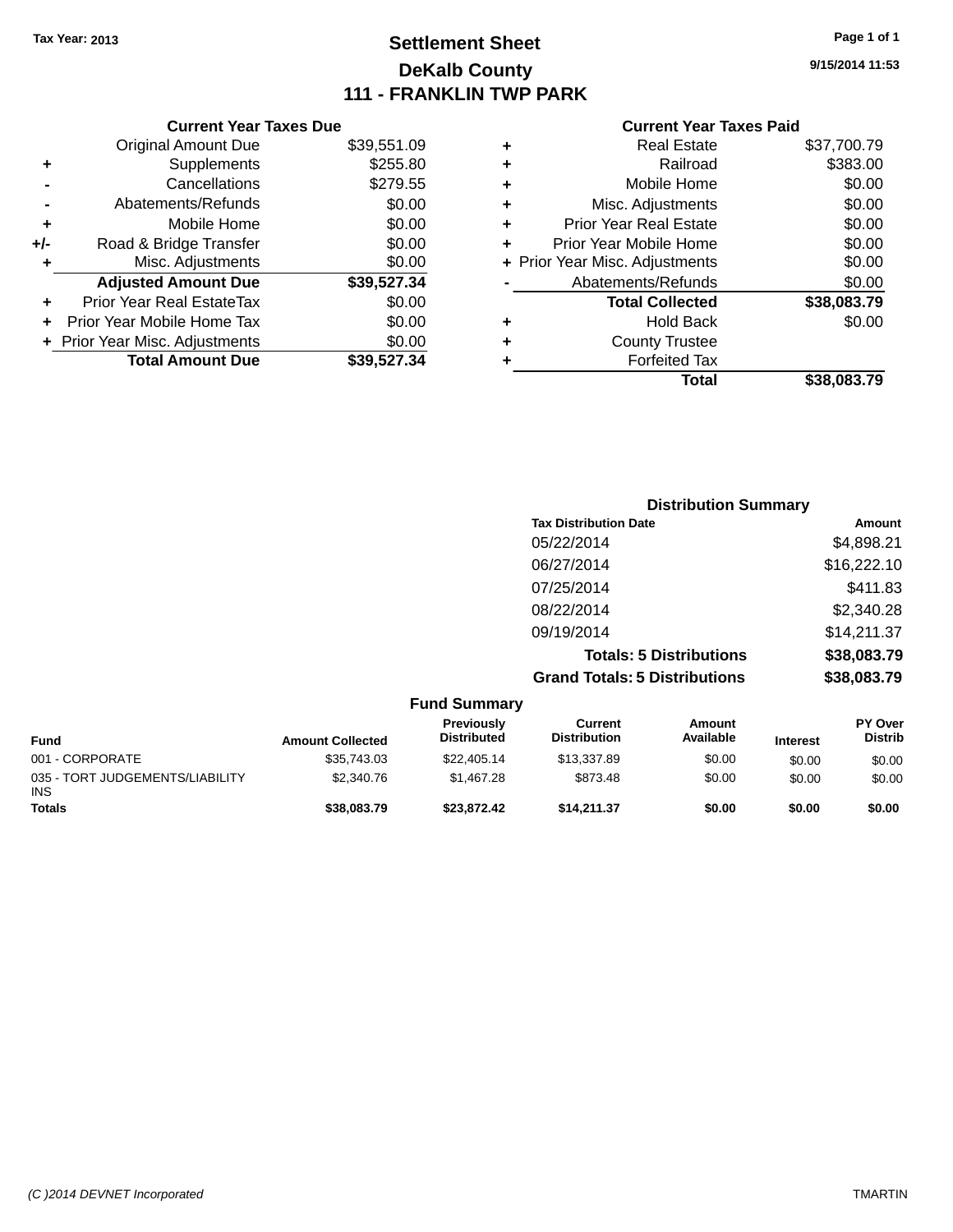### **Settlement Sheet Tax Year: 2013 Page 1 of 1 DeKalb County 112 - GENOA TWP PARK**

**9/15/2014 11:53**

#### **Current Year Taxes Paid**

|     | <b>Current Year Taxes Due</b> |              |  |  |  |
|-----|-------------------------------|--------------|--|--|--|
|     | <b>Original Amount Due</b>    | \$593,303.68 |  |  |  |
| ٠   | Supplements                   | \$5,207.14   |  |  |  |
|     | Cancellations                 | \$6,230.75   |  |  |  |
|     | Abatements/Refunds            | \$4.55       |  |  |  |
| ٠   | Mobile Home                   | \$0.00       |  |  |  |
| +/- | Road & Bridge Transfer        | \$0.00       |  |  |  |
| ٠   | Misc. Adjustments             | \$0.00       |  |  |  |
|     | <b>Adjusted Amount Due</b>    | \$592,275.52 |  |  |  |
| ٠   | Prior Year Real EstateTax     | (\$162.57)   |  |  |  |
|     | Prior Year Mobile Home Tax    | \$0.00       |  |  |  |
|     | Prior Year Misc. Adjustments  | \$0.00       |  |  |  |
|     | <b>Total Amount Due</b>       | \$592,112.95 |  |  |  |

| ٠ | <b>Real Estate</b>             | \$572,437.56 |
|---|--------------------------------|--------------|
| ٠ | Railroad                       | \$4,337.92   |
| ٠ | Mobile Home                    | \$0.00       |
| ٠ | Misc. Adjustments              | \$0.00       |
| ٠ | <b>Prior Year Real Estate</b>  | (\$162.57)   |
| ٠ | Prior Year Mobile Home         | \$0.00       |
|   | + Prior Year Misc. Adjustments | \$0.00       |
|   | Abatements/Refunds             | \$4.55       |
|   | <b>Total Collected</b>         | \$576,608.36 |
| ٠ | <b>Hold Back</b>               | \$0.00       |
| ٠ | <b>County Trustee</b>          |              |
| ٠ | <b>Forfeited Tax</b>           |              |
|   | Total                          | \$576,608.36 |
|   |                                |              |

### **Distribution Summary Tax Distribution Date Amount** 05/22/2014 \$77,120.53 06/27/2014 \$235,805.75 07/25/2014 \$11,600.68 08/22/2014 \$32,246.99 09/19/2014 \$219,834.41 **Totals: 5 Distributions \$576,608.36 Grand Totals: 5 Distributions \$576,608.36**

|                                         |                         | <b>Fund Summary</b>                     |                                |                     |                 |                           |
|-----------------------------------------|-------------------------|-----------------------------------------|--------------------------------|---------------------|-----------------|---------------------------|
| <b>Fund</b>                             | <b>Amount Collected</b> | <b>Previously</b><br><b>Distributed</b> | Current<br><b>Distribution</b> | Amount<br>Available | <b>Interest</b> | PY Over<br><b>Distrib</b> |
| 001 - CORPORATE                         | \$161,688.55            | \$100,044.11                            | \$61,644.44                    | \$0.00              | \$0.00          | \$0.00                    |
| 003 - BONDS AND INTEREST                | \$257,753.16            | \$159,483.66                            | \$98,269.50                    | \$0.00              | \$0.00          | \$0.00                    |
| $005 - I. M. R. F.$                     | \$758.80                | \$469.50                                | \$289.30                       | \$0.00              | \$0.00          | \$0.00                    |
| 027 - AUDIT                             | \$758.80                | \$469.50                                | \$289.30                       | \$0.00              | \$0.00          | \$0.00                    |
| 035 - TORT JUDGEMENTS/LIABILITY<br>INS. | \$0.00                  | \$0.00                                  | \$0.00                         | \$0.00              | \$0.00          | \$0.00                    |
| 047 - SOCIAL SECURITY                   | \$758.80                | \$469.50                                | \$289.30                       | \$0.00              | \$0.00          | \$0.00                    |
| 062 - WORKERS COMPENSATION              | \$758.80                | \$469.50                                | \$289.30                       | \$0.00              | \$0.00          | \$0.00                    |
| 122 - RECREATION                        | \$116,811.64            | \$72,276.71                             | \$44,534.93                    | \$0.00              | \$0.00          | \$0.00                    |
| 126 - REC PROGRAMS/HANDICAPPED          | \$36,561.01             | \$22,621.97                             | \$13,939.04                    | \$0.00              | \$0.00          | \$0.00                    |
| 143 - MEDICARE                          | \$758.80                | \$469.50                                | \$289.30                       | \$0.00              | \$0.00          | \$0.00                    |
| <b>Totals</b>                           | \$576,608.36            | \$356,773.95                            | \$219,834.41                   | \$0.00              | \$0.00          | \$0.00                    |

#### **Abatement Detail**

|  | <u>Year Source</u>                  | <b>Account Type</b> |        | <b>Amount Adiustment Description</b>             |
|--|-------------------------------------|---------------------|--------|--------------------------------------------------|
|  | 2013 RE - Real Estate PTAB Decision |                     |        | \$4.55 PTAB INTEREST REFUND 03-30-276-011 by TBA |
|  | <b>Totals 1 entries</b>             |                     | \$4.55 |                                                  |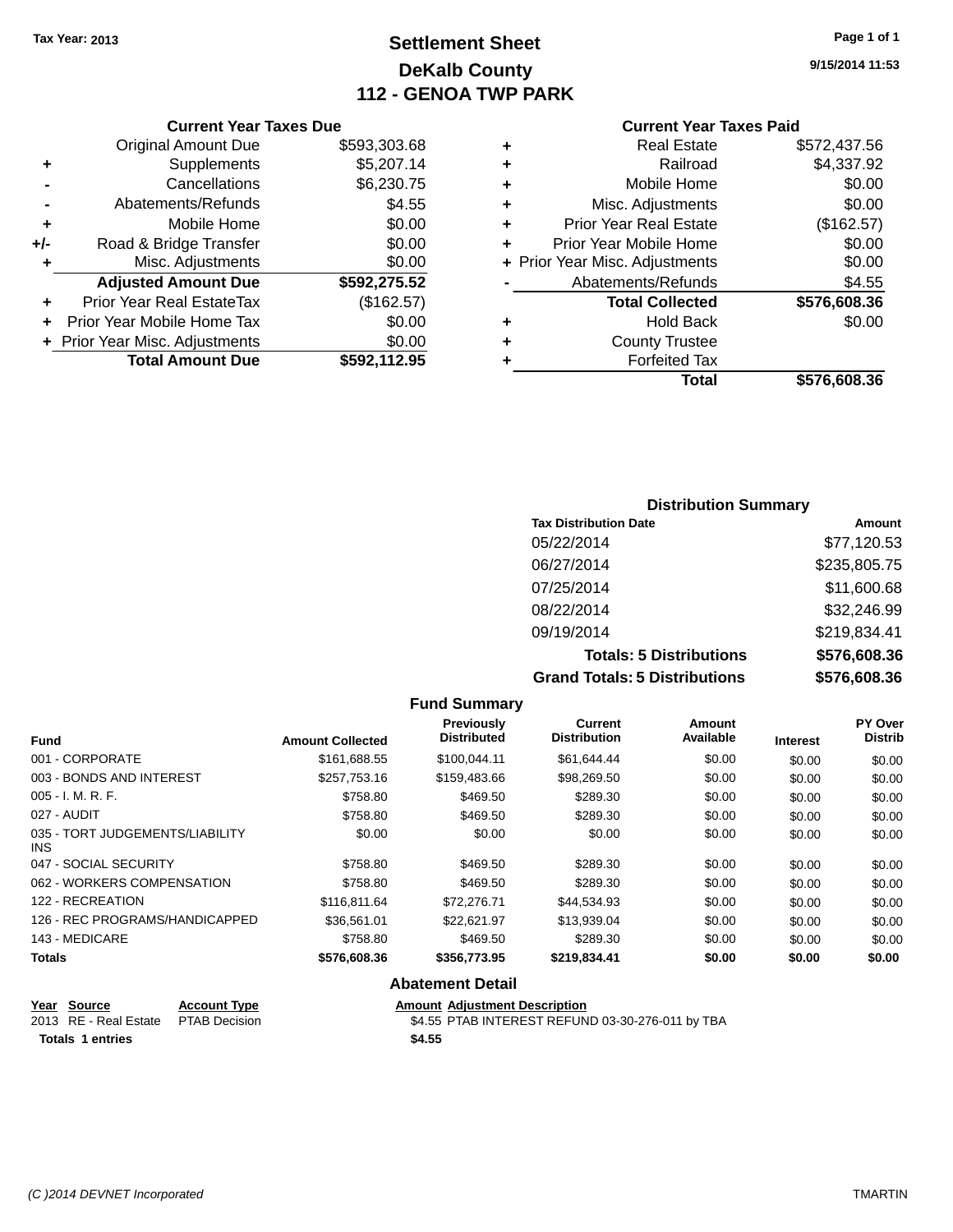**Current Year Taxes Due**

### **Settlement Sheet Tax Year: 2013 Page 1 of 1 DeKalb County 113 - KINGSTON TWP PARK**

**9/15/2014 11:53**

|                      | <b>Original Amount Due</b>     | \$50,280.04 | ٠ | <b>Real Estate</b>             | \$48,007.19 |  |
|----------------------|--------------------------------|-------------|---|--------------------------------|-------------|--|
| ÷                    | <b>Supplements</b>             | \$401.54    | ٠ | Railroad                       | \$649.36    |  |
|                      | Cancellations                  | \$484.77    | ٠ | Mobile Home                    | \$0.00      |  |
|                      | Abatements/Refunds             | \$0.00      | ٠ | Misc. Adjustments              | \$0.00      |  |
| ÷                    | Mobile Home                    | \$0.00      |   | <b>Prior Year Real Estate</b>  | (\$21.21)   |  |
| I-                   | Road & Bridge Transfer         | \$0.00      |   | Prior Year Mobile Home         | \$0.00      |  |
| ÷                    | Misc. Adjustments              | \$0.00      |   | + Prior Year Misc. Adjustments | \$0.00      |  |
|                      | <b>Adjusted Amount Due</b>     | \$50,196.81 |   | Abatements/Refunds             | \$0.00      |  |
| $\ddot{\phantom{1}}$ | Prior Year Real EstateTax      | (\$21.21)   |   | <b>Total Collected</b>         | \$48,635.34 |  |
|                      | + Prior Year Mobile Home Tax   | \$0.00      | ٠ | <b>Hold Back</b>               | \$0.00      |  |
|                      | + Prior Year Misc. Adjustments | \$0.00      | ٠ | <b>County Trustee</b>          |             |  |
|                      | <b>Total Amount Due</b>        | \$50,175.60 |   | <b>Forfeited Tax</b>           |             |  |
|                      |                                |             |   | <b>Total</b>                   | \$48,635.34 |  |

| <b>Distribution Summary</b>          |             |
|--------------------------------------|-------------|
| <b>Tax Distribution Date</b>         | Amount      |
| 05/22/2014                           | \$6,926.49  |
| 06/27/2014                           | \$20,094.02 |
| 07/25/2014                           | \$391.90    |
| 08/22/2014                           | \$3,404.18  |
| 09/19/2014                           | \$17,818.75 |
| <b>Totals: 5 Distributions</b>       | \$48,635.34 |
| <b>Grand Totals: 5 Distributions</b> | \$48,635.34 |

| <b>Fund Summary</b>                           |                         |                                  |                                |                            |                 |                                  |
|-----------------------------------------------|-------------------------|----------------------------------|--------------------------------|----------------------------|-----------------|----------------------------------|
| <b>Fund</b>                                   | <b>Amount Collected</b> | Previously<br><b>Distributed</b> | Current<br><b>Distribution</b> | <b>Amount</b><br>Available | <b>Interest</b> | <b>PY Over</b><br><b>Distrib</b> |
| 001 - CORPORATE                               | \$38.157.41             | \$24,177.50                      | \$13.979.91                    | \$0.00                     | \$0.00          | \$0.00                           |
| 035 - TORT JUDGEMENTS/LIABILITY<br><b>INS</b> | \$5,249.10              | \$3.325.97                       | \$1.923.13                     | \$0.00                     | \$0.00          | \$0.00                           |
| 122 - RECREATION                              | \$5.228.83              | \$3,313.12                       | \$1.915.71                     | \$0.00                     | \$0.00          | \$0.00                           |
| <b>Totals</b>                                 | \$48,635.34             | \$30,816.59                      | \$17,818.75                    | \$0.00                     | \$0.00          | \$0.00                           |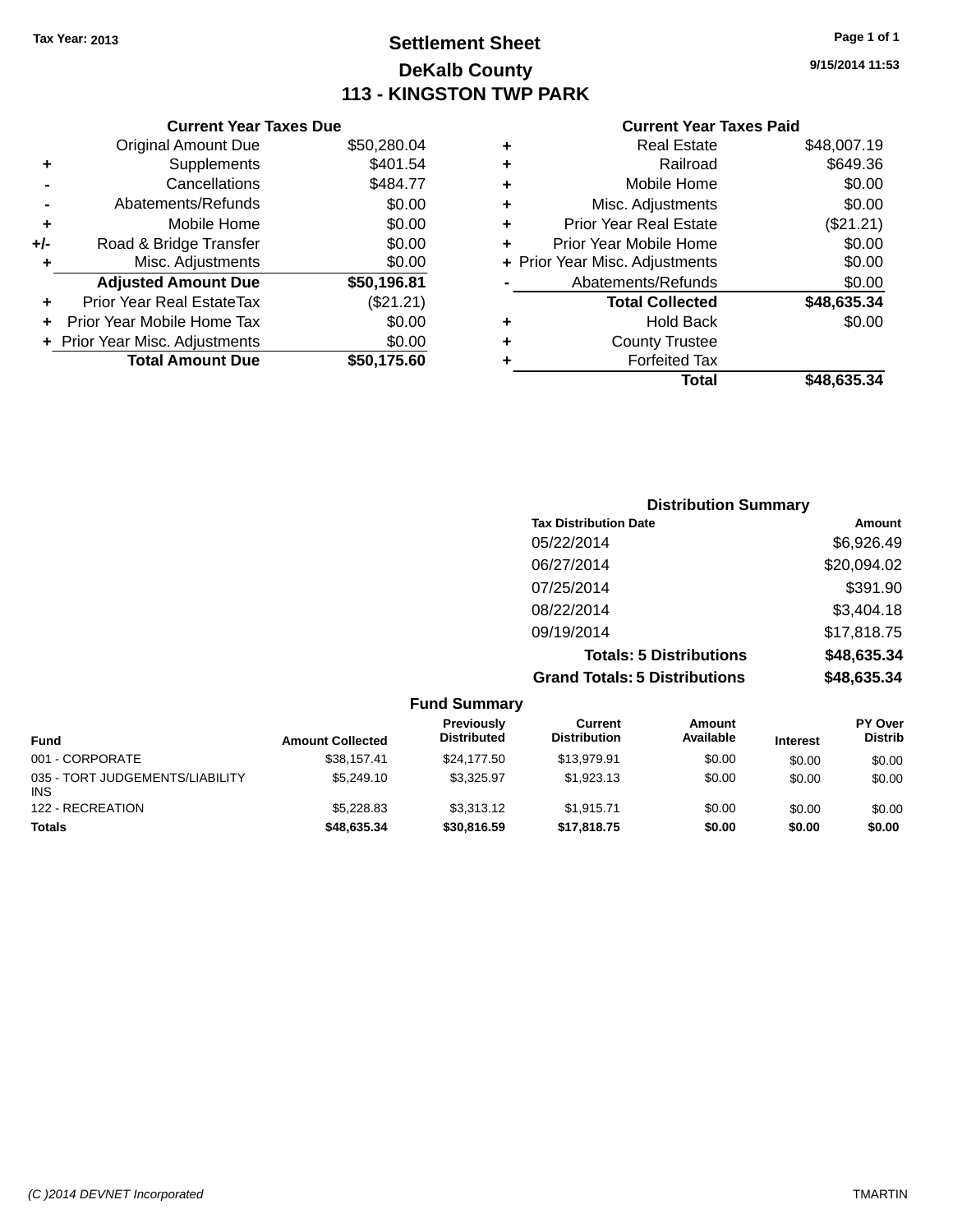### **Settlement Sheet Tax Year: 2013 Page 1 of 1 DeKalb County 114 - SANDWICH PARK**

**9/15/2014 11:53**

#### **Current Year Taxes Paid**

|     | <b>Current Year Taxes Due</b>  |              |  |  |  |  |  |
|-----|--------------------------------|--------------|--|--|--|--|--|
|     | <b>Original Amount Due</b>     | \$466,792.41 |  |  |  |  |  |
| ٠   | Supplements                    | \$3,517.20   |  |  |  |  |  |
|     | Cancellations                  | \$4,123.80   |  |  |  |  |  |
|     | Abatements/Refunds             | \$10.79      |  |  |  |  |  |
| ٠   | Mobile Home                    | \$0.00       |  |  |  |  |  |
| +/- | Road & Bridge Transfer         | \$0.00       |  |  |  |  |  |
| ٠   | Misc. Adjustments              | \$0.57       |  |  |  |  |  |
|     | <b>Adjusted Amount Due</b>     | \$466,175.59 |  |  |  |  |  |
| ٠   | Prior Year Real EstateTax      | (\$319.59)   |  |  |  |  |  |
|     | Prior Year Mobile Home Tax     | \$0.00       |  |  |  |  |  |
|     | + Prior Year Misc. Adjustments | \$0.00       |  |  |  |  |  |
|     | <b>Total Amount Due</b>        | \$465,856.00 |  |  |  |  |  |
|     |                                |              |  |  |  |  |  |

| ٠ | <b>Real Estate</b>             | \$447.413.76 |
|---|--------------------------------|--------------|
| ٠ | Railroad                       | \$1,093.54   |
| ٠ | Mobile Home                    | \$0.00       |
| ٠ | Misc. Adjustments              | \$0.57       |
| ÷ | <b>Prior Year Real Estate</b>  | (\$319.59)   |
| ٠ | Prior Year Mobile Home         | \$0.00       |
|   | + Prior Year Misc. Adjustments | \$0.00       |
|   | Abatements/Refunds             | \$10.79      |
|   | <b>Total Collected</b>         | \$448,177.49 |
| ٠ | <b>Hold Back</b>               | \$0.00       |
| ٠ | <b>County Trustee</b>          |              |
| ٠ | <b>Forfeited Tax</b>           |              |
|   | Total                          | \$448,177.49 |
|   |                                |              |

### **Distribution Summary Tax Distribution Date Amount** 05/22/2014 \$60,177.38 06/27/2014 \$185,464.64 07/25/2014 \$4,470.21 08/22/2014 \$30,222.29 09/19/2014 \$167,842.97 **Totals: 5 Distributions \$448,177.49 Grand Totals: 5 Distributions \$448,177.49**

|                                         |                         | <b>Fund Summary</b>              |                                       |                     |                 |                           |
|-----------------------------------------|-------------------------|----------------------------------|---------------------------------------|---------------------|-----------------|---------------------------|
| <b>Fund</b>                             | <b>Amount Collected</b> | Previously<br><b>Distributed</b> | <b>Current</b><br><b>Distribution</b> | Amount<br>Available | <b>Interest</b> | PY Over<br><b>Distrib</b> |
| 001 - CORPORATE                         | \$154,681,77            | \$96,753,30                      | \$57,928.47                           | \$0.00              | \$0.00          | \$0.00                    |
| 003 - BONDS AND INTEREST                | \$95.195.58             | \$59.544.73                      | \$35,650.85                           | \$0.00              | \$0.00          | \$0.00                    |
| $005 - I. M. R. F.$                     | \$21,695.37             | \$13,570.43                      | \$8,124.94                            | \$0.00              | \$0.00          | \$0.00                    |
| 027 - AUDIT                             | \$5.669.45              | \$3.546.23                       | \$2.123.22                            | \$0.00              | \$0.00          | \$0.00                    |
| 035 - TORT JUDGEMENTS/LIABILITY<br>INS. | \$13,019.54             | \$8,143.70                       | \$4.875.84                            | \$0.00              | \$0.00          | \$0.00                    |
| 047 - SOCIAL SECURITY                   | \$17,352.10             | \$10,853.72                      | \$6,498.38                            | \$0.00              | \$0.00          | \$0.00                    |
| 060 - UNEMPLOYMENT INSURANCE            | \$13,019.54             | \$8,143.70                       | \$4.875.84                            | \$0.00              | \$0.00          | \$0.00                    |
| 122 - RECREATION                        | \$121,874.69            | \$76,232.48                      | \$45,642.21                           | \$0.00              | \$0.00          | \$0.00                    |
| 125 - PAVING & LIGHTING, STREETS        | \$5,669.45              | \$3.546.23                       | \$2.123.22                            | \$0.00              | \$0.00          | \$0.00                    |
| <b>Totals</b>                           | \$448,177,49            | \$280,334.52                     | \$167,842.97                          | \$0.00              | \$0.00          | \$0.00                    |

#### **Miscellaneous Adjustment Detail**

## **Year Source Account Type Amount Adjustment Description**

| 2013 RE - Real Estate Back Tax Collected | \$0.57 PRIMUS REDEMPTION 19-23-397-008 by TBA |
|------------------------------------------|-----------------------------------------------|
| <b>Totals 1 entries</b>                  | \$0.57                                        |

#### **Abatement Detail**

#### **Year** Source **Account Type Account Adjustment Description** 2013 RE - Real Estate PTAB Decision \$1.27 PTAB INTEREST REFUND 19-26-431-010 by TBA 2013 RE - Real Estate RE Abatement \$9.52 PTAB INTEREST REFUND 19-36-356-001 by TBA **Totals 2 entries \$10.79**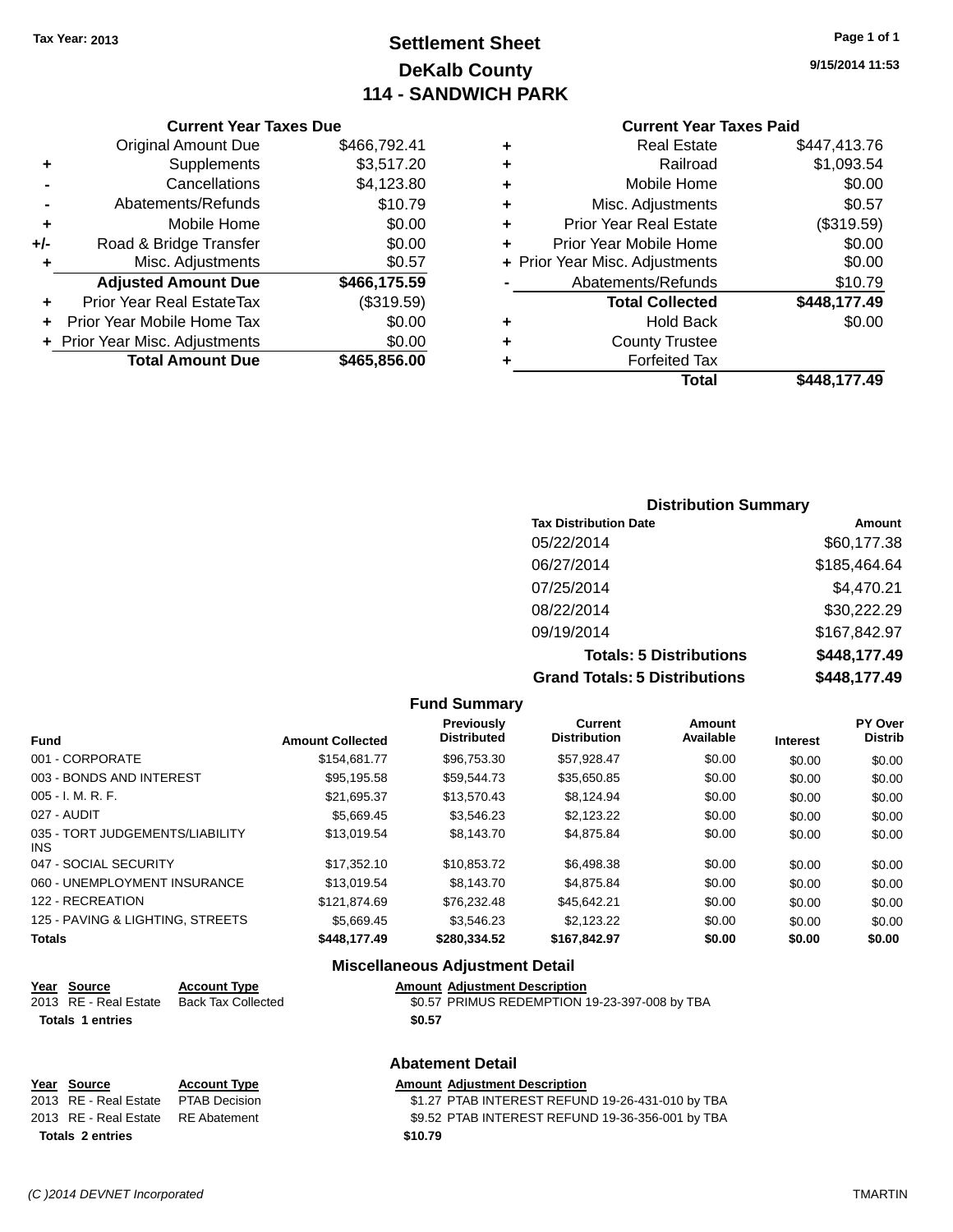### **Settlement Sheet Tax Year: 2013 Page 1 of 1 DeKalb County 115 - SYCAMORE PARK**

**9/15/2014 11:53**

#### **Current Year Taxes Paid**

|     | <b>Current Year Taxes Due</b>    |                |   | <b>Current Year Taxes Paid</b> |                |  |
|-----|----------------------------------|----------------|---|--------------------------------|----------------|--|
|     | Original Amount Due              | \$2,270,829.93 | ٠ | <b>Real Estate</b>             | \$2,196,745.15 |  |
| ٠   | Supplements                      | \$10,183.71    | ٠ | Railroad                       | \$0.30         |  |
|     | Cancellations                    | \$12,449.04    |   | Mobile Home                    | \$0.00         |  |
|     | Abatements/Refunds               | \$0.00         | ٠ | Misc. Adjustments              | \$1,081.57     |  |
| ٠   | Mobile Home                      | \$0.00         | ٠ | <b>Prior Year Real Estate</b>  | (\$267.52)     |  |
| +/- | Road & Bridge Transfer           | \$0.00         | ÷ | Prior Year Mobile Home         | \$0.00         |  |
|     | Misc. Adjustments                | \$1,081.57     |   | + Prior Year Misc. Adjustments | \$0.00         |  |
|     | <b>Adjusted Amount Due</b>       | \$2,269,646.17 |   | Abatements/Refunds             | \$0.00         |  |
| ٠   | <b>Prior Year Real EstateTax</b> | (\$267.52)     |   | <b>Total Collected</b>         | \$2,197,559.50 |  |
| ÷.  | Prior Year Mobile Home Tax       | \$0.00         | ٠ | <b>Hold Back</b>               | \$0.00         |  |
|     | + Prior Year Misc. Adjustments   | \$0.00         | ٠ | <b>County Trustee</b>          |                |  |
|     | <b>Total Amount Due</b>          | \$2,269,378.65 |   | <b>Forfeited Tax</b>           |                |  |
|     |                                  |                |   | <b>Total</b>                   | \$2.107.550.50 |  |

# **Total \$2,197,559.50**

### **Distribution Summary Tax Distribution Date Amount** 05/22/2014 \$286,657.41 06/27/2014 \$878,106.59 07/25/2014 \$36,563.39 08/22/2014 \$130,089.79 09/19/2014 \$866,142.32 **Totals: 5 Distributions \$2,197,559.50 Grand Totals: 5 Distributions \$2,197,559.50**

|                                                |                         | <b>Fund Summary</b>                     |                                |                     |                 |                                  |
|------------------------------------------------|-------------------------|-----------------------------------------|--------------------------------|---------------------|-----------------|----------------------------------|
| <b>Fund</b>                                    | <b>Amount Collected</b> | <b>Previously</b><br><b>Distributed</b> | Current<br><b>Distribution</b> | Amount<br>Available | <b>Interest</b> | <b>PY Over</b><br><b>Distrib</b> |
| 001 - CORPORATE                                | \$470,414.01            | \$285,005.86                            | \$185,408.15                   | \$0.00              | \$0.00          | \$0.00                           |
| 003 - BONDS AND INTEREST                       | \$558,903.11            | \$338,618.00                            | \$220,285.11                   | \$0.00              | \$0.00          | \$0.00                           |
| $005 - I. M. R. F.$                            | \$85.146.65             | \$51,587.09                             | \$33,559.56                    | \$0.00              | \$0.00          | \$0.00                           |
| 014 - POLICE PROTECTION                        | \$70.33                 | \$42.61                                 | \$27.72                        | \$0.00              | \$0.00          | \$0.00                           |
| 027 - AUDIT                                    | \$14,024.81             | \$8,497.09                              | \$5,527.72                     | \$0.00              | \$0.00          | \$0.00                           |
| 035 - TORT JUDGEMENTS/LIABILITY<br>INS.        | \$50,332.88             | \$30,494.76                             | \$19,838.12                    | \$0.00              | \$0.00          | \$0.00                           |
| 039 - PLAYGROUND AND RECREATION<br><b>COMM</b> | \$320,369.02            | \$194,099.33                            | \$126,269.69                   | \$0.00              | \$0.00          | \$0.00                           |
| 047 - SOCIAL SECURITY                          | \$75,464.20             | \$45,720.87                             | \$29,743.33                    | \$0.00              | \$0.00          | \$0.00                           |
| 122 - RECREATION                               | \$480,377.69            | \$291,042.45                            | \$189,335.24                   | \$0.00              | \$0.00          | \$0.00                           |
| 125 - PAVING & LIGHTING, STREETS               | \$70.33                 | \$42.61                                 | \$27.72                        | \$0.00              | \$0.00          | \$0.00                           |
| 126 - REC PROGRAMS/HANDICAPPED                 | \$142,386.47            | \$86,266.51                             | \$56,119.96                    | \$0.00              | \$0.00          | \$0.00                           |
| <b>Totals</b>                                  | \$2,197,559.50          | \$1,331,417.18                          | \$866,142.32                   | \$0.00              | \$0.00          | \$0.00                           |

#### **Miscellaneous Adjustment Detail**

#### **Year Source Account Type Amount Adjustment Description** 2013 RE - Real Estate Back Tax Collected \$5.12 STOGSDILL REDEMPTION 06-32-328-025 by TBA 2013 RE - Real Estate Paymt In Lieu of Tax \$1,076.45 HOUSING AUTHORITY by TBA **Totals 2 entries \$1,081.57**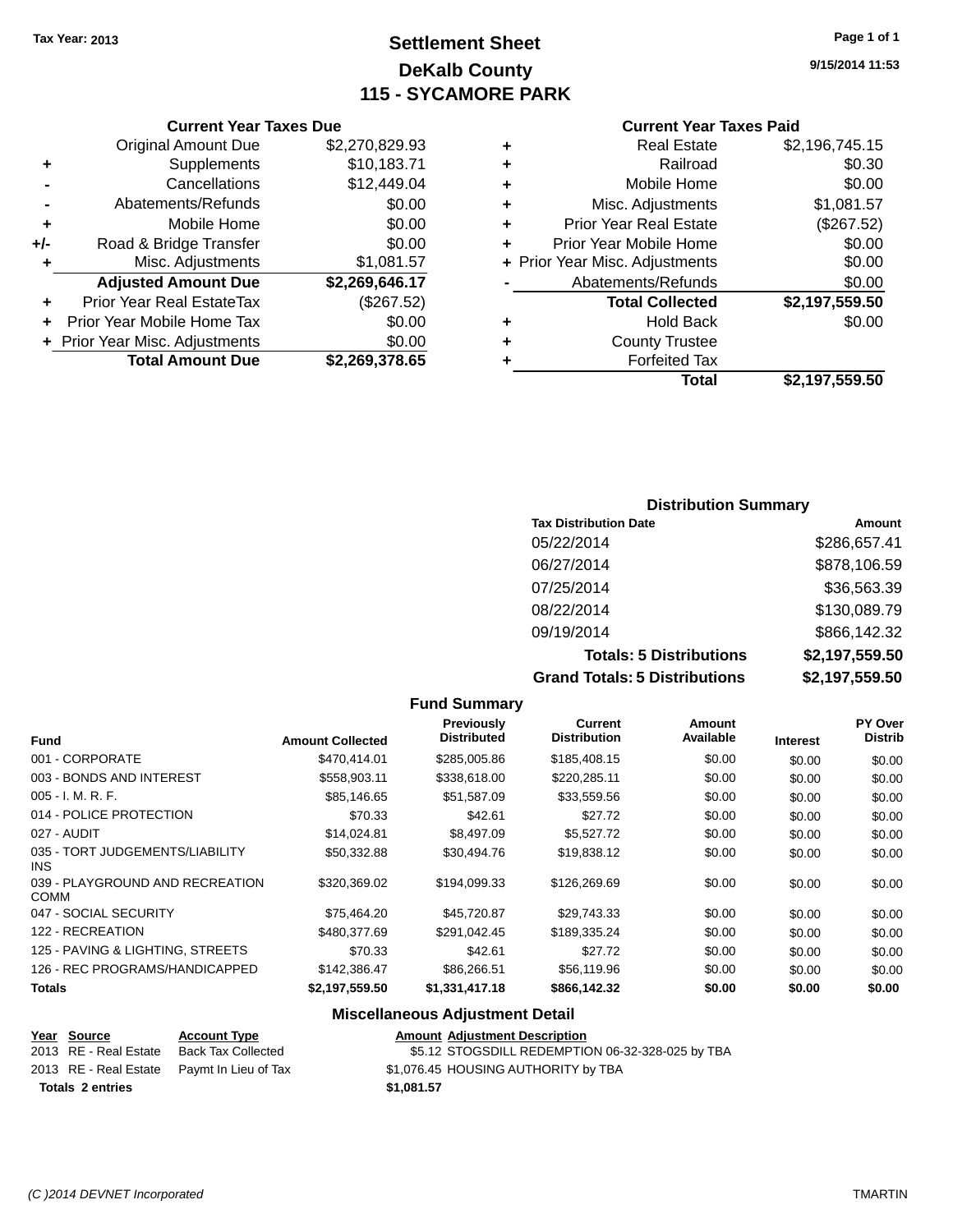## **Settlement Sheet Tax Year: 2013 Page 1 of 1 DeKalb County 120 - SCHOOL DISTRICT 1**

**9/15/2014 11:53**

#### **Current Year Taxes Paid**

|     | OGNON, IGAN IGACO DUC            |              |         |
|-----|----------------------------------|--------------|---------|
|     | <b>Original Amount Due</b>       | \$509,831.61 | ٠       |
|     | Supplements                      | \$0.00       | ٠       |
|     | Cancellations                    | \$0.00       | ٠       |
|     | Abatements/Refunds               | \$0.00       |         |
|     | Mobile Home                      | \$0.00       |         |
| +/- | Road & Bridge Transfer           | \$0.00       | ٠       |
|     | Misc. Adjustments                | \$0.00       | + Prior |
|     | <b>Adjusted Amount Due</b>       | \$509,831.61 |         |
|     | <b>Prior Year Real EstateTax</b> | \$0.00       |         |
|     | Prior Year Mobile Home Tax       | \$0.00       | ٠       |
|     | + Prior Year Misc. Adjustments   | \$0.00       |         |
|     | <b>Total Amount Due</b>          | \$509,831.61 |         |
|     |                                  |              |         |

**Current Year Taxes Due**

|   | <b>Real Estate</b>             | \$495,689.76 |
|---|--------------------------------|--------------|
| ٠ | Railroad                       | \$0.00       |
| ٠ | Mobile Home                    | \$0.00       |
| ٠ | Misc. Adjustments              | \$0.00       |
| ٠ | <b>Prior Year Real Estate</b>  | \$0.00       |
| ٠ | Prior Year Mobile Home         | \$0.00       |
|   | + Prior Year Misc. Adjustments | \$0.00       |
|   | Abatements/Refunds             | \$0.00       |
|   | <b>Total Collected</b>         | \$495,689.76 |
| ٠ | <b>Hold Back</b>               | \$0.00       |
| ٠ | <b>County Trustee</b>          |              |
| ٠ | <b>Forfeited Tax</b>           |              |
|   | Total                          | \$495,689.76 |
|   |                                |              |

#### **Distribution Summary Tax Distribution Date Amount** 05/22/2014 \$94,203.02 06/27/2014 \$228,903.89 07/25/2014 \$1,272.87 08/22/2014 \$14,476.29 09/19/2014 \$156,833.69 **Totals: 5 Distributions \$495,689.76 Grand Totals: 5 Distributions \$495,689.76**

|                                         |                         | <b>Fund Summary</b>              |                                |                            |                 |                                  |
|-----------------------------------------|-------------------------|----------------------------------|--------------------------------|----------------------------|-----------------|----------------------------------|
| <b>Fund</b>                             | <b>Amount Collected</b> | Previously<br><b>Distributed</b> | Current<br><b>Distribution</b> | <b>Amount</b><br>Available | <b>Interest</b> | <b>PY Over</b><br><b>Distrib</b> |
| 002 - EDUCATION                         | \$335,800.08            | \$229,554.68                     | \$106,245.40                   | \$0.00                     | \$0.00          | \$0.00                           |
| 003 - BONDS AND INTEREST                | \$41,179.43             | \$28,150.47                      | \$13,028.96                    | \$0.00                     | \$0.00          | \$0.00                           |
| 004 - OPERATIONS & MAINTENANCE          | \$42,149.00             | \$28,813.27                      | \$13,335.73                    | \$0.00                     | \$0.00          | \$0.00                           |
| $005 - I. M. R. F.$                     | \$12,741.70             | \$8,710.29                       | \$4.031.41                     | \$0.00                     | \$0.00          | \$0.00                           |
| 030 - TRANSPORTATION SYSTEM             | \$16,859.40             | \$11,525.17                      | \$5,334.23                     | \$0.00                     | \$0.00          | \$0.00                           |
| 031 - WORKING CASH                      | \$4.214.85              | \$2,881.29                       | \$1,333.56                     | \$0.00                     | \$0.00          | \$0.00                           |
| 032 - FIRE PREV/SFTY/ENERGY             | \$4,214.85              | \$2,881.29                       | \$1,333.56                     | \$0.00                     | \$0.00          | \$0.00                           |
| 033 - SPECIAL EDUCATION                 | \$3,371.68              | \$2,304.90                       | \$1,066.78                     | \$0.00                     | \$0.00          | \$0.00                           |
| 035 - TORT JUDGEMENTS/LIABILITY<br>INS. | \$18,202.22             | \$12,443.13                      | \$5,759.09                     | \$0.00                     | \$0.00          | \$0.00                           |
| 047 - SOCIAL SECURITY                   | \$12,741.70             | \$8,710.29                       | \$4,031.41                     | \$0.00                     | \$0.00          | \$0.00                           |
| 057 - LEASE/PURCHASE/RENTAL             | \$4,214.85              | \$2,881.29                       | \$1,333.56                     | \$0.00                     | \$0.00          | \$0.00                           |
| <b>Totals</b>                           | \$495,689.76            | \$338,856.07                     | \$156,833.69                   | \$0.00                     | \$0.00          | \$0.00                           |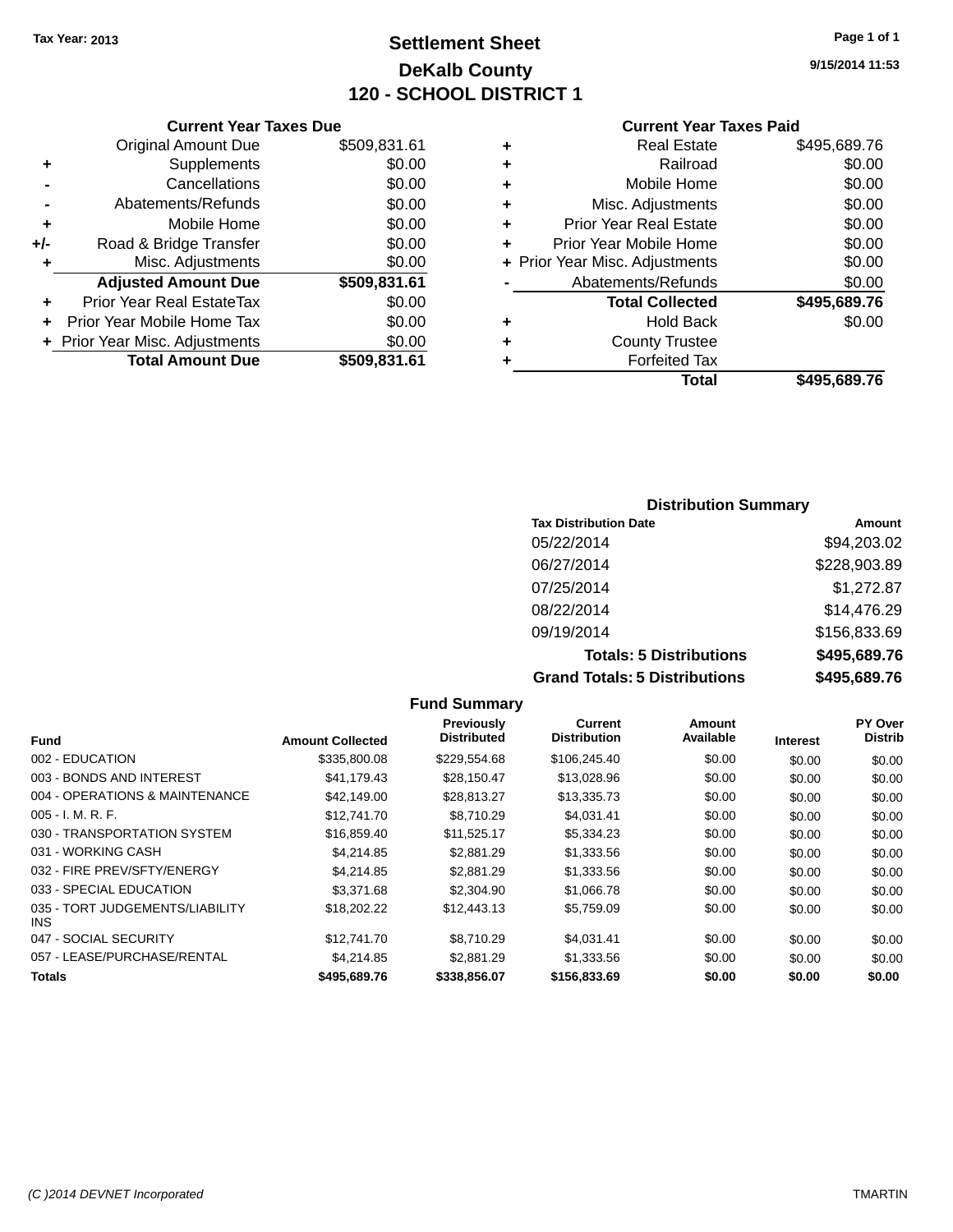**Original Amount Due** 

**Adjusted Amount Due** 

**Total Amount Due** 

**+** Supplements **-** Cancellations **-** Abatements/Refunds **+** Mobile Home **+/-** Road & Bridge Transfer **+** Misc. Adjustments

**+** Prior Year Real EstateTax \$0.00 **+** Prior Year Mobile Home Tax **+** Prior Year Misc. Adjustments

## **Settlement Sheet Tax Year: 2013 Page 1 of 1 DeKalb County 121 - SCHOOL DISTRICT 9**

**9/15/2014 11:53**

**Total \$109,666.86**

| <b>Current Year Taxes Paid</b> |  |  |
|--------------------------------|--|--|
|                                |  |  |

| <b>Current Year Taxes Due</b> |              |   | <b>Current Year Taxes Paid</b> |              |
|-------------------------------|--------------|---|--------------------------------|--------------|
| ıl Amount Due                 | \$112,134.51 | ٠ | <b>Real Estate</b>             | \$102,279.98 |
| <b>Supplements</b>            | \$0.00       | ÷ | Railroad                       | \$7,386.88   |
| Cancellations                 | \$0.00       | ÷ | Mobile Home                    | \$0.00       |
| ents/Refunds                  | \$0.00       | ÷ | Misc. Adjustments              | \$0.00       |
| Mobile Home                   | \$0.00       | ÷ | <b>Prior Year Real Estate</b>  | \$0.00       |
| ridge Transfer                | \$0.00       | ÷ | Prior Year Mobile Home         | \$0.00       |
| Adjustments                   | \$0.00       |   | + Prior Year Misc. Adjustments | \$0.00       |
| <b>Amount Due</b>             | \$112,134.51 |   | Abatements/Refunds             | \$0.00       |
| eal EstateTax:                | \$0.00       |   | <b>Total Collected</b>         | \$109,666.86 |
| pile Home Tax                 | \$0.00       | ٠ | <b>Hold Back</b>               | \$0.00       |
| . Adjustments                 | \$0.00       | ÷ | <b>County Trustee</b>          |              |
| <b>Amount Due</b>             | \$112,134.51 |   | <b>Forfeited Tax</b>           |              |
|                               |              |   | Total                          | \$109,666,86 |

| <b>Distribution Summary</b>       |              |  |  |  |  |
|-----------------------------------|--------------|--|--|--|--|
| <b>Tax Distribution Date</b>      | Amount       |  |  |  |  |
| 05/22/2014                        | \$25,234.72  |  |  |  |  |
| 06/27/2014                        | \$40,004.16  |  |  |  |  |
| 07/25/2014                        | \$2,399.01   |  |  |  |  |
| 08/22/2014                        | \$4,817.35   |  |  |  |  |
| 09/19/2014                        | \$37,211.62  |  |  |  |  |
| <b>Totals: 5 Distributions</b>    | \$109,666.86 |  |  |  |  |
| Oran di Tatalar E. Diatributional | 00 200 000 A |  |  |  |  |

**Grand Totals: 5 Distributions \$109,666.86 Fund Summary Fund Interest Amount Collected Distributed PY Over Distrib Amount Available Current Distribution Previously** 002 - EDUCATION \$68,305.14 \$45,128.17 \$23,176.97 \$0.00 \$0.00 \$0.00 003 - BONDS AND INTEREST \$13,651.98 \$9,019.66 \$4,632.32 \$0.00 \$0.00 \$0.00 \$0.00 004 - OPERATIONS & MAINTENANCE \$12,038.79 \$7,953.85 \$4,084.94 \$0.00 \$0.00 \$0.00 005 - I. M. R. F. \$1,785.16 \$1,179.43 \$605.73 \$0.00 \$0.00 \$0.00 030 - TRANSPORTATION SYSTEM \$3,415.24 \$2,256.40 \$1,158.84 \$0.00 \$0.00 \$0.00 \$0.00 031 - WORKING CASH \$853.75 \$564.06 \$289.69 \$0.00 \$0.00 \$0.00 032 - FIRE PREV/SFTY/ENERGY \$853.75 \$564.06 \$289.69 \$0.00 \$0.00 \$0.00 033 - SPECIAL EDUCATION \$682.99 \$451.24 \$231.75 \$0.00 \$0.00 \$0.00 \$4,918.14 \$3,249.34 \$1,668.80 \$0.00 \$0.00 \$0.00

**Totals \$109,666.86 \$72,455.24 \$37,211.62 \$0.00 \$0.00 \$0.00**

|                                        |            |            |            |        |        | <b>vo.oo</b> |
|----------------------------------------|------------|------------|------------|--------|--------|--------------|
| 031 - WORKING CASH                     | \$853.75   | \$564.06   | \$289.69   | \$0.00 | \$0.00 | \$0.00       |
| 032 - FIRE PREV/SFTY/ENERGY            | \$853.75   | \$564.06   | \$289.69   | \$0.00 | \$0.00 | \$0.00       |
| 033 - SPECIAL EDUCATION                | \$682.99   | \$451.24   | \$231.75   | \$0.00 | \$0.00 | \$0.00       |
| 035 - TORT JUDGEMENTS/LIABILITY<br>INS | \$4.918.14 | \$3.249.34 | \$1,668.80 | \$0.00 | \$0.00 | \$0.00       |
| 047 - SOCIAL SECURITY                  | \$2,308.17 | \$1.524.97 | \$783.20   | \$0.00 | \$0.00 | \$0.00       |
| 057 - LEASE/PURCHASE/RENTAL            | \$853.75   | \$564.06   | \$289.69   | \$0.00 | \$0.00 | \$0.00       |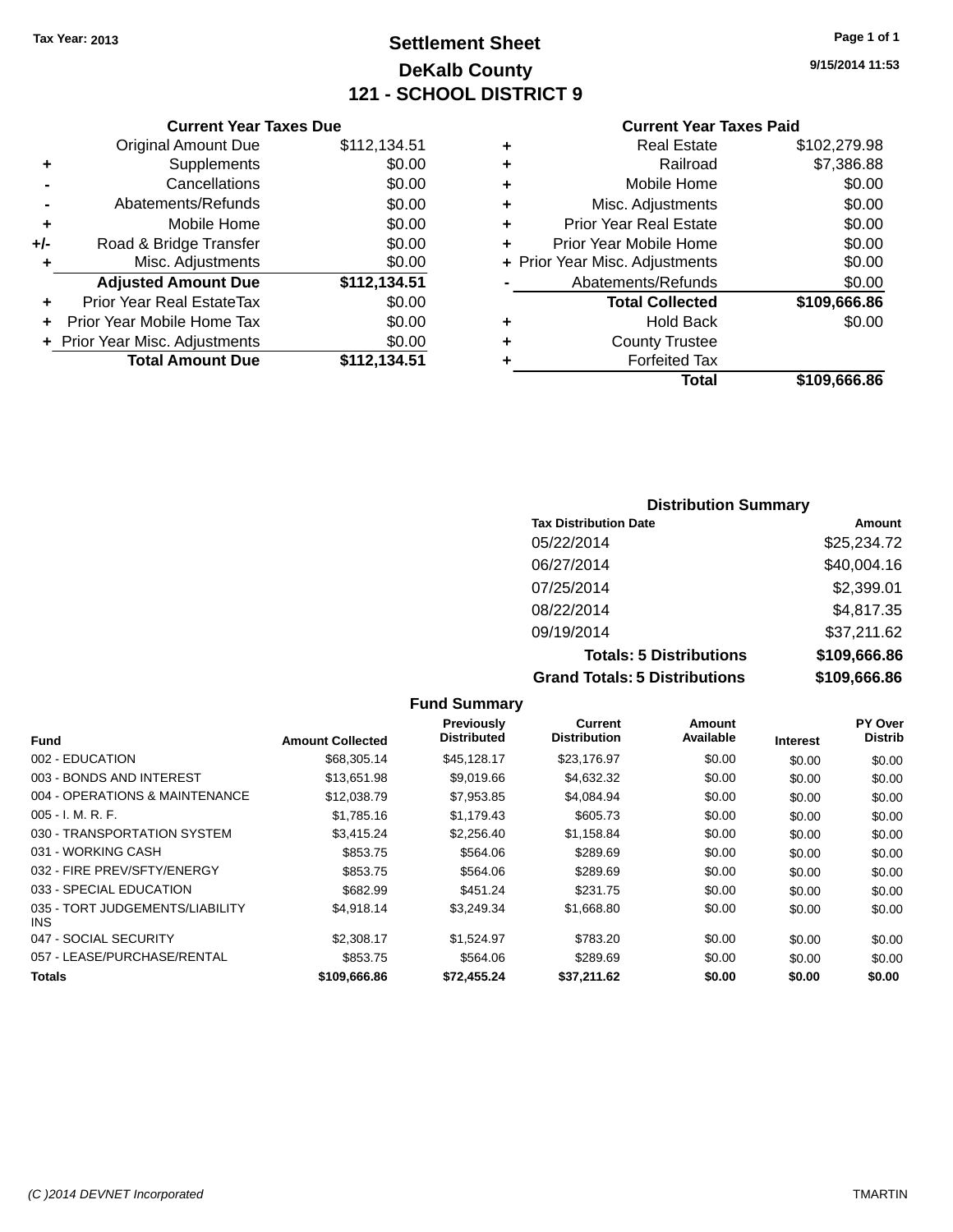## **Settlement Sheet Tax Year: 2013 Page 1 of 1 DeKalb County 122 - SCHOOL DISTRICT 100**

**9/15/2014 11:53**

#### **Current Year Taxes Paid**

|       | <b>Current Year Taxes Due</b>  |             |
|-------|--------------------------------|-------------|
|       | <b>Original Amount Due</b>     | \$14,927.61 |
| ٠     | Supplements                    | \$0.00      |
|       | Cancellations                  | \$0.00      |
|       | Abatements/Refunds             | \$0.00      |
| ٠     | Mobile Home                    | \$0.00      |
| $+/-$ | Road & Bridge Transfer         | \$0.00      |
|       | Misc. Adjustments              | \$0.00      |
|       | <b>Adjusted Amount Due</b>     | \$14,927.61 |
| ٠     | Prior Year Real EstateTax      | \$0.00      |
|       | Prior Year Mobile Home Tax     | \$0.00      |
|       | + Prior Year Misc. Adjustments | \$0.00      |
|       | <b>Total Amount Due</b>        | \$14,927.61 |
|       |                                |             |

|   | <b>Real Estate</b>             | \$11,785.72 |
|---|--------------------------------|-------------|
| ٠ | Railroad                       | \$0.00      |
| ٠ | Mobile Home                    | \$0.00      |
| ٠ | Misc. Adjustments              | \$0.00      |
| ٠ | <b>Prior Year Real Estate</b>  | \$0.00      |
| ÷ | Prior Year Mobile Home         | \$0.00      |
|   | + Prior Year Misc. Adjustments | \$0.00      |
|   | Abatements/Refunds             | \$0.00      |
|   | <b>Total Collected</b>         | \$11,785.72 |
| ٠ | <b>Hold Back</b>               | \$0.00      |
| ٠ | <b>County Trustee</b>          |             |
| ٠ | <b>Forfeited Tax</b>           |             |
|   | Total                          | \$11,785.72 |
|   |                                |             |

#### **Distribution Summary Tax Distribution Date Amount** 05/22/2014 \$4,804.94 06/27/2014 \$3,490.40 08/22/2014 \$1,167.62 09/19/2014 \$2,322.76 **Totals: 4 Distributions \$11,785.72 Grand Totals: 4 Distributions \$11,785.72**

|                                         |                         | <b>Fund Summary</b>              |                                |                     |                 |                           |
|-----------------------------------------|-------------------------|----------------------------------|--------------------------------|---------------------|-----------------|---------------------------|
| Fund                                    | <b>Amount Collected</b> | Previously<br><b>Distributed</b> | Current<br><b>Distribution</b> | Amount<br>Available | <b>Interest</b> | PY Over<br><b>Distrib</b> |
| 002 - EDUCATION                         | \$7,003.77              | \$5,623.45                       | \$1,380.32                     | \$0.00              | \$0.00          | \$0.00                    |
| 003 - BONDS AND INTEREST                | \$1,615.91              | \$1,297.44                       | \$318.47                       | \$0.00              | \$0.00          | \$0.00                    |
| 004 - OPERATIONS & MAINTENANCE          | \$1,389.71              | \$1.115.82                       | \$273.89                       | \$0.00              | \$0.00          | \$0.00                    |
| $005 - I. M. R. F.$                     | \$151.74                | \$121.83                         | \$29.91                        | \$0.00              | \$0.00          | \$0.00                    |
| 030 - TRANSPORTATION SYSTEM             | \$606.85                | \$487.25                         | \$119.60                       | \$0.00              | \$0.00          | \$0.00                    |
| 031 - WORKING CASH                      | \$0.00                  | \$0.00                           | \$0.00                         | \$0.00              | \$0.00          | \$0.00                    |
| 032 - FIRE PREV/SFTY/ENERGY             | \$120.11                | \$96.44                          | \$23.67                        | \$0.00              | \$0.00          | \$0.00                    |
| 033 - SPECIAL EDUCATION                 | \$341.35                | \$274.08                         | \$67.27                        | \$0.00              | \$0.00          | \$0.00                    |
| 035 - TORT JUDGEMENTS/LIABILITY<br>INS. | \$290.79                | \$233.48                         | \$57.31                        | \$0.00              | \$0.00          | \$0.00                    |
| 047 - SOCIAL SECURITY                   | \$265.49                | \$213.17                         | \$52.32                        | \$0.00              | \$0.00          | \$0.00                    |
| <b>Totals</b>                           | \$11.785.72             | \$9,462.96                       | \$2,322,76                     | \$0.00              | \$0.00          | \$0.00                    |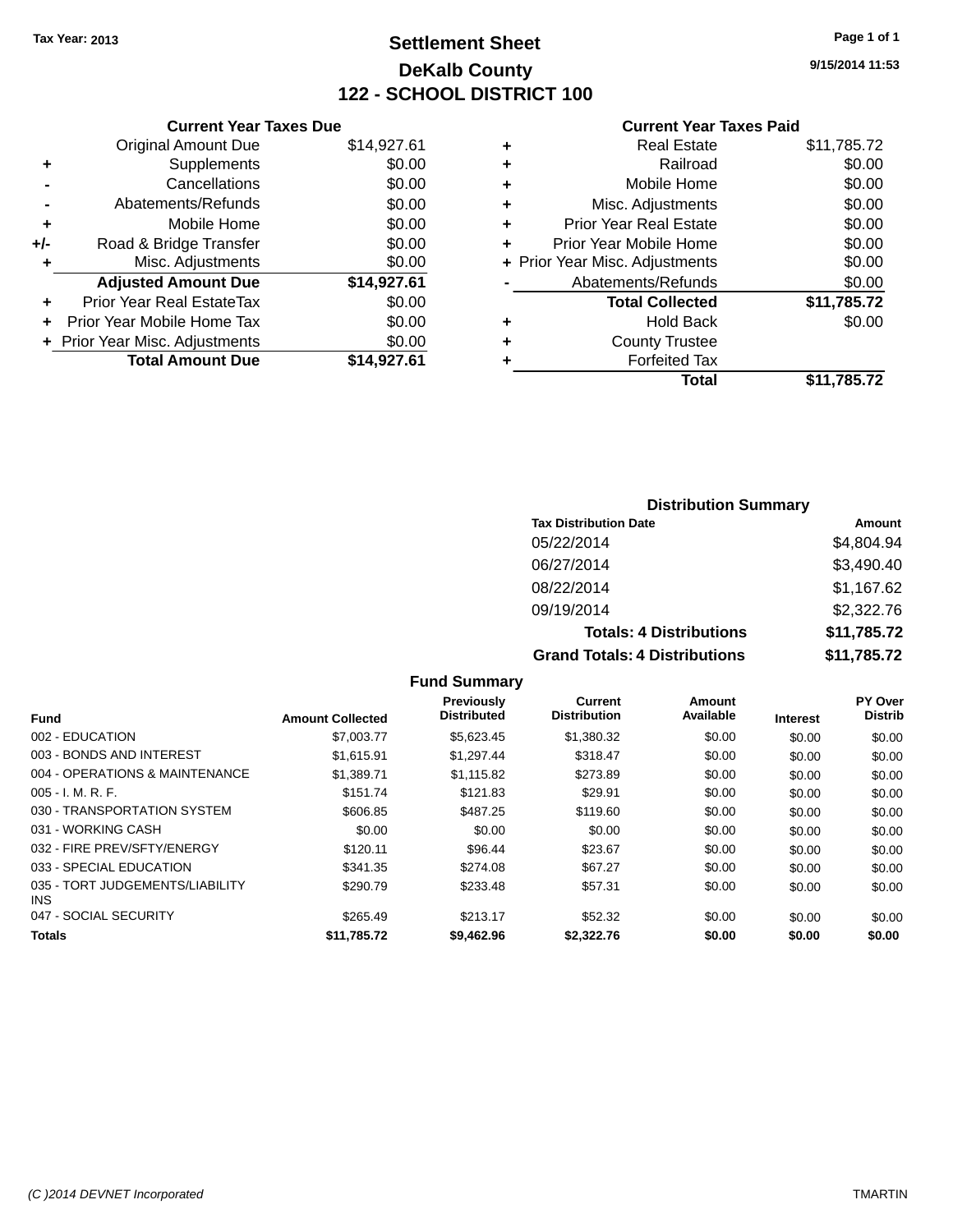## **Settlement Sheet Tax Year: 2013 Page 1 of 1 DeKalb County 123 - SCHOOL DISTRICT 161**

**9/15/2014 11:53**

#### **Current Year Taxes Paid**

|       | <b>Original Amount Due</b>   | \$64,028.20 |
|-------|------------------------------|-------------|
| ٠     | Supplements                  | \$0.00      |
|       | Cancellations                | \$0.00      |
|       | Abatements/Refunds           | \$0.00      |
| ٠     | Mobile Home                  | \$0.00      |
| $+/-$ | Road & Bridge Transfer       | \$0.00      |
| ٠     | Misc. Adjustments            | \$0.00      |
|       | <b>Adjusted Amount Due</b>   | \$64,028.20 |
| ÷     | Prior Year Real EstateTax    | \$0.00      |
|       | Prior Year Mobile Home Tax   | \$0.00      |
|       | Prior Year Misc. Adjustments | \$0.00      |
|       | <b>Total Amount Due</b>      | \$64,028.20 |
|       |                              |             |

**Current Year Taxes Due**

|   | <b>Real Estate</b>             | \$63,337.75 |
|---|--------------------------------|-------------|
| ٠ | Railroad                       | \$0.00      |
| ٠ | Mobile Home                    | \$0.00      |
| ٠ | Misc. Adjustments              | \$0.00      |
| ٠ | Prior Year Real Estate         | \$0.00      |
| ٠ | Prior Year Mobile Home         | \$0.00      |
|   | + Prior Year Misc. Adjustments | \$0.00      |
|   | Abatements/Refunds             | \$0.00      |
|   | <b>Total Collected</b>         | \$63,337.75 |
| ٠ | Hold Back                      | \$0.00      |
| ٠ | <b>County Trustee</b>          |             |
| ٠ | <b>Forfeited Tax</b>           |             |
|   | Total                          | \$63,337.75 |
|   |                                |             |

#### **Distribution Summary**

| <b>Tax Distribution Date</b>         | Amount      |
|--------------------------------------|-------------|
| 05/22/2014                           | \$14,630.06 |
| 06/27/2014                           | \$24,835.14 |
| 08/22/2014                           | \$388.45    |
| 09/19/2014                           | \$23,484.10 |
| <b>Totals: 4 Distributions</b>       | \$63,337.75 |
| <b>Grand Totals: 4 Distributions</b> | \$63,337.75 |

#### **Fund Interest Amount Collected Distributed PY Over Distrib Amount Available Current Distribution Previously** 002 - EDUCATION \$47,368.34 \$29,805.32 \$17,563.02 \$0.00 \$0.00 \$0.00 003 - BONDS AND INTEREST 62,318.22 \$1,458.68 \$859.54 \$0.00 \$0.00 \$0.00 \$0.00 004 - OPERATIONS & MAINTENANCE  $$4,975.82$   $$3,130.91$   $$1,844.91$   $$0.00$   $$0.00$   $$0.00$ 005 - I. M. R. F. Charles Communication (St. 1087.26 \$684.13 \$403.13 \$0.00 \$0.00 \$0.00 \$0.00 030 - TRANSPORTATION SYSTEM \$2,388.34 \$1,502.80 \$885.54 \$0.00 \$0.00 \$0.00 \$0.00 031 - WORKING CASH \$995.22 \$626.21 \$369.01 \$0.00 \$0.00 \$0.00 033 - SPECIAL EDUCATION 6421.01 \$421.01 \$264.91 \$156.10 \$0.00 \$0.00 \$0.00 \$0.00 035 - TORT JUDGEMENTS/LIABILITY INS \$1,701.06 \$1,070.35 \$630.71 \$0.00 \$0.00 \$0.00 047 - SOCIAL SECURITY \$1,087.26 \$684.13 \$403.13 \$0.00 \$0.00 \$0.00 057 - LEASE/PURCHASE/RENTAL \$995.22 \$626.21 \$369.01 \$0.00 \$0.00 \$0.00 **Totals \$63,337.75 \$39,853.65 \$23,484.10 \$0.00 \$0.00 \$0.00**

**Fund Summary**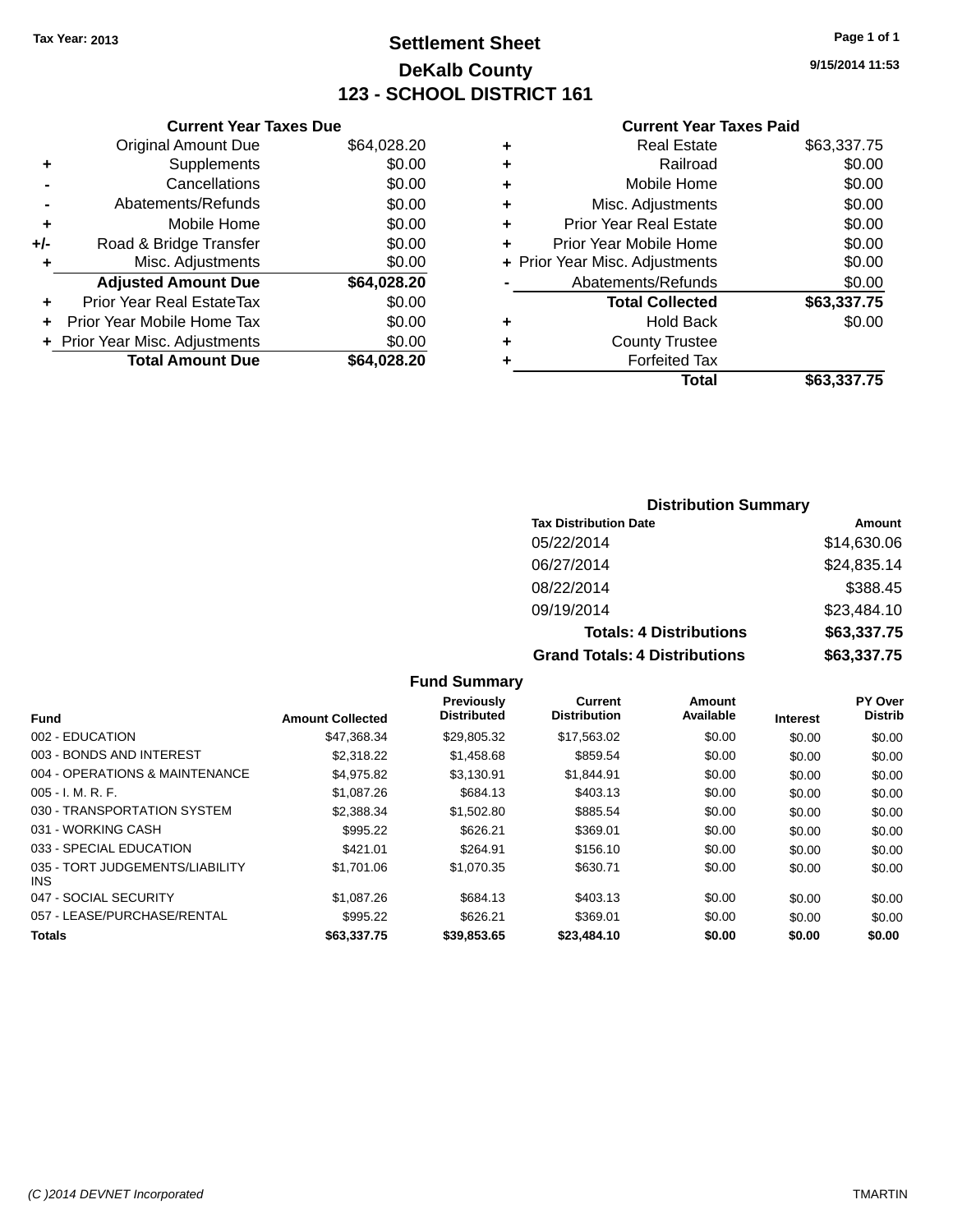## **Settlement Sheet Tax Year: 2013 Page 1 of 1 DeKalb County 124 - SCHOOL DISTRICT 212**

**9/15/2014 11:53**

#### **Current Year Taxes Paid**

|     | <b>Total Amount Due</b>          | \$269,333.46 |
|-----|----------------------------------|--------------|
|     | + Prior Year Misc. Adjustments   | \$0.00       |
| ٠   | Prior Year Mobile Home Tax       | \$0.00       |
| ٠   | <b>Prior Year Real EstateTax</b> | \$0.00       |
|     | <b>Adjusted Amount Due</b>       | \$269,333.46 |
| ٠   | Misc. Adjustments                | \$0.00       |
| +/- | Road & Bridge Transfer           | \$0.00       |
| ٠   | Mobile Home                      | \$0.00       |
| -   | Abatements/Refunds               | \$0.00       |
|     | Cancellations                    | \$5,048.33   |
| ٠   | Supplements                      | \$4,347.91   |
|     | <b>Original Amount Due</b>       | \$270,033.88 |
|     |                                  |              |

**Current Year Taxes Due**

|   | <b>Real Estate</b>             | \$266,727.24 |
|---|--------------------------------|--------------|
| ٠ | Railroad                       | \$0.00       |
| ٠ | Mobile Home                    | \$0.00       |
| ٠ | Misc. Adjustments              | \$0.00       |
| ٠ | <b>Prior Year Real Estate</b>  | \$0.00       |
| ٠ | Prior Year Mobile Home         | \$0.00       |
|   | + Prior Year Misc. Adjustments | \$0.00       |
|   | Abatements/Refunds             | \$0.00       |
|   | <b>Total Collected</b>         | \$266,727.24 |
| ٠ | <b>Hold Back</b>               | \$0.00       |
| ٠ | <b>County Trustee</b>          |              |
|   | <b>Forfeited Tax</b>           |              |
|   | Total                          | \$266,727.24 |
|   |                                |              |

#### **Distribution Summary Tax Distribution Date Amount** 05/22/2014 \$49,416.81 06/27/2014 \$115,705.77 07/25/2014 \$142.68 08/22/2014 \$14,389.72 09/19/2014 \$87,072.26 **Totals: 5 Distributions \$266,727.24 Grand Totals: 5 Distributions \$266,727.24**

|                                         |                         | <b>Fund Summary</b>                     |                                |                     |                 |                           |
|-----------------------------------------|-------------------------|-----------------------------------------|--------------------------------|---------------------|-----------------|---------------------------|
| <b>Fund</b>                             | <b>Amount Collected</b> | <b>Previously</b><br><b>Distributed</b> | Current<br><b>Distribution</b> | Amount<br>Available | <b>Interest</b> | PY Over<br><b>Distrib</b> |
| 002 - EDUCATION                         | \$131,431.71            | \$88,526.23                             | \$42,905.48                    | \$0.00              | \$0.00          | \$0.00                    |
| 003 - BONDS AND INTEREST                | \$38,358.84             | \$25,836.72                             | \$12,522.12                    | \$0.00              | \$0.00          | \$0.00                    |
| 004 - OPERATIONS & MAINTENANCE          | \$25,275.33             | \$17,024.28                             | \$8,251.05                     | \$0.00              | \$0.00          | \$0.00                    |
| $005 - I. M. R. F.$                     | \$4,595.97              | \$3,095.63                              | \$1,500.34                     | \$0.00              | \$0.00          | \$0.00                    |
| 030 - TRANSPORTATION SYSTEM             | \$12,132.09             | \$8,171.61                              | \$3,960.48                     | \$0.00              | \$0.00          | \$0.00                    |
| 031 - WORKING CASH                      | \$5,055.02              | \$3.404.83                              | \$1,650.19                     | \$0.00              | \$0.00          | \$0.00                    |
| 032 - FIRE PREV/SFTY/ENERGY             | \$135.49                | \$91.26                                 | \$44.23                        | \$0.00              | \$0.00          | \$0.00                    |
| 033 - SPECIAL EDUCATION                 | \$2,022.06              | \$1,361.97                              | \$660.09                       | \$0.00              | \$0.00          | \$0.00                    |
| 035 - TORT JUDGEMENTS/LIABILITY<br>INS. | \$32,239.06             | \$21,714.72                             | \$10,524.34                    | \$0.00              | \$0.00          | \$0.00                    |
| 047 - SOCIAL SECURITY                   | \$5,577.81              | \$3,756.95                              | \$1,820.86                     | \$0.00              | \$0.00          | \$0.00                    |
| 057 - LEASE/PURCHASE/RENTAL             | \$5,055.02              | \$3,404.83                              | \$1,650.19                     | \$0.00              | \$0.00          | \$0.00                    |
| 109 - PRIOR YEAR ADJUSTMENT             | \$4,848.84              | \$3,265.95                              | \$1,582.89                     | \$0.00              | \$0.00          | \$0.00                    |
| Totals                                  | \$266,727.24            | \$179,654.98                            | \$87,072.26                    | \$0.00              | \$0.00          | \$0.00                    |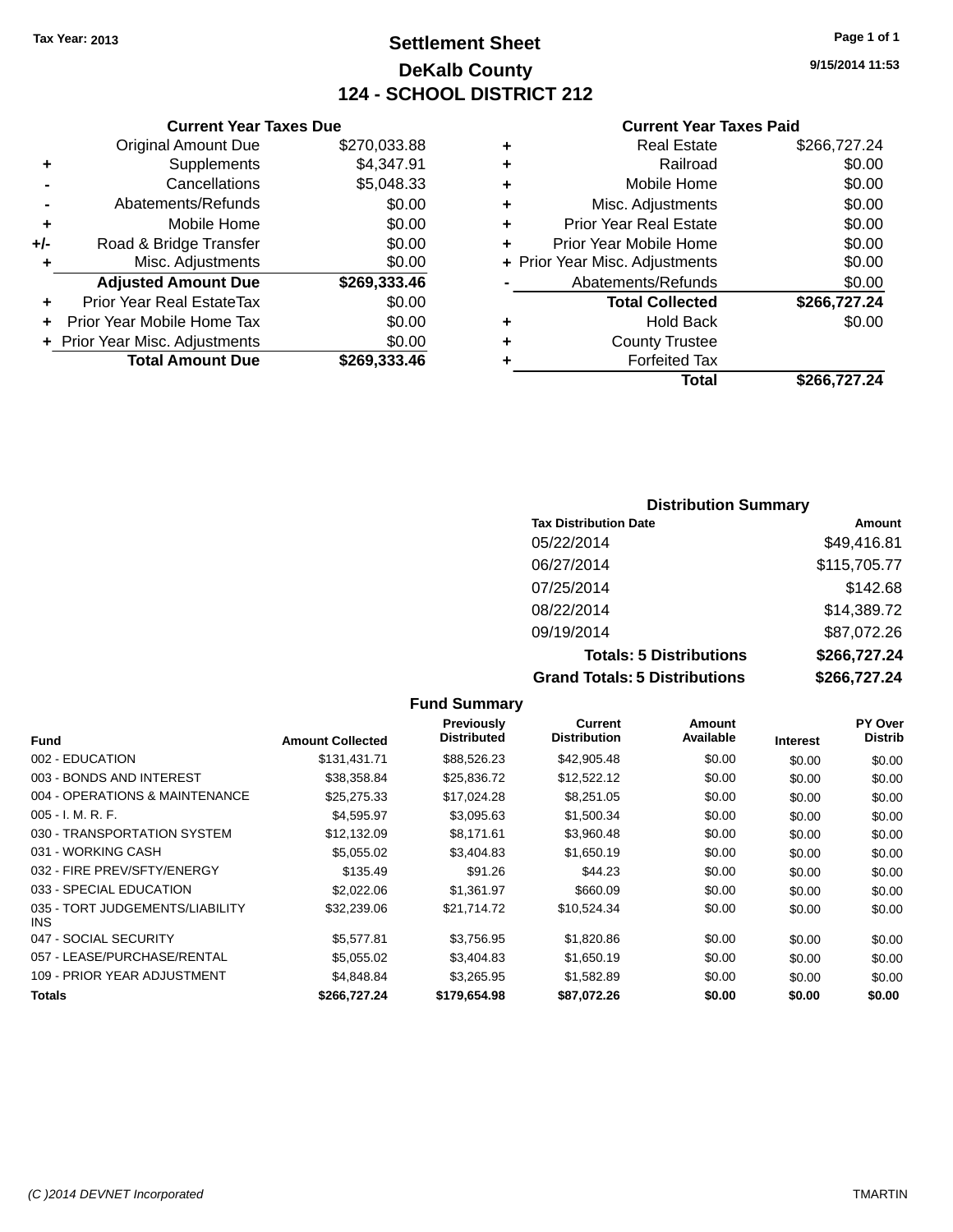## **Settlement Sheet Tax Year: 2013 Page 1 of 1 DeKalb County 125 - SCHOOL DISTRICT 220**

**9/15/2014 11:53**

#### **Current Year Taxes Paid**

|     | <b>Current Year Taxes Due</b>  |            |
|-----|--------------------------------|------------|
|     | <b>Original Amount Due</b>     | \$3,707.30 |
| ÷   | Supplements                    | \$0.00     |
|     | Cancellations                  | \$0.00     |
|     | Abatements/Refunds             | \$0.00     |
| ٠   | Mobile Home                    | \$0.00     |
| +/- | Road & Bridge Transfer         | \$0.00     |
|     | Misc. Adjustments              | \$0.00     |
|     | <b>Adjusted Amount Due</b>     | \$3,707.30 |
| ÷   | Prior Year Real EstateTax      | \$0.00     |
|     | Prior Year Mobile Home Tax     | \$0.00     |
|     | + Prior Year Misc. Adjustments | \$0.00     |
|     | <b>Total Amount Due</b>        | \$3,707.30 |
|     |                                |            |

|   | <b>Real Estate</b>             | \$3,707.30 |
|---|--------------------------------|------------|
| ٠ | Railroad                       | \$0.00     |
| ٠ | Mobile Home                    | \$0.00     |
| ٠ | Misc. Adjustments              | \$0.00     |
| ٠ | <b>Prior Year Real Estate</b>  | \$0.00     |
| ÷ | Prior Year Mobile Home         | \$0.00     |
|   | + Prior Year Misc. Adjustments | \$0.00     |
|   | Abatements/Refunds             | \$0.00     |
|   | <b>Total Collected</b>         | \$3,707.30 |
| ٠ | Hold Back                      | \$0.00     |
| ٠ | <b>County Trustee</b>          |            |
| ٠ | <b>Forfeited Tax</b>           |            |
|   | Total                          | \$3,707.30 |
|   |                                |            |

| <b>Distribution Summary</b>          |            |  |  |  |
|--------------------------------------|------------|--|--|--|
| <b>Tax Distribution Date</b>         | Amount     |  |  |  |
| 06/27/2014                           | \$1,853.65 |  |  |  |
| 08/22/2014                           | \$638.99   |  |  |  |
| 09/19/2014                           | \$1,214.66 |  |  |  |
| <b>Totals: 3 Distributions</b>       | \$3,707.30 |  |  |  |
| <b>Grand Totals: 3 Distributions</b> | \$3,707.30 |  |  |  |

#### **Fund Summary**

| Fund                                    | <b>Amount Collected</b> | Previously<br><b>Distributed</b> | Current<br><b>Distribution</b> | Amount<br>Available | <b>Interest</b> | PY Over<br><b>Distrib</b> |
|-----------------------------------------|-------------------------|----------------------------------|--------------------------------|---------------------|-----------------|---------------------------|
| 002 - EDUCATION                         | \$2,291.07              | \$1,540.45                       | \$750.62                       | \$0.00              | \$0.00          | \$0.00                    |
| 003 - BONDS AND INTEREST                | \$555.48                | \$373.48                         | \$182.00                       | \$0.00              | \$0.00          | \$0.00                    |
| 004 - OPERATIONS & MAINTENANCE          | \$370.87                | \$249.35                         | \$121.52                       | \$0.00              | \$0.00          | \$0.00                    |
| $005 - I. M. R. F.$                     | \$56.02                 | \$37.67                          | \$18.35                        | \$0.00              | \$0.00          | \$0.00                    |
| 030 - TRANSPORTATION SYSTEM             | \$193.51                | \$130.10                         | \$63.41                        | \$0.00              | \$0.00          | \$0.00                    |
| 031 - WORKING CASH                      | \$20.61                 | \$13.85                          | \$6.76                         | \$0.00              | \$0.00          | \$0.00                    |
| 032 - FIRE PREV/SFTY/ENERGY             | \$22.68                 | \$15.25                          | \$7.43                         | \$0.00              | \$0.00          | \$0.00                    |
| 033 - SPECIAL EDUCATION                 | \$20.41                 | \$13.72                          | \$6.69                         | \$0.00              | \$0.00          | \$0.00                    |
| 035 - TORT JUDGEMENTS/LIABILITY<br>INS. | \$72.13                 | \$48.49                          | \$23.64                        | \$0.00              | \$0.00          | \$0.00                    |
| 047 - SOCIAL SECURITY                   | \$57.70                 | \$38.80                          | \$18.90                        | \$0.00              | \$0.00          | \$0.00                    |
| 057 - LEASE/PURCHASE/RENTAL             | \$46.82                 | \$31.48                          | \$15.34                        | \$0.00              | \$0.00          | \$0.00                    |
| <b>Totals</b>                           | \$3,707.30              | \$2,492.64                       | \$1,214,66                     | \$0.00              | \$0.00          | \$0.00                    |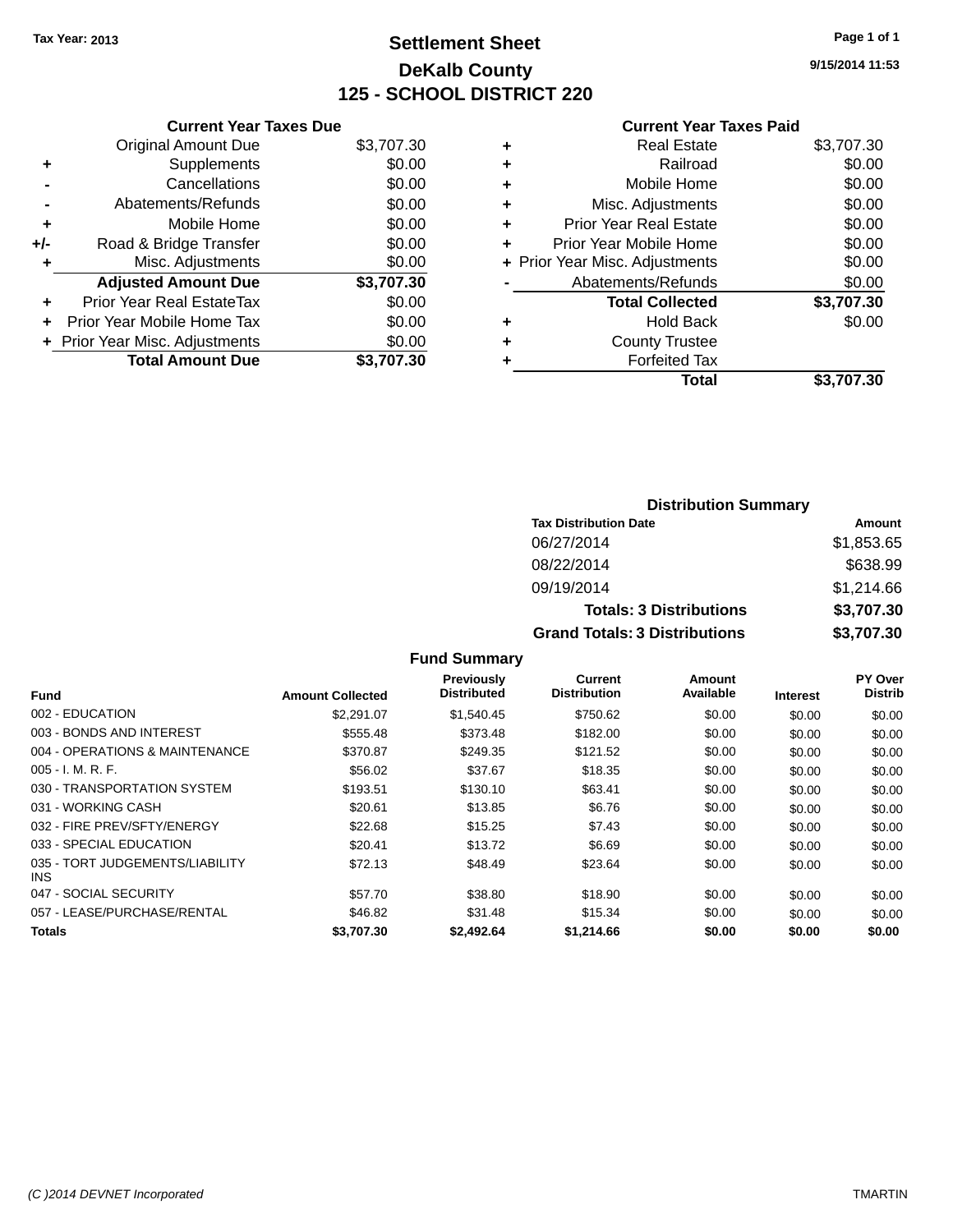**Current Year Taxes Due** Original Amount Due \$263,666.93

**Adjusted Amount Due \$262,792.44**

**Total Amount Due \$262,792.44**

**+** Supplements \$5,428.48 **-** Cancellations \$6,302.97 **-** Abatements/Refunds \$0.00 **+** Mobile Home \$0.00 **+/-** Road & Bridge Transfer \$0.00 **+** Misc. Adjustments \$0.00

**+** Prior Year Real EstateTax \$0.00 **+** Prior Year Mobile Home Tax \$0.00 **+ Prior Year Misc. Adjustments**  $$0.00$ 

## **Settlement Sheet Tax Year: 2013 Page 1 of 1 DeKalb County 126 - SCHOOL DISTRICT 269**

**9/15/2014 11:53**

#### **Current Year Taxes Paid**

|   | Total                          | \$260.294.36 |
|---|--------------------------------|--------------|
| ٠ | <b>Forfeited Tax</b>           |              |
| ٠ | <b>County Trustee</b>          |              |
| ٠ | <b>Hold Back</b>               | \$0.00       |
|   | <b>Total Collected</b>         | \$260,294.36 |
|   | Abatements/Refunds             | \$0.00       |
|   | + Prior Year Misc. Adjustments | \$0.00       |
| ٠ | Prior Year Mobile Home         | \$0.00       |
| ٠ | <b>Prior Year Real Estate</b>  | \$0.00       |
| ٠ | Misc. Adjustments              | \$0.00       |
| ٠ | Mobile Home                    | \$0.00       |
| ٠ | Railroad                       | \$0.00       |
| ٠ | <b>Real Estate</b>             | \$260,294.36 |

## **Distribution Summary Tax Distribution Date Amount** 05/22/2014 \$45,682.69 06/27/2014 \$115,581.84 07/25/2014 \$178.13 08/22/2014 \$16,957.20 09/19/2014 \$81,894.50

**Totals: 5 Distributions \$260,294.36 Grand Totals: 5 Distributions \$260,294.36**

|                                         |                         | <b>Fund Summary</b>                     |                                       |                     |                 |                           |
|-----------------------------------------|-------------------------|-----------------------------------------|---------------------------------------|---------------------|-----------------|---------------------------|
| <b>Fund</b>                             | <b>Amount Collected</b> | <b>Previously</b><br><b>Distributed</b> | <b>Current</b><br><b>Distribution</b> | Amount<br>Available | <b>Interest</b> | PY Over<br><b>Distrib</b> |
| 002 - EDUCATION                         | \$165,948.59            | \$113,737.40                            | \$52,211.19                           | \$0.00              | \$0.00          | \$0.00                    |
| 004 - OPERATIONS & MAINTENANCE          | \$43.462.66             | \$29,788.33                             | \$13.674.33                           | \$0.00              | \$0.00          | \$0.00                    |
| $005 - I. M. R. F.$                     | \$2,591.23              | \$1,775.97                              | \$815.26                              | \$0.00              | \$0.00          | \$0.00                    |
| 030 - TRANSPORTATION SYSTEM             | \$9.482.79              | \$6,499.29                              | \$2.983.50                            | \$0.00              | \$0.00          | \$0.00                    |
| 031 - WORKING CASH                      | \$3.951.27              | \$2.708.11                              | \$1,243.16                            | \$0.00              | \$0.00          | \$0.00                    |
| 033 - SPECIAL EDUCATION                 | \$1,580.50              | \$1,083.24                              | \$497.26                              | \$0.00              | \$0.00          | \$0.00                    |
| 035 - TORT JUDGEMENTS/LIABILITY<br>INS. | \$27.771.84             | \$19,034.19                             | \$8.737.65                            | \$0.00              | \$0.00          | \$0.00                    |
| 047 - SOCIAL SECURITY                   | \$5,505.48              | \$3.773.33                              | \$1.732.15                            | \$0.00              | \$0.00          | \$0.00                    |
| <b>Totals</b>                           | \$260,294,36            | \$178,399,86                            | \$81,894.50                           | \$0.00              | \$0.00          | \$0.00                    |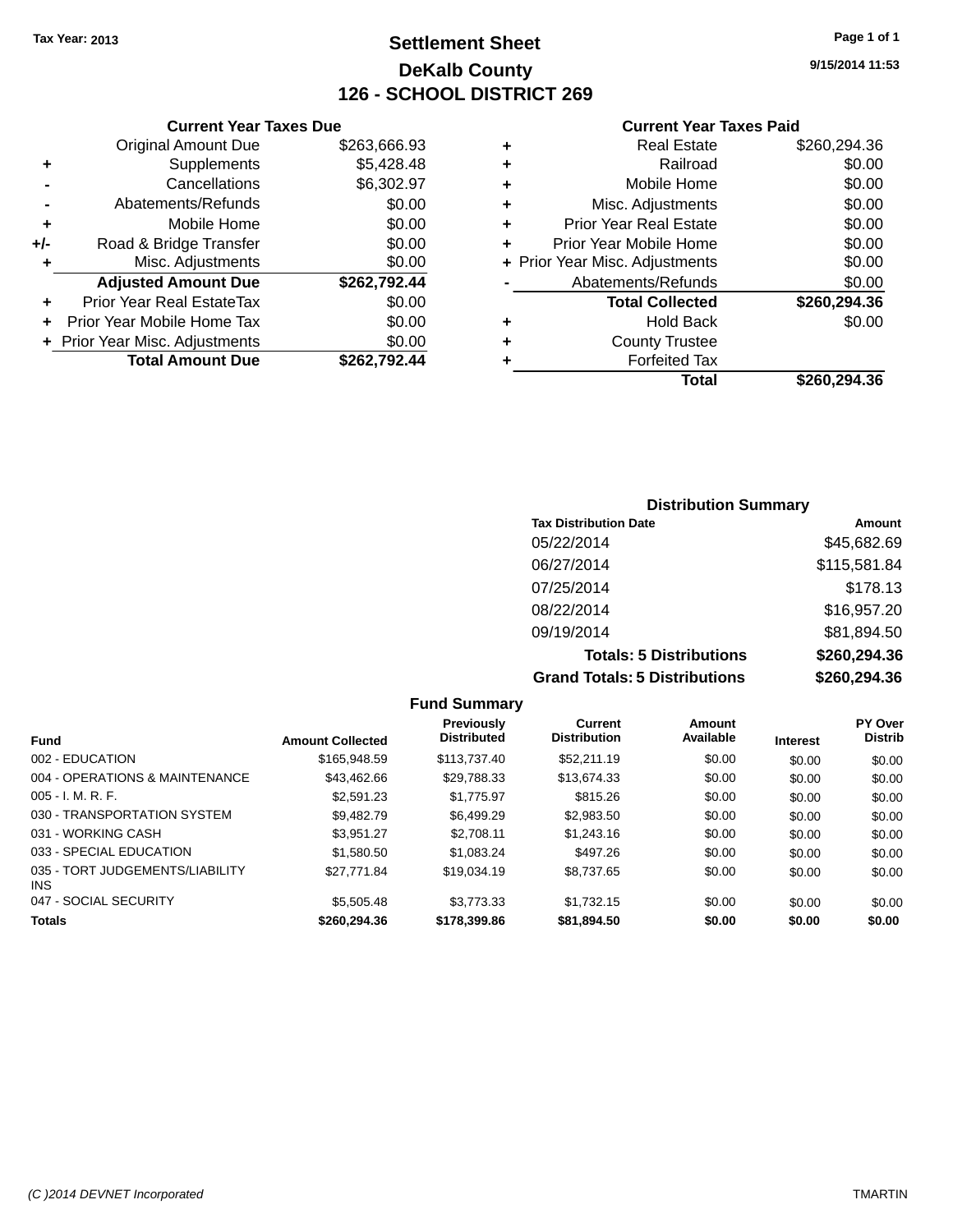## **Settlement Sheet Tax Year: 2013 Page 1 of 1 DeKalb County 127 - SCHOOL DISTRICT 271**

**9/15/2014 11:53**

#### **Current Year Taxes Paid**

|     | <b>Current Year Taxes Due</b>  |             |  |  |  |  |  |
|-----|--------------------------------|-------------|--|--|--|--|--|
|     | <b>Original Amount Due</b>     | \$60,184.02 |  |  |  |  |  |
| ٠   | Supplements                    | \$0.00      |  |  |  |  |  |
|     | Cancellations                  | \$0.00      |  |  |  |  |  |
|     | Abatements/Refunds             | \$0.00      |  |  |  |  |  |
| ٠   | Mobile Home                    | \$0.00      |  |  |  |  |  |
| +/- | Road & Bridge Transfer         | \$0.00      |  |  |  |  |  |
| ٠   | Misc. Adjustments              | \$0.00      |  |  |  |  |  |
|     | <b>Adjusted Amount Due</b>     | \$60,184.02 |  |  |  |  |  |
| ÷   | Prior Year Real EstateTax      | \$0.00      |  |  |  |  |  |
|     | Prior Year Mobile Home Tax     | \$0.00      |  |  |  |  |  |
|     | + Prior Year Misc. Adjustments | \$0.00      |  |  |  |  |  |
|     | <b>Total Amount Due</b>        | \$60,184.02 |  |  |  |  |  |

|   | <b>Real Estate</b>             | \$57,000.25 |
|---|--------------------------------|-------------|
| ٠ | Railroad                       | \$0.00      |
| ٠ | Mobile Home                    | \$0.00      |
| ٠ | Misc. Adjustments              | \$0.00      |
| ٠ | <b>Prior Year Real Estate</b>  | \$0.00      |
| ٠ | Prior Year Mobile Home         | \$0.00      |
|   | + Prior Year Misc. Adjustments | \$0.00      |
|   | Abatements/Refunds             | \$0.00      |
|   | <b>Total Collected</b>         | \$57,000.25 |
| ٠ | <b>Hold Back</b>               | \$0.00      |
| ٠ | <b>County Trustee</b>          |             |
| ٠ | <b>Forfeited Tax</b>           |             |
|   | Total                          | \$57,000.25 |
|   |                                |             |

#### **Distribution Summary Tax Distribution Date Amount** 05/22/2014 \$9,593.93 06/27/2014 \$24,170.67 08/22/2014 \$2,381.42 09/19/2014 \$20,854.23 **Totals: 4 Distributions \$57,000.25 Grand Totals: 4 Distributions \$57,000.25**

|                                         |                         | <b>Fund Summary</b>                     |                                       |                     |                 |                                  |
|-----------------------------------------|-------------------------|-----------------------------------------|---------------------------------------|---------------------|-----------------|----------------------------------|
| <b>Fund</b>                             | <b>Amount Collected</b> | <b>Previously</b><br><b>Distributed</b> | <b>Current</b><br><b>Distribution</b> | Amount<br>Available | <b>Interest</b> | <b>PY Over</b><br><b>Distrib</b> |
| 002 - EDUCATION                         | \$31,838.49             | \$20,189.99                             | \$11,648.50                           | \$0.00              | \$0.00          | \$0.00                           |
| 003 - BONDS AND INTEREST                | \$11,991.82             | \$7,604.47                              | \$4,387.35                            | \$0.00              | \$0.00          | \$0.00                           |
| 004 - OPERATIONS & MAINTENANCE          | \$5.423.74              | \$3.439.40                              | \$1,984.34                            | \$0.00              | \$0.00          | \$0.00                           |
| $005 - I. M. R. F.$                     | \$1,711.78              | \$1,085.51                              | \$626.27                              | \$0.00              | \$0.00          | \$0.00                           |
| 030 - TRANSPORTATION SYSTEM             | \$1,800.64              | \$1.141.85                              | \$658.79                              | \$0.00              | \$0.00          | \$0.00                           |
| 031 - WORKING CASH                      | \$299.87                | \$190.16                                | \$109.71                              | \$0.00              | \$0.00          | \$0.00                           |
| 032 - FIRE PREV/SFTY/ENERGY             | \$24.17                 | \$15.33                                 | \$8.84                                | \$0.00              | \$0.00          | \$0.00                           |
| 033 - SPECIAL EDUCATION                 | \$242.30                | \$153.65                                | \$88.65                               | \$0.00              | \$0.00          | \$0.00                           |
| 035 - TORT JUDGEMENTS/LIABILITY<br>INS. | \$1,976.37              | \$1,253.29                              | \$723.08                              | \$0.00              | \$0.00          | \$0.00                           |
| 047 - SOCIAL SECURITY                   | \$1,361.55              | \$863.41                                | \$498.14                              | \$0.00              | \$0.00          | \$0.00                           |
| 057 - LEASE/PURCHASE/RENTAL             | \$329.52                | \$208.96                                | \$120.56                              | \$0.00              | \$0.00          | \$0.00                           |
| <b>Totals</b>                           | \$57,000.25             | \$36,146.02                             | \$20,854.23                           | \$0.00              | \$0.00          | \$0.00                           |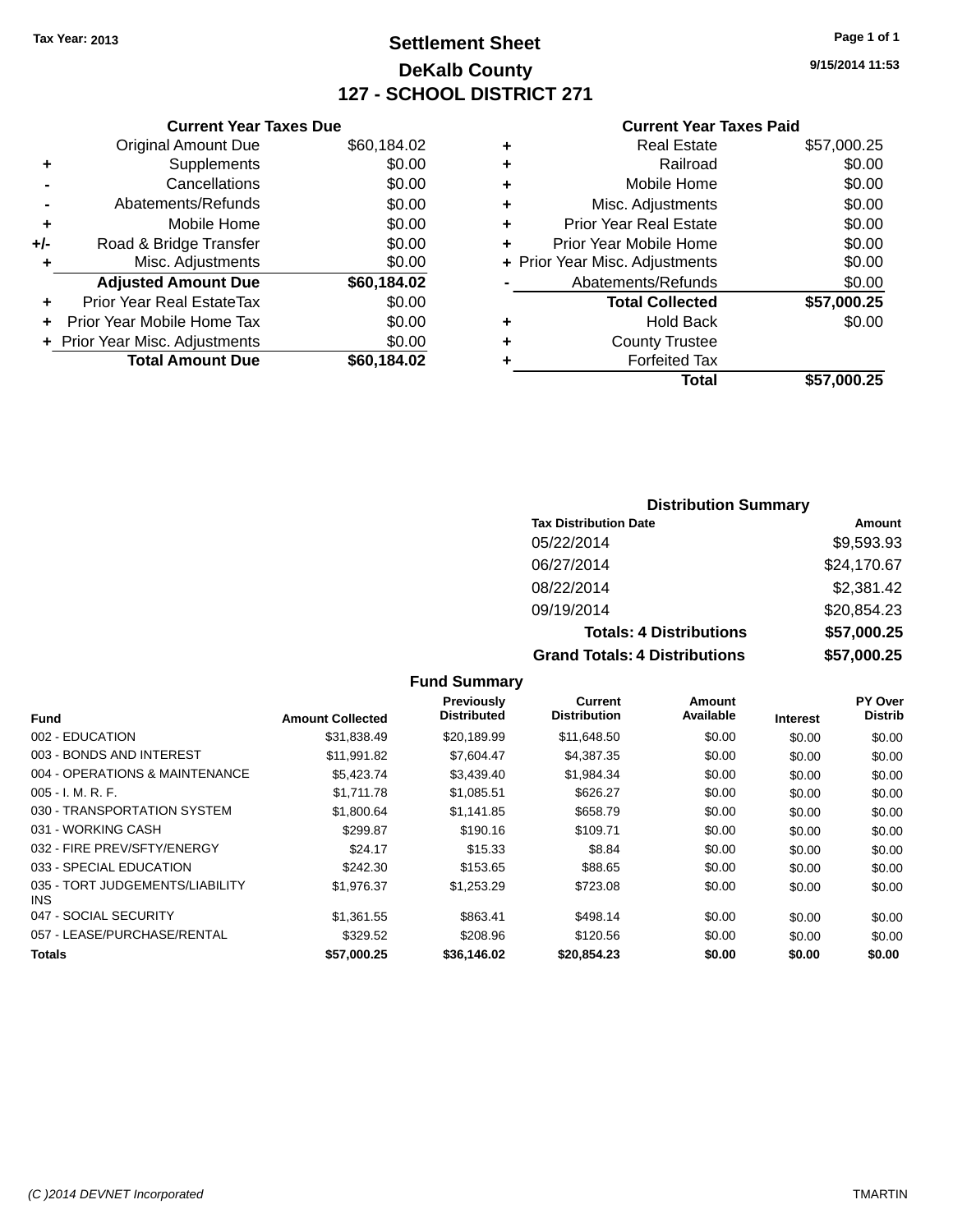## **Settlement Sheet Tax Year: 2013 Page 1 of 1 DeKalb County 128 - SCHOOL DISTRICT 300**

**9/15/2014 11:53**

#### **Current Year Taxes Paid**

|     | <b>Current Year Taxes Due</b>  |            |
|-----|--------------------------------|------------|
|     | <b>Original Amount Due</b>     | \$8,819.47 |
| ٠   | Supplements                    | \$0.00     |
|     | Cancellations                  | \$0.00     |
|     | Abatements/Refunds             | \$0.00     |
| ٠   | Mobile Home                    | \$0.00     |
| +/- | Road & Bridge Transfer         | \$0.00     |
| ٠   | Misc. Adjustments              | \$0.00     |
|     | <b>Adjusted Amount Due</b>     | \$8,819.47 |
| ÷   | Prior Year Real EstateTax      | \$0.00     |
| ÷   | Prior Year Mobile Home Tax     | \$0.00     |
|     | + Prior Year Misc. Adjustments | \$0.00     |
|     | <b>Total Amount Due</b>        | \$8,819.47 |

|   | <b>Real Estate</b>             | \$8,819.46 |
|---|--------------------------------|------------|
| ٠ | Railroad                       | \$0.00     |
| ٠ | Mobile Home                    | \$0.00     |
| ٠ | Misc. Adjustments              | \$0.00     |
| ٠ | <b>Prior Year Real Estate</b>  | \$0.00     |
| ٠ | Prior Year Mobile Home         | \$0.00     |
|   | + Prior Year Misc. Adjustments | \$0.00     |
|   | Abatements/Refunds             | \$0.00     |
|   | <b>Total Collected</b>         | \$8,819.46 |
| ٠ | <b>Hold Back</b>               | \$0.00     |
| ٠ | <b>County Trustee</b>          |            |
| ٠ | <b>Forfeited Tax</b>           |            |
|   | <b>Total</b>                   | \$8,819.46 |
|   |                                |            |

| <b>Distribution Summary</b>          |            |  |  |  |
|--------------------------------------|------------|--|--|--|
| <b>Tax Distribution Date</b>         | Amount     |  |  |  |
| 05/22/2014                           | \$3,212.59 |  |  |  |
| 06/27/2014                           | \$2,394.29 |  |  |  |
| 08/22/2014                           | \$3,212.58 |  |  |  |
| <b>Totals: 3 Distributions</b>       | \$8,819.46 |  |  |  |
| <b>Grand Totals: 3 Distributions</b> | \$8,819.46 |  |  |  |

#### **Fund Summary**

| <b>Fund</b>                                   | <b>Amount Collected</b> | Previously<br><b>Distributed</b> | Current<br><b>Distribution</b> | Amount<br>Available | <b>Interest</b> | <b>PY Over</b><br><b>Distrib</b> |
|-----------------------------------------------|-------------------------|----------------------------------|--------------------------------|---------------------|-----------------|----------------------------------|
| 002 - EDUCATION                               | \$4,767,73              | \$4,767,73                       | \$0.00                         | \$0.00              | \$0.00          | \$0.00                           |
| 003 - BONDS AND INTEREST                      | \$1,306.07              | \$1,306.07                       | \$0.00                         | \$0.00              | \$0.00          | \$0.00                           |
| 004 - OPERATIONS & MAINTENANCE                | \$1.041.74              | \$1.041.74                       | \$0.00                         | \$0.00              | \$0.00          | \$0.00                           |
| $005 - I. M. R. F.$                           | \$163.71                | \$163.71                         | \$0.00                         | \$0.00              | \$0.00          | \$0.00                           |
| 030 - TRANSPORTATION SYSTEM                   | \$222.24                | \$222.24                         | \$0.00                         | \$0.00              | \$0.00          | \$0.00                           |
| 031 - WORKING CASH                            | \$0.69                  | \$0.69                           | \$0.00                         | \$0.00              | \$0.00          | \$0.00                           |
| 033 - SPECIAL EDUCATION                       | \$1.111.18              | \$1,111.18                       | \$0.00                         | \$0.00              | \$0.00          | \$0.00                           |
| 035 - TORT JUDGEMENTS/LIABILITY<br><b>INS</b> | \$69.45                 | \$69.45                          | \$0.00                         | \$0.00              | \$0.00          | \$0.00                           |
| 047 - SOCIAL SECURITY                         | \$136.65                | \$136.65                         | \$0.00                         | \$0.00              | \$0.00          | \$0.00                           |
| <b>Totals</b>                                 | \$8,819,46              | \$8,819.46                       | \$0.00                         | \$0.00              | \$0.00          | \$0.00                           |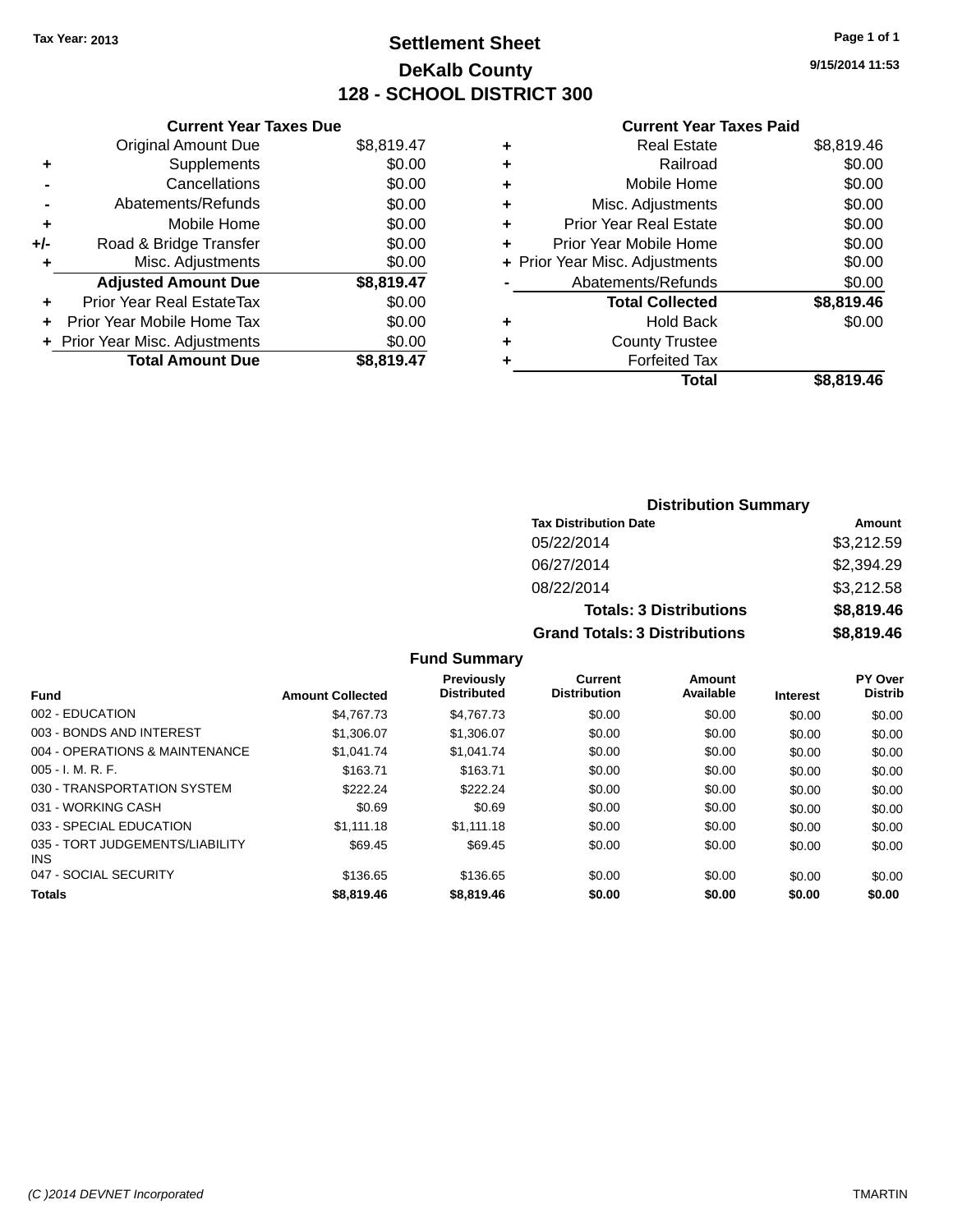## **Settlement Sheet Tax Year: 2013 Page 1 of 1 DeKalb County 129 - SCHOOL DISTRICT 301**

**9/15/2014 11:53**

#### **Current Year Taxes Paid**

| <b>Current Year Taxes Due</b>  |                         |
|--------------------------------|-------------------------|
| <b>Original Amount Due</b>     | \$9,199.16              |
| Supplements                    | \$0.00                  |
| Cancellations                  | \$0.00                  |
| Abatements/Refunds             | \$0.00                  |
| Mobile Home                    | \$0.00                  |
| Road & Bridge Transfer         | \$0.00                  |
| Misc. Adjustments              | \$0.00                  |
| <b>Adjusted Amount Due</b>     | \$9,199.16              |
| Prior Year Real EstateTax      | \$0.00                  |
| Prior Year Mobile Home Tax     | \$0.00                  |
| + Prior Year Misc. Adjustments | \$0.00                  |
|                                | \$9.199.16              |
|                                | <b>Total Amount Due</b> |

|   | <b>Real Estate</b>             | \$9,199.16 |
|---|--------------------------------|------------|
| ٠ | Railroad                       | \$0.00     |
| ÷ | Mobile Home                    | \$0.00     |
| ٠ | Misc. Adjustments              | \$0.00     |
| ٠ | <b>Prior Year Real Estate</b>  | \$0.00     |
| ٠ | Prior Year Mobile Home         | \$0.00     |
|   | + Prior Year Misc. Adjustments | \$0.00     |
|   | Abatements/Refunds             | \$0.00     |
|   | <b>Total Collected</b>         | \$9,199.16 |
| ٠ | <b>Hold Back</b>               | \$0.00     |
| ٠ | <b>County Trustee</b>          |            |
| ٠ | <b>Forfeited Tax</b>           |            |
|   | Total                          | \$9,199.16 |
|   |                                |            |

| <b>Distribution Summary</b>          |            |  |  |  |
|--------------------------------------|------------|--|--|--|
| <b>Tax Distribution Date</b>         | Amount     |  |  |  |
| 05/22/2014                           | \$2,106.72 |  |  |  |
| 06/27/2014                           | \$2,492.86 |  |  |  |
| 09/19/2014                           | \$4,599.58 |  |  |  |
| <b>Totals: 3 Distributions</b>       | \$9,199.16 |  |  |  |
| <b>Grand Totals: 3 Distributions</b> | \$9,199.16 |  |  |  |

**Fund Summary**

|            | Previously<br><b>Distributed</b>      | Current<br><b>Distribution</b> | Amount<br>Available |        | <b>PY Over</b><br><b>Distrib</b> |
|------------|---------------------------------------|--------------------------------|---------------------|--------|----------------------------------|
|            |                                       |                                |                     |        | \$0.00                           |
| \$1.624.54 | \$812.27                              | \$812.27                       | \$0.00              | \$0.00 | \$0.00                           |
| \$876.76   | \$438.38                              | \$438.38                       | \$0.00              | \$0.00 | \$0.00                           |
| \$153.59   | \$76.79                               | \$76.80                        | \$0.00              | \$0.00 | \$0.00                           |
| \$735.05   | \$367.53                              | \$367.52                       | \$0.00              | \$0.00 | \$0.00                           |
| \$58.27    | \$29.13                               | \$29.14                        | \$0.00              | \$0.00 | \$0.00                           |
| \$708.57   | \$354.28                              | \$354.29                       | \$0.00              | \$0.00 | \$0.00                           |
| \$176.89   | \$88.45                               | \$88.44                        | \$0.00              | \$0.00 | \$0.00                           |
| \$189.60   | \$94.80                               | \$94.80                        | \$0.00              | \$0.00 | \$0.00                           |
| \$9,199.16 | \$4,599.58                            | \$4,599.58                     | \$0.00              | \$0.00 | \$0.00                           |
|            | <b>Amount Collected</b><br>\$4.675.89 | \$2,337.95                     | \$2,337.94          | \$0.00 | <b>Interest</b><br>\$0.00        |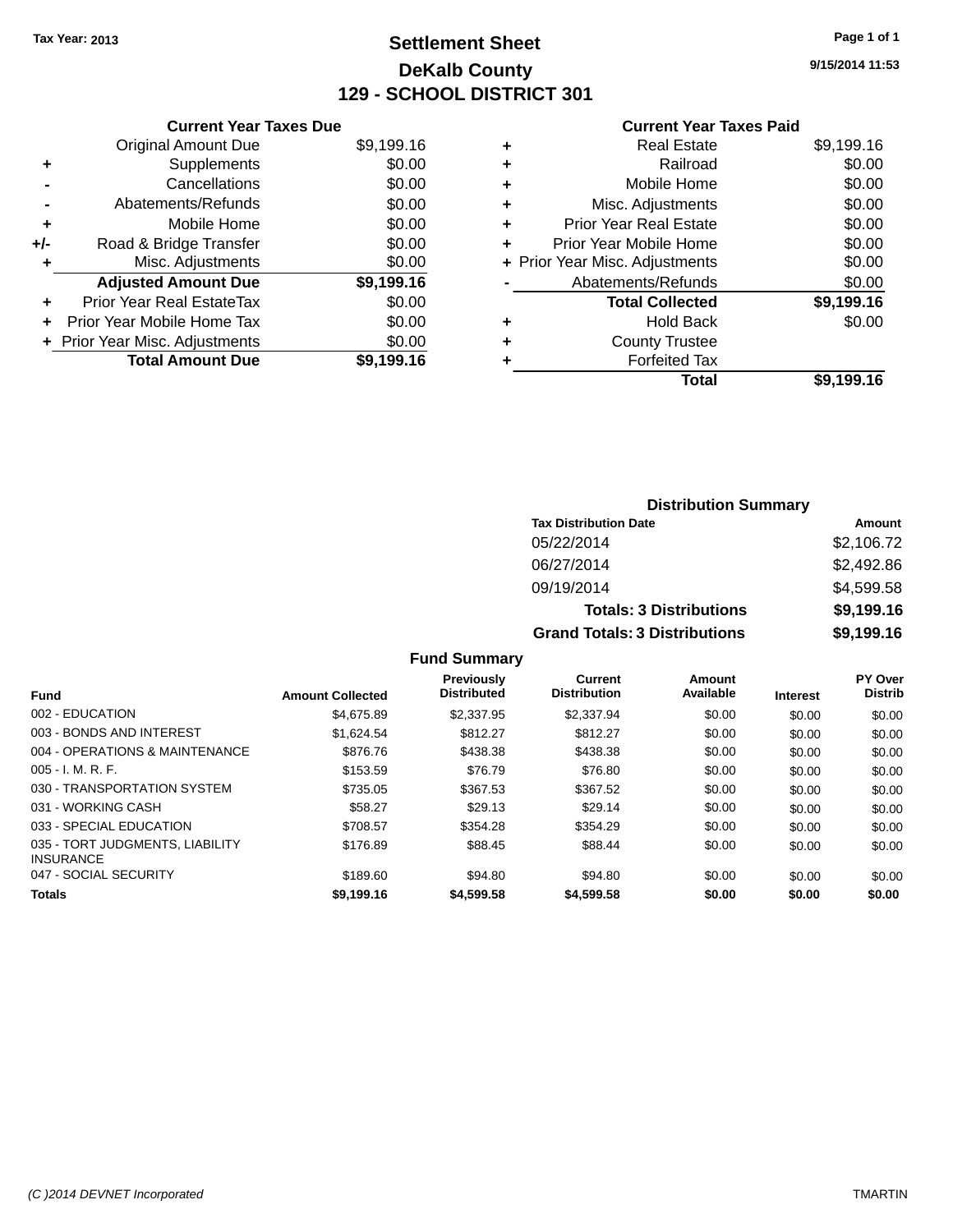**Current Year Taxes Due** Original Amount Due \$1,842,285.34

**Adjusted Amount Due \$1,840,775.64**

**Total Amount Due \$1,840,775.64**

**+** Supplements \$12,734.83 **-** Cancellations \$14,244.53 **-** Abatements/Refunds **\$0.00 +** Mobile Home \$0.00 **+/-** Road & Bridge Transfer \$0.00 **+** Misc. Adjustments \$0.00

**+** Prior Year Real EstateTax \$0.00 **+** Prior Year Mobile Home Tax \$0.00 **+ Prior Year Misc. Adjustments**  $$0.00$ 

## **Settlement Sheet Tax Year: 2013 Page 1 of 1 DeKalb County 130 - SCHOOL DISTRICT 302**

**9/15/2014 11:53**

#### **Current Year Taxes Paid**

#### **Distribution Summary Tax Distribution Date Amount** 05/22/2014 \$243,483.40 06/27/2014 \$705,939.92 07/25/2014 \$20,402.29 08/22/2014 \$87,147.11 09/19/2014 \$720,933.82 **Totals: 5 Distributions \$1,777,906.54 Grand Totals: 5 Distributions \$1,777,906.54**

**Fund Summary Fund Interest Amount Collected Distributed PY Over Distrib Amount Available Current Distribution Previously** 002 - EDUCATION \$935,998.43 \$556,454.91 \$379,543.52 \$0.00 \$0.00 \$0.00 003 - BONDS AND INTEREST 60.00 \$347,011.80 \$206,299.93 \$140,711.87 \$0.00 \$0.00 \$0.00 \$0.00 004 - OPERATIONS & MAINTENANCE \$157,172.27 \$93,439.56 \$63,732.71 \$0.00 \$0.00 \$0.00 005 - I. M. R. F. \$20,682.38 \$12,295.76 \$8,386.62 \$0.00 \$0.00 \$0.00 030 - TRANSPORTATION SYSTEM \$137,869.55 \$81,964.01 \$55,905.54 \$0.00 \$0.00 \$0.00 031 - WORKING CASH \$3,381.58 \$2,010.36 \$1,371.22 \$0.00 \$0.00 \$0.00 033 - SPECIAL EDUCATION \$ \$148,213.41 \$88,113.48 \$60,099.93 \$0.00 \$0.00 \$0.00 \$0.00 047 - SOCIAL SECURITY 6327,577.12 \$16,394.71 \$11,182.41 \$0.00 \$0.00 \$0.00 \$0.00 **Totals \$1,777,906.54 \$1,056,972.72 \$720,933.82 \$0.00 \$0.00 \$0.00**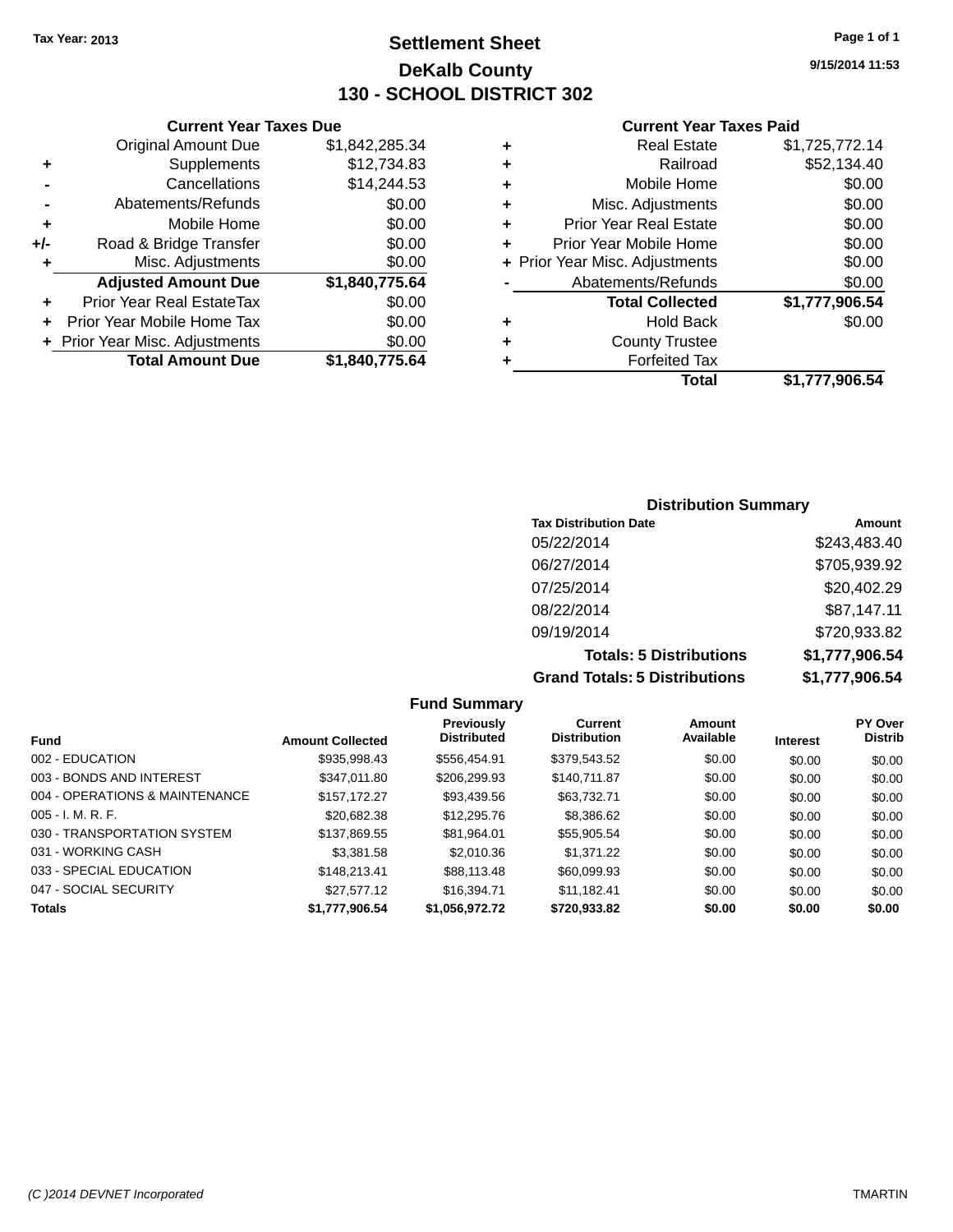## **Settlement Sheet Tax Year: 2013 Page 1 of 1 DeKalb County 131 - SCHOOL DISTRICT 424**

**Current Year Taxes Paid**

| ٠ | <b>Real Estate</b>             | \$9,900,451.78 |
|---|--------------------------------|----------------|
| ٠ | Railroad                       | \$92,095.22    |
| ٠ | Mobile Home                    | \$0.00         |
| ٠ | Misc. Adjustments              | \$0.00         |
| ٠ | <b>Prior Year Real Estate</b>  | (\$3,402.58)   |
| ÷ | Prior Year Mobile Home         | \$0.00         |
|   | + Prior Year Misc. Adjustments | \$0.00         |
|   | Abatements/Refunds             | \$6,254.22     |
|   | <b>Total Collected</b>         | \$9,982,890.20 |
| ٠ | <b>Hold Back</b>               | \$0.00         |
| ÷ | <b>County Trustee</b>          |                |
| ٠ | <b>Forfeited Tax</b>           |                |
|   | Total                          | \$9,982,890.20 |
|   |                                |                |

|     | <b>Current Year Taxes Due</b>    |                 |
|-----|----------------------------------|-----------------|
|     | <b>Original Amount Due</b>       | \$10,292,632.33 |
| ٠   | Supplements                      | \$93,259.77     |
|     | Cancellations                    | \$118,053.75    |
|     | Abatements/Refunds               | \$6,254.22      |
| ٠   | Mobile Home                      | \$0.00          |
| +/- | Road & Bridge Transfer           | \$0.00          |
| ٠   | Misc. Adjustments                | \$0.00          |
|     | <b>Adjusted Amount Due</b>       | \$10,261,584.13 |
| ٠   | <b>Prior Year Real EstateTax</b> | (\$3,402.58)    |
|     | Prior Year Mobile Home Tax       | \$0.00          |
|     | + Prior Year Misc. Adjustments   | \$0.00          |
|     | <b>Total Amount Due</b>          | \$10,258,181.55 |

**9/15/2014 11:53**

| <b>Distribution Summary</b> |  |
|-----------------------------|--|
|-----------------------------|--|

| <b>Tax Distribution Date</b>         | Amount         |
|--------------------------------------|----------------|
| 05/22/2014                           | \$1,325,919.49 |
| 06/27/2014                           | \$4,141,750.42 |
| 07/25/2014                           | \$148,365.26   |
| 08/22/2014                           | \$606,133.16   |
| 09/19/2014                           | \$3,760,721.87 |
| <b>Totals: 5 Distributions</b>       | \$9,982,890.20 |
| <b>Grand Totals: 5 Distributions</b> | \$9,982,890.20 |

|                                                                                                  |                         | <b>Fund Summary</b>                  |                                                    |                     |                 |                                  |
|--------------------------------------------------------------------------------------------------|-------------------------|--------------------------------------|----------------------------------------------------|---------------------|-----------------|----------------------------------|
| <b>Fund</b>                                                                                      | <b>Amount Collected</b> | Previously<br><b>Distributed</b>     | <b>Current</b><br><b>Distribution</b>              | Amount<br>Available | <b>Interest</b> | <b>PY Over</b><br><b>Distrib</b> |
| 002 - EDUCATION                                                                                  | \$5,377,972.65          | \$3,352,000.31                       | \$2,025,972.34                                     | \$0.00              | \$0.00          | \$0.00                           |
| 003 - BONDS AND INTEREST                                                                         | \$2,071,868.98          | \$1,291,361.25                       | \$780,507.73                                       | \$0.00              | \$0.00          | \$0.00                           |
| 004 - OPERATIONS & MAINTENANCE                                                                   | \$1,161,499.30          | \$723,943.07                         | \$437,556.23                                       | \$0.00              | \$0.00          | \$0.00                           |
| 005 - I. M. R. F.                                                                                | \$236,314.99            | \$147,291.17                         | \$89,023.82                                        | \$0.00              | \$0.00          | \$0.00                           |
| 030 - TRANSPORTATION SYSTEM                                                                      | \$387,945.09            | \$241,799.68                         | \$146,145.41                                       | \$0.00              | \$0.00          | \$0.00                           |
| 031 - WORKING CASH                                                                               | \$22,641.21             | \$14,111.89                          | \$8,529.32                                         | \$0.00              | \$0.00          | \$0.00                           |
| 032 - FIRE PREV/SFTY/ENERGY                                                                      | \$44,493.75             | \$27,732.22                          | \$16,761.53                                        | \$0.00              | \$0.00          | \$0.00                           |
| 033 - SPECIAL EDUCATION                                                                          | \$85,064.20             | \$53,019.09                          | \$32,045.11                                        | \$0.00              | \$0.00          | \$0.00                           |
| 035 - TORT JUDGEMENTS/LIABILITY<br><b>INS</b>                                                    | \$254,793.29            | \$158,808.39                         | \$95,984.90                                        | \$0.00              | \$0.00          | \$0.00                           |
| 047 - SOCIAL SECURITY                                                                            | \$297,749.68            | \$185,582.39                         | \$112,167.29                                       | \$0.00              | \$0.00          | \$0.00                           |
| 057 - LEASE/PURCHASE/RENTAL                                                                      | \$42,547.06             | \$26,518.87                          | \$16,028.19                                        | \$0.00              | \$0.00          | \$0.00                           |
| <b>Totals</b>                                                                                    | \$9,982,890.20          | \$6,222,168.33                       | \$3,760,721.87                                     | \$0.00              | \$0.00          | \$0.00                           |
|                                                                                                  |                         | <b>Abatement Detail</b>              |                                                    |                     |                 |                                  |
| <b>Source</b><br><b>Account Type</b><br>Year<br>2013<br>RE - Real Estate<br><b>PTAR Decision</b> |                         | <b>Amount Adjustment Description</b> | \$45.27 PTAR INTEREST REFLIND 03-30-276-011 by TRA |                     |                 |                                  |

**Totals 2 entries \$6,254.22**

2013 RE - Real Estate PTAB Decision \$45.27 PTAB INTEREST REFUND 03-30-276-011 by TBA \$6,208.95 PRIOR YEAR ABATEMENT 03-30-180-016 by TBA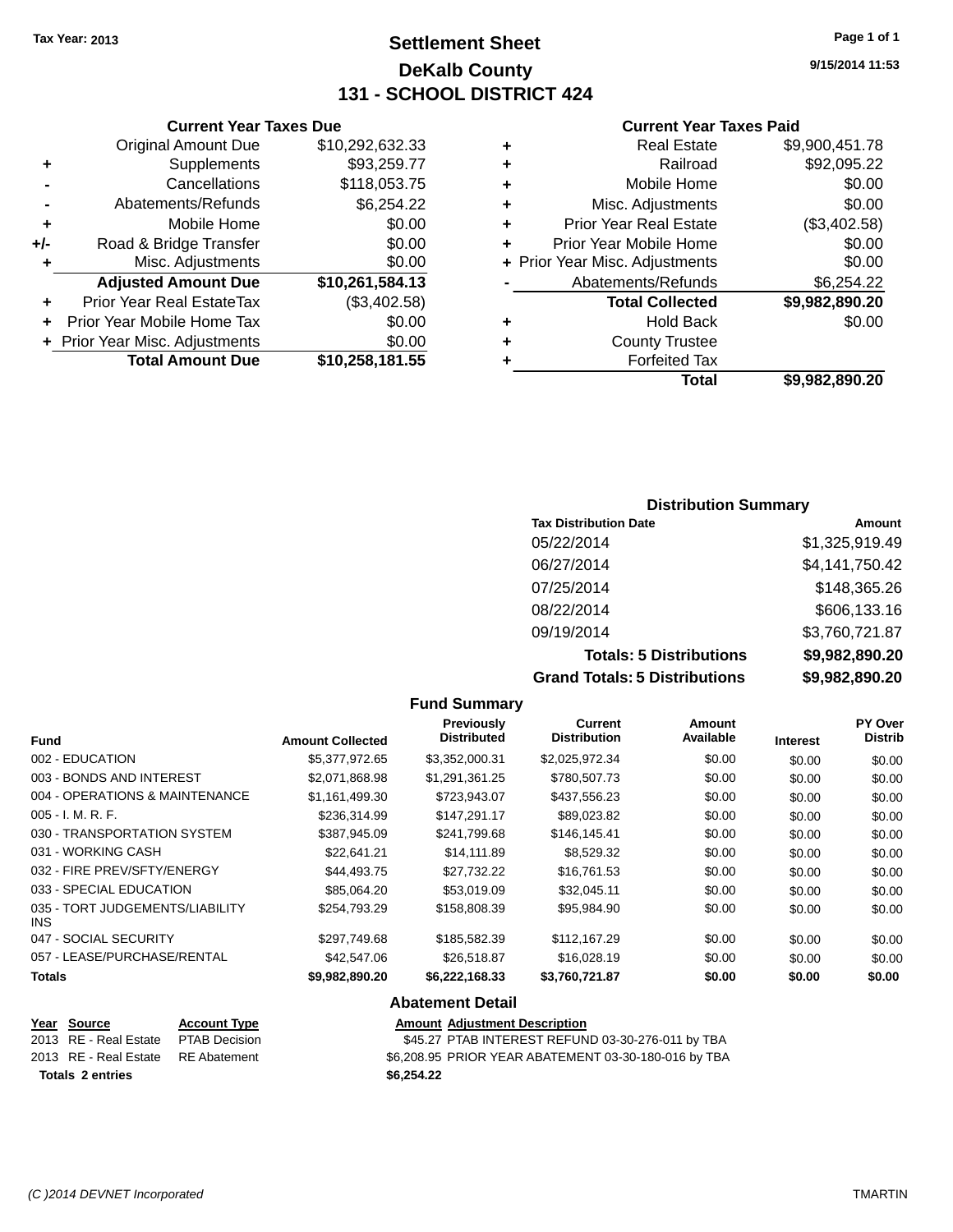## **Settlement Sheet Tax Year: 2013 Page 1 of 2 DeKalb County 132 - SCHOOL DISTRICT 425**

**9/15/2014 11:53**

#### **Current Year Taxes Paid**

|                                | <b>Current Year Taxes Due</b> |
|--------------------------------|-------------------------------|
| <b>Original Amount Due</b>     | \$7,311,773.44                |
| Supplements                    | \$37,389.32                   |
| Cancellations                  | \$38,089.29                   |
| Abatements/Refunds             | \$5.95                        |
| Mobile Home                    | \$0.00                        |
| Road & Bridge Transfer         | \$0.00                        |
| Misc. Adjustments              | \$1,500.32                    |
| <b>Adjusted Amount Due</b>     | \$7,312,567.84                |
| Prior Year Real EstateTax      | (\$254.43)                    |
|                                |                               |
| Prior Year Mobile Home Tax     | \$0.00                        |
| + Prior Year Misc. Adjustments | \$0.00                        |
|                                |                               |

#### **Distribution Summary**

| <b>Tax Distribution Date</b>         | Amount         |
|--------------------------------------|----------------|
| 05/22/2014                           | \$679,544.20   |
| 06/27/2014                           | \$3,299,807.48 |
| 07/25/2014                           | \$73,316.14    |
| 08/22/2014                           | \$827,156.23   |
| 09/19/2014                           | \$2,259,844.75 |
| <b>Totals: 5 Distributions</b>       | \$7,139,668.80 |
| <b>Grand Totals: 5 Distributions</b> | \$7,139,668.80 |

|                                         |                         | <b>Fund Summary</b>              |                                |                     |                 |                                  |
|-----------------------------------------|-------------------------|----------------------------------|--------------------------------|---------------------|-----------------|----------------------------------|
| <b>Fund</b>                             | <b>Amount Collected</b> | Previously<br><b>Distributed</b> | Current<br><b>Distribution</b> | Amount<br>Available | <b>Interest</b> | <b>PY Over</b><br><b>Distrib</b> |
| 002 - EDUCATION                         | \$5,222,125.11          | \$3,569,220.41                   | \$1,652,904.70                 | \$0.00              | \$0.00          | \$0.00                           |
| 003 - BONDS AND INTEREST                | \$211,141.43            | \$144,311.04                     | \$66,830.39                    | \$0.00              | \$0.00          | \$0.00                           |
| 004 - OPERATIONS & MAINTENANCE          | \$626,027.58            | \$427,877.61                     | \$198,149.97                   | \$0.00              | \$0.00          | \$0.00                           |
| $005 - I. M. R. F.$                     | \$67,077.18             | \$45,845.94                      | \$21,231.24                    | \$0.00              | \$0.00          | \$0.00                           |
| 030 - TRANSPORTATION SYSTEM             | \$447.171.74            | \$305.633.15                     | \$141,538.59                   | \$0.00              | \$0.00          | \$0.00                           |
| 031 - WORKING CASH                      | \$899.61                | \$614.87                         | \$284.74                       | \$0.00              | \$0.00          | \$0.00                           |
| 032 - FIRE PREV/SFTY/ENERGY             | \$58.138.31             | \$39,736.40                      | \$18,401.91                    | \$0.00              | \$0.00          | \$0.00                           |
| 033 - SPECIAL EDUCATION                 | \$305,856.28            | \$209,046.79                     | \$96,809.49                    | \$0.00              | \$0.00          | \$0.00                           |
| 035 - TORT JUDGEMENTS/LIABILITY<br>INS. | \$89,438.63             | \$61,129.56                      | \$28,309.07                    | \$0.00              | \$0.00          | \$0.00                           |
| 047 - SOCIAL SECURITY                   | \$111.792.93            | \$76,408.28                      | \$35,384.65                    | \$0.00              | \$0.00          | \$0.00                           |
| <b>Totals</b>                           | \$7,139,668.80          | \$4,879,824.05                   | \$2,259,844.75                 | \$0.00              | \$0.00          | \$0.00                           |

#### **Miscellaneous Adjustment Detail**

| Year Source | <b>Account Type</b>                              | <b>Amount Adjustment Description</b>                                                                                                                                                                 |
|-------------|--------------------------------------------------|------------------------------------------------------------------------------------------------------------------------------------------------------------------------------------------------------|
|             |                                                  | \$146.87 DOBSON REDEMPTION 13-15-402-010 by TBA                                                                                                                                                      |
|             |                                                  | \$190.91 MANESS REDEMPTION 13-06-331-005 by TBA                                                                                                                                                      |
|             |                                                  | \$130.55 SCAVENGER SALE 13-06-332-003 by TBA                                                                                                                                                         |
|             |                                                  | \$456.33 ENBURG REDEMPTION 13-35-201-007 by TBA                                                                                                                                                      |
|             |                                                  | \$575.66 HOUSING AUTHORITY-SEQUOYA APTS by TBA                                                                                                                                                       |
|             |                                                  | \$1,500.32                                                                                                                                                                                           |
|             | 2013 RE - Real Estate<br><b>Totals 5 entries</b> | 2013 RE - Real Estate Back Tax Collected<br>Back Tax Collected<br>2013 RE - Real Estate Back Tax Collected<br>2013 RE - Real Estate Back Tax Collected<br>2013 RE - Real Estate Paymt In Lieu of Tax |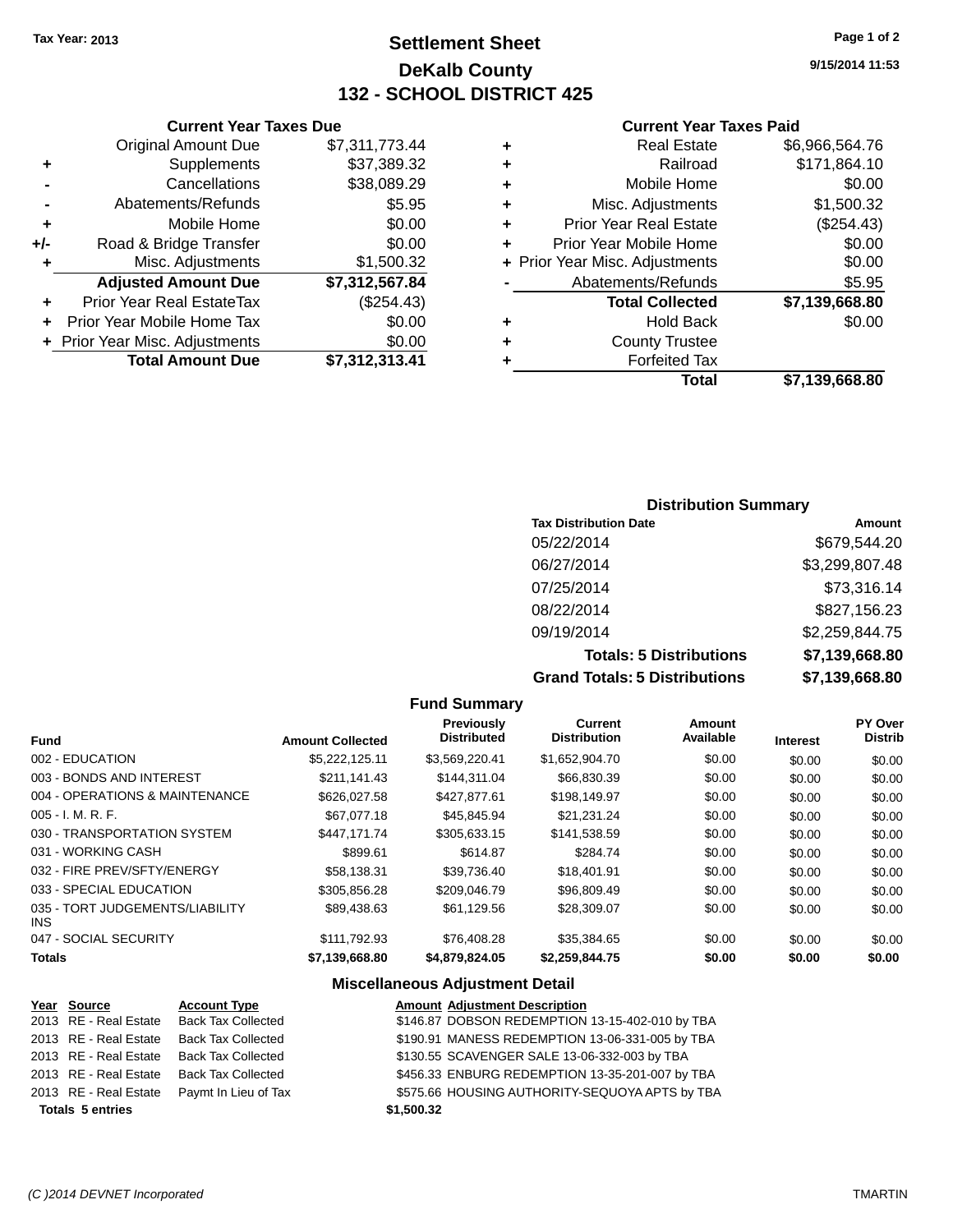## **Settlement Sheet Tax Year: 2013 Page 2 of 2 DeKalb County Abatement Detail**

**9/15/2014 11:53**

**Totals 1 entries \$5.95**

**Year Source Account Type Anneurs Amount Adjustment Description**<br>
2013 RE - Real Estate PTAB Decision **Amount Adjustment Description** \$5.95 PTAB INTEREST REFUND 13-15-176-011 by TBA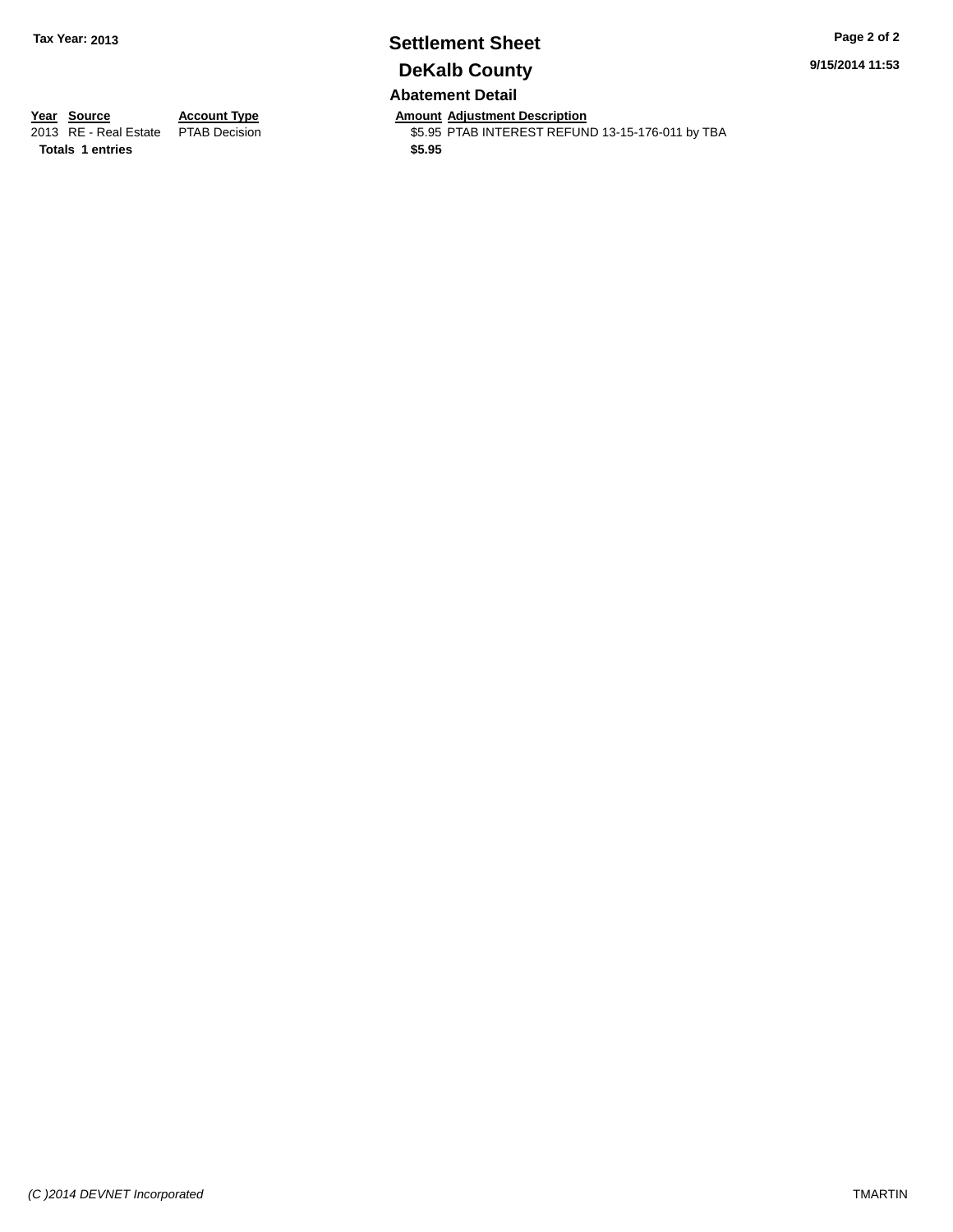## **Settlement Sheet Tax Year: 2013 Page 1 of 1 DeKalb County 133 - SCHOOL DISTRICT 426**

**9/15/2014 11:53**

#### **Current Year Taxes Paid**

|     | <b>Current Year Taxes Due</b>  |                |  |
|-----|--------------------------------|----------------|--|
|     | <b>Original Amount Due</b>     | \$3,420,392.86 |  |
| ٠   | Supplements                    | \$18,008.87    |  |
|     | Cancellations                  | \$19,780.40    |  |
|     | Abatements/Refunds             | \$0.00         |  |
| ٠   | Mobile Home                    | \$0.00         |  |
| +/- | Road & Bridge Transfer         | \$0.00         |  |
| ٠   | Misc. Adjustments              | \$0.00         |  |
|     | <b>Adjusted Amount Due</b>     | \$3,418,621.33 |  |
| ٠   | Prior Year Real EstateTax      | \$0.00         |  |
| ÷   | Prior Year Mobile Home Tax     | \$0.00         |  |
|     | + Prior Year Misc. Adjustments | \$0.00         |  |
|     | <b>Total Amount Due</b>        | \$3,418,621.33 |  |

|   | <b>Real Estate</b>             | \$3,269,016.60 |
|---|--------------------------------|----------------|
| ٠ | Railroad                       | \$35,016.16    |
| ٠ | Mobile Home                    | \$0.00         |
| ٠ | Misc. Adjustments              | \$0.00         |
| ٠ | <b>Prior Year Real Estate</b>  | \$0.00         |
| ٠ | Prior Year Mobile Home         | \$0.00         |
|   | + Prior Year Misc. Adjustments | \$0.00         |
|   | Abatements/Refunds             | \$0.00         |
|   | <b>Total Collected</b>         | \$3,304,032.76 |
| ٠ | <b>Hold Back</b>               | \$0.00         |
| ٠ | <b>County Trustee</b>          |                |
|   | <b>Forfeited Tax</b>           |                |
|   | Total                          | \$3,304,032.76 |
|   |                                |                |

#### **Distribution Summary Tax Distribution Date Amount** 05/22/2014 \$418,644.43 06/27/2014 \$1,415,663.85 07/25/2014 \$40,032.18 08/22/2014 \$177,230.66 09/19/2014 \$1,252,461.64 **Totals: 5 Distributions \$3,304,032.76 Grand Totals: 5 Distributions \$3,304,032.76**

|                                         |                         | <b>Fund Summary</b>                     |                                       |                            |                 |                           |
|-----------------------------------------|-------------------------|-----------------------------------------|---------------------------------------|----------------------------|-----------------|---------------------------|
| <b>Fund</b>                             | <b>Amount Collected</b> | <b>Previously</b><br><b>Distributed</b> | <b>Current</b><br><b>Distribution</b> | <b>Amount</b><br>Available | <b>Interest</b> | PY Over<br><b>Distrib</b> |
| 002 - EDUCATION                         | \$1,924,979.04          | \$1,195,276.09                          | \$729,702.95                          | \$0.00                     | \$0.00          | \$0.00                    |
| 003 - BONDS AND INTEREST                | \$527,406.23            | \$327,482.04                            | \$199,924.19                          | \$0.00                     | \$0.00          | \$0.00                    |
| 004 - OPERATIONS & MAINTENANCE          | \$392,856.11            | \$243,935.92                            | \$148,920.19                          | \$0.00                     | \$0.00          | \$0.00                    |
| 005 - I. M. R. F.                       | \$89,800.30             | \$55,759.65                             | \$34,040.65                           | \$0.00                     | \$0.00          | \$0.00                    |
| 030 - TRANSPORTATION SYSTEM             | \$111,580.50            | \$69,283.62                             | \$42,296.88                           | \$0.00                     | \$0.00          | \$0.00                    |
| 031 - WORKING CASH                      | \$27.895.96             | \$17.321.42                             | \$10,574.54                           | \$0.00                     | \$0.00          | \$0.00                    |
| 032 - FIRE PREV/SFTY/ENERGY             | \$27,895.96             | \$17,321.42                             | \$10,574.54                           | \$0.00                     | \$0.00          | \$0.00                    |
| 033 - SPECIAL EDUCATION                 | \$22,315.43             | \$13,856.31                             | \$8,459.12                            | \$0.00                     | \$0.00          | \$0.00                    |
| 035 - TORT JUDGEMENTS/LIABILITY<br>INS. | \$47,749.88             | \$29,649.31                             | \$18,100.57                           | \$0.00                     | \$0.00          | \$0.00                    |
| 047 - SOCIAL SECURITY                   | \$112,244.58            | \$69,695.96                             | \$42,548.62                           | \$0.00                     | \$0.00          | \$0.00                    |
| 057 - LEASE/PURCHASE/RENTAL             | \$19,308.77             | \$11,989.38                             | \$7,319.39                            | \$0.00                     | \$0.00          | \$0.00                    |
| Totals                                  | \$3,304,032.76          | \$2,051,571.12                          | \$1,252,461.64                        | \$0.00                     | \$0.00          | \$0.00                    |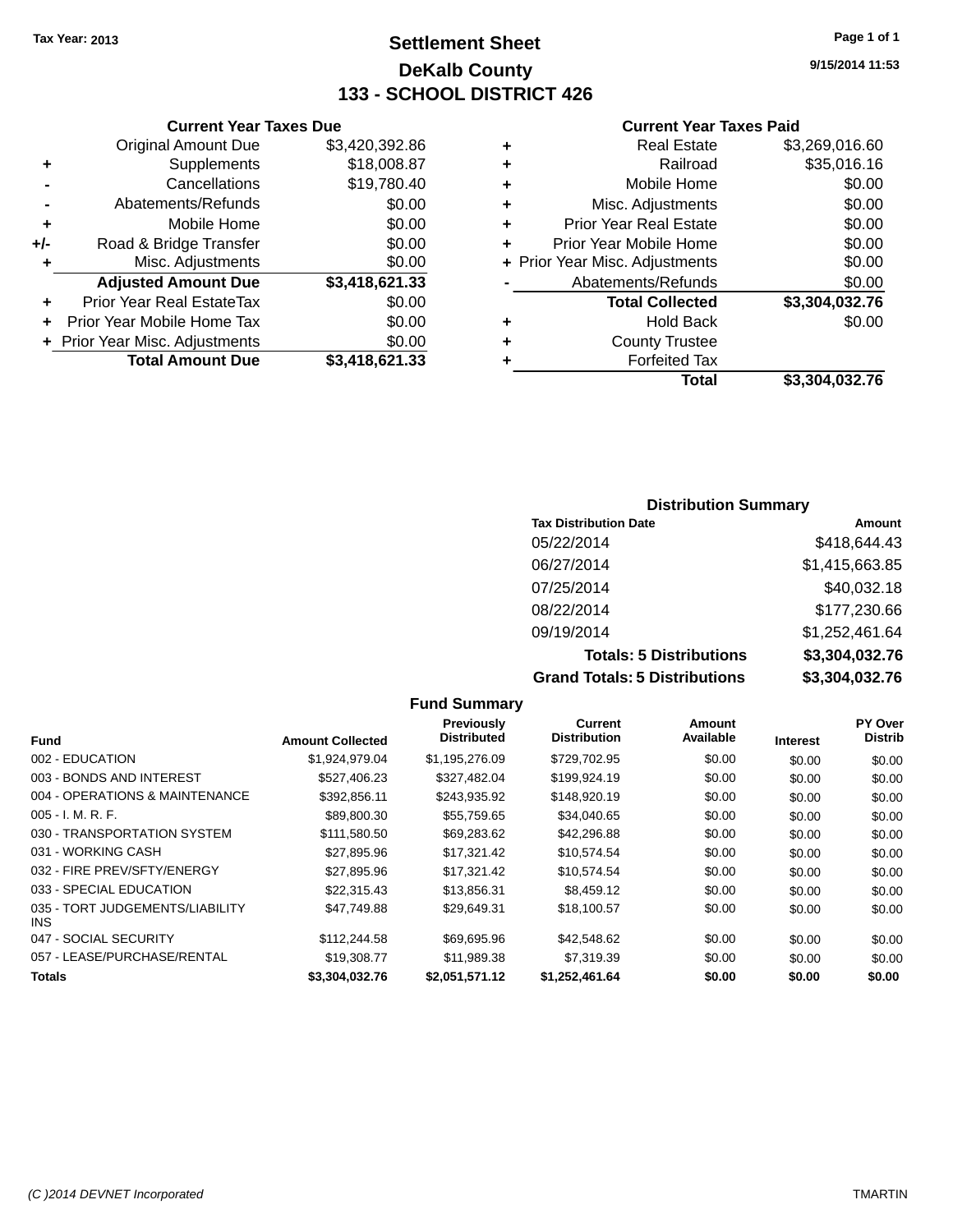## **Settlement Sheet Tax Year: 2013 Page 1 of 2 DeKalb County 134 - SCHOOL DISTRICT 427**

**9/15/2014 11:53**

#### **Current Year Taxes Paid**

|   | Total                          | \$28,085,777.20 |
|---|--------------------------------|-----------------|
|   | <b>Forfeited Tax</b>           |                 |
| ٠ | <b>County Trustee</b>          |                 |
| ÷ | <b>Hold Back</b>               | \$0.00          |
|   | <b>Total Collected</b>         | \$28,085,777.20 |
|   | Abatements/Refunds             | \$1,147.81      |
|   | + Prior Year Misc. Adjustments | \$0.00          |
|   | Prior Year Mobile Home         | \$0.00          |
| ٠ | <b>Prior Year Real Estate</b>  | (\$3,228.35)    |
| ٠ | Misc. Adjustments              | \$12,001.31     |
| ٠ | Mobile Home                    | \$0.00          |
| ٠ | Railroad                       | \$6,530.70      |
| ٠ | <b>Real Estate</b>             | \$28,071,621.35 |
|   |                                |                 |

#### **Distribution Summary**

| <b>Tax Distribution Date</b>         | <b>Amount</b>   |
|--------------------------------------|-----------------|
| 05/22/2014                           | \$3,767,091.14  |
| 06/27/2014                           | \$11,302,707.90 |
| 07/25/2014                           | \$420,754.35    |
| 08/22/2014                           | \$1,573,908.82  |
| 09/19/2014                           | \$11,021,314.99 |
| <b>Totals: 5 Distributions</b>       | \$28,085,777.20 |
| <b>Grand Totals: 5 Distributions</b> | \$28,085,777.20 |

|                                |                         | <b>Fund Summary</b>                     |                                       |                     |                 |                           |
|--------------------------------|-------------------------|-----------------------------------------|---------------------------------------|---------------------|-----------------|---------------------------|
| <b>Fund</b>                    | <b>Amount Collected</b> | <b>Previously</b><br><b>Distributed</b> | <b>Current</b><br><b>Distribution</b> | Amount<br>Available | <b>Interest</b> | PY Over<br><b>Distrib</b> |
| 002 - EDUCATION                | \$15,418,473.87         | \$9,368,014.38                          | \$6,050,459.49                        | \$0.00              | \$0.00          | \$0.00                    |
| 003 - BONDS AND INTEREST       | \$4,176,242.73          | \$2,537,417.29                          | \$1,638,825.44                        | \$0.00              | \$0.00          | \$0.00                    |
| 004 - OPERATIONS & MAINTENANCE | \$2,803,438.02          | \$1,703,323.43                          | \$1,100,114.59                        | \$0.00              | \$0.00          | \$0.00                    |
| $005 - I. M. R. F.$            | \$607,439.19            | \$369,070.19                            | \$238,369.00                          | \$0.00              | \$0.00          | \$0.00                    |
| 030 - TRANSPORTATION SYSTEM    | \$1,027,967.55          | \$624,576.39                            | \$403,391.16                          | \$0.00              | \$0.00          | \$0.00                    |
| 031 - WORKING CASH             | \$199,156.22            | \$121,004.08                            | \$78,152.14                           | \$0.00              | \$0.00          | \$0.00                    |
| 032 - FIRE PREV/SFTY/ENERGY    | \$280,380.31            | \$170.354.52                            | \$110,025.79                          | \$0.00              | \$0.00          | \$0.00                    |
| 033 - SPECIAL EDUCATION        | \$2,579,173.07          | \$1,567,063.68                          | \$1,012,109.39                        | \$0.00              | \$0.00          | \$0.00                    |
| 047 - SOCIAL SECURITY          | \$794,350.02            | \$482.634.17                            | \$311,715.85                          | \$0.00              | \$0.00          | \$0.00                    |
| 057 - LEASE/PURCHASE/RENTAL    | \$199,156.22            | \$121,004.08                            | \$78,152.14                           | \$0.00              | \$0.00          | \$0.00                    |
| <b>Totals</b>                  | \$28,085,777.20         | \$17,064,462.21                         | \$11,021,314.99                       | \$0.00              | \$0.00          | \$0.00                    |
|                                |                         | <b>Miscellaneous Adjustment Detail</b>  |                                       |                     |                 |                           |

| Year Source             | <b>Account Type</b>       | <b>Amount Adjustment Description</b>              |  |
|-------------------------|---------------------------|---------------------------------------------------|--|
| 2013 RE - Real Estate   | Back Tax Collected        | \$55.71 STOGSDILL REDEMPTION 06-32-328-025 by TBA |  |
| 2013 RE - Real Estate   | Back Tax Collected        | \$155.14 MEIER REDEMPTION 06-18-300-001 by TBA    |  |
| 2013 RE - Real Estate   | <b>Back Tax Collected</b> | \$88.65 SCAVENGER SALE 09-17-400-010 by TBA       |  |
| 2013 RE - Real Estate   | Paymt In Lieu of Tax      | \$11,701.81 HOUSING AUTHORITY by TBA              |  |
| <b>Totals 4 entries</b> |                           | \$12,001.31                                       |  |

**Current Year Taxes Due** Original Amount Due \$28,985,721.54

**Adjusted Amount Due \$28,964,423.47**

**Total Amount Due \$28,961,195.12**

**+** Supplements \$133,770.82 **-** Cancellations \$165,922.39 **-** Abatements/Refunds \$1,147.81 **+** Mobile Home \$0.00 **+/-** Road & Bridge Transfer \$0.00 **+** Misc. Adjustments \$12,001.31

**+** Prior Year Real EstateTax (\$3,228.35) **+** Prior Year Mobile Home Tax \$0.00 **+ Prior Year Misc. Adjustments**  $$0.00$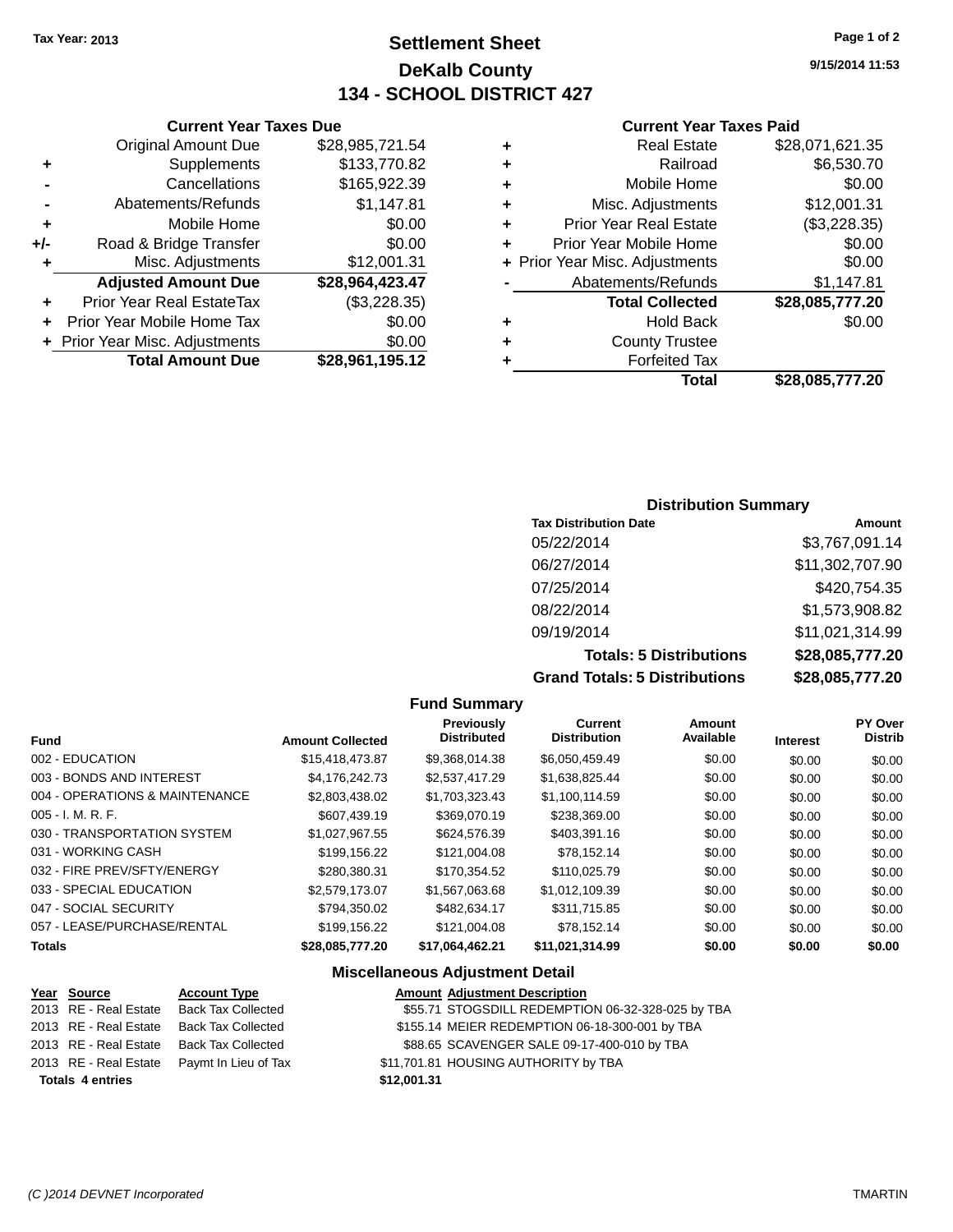## **Settlement Sheet Tax Year: 2013 Page 2 of 2 DeKalb County**

**9/15/2014 11:53**

**Abatement Detail**

Amount Adjustment Description<br>\$1,147.81 CLARK PRIOR YEAR ABATEMENT 09-17-100-015 by TBA

**<u>Year Source</u>**<br> **Account Type**<br> **ADDER ADDER ADALLEM ADDER ADALLEMENT ADDER ADDER ADDER Totals 1 entries \$1,147.81**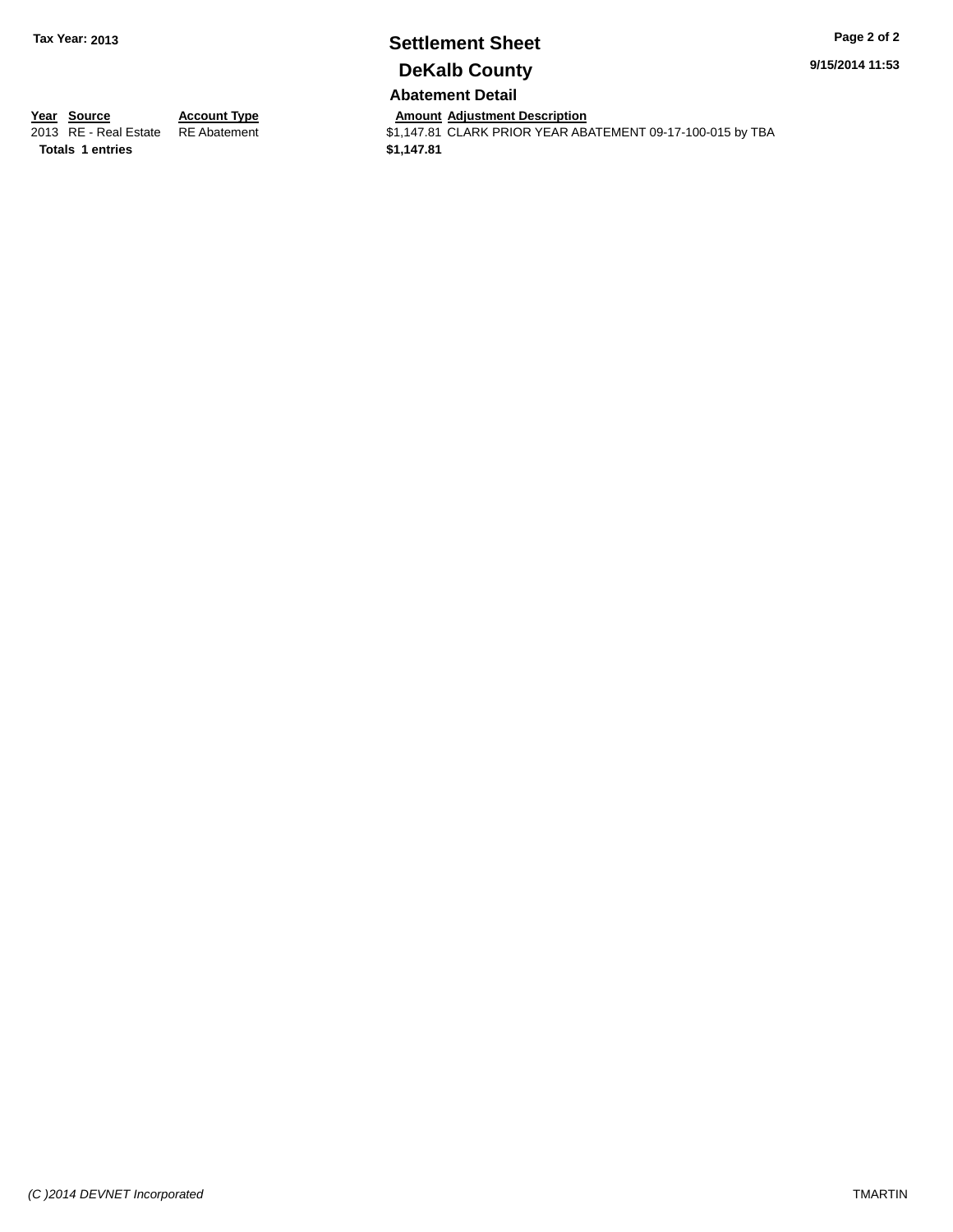## **Settlement Sheet Tax Year: 2013 Page 1 of 2 DeKalb County 135 - SCHOOL DISTRICT 428**

**9/15/2014 11:53**

#### **Current Year Taxes Paid**

| ٠ | <b>Real Estate</b>             | \$47,465,329.77 |
|---|--------------------------------|-----------------|
| ٠ | Railroad                       | \$346,187.82    |
| ٠ | Mobile Home                    | \$0.00          |
| ٠ | Misc. Adjustments              | \$16,508.48     |
| ٠ | <b>Prior Year Real Estate</b>  | (\$8,721.49)    |
| ٠ | Prior Year Mobile Home         | \$0.00          |
|   | + Prior Year Misc. Adjustments | \$0.00          |
|   | Abatements/Refunds             | \$3,656.25      |
|   | <b>Total Collected</b>         | \$47,815,648.33 |
| ٠ | <b>Hold Back</b>               | \$0.00          |
| ٠ | <b>County Trustee</b>          |                 |
|   | <b>Forfeited Tax</b>           |                 |
|   | Total                          | \$47.815.648.33 |

|     | <b>Current Year Taxes Due</b>    |                 |
|-----|----------------------------------|-----------------|
|     | <b>Original Amount Due</b>       | \$49,828,275.15 |
| ٠   | Supplements                      | \$825,612.46    |
|     | Cancellations                    | \$1,401,995.82  |
|     | Abatements/Refunds               | \$3,656.25      |
| ٠   | Mobile Home                      | \$0.00          |
| +/- | Road & Bridge Transfer           | \$0.00          |
| ٠   | Misc. Adjustments                | \$16,508.48     |
|     | <b>Adjusted Amount Due</b>       | \$49,264,744.02 |
|     | <b>Prior Year Real EstateTax</b> | (\$8,721.49)    |
|     | Prior Year Mobile Home Tax       | \$0.00          |
|     | + Prior Year Misc. Adjustments   | \$0.00          |
|     | <b>Total Amount Due</b>          | \$49,256,022.53 |

#### **Distribution Summary**

| <b>Tax Distribution Date</b>         | Amount          |
|--------------------------------------|-----------------|
| 05/22/2014                           | \$5,737,051.42  |
| 06/27/2014                           | \$19,332,091.05 |
| 07/25/2014                           | \$707,062.87    |
| 08/22/2014                           | \$3,174,101.73  |
| 09/19/2014                           | \$18,865,341.26 |
| <b>Totals: 5 Distributions</b>       | \$47,815,648.33 |
| <b>Grand Totals: 5 Distributions</b> | \$47,815,648.33 |

|                                         |                         | <b>Fund Summary</b>              |                                |                     |                 |                           |
|-----------------------------------------|-------------------------|----------------------------------|--------------------------------|---------------------|-----------------|---------------------------|
| <b>Fund</b>                             | <b>Amount Collected</b> | Previously<br><b>Distributed</b> | Current<br><b>Distribution</b> | Amount<br>Available | <b>Interest</b> | PY Over<br><b>Distrib</b> |
| 002 - EDUCATION                         | \$24,453,400.66         | \$14,805,476.53                  | \$9,647,924.13                 | \$0.00              | \$0.00          | \$0.00                    |
| 003 - BONDS AND INTEREST                | \$4,626,068.34          | \$2,800,884.30                   | \$1,825,184.04                 | \$0.00              | \$0.00          | \$0.00                    |
| 004 - OPERATIONS & MAINTENANCE          | \$4,584,994.70          | \$2,776,015.99                   | \$1,808,978.71                 | \$0.00              | \$0.00          | \$0.00                    |
| $005 - I. M. R. F.$                     | \$1.160.294.53          | \$702,508.15                     | \$457.786.38                   | \$0.00              | \$0.00          | \$0.00                    |
| 030 - TRANSPORTATION SYSTEM             | \$5,281,907.78          | \$3,197,966.72                   | \$2,083,941.06                 | \$0.00              | \$0.00          | \$0.00                    |
| 031 - WORKING CASH                      | \$305,685.46            | \$185,079.33                     | \$120,606.13                   | \$0.00              | \$0.00          | \$0.00                    |
| 032 - FIRE PREV/SFTY/ENERGY             | \$611,323,09            | \$370.129.70                     | \$241,193.39                   | \$0.00              | \$0.00          | \$0.00                    |
| 033 - SPECIAL EDUCATION                 | \$4,890,680.14          | \$2,961,095.30                   | \$1,929,584.84                 | \$0.00              | \$0.00          | \$0.00                    |
| 035 - TORT JUDGEMENTS/LIABILITY<br>INS. | \$656,078.52            | \$397.227.16                     | \$258.851.36                   | \$0.00              | \$0.00          | \$0.00                    |
| 047 - SOCIAL SECURITY                   | \$1,245,215.11          | \$753,923.89                     | \$491,291.22                   | \$0.00              | \$0.00          | \$0.00                    |
| Totals                                  | \$47.815.648.33         | \$28.950.307.07                  | \$18,865,341,26                | \$0.00              | \$0.00          | \$0.00                    |

#### **Miscellaneous Adjustment Detail**

| Year Source                           | <b>Account Type</b>                        | <b>Amount Adjustment Description</b>             |
|---------------------------------------|--------------------------------------------|--------------------------------------------------|
|                                       | 2013 RE - Real Estate Back Tax Collected   | \$0.00 LAY REDEMPTION 07-23-155-002 by TBA       |
| 2013 RE - Real Estate Real Estate Tax |                                            | \$500.20 JOHNSON REDEMPTION 08-10-476-007 by TBA |
|                                       | 2013 RE - Real Estate Paymt In Lieu of Tax | \$16,008.28 HOUSING AUTHORITY by TBA             |
| <b>Totals 3 entries</b>               |                                            | \$16,508,48                                      |

#### **Abatement Detail**

#### Year Source **Account Type Account Adjustment Description**

2013 RE - Real Estate PTAB Decision \$48.96 PTAB INTEREST REFUND 08-12-451-004 by TBA 2013 RE - Real Estate PTAB Decision \$360.16 PTAB INTEREST REFUND 08-12-451-005 by TBA

*(C )2014 DEVNET Incorporated* TMARTIN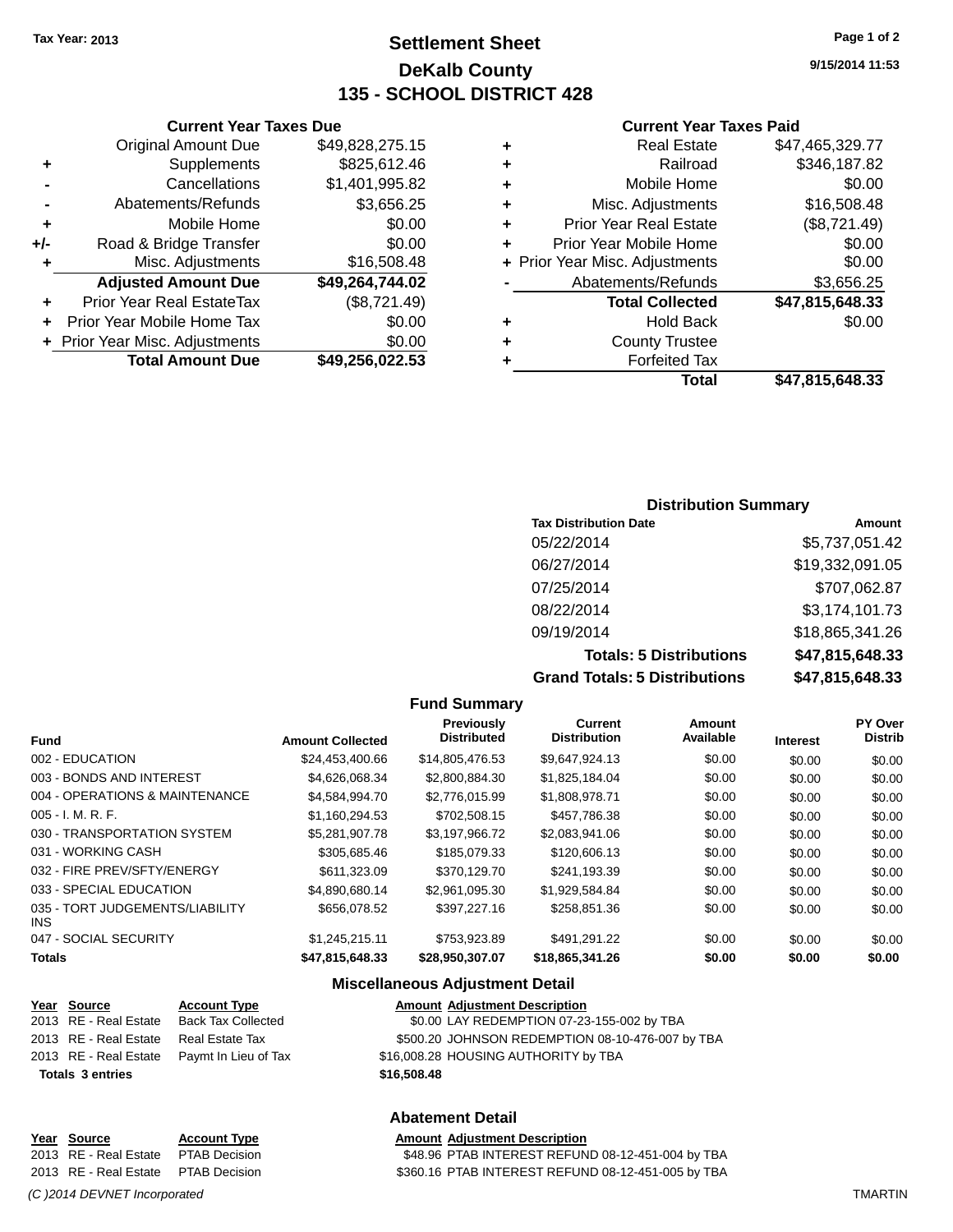## **Settlement Sheet Tax Year: 2013 Page 2 of 2 DeKalb County Abatement Detail**

| Year Source                         | <b>Account Type</b> |            | <b>Amount Adjustment Description</b> |
|-------------------------------------|---------------------|------------|--------------------------------------|
| 2013 RE - Real Estate PTAB Decision |                     |            | \$0.04 PTAB INTEREST REFUN           |
| 2013 RE - Real Estate PTAB Decision |                     |            | \$80.37 PTAB INTEREST REFUN          |
| 2013 RE - Real Estate PTAB Decision |                     |            | \$6.95 PTAB INTEREST REFUN           |
| 2013 RE - Real Estate PTAB Decision |                     |            | \$3,116.17 PTAB INTEREST REFUN       |
| 2013 RE - Real Estate PTAB Decision |                     |            | \$8.97 PTAB INTEREST REFUN           |
| 2013 RE - Real Estate PTAB Decision |                     |            | \$34.62 PTAB INTEREST REFUN          |
| <b>Totals 8 entries</b>             |                     | \$3.656.24 |                                      |

**2013 80.04 PTAB INTEREST REFUND 08-12-451-007 by TBA 2013 80137 PTAB INTEREST REFUND 08-12-451-014 by TBA** 001 001 23-332-002 S6.95 PTAB INTEREST REFUND 07-23-332-002 by TBA 001 63,116.17 PTAB INTEREST REFUND 08-25-100-021 by TBA **2013 82013 PTAB INTEREST REFUND 09-19-100-014 by TBA 2013 834.62 PTAB INTEREST REFUND 09-19-000-012 by TBA**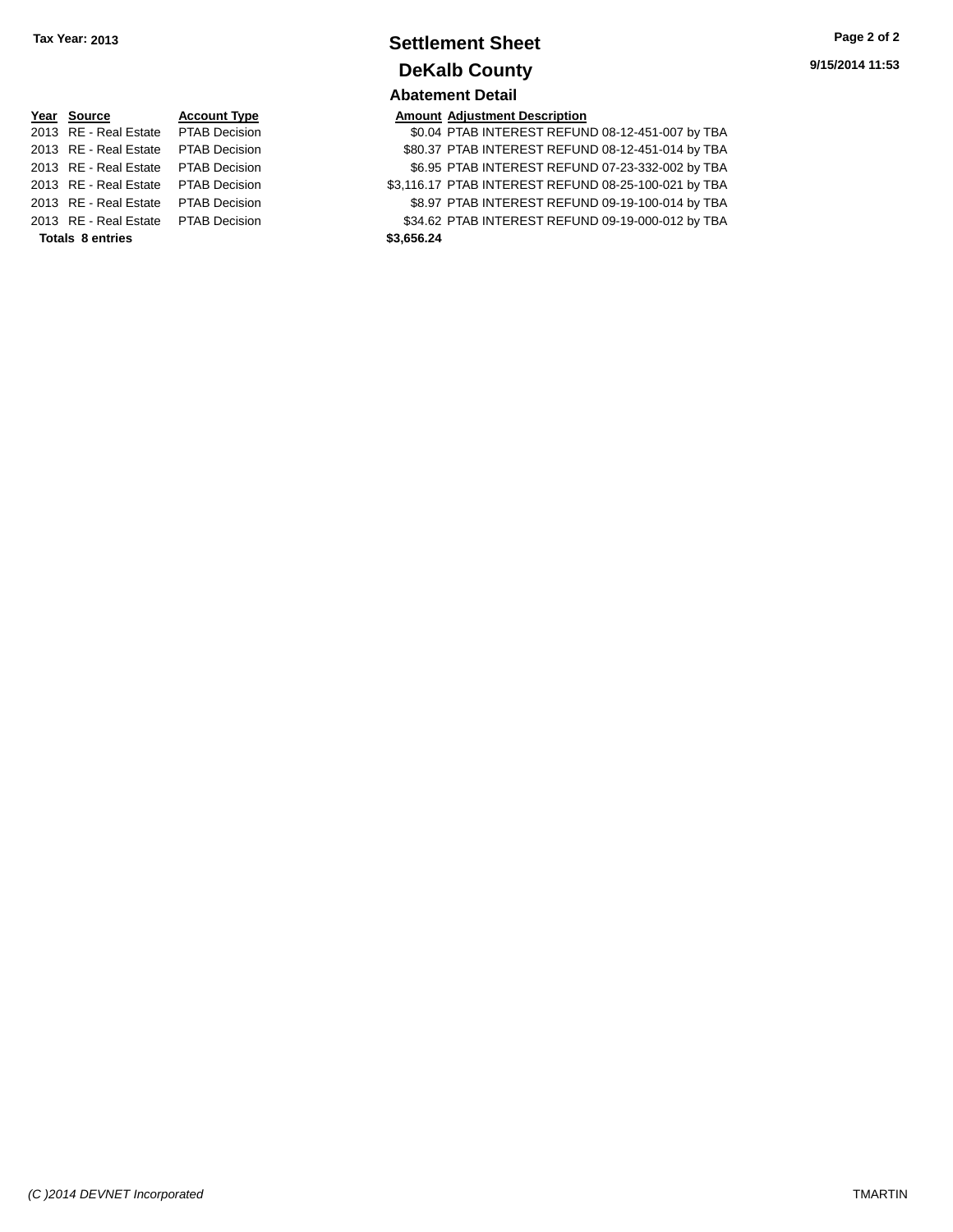## **Settlement Sheet Tax Year: 2013 Page 1 of 2 DeKalb County 136 - SCHOOL DISTRICT 429**

**9/15/2014 11:53**

#### **Current Year Taxes Paid**

| ٠ | <b>Real Estate</b>             | \$4,783,118.16 |
|---|--------------------------------|----------------|
| ٠ | Railroad                       | \$56,660.38    |
|   | Mobile Home                    |                |
| ٠ |                                | \$0.00         |
| ٠ | Misc. Adjustments              | \$960.29       |
| ٠ | <b>Prior Year Real Estate</b>  | (\$18,281.73)  |
| ٠ | Prior Year Mobile Home         | \$0.00         |
|   | + Prior Year Misc. Adjustments | \$0.00         |
|   | Abatements/Refunds             | \$370.42       |
|   | <b>Total Collected</b>         | \$4,822,086.68 |
| ٠ | <b>Hold Back</b>               | \$0.00         |
| ٠ | <b>County Trustee</b>          |                |
|   | <b>Forfeited Tax</b>           |                |
|   | Total                          | \$4.822.086.68 |
|   |                                |                |

|     | <b>Current Year Taxes Due</b>  |                |
|-----|--------------------------------|----------------|
|     | <b>Original Amount Due</b>     | \$4,980,520.06 |
| ٠   | Supplements                    | \$29,690.03    |
|     | Cancellations                  | \$32,031.57    |
|     | Abatements/Refunds             | \$370.42       |
| ٠   | Mobile Home                    | \$0.00         |
| +/- | Road & Bridge Transfer         | \$0.00         |
| ٠   | Misc. Adjustments              | \$960.29       |
|     | <b>Adjusted Amount Due</b>     | \$4,978,768.39 |
| ٠   | Prior Year Real EstateTax      | (\$18,281.73)  |
| ٠   | Prior Year Mobile Home Tax     | \$0.00         |
|     | + Prior Year Misc. Adjustments | \$0.00         |
|     | <b>Total Amount Due</b>        | \$4,960,486.66 |

#### **Distribution Summary**

| <b>Tax Distribution Date</b>         | <b>Amount</b>  |
|--------------------------------------|----------------|
| 05/22/2014                           | \$635,231.98   |
| 06/27/2014                           | \$2,013,464.25 |
| 07/25/2014                           | \$46,214.13    |
| 08/22/2014                           | \$295,109.16   |
| 09/19/2014                           | \$1,832,067.16 |
| <b>Totals: 5 Distributions</b>       | \$4,822,086.68 |
| <b>Grand Totals: 5 Distributions</b> | \$4,822,086.68 |

|                                         |                         | <b>Fund Summary</b>                     |                                       |                     |                 |                                  |
|-----------------------------------------|-------------------------|-----------------------------------------|---------------------------------------|---------------------|-----------------|----------------------------------|
| <b>Fund</b>                             | <b>Amount Collected</b> | <b>Previously</b><br><b>Distributed</b> | <b>Current</b><br><b>Distribution</b> | Amount<br>Available | <b>Interest</b> | <b>PY Over</b><br><b>Distrib</b> |
| 002 - EDUCATION                         | \$2,735,767.46          | \$1,696,360.64                          | \$1,039,406.82                        | \$0.00              | \$0.00          | \$0.00                           |
| 003 - BONDS AND INTEREST                | \$861.417.58            | \$534.137.10                            | \$327.280.48                          | \$0.00              | \$0.00          | \$0.00                           |
| 004 - OPERATIONS & MAINTENANCE          | \$447,205.15            | \$277,297.41                            | \$169,907.74                          | \$0.00              | \$0.00          | \$0.00                           |
| $005 - I. M. R. F.$                     | \$84,709.60             | \$52,525.68                             | \$32,183.92                           | \$0.00              | \$0.00          | \$0.00                           |
| 030 - TRANSPORTATION SYSTEM             | \$210.455.15            | \$130,496.41                            | \$79.958.74                           | \$0.00              | \$0.00          | \$0.00                           |
| 032 - FIRE PREV/SFTY/ENERGY             | \$588.30                | \$364.79                                | \$223.51                              | \$0.00              | \$0.00          | \$0.00                           |
| 033 - SPECIAL EDUCATION                 | \$301,997.64            | \$187.258.94                            | \$114,738.70                          | \$0.00              | \$0.00          | \$0.00                           |
| 035 - TORT JUDGEMENTS/LIABILITY<br>INS. | \$84,709.60             | \$52,525.68                             | \$32,183.92                           | \$0.00              | \$0.00          | \$0.00                           |
| 047 - SOCIAL SECURITY                   | \$95,236,20             | \$59.052.87                             | \$36.183.33                           | \$0.00              | \$0.00          | \$0.00                           |
| <b>Totals</b>                           | \$4,822,086,68          | \$2.990.019.52                          | \$1,832,067.16                        | \$0.00              | \$0.00          | \$0.00                           |

#### **Miscellaneous Adjustment Detail**

| Year Source             | <b>Account Type</b>       |          | <b>Amount Adjustment Description</b>                    |
|-------------------------|---------------------------|----------|---------------------------------------------------------|
| 2013 RE - Real Estate   | <b>Back Tax Collected</b> |          | \$56.91 VANGUARD HOMES REDEMPTION 15-14-107-008 by TBA  |
| 2013 RE - Real Estate   | <b>Back Tax Collected</b> |          | \$43.55 VANGUARD HOMES REDEMPTION 15-14-107-007 by TBA  |
| 2013 RE - Real Estate   | <b>Back Tax Collected</b> |          | \$233.16 VANGUARD HOMES REDEMPTION 15-14-102-033 by TBA |
| 2013 RE - Real Estate   | Paymt In Lieu of Tax      |          | \$626.67 HOUSING AUTHORITY-SUNSET VIEW APTS. by TBA     |
| <b>Totals 4 entries</b> |                           | \$960.29 |                                                         |
|                         |                           |          |                                                         |

#### **Abatement Detail**

#### **Year** Source **Account Type Account Adjustment Description**

2013 RE - Real Estate PTAB Decision \$314.25 PTAB INTEREST REFUND 15-14-400-041 by TBA 2013 RE - Real Estate PTAB Decision \$9.74 PTAB INTEREST REFUND 15-14-302-006 by TBA

*(C )2014 DEVNET Incorporated* TMARTIN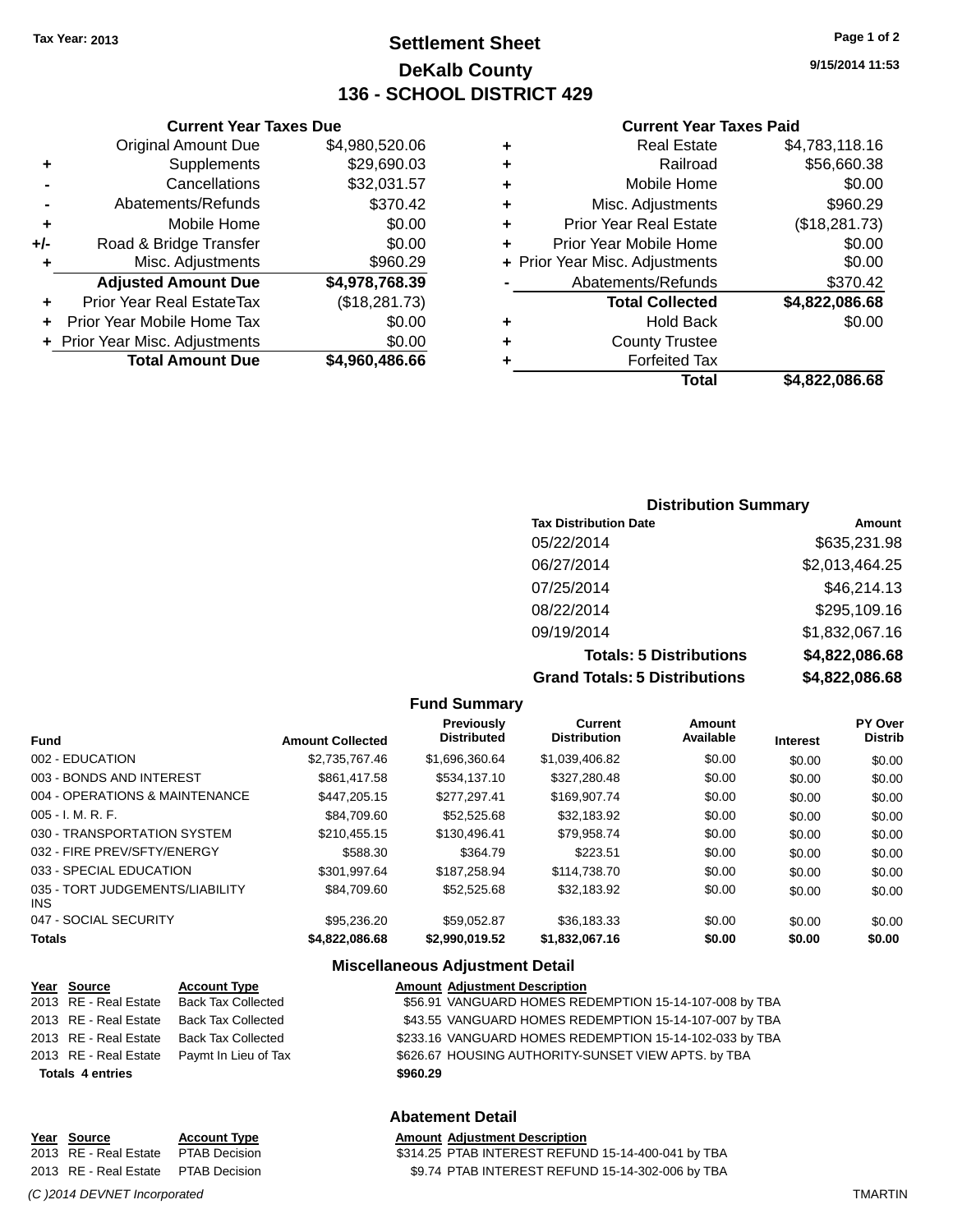# **Settlement Sheet Tax Year: 2013 Page 2 of 2 DeKalb County**

**Abatement Detail**

**Totals 5 entries \$370.42**

**<u>Year Source</u> <b>Account Type Amount Adjustment Description**<br>2013 RE - Real Estate PTAB Decision **AMOUNT STAGE INTEREST REFUN** 

\$18.01 PTAB INTEREST REFUND 15-14-302-007 by TBA 2013 RE - Real Estate PTAB Decision \$3.65 PTAB INTEREST REFUND 15-15-403-020 by TBA 2013 RE - Real Estate PTAB Decision \$24.77 PTAB INTEREST REFUND 15-14-302-007 by TBA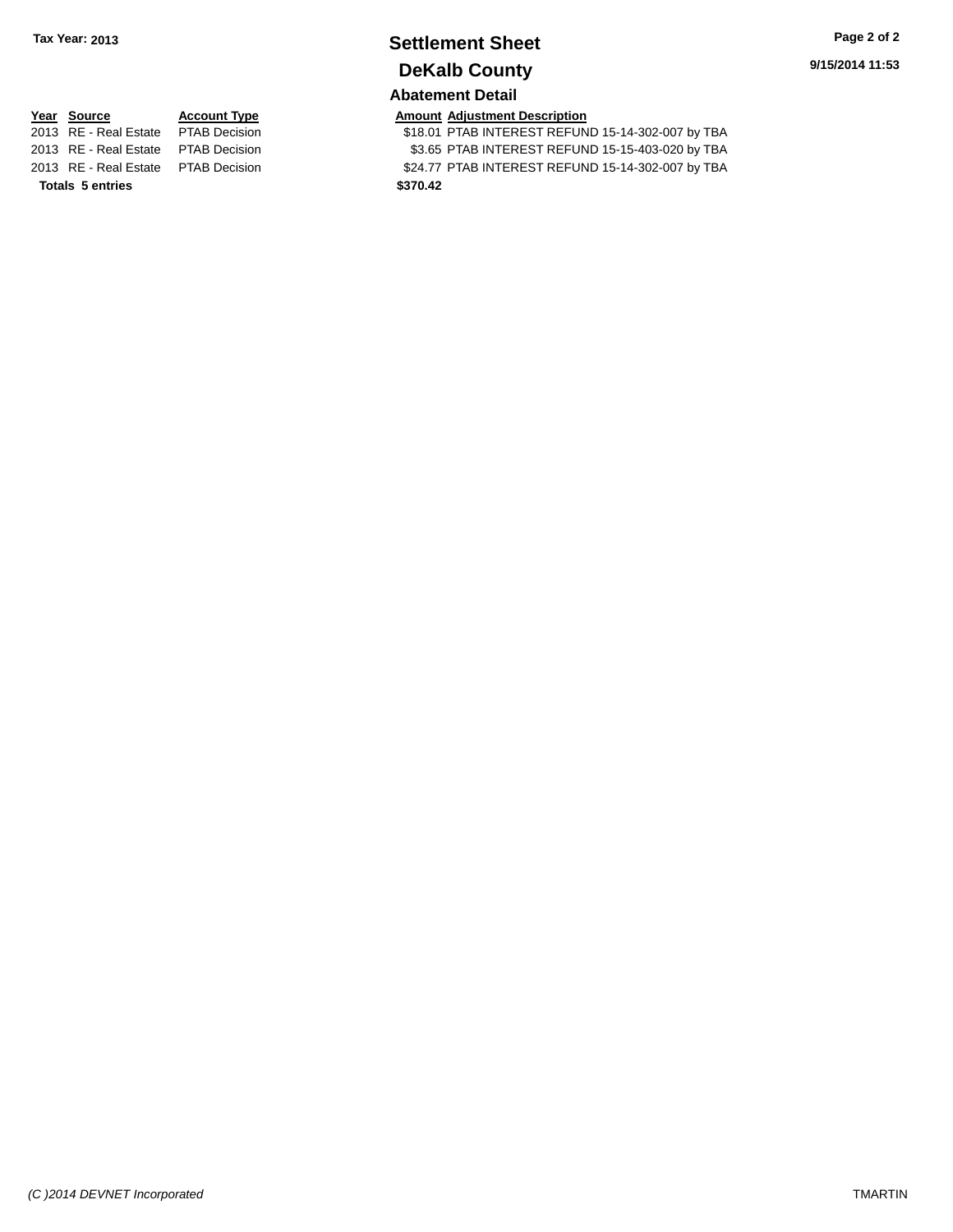## **Settlement Sheet Tax Year: 2013 Page 1 of 1 DeKalb County 137 - SCHOOL DISTRICT 430**

**9/15/2014 11:53**

#### **Current Year Taxes Paid**

|     | <b>Original Amount Due</b>       | \$7,414,204.70 |
|-----|----------------------------------|----------------|
| ٠   | Supplements                      | \$53,839.29    |
|     | Cancellations                    | \$62,364.24    |
|     | Abatements/Refunds               | \$145.15       |
| ٠   | Mobile Home                      | \$0.00         |
| +/- | Road & Bridge Transfer           | \$0.00         |
| ٠   | Misc. Adjustments                | \$7.72         |
|     | <b>Adjusted Amount Due</b>       | \$7,405,542.32 |
| ٠   | <b>Prior Year Real EstateTax</b> | (\$4,897.89)   |
|     | Prior Year Mobile Home Tax       | \$0.00         |
|     | + Prior Year Misc. Adjustments   | \$0.00         |
|     | <b>Total Amount Due</b>          | \$7,400,644.43 |
|     |                                  |                |

**Current Year Taxes Due**

|   | <b>Real Estate</b>             | \$7,094,036.48 |
|---|--------------------------------|----------------|
| ٠ | Railroad                       | \$34,572.80    |
| ٠ | Mobile Home                    | \$0.00         |
| ٠ | Misc. Adjustments              | \$7.72         |
| ٠ | <b>Prior Year Real Estate</b>  | (\$4,897.89)   |
| ٠ | Prior Year Mobile Home         | \$0.00         |
|   | + Prior Year Misc. Adjustments | \$0.00         |
|   | Abatements/Refunds             | \$145.15       |
|   | <b>Total Collected</b>         | \$7,123,573.96 |
| ٠ | <b>Hold Back</b>               | \$0.00         |
| ٠ | <b>County Trustee</b>          |                |
| ٠ | <b>Forfeited Tax</b>           |                |
|   | Total                          | \$7,123,573.96 |
|   |                                |                |

## **Distribution Summary Tax Distribution Date Amount** 05/22/2014 \$952,942.64 06/27/2014 \$2,982,836.19 07/25/2014 \$68,232.30 08/22/2014 \$468,254.91 09/19/2014 \$2,651,307.92 **Totals: 5 Distributions \$7,123,573.96 Grand Totals: 5 Distributions \$7,123,573.96**

|                                |                         | <b>Fund Summary</b>                     |                                       |                     |                 |                                  |
|--------------------------------|-------------------------|-----------------------------------------|---------------------------------------|---------------------|-----------------|----------------------------------|
| <b>Fund</b>                    | <b>Amount Collected</b> | <b>Previously</b><br><b>Distributed</b> | <b>Current</b><br><b>Distribution</b> | Amount<br>Available | <b>Interest</b> | <b>PY Over</b><br><b>Distrib</b> |
| 002 - EDUCATION                | \$5,405,068.70          | \$3,393,367.61                          | \$2,011,701.09                        | \$0.00              | \$0.00          | \$0.00                           |
| 003 - BONDS AND INTEREST       | \$525,605.80            | \$329,981.69                            | \$195.624.11                          | \$0.00              | \$0.00          | \$0.00                           |
| 004 - OPERATIONS & MAINTENANCE | \$839,783.90            | \$527.226.51                            | \$312,557.39                          | \$0.00              | \$0.00          | \$0.00                           |
| $005 - I. M. R. F.$            | \$0.00                  | \$0.00                                  | \$0.00                                | \$0.00              | \$0.00          | \$0.00                           |
| 030 - TRANSPORTATION SYSTEM    | \$353,115.56            | \$221,690.23                            | \$131,425.33                          | \$0.00              | \$0.00          | \$0.00                           |
| 033 - SPECIAL EDUCATION        | \$0.00                  | \$0.00                                  | \$0.00                                | \$0.00              | \$0.00          | \$0.00                           |
| 047 - SOCIAL SECURITY          | \$0.00                  | \$0.00                                  | \$0.00                                | \$0.00              | \$0.00          | \$0.00                           |
| <b>Totals</b>                  | \$7,123,573.96          | \$4,472,266.04                          | \$2,651,307.92                        | \$0.00              | \$0.00          | \$0.00                           |

#### **Miscellaneous Adjustment Detail**

| Year Source           | <b>Account Type</b> | <b>Amount Adjustment Description</b>          |
|-----------------------|---------------------|-----------------------------------------------|
| 2013 RE - Real Estate | Back Tax Collected  | \$7.72 PRIMUS REDEMPTION 19-23-397-008 by TBA |
| Totals 1 entries      |                     | \$7.72                                        |

#### **Abatement Detail**

| Year Source                         | <b>Account Type</b> | <b>Amount Adiustment Description</b>               |
|-------------------------------------|---------------------|----------------------------------------------------|
| 2013 RE - Real Estate PTAB Decision |                     | \$17.14 PTAB INTEREST REFUND 19-26-431-010 by TBA  |
| 2013 RE - Real Estate RE Abatement  |                     | \$128.01 PTAB INTEREST REFUND 19-36-356-001 by TBA |
| Totals 2 entries                    |                     | \$145.15                                           |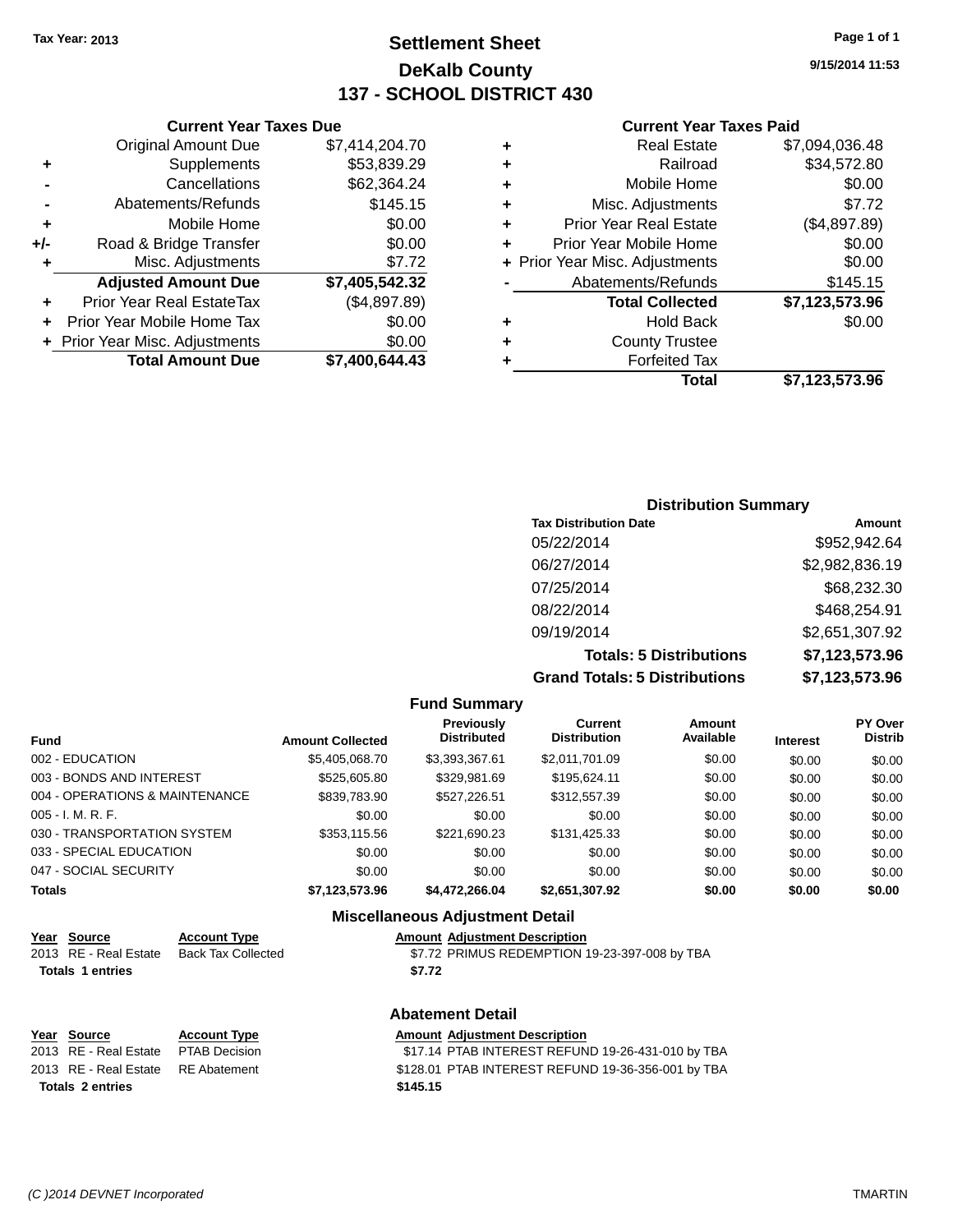## **Settlement Sheet Tax Year: 2013 Page 1 of 1 DeKalb County 139 - SCHOOL DISTRICT 432**

**9/15/2014 11:53**

#### **Current Year Taxes Paid**

|     | <b>Current Year Taxes Due</b>  |                |  |
|-----|--------------------------------|----------------|--|
|     | <b>Original Amount Due</b>     | \$2,438,564.93 |  |
| ٠   | Supplements                    | \$14,951.00    |  |
|     | Cancellations                  | \$17,358.03    |  |
|     | Abatements/Refunds             | \$0.00         |  |
| ٠   | Mobile Home                    | \$0.00         |  |
| +/- | Road & Bridge Transfer         | \$0.00         |  |
| ٠   | Misc. Adjustments              | \$0.00         |  |
|     | <b>Adjusted Amount Due</b>     | \$2,436,157.90 |  |
| ÷   | Prior Year Real EstateTax      | (\$1, 113.79)  |  |
| ÷   | Prior Year Mobile Home Tax     | \$0.00         |  |
|     | + Prior Year Misc. Adjustments | \$0.00         |  |
|     | <b>Total Amount Due</b>        | \$2,435,044.11 |  |
|     |                                |                |  |

|   | <b>Real Estate</b>             | \$2,321,165.88 |
|---|--------------------------------|----------------|
| ٠ | Railroad                       | \$37,324.36    |
| ٠ | Mobile Home                    | \$0.00         |
| ٠ | Misc. Adjustments              | \$0.00         |
| ÷ | <b>Prior Year Real Estate</b>  | (\$1,113.79)   |
| ÷ | Prior Year Mobile Home         | \$0.00         |
|   | + Prior Year Misc. Adjustments | \$0.00         |
|   | Abatements/Refunds             | \$0.00         |
|   | <b>Total Collected</b>         | \$2,357,376.45 |
| ٠ | <b>Hold Back</b>               | \$0.00         |
| ٠ | <b>County Trustee</b>          |                |
| ٠ | <b>Forfeited Tax</b>           |                |
|   | Total                          | \$2,357,376.45 |
|   |                                |                |

#### **Distribution Summary Tax Distribution Date Amount** 05/22/2014 \$447,512.03 06/27/2014 \$954,915.89 07/25/2014 \$20,078.55 08/22/2014 \$128,449.36 09/19/2014 \$806,420.62 **Totals: 5 Distributions \$2,357,376.45 Grand Totals: 5 Distributions \$2,357,376.45**

|                                         |                         | <b>Fund Summary</b>                     |                                       |                     |                 |                                  |
|-----------------------------------------|-------------------------|-----------------------------------------|---------------------------------------|---------------------|-----------------|----------------------------------|
| Fund                                    | <b>Amount Collected</b> | <b>Previously</b><br><b>Distributed</b> | <b>Current</b><br><b>Distribution</b> | Amount<br>Available | <b>Interest</b> | <b>PY Over</b><br><b>Distrib</b> |
| 002 - EDUCATION                         | \$1,566,985.87          | \$1,030,945.18                          | \$536,040.69                          | \$0.00              | \$0.00          | \$0.00                           |
| 003 - BONDS AND INTEREST                | \$296,331.65            | \$194,961.35                            | \$101,370.30                          | \$0.00              | \$0.00          | \$0.00                           |
| 004 - OPERATIONS & MAINTENANCE          | \$146,904.63            | \$96,650.91                             | \$50.253.72                           | \$0.00              | \$0.00          | \$0.00                           |
| $005 - I. M. R. F.$                     | \$16,716.16             | \$10,997.83                             | \$5,718.33                            | \$0.00              | \$0.00          | \$0.00                           |
| 030 - TRANSPORTATION SYSTEM             | \$78.349.77             | \$51,547.58                             | \$26,802.19                           | \$0.00              | \$0.00          | \$0.00                           |
| 031 - WORKING CASH                      | \$19.587.43             | \$12,886.88                             | \$6,700.55                            | \$0.00              | \$0.00          | \$0.00                           |
| 032 - FIRE PREV/SFTY/ENERGY             | \$0.00                  | \$0.00                                  | \$0.00                                | \$0.00              | \$0.00          | \$0.00                           |
| 033 - SPECIAL EDUCATION                 | \$15,669.50             | \$10.309.22                             | \$5,360.28                            | \$0.00              | \$0.00          | \$0.00                           |
| 035 - TORT JUDGEMENTS/LIABILITY<br>INS. | \$167.154.48            | \$109,973.62                            | \$57,180.86                           | \$0.00              | \$0.00          | \$0.00                           |
| 047 - SOCIAL SECURITY                   | \$30.089.53             | \$19.796.38                             | \$10,293.15                           | \$0.00              | \$0.00          | \$0.00                           |
| 057 - LEASE/PURCHASE/RENTAL             | \$19,587.43             | \$12,886.88                             | \$6,700.55                            | \$0.00              | \$0.00          | \$0.00                           |
| <b>Totals</b>                           | \$2.357.376.45          | \$1,550,955.83                          | \$806,420.62                          | \$0.00              | \$0.00          | \$0.00                           |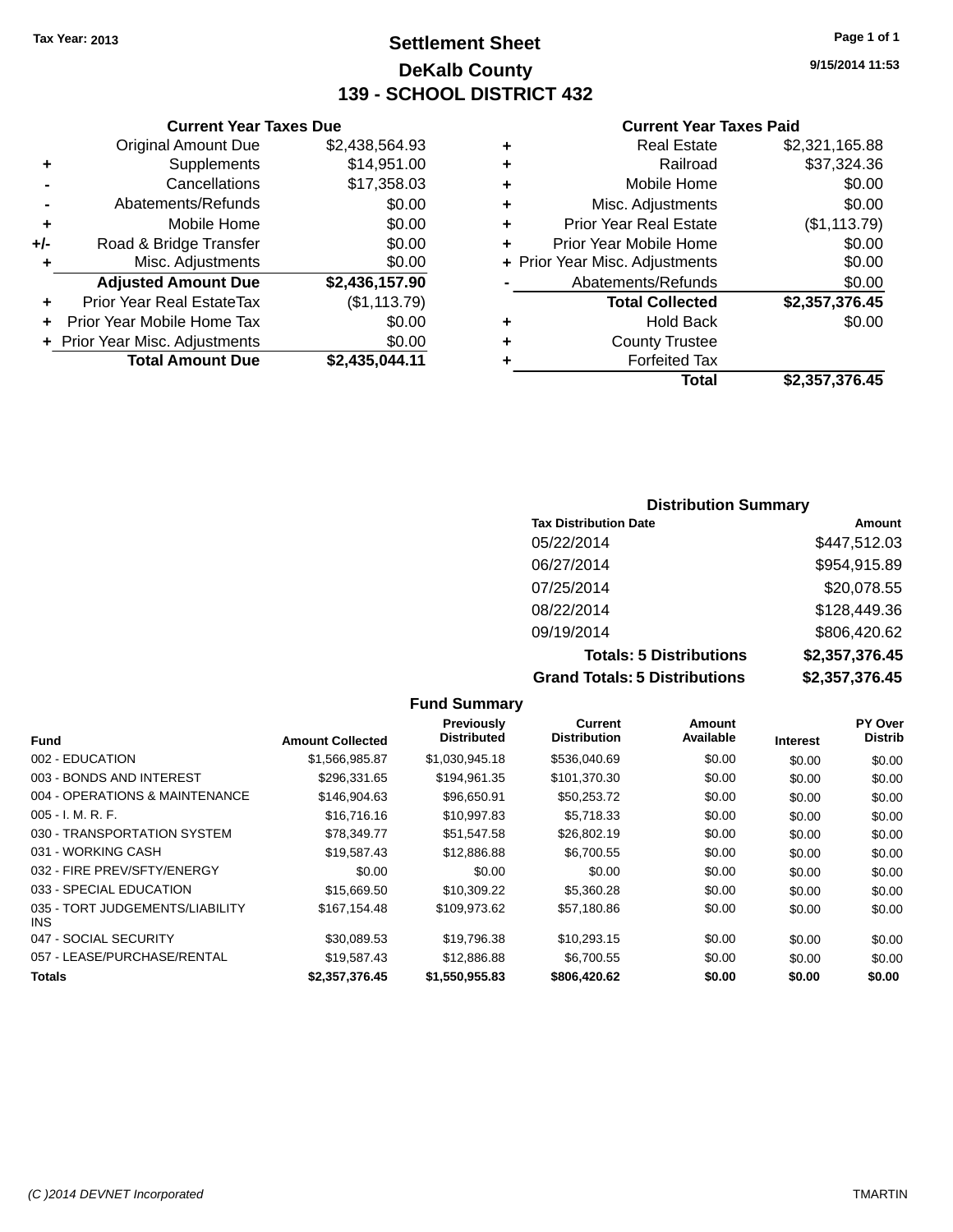## **Settlement Sheet Tax Year: 2013 Page 1 of 1 DeKalb County 141 - CC 509 ELGIN**

|     | <b>Current Year Taxes Due</b>    |            |
|-----|----------------------------------|------------|
|     | <b>Original Amount Due</b>       | \$6,159.10 |
| ٠   | Supplements                      | \$0.00     |
|     | Cancellations                    | \$0.00     |
|     | Abatements/Refunds               | \$0.00     |
| ٠   | Mobile Home                      | \$0.00     |
| +/- | Road & Bridge Transfer           | \$0.00     |
|     | Misc. Adjustments                | \$0.00     |
|     | <b>Adjusted Amount Due</b>       | \$6,159.10 |
|     | <b>Prior Year Real EstateTax</b> | \$0.00     |
|     | Prior Year Mobile Home Tax       | \$0.00     |
|     | + Prior Year Misc. Adjustments   | \$0.00     |
|     | <b>Total Amount Due</b>          | \$6,159.10 |

|   | <b>Current Year Taxes Paid</b> |            |
|---|--------------------------------|------------|
| ٠ | <b>Real Estate</b>             | \$6,159.09 |
| ٠ | Railroad                       | \$0.00     |
|   | Mobile Home                    | \$0.00     |
| ٠ | Misc. Adjustments              | \$0.00     |
| ٠ | <b>Prior Year Real Estate</b>  | \$0.00     |
|   | Prior Year Mobile Home         | \$0.00     |
|   | + Prior Year Misc. Adjustments | \$0.00     |
|   | Abatements/Refunds             | \$0.00     |
|   | <b>Total Collected</b>         | \$6,159.09 |
|   | <b>Hold Back</b>               | \$0.00     |
|   | <b>County Trustee</b>          |            |
|   | <b>Forfeited Tax</b>           |            |
|   | Total                          | \$6,159.09 |
|   |                                |            |

| <b>Distribution Summary</b>          |            |
|--------------------------------------|------------|
| <b>Tax Distribution Date</b>         | Amount     |
| 05/22/2014                           | \$1,860.69 |
| 06/27/2014                           | \$1,670.66 |
| 08/22/2014                           | \$1,212.53 |
| 09/19/2014                           | \$1,415.21 |
| <b>Totals: 4 Distributions</b>       | \$6,159.09 |
| <b>Grand Totals: 4 Distributions</b> | \$6,159.09 |

|                                               |                         | <b>Fund Summary</b>                     |                                |                     |                 |                           |
|-----------------------------------------------|-------------------------|-----------------------------------------|--------------------------------|---------------------|-----------------|---------------------------|
| <b>Fund</b>                                   | <b>Amount Collected</b> | <b>Previously</b><br><b>Distributed</b> | Current<br><b>Distribution</b> | Amount<br>Available | <b>Interest</b> | PY Over<br><b>Distrib</b> |
| 003 - BONDS AND INTEREST                      | \$1,515.02              | \$1.166.91                              | \$348.11                       | \$0.00              | \$0.00          | \$0.00                    |
| 027 - AUDIT                                   | \$11.45                 | \$8.82                                  | \$2.63                         | \$0.00              | \$0.00          | \$0.00                    |
| 035 - TORT JUDGEMENTS/LIABILITY<br><b>INS</b> | \$152.61                | \$117.54                                | \$35.07                        | \$0.00              | \$0.00          | \$0.00                    |
| 047 - SOCIAL SECURITY                         | \$71.84                 | \$55.33                                 | \$16.51                        | \$0.00              | \$0.00          | \$0.00                    |
| 136 - OPERATIONS & MAINTENANCE<br>(colleges)  | \$942.15                | \$725.67                                | \$216.48                       | \$0.00              | \$0.00          | \$0.00                    |
| 159 - EDUCATIONAL PURPOSES<br>(colleges)      | \$3.466.02              | \$2.669.61                              | \$796.41                       | \$0.00              | \$0.00          | \$0.00                    |
| <b>Totals</b>                                 | \$6,159.09              | \$4.743.88                              | \$1.415.21                     | \$0.00              | \$0.00          | \$0.00                    |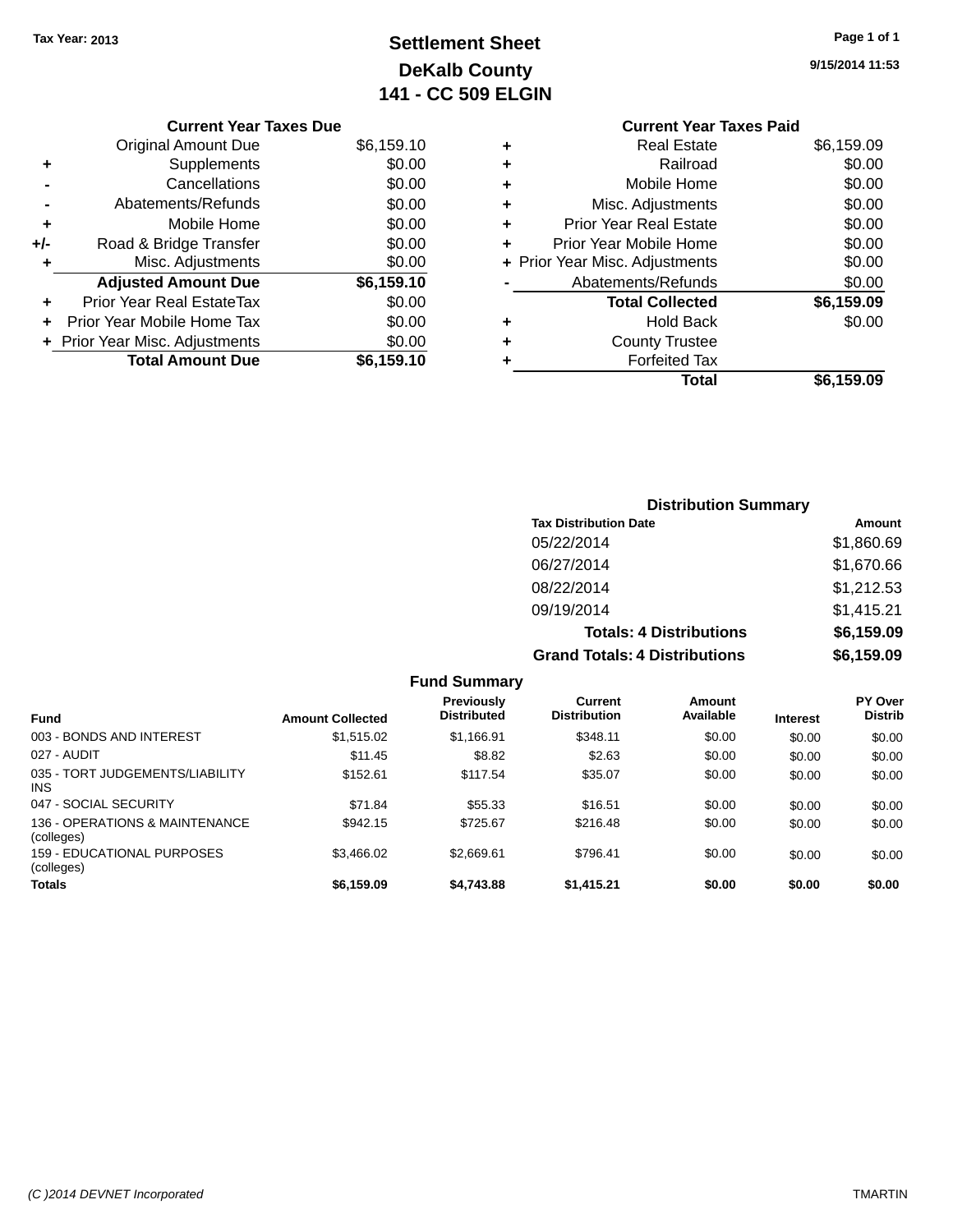## **Settlement Sheet Tax Year: 2013 Page 1 of 1 DeKalb County 142 - CC 511 ROCK VALLEY**

**9/15/2014 11:53**

|     | <b>Current Year Taxes Due</b>  |            |
|-----|--------------------------------|------------|
|     | <b>Original Amount Due</b>     | \$1,087.79 |
| ٠   | Supplements                    | \$0.00     |
|     | Cancellations                  | \$0.00     |
|     | Abatements/Refunds             | \$0.00     |
| ٠   | Mobile Home                    | \$0.00     |
| +/- | Road & Bridge Transfer         | \$0.00     |
|     | Misc. Adjustments              | \$0.00     |
|     | <b>Adjusted Amount Due</b>     | \$1,087.79 |
| ÷   | Prior Year Real EstateTax      | \$0.00     |
| ÷   | Prior Year Mobile Home Tax     | \$0.00     |
|     | + Prior Year Misc. Adjustments | \$0.00     |
|     | <b>Total Amount Due</b>        | \$1.087.79 |

#### **Current Year Taxes Paid**

| ٠ | <b>Real Estate</b>             | \$858.84 |
|---|--------------------------------|----------|
| ٠ | Railroad                       | \$0.00   |
| ٠ | Mobile Home                    | \$0.00   |
| ٠ | Misc. Adjustments              | \$0.00   |
| ٠ | <b>Prior Year Real Estate</b>  | \$0.00   |
| ٠ | Prior Year Mobile Home         | \$0.00   |
|   | + Prior Year Misc. Adjustments | \$0.00   |
|   | Abatements/Refunds             | \$0.00   |
|   | <b>Total Collected</b>         | \$858.84 |
| ٠ | <b>Hold Back</b>               | \$0.00   |
| ٠ | <b>County Trustee</b>          |          |
| ٠ | <b>Forfeited Tax</b>           |          |
|   | Total                          | \$858.84 |
|   |                                |          |

| <b>Distribution Summary</b>          |          |
|--------------------------------------|----------|
| <b>Tax Distribution Date</b>         | Amount   |
| 05/22/2014                           | \$350.15 |
| 06/27/2014                           | \$254.33 |
| 08/22/2014                           | \$85.09  |
| 09/19/2014                           | \$169.27 |
| <b>Totals: 4 Distributions</b>       | \$858.84 |
| <b>Grand Totals: 4 Distributions</b> | \$858.84 |

|                                               |                         | <b>Fund Summary</b>              |                                |                     |                 |                                  |
|-----------------------------------------------|-------------------------|----------------------------------|--------------------------------|---------------------|-----------------|----------------------------------|
| <b>Fund</b>                                   | <b>Amount Collected</b> | Previously<br><b>Distributed</b> | Current<br><b>Distribution</b> | Amount<br>Available | <b>Interest</b> | <b>PY Over</b><br><b>Distrib</b> |
| 003 - BONDS AND INTEREST                      | \$258.58                | \$207.62                         | \$50.96                        | \$0.00              | \$0.00          | \$0.00                           |
| 027 - AUDIT                                   | \$0.71                  | \$0.57                           | \$0.14                         | \$0.00              | \$0.00          | \$0.00                           |
| 035 - TORT JUDGEMENTS/LIABILITY<br><b>INS</b> | \$81.83                 | \$65.70                          | \$16.13                        | \$0.00              | \$0.00          | \$0.00                           |
| 047 - SOCIAL SECURITY                         | \$17.06                 | \$13.70                          | \$3.36                         | \$0.00              | \$0.00          | \$0.00                           |
| 136 - OPERATIONS & MAINTENANCE<br>(colleges)  | \$74.17                 | \$59.55                          | \$14.62                        | \$0.00              | \$0.00          | \$0.00                           |
| 141 - HLTH. SFTY/HANDICAP<br>ACCESS/ENERGY    | \$0.00                  | \$0.00                           | \$0.00                         | \$0.00              | \$0.00          | \$0.00                           |
| 159 - EDUCATIONAL PURPOSES<br>(colleges)      | \$426.49                | \$342.43                         | \$84.06                        | \$0.00              | \$0.00          | \$0.00                           |
| <b>Totals</b>                                 | \$858.84                | \$689.57                         | \$169.27                       | \$0.00              | \$0.00          | \$0.00                           |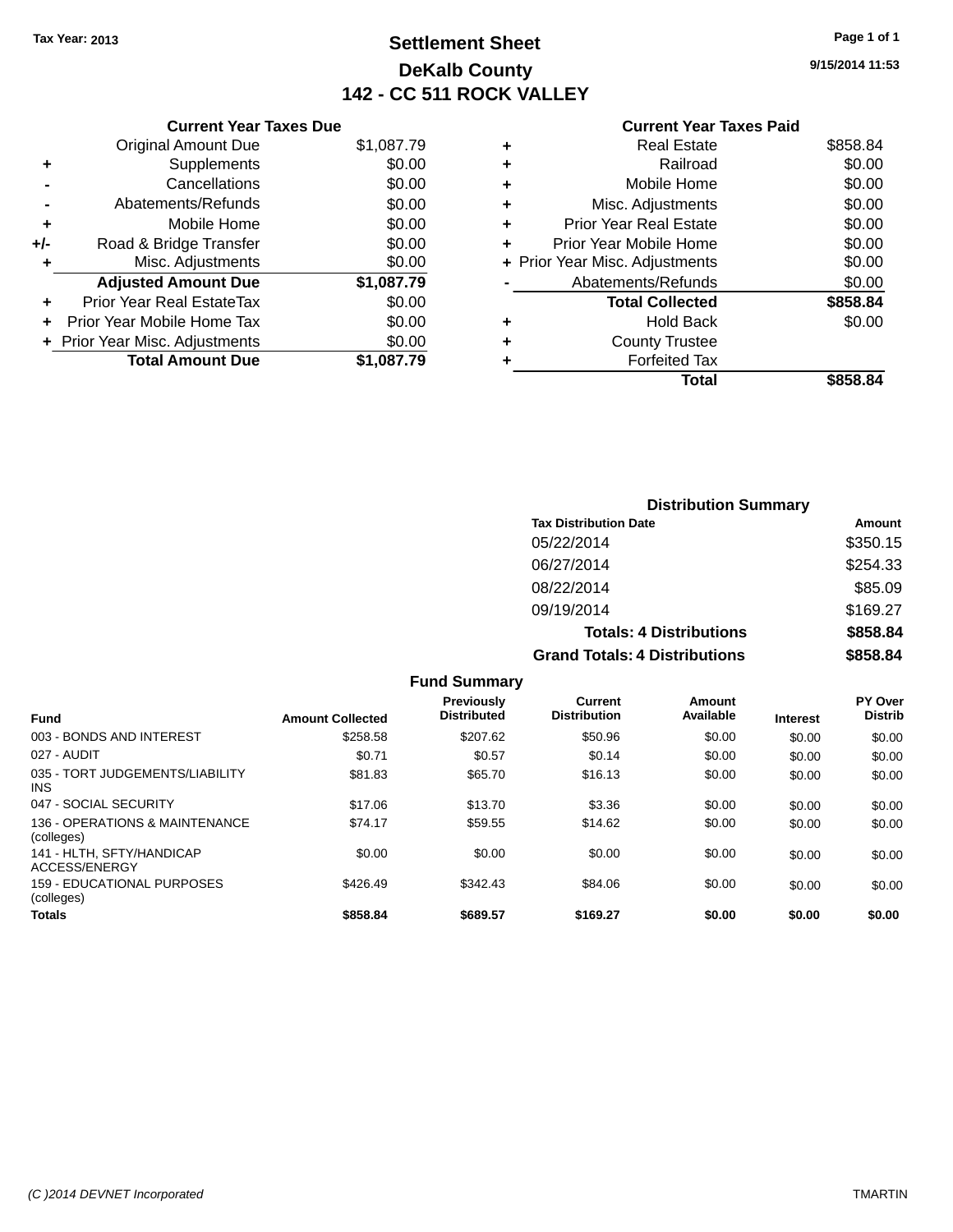## **Settlement Sheet Tax Year: 2013 Page 1 of 1 DeKalb County 143 - CC 513 ILLINOIS VALLEY**

**9/15/2014 11:53**

#### **Current Year Taxes Paid**

| <b>Current Year Taxes Due</b>    |                         |
|----------------------------------|-------------------------|
| <b>Original Amount Due</b>       | \$6,382.33              |
| Supplements                      | \$0.00                  |
| Cancellations                    | \$0.00                  |
| Abatements/Refunds               | \$0.00                  |
| Mobile Home                      | \$0.00                  |
| Road & Bridge Transfer           | \$0.00                  |
| Misc. Adjustments                | \$0.00                  |
| <b>Adjusted Amount Due</b>       | \$6,382.33              |
| <b>Prior Year Real EstateTax</b> | \$0.00                  |
| Prior Year Mobile Home Tax       | \$0.00                  |
| + Prior Year Misc. Adjustments   | \$0.00                  |
|                                  | \$6.382.33              |
|                                  | <b>Total Amount Due</b> |

| ٠ | <b>Real Estate</b>             | \$5,821.44 |
|---|--------------------------------|------------|
| ٠ | Railroad                       | \$420.44   |
| ٠ | Mobile Home                    | \$0.00     |
| ٠ | Misc. Adjustments              | \$0.00     |
| ٠ | <b>Prior Year Real Estate</b>  | \$0.00     |
| ÷ | Prior Year Mobile Home         | \$0.00     |
|   | + Prior Year Misc. Adjustments | \$0.00     |
|   | Abatements/Refunds             | \$0.00     |
|   | <b>Total Collected</b>         | \$6,241.88 |
| ٠ | Hold Back                      | \$0.00     |
| ÷ | <b>County Trustee</b>          |            |
| ٠ | <b>Forfeited Tax</b>           |            |
|   | Total                          | \$6,241.88 |
|   |                                |            |

| <b>Distribution Summary</b>          |            |
|--------------------------------------|------------|
| <b>Tax Distribution Date</b>         | Amount     |
| 05/22/2014                           | \$1,436.25 |
| 06/27/2014                           | \$2,276.87 |
| 07/25/2014                           | \$136.54   |
| 08/22/2014                           | \$274.19   |
| 09/19/2014                           | \$2,118.03 |
| <b>Totals: 5 Distributions</b>       | \$6,241.88 |
| <b>Grand Totals: 5 Distributions</b> | \$6,241.88 |

|                                                  |                         | <b>Fund Summary</b>                     |                                |                     |                 |                           |
|--------------------------------------------------|-------------------------|-----------------------------------------|--------------------------------|---------------------|-----------------|---------------------------|
| <b>Fund</b>                                      | <b>Amount Collected</b> | <b>Previously</b><br><b>Distributed</b> | Current<br><b>Distribution</b> | Amount<br>Available | <b>Interest</b> | PY Over<br><b>Distrib</b> |
| 003 - BONDS AND INTEREST                         | \$723.88                | \$478.24                                | \$245.64                       | \$0.00              | \$0.00          | \$0.00                    |
| 027 - AUDIT                                      | \$20.31                 | \$13.42                                 | \$6.89                         | \$0.00              | \$0.00          | \$0.00                    |
| 047 - SOCIAL SECURITY                            | \$141.57                | \$93.53                                 | \$48.04                        | \$0.00              | \$0.00          | \$0.00                    |
| 136 - OPERATIONS & MAINTENANCE<br>(colleges)     | \$683.03                | \$451.26                                | \$231.77                       | \$0.00              | \$0.00          | \$0.00                    |
| 141 - HLTH, SFTY/HANDICAP<br>ACCESS/ENERGY       | \$842.89                | \$556.88                                | \$286.01                       | \$0.00              | \$0.00          | \$0.00                    |
| 149 - STATEWIDE AVERAGE<br><b>ADDITIONAL TAX</b> | \$1.610.29              | \$1,063.88                              | \$546.41                       | \$0.00              | \$0.00          | \$0.00                    |
| 159 - EDUCATIONAL PURPOSES<br>(colleges)         | \$2.219.91              | \$1,466.64                              | \$753.27                       | \$0.00              | \$0.00          | \$0.00                    |
| <b>Totals</b>                                    | \$6,241.88              | \$4,123.85                              | \$2,118,03                     | \$0.00              | \$0.00          | \$0.00                    |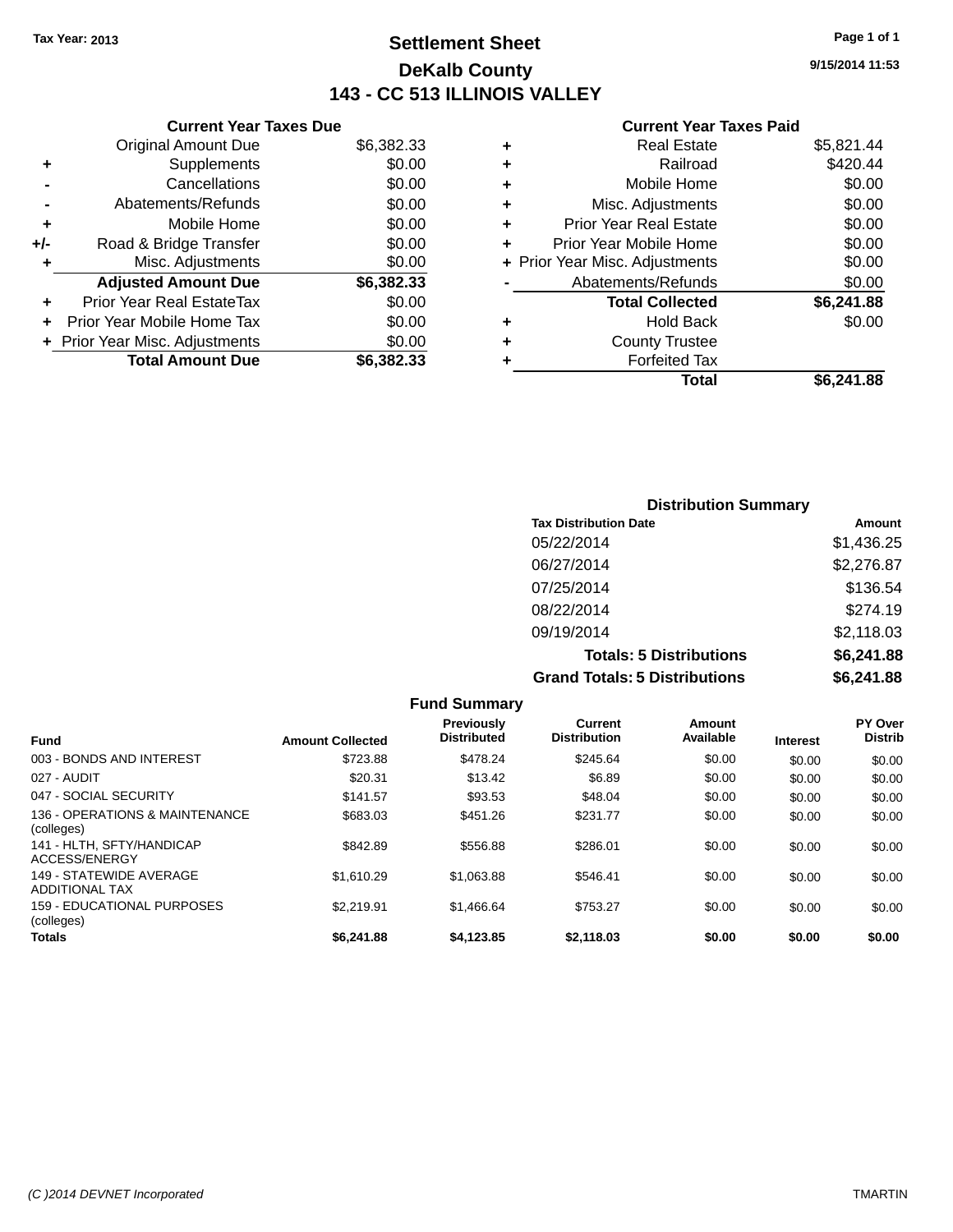## **Settlement Sheet Tax Year: 2013 Page 1 of 2 DeKalb County 144 - CC 516 WAUBONSEE**

**9/15/2014 11:53**

#### **Current Year Taxes Paid**

| ٠ | Real Estate                    | \$1,573,001.62 |
|---|--------------------------------|----------------|
| ٠ | Railroad                       | \$16,098.14    |
| ٠ | Mobile Home                    | \$0.00         |
| ٠ | Misc. Adjustments              | \$82.13        |
| ٠ | <b>Prior Year Real Estate</b>  | (\$2,181.07)   |
| ٠ | Prior Year Mobile Home         | \$0.00         |
|   | + Prior Year Misc. Adjustments | \$0.00         |
|   | Abatements/Refunds             | \$47.04        |
|   | <b>Total Collected</b>         | \$1,586,953.78 |
| ٠ | <b>Hold Back</b>               | \$0.00         |
| ٠ | <b>County Trustee</b>          |                |
| ٠ | <b>Forfeited Tax</b>           |                |
|   | Total                          | \$1.586.953.78 |

|     | <b>Current Year Taxes Due</b>  |                |
|-----|--------------------------------|----------------|
|     | <b>Original Amount Due</b>     | \$1,645,816.73 |
| ٠   | Supplements                    | \$10,733.52    |
|     | Cancellations                  | \$12,197.87    |
|     | Abatements/Refunds             | \$47.04        |
| ٠   | Mobile Home                    | \$0.00         |
| +/- | Road & Bridge Transfer         | \$0.00         |
|     | Misc. Adjustments              | \$82.13        |
|     | <b>Adjusted Amount Due</b>     | \$1,644,387.47 |
|     | Prior Year Real EstateTax      | (\$2,181.07)   |
| ٠   | Prior Year Mobile Home Tax     | \$0.00         |
|     | + Prior Year Misc. Adjustments | \$0.00         |
|     | <b>Total Amount Due</b>        | \$1,642,206.40 |
|     |                                |                |

| <b>Distribution Summary</b>          |                |
|--------------------------------------|----------------|
| <b>Tax Distribution Date</b>         | Amount         |
| 05/22/2014                           | \$227,077.78   |
| 06/27/2014                           | \$660,055.55   |
| 07/25/2014                           | \$14,889.74    |
| 08/22/2014                           | \$95,939.61    |
| 09/19/2014                           | \$588,991.10   |
| <b>Totals: 5 Distributions</b>       | \$1,586,953.78 |
| <b>Grand Totals: 5 Distributions</b> | \$1,586,953.78 |

|                                                 |                         | <b>Fund Summary</b>                     |                                |                     |                 |                                  |
|-------------------------------------------------|-------------------------|-----------------------------------------|--------------------------------|---------------------|-----------------|----------------------------------|
| <b>Fund</b>                                     | <b>Amount Collected</b> | <b>Previously</b><br><b>Distributed</b> | Current<br><b>Distribution</b> | Amount<br>Available | <b>Interest</b> | <b>PY Over</b><br><b>Distrib</b> |
| 003 - BONDS AND INTEREST                        | \$233.220.29            | \$146.661.57                            | \$86,558,72                    | \$0.00              | \$0.00          | \$0.00                           |
| 027 - AUDIT                                     | \$2,645.46              | \$1,663.61                              | \$981.85                       | \$0.00              | \$0.00          | \$0.00                           |
| 035 - TORT JUDGEMENTS/LIABILITY<br>INS.         | \$36,423.74             | \$22,905.22                             | \$13.518.52                    | \$0.00              | \$0.00          | \$0.00                           |
| 136 - OPERATIONS & MAINTENANCE<br>(colleges)    | \$233.331.43            | \$146.731.48                            | \$86,599.95                    | \$0.00              | \$0.00          | \$0.00                           |
| <b>159 - EDUCATIONAL PURPOSES</b><br>(colleges) | \$1.081.332.86          | \$680,000.80                            | \$401.332.06                   | \$0.00              | \$0.00          | \$0.00                           |
| Totals                                          | \$1,586,953.78          | \$997,962.68                            | \$588,991.10                   | \$0.00              | \$0.00          | \$0.00                           |

#### **Miscellaneous Adjustment Detail**

| Year Source                                                                                                                                                                                                                                                                                                                                                                    | <b>Account Type</b>       | <b>Amount Adjustment Description</b>                     |
|--------------------------------------------------------------------------------------------------------------------------------------------------------------------------------------------------------------------------------------------------------------------------------------------------------------------------------------------------------------------------------|---------------------------|----------------------------------------------------------|
| 2013 RE - Real Estate                                                                                                                                                                                                                                                                                                                                                          | <b>Back Tax Collected</b> | \$4.82 VANGUARD HOMES REDEMPTION 15-14-107-008 by TBA    |
| 2013 RE - Real Estate                                                                                                                                                                                                                                                                                                                                                          | <b>Back Tax Collected</b> | \$3.69 VANGUARD HOMES REDEMPTION 15-14-107-007 by TBA    |
| 2013 RE - Real Estate                                                                                                                                                                                                                                                                                                                                                          | <b>Back Tax Collected</b> | \$19.74 VANGUARD HOMES REDEMPTION 15-14-102-033 by TBA   |
| 2013 RE - Real Estate                                                                                                                                                                                                                                                                                                                                                          | <b>Back Tax Collected</b> | \$0.83 PRIMUS REDEMPTION 19-23-397-008 by TBA            |
| 2013 RE - Real Estate                                                                                                                                                                                                                                                                                                                                                          | Paymt In Lieu of Tax      | \$53.05 HOUSING AUTHORITY-SUNSET VIEW APTS. by TBA       |
| <b>Totals 5 entries</b>                                                                                                                                                                                                                                                                                                                                                        |                           | \$82.13                                                  |
|                                                                                                                                                                                                                                                                                                                                                                                |                           | <b>Abatement Detail</b>                                  |
| Year Source                                                                                                                                                                                                                                                                                                                                                                    | <b>Account Type</b>       | <b>Amount Adjustment Description</b>                     |
| $0.042$ $\overline{D}$ $\overline{D}$ $\overline{D}$ $\overline{D}$ $\overline{D}$ $\overline{D}$ $\overline{D}$ $\overline{D}$ $\overline{D}$ $\overline{D}$ $\overline{D}$ $\overline{D}$ $\overline{D}$ $\overline{D}$ $\overline{D}$ $\overline{D}$ $\overline{D}$ $\overline{D}$ $\overline{D}$ $\overline{D}$ $\overline{D}$ $\overline{D}$ $\overline{D}$ $\overline{D$ |                           | <b>COCCO DTAD INTEDECT DEFINID 45.44.400.044 L., TDA</b> |

2013 RE - Real Estate PTAB Decision \$26.60 PTAB INTEREST REFUND 15-14-400-041 by TBA 2013 RE - Real Estate PTAB Decision \$0.82 PTAB INTEREST REFUND 15-14-302-006 by TBA 2013 RE - Real Estate PTAB Decision \$1.52 PTAB INTEREST REFUND 15-14-302-007 by TBA 2013 RE - Real Estate PTAB Decision \$0.31 PTAB INTEREST REFUND 15-15-403-020 by TBA *(C )2014 DEVNET Incorporated* TMARTIN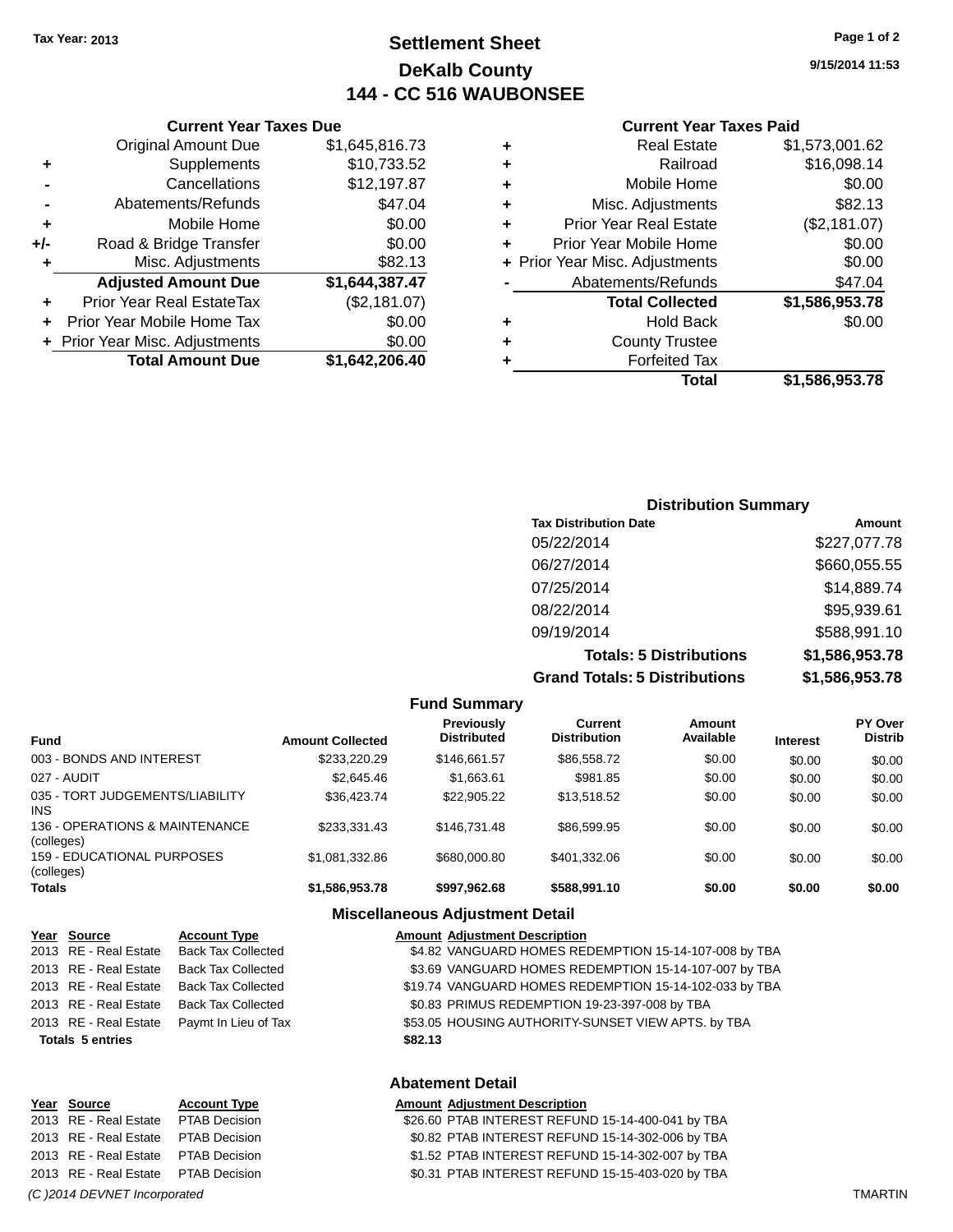# **Settlement Sheet Tax Year: 2013 Page 2 of 2 DeKalb County**

**Abatement Detail**

\$1.85 PTAB INTEREST REFUND 19-26-431-010 by TBA 2013 RE - Real Estate PTAB Decision \$2.10 PTAB INTEREST REFUND 15-14-302-007 by TBA 2013 RE - Real Estate RE Abatement \$13.84 PTAB INTEREST REFUND 19-36-356-001 by TBA

**Year Source Account Type Amount Adjustment Description**<br>2013 RE - Real Estate PTAB Decision \$1.85 PTAB INTEREST REFUN **Totals 7 entries \$47.04**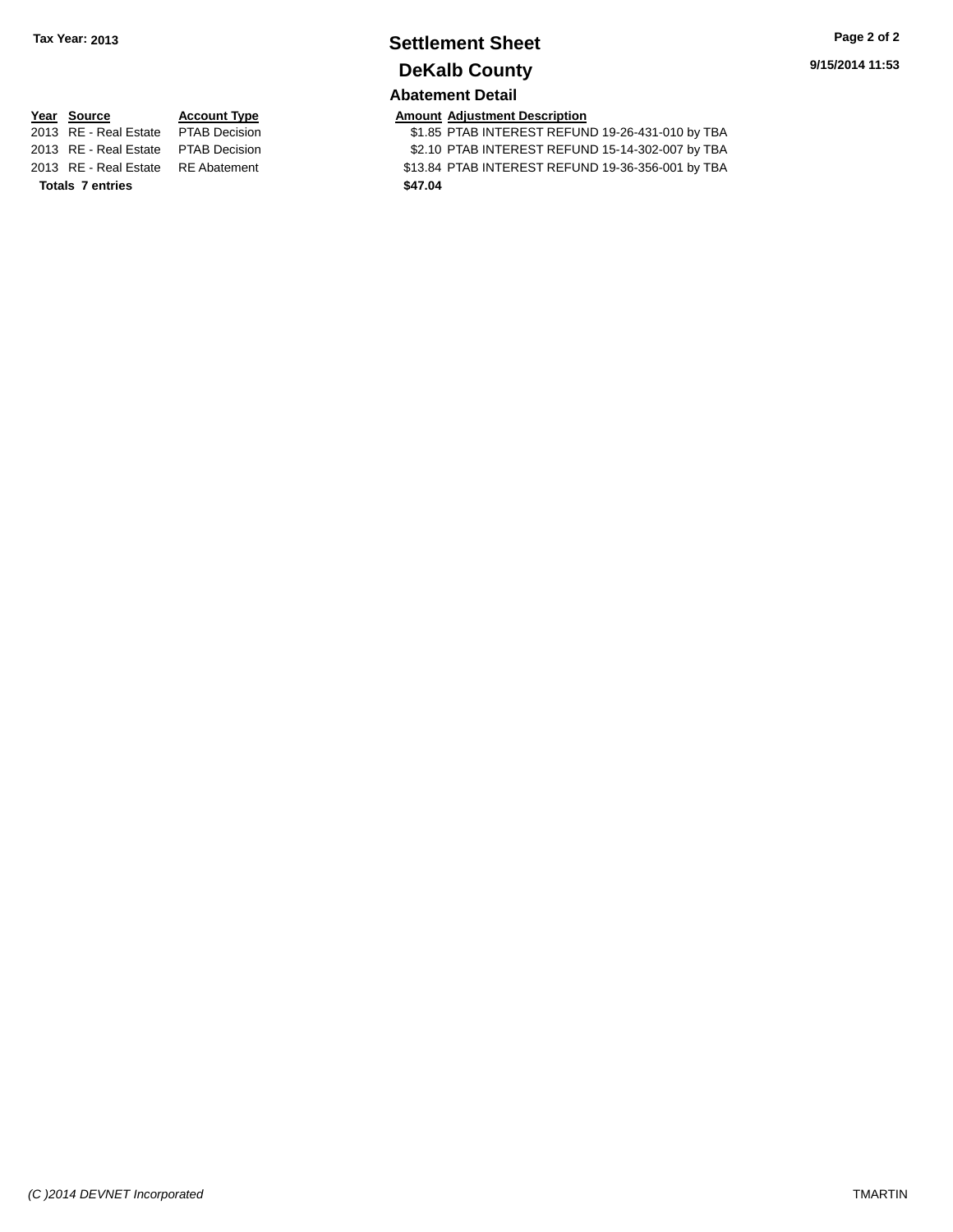## **Settlement Sheet Tax Year: 2013 Page 1 of 2 DeKalb County 145 - CC 523 KISHWAUKEE**

**9/15/2014 11:53**

#### **Current Year Taxes Paid**

| ٠                  | <b>Real Estate</b>             | \$10,040,177.01 |
|--------------------|--------------------------------|-----------------|
| ٠                  | Railroad                       | \$70,920.36     |
| ٠                  | Mobile Home                    | \$0.00          |
| ٠                  | Misc. Adjustments              | \$3,043.90      |
| ٠                  | <b>Prior Year Real Estate</b>  | (\$1,695.52)    |
| ٠                  | Prior Year Mobile Home         | \$0.00          |
|                    | + Prior Year Misc. Adjustments | \$0.00          |
| Abatements/Refunds |                                | \$471.72        |
|                    | <b>Total Collected</b>         | \$10,111,974.03 |
| ٠                  | <b>Hold Back</b>               | \$0.00          |
| ٠                  | <b>County Trustee</b>          |                 |
|                    | <b>Forfeited Tax</b>           |                 |
|                    | Total                          | \$10,111,974.03 |

|     | <b>Current Year Taxes Due</b>    |                 |  |  |
|-----|----------------------------------|-----------------|--|--|
|     | <b>Original Amount Due</b>       | \$10,469,968.55 |  |  |
| ٠   | Supplements                      | \$112,173.36    |  |  |
|     | Cancellations                    | \$171,392.12    |  |  |
|     | Abatements/Refunds               | \$471.72        |  |  |
| ٠   | Mobile Home                      | \$0.00          |  |  |
| +/- | Road & Bridge Transfer           | \$0.00          |  |  |
| ٠   | Misc. Adjustments                | \$3,043.90      |  |  |
|     | <b>Adjusted Amount Due</b>       | \$10,413,321.97 |  |  |
| ٠   | <b>Prior Year Real EstateTax</b> | (\$1,695.52)    |  |  |
|     | Prior Year Mobile Home Tax       | \$0.00          |  |  |
|     | + Prior Year Misc. Adjustments   | \$0.00          |  |  |
|     | <b>Total Amount Due</b>          | \$10,411,626.45 |  |  |

#### **Distribution Summary**

| <b>Tax Distribution Date</b>         | Amount          |
|--------------------------------------|-----------------|
| 05/22/2014                           | \$1,255,996.25  |
| 06/27/2014                           | \$4,161,951.06  |
| 07/25/2014                           | \$143,608.86    |
| 08/22/2014                           | \$673,831.55    |
| 09/19/2014                           | \$3,876,586.31  |
| <b>Totals: 5 Distributions</b>       | \$10,111,974.03 |
| <b>Grand Totals: 5 Distributions</b> | \$10,111,974.03 |

|                                              |                         | <b>Fund Summary</b>                     |                                |                     |                 |                           |
|----------------------------------------------|-------------------------|-----------------------------------------|--------------------------------|---------------------|-----------------|---------------------------|
| <b>Fund</b>                                  | <b>Amount Collected</b> | <b>Previously</b><br><b>Distributed</b> | Current<br><b>Distribution</b> | Amount<br>Available | <b>Interest</b> | PY Over<br><b>Distrib</b> |
| 003 - BONDS AND INTEREST                     | \$3,266,450.72          | \$2,014,204.78                          | \$1,252,245.94                 | \$0.00              | \$0.00          | \$0.00                    |
| 027 - AUDIT                                  | \$60.449.41             | \$37.275.19                             | \$23.174.22                    | \$0.00              | \$0.00          | \$0.00                    |
| 035 - TORT JUDGEMENTS/LIABILITY<br>INS.      | \$1,081,374.51          | \$666,812,36                            | \$414,562.15                   | \$0.00              | \$0.00          | \$0.00                    |
| 047 - SOCIAL SECURITY                        | \$178,284.20            | \$109,936.11                            | \$68,348.09                    | \$0.00              | \$0.00          | \$0.00                    |
| 109 - PRIOR YEAR ADJUSTMENT                  | \$50,044.16             | \$30,858.94                             | \$19,185.22                    | \$0.00              | \$0.00          | \$0.00                    |
| 136 - OPERATIONS & MAINTENANCE<br>(colleges) | \$1.039.783.94          | \$641.166.20                            | \$398.617.74                   | \$0.00              | \$0.00          | \$0.00                    |
| 141 - HI TH/SFTY/HANDICAP<br>ACCESS/ENERGY   | \$623.039.17            | \$384.187.18                            | \$238.851.99                   | \$0.00              | \$0.00          | \$0.00                    |
| 159 - EDUCATIONAL PURPOSES<br>(colleges)     | \$3.812.547.92          | \$2,350,946.96                          | \$1,461,600.96                 | \$0.00              | \$0.00          | \$0.00                    |
| <b>Totals</b>                                | \$10,111,974.03         | \$6,235,387.72                          | \$3,876,586.31                 | \$0.00              | \$0.00          | \$0.00                    |

## **Miscellaneous Adjustment Detail**

| Year Source           | <b>Account Type</b>       | <b>Amount Adjustment Description</b>             |
|-----------------------|---------------------------|--------------------------------------------------|
| 2013 RE - Real Estate | <b>Back Tax Collected</b> | \$19.59 DOBSON REDEMPTION 13-15-402-010 by TBA   |
| 2013 RE - Real Estate | <b>Back Tax Collected</b> | \$6.05 STOGSDILL REDEMPTION 06-32-328-025 by TBA |
| 2013 RE - Real Estate | <b>Back Tax Collected</b> | \$0.00 LAY REDEMPTION 07-23-155-002 by TBA       |
| 2013 RE - Real Estate | <b>Back Tax Collected</b> | \$25.46 MANESS REDEMPTION 13-06-331-005 by TBA   |
| 2013 RE - Real Estate | <b>Back Tax Collected</b> | \$16.86 MEIER REDEMPTION 06-18-300-001 by TBA    |
| 2013 RE - Real Estate | <b>Back Tax Collected</b> | \$17.41 SCAVENGER SALE 13-06-332-003 by TBA      |
| 2013 RE - Real Estate | <b>Back Tax Collected</b> | \$60.86 ENBURG REDEMPTION 13-35-201-007 by TBA   |
| 2013 RE - Real Estate | Paymt In Lieu of Tax      | \$76.78 HOUSING AUTHORITY-SEQUOYA APTS by TBA    |
| 2013 RE - Real Estate | <b>Back Tax Collected</b> | \$9.63 SCAVENGER SALE 09-17-400-010 by TBA       |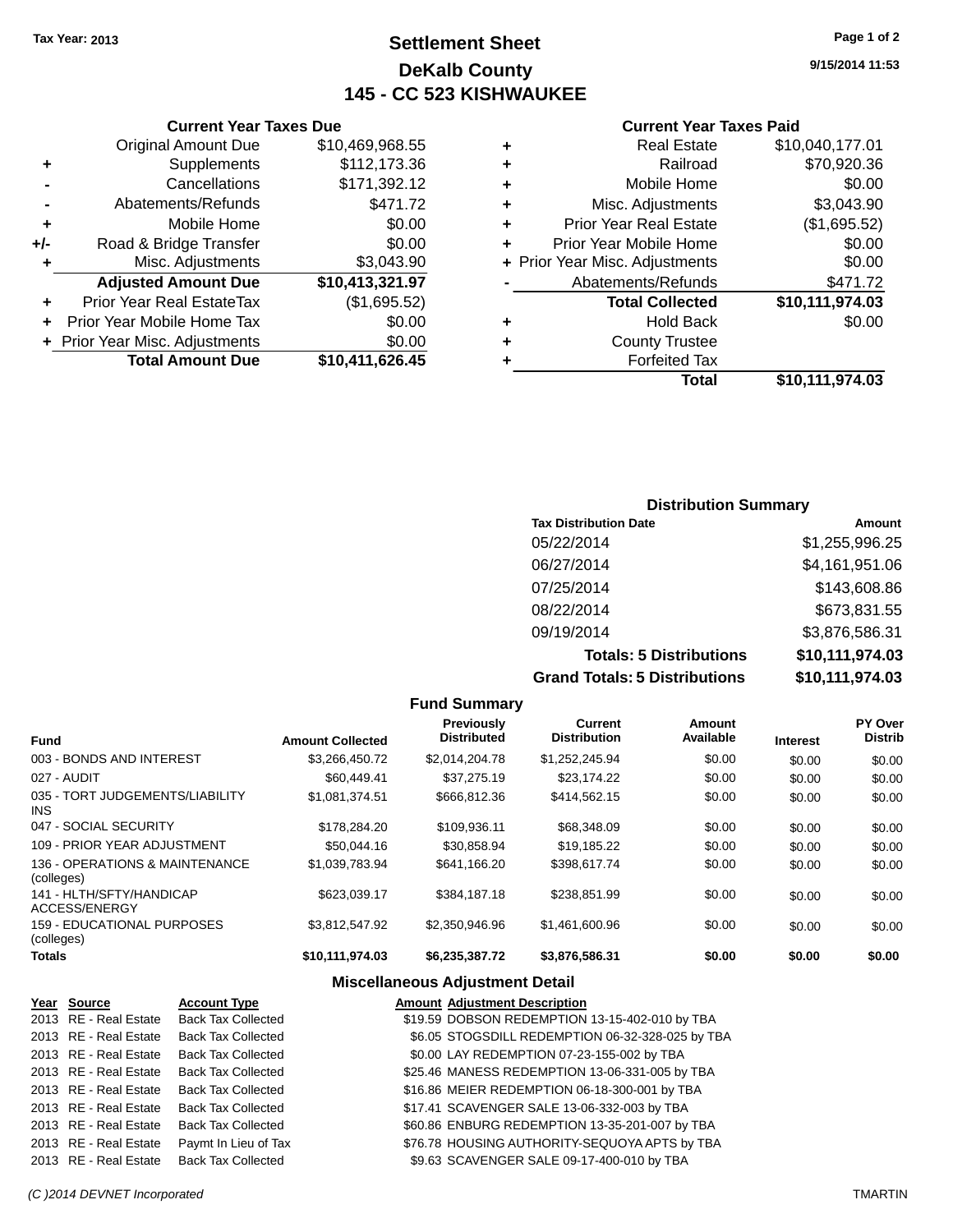## **Settlement Sheet Tax Year: 2013 Page 2 of 2 DeKalb County**

#### **9/15/2014 11:53**

## **Miscellaneous Adjustment Detail**

|  | Year Source              | <b>Account Type</b>    | <b>Amount Adjustment Description</b>               |
|--|--------------------------|------------------------|----------------------------------------------------|
|  | 2013 RE - Real Estate    | <b>Real Estate Tax</b> | \$46.65 JOHNSON REDEMPTION 08-10-476-007 by TBA    |
|  | 2013 RE - Real Estate    | Paymt In Lieu of Tax   | \$1,492.82 HOUSING AUTHORITY by TBA                |
|  | 2013 RE - Real Estate    | Paymt In Lieu of Tax   | \$1,271.79 HOUSING AUTHORITY by TBA                |
|  | <b>Totals 12 entries</b> |                        | \$3,043.90                                         |
|  |                          |                        |                                                    |
|  |                          |                        | <b>Abatement Detail</b>                            |
|  | Year Source              | <b>Account Type</b>    | <b>Amount Adjustment Description</b>               |
|  | 2013 RE - Real Estate    | <b>PTAB Decision</b>   | \$5.26 PTAB INTEREST REFUND 03-30-276-011 by TBA   |
|  | 2013 RE - Real Estate    | <b>PTAB Decision</b>   | \$4.57 PTAB INTEREST REFUND 08-12-451-004 by TBA   |
|  | 2013 RE - Real Estate    | <b>PTAB Decision</b>   | \$33.59 PTAB INTEREST REFUND 08-12-451-005 by TBA  |
|  | 2013 RE - Real Estate    | <b>PTAB Decision</b>   | \$0.00 PTAB INTEREST REFUND 08-12-451-007 by TBA   |
|  | 2013 RE - Real Estate    | <b>PTAB Decision</b>   | \$7.49 PTAB INTEREST REFUND 08-12-451-014 by TBA   |
|  | 2013 RE - Real Estate    | <b>PTAB Decision</b>   | \$0.65 PTAB INTEREST REFUND 07-23-332-002 by TBA   |
|  | 2013 RE - Real Estate    | <b>PTAB Decision</b>   | \$0.79 PTAB INTEREST REFUND 13-15-176-011 by TBA   |
|  | 2013 RE - Real Estate    | <b>PTAB Decision</b>   | \$290.55 PTAB INTEREST REFUND 08-25-100-021 by TBA |
|  | 2013 RE - Real Estate    | <b>RE</b> Abatement    | \$124.75 CLARK PRIOR YEAR ABATEMENT 09-17-100-015  |
|  | 2013 RE - Real Estate    | <b>PTAB Decision</b>   | \$0.84 PTAB INTEREST REFUND 09-19-100-014 by TBA   |

- 2-451-007 by TBA 2-451-014 by TBA 3-332-002 by TBA 5-176-011 by TBA 5-100-021 by TBA NT 09-17-100-015 by TBA
- 2013 RE Real Estate PTAB Decision \$3.23 PTAB INTEREST REFUND 09-19-000-012 by TBA **Totals 11 entries \$471.72**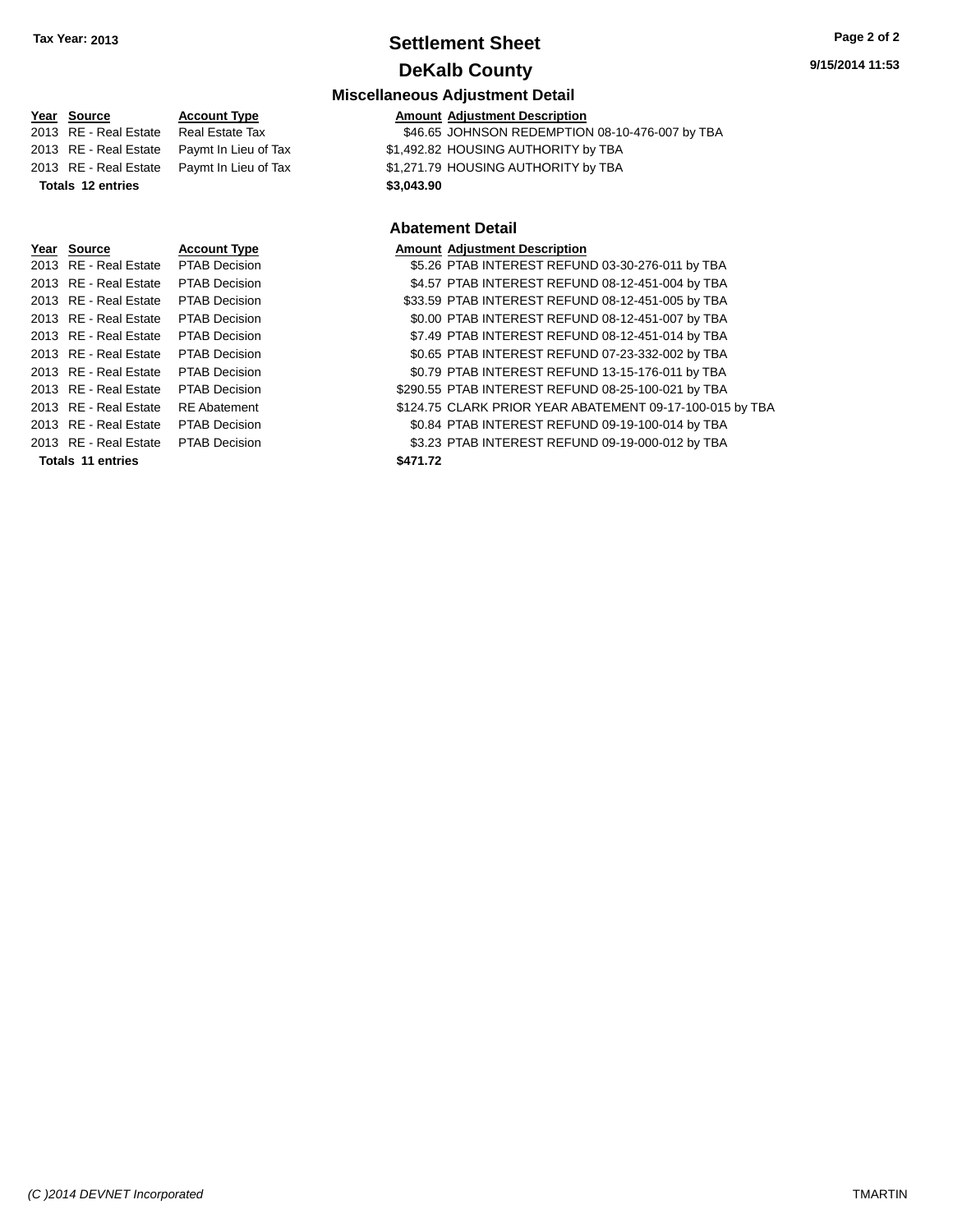## **Settlement Sheet Tax Year: 2013 Page 1 of 1 DeKalb County 150 - DE KALB SANITARY**

**9/15/2014 11:53**

| <b>Current Year Taxes Paid</b> |  |  |  |
|--------------------------------|--|--|--|
|--------------------------------|--|--|--|

| <b>Real Estate</b>             | \$632,029.11 |
|--------------------------------|--------------|
| Railroad                       | \$1,832.76   |
| Mobile Home                    | \$0.00       |
| Misc. Adjustments              | \$294.03     |
| <b>Prior Year Real Estate</b>  | (\$123.59)   |
| Prior Year Mobile Home         | \$0.00       |
| + Prior Year Misc. Adjustments | \$0.00       |
| Abatements/Refunds             | \$64.20      |
| <b>Total Collected</b>         | \$633,968.11 |
| <b>Hold Back</b>               | \$0.00       |
| <b>County Trustee</b>          |              |
| <b>Forfeited Tax</b>           |              |
| Total                          | \$633,968.11 |
|                                |              |

#### **Current Year Taxes Due** Original Amount Due \$664,735.96 **+** Supplements \$14,191.25 **-** Cancellations \$24,059.50 **-** Abatements/Refunds **\$64.20 +** Mobile Home \$0.00 **+/-** Road & Bridge Transfer \$0.00 **+** Misc. Adjustments \$294.03 **Adjusted Amount Due \$655,097.54 +** Prior Year Real EstateTax (\$123.59) **+** Prior Year Mobile Home Tax \$0.00 **+ Prior Year Misc. Adjustments**  $$0.00$ **Total Amount Due \$654,973.95**

| <b>Distribution Summary</b>          |              |
|--------------------------------------|--------------|
| <b>Tax Distribution Date</b>         | Amount       |
| 05/22/2014                           | \$75,854.41  |
| 06/27/2014                           | \$252,811.13 |
| 07/25/2014                           | \$11,164.55  |
| 08/22/2014                           | \$44,173.95  |
| 09/19/2014                           | \$249,964.07 |
| <b>Totals: 5 Distributions</b>       | \$633,968.11 |
| <b>Grand Totals: 5 Distributions</b> | \$633,968.11 |

**Fund Summary Fund Interest Amount Collected Distributed PY Over Distrib Amount Available Current Distribution Previously** 001 - CORPORATE \$199,688.01 \$120,954.04 \$78,733.97 \$0.00 \$0.00 \$0.00 005 - I. M. R. F. \$154,271.05 \$93,444.30 \$60,826.75 \$0.00 \$0.00 \$0.00 027 - AUDIT \$18,111.81 \$10,970.60 \$7,141.21 \$0.00 \$0.00 \$0.00 045 - PUBLIC BENEFIT \$175,114.02 \$106,069.21 \$69,044.81 \$0.00 \$0.00 \$0.00 047 - SOCIAL SECURITY \$86,783.22 \$52,565.89 \$34,217.33 \$0.00 \$0.00 \$0.00 **Totals \$633,968.11 \$384,004.04 \$249,964.07 \$0.00 \$0.00 \$0.00 Miscellaneous Adjustment Detail Year** Source **Account Type Account Adjustment Description** 

| <b>Account Type</b>           |  |
|-------------------------------|--|
| . <del>.</del> <del>. .</del> |  |

2013 RE - Real Estate Real Estate Tax \$8.91 JOHNSON REDEMPTION 08-10-476-007 by TBA 2013 RE - Real Estate Paymt In Lieu of Tax \$285.12 HOUSING AUTHORITY by TBA

#### **Totals 2 entries \$294.03**

# **Year Source Account Type Amount Adjustment Description Totals 5 entries \$64.19**

## **Abatement Detail**

#### 2013 RE - Real Estate PTAB Decision \$0.87 PTAB INTEREST REFUND 08-12-451-004 by TBA 2013 RE - Real Estate PTAB Decision \$6.41 PTAB INTEREST REFUND 08-12-451-005 by TBA 2013 RE - Real Estate PTAB Decision \$0.00 PTAB INTEREST REFUND 08-12-451-007 by TBA 2013 RE - Real Estate PTAB Decision \$1.43 PTAB INTEREST REFUND 08-12-451-014 by TBA 2013 RE - Real Estate PTAB Decision \$55.48 PTAB INTEREST REFUND 08-25-100-021 by TBA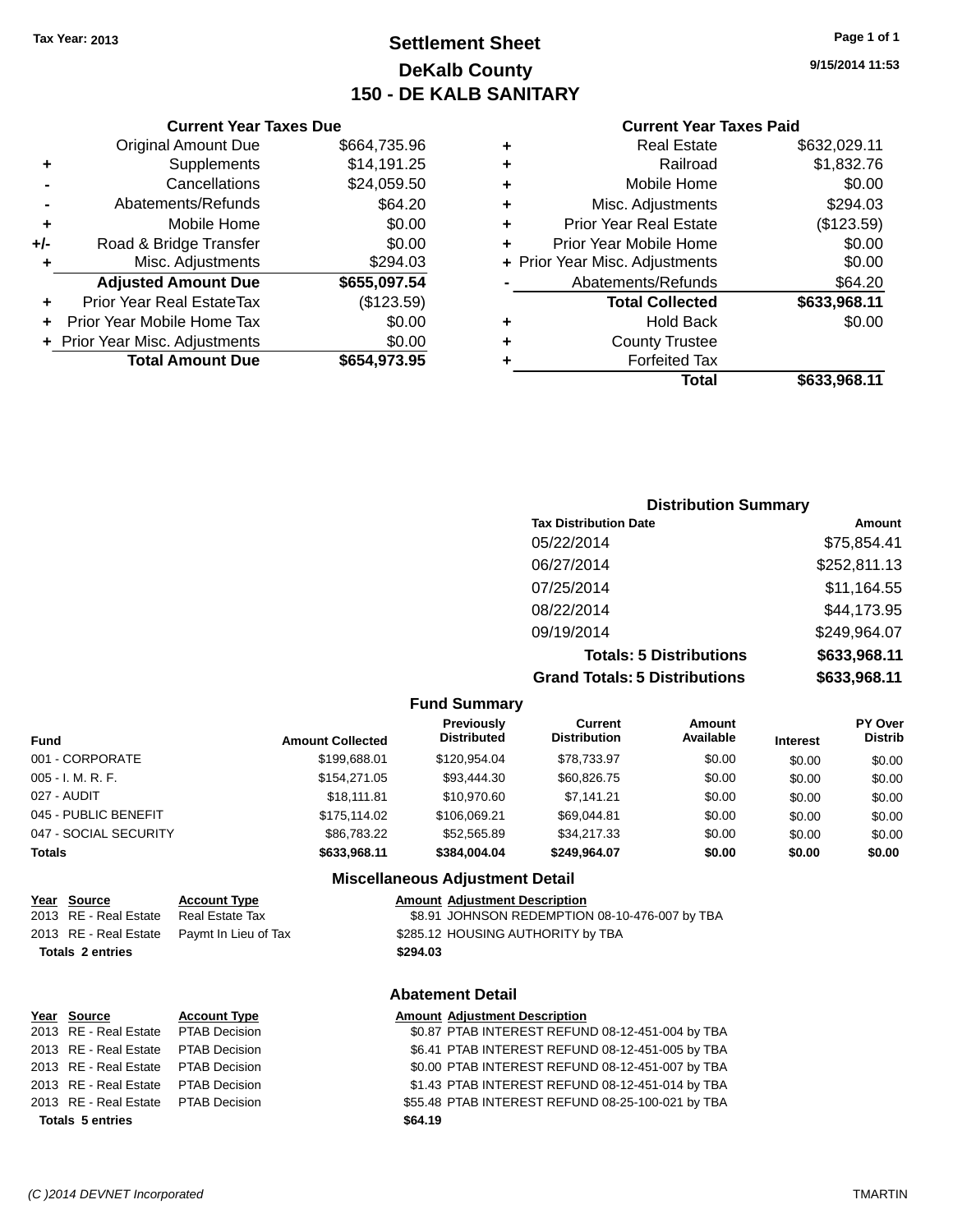## **Settlement Sheet Tax Year: 2013 Page 1 of 1 DeKalb County 151 - FAIRDALE STREET LIGHT**

**9/15/2014 11:53**

#### **Current Year Taxes Paid**

|     | <b>Current Year Taxes Due</b>  |            |
|-----|--------------------------------|------------|
|     | <b>Original Amount Due</b>     | \$3,615.04 |
| ٠   | Supplements                    | \$34.23    |
|     | Cancellations                  | \$44.10    |
|     | Abatements/Refunds             | \$0.00     |
| ٠   | Mobile Home                    | \$0.00     |
| +/- | Road & Bridge Transfer         | \$0.00     |
| ٠   | Misc. Adjustments              | \$0.00     |
|     | <b>Adjusted Amount Due</b>     | \$3,605.17 |
| ٠   | Prior Year Real EstateTax      | \$0.00     |
|     | Prior Year Mobile Home Tax     | \$0.00     |
|     | + Prior Year Misc. Adjustments | \$0.00     |
|     | <b>Total Amount Due</b>        | \$3,605.17 |

| ٠ | <b>Real Estate</b>             | \$3,140.30 |
|---|--------------------------------|------------|
| ٠ | Railroad                       | \$0.00     |
| ٠ | Mobile Home                    | \$0.00     |
| ٠ | Misc. Adjustments              | \$0.00     |
| ٠ | <b>Prior Year Real Estate</b>  | \$0.00     |
| ÷ | Prior Year Mobile Home         | \$0.00     |
|   | + Prior Year Misc. Adjustments | \$0.00     |
|   | Abatements/Refunds             | \$0.00     |
|   | <b>Total Collected</b>         | \$3,140.30 |
| ٠ | Hold Back                      | \$0.00     |
| ٠ | <b>County Trustee</b>          |            |
| ٠ | <b>Forfeited Tax</b>           |            |
|   | Total                          | \$3,140.30 |
|   |                                |            |

|                     | <b>Distribution Summary</b>          |                                |                |  |
|---------------------|--------------------------------------|--------------------------------|----------------|--|
|                     | <b>Tax Distribution Date</b>         |                                | Amount         |  |
|                     | 05/22/2014                           |                                | \$449.04       |  |
|                     | 06/27/2014                           |                                | \$1,341.15     |  |
|                     | 07/25/2014                           |                                | \$64.45        |  |
|                     | 08/22/2014                           |                                | \$388.32       |  |
|                     | 09/19/2014                           |                                | \$897.34       |  |
|                     |                                      | <b>Totals: 5 Distributions</b> | \$3,140.30     |  |
|                     | <b>Grand Totals: 5 Distributions</b> |                                | \$3,140.30     |  |
| <b>Fund Summary</b> |                                      |                                |                |  |
| Previously          | Current                              | Amount                         | <b>PY Over</b> |  |

| <b>Fund</b>     | <b>Amount Collected</b> | Previously<br><b>Distributed</b> | Current<br><b>Distribution</b> | Amount<br>Available | <b>Interest</b> | <b>PY Over</b><br><b>Distrib</b> |
|-----------------|-------------------------|----------------------------------|--------------------------------|---------------------|-----------------|----------------------------------|
| 001 - CORPORATE | \$3,140.30              | \$2,242.96                       | \$897.34                       | \$0.00              | \$0.00          | \$0.00                           |
| <b>Totals</b>   | \$3,140.30              | \$2.242.96                       | \$897.34                       | \$0.00              | \$0.00          | \$0.00                           |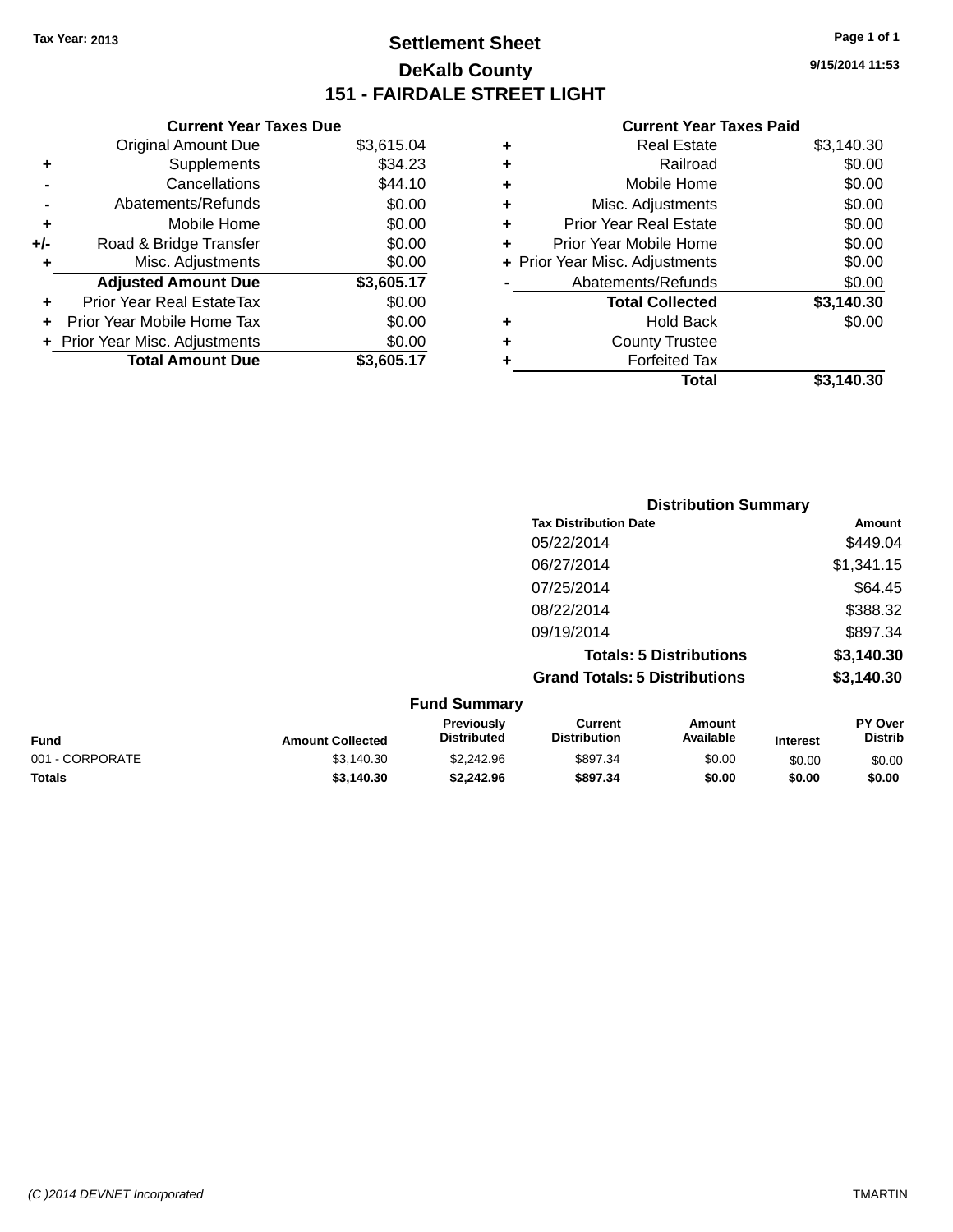## **Settlement Sheet Tax Year: 2013 Page 1 of 1 DeKalb County 152 - AFTON-PIERCE MULTI TWP**

**9/15/2014 11:53**

#### **Current Year Taxes Paid**

|     | <b>Current Year Taxes Due</b>  |             |    |
|-----|--------------------------------|-------------|----|
|     | <b>Original Amount Due</b>     | \$24,500.33 | ÷  |
|     | Supplements                    | \$133.78    |    |
|     | Cancellations                  | \$148.88    | ٠  |
|     | Abatements/Refunds             | \$0.00      | ٠  |
|     | Mobile Home                    | \$0.00      |    |
| +/- | Road & Bridge Transfer         | \$0.00      | ٠  |
|     | Misc. Adjustments              | \$0.00      | Pr |
|     | <b>Adjusted Amount Due</b>     | \$24,485.23 |    |
|     | Prior Year Real EstateTax      | \$0.00      |    |
|     | Prior Year Mobile Home Tax     | \$0.00      |    |
|     | + Prior Year Misc. Adjustments | \$0.00      |    |
|     | <b>Total Amount Due</b>        | \$24,485.23 |    |
|     |                                |             |    |

| ٠ | <b>Real Estate</b>             | \$23,712.74 |
|---|--------------------------------|-------------|
| ٠ | Railroad                       | \$325.00    |
| ٠ | Mobile Home                    | \$0.00      |
| ٠ | Misc. Adjustments              | \$0.00      |
| ٠ | <b>Prior Year Real Estate</b>  | \$0.00      |
| ٠ | Prior Year Mobile Home         | \$0.00      |
|   | + Prior Year Misc. Adjustments | \$0.00      |
|   | Abatements/Refunds             | \$0.00      |
|   | <b>Total Collected</b>         | \$24,037.74 |
| ٠ | <b>Hold Back</b>               | \$0.00      |
| ٠ | <b>County Trustee</b>          |             |
| ٠ | <b>Forfeited Tax</b>           |             |
|   | Total                          | \$24,037.74 |
|   |                                |             |

|        | <b>Distribution Summary</b>          |             |
|--------|--------------------------------------|-------------|
|        | <b>Tax Distribution Date</b>         | Amount      |
|        | 05/22/2014                           | \$2,659.37  |
|        | 06/27/2014                           | \$10,787.51 |
|        | 07/25/2014                           | \$180.10    |
|        | 08/22/2014                           | \$1,869.89  |
|        | 09/19/2014                           | \$8,540.87  |
|        | <b>Totals: 5 Distributions</b>       | \$24,037.74 |
|        | <b>Grand Totals: 5 Distributions</b> | \$24,037.74 |
| — IA — |                                      |             |

|                                         |                         | <b>Fund Summary</b>                     |                                |                     |                 |                                  |
|-----------------------------------------|-------------------------|-----------------------------------------|--------------------------------|---------------------|-----------------|----------------------------------|
| <b>Fund</b>                             | <b>Amount Collected</b> | <b>Previously</b><br><b>Distributed</b> | Current<br><b>Distribution</b> | Amount<br>Available | <b>Interest</b> | <b>PY Over</b><br><b>Distrib</b> |
| 147 - ASSESSING PURPOSES<br>(multi-twp) | \$24.037.74             | \$15,496.87                             | \$8.540.87                     | \$0.00              | \$0.00          | \$0.00                           |
| <b>Totals</b>                           | \$24,037.74             | \$15,496.87                             | \$8,540.87                     | \$0.00              | \$0.00          | \$0.00                           |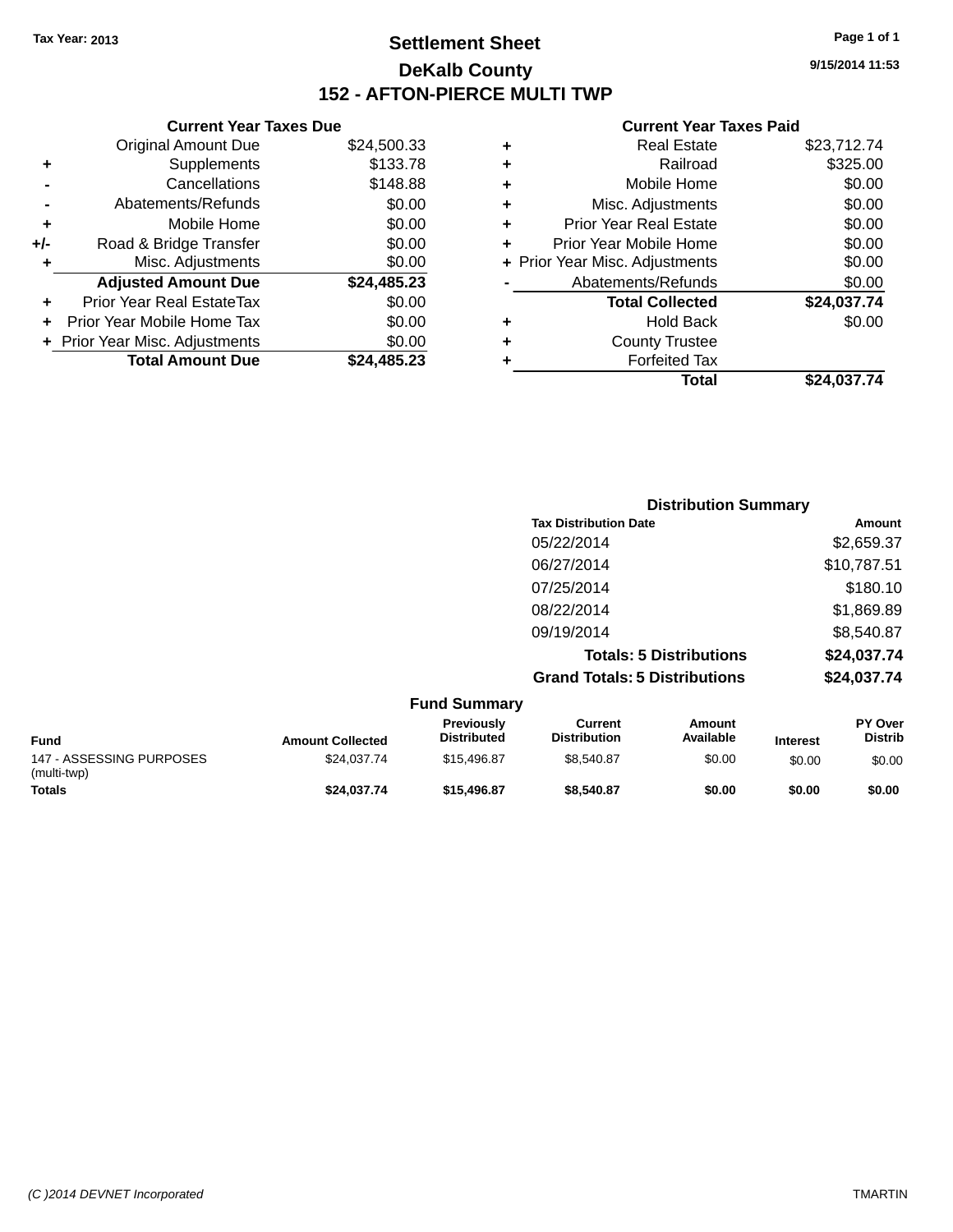## **Settlement Sheet Tax Year: 2013 Page 1 of 1 DeKalb County 153 - MILAN-MALTA MULTI-TWP**

**9/15/2014 11:53**

#### **Current Year Taxes Paid**

|       | <b>Current Year Taxes Due</b>  |             |
|-------|--------------------------------|-------------|
|       | <b>Original Amount Due</b>     | \$12,989.71 |
| ٠     | Supplements                    | \$50.08     |
|       | Cancellations                  | \$59.04     |
|       | Abatements/Refunds             | \$0.02      |
| ٠     | Mobile Home                    | \$0.00      |
| $+/-$ | Road & Bridge Transfer         | \$0.00      |
| ٠     | Misc. Adjustments              | \$0.00      |
|       | <b>Adjusted Amount Due</b>     | \$12,980.73 |
| ٠     | Prior Year Real EstateTax      | (\$1.28)    |
|       | Prior Year Mobile Home Tax     | \$0.00      |
|       | + Prior Year Misc. Adjustments | \$0.00      |
|       | <b>Total Amount Due</b>        | \$12,979.45 |
|       |                                |             |

| ٠ | <b>Real Estate</b>             | \$12,424.74 |
|---|--------------------------------|-------------|
| ٠ | Railroad                       | \$289.12    |
| ٠ | Mobile Home                    | \$0.00      |
| ٠ | Misc. Adjustments              | \$0.00      |
| ٠ | <b>Prior Year Real Estate</b>  | (\$1.28)    |
| ٠ | Prior Year Mobile Home         | \$0.00      |
|   | + Prior Year Misc. Adjustments | \$0.00      |
|   | Abatements/Refunds             | \$0.02      |
|   | <b>Total Collected</b>         | \$12,712.56 |
| ٠ | <b>Hold Back</b>               | \$0.00      |
| ٠ | <b>County Trustee</b>          |             |
| ٠ | <b>Forfeited Tax</b>           |             |
|   | Total                          | \$12,712.56 |
|   |                                |             |

|                                                                                                           |                         |                                        | <b>Distribution Summary</b>                |                                |                 |                    |
|-----------------------------------------------------------------------------------------------------------|-------------------------|----------------------------------------|--------------------------------------------|--------------------------------|-----------------|--------------------|
|                                                                                                           |                         |                                        | <b>Tax Distribution Date</b>               |                                |                 | Amount             |
|                                                                                                           |                         |                                        | 05/22/2014                                 |                                |                 | \$1,093.79         |
|                                                                                                           |                         |                                        | 06/27/2014                                 |                                |                 | \$6,116.97         |
|                                                                                                           |                         |                                        | 07/25/2014                                 |                                |                 | \$34.24            |
|                                                                                                           |                         |                                        | 08/22/2014                                 |                                |                 | \$1,759.46         |
|                                                                                                           |                         |                                        | 09/19/2014                                 |                                |                 | \$3,708.10         |
|                                                                                                           |                         |                                        |                                            | <b>Totals: 5 Distributions</b> |                 | \$12,712.56        |
|                                                                                                           |                         |                                        | <b>Grand Totals: 5 Distributions</b>       |                                |                 | \$12,712.56        |
|                                                                                                           |                         | <b>Fund Summary</b>                    |                                            |                                |                 |                    |
| <b>Fund</b>                                                                                               | <b>Amount Collected</b> | Previously<br><b>Distributed</b>       | <b>Current</b><br><b>Distribution</b>      | <b>Amount</b><br>Available     | <b>Interest</b> | PY Over<br>Distrib |
| 147 - ASSESSING PURPOSES<br>(multi-twp)                                                                   | \$12,712.56             | \$9,004.46                             | \$3,708.10                                 | \$0.00                         | \$0.00          | \$0.00             |
| <b>Totals</b>                                                                                             | \$12,712.56             | \$9,004.46                             | \$3,708.10                                 | \$0.00                         | \$0.00          | \$0.00             |
|                                                                                                           |                         | <b>Miscellaneous Adjustment Detail</b> |                                            |                                |                 |                    |
| <b>Account Type</b><br><u>Source</u><br><u>Year</u><br>2013 RE - Real Estate<br><b>Back Tax Collected</b> |                         | <b>Amount Adjustment Description</b>   | \$0.00 LAY REDEMPTION 07-23-155-002 by TBA |                                |                 |                    |

**Totals 1 entries \$0.00**

#### **Abatement Detail**

| Year Source                         | <b>Account Type</b> | <b>Amount Adiustment Description</b>             |
|-------------------------------------|---------------------|--------------------------------------------------|
| 2013 RE - Real Estate PTAB Decision |                     | \$0.02 PTAB INTEREST REFUND 07-23-332-002 by TBA |
| <b>Totals 1 entries</b>             |                     | \$0.02                                           |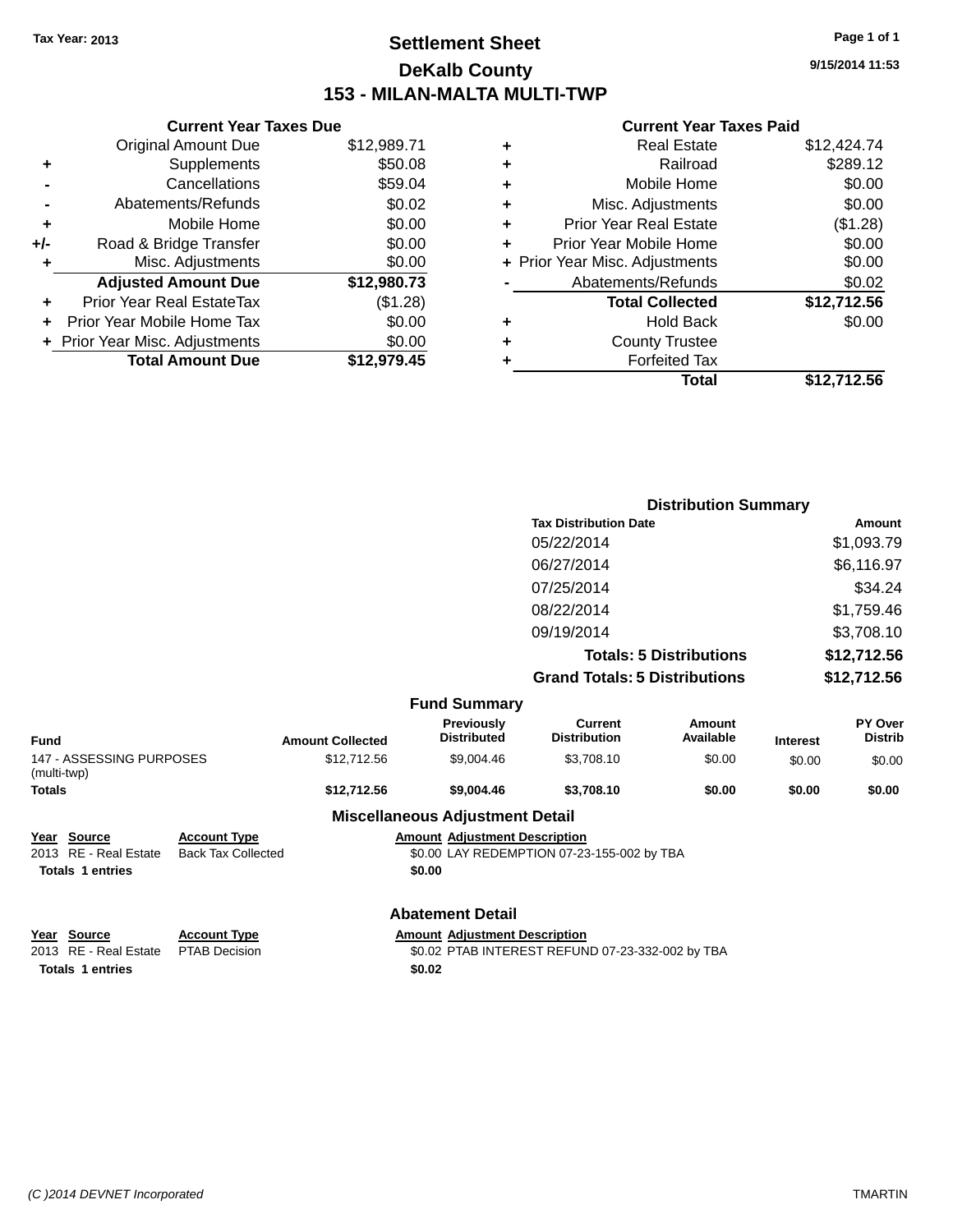## **Settlement Sheet Tax Year: 2013 Page 1 of 1 DeKalb County 154 - PAW PAW-SHABBONA MULT TWP**

**Current Year Taxes Due** Original Amount Due \$12,555.67 **+** Supplements \$42.22 **-** Cancellations \$47.64 **-** Abatements/Refunds \$0.03 **+** Mobile Home \$0.00 **+/-** Road & Bridge Transfer \$0.00 **+** Misc. Adjustments \$6.62 **Adjusted Amount Due \$12,556.84 +** Prior Year Real EstateTax (\$1.08) **+** Prior Year Mobile Home Tax \$0.00 **+ Prior Year Misc. Adjustments**  $$0.00$ **Total Amount Due \$12,555.76**

#### **Current Year Taxes Paid +** Real Estate \$11,712.02 **+** Railroad \$493.04 **+** Mobile Home \$0.00 **+** Misc. Adjustments \$6.62 **+** Prior Year Real Estate (\$1.08) **+** Prior Year Mobile Home \$0.00 **+** Prior Year Misc. Adjustments  $$0.00$ Abatements/Refunds \$0.03 **Total Collected \$12,210.57 +** Hold Back \$0.00 **+** County Trustee **+** Forfeited Tax **Total \$12,210.57**

|                     | <b>Distribution Summary</b>          |                                |                |  |
|---------------------|--------------------------------------|--------------------------------|----------------|--|
|                     | <b>Tax Distribution Date</b>         |                                | Amount         |  |
|                     | 05/22/2014                           |                                | \$1,478.51     |  |
|                     | 06/27/2014                           |                                | \$5,422.24     |  |
|                     | 07/25/2014                           |                                | \$168.53       |  |
|                     | 08/22/2014                           |                                | \$1,113.31     |  |
|                     | 09/19/2014                           |                                | \$4,027.98     |  |
|                     |                                      | <b>Totals: 5 Distributions</b> | \$12,210.57    |  |
|                     | <b>Grand Totals: 5 Distributions</b> |                                | \$12,210.57    |  |
| <b>Fund Summary</b> |                                      |                                |                |  |
| <b>Previously</b>   | <b>Current</b>                       | Amount                         | <b>PY Over</b> |  |

| Fund                                    | <b>Amount Collected</b>                | <b>Previously</b><br><b>Distributed</b> | Current<br><b>Distribution</b> | Amount<br>Available | <b>Interest</b> | PY Over<br><b>Distrib</b> |
|-----------------------------------------|----------------------------------------|-----------------------------------------|--------------------------------|---------------------|-----------------|---------------------------|
| 147 - ASSESSING PURPOSES<br>(multi-twp) | \$12,210.57                            | \$8.182.59                              | \$4.027.98                     | \$0.00              | \$0.00          | \$0.00                    |
| Totals                                  | \$12,210.57                            | \$8.182.59                              | \$4,027.98                     | \$0.00              | \$0.00          | \$0.00                    |
|                                         | <b>Miscellaneous Adjustment Detail</b> |                                         |                                |                     |                 |                           |

#### **Year Source Account Type Amount Adjustment Description** 2013 RE - Real Estate Back Tax Collected \$0.65 DOBSON REDEMPTION 13-15-402-010 by TBA 2013 RE - Real Estate Back Tax Collected \$0.84 MANESS REDEMPTION 13-06-331-005 by TBA 2013 RE - Real Estate Back Tax Collected \$0.58 SCAVENGER SALE 13-06-332-003 by TBA 2013 RE - Real Estate Back Tax Collected \$2.01 ENBURG REDEMPTION 13-35-201-007 by TBA 2013 RE - Real Estate Paymt In Lieu of Tax \$2.54 HOUSING AUTHORITY-SEQUOYA APTS by TBA

#### **Totals 5 entries \$6.62**

**Abatement Detail**

**Year Source Account Type Amount Adjustment Description** 2013 RE - Real Estate PTAB Decision \$0.03 PTAB INTEREST REFUND 13-15-176-011 by TBA **Totals 1 entries \$0.03**

**9/15/2014 11:53**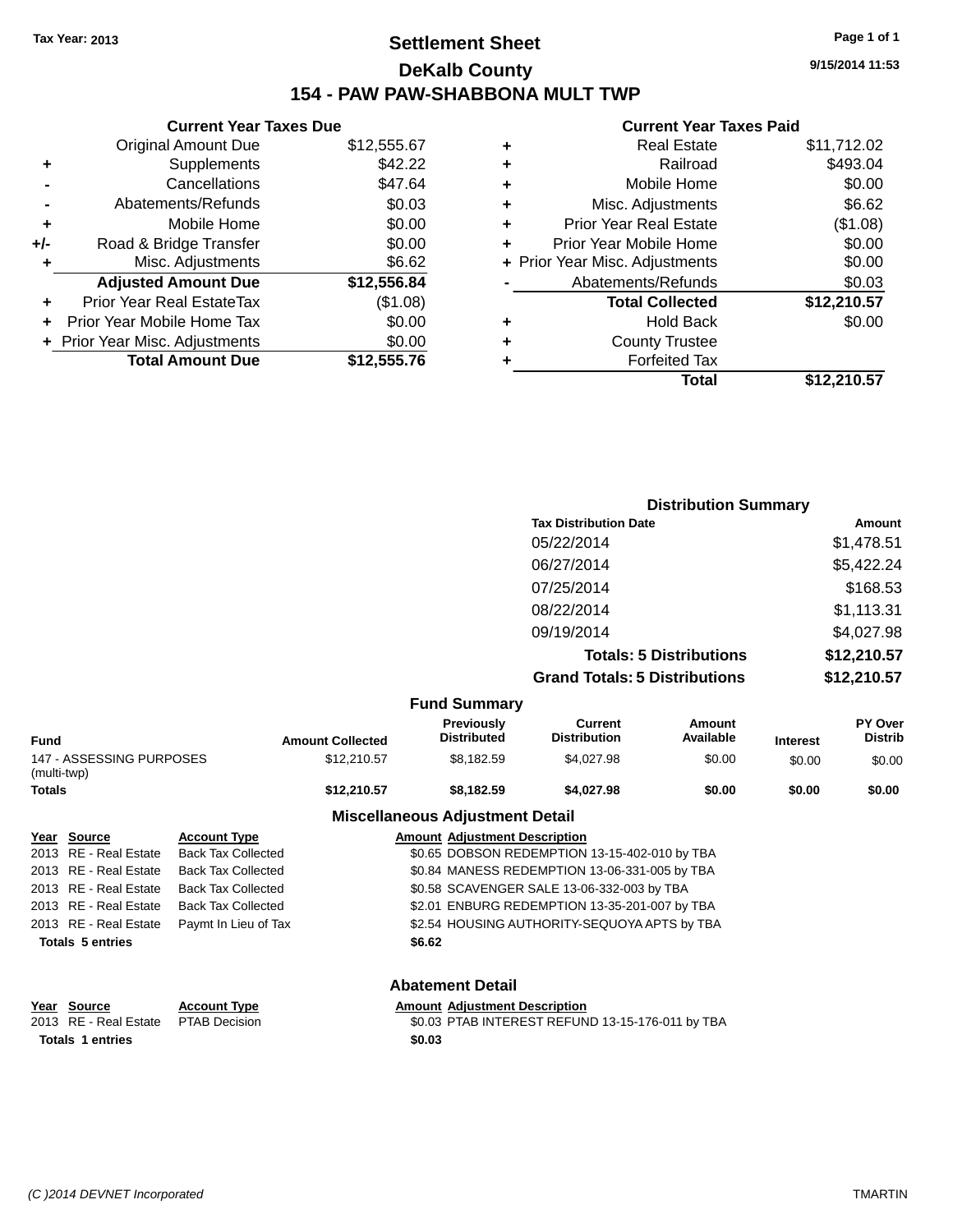## **Settlement Sheet Tax Year: 2013 Page 1 of 1 DeKalb County 155 - SOUTH GROVE-MAYFIELD MULT**

**9/15/2014 11:53**

#### **Current Year Taxes Paid**

| \$11,460.34                                                                                             |
|---------------------------------------------------------------------------------------------------------|
|                                                                                                         |
|                                                                                                         |
|                                                                                                         |
|                                                                                                         |
|                                                                                                         |
|                                                                                                         |
|                                                                                                         |
| \$11,451.38                                                                                             |
|                                                                                                         |
|                                                                                                         |
|                                                                                                         |
|                                                                                                         |
| \$69.45<br>\$78.41<br>\$0.00<br>\$0.00<br>\$0.00<br>\$0.00<br>\$0.00<br>\$0.00<br>\$0.00<br>\$11.451.38 |

| ٠ | <b>Real Estate</b>             | \$11,293.27 |
|---|--------------------------------|-------------|
| ٠ | Railroad                       | \$0.00      |
| ٠ | Mobile Home                    | \$0.00      |
| ٠ | Misc. Adjustments              | \$0.00      |
| ٠ | <b>Prior Year Real Estate</b>  | \$0.00      |
| ÷ | Prior Year Mobile Home         | \$0.00      |
|   | + Prior Year Misc. Adjustments | \$0.00      |
|   | Abatements/Refunds             | \$0.00      |
|   | <b>Total Collected</b>         | \$11,293.27 |
| ٠ | <b>Hold Back</b>               | \$0.00      |
| ٠ | <b>County Trustee</b>          |             |
| ٠ | <b>Forfeited Tax</b>           |             |
|   | Total                          | \$11,293.27 |
|   |                                |             |

| <b>Distribution Summary</b>          |             |
|--------------------------------------|-------------|
| <b>Tax Distribution Date</b>         | Amount      |
| 05/22/2014                           | \$1,383.69  |
| 06/27/2014                           | \$4,983.37  |
| 07/25/2014                           | \$96.68     |
| 08/22/2014                           | \$388.82    |
| 09/19/2014                           | \$4,440.71  |
| <b>Totals: 5 Distributions</b>       | \$11,293.27 |
| <b>Grand Totals: 5 Distributions</b> | \$11,293.27 |

|                                         |                         | <b>Fund Summary</b>                     |                                |                     |                 |                                  |
|-----------------------------------------|-------------------------|-----------------------------------------|--------------------------------|---------------------|-----------------|----------------------------------|
| <b>Fund</b>                             | <b>Amount Collected</b> | <b>Previously</b><br><b>Distributed</b> | Current<br><b>Distribution</b> | Amount<br>Available | <b>Interest</b> | <b>PY Over</b><br><b>Distrib</b> |
| 147 - ASSESSING PURPOSES<br>(multi-twp) | \$11.293.27             | \$6.852.56                              | \$4,440.71                     | \$0.00              | \$0.00          | \$0.00                           |
| <b>Totals</b>                           | \$11,293.27             | \$6,852.56                              | \$4,440.71                     | \$0.00              | \$0.00          | \$0.00                           |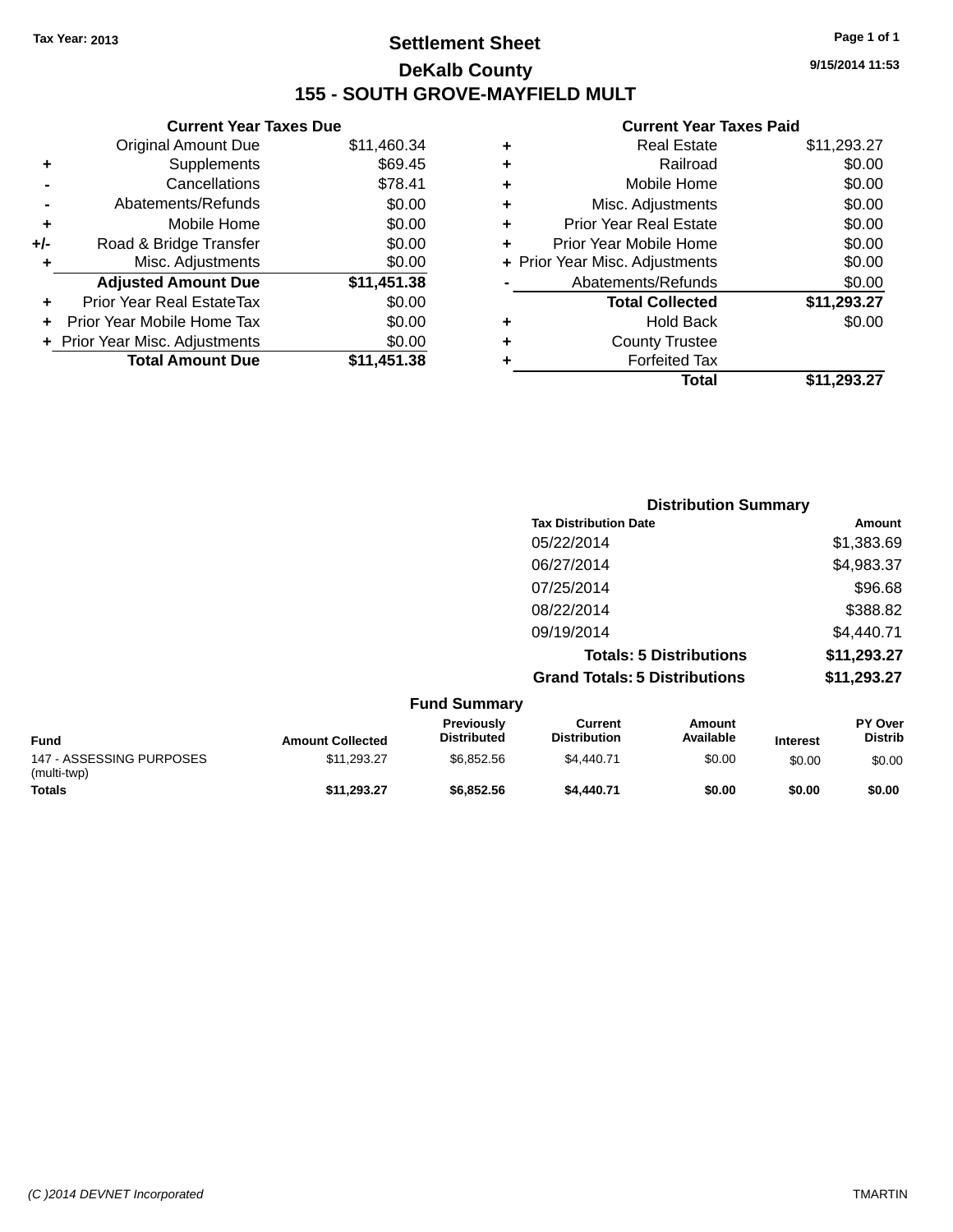## **Settlement Sheet Tax Year: 2013 Page 1 of 1 DeKalb County 156 - VICTOR-SOMONAUK MULTI TWP**

**9/15/2014 11:53**

|     | <b>Current Year Taxes Due</b> |             |  |  |  |
|-----|-------------------------------|-------------|--|--|--|
|     | <b>Original Amount Due</b>    | \$21,638.29 |  |  |  |
| ٠   | Supplements                   | \$138.93    |  |  |  |
|     | Cancellations                 | \$137.16    |  |  |  |
|     | Abatements/Refunds            | \$0.00      |  |  |  |
| ٠   | Mobile Home                   | \$0.00      |  |  |  |
| +/- | Road & Bridge Transfer        | \$0.00      |  |  |  |
| ٠   | Misc. Adjustments             | \$0.00      |  |  |  |
|     | <b>Adjusted Amount Due</b>    | \$21,640.06 |  |  |  |
| ÷   | Prior Year Real EstateTax     | (\$6.94)    |  |  |  |
|     | Prior Year Mobile Home Tax    | \$0.00      |  |  |  |
|     | Prior Year Misc. Adjustments  | \$0.00      |  |  |  |
|     | <b>Total Amount Due</b>       | \$21,633.12 |  |  |  |

| ٠ | Mobile Home                    | \$0.00      |
|---|--------------------------------|-------------|
| ٠ | Misc. Adjustments              | \$0.00      |
| ÷ | <b>Prior Year Real Estate</b>  | (\$6.94)    |
| ٠ | Prior Year Mobile Home         | \$0.00      |
|   | + Prior Year Misc. Adjustments | \$0.00      |
|   | Abatements/Refunds             | \$0.00      |
|   | <b>Total Collected</b>         | \$20,974.32 |
| ٠ | Hold Back                      | \$0.00      |
| ٠ | <b>County Trustee</b>          |             |
| ٠ | <b>Forfeited Tax</b>           |             |
|   | Total                          | \$20,974.32 |
|   |                                |             |

| <b>Distribution Summary</b>          |               |
|--------------------------------------|---------------|
| <b>Tax Distribution Date</b>         | <b>Amount</b> |
| 05/22/2014                           | \$3,747.29    |
| 06/27/2014                           | \$8,838.44    |
| 07/25/2014                           | \$129.75      |
| 08/22/2014                           | \$968.37      |
| 09/19/2014                           | \$7,290.47    |
| <b>Totals: 5 Distributions</b>       | \$20,974.32   |
| <b>Grand Totals: 5 Distributions</b> | \$20,974.32   |
|                                      |               |

|                                         |                         | <b>Fund Summary</b>              |                                |                     |                 |                                  |
|-----------------------------------------|-------------------------|----------------------------------|--------------------------------|---------------------|-----------------|----------------------------------|
| Fund                                    | <b>Amount Collected</b> | Previously<br><b>Distributed</b> | Current<br><b>Distribution</b> | Amount<br>Available | <b>Interest</b> | <b>PY Over</b><br><b>Distrib</b> |
| 147 - ASSESSING PURPOSES<br>(multi-twp) | \$20.974.32             | \$13,683,85                      | \$7.290.47                     | \$0.00              | \$0.00          | \$0.00                           |
| <b>Totals</b>                           | \$20.974.32             | \$13,683,85                      | \$7.290.47                     | \$0.00              | \$0.00          | \$0.00                           |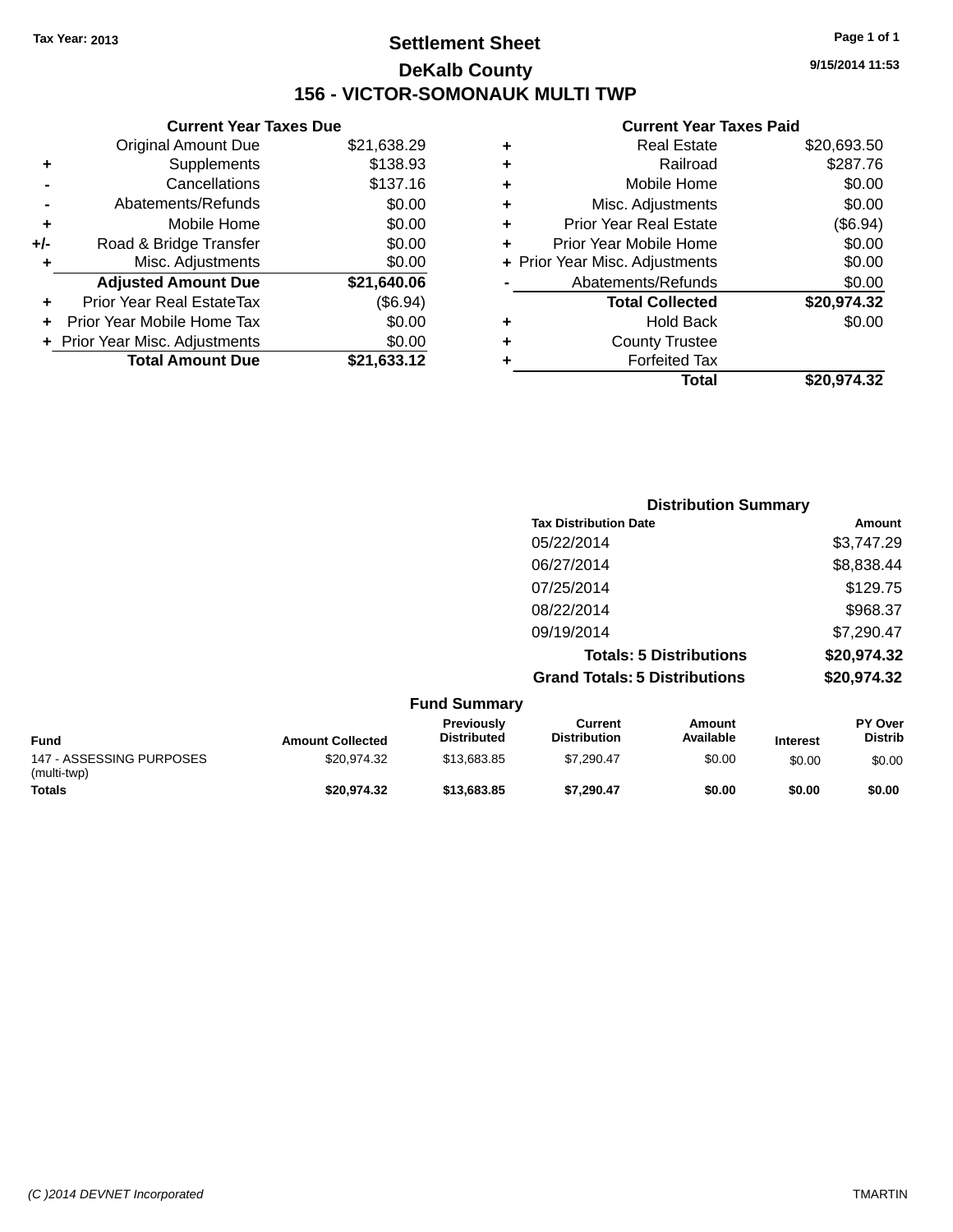## **Settlement Sheet Tax Year: 2013 Page 1 of 1 DeKalb County 157 - GENOA PUBLIC LIBRARY DIST**

**Current Year Taxes Due**

| <b>Original Amount Due</b> | \$223,793.68                   |
|----------------------------|--------------------------------|
| Supplements                | \$1,499.68                     |
| Cancellations              | \$2,334.79                     |
| Abatements/Refunds         | \$2.29                         |
| Mobile Home                | \$0.00                         |
| Road & Bridge Transfer     | \$0.00                         |
| Misc. Adjustments          | \$0.00                         |
| <b>Adjusted Amount Due</b> | \$222,956.28                   |
| Prior Year Real EstateTax  | (\$76.45)                      |
| Prior Year Mobile Home Tax | \$0.00                         |
|                            | \$0.00                         |
| <b>Total Amount Due</b>    | \$222,879.83                   |
|                            | + Prior Year Misc. Adjustments |

|   | <b>Real Estate</b>             | \$215,366.28 |
|---|--------------------------------|--------------|
| ٠ | Railroad                       | \$563.26     |
| ٠ | Mobile Home                    | \$0.00       |
| ٠ | Misc. Adjustments              | \$0.00       |
| ٠ | <b>Prior Year Real Estate</b>  | (\$76.45)    |
| ٠ | Prior Year Mobile Home         | \$0.00       |
|   | + Prior Year Misc. Adjustments | \$0.00       |
|   | Abatements/Refunds             | \$2.29       |
|   | <b>Total Collected</b>         | \$215,850.80 |
| ٠ | <b>Hold Back</b>               | \$0.00       |
| ٠ | <b>County Trustee</b>          |              |
| ٠ | <b>Forfeited Tax</b>           |              |
|   | Total                          | \$215,850.80 |
|   |                                |              |

| <b>Distribution Summary</b>          |              |
|--------------------------------------|--------------|
| <b>Tax Distribution Date</b>         | Amount       |
| 05/22/2014                           | \$27,537.46  |
| 06/27/2014                           | \$84,851.34  |
| 07/25/2014                           | \$5,659.43   |
| 08/22/2014                           | \$14,274.26  |
| 09/19/2014                           | \$83,528.31  |
| <b>Totals: 5 Distributions</b>       | \$215,850.80 |
| <b>Grand Totals: 5 Distributions</b> | \$215,850.80 |

|                                         |                         | <b>Fund Summary</b>                     |                                       |                     |                 |                                  |
|-----------------------------------------|-------------------------|-----------------------------------------|---------------------------------------|---------------------|-----------------|----------------------------------|
| <b>Fund</b>                             | <b>Amount Collected</b> | <b>Previously</b><br><b>Distributed</b> | <b>Current</b><br><b>Distribution</b> | Amount<br>Available | <b>Interest</b> | <b>PY Over</b><br><b>Distrib</b> |
| 001 - CORPORATE                         | \$179,216.81            | \$109.864.85                            | \$69.351.96                           | \$0.00              | \$0.00          | \$0.00                           |
| 004 - OPERATIONS & MAINTENANCE          | \$10.329.97             | \$6,332.55                              | \$3.997.42                            | \$0.00              | \$0.00          | \$0.00                           |
| $005 - I. M. R. F.$                     | \$14.079.09             | \$8.630.87                              | \$5,448.22                            | \$0.00              | \$0.00          | \$0.00                           |
| 027 - AUDIT                             | \$2,825,28              | \$1.731.97                              | \$1,093.31                            | \$0.00              | \$0.00          | \$0.00                           |
| 035 - TORT JUDGEMENTS/LIABILITY<br>INS. | \$950.82                | \$582.88                                | \$367.94                              | \$0.00              | \$0.00          | \$0.00                           |
| 047 - SOCIAL SECURITY                   | \$8,448.83              | \$5.179.37                              | \$3.269.46                            | \$0.00              | \$0.00          | \$0.00                           |
| <b>Totals</b>                           | \$215,850.80            | \$132,322,49                            | \$83,528.31                           | \$0.00              | \$0.00          | \$0.00                           |
|                                         |                         | <b>Abatement Detail</b>                 |                                       |                     |                 |                                  |

|                         | <u>Year Source</u>                   | <b>Account Type</b> | <b>Amount Adiustment Description</b>             |
|-------------------------|--------------------------------------|---------------------|--------------------------------------------------|
|                         | 2013 RE - Real Estate  PTAB Decision |                     | \$2.29 PTAB INTEREST REFUND 03-30-276-011 by TBA |
| <b>Totals 1 entries</b> |                                      |                     | \$2.29                                           |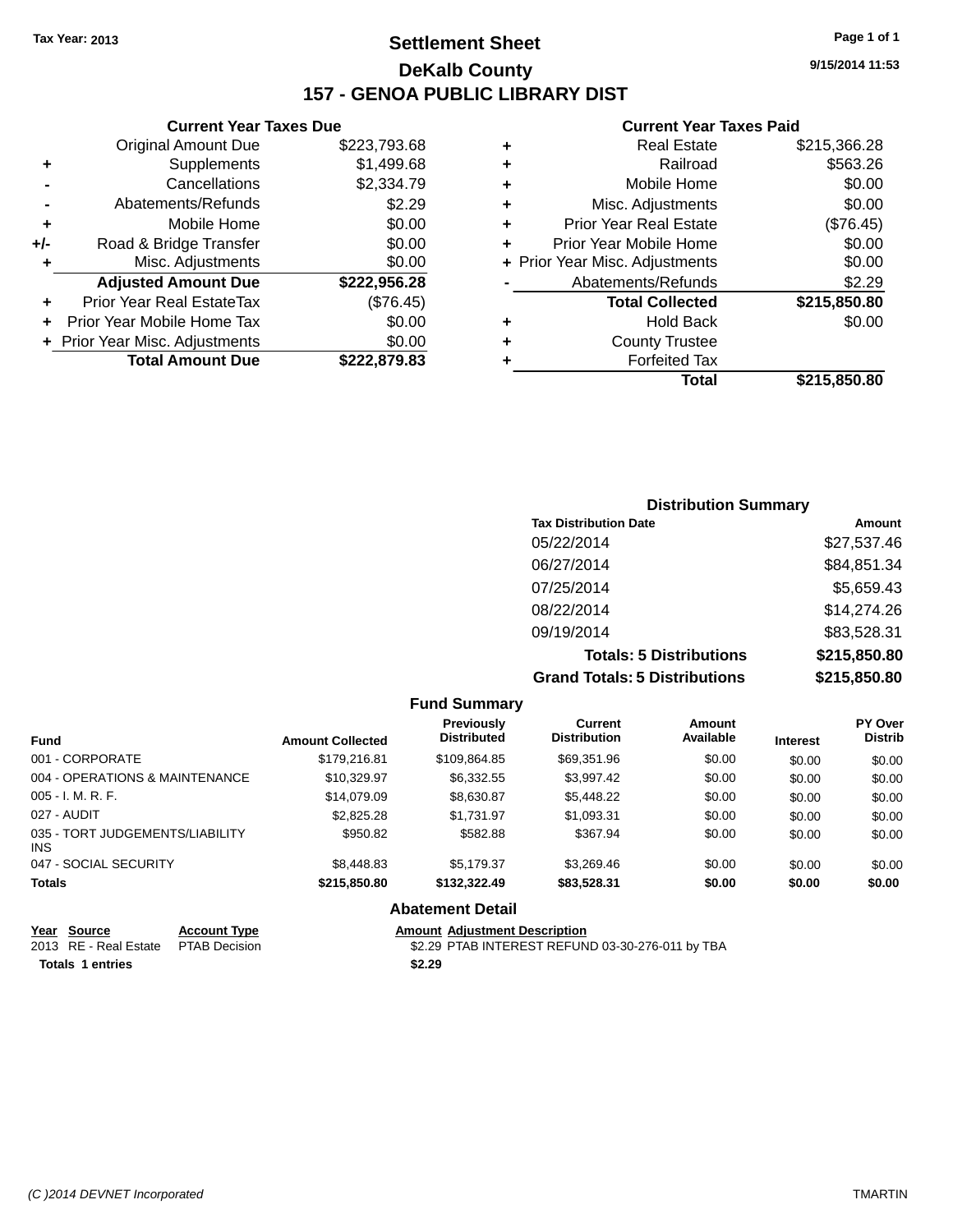## **Settlement Sheet Tax Year: 2013 Page 1 of 1 DeKalb County 158 - DEKALB TIF1**

**9/15/2014 11:53**

#### **Current Year Taxes Due**

|     | <b>Original Amount Due</b>     | \$4,299,597.96 |
|-----|--------------------------------|----------------|
| ٠   | Supplements                    | \$10,118.08    |
|     | Cancellations                  | \$14,899.92    |
|     | Abatements/Refunds             | \$0.00         |
| ٠   | Mobile Home                    | \$0.00         |
| +/- | Road & Bridge Transfer         | \$0.00         |
| ٠   | Misc. Adjustments              | \$0.00         |
|     | <b>Adjusted Amount Due</b>     | \$4,294,816.12 |
|     | Prior Year Real EstateTax      | (\$27,127.56)  |
|     | Prior Year Mobile Home Tax     | \$0.00         |
|     | + Prior Year Misc. Adjustments | \$0.00         |
|     | <b>Total Amount Due</b>        | \$4,267,688.56 |

## **Current Year Taxes Paid +** Real Estate \$4,102,812.58

|   | Total                          | \$4,075,685.02 |
|---|--------------------------------|----------------|
|   | <b>Forfeited Tax</b>           |                |
| ٠ | <b>County Trustee</b>          |                |
| ٠ | <b>Hold Back</b>               | \$0.00         |
|   | <b>Total Collected</b>         | \$4,075,685.02 |
|   | Abatements/Refunds             | \$0.00         |
|   | + Prior Year Misc. Adjustments | \$0.00         |
| ٠ | Prior Year Mobile Home         | \$0.00         |
| ٠ | <b>Prior Year Real Estate</b>  | (\$27,127.56)  |
| ٠ | Misc. Adjustments              | \$0.00         |
| ÷ | Mobile Home                    | \$0.00         |
|   | Railroad                       | \$0.00         |
|   |                                |                |

## **Distribution Summary Tax Distribution Date Amount** 05/22/2014 \$627,400.75 06/27/2014 \$1,586,762.70 07/25/2014 \$36,669.91 08/22/2014 \$473,136.85 09/19/2014 \$1,351,714.81 **Totals: 5 Distributions \$4,075,685.02 Grand Totals: 5 Distributions \$4,075,685.02**

#### **Fund Summary**

| Fund            | <b>Amount Collected</b> | <b>Previously</b><br><b>Distributed</b> | Current<br><b>Distribution</b> | Amount<br>Available | <b>Interest</b> | <b>PY Over</b><br><b>Distrib</b> |
|-----------------|-------------------------|-----------------------------------------|--------------------------------|---------------------|-----------------|----------------------------------|
| 001 - CORPORATE | \$4.075.685.02          | \$2,723,970.21                          | \$1,351,714.81                 | \$0.00              | \$0.00          | \$0.00                           |
| Totals          | \$4.075.685.02          | \$2,723,970.21                          | \$1,351,714.81                 | \$0.00              | \$0.00          | \$0.00                           |
|                 |                         | <b>Abatement Detail</b>                 |                                |                     |                 |                                  |

# **Totals 4 entries \$0.00**

#### **Year Source Account Type Amount Adjustment Description**

2013 RE - Real Estate PTAB Decision \$0.00 PTAB INTEREST REFUND 08-12-451-004 by TBA 2013 RE - Real Estate PTAB Decision \$0.00 PTAB INTEREST REFUND 08-12-451-005 by TBA 2013 RE - Real Estate PTAB Decision \$0.00 PTAB INTEREST REFUND 08-12-451-007 by TBA 2013 RE - Real Estate PTAB Decision \$0.00 PTAB INTEREST REFUND 08-12-451-014 by TBA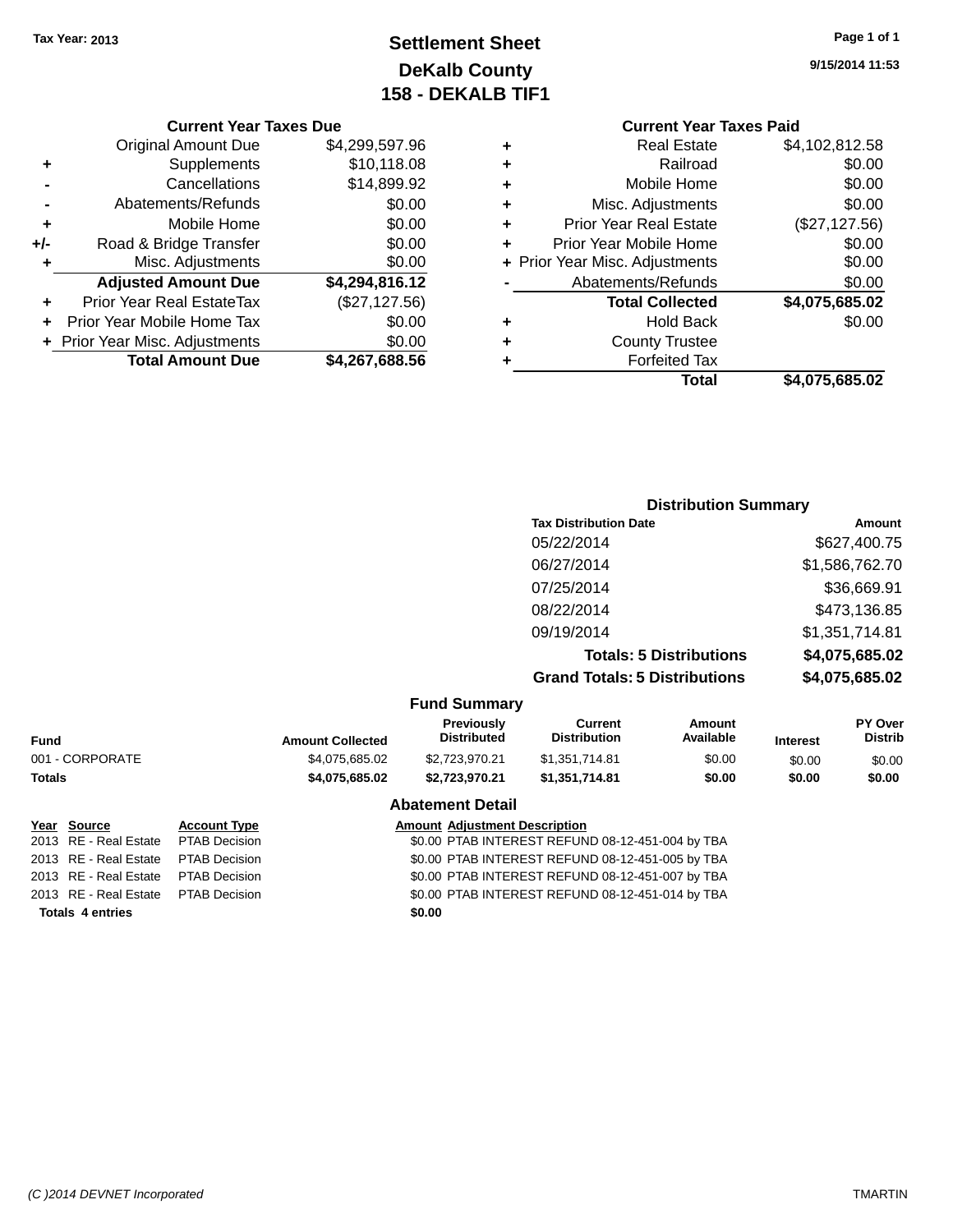## **Settlement Sheet Tax Year: 2013 Page 1 of 1 DeKalb County 159 - DEKALB TIF2**

**9/15/2014 11:53**

| <b>Current Year Taxes Due</b> |  |  |  |
|-------------------------------|--|--|--|
|-------------------------------|--|--|--|

|     | <b>Original Amount Due</b>       | \$1,370,554.08 |
|-----|----------------------------------|----------------|
| ٠   | Supplements                      | \$3,222.00     |
|     | Cancellations                    | \$10,577.34    |
|     | Abatements/Refunds               | \$0.00         |
| ÷   | Mobile Home                      | \$0.00         |
| +/- | Road & Bridge Transfer           | \$0.00         |
| ٠   | Misc. Adjustments                | \$0.00         |
|     | <b>Adjusted Amount Due</b>       | \$1,363,198.74 |
|     | <b>Prior Year Real EstateTax</b> | (\$34,351.76)  |
|     | Prior Year Mobile Home Tax       | \$0.00         |
|     | + Prior Year Misc. Adjustments   | \$0.00         |
|     | <b>Total Amount Due</b>          | \$1,328,846.98 |

#### **Current Year Taxes Paid +** Real Estate \$1,333,571.76

|   | Total                          | \$1,299,220.00               |
|---|--------------------------------|------------------------------|
|   | <b>Forfeited Tax</b>           |                              |
| ٠ | <b>County Trustee</b>          |                              |
| ٠ | <b>Hold Back</b>               | \$0.00                       |
|   | <b>Total Collected</b>         | \$1,299,220.00               |
|   | Abatements/Refunds             | \$0.00                       |
|   | + Prior Year Misc. Adjustments | \$0.00                       |
|   | Prior Year Mobile Home         | \$0.00                       |
| ٠ | <b>Prior Year Real Estate</b>  | (\$34,351.76)                |
| ٠ | Misc. Adjustments              | \$0.00                       |
| ÷ | Mobile Home                    | \$0.00                       |
| ÷ | Railroad                       | \$0.00                       |
|   |                                | $v_1, v_2, v_1, \ldots, v_n$ |

## **Distribution Summary Tax Distribution Date Amount** 05/22/2014 \$67,624.26 06/27/2014 \$587,589.72 07/25/2014 \$14,238.65 08/22/2014 \$31,371.72 09/19/2014 \$598,395.65 **Totals: 5 Distributions \$1,299,220.00 Grand Totals: 5 Distributions \$1,299,220.00**

| <b>Fund Summary</b> |  |
|---------------------|--|
|---------------------|--|

| <b>Distrib</b>                      |
|-------------------------------------|
| \$0.00                              |
| \$0.00                              |
| <b>Interest</b><br>\$0.00<br>\$0.00 |

#### **Miscellaneous Adjustment Detail**

**Year Source Account Type Amount Adjustment Description** 2013 RE - Real Estate Paymt In Lieu of Tax \$0.00 HOUSING AUTHORITY by TBA **Totals 1 entries \$0.00**

## **Abatement Detail**

2013 RE - Real Estate PTAB Decision \$0.00 PTAB INTEREST REFUND 08-25-100-021 by TBA

**Totals 1 entries \$0.00**

**Year Source Account Type Amount Adjustment Description**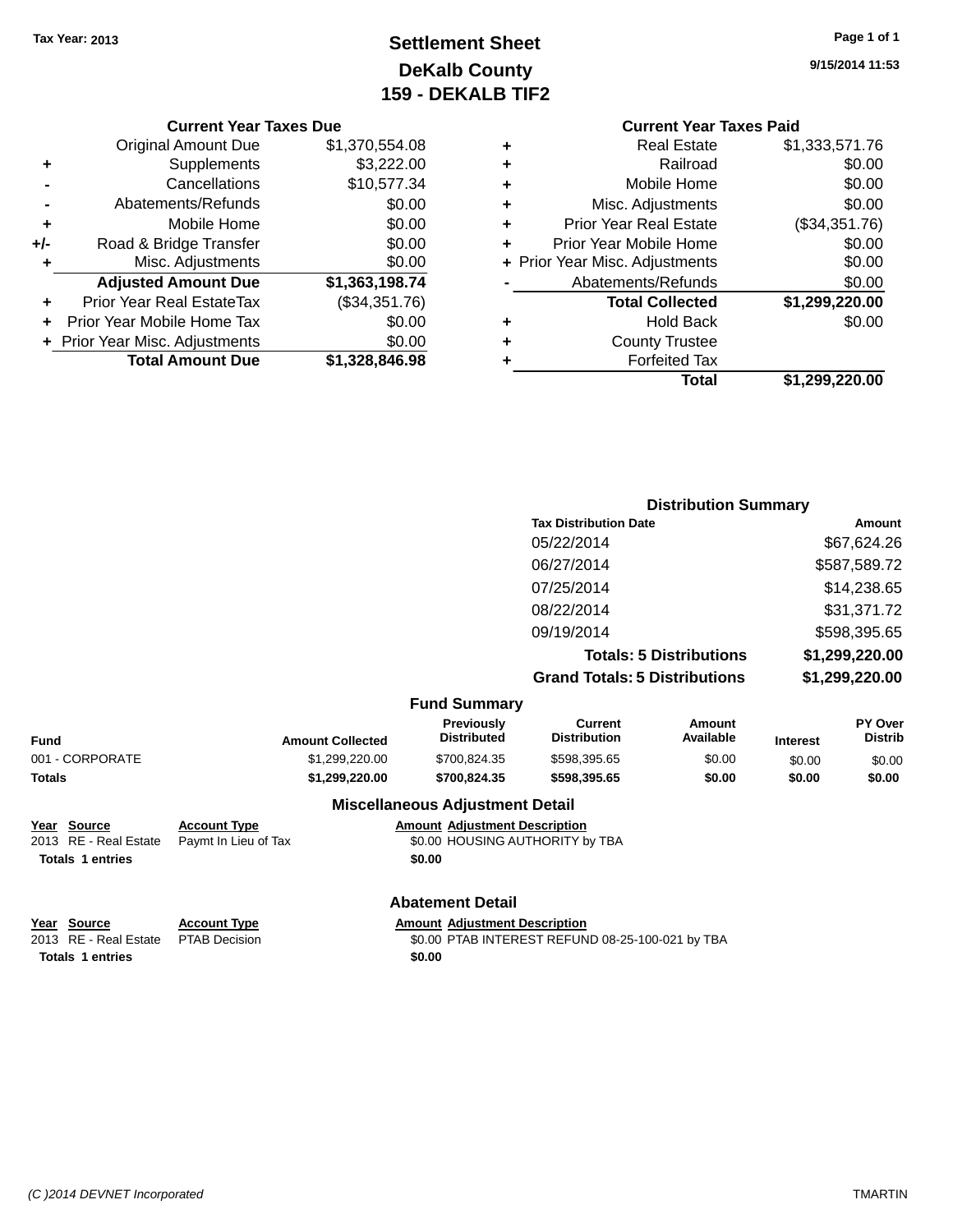## **Settlement Sheet Tax Year: 2013 Page 1 of 1 DeKalb County 160 - DEKALB TIF1 AMENDED**

**9/15/2014 11:53**

|     | <b>Current Year Taxes Due</b>  |                |
|-----|--------------------------------|----------------|
|     | <b>Original Amount Due</b>     | \$2,184,134.16 |
| ٠   | Supplements                    | \$8,384.34     |
|     | Cancellations                  | \$12,938.20    |
|     | Abatements/Refunds             | \$0.00         |
| ٠   | Mobile Home                    | \$0.00         |
| +/- | Road & Bridge Transfer         | \$0.00         |
| ٠   | Misc. Adjustments              | \$0.00         |
|     | <b>Adjusted Amount Due</b>     | \$2,179,580.30 |
| ٠   | Prior Year Real EstateTax      | \$0.00         |
| ÷   | Prior Year Mobile Home Tax     | \$0.00         |
|     | + Prior Year Misc. Adjustments | \$0.00         |
|     | <b>Total Amount Due</b>        | \$2,179,580.30 |
|     |                                |                |

|   | <b>Real Estate</b>             | \$2,097,672.81 |
|---|--------------------------------|----------------|
| ٠ | Railroad                       | \$0.00         |
| ٠ | Mobile Home                    | \$0.00         |
| ٠ | Misc. Adjustments              | \$0.00         |
| ٠ | <b>Prior Year Real Estate</b>  | \$0.00         |
| ٠ | Prior Year Mobile Home         | \$0.00         |
|   | + Prior Year Misc. Adjustments | \$0.00         |
|   | Abatements/Refunds             | \$0.00         |
|   | <b>Total Collected</b>         | \$2,097,672.81 |
| ٠ | <b>Hold Back</b>               | \$0.00         |
| ٠ | <b>County Trustee</b>          |                |
| ٠ | <b>Forfeited Tax</b>           |                |
|   | Total                          | \$2,097,672.81 |
|   |                                |                |

| <b>Distribution Summary</b>          |                |
|--------------------------------------|----------------|
| <b>Tax Distribution Date</b>         | Amount         |
| 05/22/2014                           | \$331,698.49   |
| 06/27/2014                           | \$820,743.34   |
| 07/25/2014                           | \$41,300.81    |
| 08/22/2014                           | \$178,032.03   |
| 09/19/2014                           | \$725,898.14   |
| <b>Totals: 5 Distributions</b>       | \$2,097,672.81 |
| <b>Grand Totals: 5 Distributions</b> | \$2,097,672.81 |

| <b>Fund Summary</b> |                         |                           |                                |                     |                 |                           |
|---------------------|-------------------------|---------------------------|--------------------------------|---------------------|-----------------|---------------------------|
| Fund                | <b>Amount Collected</b> | Previously<br>Distributed | Current<br><b>Distribution</b> | Amount<br>Available | <b>Interest</b> | PY Over<br><b>Distrib</b> |
| 001 - CORPORATE     | \$2,097,672.81          | \$1.371.774.67            | \$725.898.14                   | \$0.00              | \$0.00          | \$0.00                    |
| <b>Totals</b>       | \$2,097.672.81          | \$1,371,774.67            | \$725,898.14                   | \$0.00              | \$0.00          | \$0.00                    |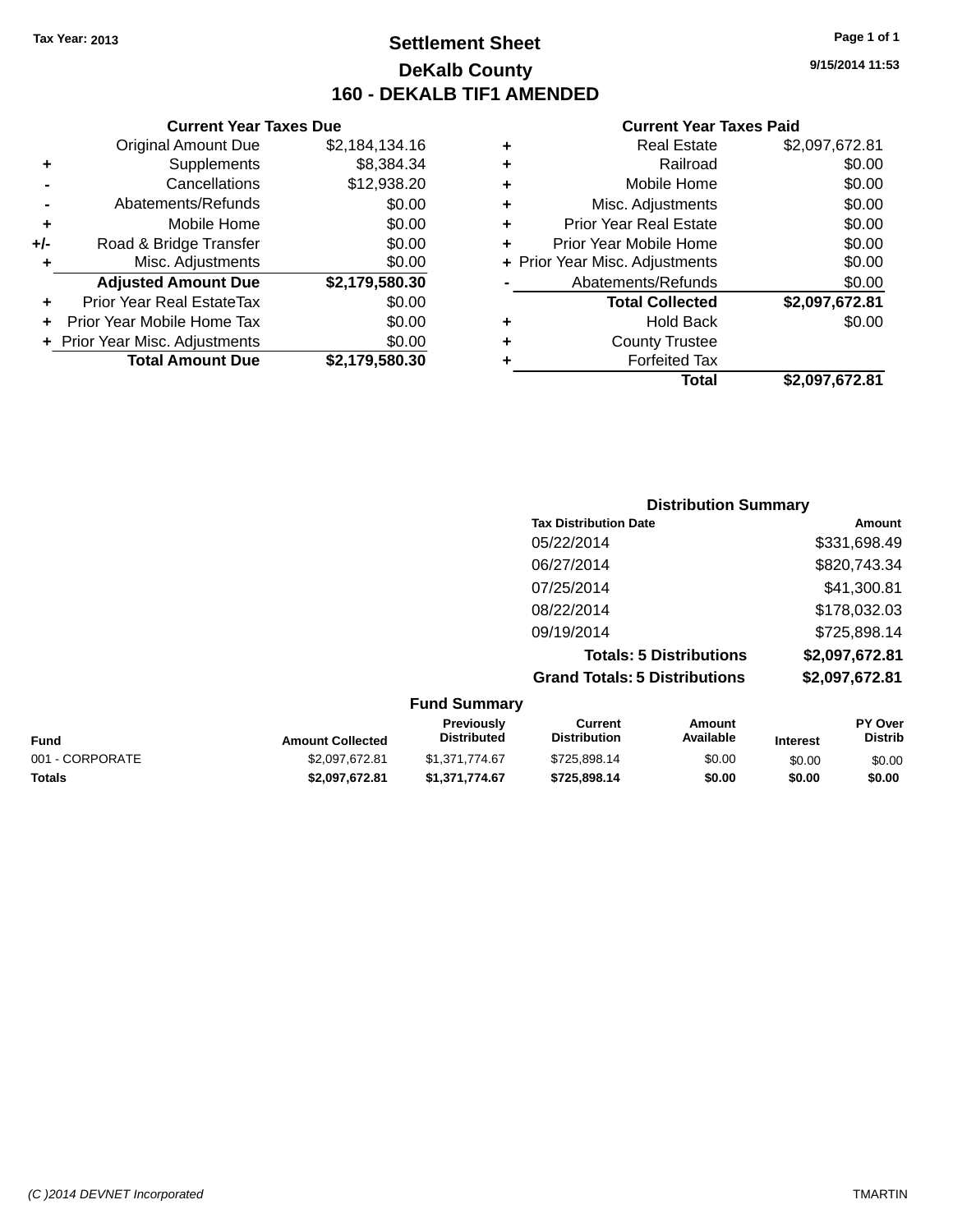## **Settlement Sheet Tax Year: 2013 Page 1 of 1 DeKalb County 163 - MALTA TIF**

**9/15/2014 11:53**

|   | <b>Current Year Taxes Paid</b>   |              |  |  |  |
|---|----------------------------------|--------------|--|--|--|
| ٠ | <b>Real Estate</b>               | \$373,270.61 |  |  |  |
| ٠ | Railroad                         | \$0.00       |  |  |  |
| ٠ | Mobile Home                      | \$0.00       |  |  |  |
| ٠ | Misc. Adjustments                | \$0.00       |  |  |  |
| ٠ | <b>Prior Year Real Estate</b>    | \$0.00       |  |  |  |
| ٠ | \$0.00<br>Prior Year Mobile Home |              |  |  |  |
|   | + Prior Year Misc. Adjustments   | \$0.00       |  |  |  |
|   | Abatements/Refunds               | \$0.00       |  |  |  |
|   | <b>Total Collected</b>           | \$373,270.61 |  |  |  |
| ٠ | <b>Hold Back</b>                 | \$0.00       |  |  |  |
| ٠ | <b>County Trustee</b>            |              |  |  |  |
|   | <b>Forfeited Tax</b>             |              |  |  |  |
|   | Total                            | \$373,270.61 |  |  |  |
|   |                                  |              |  |  |  |

#### **Current Year Taxes Due** Original Amount Due \$381,299.96 **+** Supplements \$5,872.48 **-** Cancellations \$5,918.78 **-** Abatements/Refunds \$0.00 **+** Mobile Home \$0.00 **+/-** Road & Bridge Transfer \$0.00<br> **+** Misc. Adjustments \$0.00 **+** Misc. Adjustments **Adjusted Amount Due \$381,253.66 +** Prior Year Real EstateTax \$0.00 **+** Prior Year Mobile Home Tax \$0.00 **+ Prior Year Misc. Adjustments**  $$0.00$ **Total Amount Due \$381,253.66**

| <b>Distribution Summary</b>          |              |
|--------------------------------------|--------------|
| <b>Tax Distribution Date</b>         | Amount       |
| 05/22/2014                           | \$40,116.94  |
| 06/27/2014                           | \$147,235.47 |
| 07/25/2014                           | \$2,446.37   |
| 08/22/2014                           | \$21,664.55  |
| 09/19/2014                           | \$161,807.28 |
| <b>Totals: 5 Distributions</b>       | \$373,270.61 |
| <b>Grand Totals: 5 Distributions</b> | \$373,270.61 |

| <b>Amount Collected</b> | <b>Previously</b><br><b>Distributed</b> | Current<br><b>Distribution</b> | Amount<br>Available | <b>Interest</b> | <b>PY Over</b><br><b>Distrib</b> |
|-------------------------|-----------------------------------------|--------------------------------|---------------------|-----------------|----------------------------------|
| \$373,270.61            | \$211,463,33                            | \$161.807.28                   | \$0.00              | \$0.00          | \$0.00                           |
| \$373,270.61            | \$211.463.33                            | \$161.807.28                   | \$0.00              | \$0.00          | \$0.00                           |
|                         |                                         | <b>Fund Summary</b>            |                     |                 |                                  |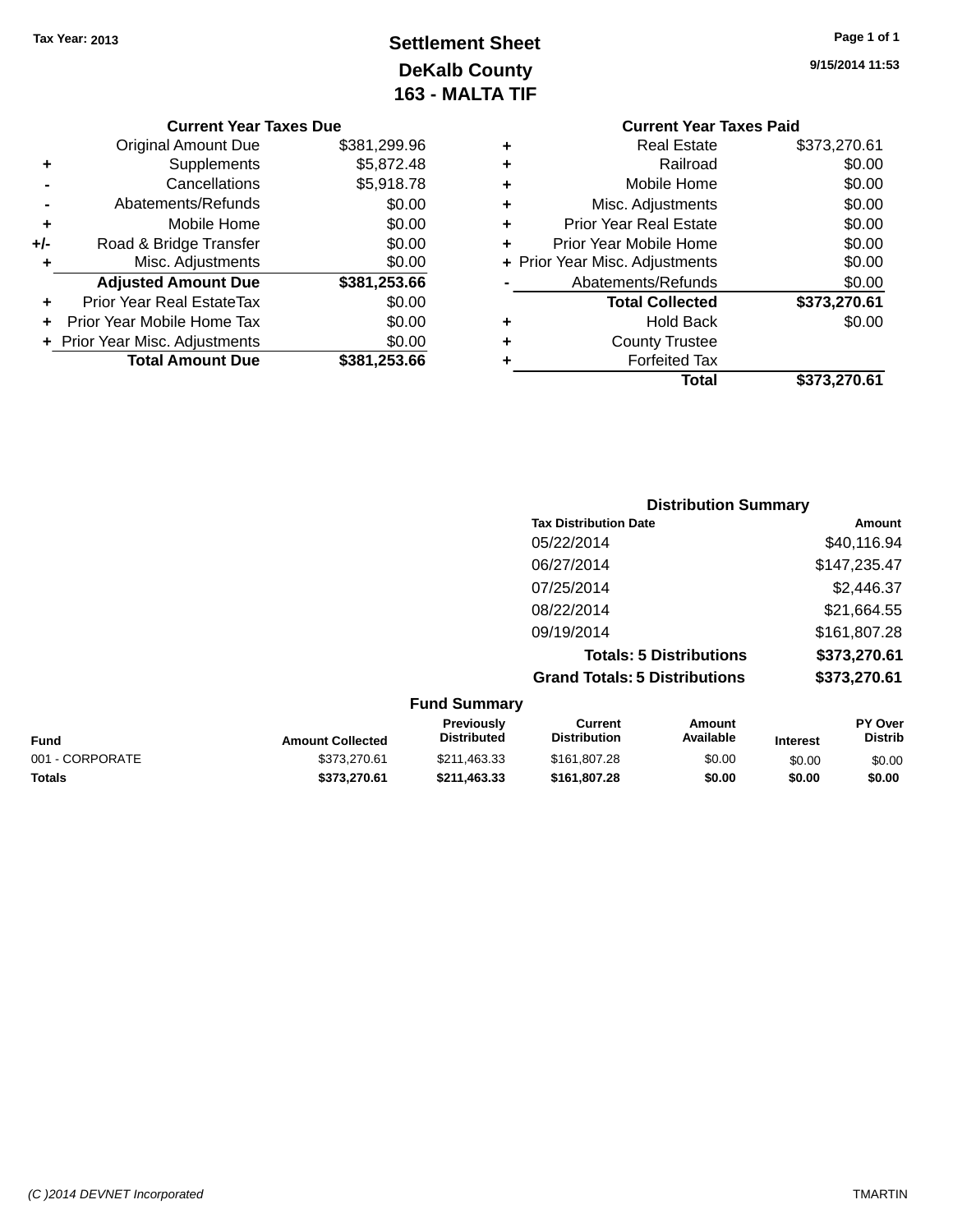## **Settlement Sheet Tax Year: 2013 Page 1 of 1 DeKalb County 164 - DEKALB TIF5**

**9/15/2014 11:53**

|     | <b>Current Year Taxes Due</b>  |          |
|-----|--------------------------------|----------|
|     | <b>Original Amount Due</b>     | \$618.94 |
| ٠   | Supplements                    | \$0.00   |
|     | Cancellations                  | \$0.00   |
|     | Abatements/Refunds             | \$0.00   |
| ٠   | Mobile Home                    | \$0.00   |
| +/- | Road & Bridge Transfer         | \$0.00   |
| ٠   | Misc. Adjustments              | \$0.00   |
|     | <b>Adjusted Amount Due</b>     | \$618.94 |
| ٠   | Prior Year Real EstateTax      | \$0.00   |
| ÷   | Prior Year Mobile Home Tax     | \$0.00   |
|     | + Prior Year Misc. Adjustments | \$0.00   |
|     | <b>Total Amount Due</b>        | \$618.94 |

#### **Current Year Taxes Paid +** Real Estate \$618.94 **+** Railroad \$0.00 **+** Mobile Home \$0.00 **+** Misc. Adjustments \$0.00 **+** Prior Year Real Estate \$0.00 **+** Prior Year Mobile Home \$0.00 **+ Prior Year Misc. Adjustments \$0.00 -** Abatements/Refunds \$0.00 Total Collected **\$618.94 +** Hold Back \$0.00 **+** County Trustee **+** Forfeited Tax **Total \$618.94**

|                 |                         | <b>Distribution Summary</b>      |                                       |                                |                 |                                  |
|-----------------|-------------------------|----------------------------------|---------------------------------------|--------------------------------|-----------------|----------------------------------|
|                 |                         |                                  | <b>Tax Distribution Date</b>          |                                |                 | <b>Amount</b>                    |
|                 |                         |                                  | 06/27/2014                            |                                |                 | \$618.94                         |
|                 |                         |                                  |                                       | <b>Totals: 1 Distributions</b> |                 | \$618.94                         |
|                 |                         |                                  | <b>Grand Totals: 1 Distributions</b>  |                                |                 | \$618.94                         |
|                 |                         | <b>Fund Summary</b>              |                                       |                                |                 |                                  |
| Fund            | <b>Amount Collected</b> | Previously<br><b>Distributed</b> | <b>Current</b><br><b>Distribution</b> | <b>Amount</b><br>Available     | <b>Interest</b> | <b>PY Over</b><br><b>Distrib</b> |
| 001 - CORPORATE | \$618.94                | \$618.94                         | \$0.00                                | \$0.00                         | \$0.00          | \$0.00                           |
| Totals          | \$618.94                | \$618.94                         | \$0.00                                | \$0.00                         | \$0.00          | \$0.00                           |
|                 |                         |                                  |                                       |                                |                 |                                  |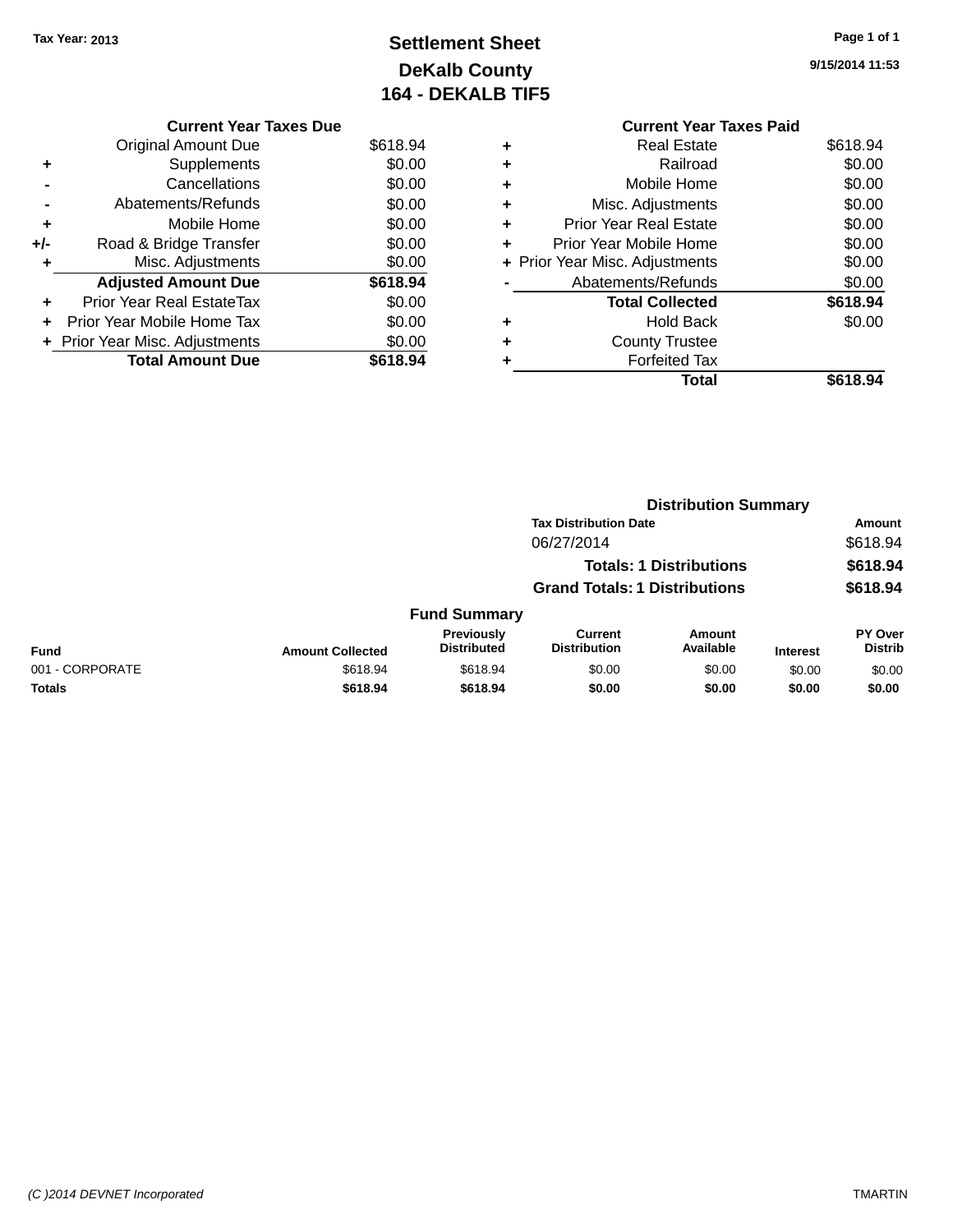## **Settlement Sheet Tax Year: 2013 Page 1 of 1 DeKalb County 170 - KIRKLAND TIF**

**9/15/2014 11:53**

| <b>Current Year Taxes Due</b> |  |  |  |
|-------------------------------|--|--|--|
|-------------------------------|--|--|--|

|     | <b>Original Amount Due</b>     | \$213,415.44 |
|-----|--------------------------------|--------------|
| ٠   | Supplements                    | \$2,946.98   |
|     | Cancellations                  | \$4,640.06   |
|     | Abatements/Refunds             | \$0.00       |
| ÷   | Mobile Home                    | \$0.00       |
| +/- | Road & Bridge Transfer         | \$0.00       |
| ٠   | Misc. Adjustments              | \$0.00       |
|     | <b>Adjusted Amount Due</b>     | \$211,722.36 |
| ÷   | Prior Year Real EstateTax      | \$0.00       |
|     | Prior Year Mobile Home Tax     | \$0.00       |
|     | + Prior Year Misc. Adjustments | \$0.00       |
|     | <b>Total Amount Due</b>        | \$211,722.36 |

|   | <b>Real Estate</b>             | \$200,344.96 |
|---|--------------------------------|--------------|
| ٠ | Railroad                       | \$0.00       |
| ٠ | Mobile Home                    | \$0.00       |
| ٠ | Misc. Adjustments              | \$0.00       |
| ٠ | <b>Prior Year Real Estate</b>  | \$0.00       |
| ٠ | Prior Year Mobile Home         | \$0.00       |
|   | + Prior Year Misc. Adjustments | \$0.00       |
|   | Abatements/Refunds             | \$0.00       |
|   | <b>Total Collected</b>         | \$200,344.96 |
| ٠ | <b>Hold Back</b>               | \$0.00       |
| ٠ | <b>County Trustee</b>          |              |
| ٠ | <b>Forfeited Tax</b>           |              |
|   | Total                          | \$200.344.96 |
|   |                                |              |

| <b>Distribution Summary</b>          |              |
|--------------------------------------|--------------|
| <b>Tax Distribution Date</b>         | Amount       |
| 05/22/2014                           | \$31,343.11  |
| 06/27/2014                           | \$80,982.30  |
| 07/25/2014                           | \$965.07     |
| 08/22/2014                           | \$5,135.65   |
| 09/19/2014                           | \$81,918.83  |
| <b>Totals: 5 Distributions</b>       | \$200,344.96 |
| <b>Grand Totals: 5 Distributions</b> | \$200,344.96 |

| <b>Fund Summary</b> |                         |                                  |                                |                     |                 |                           |
|---------------------|-------------------------|----------------------------------|--------------------------------|---------------------|-----------------|---------------------------|
| <b>Fund</b>         | <b>Amount Collected</b> | <b>Previously</b><br>Distributed | Current<br><b>Distribution</b> | Amount<br>Available | <b>Interest</b> | PY Over<br><b>Distrib</b> |
| 001 - CORPORATE     | \$200,344.96            | \$118,426.13                     | \$81,918.83                    | \$0.00              | \$0.00          | \$0.00                    |
| <b>Totals</b>       | \$200,344.96            | \$118,426.13                     | \$81,918.83                    | \$0.00              | \$0.00          | \$0.00                    |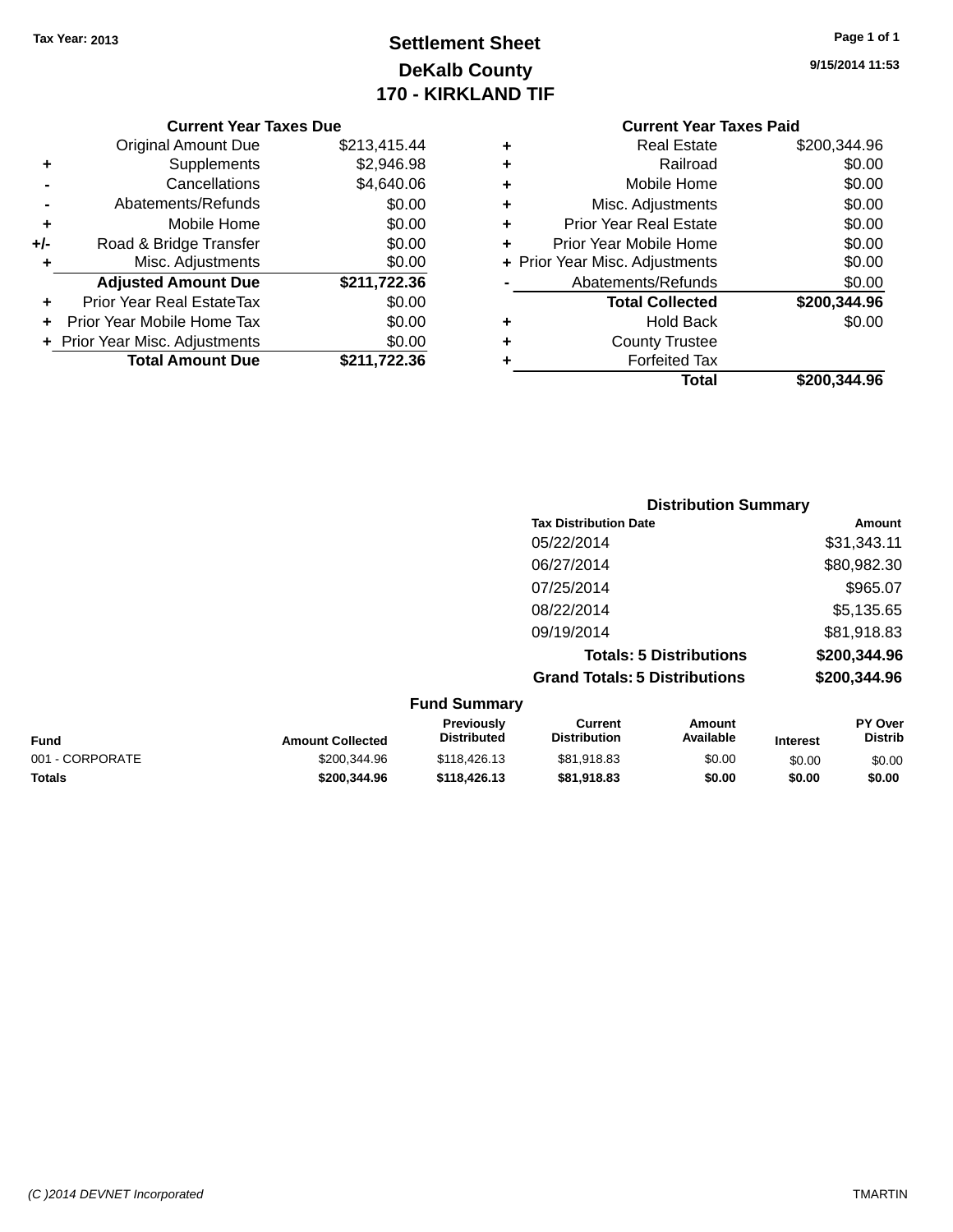## **Settlement Sheet Tax Year: 2013 Page 1 of 1 DeKalb County 171 - WATERMAN TIF**

**9/15/2014 11:53**

## **Current Year Taxes Paid +** Real Estate \$14,226.35

|     | <b>Original Amount Due</b>       | \$14,339.90 |
|-----|----------------------------------|-------------|
|     | Supplements                      | \$0.00      |
|     | Cancellations                    | \$0.00      |
|     | Abatements/Refunds               | \$0.00      |
| ٠   | Mobile Home                      | \$0.00      |
| +/- | Road & Bridge Transfer           | \$0.00      |
|     | Misc. Adjustments                | \$0.00      |
|     | <b>Adjusted Amount Due</b>       | \$14,339.90 |
|     | <b>Prior Year Real EstateTax</b> | \$0.00      |
|     | Prior Year Mobile Home Tax       | \$0.00      |
|     | + Prior Year Misc. Adjustments   | \$0.00      |
|     | <b>Total Amount Due</b>          | \$14.339.90 |

**Current Year Taxes Due**

|   | Total                          | \$14,226.35 |
|---|--------------------------------|-------------|
|   | <b>Forfeited Tax</b>           |             |
| ٠ | <b>County Trustee</b>          |             |
| ٠ | <b>Hold Back</b>               | \$0.00      |
|   | <b>Total Collected</b>         | \$14,226.35 |
|   | Abatements/Refunds             | \$0.00      |
|   | + Prior Year Misc. Adjustments | \$0.00      |
| ٠ | Prior Year Mobile Home         | \$0.00      |
| ٠ | <b>Prior Year Real Estate</b>  | \$0.00      |
| ٠ | Misc. Adjustments              | \$0.00      |
| ٠ | Mobile Home                    | \$0.00      |
| ٠ | Railroad                       | \$0.00      |
|   |                                | .           |

| <b>Tax Distribution Date</b>                                                                                                                                  | Amount                    |
|---------------------------------------------------------------------------------------------------------------------------------------------------------------|---------------------------|
|                                                                                                                                                               |                           |
| 05/22/2014                                                                                                                                                    | \$4,987.98                |
| 06/27/2014                                                                                                                                                    | \$2,181.97                |
| 09/19/2014                                                                                                                                                    | \$7,056.40                |
| <b>Totals: 3 Distributions</b>                                                                                                                                | \$14,226.35               |
| <b>Grand Totals: 3 Distributions</b>                                                                                                                          | \$14,226.35               |
| <b>Fund Summary</b>                                                                                                                                           |                           |
| Previously<br><b>Current</b><br>Amount<br><b>Distributed</b><br>Available<br><b>Distribution</b><br><b>Fund</b><br><b>Amount Collected</b><br><b>Interest</b> | PY Over<br><b>Distrib</b> |
| 001 - CORPORATE<br>\$14,226.35<br>\$7,169.95<br>\$7,056.40<br>\$0.00<br>\$0.00                                                                                | \$0.00                    |
| <b>Totals</b><br>\$14.226.35<br>\$7,169.95<br>\$7,056.40<br>\$0.00<br>\$0.00                                                                                  | \$0.00                    |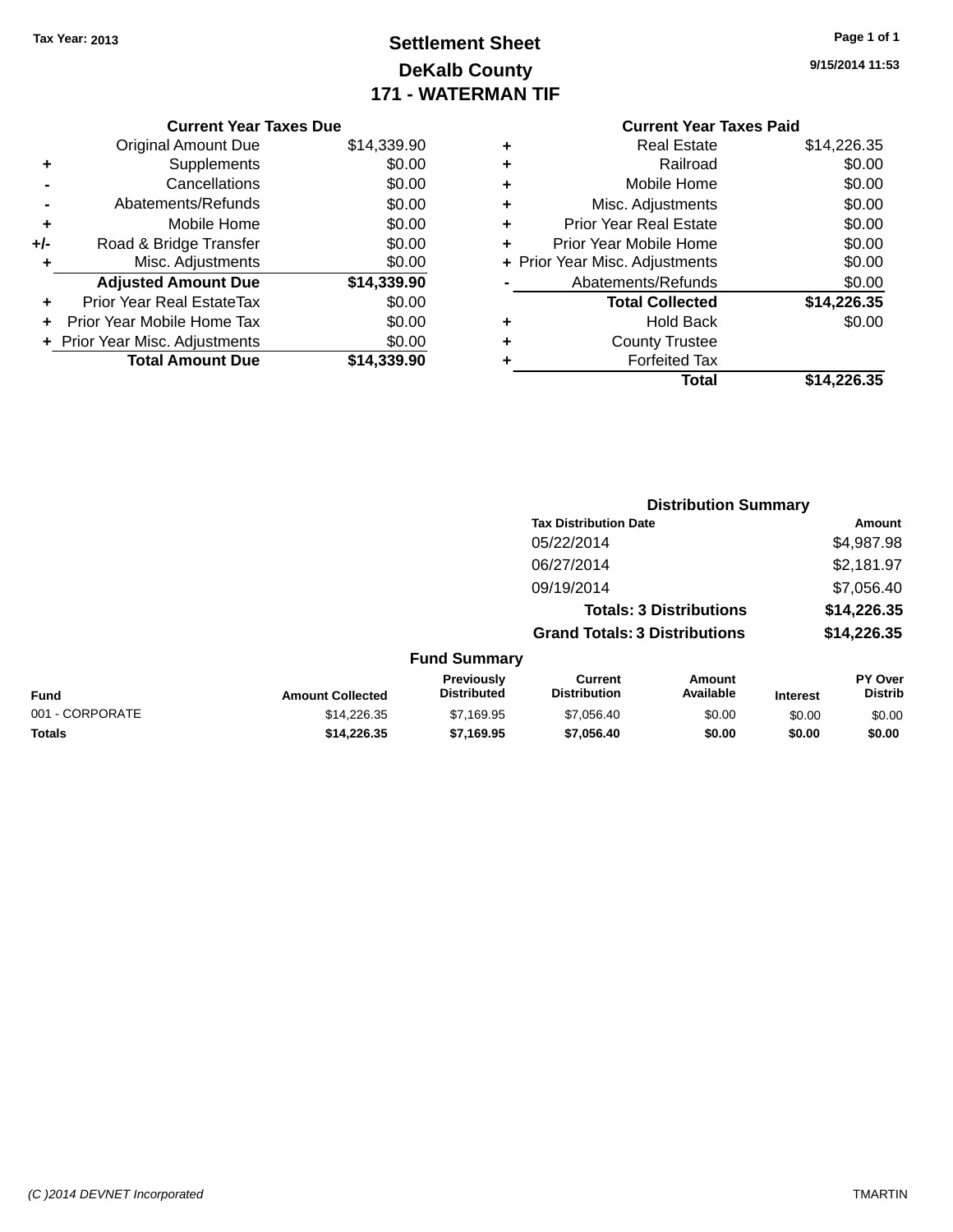## **Settlement Sheet Tax Year: 2013 Page 1 of 1 DeKalb County 172 - MAPLE PARK TIF**

**9/15/2014 11:53**

| <b>Current Year Taxes Paid</b> |            |
|--------------------------------|------------|
| <b>Real Estate</b>             | \$3,141.24 |
| Railroad                       | \$0.00     |
| Mobile Home                    | \$0.00     |
| Misc. Adjustments              | \$0.00     |
| <b>Prior Year Real Estate</b>  | \$0.00     |
| Prior Year Mobile Home         | \$0.00     |
| + Prior Year Misc. Adjustments | \$0.00     |
| Abatements/Refunds             | \$0.00     |
| <b>Total Collected</b>         | \$3,141.24 |
| <b>Hold Back</b>               | \$0.00     |
| <b>County Trustee</b>          |            |
| <b>Forfeited Tax</b>           |            |
|                                |            |
|                                |            |

| <b>Current Year Taxes Due</b>    |            |
|----------------------------------|------------|
| <b>Original Amount Due</b>       | \$3,141.24 |
| Supplements                      | \$0.00     |
| Cancellations                    | \$0.00     |
| Abatements/Refunds               | \$0.00     |
| Mobile Home                      | \$0.00     |
| Road & Bridge Transfer           | \$0.00     |
| Misc. Adjustments                | \$0.00     |
| <b>Adjusted Amount Due</b>       | \$3,141.24 |
| <b>Prior Year Real EstateTax</b> | \$0.00     |
| Prior Year Mobile Home Tax       | \$0.00     |
| + Prior Year Misc. Adjustments   | \$0.00     |
| <b>Total Amount Due</b>          | \$3.141.24 |
|                                  |            |

|                         |                                  | <b>Distribution Summary</b>          |                                |                 |                                  |
|-------------------------|----------------------------------|--------------------------------------|--------------------------------|-----------------|----------------------------------|
|                         |                                  | <b>Tax Distribution Date</b>         |                                |                 | Amount                           |
|                         |                                  | 05/22/2014                           |                                |                 | \$1,155.09                       |
|                         |                                  | 06/27/2014                           |                                |                 | \$517.70                         |
|                         |                                  | 08/22/2014                           |                                |                 | \$1,155.09                       |
|                         |                                  | 09/19/2014                           |                                |                 | \$313.36                         |
|                         |                                  |                                      | <b>Totals: 4 Distributions</b> |                 | \$3,141.24                       |
|                         |                                  | <b>Grand Totals: 4 Distributions</b> |                                |                 | \$3,141.24                       |
|                         | <b>Fund Summary</b>              |                                      |                                |                 |                                  |
| <b>Amount Collected</b> | Previously<br><b>Distributed</b> | Current<br><b>Distribution</b>       | Amount<br>Available            | <b>Interest</b> | <b>PY Over</b><br><b>Distrib</b> |

|                 |                         | Previouslv         | Current             | Amount    |                 | PY Over |
|-----------------|-------------------------|--------------------|---------------------|-----------|-----------------|---------|
| <b>Fund</b>     | <b>Amount Collected</b> | <b>Distributed</b> | <b>Distribution</b> | Available | <b>Interest</b> | Distrib |
| 001 - CORPORATE | \$3.141.24              | \$2,827.88         | \$313.36            | \$0.00    | \$0.00          | \$0.00  |
| <b>Totals</b>   | \$3.141.24              | \$2,827.88         | \$313.36            | \$0.00    | \$0.00          | \$0.00  |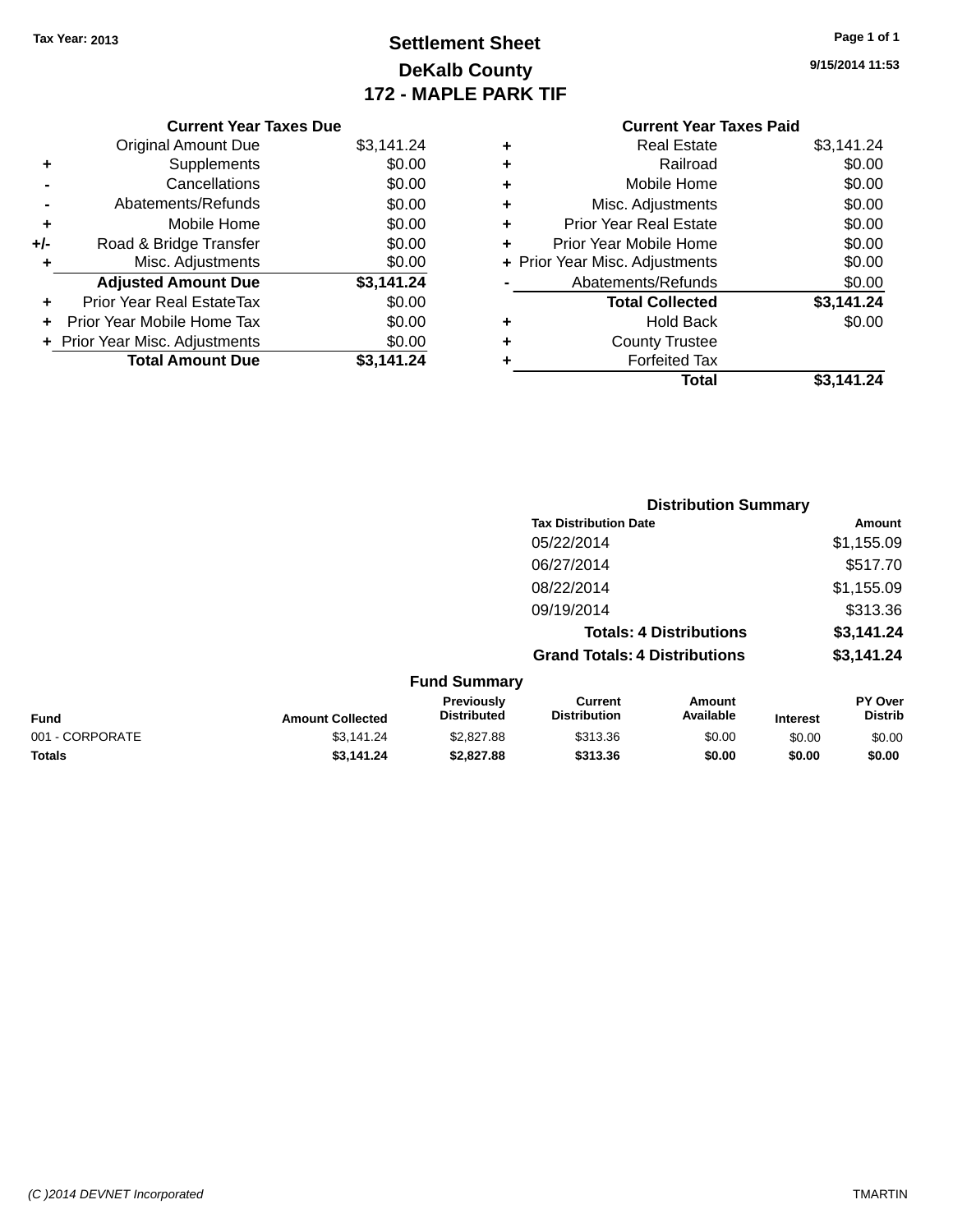## **Settlement Sheet Tax Year: 2013 Page 1 of 1 DeKalb County 180 - SYCAMORE TIF DISTRICT**

**9/15/2014 11:53**

#### **Current Year Taxes Paid**

| \$56,409.02<br>\$0.00                                                             |
|-----------------------------------------------------------------------------------|
|                                                                                   |
|                                                                                   |
| \$0.00                                                                            |
|                                                                                   |
|                                                                                   |
|                                                                                   |
|                                                                                   |
| \$56,409.02                                                                       |
|                                                                                   |
|                                                                                   |
|                                                                                   |
|                                                                                   |
| \$0.00<br>\$0.00<br>\$0.00<br>\$0.00<br>\$0.00<br>\$0.00<br>\$0.00<br>\$56.409.02 |

|   | <b>Real Estate</b>             | \$56,320.57 |
|---|--------------------------------|-------------|
| ٠ | Railroad                       | \$0.00      |
| ٠ | Mobile Home                    | \$0.00      |
| ٠ | Misc. Adjustments              | \$0.00      |
| ٠ | <b>Prior Year Real Estate</b>  | \$0.00      |
| ٠ | Prior Year Mobile Home         | \$0.00      |
|   | + Prior Year Misc. Adjustments | \$0.00      |
|   | Abatements/Refunds             | \$0.00      |
|   | <b>Total Collected</b>         | \$56,320.57 |
| ٠ | <b>Hold Back</b>               | \$0.00      |
| ٠ | <b>County Trustee</b>          |             |
|   | <b>Forfeited Tax</b>           |             |
|   | Total                          | \$56,320.57 |
|   |                                |             |

|                 | <b>Distribution Summary</b> |                                  |                                       |                                |                 |                                  |  |
|-----------------|-----------------------------|----------------------------------|---------------------------------------|--------------------------------|-----------------|----------------------------------|--|
|                 |                             |                                  | <b>Tax Distribution Date</b>          |                                |                 | Amount                           |  |
|                 |                             |                                  | 05/22/2014                            |                                |                 | \$347.57                         |  |
|                 |                             |                                  | 06/27/2014                            |                                |                 | \$28,000.91                      |  |
|                 |                             |                                  | 09/19/2014                            |                                |                 | \$27,972.09                      |  |
|                 |                             |                                  |                                       | <b>Totals: 3 Distributions</b> |                 | \$56,320.57                      |  |
|                 |                             |                                  | <b>Grand Totals: 3 Distributions</b>  |                                |                 | \$56,320.57                      |  |
|                 |                             | <b>Fund Summary</b>              |                                       |                                |                 |                                  |  |
| <b>Fund</b>     | <b>Amount Collected</b>     | Previously<br><b>Distributed</b> | <b>Current</b><br><b>Distribution</b> | <b>Amount</b><br>Available     | <b>Interest</b> | <b>PY Over</b><br><b>Distrib</b> |  |
| 001 - CORPORATE | \$56,320.57                 | \$28,348.48                      | \$27,972.09                           | \$0.00                         | \$0.00          | \$0.00                           |  |
|                 |                             |                                  |                                       |                                |                 |                                  |  |

**Totals \$56,320.57 \$28,348.48 \$27,972.09 \$0.00 \$0.00 \$0.00**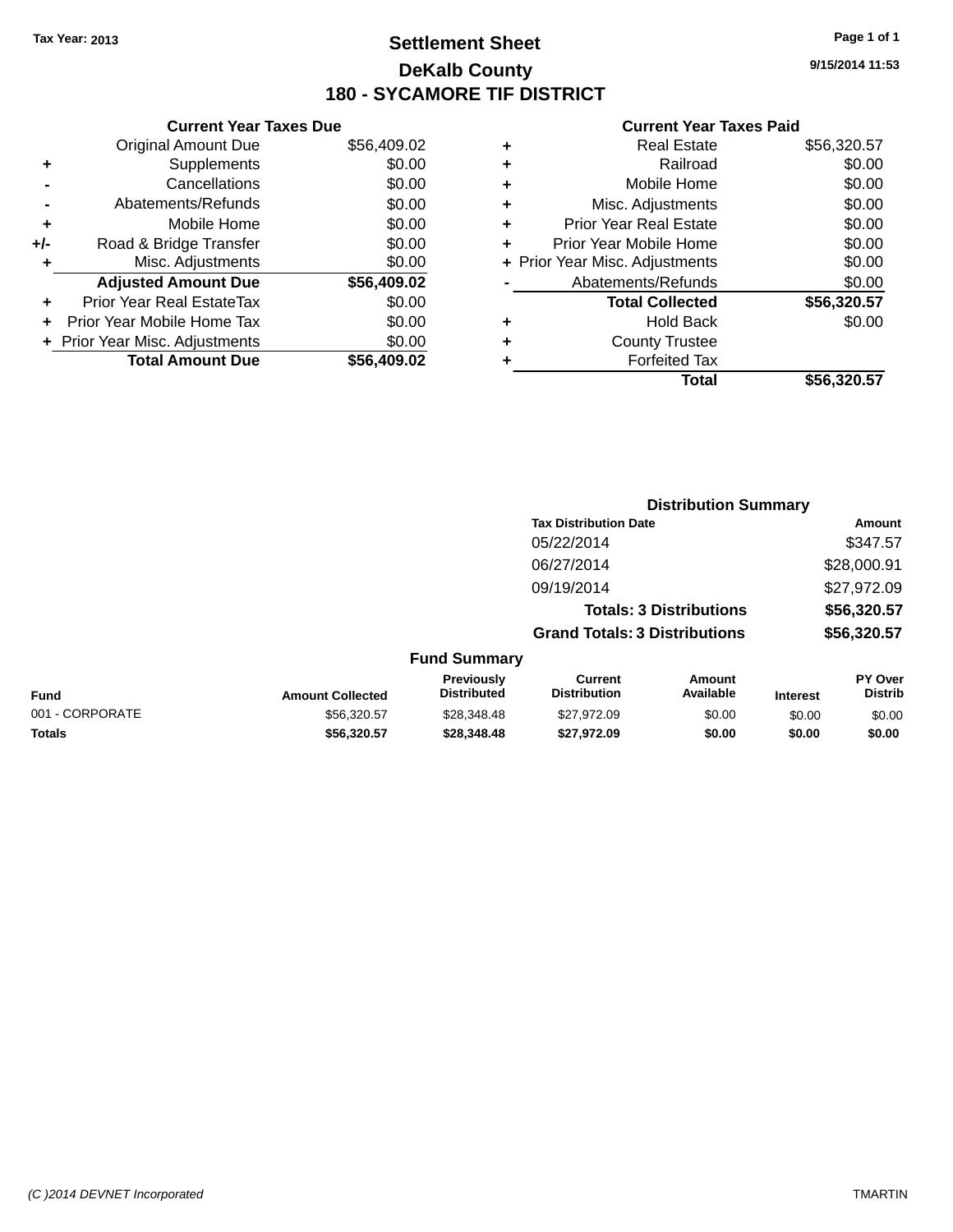## **Settlement Sheet Tax Year: 2013 Page 1 of 1 DeKalb County 190 - CORTLAND TIF**

**9/15/2014 11:53**

|     | <b>Current Year Taxes Due</b>    |             |  |  |  |  |
|-----|----------------------------------|-------------|--|--|--|--|
|     | <b>Original Amount Due</b>       | \$49,859.36 |  |  |  |  |
| ٠   | Supplements                      | \$0.00      |  |  |  |  |
|     | Cancellations                    | \$790.92    |  |  |  |  |
|     | Abatements/Refunds               | \$0.00      |  |  |  |  |
| ٠   | Mobile Home                      | \$0.00      |  |  |  |  |
| +/- | Road & Bridge Transfer           | \$0.00      |  |  |  |  |
| ٠   | Misc. Adjustments                | \$0.00      |  |  |  |  |
|     | <b>Adjusted Amount Due</b>       | \$49,068.44 |  |  |  |  |
| ٠   | <b>Prior Year Real EstateTax</b> | \$0.00      |  |  |  |  |
| ÷   | Prior Year Mobile Home Tax       | \$0.00      |  |  |  |  |
|     | + Prior Year Misc. Adjustments   | \$0.00      |  |  |  |  |
|     | <b>Total Amount Due</b>          | \$49,068.44 |  |  |  |  |
|     |                                  |             |  |  |  |  |

## **Current Year Taxes Paid +** Real Estate \$33,142.98 **+** Railroad \$0.00 **+** Mobile Home \$0.00 **+** Misc. Adjustments \$0.00 **+** Prior Year Real Estate \$0.00 **+** Prior Year Mobile Home \$0.00 **+ Prior Year Misc. Adjustments**  $$0.00$ **-** Abatements/Refunds \$0.00 **Total Collected \$33,142.98 +** Hold Back \$0.00 **+** County Trustee **+** Forfeited Tax **Total \$33,142.98**

**Distribution Summary**

|                 |                         |                                  | <b>Tax Distribution Date</b>          |                                |                 | <b>Amount</b>             |
|-----------------|-------------------------|----------------------------------|---------------------------------------|--------------------------------|-----------------|---------------------------|
|                 |                         |                                  | 05/22/2014                            |                                |                 | \$29,371.90               |
|                 |                         |                                  | 06/27/2014                            |                                |                 | \$1,866.00                |
|                 |                         |                                  | 09/19/2014                            |                                |                 | \$1,905.08                |
|                 |                         |                                  |                                       | <b>Totals: 3 Distributions</b> |                 | \$33,142.98               |
|                 |                         |                                  | <b>Grand Totals: 3 Distributions</b>  |                                |                 | \$33,142.98               |
|                 |                         | <b>Fund Summary</b>              |                                       |                                |                 |                           |
| Fund            | <b>Amount Collected</b> | Previously<br><b>Distributed</b> | <b>Current</b><br><b>Distribution</b> | Amount<br>Available            | <b>Interest</b> | PY Over<br><b>Distrib</b> |
| 001 - CORPORATE | \$33,142.98             | \$31,237.90                      | \$1,905.08                            | \$0.00                         | \$0.00          | \$0.00                    |
| <b>Totals</b>   | \$33,142.98             | \$31,237.90                      | \$1,905.08                            | \$0.00                         | \$0.00          | \$0.00                    |
|                 |                         |                                  |                                       |                                |                 |                           |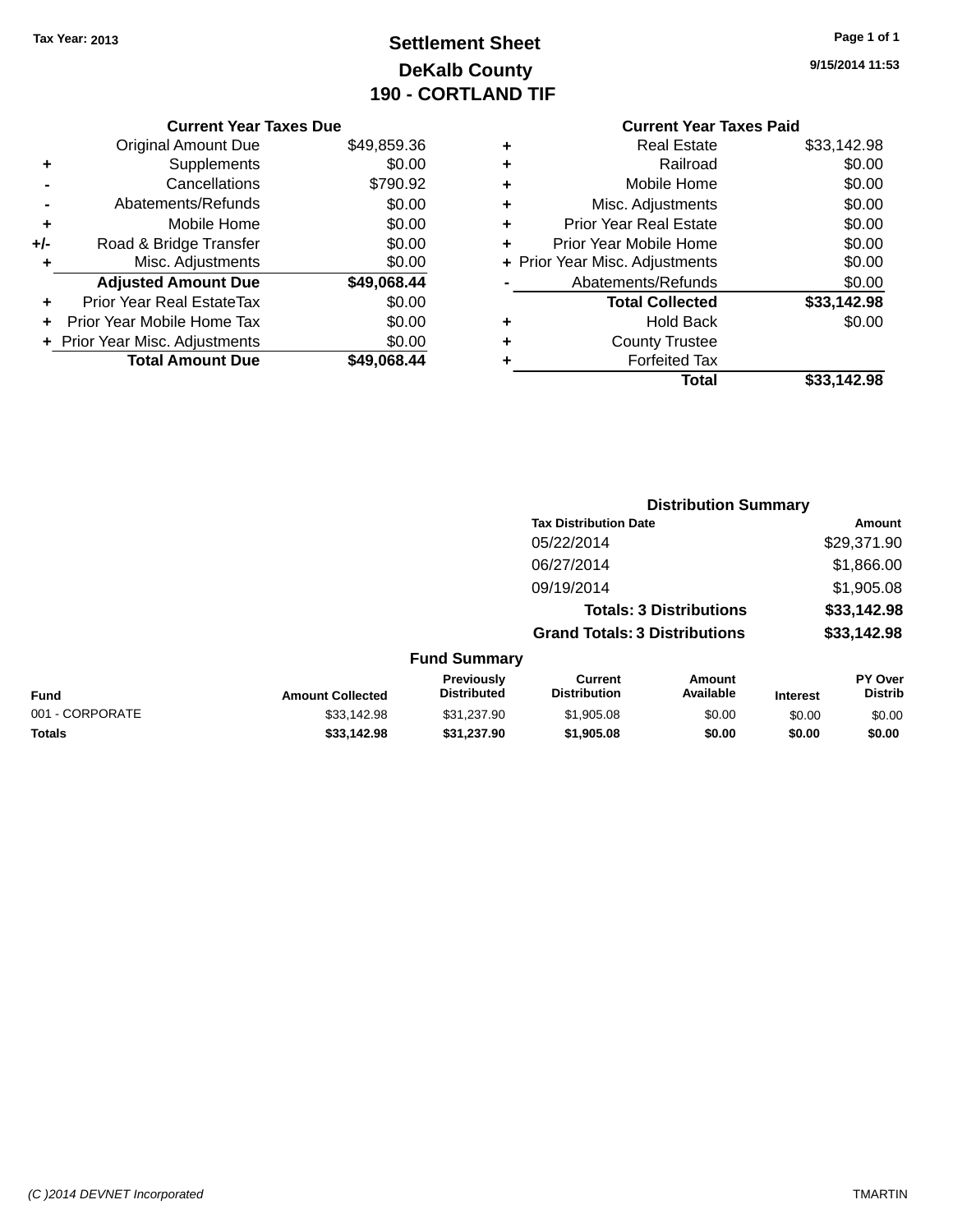## **Settlement Sheet Tax Year: 2013 Page 1 of 1 DeKalb County 201 - DEKALB SSA #6**

**9/15/2014 11:53**

|       | <b>Current Year Taxes Due</b>  |            |  |  |  |  |  |
|-------|--------------------------------|------------|--|--|--|--|--|
|       | <b>Original Amount Due</b>     | \$5,099.98 |  |  |  |  |  |
| ٠     | Supplements                    | \$0.00     |  |  |  |  |  |
|       | Cancellations                  | \$0.00     |  |  |  |  |  |
|       | Abatements/Refunds             | \$0.00     |  |  |  |  |  |
| ٠     | Mobile Home                    | \$0.00     |  |  |  |  |  |
| $+/-$ | Road & Bridge Transfer         | \$0.00     |  |  |  |  |  |
| ٠     | Misc. Adjustments              | \$0.00     |  |  |  |  |  |
|       | <b>Adjusted Amount Due</b>     | \$5,099.98 |  |  |  |  |  |
| ÷     | Prior Year Real EstateTax      | \$0.00     |  |  |  |  |  |
|       | Prior Year Mobile Home Tax     | \$0.00     |  |  |  |  |  |
|       | + Prior Year Misc. Adjustments | \$0.00     |  |  |  |  |  |
|       | <b>Total Amount Due</b>        | \$5.099.98 |  |  |  |  |  |

#### **Current Year Taxes Paid +** Real Estate \$4,795.32 **+** Railroad \$0.00<br>▲ Mobile Home \$0.00 **+** Mobile Home \$0.00

|   | Total                          | \$4,795.32   |
|---|--------------------------------|--------------|
| ٠ | <b>Forfeited Tax</b>           |              |
| ÷ | <b>County Trustee</b>          |              |
| ٠ | <b>Hold Back</b>               | \$0.00       |
|   | <b>Total Collected</b>         | \$4,795.32   |
|   | Abatements/Refunds             | \$0.00       |
|   | + Prior Year Misc. Adjustments | \$0.00       |
| ÷ | Prior Year Mobile Home         | \$0.00       |
| ٠ | <b>Prior Year Real Estate</b>  | \$0.00       |
| ÷ | Misc. Adjustments              | \$0.00       |
| ٠ | <b>MODILE HOME</b>             | <b>DU.UU</b> |

| <b>Distribution Summary</b>          |            |
|--------------------------------------|------------|
| <b>Tax Distribution Date</b>         | Amount     |
| 05/22/2014                           | \$296.63   |
| 06/27/2014                           | \$1,902.64 |
| 07/25/2014                           | \$321.99   |
| 08/22/2014                           | \$66.22    |
| 09/19/2014                           | \$2,207.84 |
| <b>Totals: 5 Distributions</b>       | \$4,795.32 |
| <b>Grand Totals: 5 Distributions</b> | \$4,795.32 |

| <b>Fund Summary</b>        |                         |                                         |                                |                     |                 |                                  |
|----------------------------|-------------------------|-----------------------------------------|--------------------------------|---------------------|-----------------|----------------------------------|
| <b>Fund</b>                | <b>Amount Collected</b> | <b>Previously</b><br><b>Distributed</b> | Current<br><b>Distribution</b> | Amount<br>Available | <b>Interest</b> | <b>PY Over</b><br><b>Distrib</b> |
| 023 - SPECIAL SERVICE AREA | \$4.795.32              | \$2,587.48                              | \$2,207.84                     | \$0.00              | \$0.00          | \$0.00                           |
| <b>Totals</b>              | \$4.795.32              | \$2,587.48                              | \$2,207.84                     | \$0.00              | \$0.00          | \$0.00                           |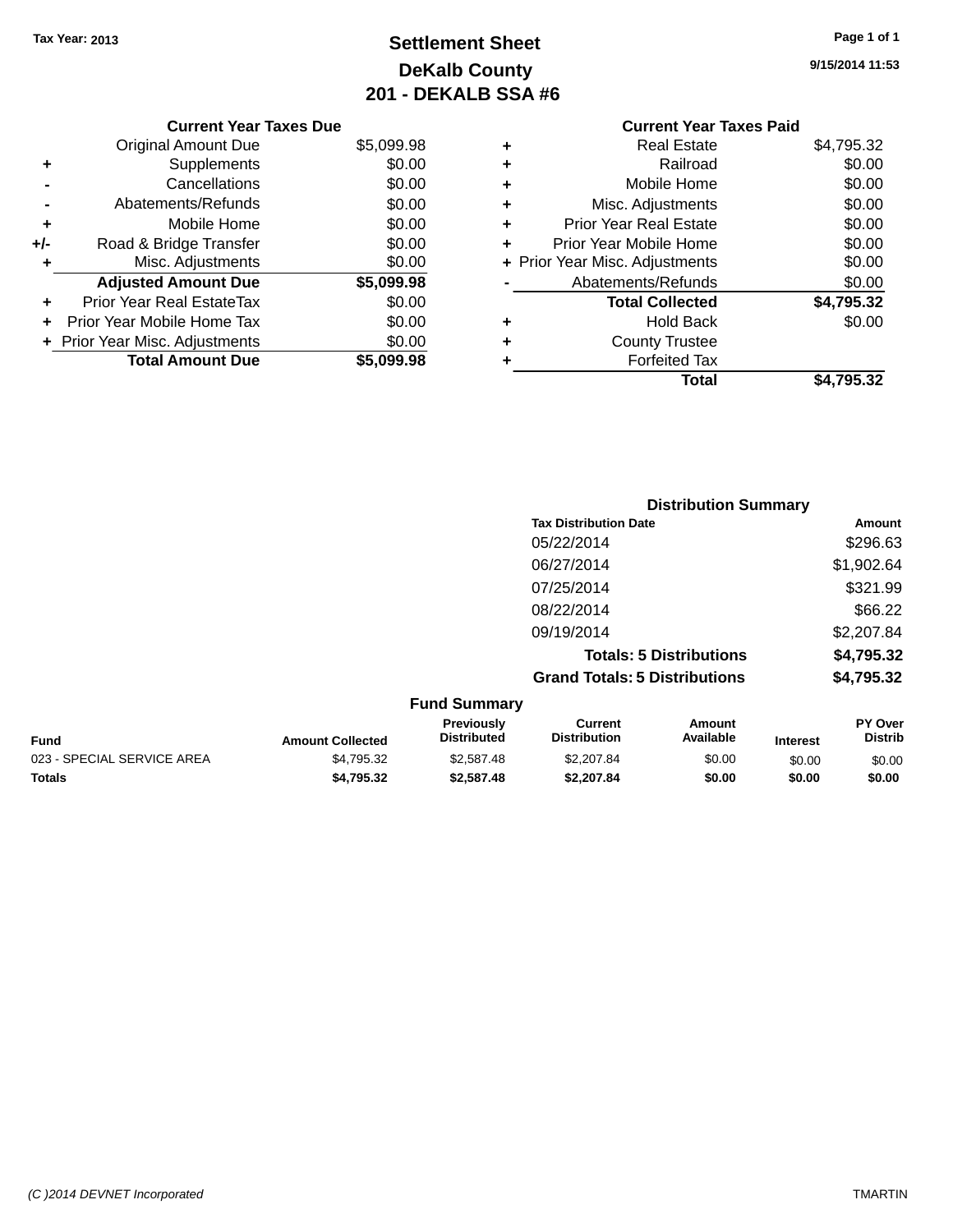**Current Year Taxes Due** Original Amount Due \$48,389.57

**Adjusted Amount Due \$48,304.57**

**Total Amount Due \$48,304.57**

**+** Supplements \$591.08 **-** Cancellations \$676.08 **-** Abatements/Refunds \$0.00 **+** Mobile Home \$0.00 **+/-** Road & Bridge Transfer \$0.00 **+** Misc. Adjustments \$0.00

**+** Prior Year Real EstateTax \$0.00 **+** Prior Year Mobile Home Tax \$0.00 **+ Prior Year Misc. Adjustments**  $$0.00$ 

## **Settlement Sheet Tax Year: 2013 Page 1 of 1 DeKalb County 204 - GENOA RIVER BEND SSA**

**9/15/2014 11:53**

|   | Total                          | \$46.858.33 |
|---|--------------------------------|-------------|
|   | <b>Forfeited Tax</b>           |             |
| ٠ | <b>County Trustee</b>          |             |
| ٠ | <b>Hold Back</b>               | \$0.00      |
|   | <b>Total Collected</b>         | \$46,858.33 |
|   | Abatements/Refunds             | \$0.00      |
|   | + Prior Year Misc. Adjustments | \$0.00      |
| ٠ | Prior Year Mobile Home         | \$0.00      |
| ٠ | <b>Prior Year Real Estate</b>  | \$0.00      |
| ٠ | Misc. Adjustments              | \$0.00      |
| ٠ | Mobile Home                    | \$0.00      |
| ٠ | Railroad                       | \$0.00      |
|   | <b>Real Estate</b>             | \$46,858.33 |

| <b>Distribution Summary</b>          |             |  |  |
|--------------------------------------|-------------|--|--|
| <b>Tax Distribution Date</b>         | Amount      |  |  |
| 05/22/2014                           | \$8,666.48  |  |  |
| 06/27/2014                           | \$15,450.30 |  |  |
| 07/25/2014                           | \$595.81    |  |  |
| 08/22/2014                           | \$5,873.43  |  |  |
| 09/19/2014                           | \$16,272.31 |  |  |
| <b>Totals: 5 Distributions</b>       | \$46,858.33 |  |  |
| <b>Grand Totals: 5 Distributions</b> | \$46,858.33 |  |  |
| <b>Fund Summary</b>                  |             |  |  |

| <b>Fund</b>                | <b>Amount Collected</b> | Previously<br><b>Distributed</b> | Current<br><b>Distribution</b> | Amount<br>Available | <b>Interest</b> | <b>PY Over</b><br><b>Distrib</b> |
|----------------------------|-------------------------|----------------------------------|--------------------------------|---------------------|-----------------|----------------------------------|
| 023 - SPECIAL SERVICE AREA | \$46.858.33             | \$30.586.02                      | \$16,272.31                    | \$0.00              | \$0.00          | \$0.00                           |
| <b>Totals</b>              | \$46,858,33             | \$30,586.02                      | \$16,272,31                    | \$0.00              | \$0.00          | \$0.00                           |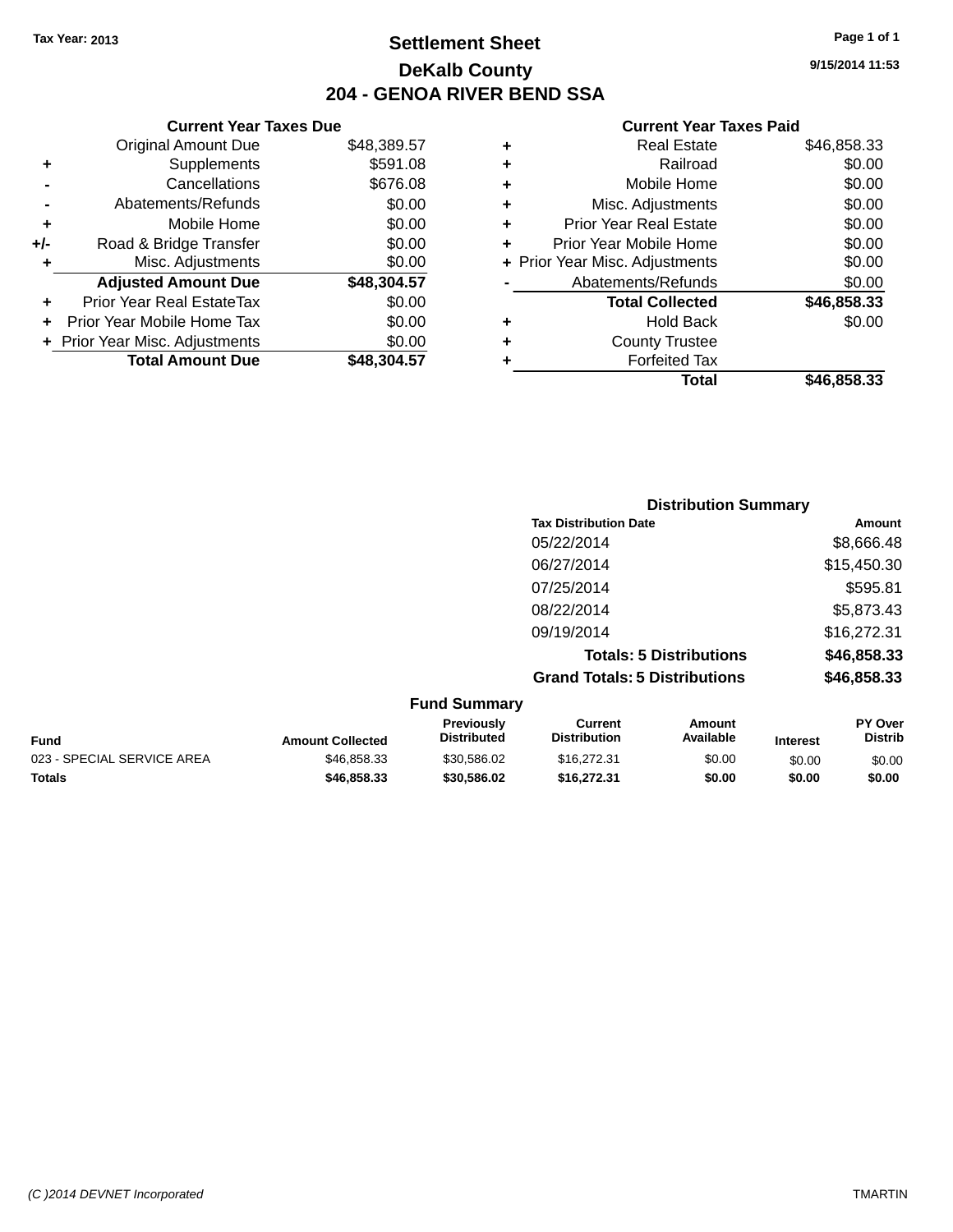## **Settlement Sheet Tax Year: 2013 Page 1 of 1 DeKalb County 207 - DERBY ESTATES SSA**

**9/15/2014 11:53**

|     | <b>Current Year Taxes Due</b>  |            |
|-----|--------------------------------|------------|
|     | <b>Original Amount Due</b>     | \$4,000.15 |
| ٠   | Supplements                    | \$0.00     |
|     | Cancellations                  | \$0.00     |
|     | Abatements/Refunds             | \$0.00     |
| ٠   | Mobile Home                    | \$0.00     |
| +/- | Road & Bridge Transfer         | \$0.00     |
| ٠   | Misc. Adjustments              | \$0.00     |
|     | <b>Adjusted Amount Due</b>     | \$4,000.15 |
| ٠   | Prior Year Real EstateTax      | \$0.00     |
|     | Prior Year Mobile Home Tax     | \$0.00     |
|     | + Prior Year Misc. Adjustments | \$0.00     |
|     | <b>Total Amount Due</b>        | \$4,000.15 |
|     |                                |            |

|   | <b>Current Year Taxes Paid</b> |            |
|---|--------------------------------|------------|
| ٠ | <b>Real Estate</b>             | \$3,705.18 |
| ٠ | Railroad                       | \$0.00     |
| ٠ | Mobile Home                    | \$0.00     |
| ٠ | Misc. Adjustments              | \$0.00     |
|   |                                | $\cdots$   |

|           | Total                          | \$3,705.18 |
|-----------|--------------------------------|------------|
|           | <b>Forfeited Tax</b>           |            |
| ÷         | <b>County Trustee</b>          |            |
|           | <b>Hold Back</b>               | \$0.00     |
|           | <b>Total Collected</b>         | \$3,705.18 |
|           | Abatements/Refunds             | \$0.00     |
|           | + Prior Year Misc. Adjustments | \$0.00     |
| ÷         | Prior Year Mobile Home         | \$0.00     |
| $\ddot{}$ | <b>Prior Year Real Estate</b>  | \$0.00     |
|           |                                |            |

|                              | <b>Distribution Summary</b>          |            |  |
|------------------------------|--------------------------------------|------------|--|
| <b>Tax Distribution Date</b> |                                      | Amount     |  |
| 05/22/2014                   |                                      | \$530.27   |  |
| 06/27/2014                   |                                      | \$1,530.63 |  |
| 07/25/2014                   |                                      | \$21.26    |  |
| 08/22/2014                   |                                      | \$381.90   |  |
| 09/19/2014                   |                                      | \$1,241.12 |  |
|                              | <b>Totals: 5 Distributions</b>       | \$3,705.18 |  |
|                              | <b>Grand Totals: 5 Distributions</b> | \$3,705.18 |  |
| <b>Fund Summary</b>          |                                      |            |  |

| Fund                       | <b>Amount Collected</b> | <b>Previously</b><br><b>Distributed</b> | Current<br><b>Distribution</b> | Amount<br>Available | <b>Interest</b> | <b>PY Over</b><br><b>Distrib</b> |
|----------------------------|-------------------------|-----------------------------------------|--------------------------------|---------------------|-----------------|----------------------------------|
| 023 - SPECIAL SERVICE AREA | \$3,705.18              | \$2,464.06                              | \$1.241.12                     | \$0.00              | \$0.00          | \$0.00                           |
| <b>Totals</b>              | \$3,705.18              | \$2,464.06                              | \$1.241.12                     | \$0.00              | \$0.00          | \$0.00                           |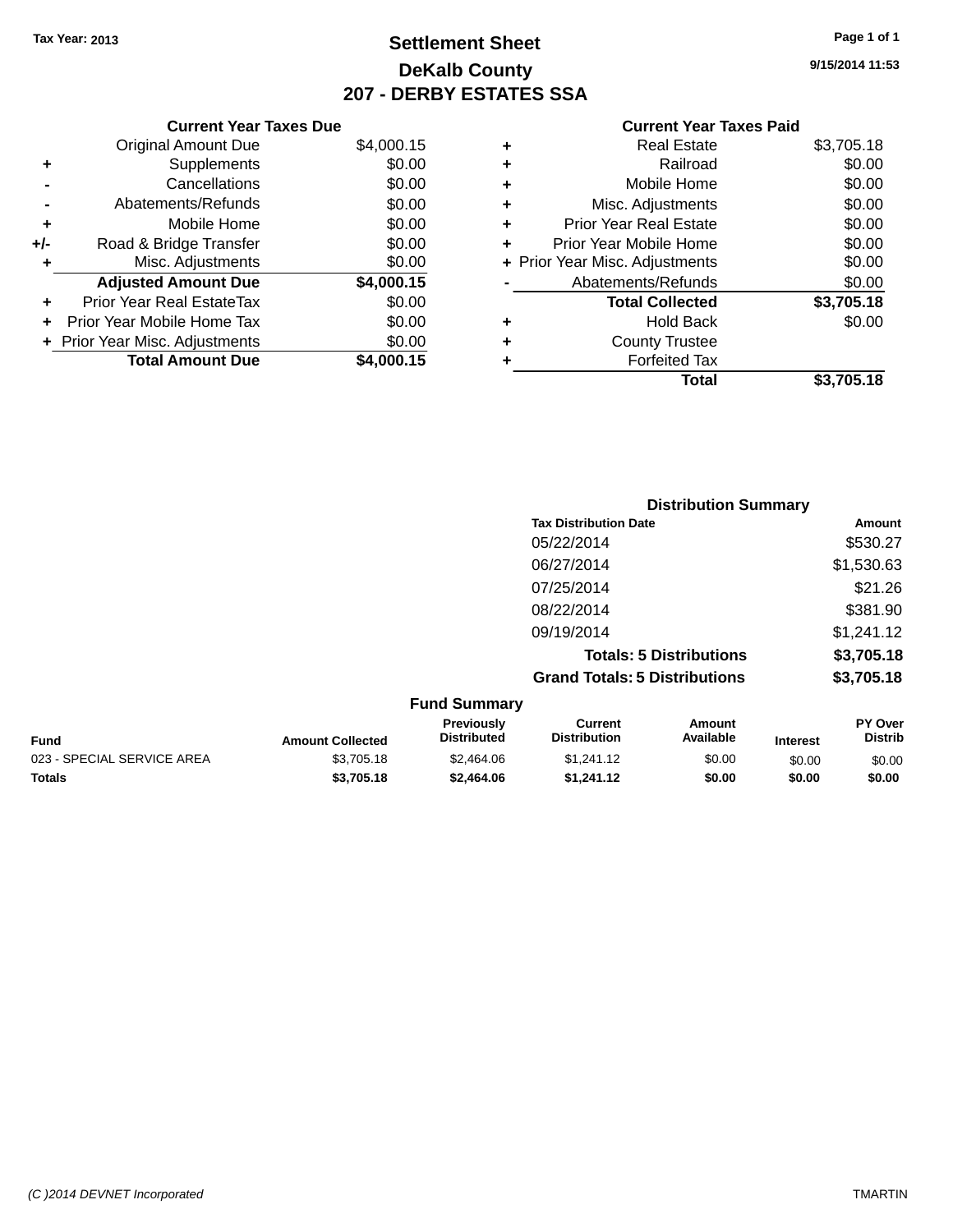**Current Year Taxes Due** Original Amount Due \$2,500.09

**Adjusted Amount Due \$2,500.09**

**Total Amount Due \$2,500.09**

**+** Supplements \$0.00 **-** Cancellations \$0.00 **-** Abatements/Refunds \$0.00 **+** Mobile Home \$0.00 **+/-** Road & Bridge Transfer \$0.00 **+** Misc. Adjustments \$0.00

**+** Prior Year Real EstateTax \$0.00 **+** Prior Year Mobile Home Tax \$0.00 **+** Prior Year Misc. Adjustments  $$0.00$ 

## **Settlement Sheet Tax Year: 2013 Page 1 of 1 DeKalb County 209 - DEKALB SSA #14**

**9/15/2014 11:53**

#### **Current Year Taxes Paid +** Real Estate \$2,373.83 **+** Railroad \$0.00 **+** Mobile Home \$0.00 **+** Misc. Adjustments \$0.00 **+** Prior Year Real Estate \$0.00 **+** Prior Year Mobile Home \$0.00 **+** Prior Year Misc. Adjustments  $$0.00$ Abatements/Refunds \$0.00 **Total Collected \$2,373.83 +** Hold Back \$0.00 **+** County Trustee **+** Forfeited Tax **Total \$2,373.83**

|                            |                         | <b>Distribution Summary</b>      |                                       |                                |                 |                           |
|----------------------------|-------------------------|----------------------------------|---------------------------------------|--------------------------------|-----------------|---------------------------|
|                            |                         |                                  | <b>Tax Distribution Date</b>          |                                |                 | Amount                    |
|                            |                         |                                  | 05/22/2014                            |                                |                 | \$474.57                  |
|                            |                         |                                  | 06/27/2014                            |                                |                 | \$766.71                  |
|                            |                         |                                  | 07/25/2014                            |                                |                 | \$36.18                   |
|                            |                         |                                  | 08/22/2014                            |                                |                 | \$240.57                  |
|                            |                         |                                  | 09/19/2014                            |                                |                 | \$855.80                  |
|                            |                         |                                  |                                       | <b>Totals: 5 Distributions</b> |                 | \$2,373.83                |
|                            |                         |                                  | <b>Grand Totals: 5 Distributions</b>  |                                |                 | \$2,373.83                |
|                            |                         | <b>Fund Summary</b>              |                                       |                                |                 |                           |
| <b>Fund</b>                | <b>Amount Collected</b> | Previously<br><b>Distributed</b> | <b>Current</b><br><b>Distribution</b> | <b>Amount</b><br>Available     | <b>Interest</b> | PY Over<br><b>Distrib</b> |
| 023 - SPECIAL SERVICE AREA | \$2,373.83              | \$1,518.03                       | \$855.80                              | \$0.00                         | \$0.00          | \$0.00                    |

**Totals \$2,373.83 \$1,518.03 \$855.80 \$0.00 \$0.00 \$0.00**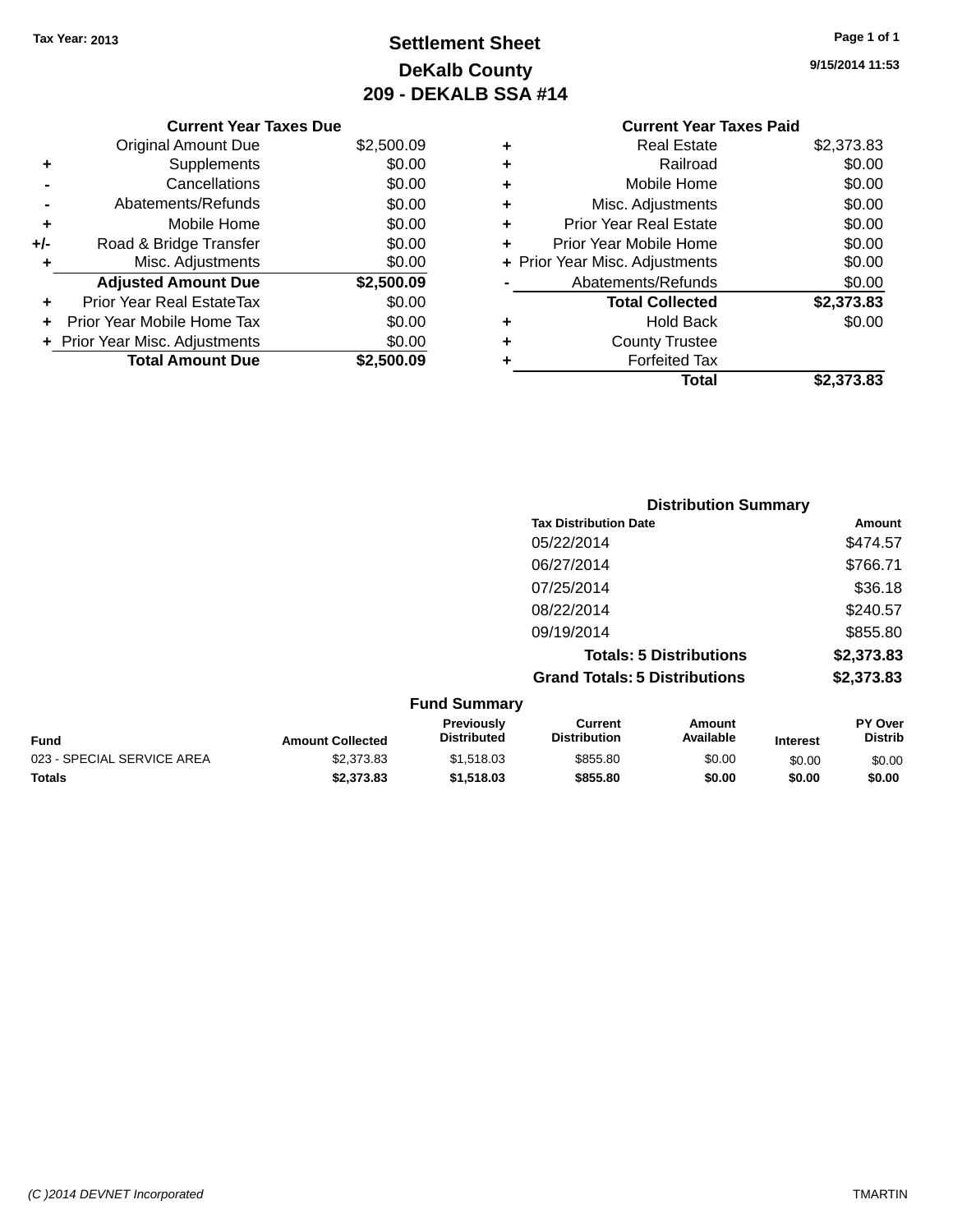## **Settlement Sheet Tax Year: 2013 Page 1 of 1 DeKalb County 213 - GENOA OAK CREEK EST SSA#4**

|       | <b>Current Year Taxes Due</b>    |            |
|-------|----------------------------------|------------|
|       | <b>Original Amount Due</b>       | \$1,391.73 |
|       | Supplements                      | \$0.00     |
|       | Cancellations                    | \$0.00     |
|       | Abatements/Refunds               | \$0.00     |
| ÷     | Mobile Home                      | \$0.00     |
| $+/-$ | Road & Bridge Transfer           | \$0.00     |
| ٠     | Misc. Adjustments                | \$0.00     |
|       | <b>Adjusted Amount Due</b>       | \$1,391.73 |
|       | <b>Prior Year Real EstateTax</b> | \$0.00     |
|       | Prior Year Mobile Home Tax       | \$0.00     |
|       | + Prior Year Misc. Adjustments   | \$0.00     |
|       | <b>Total Amount Due</b>          | \$1,391.73 |

| ٠ | <b>Real Estate</b>             | \$1,391.73 |
|---|--------------------------------|------------|
| ٠ | Railroad                       | \$0.00     |
| ٠ | Mobile Home                    | \$0.00     |
| ٠ | Misc. Adjustments              | \$0.00     |
| ٠ | <b>Prior Year Real Estate</b>  | \$0.00     |
| ÷ | Prior Year Mobile Home         | \$0.00     |
|   | + Prior Year Misc. Adjustments | \$0.00     |
|   | Abatements/Refunds             | \$0.00     |
|   | <b>Total Collected</b>         | \$1,391.73 |
| ٠ | Hold Back                      | \$0.00     |
| ٠ | <b>County Trustee</b>          |            |
| ٠ | <b>Forfeited Tax</b>           |            |
|   | Total                          | \$1,391.73 |
|   |                                |            |

|                            |                         | <b>Distribution Summary</b>      |                                       |                                |                 |                           |
|----------------------------|-------------------------|----------------------------------|---------------------------------------|--------------------------------|-----------------|---------------------------|
|                            |                         |                                  | <b>Tax Distribution Date</b>          |                                |                 | Amount                    |
|                            |                         |                                  | 05/22/2014                            |                                |                 | \$276.39                  |
|                            |                         |                                  | 06/27/2014                            |                                |                 | \$433.09                  |
|                            |                         |                                  | 08/22/2014                            |                                |                 | \$133.33                  |
|                            |                         |                                  | 09/19/2014                            |                                |                 | \$548.92                  |
|                            |                         |                                  |                                       | <b>Totals: 4 Distributions</b> |                 | \$1,391.73                |
|                            |                         |                                  | <b>Grand Totals: 4 Distributions</b>  |                                |                 | \$1,391.73                |
|                            |                         | <b>Fund Summary</b>              |                                       |                                |                 |                           |
| <b>Fund</b>                | <b>Amount Collected</b> | Previously<br><b>Distributed</b> | <b>Current</b><br><b>Distribution</b> | <b>Amount</b><br>Available     | <b>Interest</b> | PY Over<br><b>Distrib</b> |
| 023 - SPECIAL SERVICE AREA | \$1,391.73              | \$842.81                         | \$548.92                              | \$0.00                         | \$0.00          | \$0.00                    |
| <b>Totals</b>              | \$1,391.73              | \$842.81                         | \$548.92                              | \$0.00                         | \$0.00          | \$0.00                    |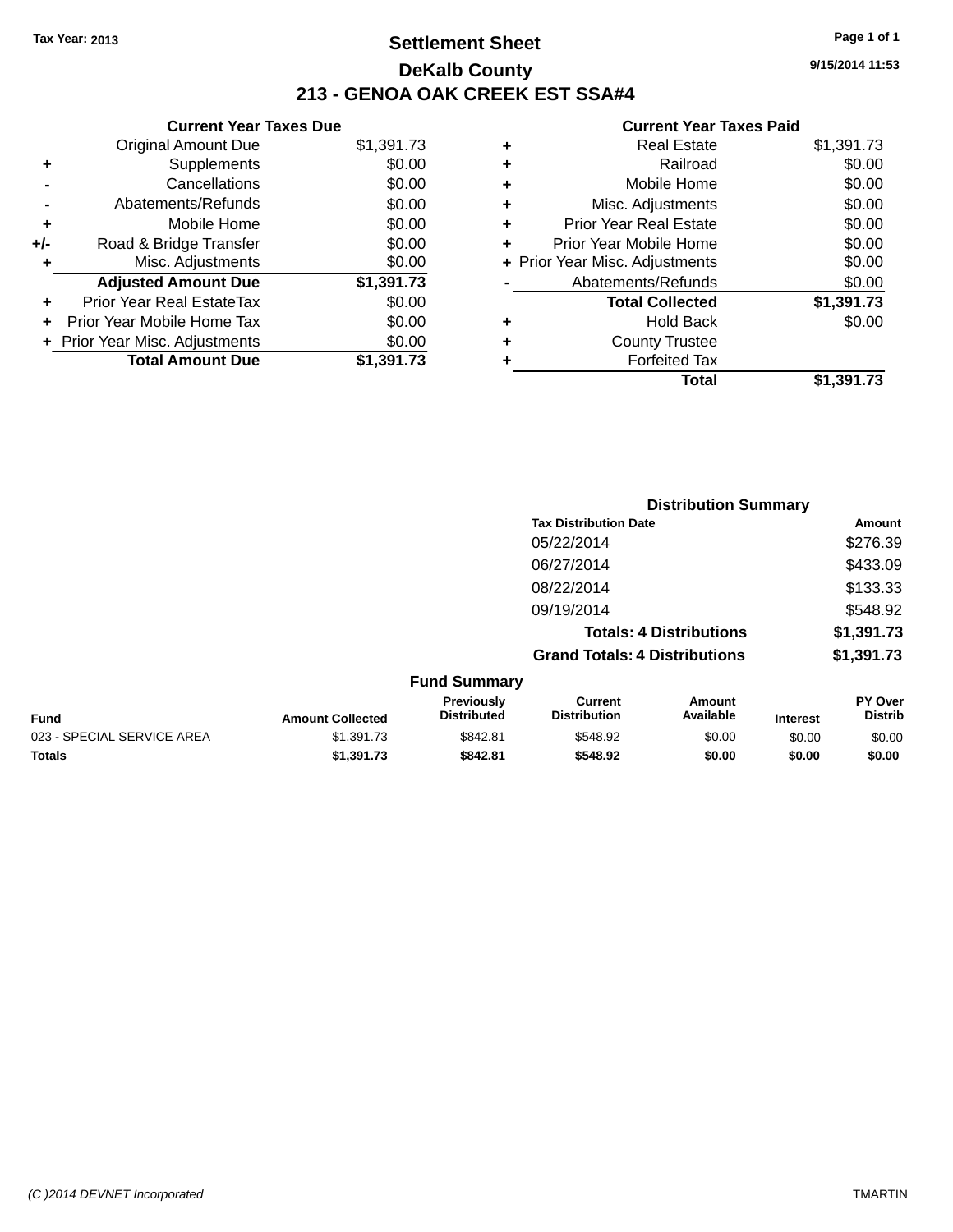## **Settlement Sheet Tax Year: 2013 Page 1 of 1 DeKalb County AF-DK #5 - AFTON DEKALB DRAINAGE #5**

|     | <b>Current Year Taxes Due</b>  |             |
|-----|--------------------------------|-------------|
|     | <b>Original Amount Due</b>     | \$11,325.24 |
| ٠   | Supplements                    | \$0.00      |
|     | Cancellations                  | \$0.00      |
|     | Abatements/Refunds             | \$0.00      |
| ٠   | Mobile Home                    | \$0.00      |
| +/- | Road & Bridge Transfer         | \$0.00      |
| ٠   | Misc. Adjustments              | \$0.00      |
|     | <b>Adjusted Amount Due</b>     | \$11,325.24 |
| ÷   | Prior Year Real EstateTax      | \$0.00      |
|     | Prior Year Mobile Home Tax     | \$0.00      |
|     | + Prior Year Misc. Adjustments | \$0.00      |
|     | <b>Total Amount Due</b>        | \$11,325.24 |

| ٠ | <b>Real Estate</b>             | \$11,204.81 |
|---|--------------------------------|-------------|
| ٠ | Railroad                       | \$0.00      |
| ٠ | Mobile Home                    | \$0.00      |
| ٠ | Misc. Adjustments              | \$0.00      |
| ٠ | <b>Prior Year Real Estate</b>  | \$0.00      |
| ٠ | Prior Year Mobile Home         | \$0.00      |
|   | + Prior Year Misc. Adjustments | \$0.00      |
|   | Abatements/Refunds             | \$0.00      |
|   | <b>Total Collected</b>         | \$11,204.81 |
| ٠ | Hold Back                      | \$0.00      |
| ٠ | <b>County Trustee</b>          |             |
| ٠ | <b>Forfeited Tax</b>           |             |
|   | Total                          | \$11,204.81 |
|   |                                |             |

| <b>Distribution Summary</b>          |             |
|--------------------------------------|-------------|
| <b>Tax Distribution Date</b>         | Amount      |
| 05/22/2014                           | \$1,986.15  |
| 06/27/2014                           | \$5,908.39  |
| 07/25/2014                           | \$53.88     |
| 08/22/2014                           | \$633.23    |
| 09/19/2014                           | \$2,623.16  |
| <b>Totals: 5 Distributions</b>       | \$11,204.81 |
| <b>Grand Totals: 5 Distributions</b> | \$11,204.81 |

| <b>Fund Summary</b> |                         |                                         |                                |                     |                 |                           |
|---------------------|-------------------------|-----------------------------------------|--------------------------------|---------------------|-----------------|---------------------------|
| Fund                | <b>Amount Collected</b> | <b>Previously</b><br><b>Distributed</b> | Current<br><b>Distribution</b> | Amount<br>Available | <b>Interest</b> | PY Over<br><b>Distrib</b> |
| 001 - CORPORATE     | \$11,204.81             | \$8,581.65                              | \$2,623.16                     | \$0.00              | \$0.00          | \$0.00                    |
| <b>Totals</b>       | \$11,204.81             | \$8,581.65                              | \$2,623.16                     | \$0.00              | \$0.00          | \$0.00                    |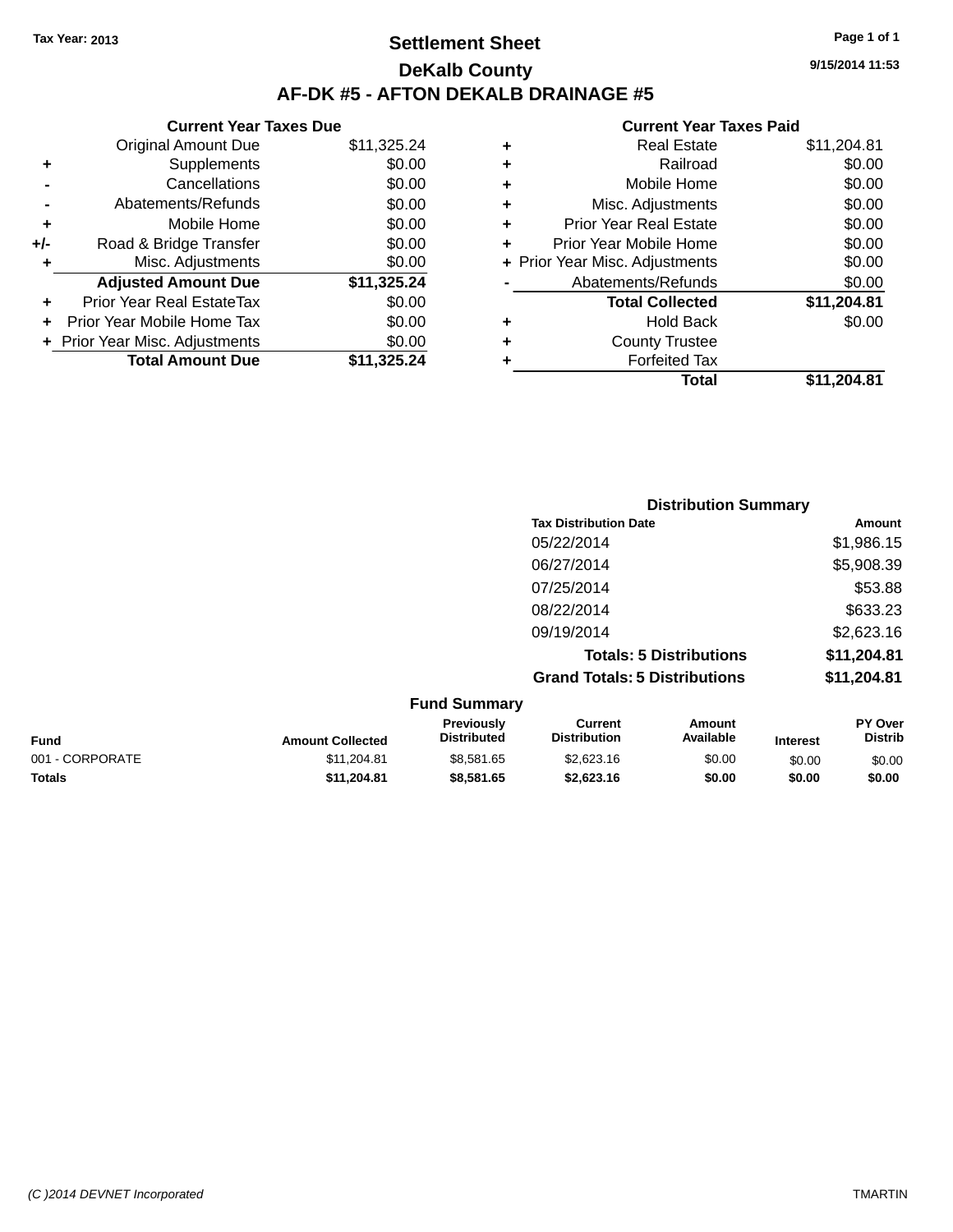## **Settlement Sheet Tax Year: 2013 Page 1 of 1 DeKalb County AF-MI #4 - AF/ MI/ DK DRAINAGE #4**

**9/15/2014 11:53**

|       | <b>Current Year Taxes Due</b>  |            |
|-------|--------------------------------|------------|
|       | <b>Original Amount Due</b>     | \$7,589.22 |
| ٠     | Supplements                    | \$4.16     |
|       | Cancellations                  | \$4.16     |
|       | Abatements/Refunds             | \$0.00     |
| ٠     | Mobile Home                    | \$0.00     |
| $+/-$ | Road & Bridge Transfer         | \$0.00     |
| ٠     | Misc. Adjustments              | \$0.00     |
|       | <b>Adjusted Amount Due</b>     | \$7,589.22 |
|       | Prior Year Real EstateTax      | \$0.00     |
|       | Prior Year Mobile Home Tax     | \$0.00     |
|       | + Prior Year Misc. Adjustments | \$0.00     |
|       | <b>Total Amount Due</b>        | \$7.589.22 |

|   | Total                          | \$7,490.86 |
|---|--------------------------------|------------|
| ٠ | <b>Forfeited Tax</b>           |            |
| ٠ | <b>County Trustee</b>          |            |
| ٠ | <b>Hold Back</b>               | \$0.00     |
|   | <b>Total Collected</b>         | \$7,490.86 |
|   | Abatements/Refunds             | \$0.00     |
|   | + Prior Year Misc. Adjustments | \$0.00     |
| ٠ | Prior Year Mobile Home         | \$0.00     |
| ÷ | <b>Prior Year Real Estate</b>  | \$0.00     |
| ٠ | Misc. Adjustments              | \$0.00     |
| ٠ | Mobile Home                    | \$0.00     |
| ٠ | Railroad                       | \$0.00     |
| ٠ | <b>Real Estate</b>             | \$7,490.86 |
|   |                                |            |

|                     | <b>Distribution Summary</b>          |            |  |  |  |
|---------------------|--------------------------------------|------------|--|--|--|
|                     | <b>Tax Distribution Date</b>         | Amount     |  |  |  |
|                     | 05/22/2014                           | \$977.45   |  |  |  |
|                     | 06/27/2014                           | \$4,043.96 |  |  |  |
|                     | 07/25/2014                           | \$37.96    |  |  |  |
|                     | 08/22/2014                           | \$90.36    |  |  |  |
|                     | 09/19/2014                           | \$2,341.13 |  |  |  |
|                     | <b>Totals: 5 Distributions</b>       | \$7,490.86 |  |  |  |
|                     | <b>Grand Totals: 5 Distributions</b> | \$7,490.86 |  |  |  |
| <b>Fund Summary</b> |                                      |            |  |  |  |

| , טווט טעווווועו א |                         |                                         |                                |                     |                 |                                  |
|--------------------|-------------------------|-----------------------------------------|--------------------------------|---------------------|-----------------|----------------------------------|
| <b>Fund</b>        | <b>Amount Collected</b> | <b>Previously</b><br><b>Distributed</b> | Current<br><b>Distribution</b> | Amount<br>Available | <b>Interest</b> | <b>PY Over</b><br><b>Distrib</b> |
| 001 - CORPORATE    | \$7,490.86              | \$5,149.73                              | \$2.341.13                     | \$0.00              | \$0.00          | \$0.00                           |
| <b>Totals</b>      | \$7,490.86              | \$5,149.73                              | \$2,341.13                     | \$0.00              | \$0.00          | \$0.00                           |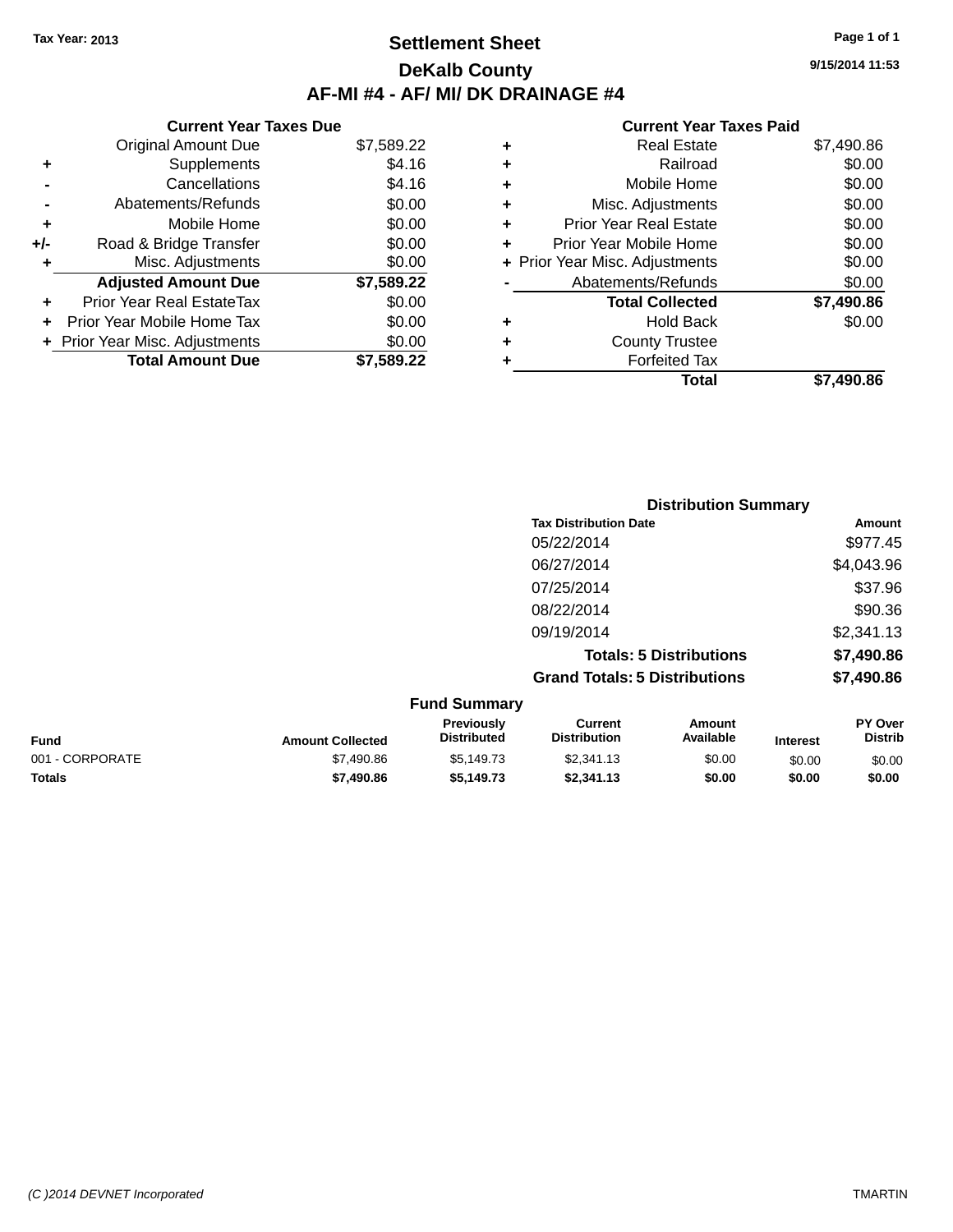## **Settlement Sheet Tax Year: 2013 Page 1 of 1 DeKalb County CL-SH #7 - CLINTON/SHABBONA DRN #7**

**9/15/2014 11:53**

|       | <b>Current Year Taxes Due</b>  |        |  |  |  |  |  |
|-------|--------------------------------|--------|--|--|--|--|--|
|       | Original Amount Due            | \$0.00 |  |  |  |  |  |
| ٠     | Supplements                    | \$0.00 |  |  |  |  |  |
|       | Cancellations                  | \$0.00 |  |  |  |  |  |
|       | Abatements/Refunds             | \$0.00 |  |  |  |  |  |
| ٠     | Mobile Home                    | \$0.00 |  |  |  |  |  |
| $+/-$ | Road & Bridge Transfer         | \$0.00 |  |  |  |  |  |
|       | Misc. Adjustments              | \$0.00 |  |  |  |  |  |
|       | <b>Adjusted Amount Due</b>     | \$0.00 |  |  |  |  |  |
|       | Prior Year Real EstateTax      | \$0.00 |  |  |  |  |  |
|       | Prior Year Mobile Home Tax     | \$0.00 |  |  |  |  |  |
|       | + Prior Year Misc. Adjustments | \$0.00 |  |  |  |  |  |
|       | <b>Total Amount Due</b>        | \$0.00 |  |  |  |  |  |
|       |                                |        |  |  |  |  |  |

| ٠ | <b>Real Estate</b>             | \$0.00 |
|---|--------------------------------|--------|
|   | Railroad                       | \$0.00 |
| ٠ | Mobile Home                    | \$0.00 |
| ٠ | Misc. Adjustments              | \$0.00 |
| ٠ | Prior Year Real Estate         | \$0.00 |
| ٠ | Prior Year Mobile Home         | \$0.00 |
|   | + Prior Year Misc. Adjustments | \$0.00 |
|   | Abatements/Refunds             | \$0.00 |
|   | <b>Total Collected</b>         | \$0.00 |
| ٠ | <b>Hold Back</b>               | \$0.00 |
| ٠ | <b>County Trustee</b>          |        |
|   | <b>Forfeited Tax</b>           |        |
|   | Total                          |        |

| <b>Fund Summary</b> |                         |                                         |                                |                     |                 |                                  |
|---------------------|-------------------------|-----------------------------------------|--------------------------------|---------------------|-----------------|----------------------------------|
| <b>Fund</b>         | <b>Amount Collected</b> | <b>Previously</b><br><b>Distributed</b> | Current<br><b>Distribution</b> | Amount<br>Available | <b>Interest</b> | <b>PY Over</b><br><b>Distrib</b> |
| 001 - CORPORATE     | \$0.00                  | \$0.00                                  | \$0.00                         | \$0.00              | \$0.00          | \$0.00                           |
| <b>Totals</b>       | \$0.00                  | \$0.00                                  | \$0.00                         | \$0.00              | \$0.00          | \$0.00                           |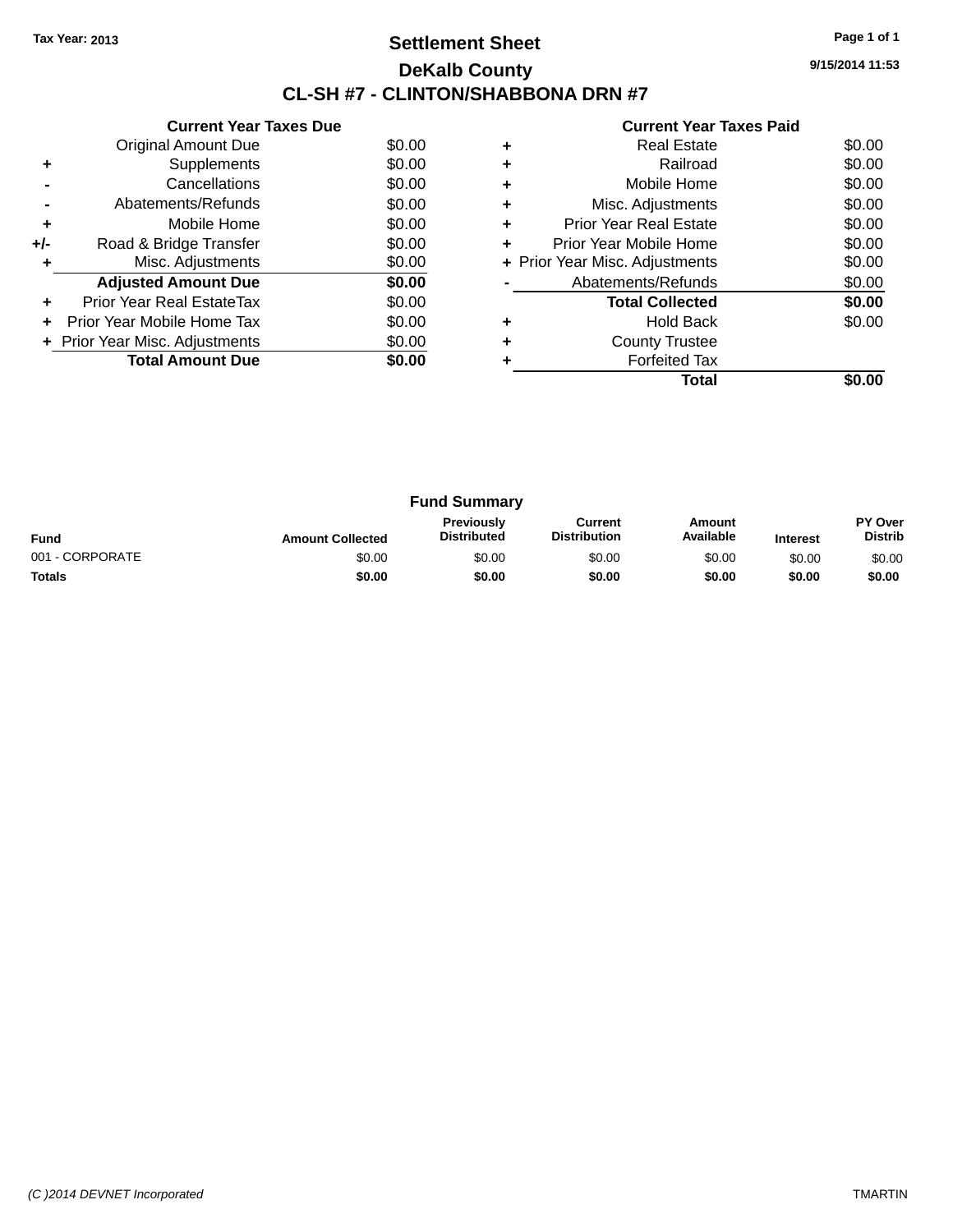## **Settlement Sheet Tax Year: 2013 Page 1 of 1 DeKalb County CO SBA #10 - CORTLAND SBA #10**

**9/15/2014 11:53**

|     | <b>Current Year Taxes Due</b>  |        |
|-----|--------------------------------|--------|
|     | <b>Original Amount Due</b>     | \$0.00 |
| ٠   | Supplements                    | \$0.00 |
|     | Cancellations                  | \$0.00 |
|     | Abatements/Refunds             | \$0.00 |
| ٠   | Mobile Home                    | \$0.00 |
| +/- | Road & Bridge Transfer         | \$0.00 |
| ٠   | Misc. Adjustments              | \$0.00 |
|     | <b>Adjusted Amount Due</b>     | \$0.00 |
| ٠   | Prior Year Real EstateTax      | \$0.00 |
| ÷   | Prior Year Mobile Home Tax     | \$0.00 |
|     | + Prior Year Misc. Adjustments | \$0.00 |
|     | <b>Total Amount Due</b>        | \$0.00 |
|     |                                |        |

|   | <b>Real Estate</b>             | \$0.00 |
|---|--------------------------------|--------|
| ٠ | Railroad                       | \$0.00 |
| ٠ | Mobile Home                    | \$0.00 |
| ٠ | Misc. Adjustments              | \$0.00 |
| ٠ | <b>Prior Year Real Estate</b>  | \$0.00 |
| ٠ | Prior Year Mobile Home         | \$0.00 |
|   | + Prior Year Misc. Adjustments | \$0.00 |
|   | Abatements/Refunds             | \$0.00 |
|   | <b>Total Collected</b>         | \$0.00 |
|   | <b>Hold Back</b>               | \$0.00 |
| ٠ | <b>County Trustee</b>          |        |
|   | <b>Forfeited Tax</b>           |        |
|   | Total                          |        |

|                            |                         | <b>Fund Summary</b>                     |                                |                     |                 |                           |
|----------------------------|-------------------------|-----------------------------------------|--------------------------------|---------------------|-----------------|---------------------------|
| <b>Fund</b>                | <b>Amount Collected</b> | <b>Previously</b><br><b>Distributed</b> | Current<br><b>Distribution</b> | Amount<br>Available | <b>Interest</b> | PY Over<br><b>Distrib</b> |
| 023 - SPECIAL SERVICE AREA | \$0.00                  | \$0.00                                  | \$0.00                         | \$0.00              | \$0.00          | \$0.00                    |
| <b>Totals</b>              | \$0.00                  | \$0.00                                  | \$0.00                         | \$0.00              | \$0.00          | \$0.00                    |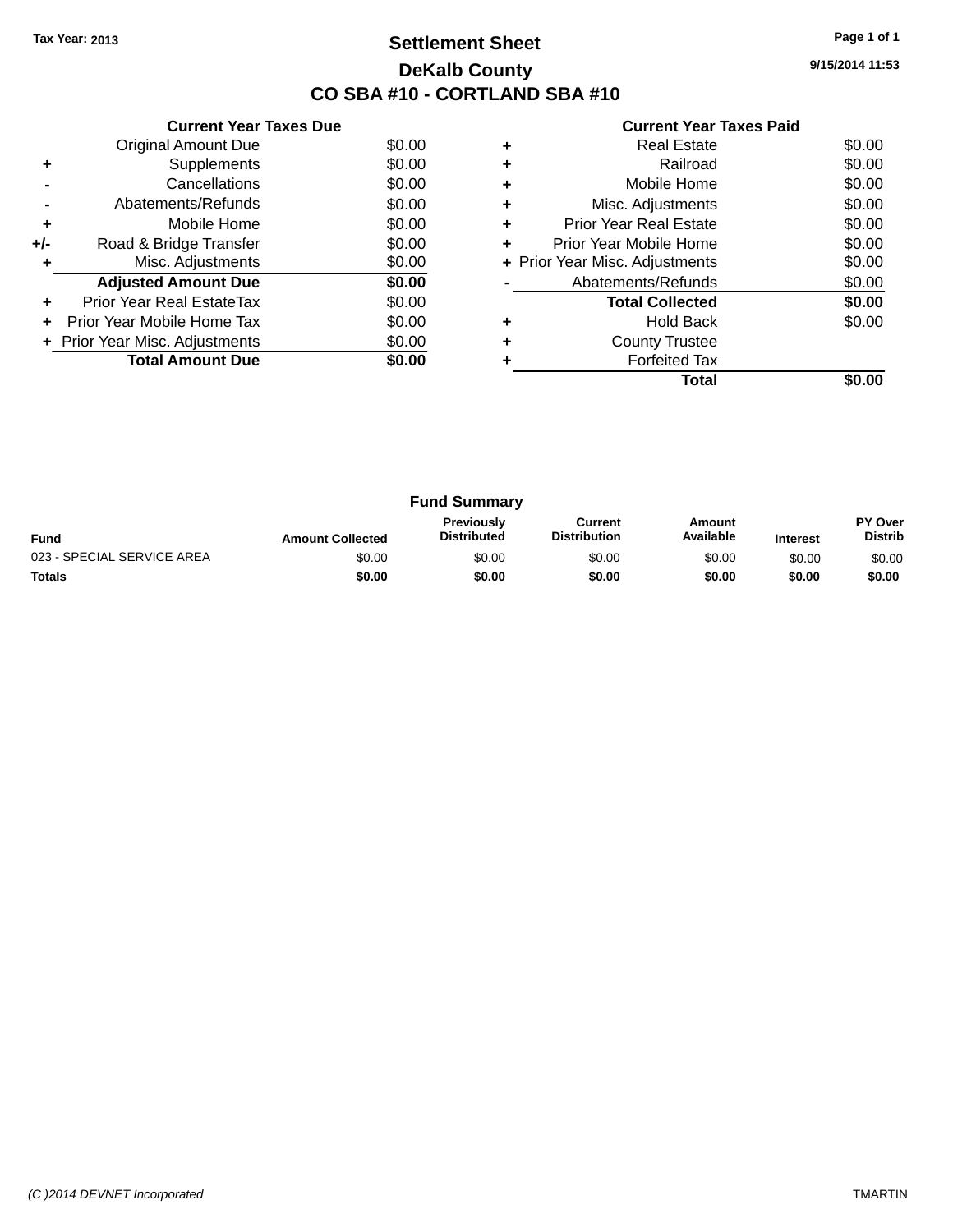## **Settlement Sheet Tax Year: 2013 Page 1 of 1 DeKalb County COON #1 - COON CREEK DRAINAGE #1**

**9/15/2014 11:53**

|     | <b>Current Year Taxes Due</b>  |             |
|-----|--------------------------------|-------------|
|     | <b>Original Amount Due</b>     | \$11,823.50 |
| ٠   | Supplements                    | \$0.00      |
|     | Cancellations                  | \$0.00      |
|     | Abatements/Refunds             | \$0.00      |
| ٠   | Mobile Home                    | \$0.00      |
| +/- | Road & Bridge Transfer         | \$0.00      |
| ٠   | Misc. Adjustments              | \$0.00      |
|     | <b>Adjusted Amount Due</b>     | \$11,823.50 |
| ÷   | Prior Year Real EstateTax      | \$0.00      |
|     | Prior Year Mobile Home Tax     | \$0.00      |
|     | + Prior Year Misc. Adjustments | \$0.00      |
|     | <b>Total Amount Due</b>        | \$11,823,50 |

| ٠ | <b>Real Estate</b>             | \$11,755.88 |
|---|--------------------------------|-------------|
| ٠ | Railroad                       | \$0.00      |
| ٠ | Mobile Home                    | \$0.00      |
| ٠ | Misc. Adjustments              | \$0.00      |
| ٠ | <b>Prior Year Real Estate</b>  | \$0.00      |
| ٠ | Prior Year Mobile Home         | \$0.00      |
|   | + Prior Year Misc. Adjustments | \$0.00      |
|   | Abatements/Refunds             | \$0.00      |
|   | <b>Total Collected</b>         | \$11,755.88 |
| ٠ | <b>Hold Back</b>               | \$0.00      |
| ٠ | <b>County Trustee</b>          |             |
| ٠ | <b>Forfeited Tax</b>           |             |
|   | Total                          | \$11,755.88 |
|   |                                |             |

| <b>Distribution Summary</b>          |             |
|--------------------------------------|-------------|
| <b>Tax Distribution Date</b>         | Amount      |
| 05/22/2014                           | \$2,790.11  |
| 06/27/2014                           | \$4,571.41  |
| 07/25/2014                           | \$11.28     |
| 08/22/2014                           | \$566.50    |
| 09/19/2014                           | \$3,816.58  |
| <b>Totals: 5 Distributions</b>       | \$11,755.88 |
| <b>Grand Totals: 5 Distributions</b> | \$11,755.88 |

|                 |                         | <b>Fund Summary</b>              |                                |                     |                 |                           |
|-----------------|-------------------------|----------------------------------|--------------------------------|---------------------|-----------------|---------------------------|
| <b>Fund</b>     | <b>Amount Collected</b> | <b>Previously</b><br>Distributed | Current<br><b>Distribution</b> | Amount<br>Available | <b>Interest</b> | PY Over<br><b>Distrib</b> |
| 001 - CORPORATE | \$11,755.88             | \$7,939.30                       | \$3.816.58                     | \$0.00              | \$0.00          | \$0.00                    |
| <b>Totals</b>   | \$11,755.88             | \$7,939,30                       | \$3,816,58                     | \$0.00              | \$0.00          | \$0.00                    |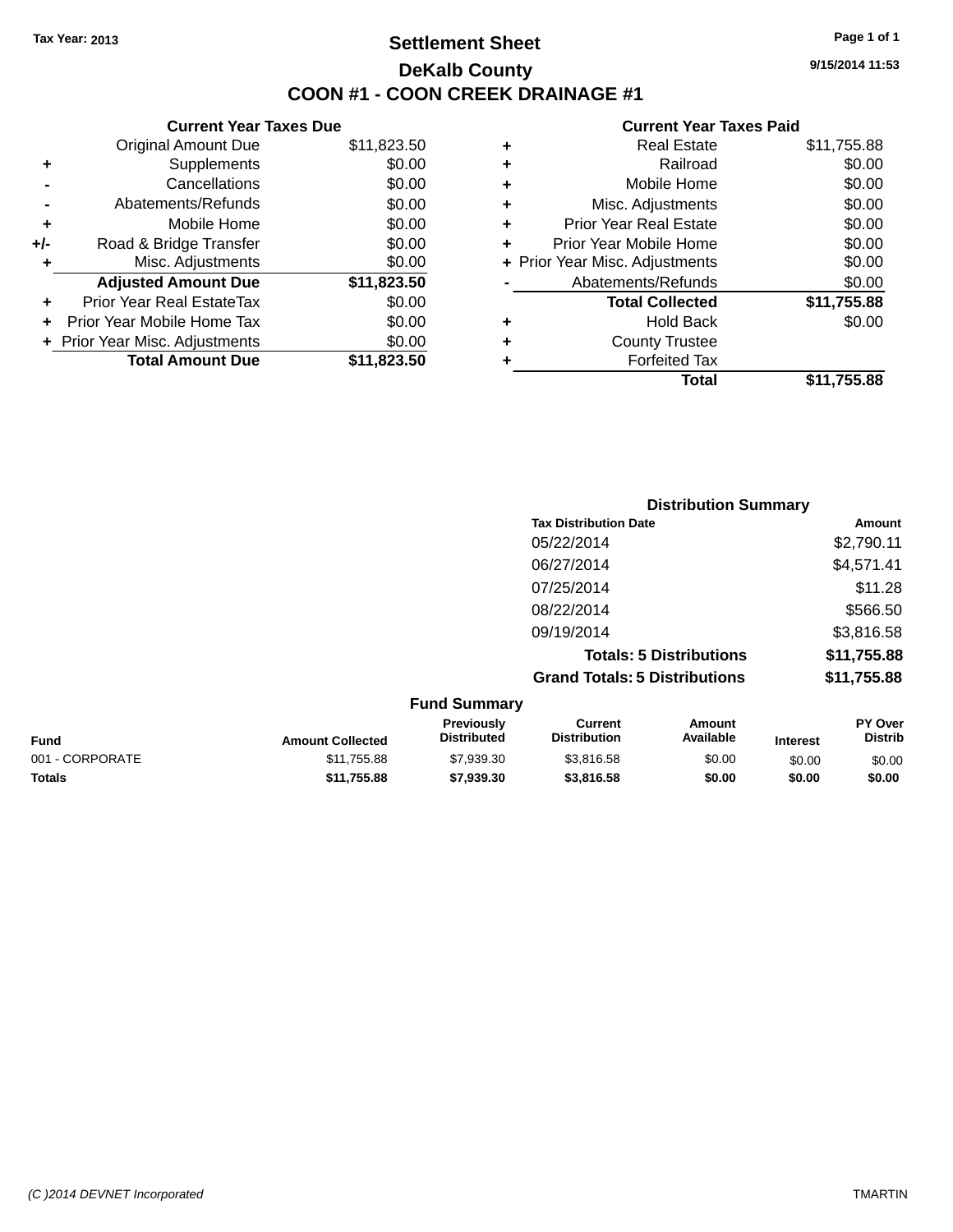## **Settlement Sheet Tax Year: 2013 Page 1 of 1 DeKalb County CO-PI #15 - CORTLAND PIERCE DRAINAGE**

**9/15/2014 11:53**

|     | <b>Current Year Taxes Due</b>  |        |
|-----|--------------------------------|--------|
|     | Original Amount Due            | \$0.00 |
| ٠   | Supplements                    | \$0.00 |
|     | Cancellations                  | \$0.00 |
|     | Abatements/Refunds             | \$0.00 |
| ٠   | Mobile Home                    | \$0.00 |
| +/- | Road & Bridge Transfer         | \$0.00 |
| ٠   | Misc. Adjustments              | \$0.00 |
|     | <b>Adjusted Amount Due</b>     | \$0.00 |
| ٠   | Prior Year Real EstateTax      | \$0.00 |
| ÷   | Prior Year Mobile Home Tax     | \$0.00 |
|     | + Prior Year Misc. Adjustments | \$0.00 |
|     | <b>Total Amount Due</b>        | \$0.00 |
|     |                                |        |

|   | <b>Real Estate</b>             | \$0.00 |
|---|--------------------------------|--------|
|   | Railroad                       | \$0.00 |
| ٠ | Mobile Home                    | \$0.00 |
| ٠ | Misc. Adjustments              | \$0.00 |
| ٠ | Prior Year Real Estate         | \$0.00 |
| ٠ | Prior Year Mobile Home         | \$0.00 |
|   | + Prior Year Misc. Adjustments | \$0.00 |
|   | Abatements/Refunds             | \$0.00 |
|   | <b>Total Collected</b>         | \$0.00 |
|   | <b>Hold Back</b>               | \$0.00 |
|   | <b>County Trustee</b>          |        |
|   | <b>Forfeited Tax</b>           |        |
|   | Total                          |        |

|                 |                         | <b>Fund Summary</b>                     |                                |                     |                 |                           |
|-----------------|-------------------------|-----------------------------------------|--------------------------------|---------------------|-----------------|---------------------------|
| <b>Fund</b>     | <b>Amount Collected</b> | <b>Previously</b><br><b>Distributed</b> | Current<br><b>Distribution</b> | Amount<br>Available | <b>Interest</b> | PY Over<br><b>Distrib</b> |
| 001 - CORPORATE | \$0.00                  | \$0.00                                  | \$0.00                         | \$0.00              | \$0.00          | \$0.00                    |
| <b>Totals</b>   | \$0.00                  | \$0.00                                  | \$0.00                         | \$0.00              | \$0.00          | \$0.00                    |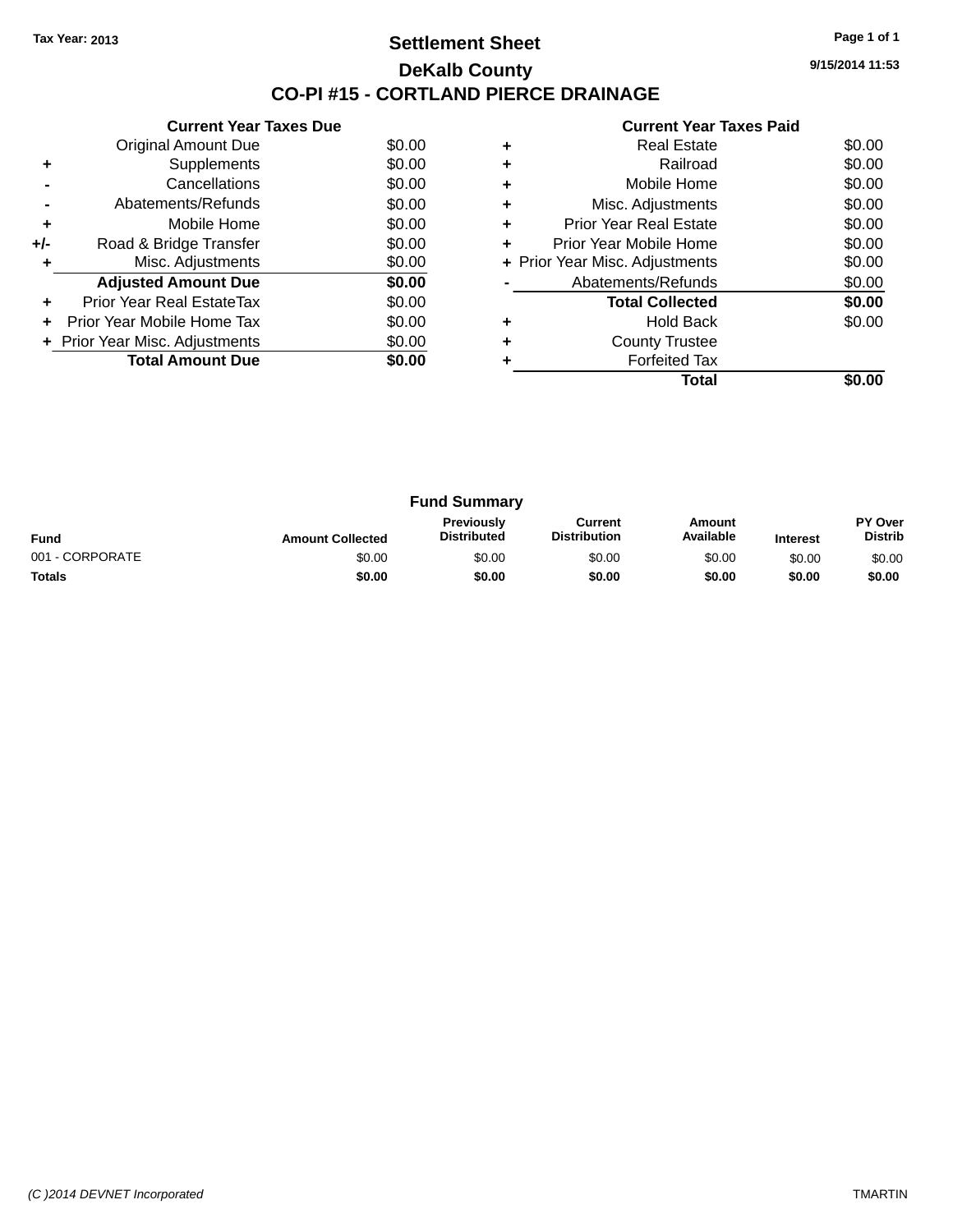## **Settlement Sheet Tax Year: 2013 Page 1 of 1 DeKalb County CO-SBA#5 - CORTLAND SBA #5**

**9/15/2014 11:53**

|     | <b>Current Year Taxes Due</b>  |                |  |  |  |
|-----|--------------------------------|----------------|--|--|--|
|     | <b>Original Amount Due</b>     | \$1,300,594.02 |  |  |  |
| ٠   | Supplements                    | \$0.00         |  |  |  |
|     | Cancellations                  | \$0.00         |  |  |  |
|     | Abatements/Refunds             | \$0.00         |  |  |  |
| ٠   | Mobile Home                    | \$0.00         |  |  |  |
| +/- | Road & Bridge Transfer         | \$0.00         |  |  |  |
| ٠   | Misc. Adjustments              | \$0.00         |  |  |  |
|     | <b>Adjusted Amount Due</b>     | \$1,300,594.02 |  |  |  |
| ÷   | Prior Year Real EstateTax      | \$0.00         |  |  |  |
| ÷   | Prior Year Mobile Home Tax     | \$0.00         |  |  |  |
|     | + Prior Year Misc. Adjustments | \$0.00         |  |  |  |
|     | <b>Total Amount Due</b>        | \$1,300,594.02 |  |  |  |
|     |                                |                |  |  |  |

|   | <b>Real Estate</b>             | \$0.00 |
|---|--------------------------------|--------|
| ÷ | Railroad                       | \$0.00 |
| ٠ | Mobile Home                    | \$0.00 |
|   | Misc. Adjustments              | \$0.00 |
|   | <b>Prior Year Real Estate</b>  | \$0.00 |
|   | Prior Year Mobile Home         | \$0.00 |
|   | + Prior Year Misc. Adjustments | \$0.00 |
|   | Abatements/Refunds             | \$0.00 |
|   | <b>Total Collected</b>         | \$0.00 |
|   | <b>Hold Back</b>               | \$0.00 |
|   | <b>County Trustee</b>          |        |
|   | <b>Forfeited Tax</b>           |        |
|   | Total                          |        |
|   |                                |        |

|                            |                         | <b>Fund Summary</b>                     |                                |                     |                 |                                  |
|----------------------------|-------------------------|-----------------------------------------|--------------------------------|---------------------|-----------------|----------------------------------|
| <b>Fund</b>                | <b>Amount Collected</b> | <b>Previously</b><br><b>Distributed</b> | Current<br><b>Distribution</b> | Amount<br>Available | <b>Interest</b> | <b>PY Over</b><br><b>Distrib</b> |
| 023 - SPECIAL SERVICE AREA | \$0.00                  | \$0.00                                  | \$0.00                         | \$0.00              | \$0.00          | \$0.00                           |
| <b>Totals</b>              | \$0.00                  | \$0.00                                  | \$0.00                         | \$0.00              | \$0.00          | \$0.00                           |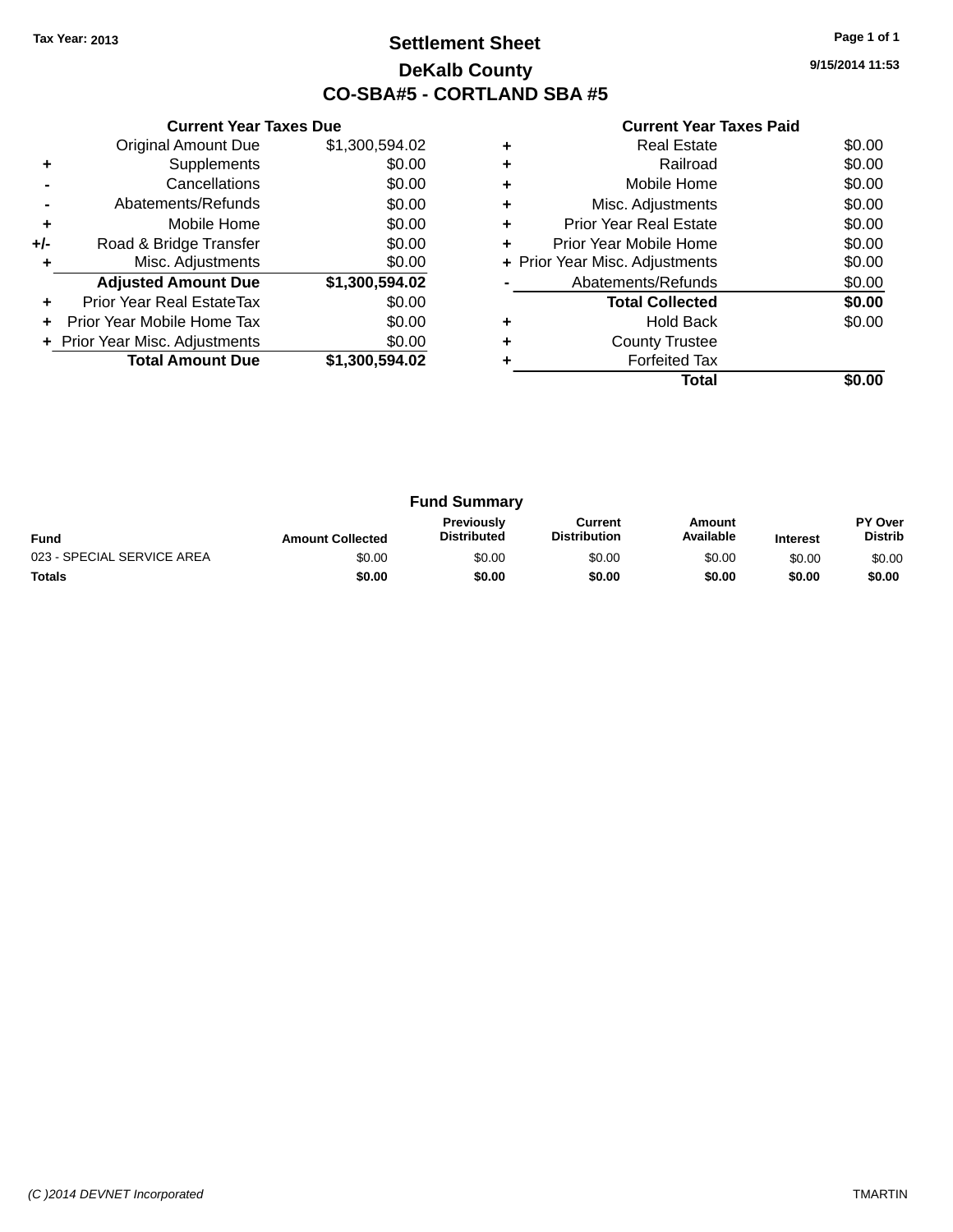## **Settlement Sheet Tax Year: 2013 Page 1 of 1 DeKalb County CO-SBA#6 - CORTLAND SBA #6**

**9/15/2014 11:53**

| <b>Current Year Taxes Paid</b> |  |  |  |
|--------------------------------|--|--|--|
|--------------------------------|--|--|--|

|     | <b>Current Year Taxes Due</b>  |              |
|-----|--------------------------------|--------------|
|     | Original Amount Due            | \$791,774.00 |
| ٠   | Supplements                    | \$0.00       |
|     | Cancellations                  | \$0.00       |
|     | Abatements/Refunds             | \$0.00       |
| ٠   | Mobile Home                    | \$0.00       |
| +/- | Road & Bridge Transfer         | \$0.00       |
| ٠   | Misc. Adjustments              | \$0.00       |
|     | <b>Adjusted Amount Due</b>     | \$791,774.00 |
| ٠   | Prior Year Real EstateTax      | \$0.00       |
| ÷   | Prior Year Mobile Home Tax     | \$0.00       |
|     | + Prior Year Misc. Adjustments | \$0.00       |
|     | <b>Total Amount Due</b>        | \$791.774.00 |
|     |                                |              |

|   | Real Estate                    | \$0.00 |
|---|--------------------------------|--------|
|   | Railroad                       | \$0.00 |
|   | Mobile Home                    | \$0.00 |
|   | Misc. Adjustments              | \$0.00 |
| ÷ | <b>Prior Year Real Estate</b>  | \$0.00 |
| ÷ | Prior Year Mobile Home         | \$0.00 |
|   | + Prior Year Misc. Adjustments | \$0.00 |
|   | Abatements/Refunds             | \$0.00 |
|   | <b>Total Collected</b>         | \$0.00 |
|   | <b>Hold Back</b>               | \$0.00 |
|   | <b>County Trustee</b>          |        |
|   | <b>Forfeited Tax</b>           |        |
|   | Total                          |        |

|                            |                         | <b>Fund Summary</b>                     |                                |                     |                 |                           |
|----------------------------|-------------------------|-----------------------------------------|--------------------------------|---------------------|-----------------|---------------------------|
| <b>Fund</b>                | <b>Amount Collected</b> | <b>Previously</b><br><b>Distributed</b> | Current<br><b>Distribution</b> | Amount<br>Available | <b>Interest</b> | PY Over<br><b>Distrib</b> |
| 023 - SPECIAL SERVICE AREA | \$0.00                  | \$0.00                                  | \$0.00                         | \$0.00              | \$0.00          | \$0.00                    |
| <b>Totals</b>              | \$0.00                  | \$0.00                                  | \$0.00                         | \$0.00              | \$0.00          | \$0.00                    |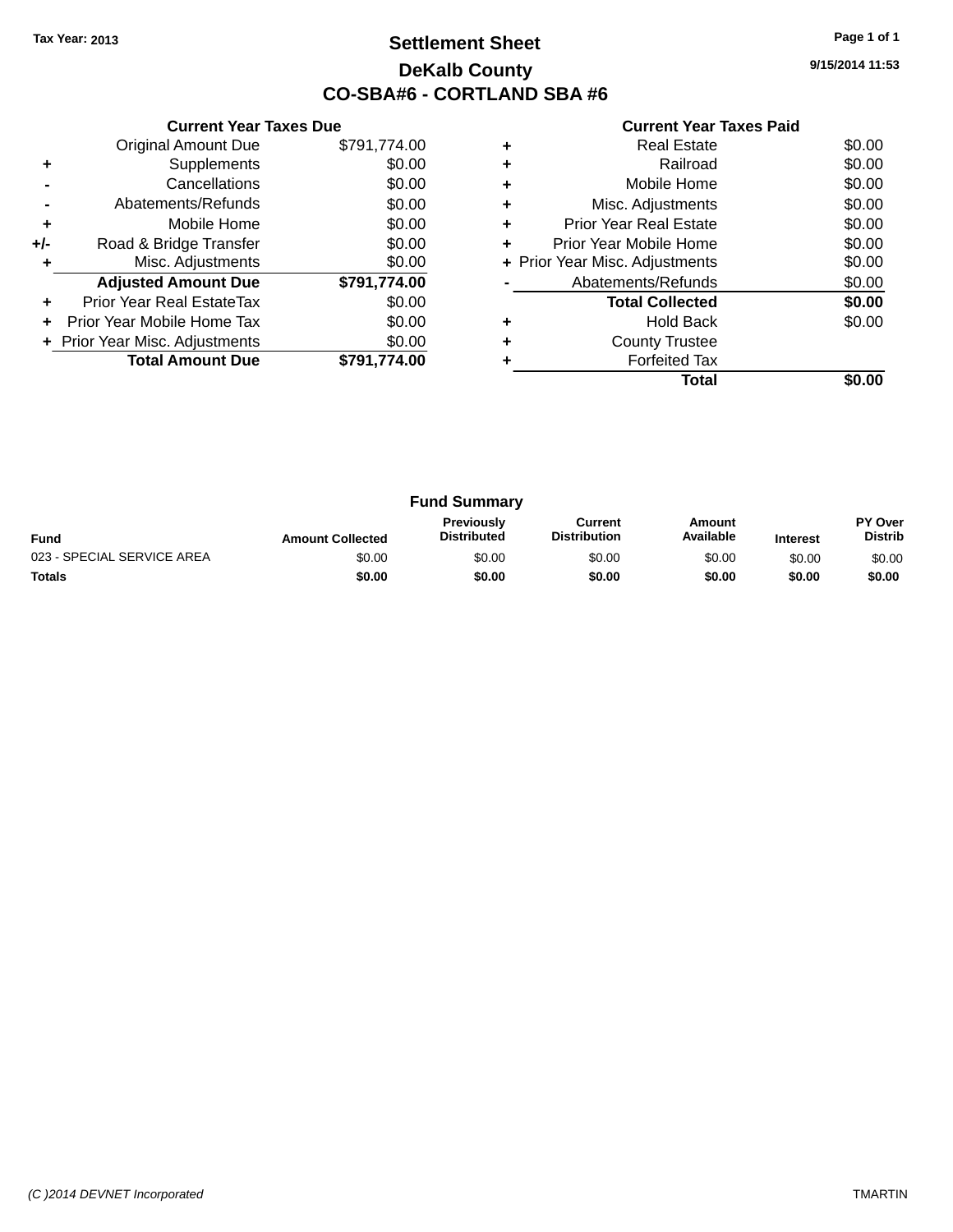## **Settlement Sheet Tax Year: 2013 Page 1 of 1 DeKalb County CO-SBA#9 - CORTLAND SBA #9**

**9/15/2014 11:53**

|     | <b>Current Year Taxes Due</b>  |              |
|-----|--------------------------------|--------------|
|     | <b>Original Amount Due</b>     | \$400,235.00 |
| ٠   | Supplements                    | \$0.00       |
|     | Cancellations                  | \$0.00       |
|     | Abatements/Refunds             | \$0.00       |
| ٠   | Mobile Home                    | \$0.00       |
| +/- | Road & Bridge Transfer         | \$0.00       |
| ٠   | Misc. Adjustments              | \$0.00       |
|     | <b>Adjusted Amount Due</b>     | \$400,235.00 |
|     | Prior Year Real EstateTax      | \$0.00       |
|     | Prior Year Mobile Home Tax     | \$0.00       |
|     | + Prior Year Misc. Adjustments | \$0.00       |
|     | <b>Total Amount Due</b>        | \$400,235.00 |
|     |                                |              |

|   | <b>Real Estate</b>             | \$175,222.50 |
|---|--------------------------------|--------------|
| ٠ | Railroad                       | \$0.00       |
| ٠ | Mobile Home                    | \$0.00       |
| ٠ | Misc. Adjustments              | \$0.00       |
| ٠ | <b>Prior Year Real Estate</b>  | \$0.00       |
| ٠ | Prior Year Mobile Home         | \$0.00       |
|   | + Prior Year Misc. Adjustments | \$0.00       |
|   | Abatements/Refunds             | \$0.00       |
|   | <b>Total Collected</b>         | \$175,222.50 |
| ٠ | <b>Hold Back</b>               | \$0.00       |
| ٠ | <b>County Trustee</b>          |              |
| ٠ | <b>Forfeited Tax</b>           |              |
|   | Total                          | \$175,222.50 |
|   |                                |              |

|                            |                         |                                  | <b>Distribution Summary</b>           |                                |                 |                           |  |
|----------------------------|-------------------------|----------------------------------|---------------------------------------|--------------------------------|-----------------|---------------------------|--|
|                            |                         |                                  | <b>Tax Distribution Date</b>          |                                |                 | <b>Amount</b>             |  |
|                            |                         |                                  | 06/27/2014                            |                                |                 | \$90,005.00               |  |
|                            |                         |                                  | 08/22/2014                            |                                |                 | \$35,427.50               |  |
|                            |                         |                                  | 09/19/2014                            |                                |                 | \$49,790.00               |  |
|                            |                         |                                  |                                       | <b>Totals: 3 Distributions</b> |                 | \$175,222.50              |  |
|                            |                         |                                  | <b>Grand Totals: 3 Distributions</b>  |                                |                 | \$175,222.50              |  |
|                            |                         | <b>Fund Summary</b>              |                                       |                                |                 |                           |  |
| <b>Fund</b>                | <b>Amount Collected</b> | Previously<br><b>Distributed</b> | <b>Current</b><br><b>Distribution</b> | Amount<br>Available            | <b>Interest</b> | PY Over<br><b>Distrib</b> |  |
| 023 - SPECIAL SERVICE AREA | \$175,222.50            | \$125,432.50                     | \$49,790.00                           | \$0.00                         | \$0.00          | \$0.00                    |  |
| <b>Totals</b>              | \$175,222.50            | \$125,432.50                     | \$49,790.00                           | \$0.00                         | \$0.00          | \$0.00                    |  |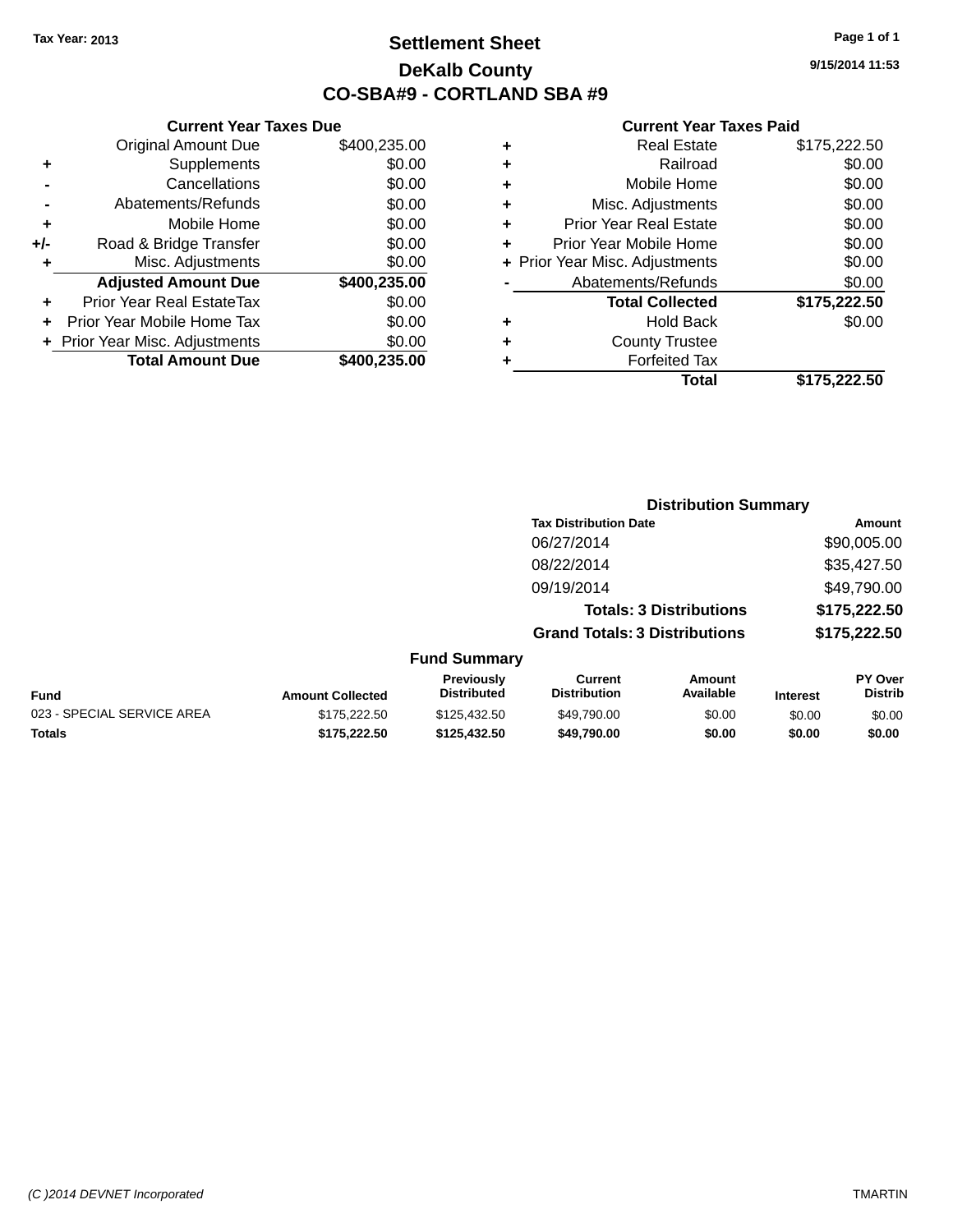## **Settlement Sheet Tax Year: 2013 Page 1 of 1 DeKalb County CO-SSA#1 - CORTLAND SBA #1**

**9/15/2014 11:53**

|   | <b>Real Estate</b>             | \$387,371.48 |
|---|--------------------------------|--------------|
| ٠ | Railroad                       | \$0.00       |
| ٠ | Mobile Home                    | \$0.00       |
| ٠ | Misc. Adjustments              | \$0.00       |
| ٠ | <b>Prior Year Real Estate</b>  | \$0.00       |
| ٠ | Prior Year Mobile Home         | \$0.00       |
|   | + Prior Year Misc. Adjustments | \$0.00       |
|   | Abatements/Refunds             | \$0.00       |
|   | <b>Total Collected</b>         | \$387,371.48 |
| ٠ | <b>Hold Back</b>               | \$0.00       |
| ٠ | <b>County Trustee</b>          |              |
|   | <b>Forfeited Tax</b>           |              |
|   | Total                          | \$387,371.48 |

|     | <b>Current Year Taxes Due</b>  |              |
|-----|--------------------------------|--------------|
|     | <b>Original Amount Due</b>     | \$395,000.24 |
| ٠   | Supplements                    | \$3,390.56   |
|     | Cancellations                  | \$3,390.56   |
|     | Abatements/Refunds             | \$0.00       |
| ٠   | Mobile Home                    | \$0.00       |
| +/- | Road & Bridge Transfer         | \$0.00       |
| ٠   | Misc. Adjustments              | \$0.00       |
|     | <b>Adjusted Amount Due</b>     | \$395,000.24 |
| ٠   | Prior Year Real EstateTax      | \$0.00       |
|     | Prior Year Mobile Home Tax     | \$0.00       |
|     | + Prior Year Misc. Adjustments | \$0.00       |
|     | <b>Total Amount Due</b>        | \$395,000.24 |
|     |                                |              |

|   | <b>Distribution Summary</b>          |              |
|---|--------------------------------------|--------------|
|   | <b>Tax Distribution Date</b>         | Amount       |
|   | 06/27/2014                           | \$201,738.32 |
|   | 07/25/2014                           | \$1,695.28   |
|   | 08/22/2014                           | \$43,229.64  |
|   | 09/19/2014                           | \$140,708.24 |
|   | <b>Totals: 4 Distributions</b>       | \$387,371.48 |
|   | <b>Grand Totals: 4 Distributions</b> | \$387,371.48 |
| . |                                      |              |

|  |  | <b>Fund Summary</b> |
|--|--|---------------------|
|--|--|---------------------|

| Fund                       | <b>Amount Collected</b> | Previously<br><b>Distributed</b> | Current<br><b>Distribution</b> | Amount<br>Available | <b>Interest</b> | <b>PY Over</b><br><b>Distrib</b> |
|----------------------------|-------------------------|----------------------------------|--------------------------------|---------------------|-----------------|----------------------------------|
| 023 - SPECIAL SERVICE AREA | \$387.371.48            | \$246.663.24                     | \$140.708.24                   | \$0.00              | \$0.00          | \$0.00                           |
| Totals                     | \$387.371.48            | \$246.663.24                     | \$140.708.24                   | \$0.00              | \$0.00          | \$0.00                           |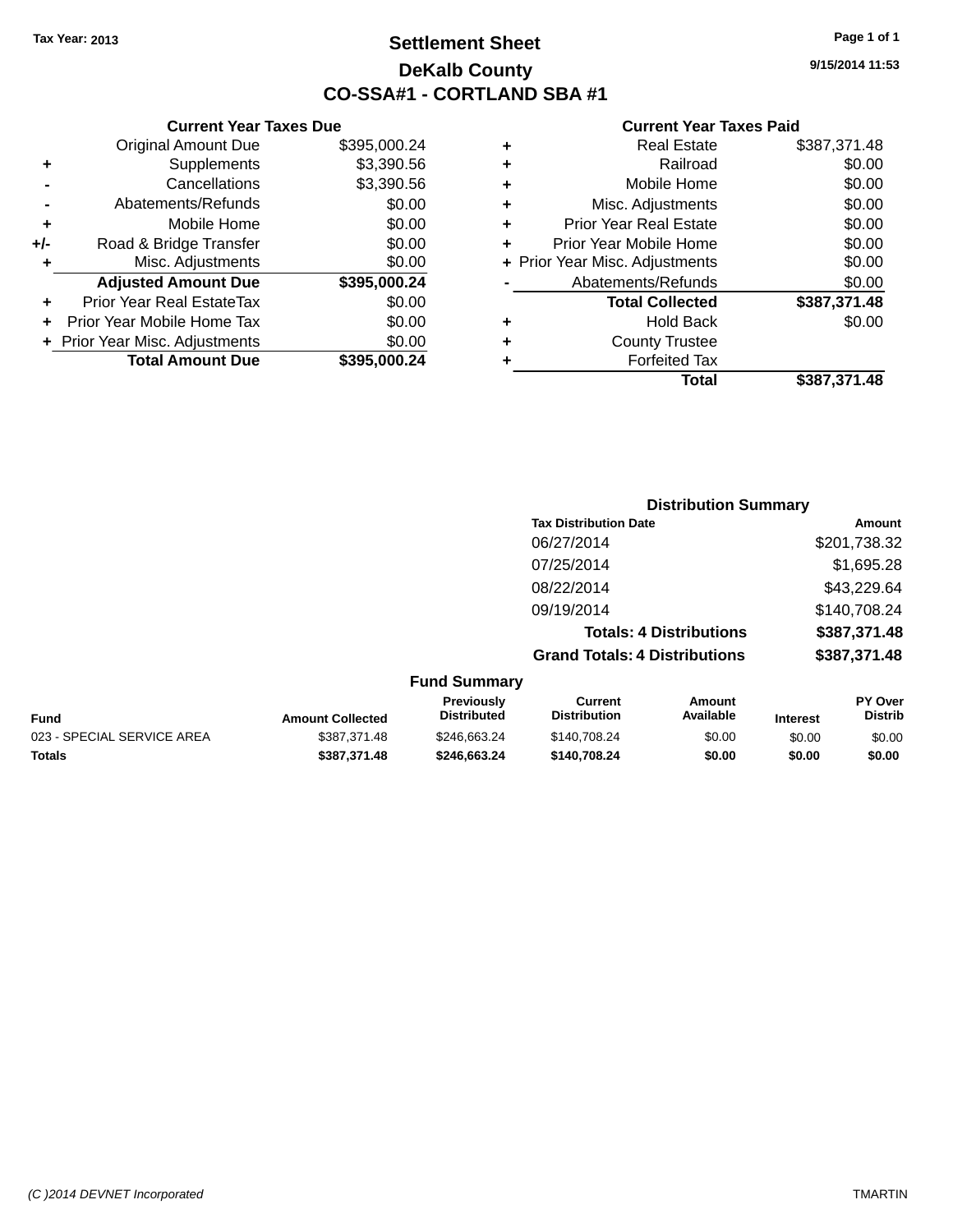## **Settlement Sheet Tax Year: 2013 Page 1 of 1 DeKalb County CO-SSA#4 - CORTLAND SBA #4**

**9/15/2014 11:53**

#### **Current Year Taxes Paid**

|     | <b>Current Year Taxes Due</b>  |                |  |  |  |  |  |
|-----|--------------------------------|----------------|--|--|--|--|--|
|     | <b>Original Amount Due</b>     | \$2,790,886.40 |  |  |  |  |  |
| ٠   | Supplements                    | \$0.00         |  |  |  |  |  |
|     | Cancellations                  | \$1,297,326.10 |  |  |  |  |  |
|     | Abatements/Refunds             | \$0.00         |  |  |  |  |  |
| ٠   | Mobile Home                    | \$0.00         |  |  |  |  |  |
| +/- | Road & Bridge Transfer         | \$0.00         |  |  |  |  |  |
|     | Misc. Adjustments              | \$13,819.22    |  |  |  |  |  |
|     | <b>Adjusted Amount Due</b>     | \$1,507,379.52 |  |  |  |  |  |
| ٠   | Prior Year Real EstateTax      | (\$128,904.06) |  |  |  |  |  |
|     | Prior Year Mobile Home Tax     | \$0.00         |  |  |  |  |  |
|     | + Prior Year Misc. Adjustments | \$0.00         |  |  |  |  |  |
|     | <b>Total Amount Due</b>        | \$1,378,475.46 |  |  |  |  |  |

|   | <b>Real Estate</b>             | \$4,360.76     |
|---|--------------------------------|----------------|
|   | Railroad                       | \$0.00         |
|   | Mobile Home                    | \$0.00         |
| ٠ | Misc. Adjustments              | \$13,819.22    |
| ٠ | <b>Prior Year Real Estate</b>  | (\$128,904.06) |
| ÷ | Prior Year Mobile Home         | \$0.00         |
|   | + Prior Year Misc. Adjustments | \$0.00         |
|   | Abatements/Refunds             | \$0.00         |
|   | <b>Total Collected</b>         | (\$110,724.08) |
|   | <b>Hold Back</b>               | \$0.00         |
|   | <b>County Trustee</b>          |                |
|   | <b>Forfeited Tax</b>           |                |
|   | Total                          | (\$110,724.08) |

| <b>Fund Summary</b>        |                         |                                         |                                |                     |                 |                           |
|----------------------------|-------------------------|-----------------------------------------|--------------------------------|---------------------|-----------------|---------------------------|
| Fund                       | <b>Amount Collected</b> | <b>Previously</b><br><b>Distributed</b> | Current<br><b>Distribution</b> | Amount<br>Available | <b>Interest</b> | PY Over<br><b>Distrib</b> |
| 023 - SPECIAL SERVICE AREA | \$-110,724.08           | \$0.00                                  | \$0.00                         | \$0.00              | \$0.00          | \$0.00                    |
| Totals                     | \$-110.724.08           | \$0.00                                  | \$0.00                         | \$0.00              | \$0.00          | \$0.00                    |

#### **Miscellaneous Adjustment Detail**

| Year Source             | <b>Account Type</b>       | <b>Amount Adjustment Description</b>                      |
|-------------------------|---------------------------|-----------------------------------------------------------|
| 2013 DR - Drainage      | <b>Back Tax Collected</b> | \$2,180.56 M & I REGIONAL REDEMPTION 09-17-386-003 by TBA |
| 2013 DR - Drainage      | <b>Back Tax Collected</b> | \$2,180.56 M & I REGIONAL REDEMPTION 09-17-383-003 by TBA |
| 2013 RE - Real Estate   | <b>Back Tax Collected</b> | \$7,277.54 SCAVENGER SALE 09-17-400-010 by TBA            |
| 2013 RE - Real Estate   | Back Tax Collected        | \$2,180.56 M & I REGIONAL REDEMPTION 09-17-377-012 by TBA |
| <b>Totals 4 entries</b> |                           | \$13,819.22                                               |
|                         |                           |                                                           |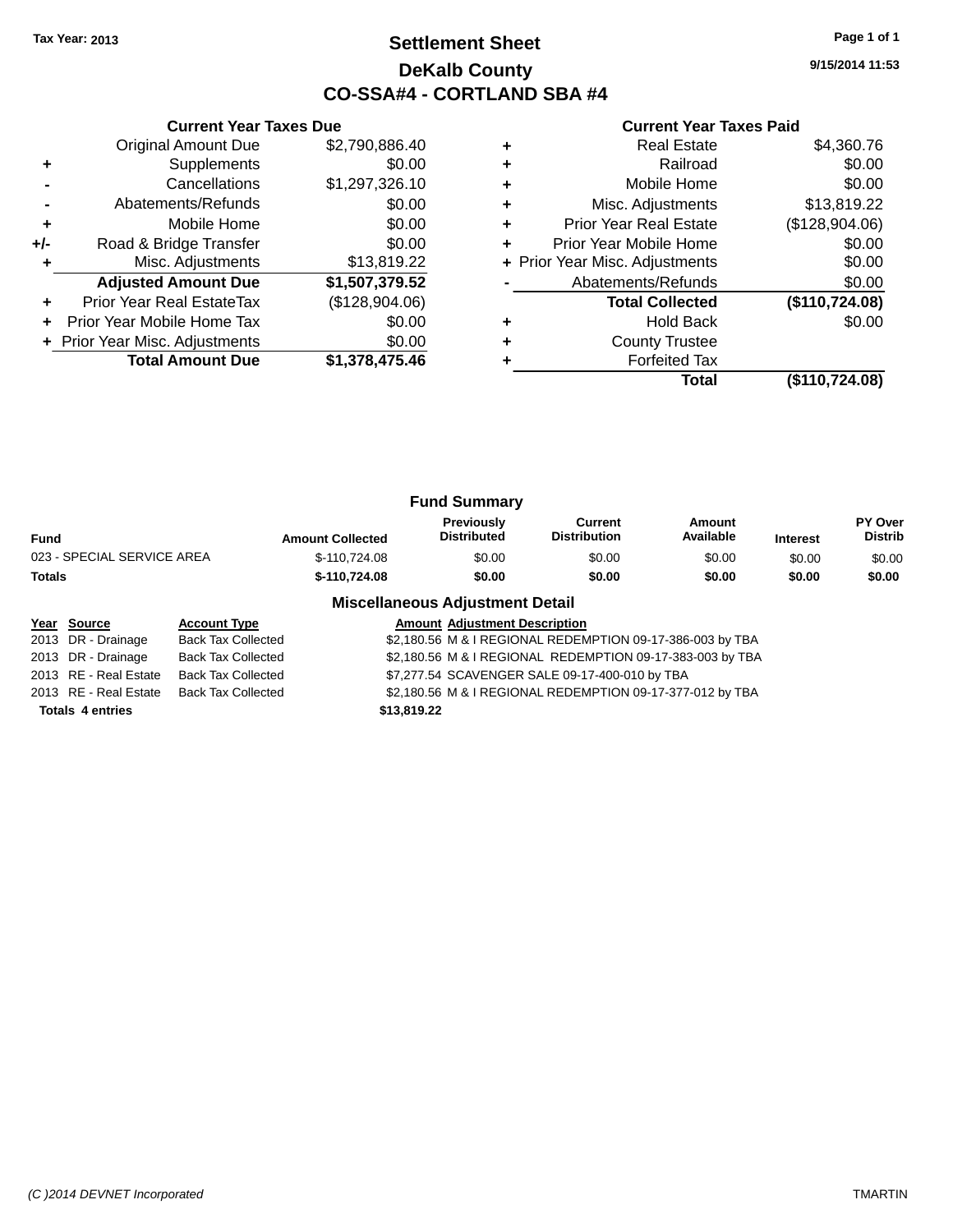## **Settlement Sheet Tax Year: 2013 Page 1 of 1 DeKalb County CO-SSA#7 - CORTLAND SBA #7**

**9/15/2014 11:53**

|     | <b>Current Year Taxes Due</b>  |                |
|-----|--------------------------------|----------------|
|     | <b>Original Amount Due</b>     | \$1,155,599.02 |
| ٠   | Supplements                    | \$0.00         |
|     | Cancellations                  | \$872,150.20   |
|     | Abatements/Refunds             | \$0.00         |
| ٠   | Mobile Home                    | \$0.00         |
| +/- | Road & Bridge Transfer         | \$0.00         |
|     | Misc. Adjustments              | \$0.00         |
|     | <b>Adjusted Amount Due</b>     | \$283,448.82   |
|     | Prior Year Real EstateTax      | \$0.00         |
|     | Prior Year Mobile Home Tax     | \$0.00         |
|     | + Prior Year Misc. Adjustments | \$0.00         |
|     | <b>Total Amount Due</b>        | \$283.448.82   |
|     |                                |                |

|   | <b>Real Estate</b>             | \$0.00 |
|---|--------------------------------|--------|
| ٠ | Railroad                       | \$0.00 |
| ٠ | Mobile Home                    | \$0.00 |
| ٠ | Misc. Adjustments              | \$0.00 |
| ٠ | <b>Prior Year Real Estate</b>  | \$0.00 |
| ٠ | Prior Year Mobile Home         | \$0.00 |
|   | + Prior Year Misc. Adjustments | \$0.00 |
|   | Abatements/Refunds             | \$0.00 |
|   | <b>Total Collected</b>         | \$0.00 |
|   | <b>Hold Back</b>               | \$0.00 |
| ٠ | <b>County Trustee</b>          |        |
|   | <b>Forfeited Tax</b>           |        |
|   | Total                          |        |

| <b>Fund Summary</b>        |                         |                                  |                                |                     |                 |                                  |
|----------------------------|-------------------------|----------------------------------|--------------------------------|---------------------|-----------------|----------------------------------|
| <b>Fund</b>                | <b>Amount Collected</b> | Previously<br><b>Distributed</b> | Current<br><b>Distribution</b> | Amount<br>Available | <b>Interest</b> | <b>PY Over</b><br><b>Distrib</b> |
| 023 - SPECIAL SERVICE AREA | \$0.00                  | \$0.00                           | \$0.00                         | \$0.00              | \$0.00          | \$0.00                           |
| <b>Totals</b>              | \$0.00                  | \$0.00                           | \$0.00                         | \$0.00              | \$0.00          | \$0.00                           |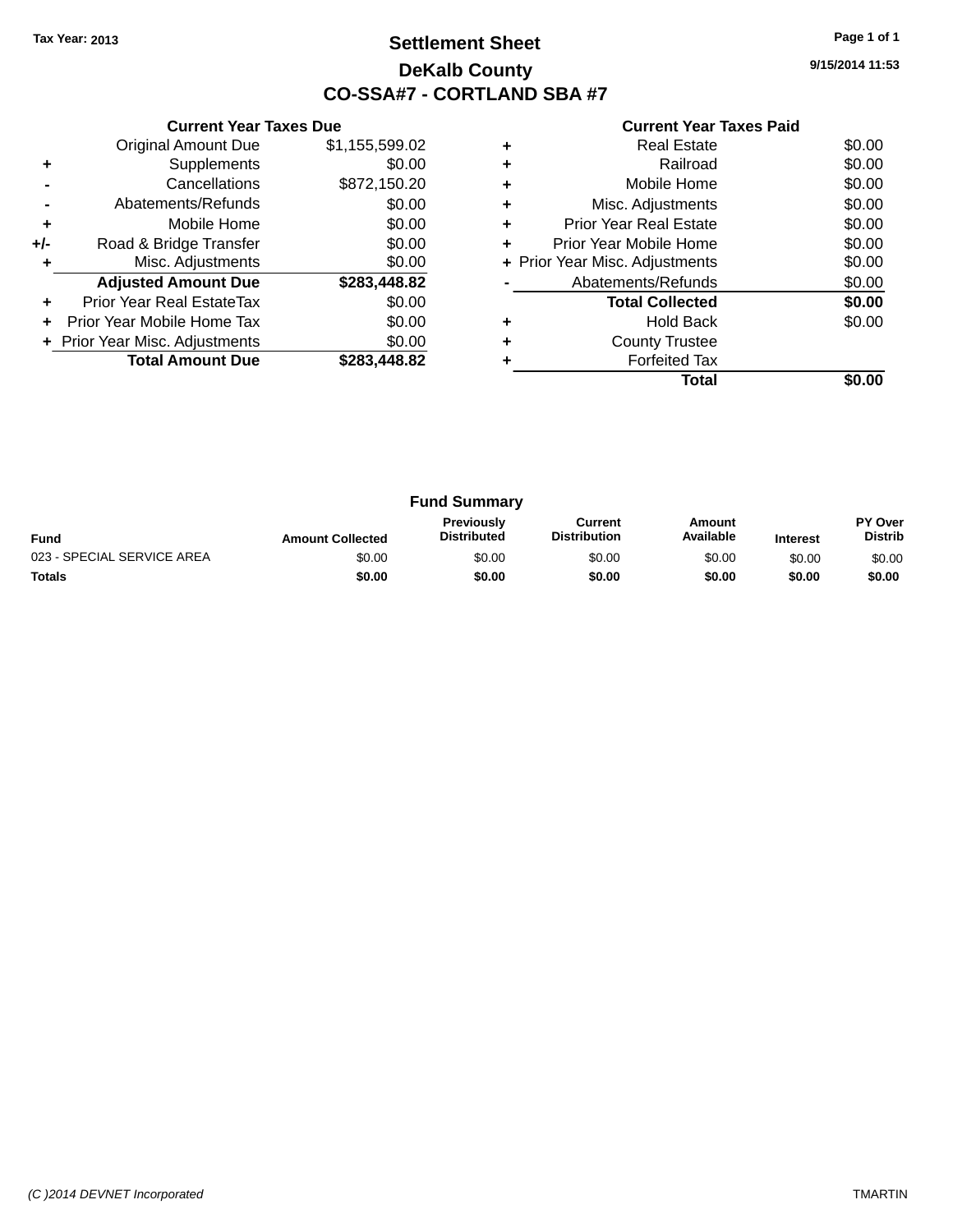## **Settlement Sheet Tax Year: 2013 Page 1 of 1 DeKalb County CO-SSA#8 - CORTLAND SBA #8**

**9/15/2014 11:53**

|     | <b>Current Year Taxes Due</b>  |              |
|-----|--------------------------------|--------------|
|     | <b>Original Amount Due</b>     | \$893,955.80 |
| ٠   | Supplements                    | \$0.00       |
|     | Cancellations                  | \$0.00       |
|     | Abatements/Refunds             | \$0.00       |
| ٠   | Mobile Home                    | \$0.00       |
| +/- | Road & Bridge Transfer         | \$0.00       |
|     | Misc. Adjustments              | \$0.00       |
|     | <b>Adjusted Amount Due</b>     | \$893,955.80 |
|     | Prior Year Real EstateTax      | \$0.00       |
|     | Prior Year Mobile Home Tax     | \$0.00       |
|     | + Prior Year Misc. Adjustments | \$0.00       |
|     | <b>Total Amount Due</b>        | \$893,955.80 |
|     |                                |              |

| Real Estate                   | \$0.00                         |
|-------------------------------|--------------------------------|
| Railroad                      | \$0.00                         |
| Mobile Home                   | \$0.00                         |
| Misc. Adjustments             | \$0.00                         |
| <b>Prior Year Real Estate</b> | \$0.00                         |
| Prior Year Mobile Home        | \$0.00                         |
|                               | \$0.00                         |
| Abatements/Refunds            | \$0.00                         |
| <b>Total Collected</b>        | \$0.00                         |
| <b>Hold Back</b>              | \$0.00                         |
| <b>County Trustee</b>         |                                |
| <b>Forfeited Tax</b>          |                                |
| Total                         |                                |
|                               | + Prior Year Misc. Adjustments |

| <b>Fund Summary</b>        |                         |                                         |                                |                     |                 |                           |
|----------------------------|-------------------------|-----------------------------------------|--------------------------------|---------------------|-----------------|---------------------------|
| <b>Fund</b>                | <b>Amount Collected</b> | <b>Previously</b><br><b>Distributed</b> | Current<br><b>Distribution</b> | Amount<br>Available | <b>Interest</b> | PY Over<br><b>Distrib</b> |
| 023 - SPECIAL SERVICE AREA | \$0.00                  | \$0.00                                  | \$0.00                         | \$0.00              | \$0.00          | \$0.00                    |
| <b>Totals</b>              | \$0.00                  | \$0.00                                  | \$0.00                         | \$0.00              | \$0.00          | \$0.00                    |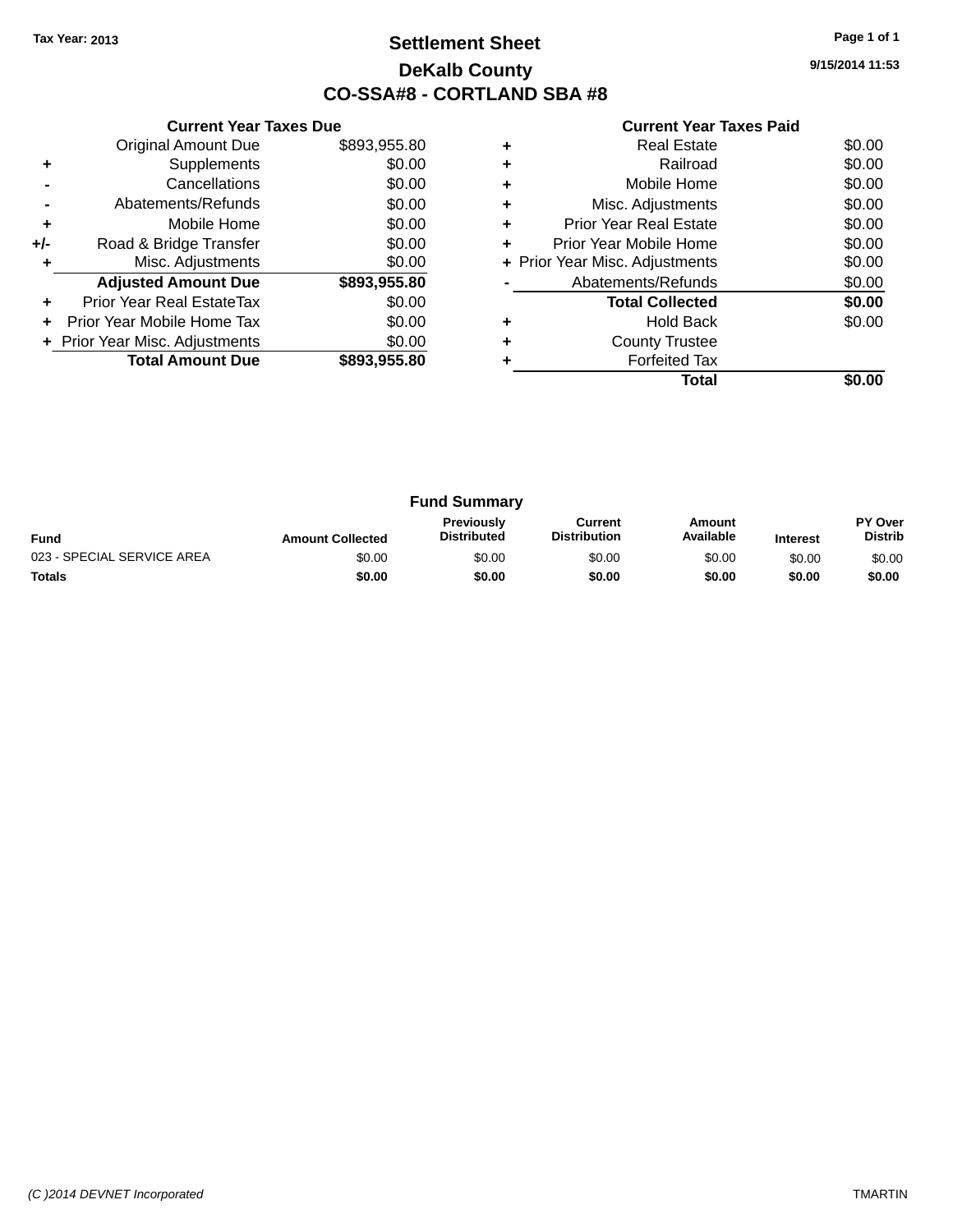## **Settlement Sheet Tax Year: 2013 Page 1 of 1 DeKalb County MA-DK #3 - MALTA DEKALB DRAINAGE #3**

#### **Current Year Taxes Due**

|     | <b>Original Amount Due</b>       | \$1,252.28 |
|-----|----------------------------------|------------|
| ٠   | Supplements                      | \$17.98    |
|     | Cancellations                    | \$17.98    |
|     | Abatements/Refunds               | \$0.00     |
| ٠   | Mobile Home                      | \$0.00     |
| +/- | Road & Bridge Transfer           | \$0.00     |
| ٠   | Misc. Adjustments                | \$0.00     |
|     | <b>Adjusted Amount Due</b>       | \$1,252.28 |
|     | <b>Prior Year Real EstateTax</b> | \$0.00     |
|     | Prior Year Mobile Home Tax       | \$0.00     |
|     | + Prior Year Misc. Adjustments   | \$0.00     |
|     | <b>Total Amount Due</b>          | \$1,252.28 |

|   | <b>Real Estate</b>             | \$1,237.93 |
|---|--------------------------------|------------|
| ٠ | Railroad                       | \$0.00     |
| ٠ | Mobile Home                    | \$0.00     |
| ٠ | Misc. Adjustments              | \$0.00     |
| ٠ | <b>Prior Year Real Estate</b>  | \$0.00     |
| ٠ | Prior Year Mobile Home         | \$0.00     |
|   | + Prior Year Misc. Adjustments | \$0.00     |
|   | Abatements/Refunds             | \$0.00     |
|   | <b>Total Collected</b>         | \$1,237.93 |
| ٠ | <b>Hold Back</b>               | \$0.00     |
| ٠ | <b>County Trustee</b>          |            |
| ٠ | <b>Forfeited Tax</b>           |            |
|   | Total                          | \$1,237.93 |
|   |                                |            |

|     | <b>Distribution Summary</b>          |            |
|-----|--------------------------------------|------------|
|     | <b>Tax Distribution Date</b>         | Amount     |
|     | 05/22/2014                           | \$152.24   |
|     | 06/27/2014                           | \$464.18   |
|     | 07/25/2014                           | \$9.89     |
|     | 08/22/2014                           | \$114.97   |
|     | 09/19/2014                           | \$496.65   |
|     | <b>Totals: 5 Distributions</b>       | \$1,237.93 |
|     | <b>Grand Totals: 5 Distributions</b> | \$1,237.93 |
| --- |                                      |            |

| <b>Fund Summary</b> |                         |                                         |                                |                     |                 |                                  |
|---------------------|-------------------------|-----------------------------------------|--------------------------------|---------------------|-----------------|----------------------------------|
| <b>Fund</b>         | <b>Amount Collected</b> | <b>Previously</b><br><b>Distributed</b> | Current<br><b>Distribution</b> | Amount<br>Available | <b>Interest</b> | <b>PY Over</b><br><b>Distrib</b> |
| 001 - CORPORATE     | \$1,237.93              | \$741.28                                | \$496.65                       | \$0.00              | \$0.00          | \$0.00                           |
| <b>Totals</b>       | \$1,237.93              | \$741.28                                | \$496.65                       | \$0.00              | \$0.00          | \$0.00                           |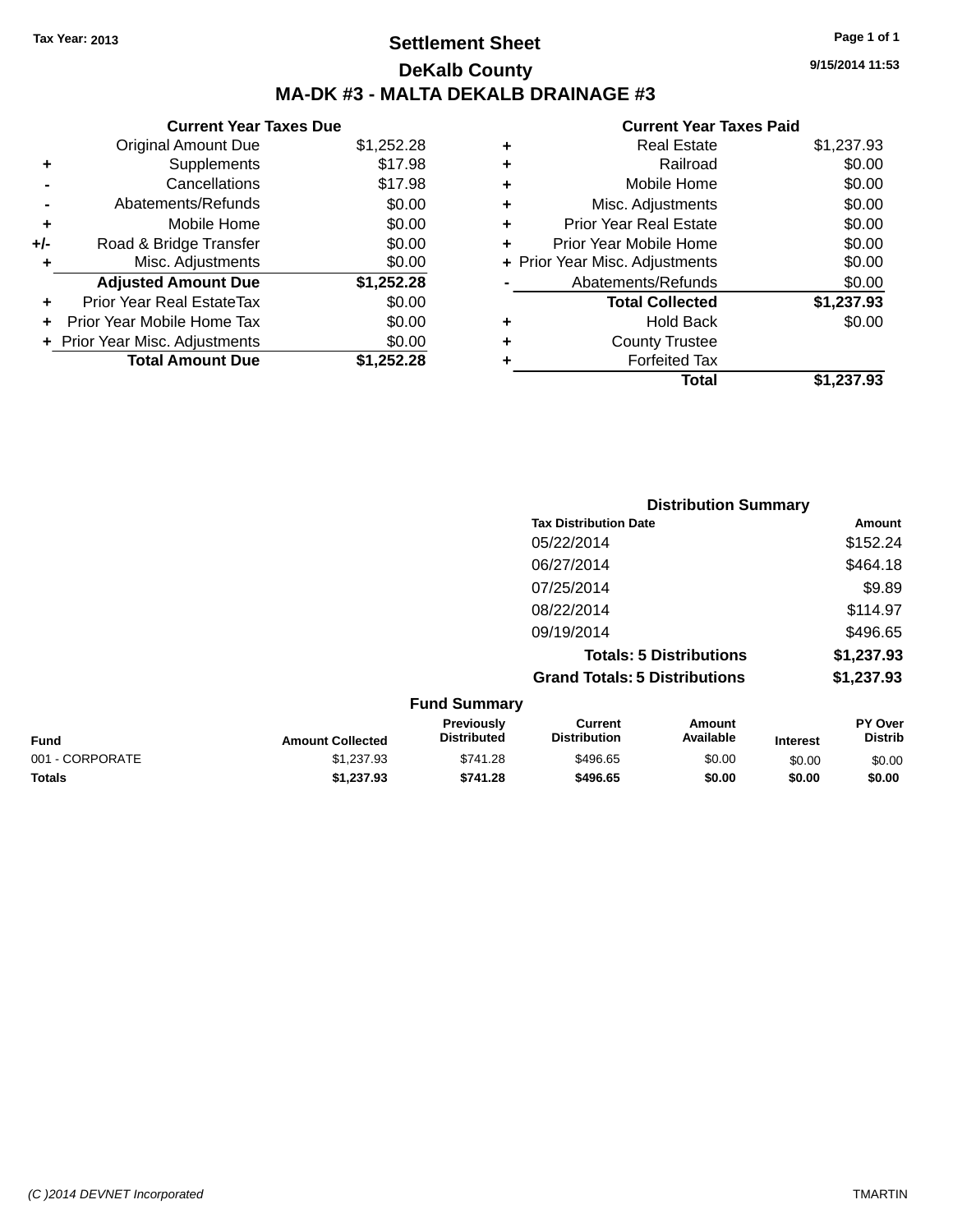## **Settlement Sheet Tax Year: 2013 Page 1 of 1 DeKalb County MAMIAFDK - MA-MI-AF-DK DRAINAGE #11**

**9/15/2014 11:53**

| \$0.00<br>Original Amount Due<br>\$0.00<br>Supplements<br>÷<br>\$0.00<br>Cancellations<br>\$0.00<br>Abatements/Refunds<br>\$0.00<br>Mobile Home<br>÷<br>\$0.00<br>Road & Bridge Transfer<br>+/-<br>Misc. Adjustments<br>\$0.00<br>\$0.00<br><b>Adjusted Amount Due</b><br>Prior Year Real EstateTax<br>\$0.00<br>٠<br>\$0.00<br>Prior Year Mobile Home Tax | <b>Current Year Taxes Due</b> |  |
|------------------------------------------------------------------------------------------------------------------------------------------------------------------------------------------------------------------------------------------------------------------------------------------------------------------------------------------------------------|-------------------------------|--|
|                                                                                                                                                                                                                                                                                                                                                            |                               |  |
|                                                                                                                                                                                                                                                                                                                                                            |                               |  |
|                                                                                                                                                                                                                                                                                                                                                            |                               |  |
|                                                                                                                                                                                                                                                                                                                                                            |                               |  |
|                                                                                                                                                                                                                                                                                                                                                            |                               |  |
|                                                                                                                                                                                                                                                                                                                                                            |                               |  |
|                                                                                                                                                                                                                                                                                                                                                            |                               |  |
|                                                                                                                                                                                                                                                                                                                                                            |                               |  |
|                                                                                                                                                                                                                                                                                                                                                            |                               |  |
|                                                                                                                                                                                                                                                                                                                                                            |                               |  |
| \$0.00<br>+ Prior Year Misc. Adjustments                                                                                                                                                                                                                                                                                                                   |                               |  |
| <b>Total Amount Due</b><br>\$0.00                                                                                                                                                                                                                                                                                                                          |                               |  |

|   | <b>Current Year Taxes Paid</b> |        |
|---|--------------------------------|--------|
| ٠ | <b>Real Estate</b>             | \$0.00 |
|   | Railroad                       | \$0.00 |
|   | Mobile Home                    | \$0.00 |
| ٠ | Misc. Adjustments              | \$0.00 |
|   | Prior Year Real Estate         | \$0.00 |
|   | Prior Year Mobile Home         | \$0.00 |
|   | + Prior Year Misc. Adjustments | \$0.00 |
|   | Abatements/Refunds             | \$0.00 |
|   | <b>Total Collected</b>         | \$0.00 |
|   | <b>Hold Back</b>               | \$0.00 |
|   | <b>County Trustee</b>          |        |
|   | <b>Forfeited Tax</b>           |        |
|   | Total                          |        |

| <b>Fund Summary</b> |                         |                                         |                                |                     |                 |                           |
|---------------------|-------------------------|-----------------------------------------|--------------------------------|---------------------|-----------------|---------------------------|
| <b>Fund</b>         | <b>Amount Collected</b> | <b>Previously</b><br><b>Distributed</b> | Current<br><b>Distribution</b> | Amount<br>Available | <b>Interest</b> | PY Over<br><b>Distrib</b> |
| 001 - CORPORATE     | \$0.00                  | \$0.00                                  | \$0.00                         | \$0.00              | \$0.00          | \$0.00                    |
| <b>Totals</b>       | \$0.00                  | \$0.00                                  | \$0.00                         | \$0.00              | \$0.00          | \$0.00                    |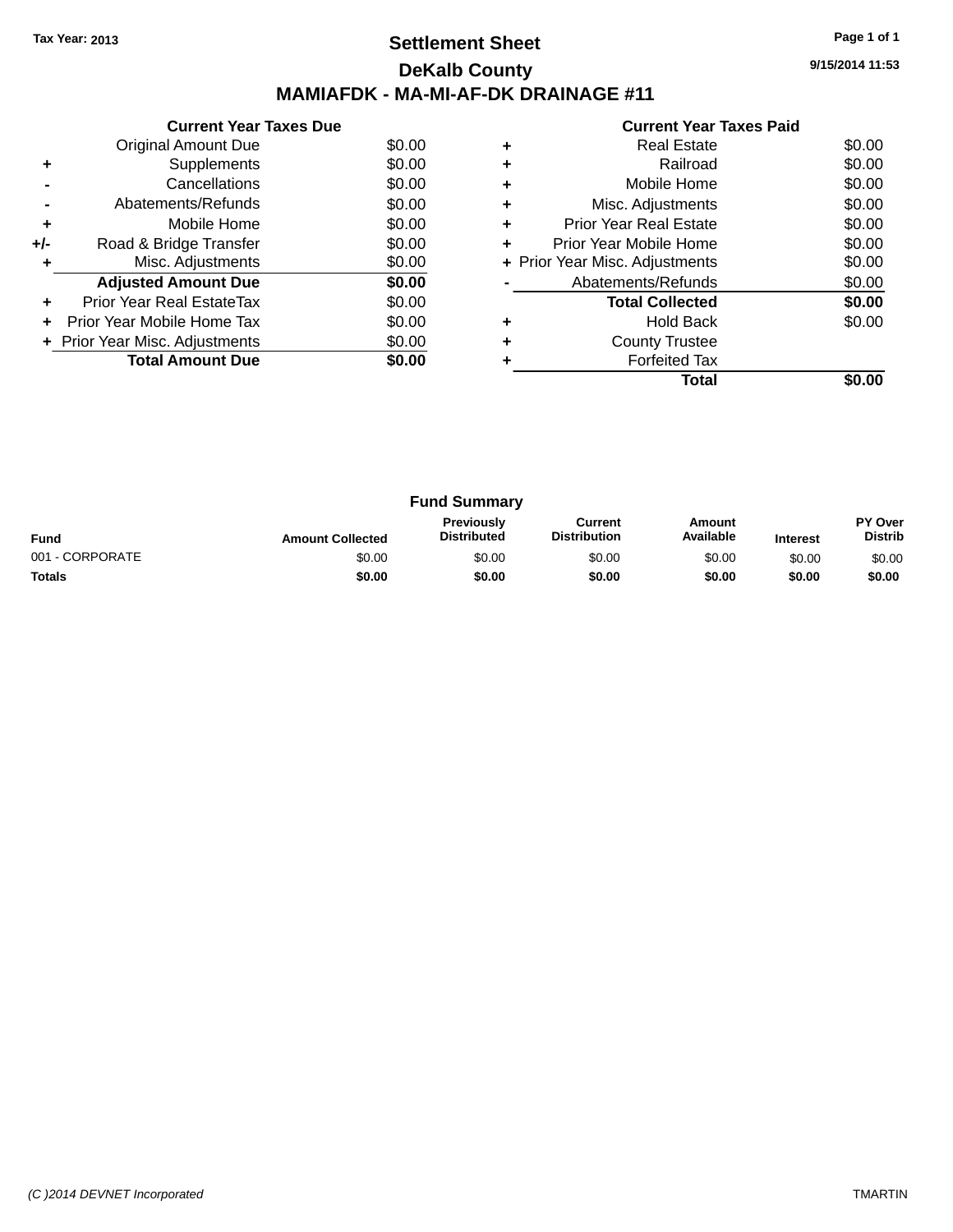## **Settlement Sheet Tax Year: 2013 Page 1 of 1 DeKalb County MY-DK #2 - MAYFIELD DEKALB DRAINAGE**

**Current Year Taxes Due** Original Amount Due \$1,206.46 **+** Supplements \$0.00 **-** Cancellations \$0.00 **-** Abatements/Refunds \$0.00 **+** Mobile Home \$0.00 **+/-** Road & Bridge Transfer \$0.00 **+** Misc. Adjustments \$0.00 **Adjusted Amount Due \$1,206.46 +** Prior Year Real EstateTax \$0.00 **+** Prior Year Mobile Home Tax \$0.00 **+ Prior Year Misc. Adjustments**  $$0.00$ **Total Amount Due \$1,206.46**

| ٠ | <b>Real Estate</b>             | \$1,206.46 |
|---|--------------------------------|------------|
| ÷ | Railroad                       | \$0.00     |
| ٠ | Mobile Home                    | \$0.00     |
| ٠ | Misc. Adjustments              | \$0.00     |
| ٠ | <b>Prior Year Real Estate</b>  | \$0.00     |
| ٠ | Prior Year Mobile Home         | \$0.00     |
|   | + Prior Year Misc. Adjustments | \$0.00     |
|   | Abatements/Refunds             | \$0.00     |
|   | <b>Total Collected</b>         | \$1,206.46 |
| ٠ | <b>Hold Back</b>               | \$0.00     |
| ٠ | <b>County Trustee</b>          |            |
| ٠ | <b>Forfeited Tax</b>           |            |
|   | Total                          | \$1.206.46 |
|   |                                |            |

|                 |                         |                                  |                                       | <b>Distribution Summary</b>    |                 |                           |
|-----------------|-------------------------|----------------------------------|---------------------------------------|--------------------------------|-----------------|---------------------------|
|                 |                         |                                  | <b>Tax Distribution Date</b>          |                                |                 | Amount                    |
|                 |                         |                                  | 05/22/2014                            |                                |                 | \$81.36                   |
|                 |                         |                                  | 06/27/2014                            |                                |                 | \$627.02                  |
|                 |                         |                                  | 08/22/2014                            |                                |                 | \$8.82                    |
|                 |                         |                                  | 09/19/2014                            |                                |                 | \$489.26                  |
|                 |                         |                                  |                                       | <b>Totals: 4 Distributions</b> |                 | \$1,206.46                |
|                 |                         |                                  | <b>Grand Totals: 4 Distributions</b>  |                                |                 | \$1,206.46                |
|                 |                         | <b>Fund Summary</b>              |                                       |                                |                 |                           |
| Fund            | <b>Amount Collected</b> | Previously<br><b>Distributed</b> | <b>Current</b><br><b>Distribution</b> | Amount<br>Available            | <b>Interest</b> | PY Over<br><b>Distrib</b> |
| 001 - CORPORATE | \$1,206.46              | \$717.20                         | \$489.26                              | \$0.00                         | \$0.00          | \$0.00                    |
| <b>Totals</b>   | \$1,206,46              | \$717.20                         | \$489.26                              | \$0.00                         | \$0.00          | \$0.00                    |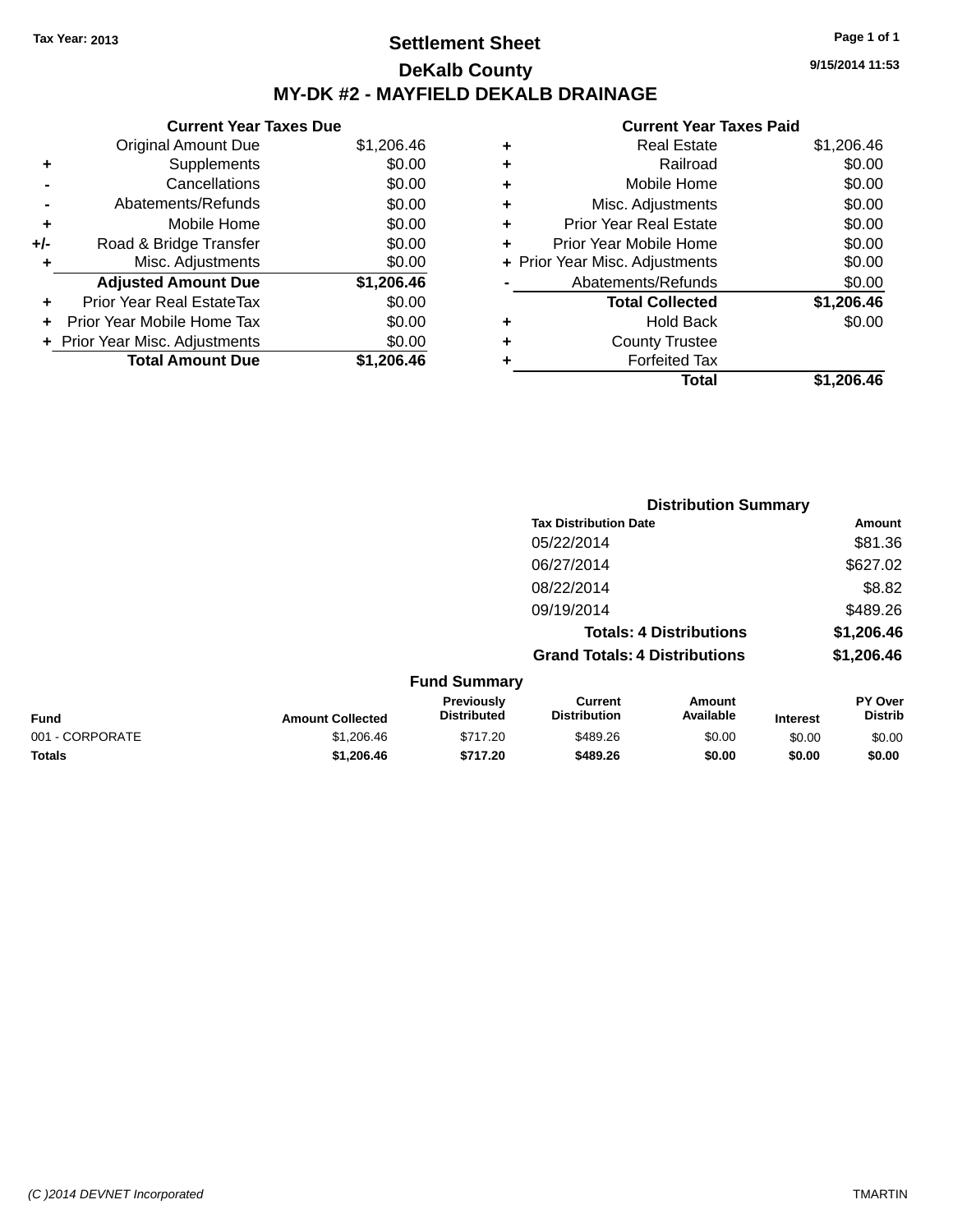## **Settlement Sheet Tax Year: 2013 Page 1 of 1 DeKalb County NO-LR-SA # - NO-LR-SA DRAINAGE #10**

**9/15/2014 11:53**

|     | <b>Current Year Taxes Due</b>  |             |
|-----|--------------------------------|-------------|
|     | <b>Original Amount Due</b>     | \$50,438.86 |
| ٠   | Supplements                    | \$401.34    |
|     | Cancellations                  | \$401.34    |
|     | Abatements/Refunds             | \$0.00      |
| ٠   | Mobile Home                    | \$0.00      |
| +/- | Road & Bridge Transfer         | \$0.00      |
| ٠   | Misc. Adjustments              | \$0.00      |
|     | <b>Adjusted Amount Due</b>     | \$50,438.86 |
| ٠   | Prior Year Real EstateTax      | \$0.00      |
| ÷   | Prior Year Mobile Home Tax     | \$0.00      |
|     | + Prior Year Misc. Adjustments | \$0.00      |
|     | <b>Total Amount Due</b>        | \$50.438.86 |

| <b>Real Estate</b>             | \$48,175.03 |
|--------------------------------|-------------|
| Railroad                       | \$0.00      |
| Mobile Home                    | \$0.00      |
| Misc. Adjustments              | \$0.00      |
| <b>Prior Year Real Estate</b>  | \$0.00      |
| Prior Year Mobile Home         | \$0.00      |
| + Prior Year Misc. Adjustments | \$0.00      |
| Abatements/Refunds             | \$0.00      |
| <b>Total Collected</b>         | \$48,175.03 |
| <b>Hold Back</b>               | \$0.00      |
| <b>County Trustee</b>          |             |
| <b>Forfeited Tax</b>           |             |
| Total                          | \$48,175.03 |
|                                |             |

|         | <b>Distribution Summary</b>          |             |
|---------|--------------------------------------|-------------|
|         | <b>Tax Distribution Date</b>         | Amount      |
|         | 05/22/2014                           | \$8,020.77  |
|         | 06/27/2014                           | \$20,615.97 |
|         | 07/25/2014                           | \$468.45    |
|         | 08/22/2014                           | \$2,765.09  |
|         | 09/19/2014                           | \$16,304.75 |
|         | <b>Totals: 5 Distributions</b>       | \$48,175.03 |
|         | <b>Grand Totals: 5 Distributions</b> | \$48,175.03 |
| $E_{t}$ |                                      |             |

| <b>Fund Summary</b> |                         |                                         |                                |                     |                 |                                  |
|---------------------|-------------------------|-----------------------------------------|--------------------------------|---------------------|-----------------|----------------------------------|
| <b>Fund</b>         | <b>Amount Collected</b> | <b>Previously</b><br><b>Distributed</b> | Current<br><b>Distribution</b> | Amount<br>Available | <b>Interest</b> | <b>PY Over</b><br><b>Distrib</b> |
| 001 - CORPORATE     | \$48,175,03             | \$31,870.28                             | \$16,304.75                    | \$0.00              | \$0.00          | \$0.00                           |
| <b>Totals</b>       | \$48,175,03             | \$31.870.28                             | \$16,304,75                    | \$0.00              | \$0.00          | \$0.00                           |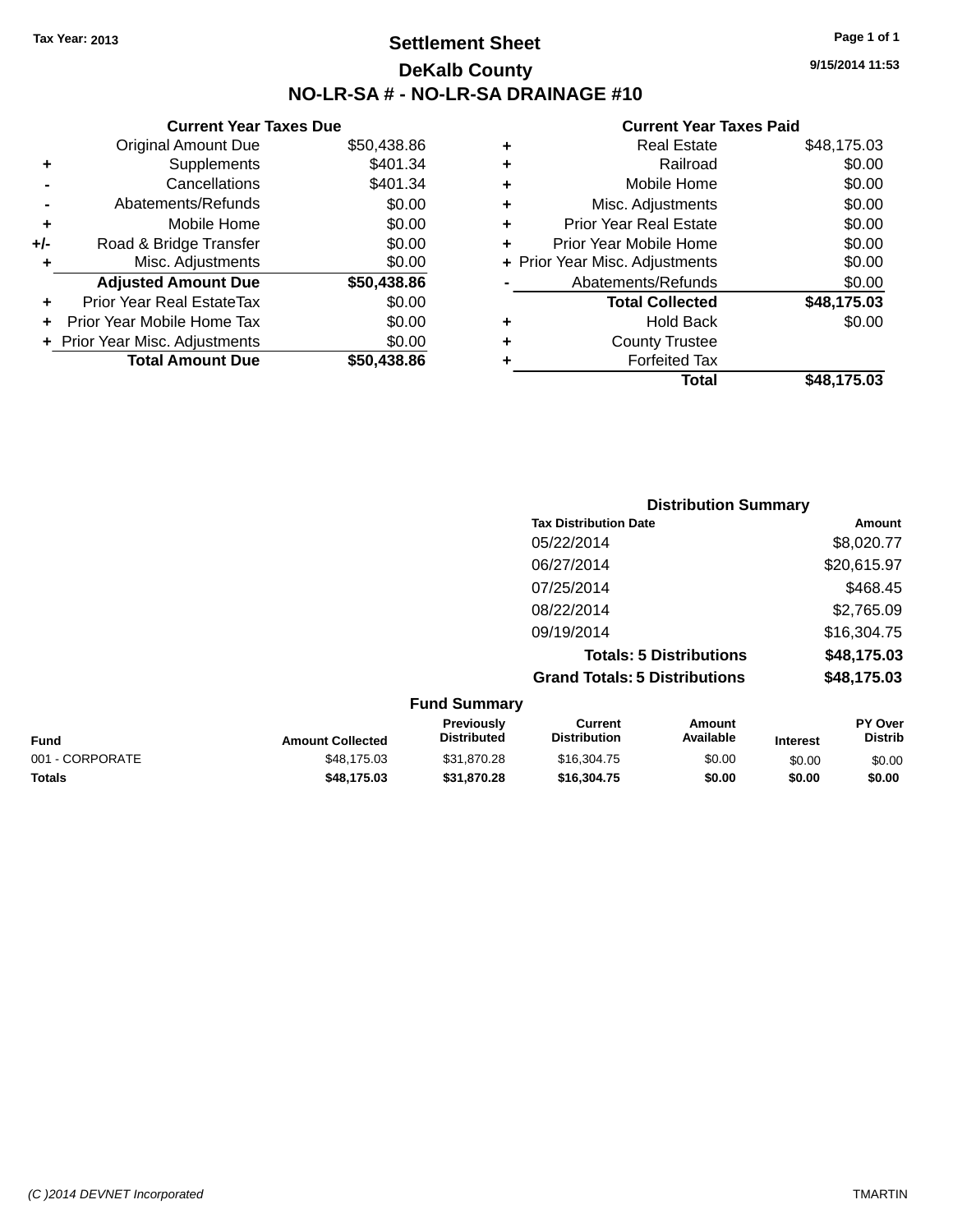## **Settlement Sheet Tax Year: 2013 Page 1 of 1 DeKalb County NORMAL #13 - NORMAL DRAINAGE DISTRICT**

**9/15/2014 11:53**

|     | <b>Current Year Taxes Due</b>  |        |
|-----|--------------------------------|--------|
|     | Original Amount Due            | \$0.00 |
| ٠   | Supplements                    | \$0.00 |
|     | Cancellations                  | \$0.00 |
|     | Abatements/Refunds             | \$0.00 |
| ٠   | Mobile Home                    | \$0.00 |
| +/- | Road & Bridge Transfer         | \$0.00 |
|     | Misc. Adjustments              | \$0.00 |
|     | <b>Adjusted Amount Due</b>     | \$0.00 |
|     | Prior Year Real EstateTax      | \$0.00 |
|     | Prior Year Mobile Home Tax     | \$0.00 |
|     | + Prior Year Misc. Adjustments | \$0.00 |
|     | <b>Total Amount Due</b>        | \$0.00 |
|     |                                |        |

|   | <b>Real Estate</b>             | \$0.00 |
|---|--------------------------------|--------|
|   | Railroad                       | \$0.00 |
| ٠ | Mobile Home                    | \$0.00 |
|   | Misc. Adjustments              | \$0.00 |
| ٠ | <b>Prior Year Real Estate</b>  | \$0.00 |
| ٠ | Prior Year Mobile Home         | \$0.00 |
|   | + Prior Year Misc. Adjustments | \$0.00 |
|   | Abatements/Refunds             | \$0.00 |
|   | <b>Total Collected</b>         | \$0.00 |
|   | <b>Hold Back</b>               | \$0.00 |
| ٠ | <b>County Trustee</b>          |        |
|   | <b>Forfeited Tax</b>           |        |
|   | Total                          |        |
|   |                                |        |

| <b>Fund Summary</b> |                         |                                  |                                |                            |                 |                                  |
|---------------------|-------------------------|----------------------------------|--------------------------------|----------------------------|-----------------|----------------------------------|
| <b>Fund</b>         | <b>Amount Collected</b> | Previously<br><b>Distributed</b> | Current<br><b>Distribution</b> | <b>Amount</b><br>Available | <b>Interest</b> | <b>PY Over</b><br><b>Distrib</b> |
| 001 - CORPORATE     | \$0.00                  | \$0.00                           | \$0.00                         | \$0.00                     | \$0.00          | \$0.00                           |
| <b>Totals</b>       | \$0.00                  | \$0.00                           | \$0.00                         | \$0.00                     | \$0.00          | \$0.00                           |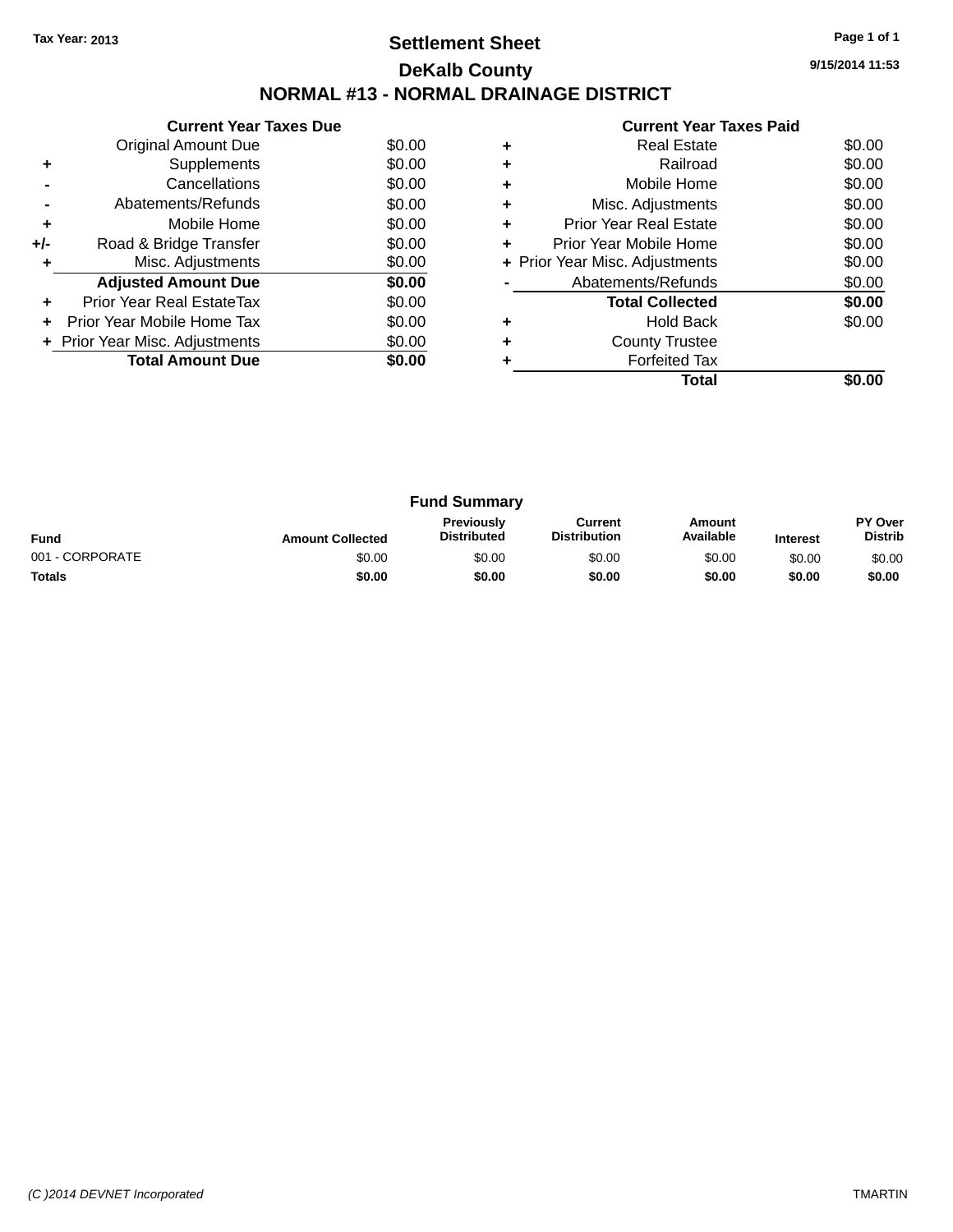## **Settlement Sheet Tax Year: 2013 Page 1 of 1 DeKalb County SH-MI #6 - SHABBONA/MILAN DRAINAGE**

| <b>Current Year Taxes Due</b>  |             |
|--------------------------------|-------------|
| <b>Original Amount Due</b>     | \$10,961.84 |
| Supplements                    | \$0.00      |
| Cancellations                  | \$0.00      |
| Abatements/Refunds             | \$0.00      |
| Mobile Home                    | \$0.00      |
| Road & Bridge Transfer         | \$0.00      |
| Misc. Adjustments              | \$0.00      |
| <b>Adjusted Amount Due</b>     | \$10,961.84 |
| Prior Year Real EstateTax      | \$0.00      |
| Prior Year Mobile Home Tax     | \$0.00      |
| + Prior Year Misc. Adjustments | \$0.00      |
|                                |             |
|                                |             |

|   | <b>Real Estate</b>             | \$10,924.41 |
|---|--------------------------------|-------------|
| ٠ | Railroad                       | \$0.00      |
| ٠ | Mobile Home                    | \$0.00      |
| ٠ | Misc. Adjustments              | \$0.00      |
| ٠ | <b>Prior Year Real Estate</b>  | \$0.00      |
| ÷ | Prior Year Mobile Home         | \$0.00      |
|   | + Prior Year Misc. Adjustments | \$0.00      |
|   | Abatements/Refunds             | \$0.00      |
|   | <b>Total Collected</b>         | \$10,924.41 |
| ٠ | <b>Hold Back</b>               | \$0.00      |
| ٠ | <b>County Trustee</b>          |             |
| ٠ | <b>Forfeited Tax</b>           |             |
|   | Total                          | \$10,924.41 |
|   |                                |             |

| <b>Distribution Summary</b>          |             |
|--------------------------------------|-------------|
| <b>Tax Distribution Date</b>         | Amount      |
| 05/22/2014                           | \$411.50    |
| 06/27/2014                           | \$6,372.38  |
| 07/25/2014                           | \$0.75      |
| 08/22/2014                           | \$250.44    |
| 09/19/2014                           | \$3,889.34  |
| <b>Totals: 5 Distributions</b>       | \$10,924.41 |
| <b>Grand Totals: 5 Distributions</b> | \$10,924.41 |

| <b>Fund Summary</b>     |                                  |                                |                     |                 |                                  |
|-------------------------|----------------------------------|--------------------------------|---------------------|-----------------|----------------------------------|
| <b>Amount Collected</b> | Previously<br><b>Distributed</b> | Current<br><b>Distribution</b> | Amount<br>Available | <b>Interest</b> | <b>PY Over</b><br><b>Distrib</b> |
| \$10.924.41             | \$7,035.07                       | \$3.889.34                     | \$0.00              | \$0.00          | \$0.00                           |
| \$10,924.41             | \$7.035.07                       | \$3,889,34                     | \$0.00              | \$0.00          | \$0.00                           |
|                         |                                  |                                |                     |                 |                                  |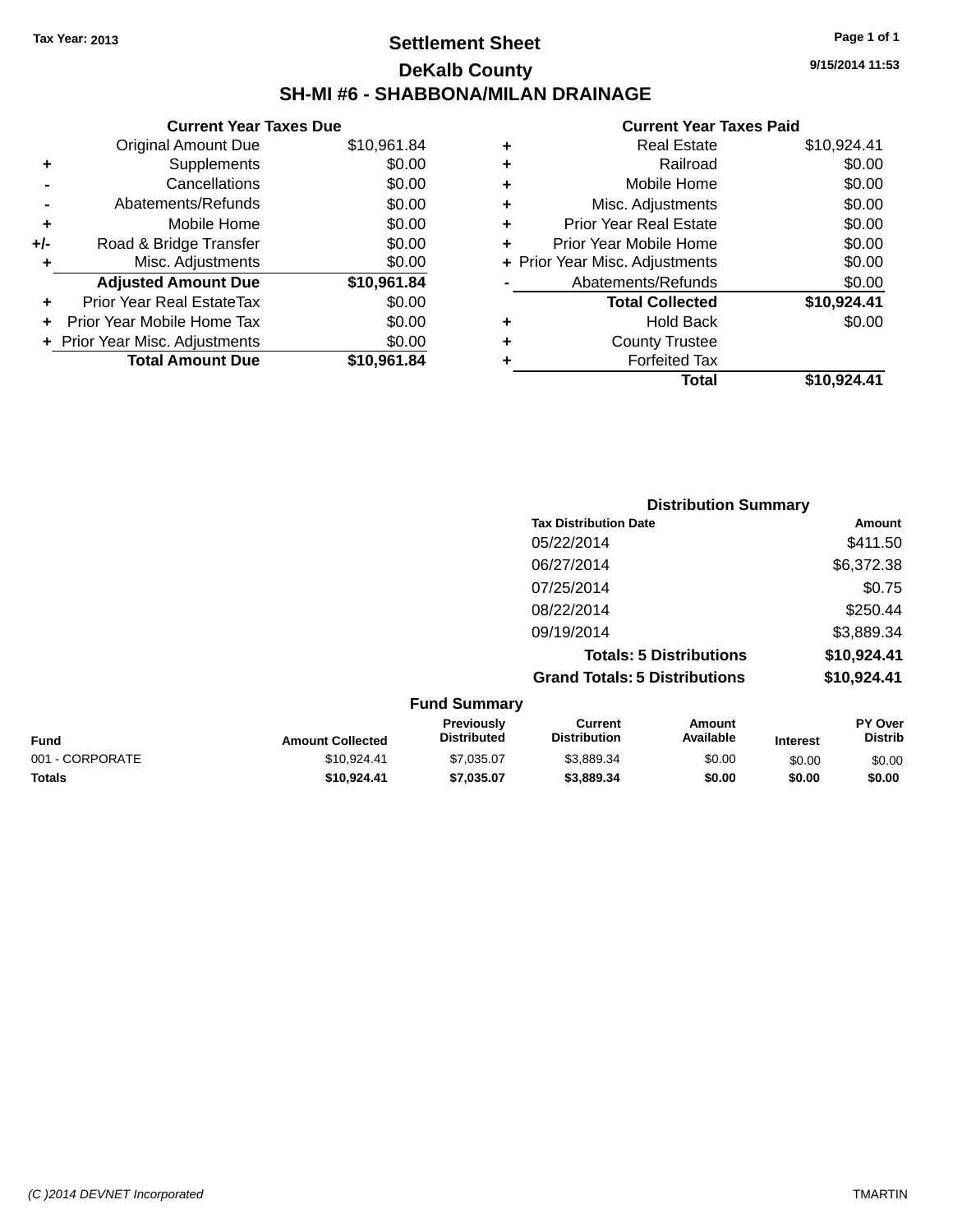# **Settlement Sheet Tax Year: 2013 Page 1 of 1 DeKalb County SQ GR #12 - SQUAW GROVE DRAINAGE**

**9/15/2014 11:53**

|     | <b>Current Year Taxes Due</b>  |            |  |  |  |  |
|-----|--------------------------------|------------|--|--|--|--|
|     | <b>Original Amount Due</b>     | \$7,028.28 |  |  |  |  |
| ٠   | Supplements                    | \$0.00     |  |  |  |  |
|     | Cancellations                  | \$0.00     |  |  |  |  |
|     | Abatements/Refunds             | \$0.00     |  |  |  |  |
| ٠   | Mobile Home                    | \$0.00     |  |  |  |  |
| +/- | Road & Bridge Transfer         | \$0.00     |  |  |  |  |
| ٠   | Misc. Adjustments              | \$0.00     |  |  |  |  |
|     | <b>Adjusted Amount Due</b>     | \$7,028.28 |  |  |  |  |
| ÷   | Prior Year Real EstateTax      | \$0.00     |  |  |  |  |
| ÷   | Prior Year Mobile Home Tax     | \$0.00     |  |  |  |  |
|     | + Prior Year Misc. Adjustments | \$0.00     |  |  |  |  |
|     | <b>Total Amount Due</b>        | \$7,028.28 |  |  |  |  |

|   | <b>Real Estate</b>             | \$7,028.28 |
|---|--------------------------------|------------|
| ٠ | Railroad                       | \$0.00     |
| ٠ | Mobile Home                    | \$0.00     |
| ٠ | Misc. Adjustments              | \$0.00     |
| ٠ | <b>Prior Year Real Estate</b>  | \$0.00     |
| ÷ | Prior Year Mobile Home         | \$0.00     |
|   | + Prior Year Misc. Adjustments | \$0.00     |
|   | Abatements/Refunds             | \$0.00     |
|   | <b>Total Collected</b>         | \$7,028.28 |
| ٠ | <b>Hold Back</b>               | \$0.00     |
| ٠ | <b>County Trustee</b>          |            |
| ٠ | <b>Forfeited Tax</b>           |            |
|   | Total                          | \$7.028.28 |
|   |                                |            |

|                         |                                  |                                      | <b>Distribution Summary</b>    |                 |                           |
|-------------------------|----------------------------------|--------------------------------------|--------------------------------|-----------------|---------------------------|
|                         |                                  | <b>Tax Distribution Date</b>         |                                |                 | Amount                    |
|                         |                                  | 05/22/2014                           |                                |                 | \$1,034.46                |
|                         |                                  | 06/27/2014                           |                                |                 | \$2,706.48                |
|                         |                                  | 08/22/2014                           |                                |                 | \$744.66                  |
|                         |                                  | 09/19/2014                           |                                |                 | \$2,542.68                |
|                         |                                  |                                      | <b>Totals: 4 Distributions</b> |                 | \$7,028.28                |
|                         |                                  | <b>Grand Totals: 4 Distributions</b> |                                |                 | \$7,028.28                |
|                         | <b>Fund Summary</b>              |                                      |                                |                 |                           |
| <b>Amount Collected</b> | Previously<br><b>Distributed</b> | Current<br><b>Distribution</b>       | Amount<br>Available            | <b>Interest</b> | PY Over<br><b>Distrib</b> |

| Fund            | <b>Amount Collected</b> | Previously<br><b>Distributed</b> | Current<br><b>Distribution</b> | Amount<br>Available | Interest | <b>PY Over</b><br>Distrib |
|-----------------|-------------------------|----------------------------------|--------------------------------|---------------------|----------|---------------------------|
| 001 - CORPORATE | \$7.028.28              | \$4,485.60                       | \$2.542.68                     | \$0.00              | \$0.00   | \$0.00                    |
| <b>Totals</b>   | \$7,028,28              | \$4,485.60                       | \$2.542.68                     | \$0.00              | \$0.00   | \$0.00                    |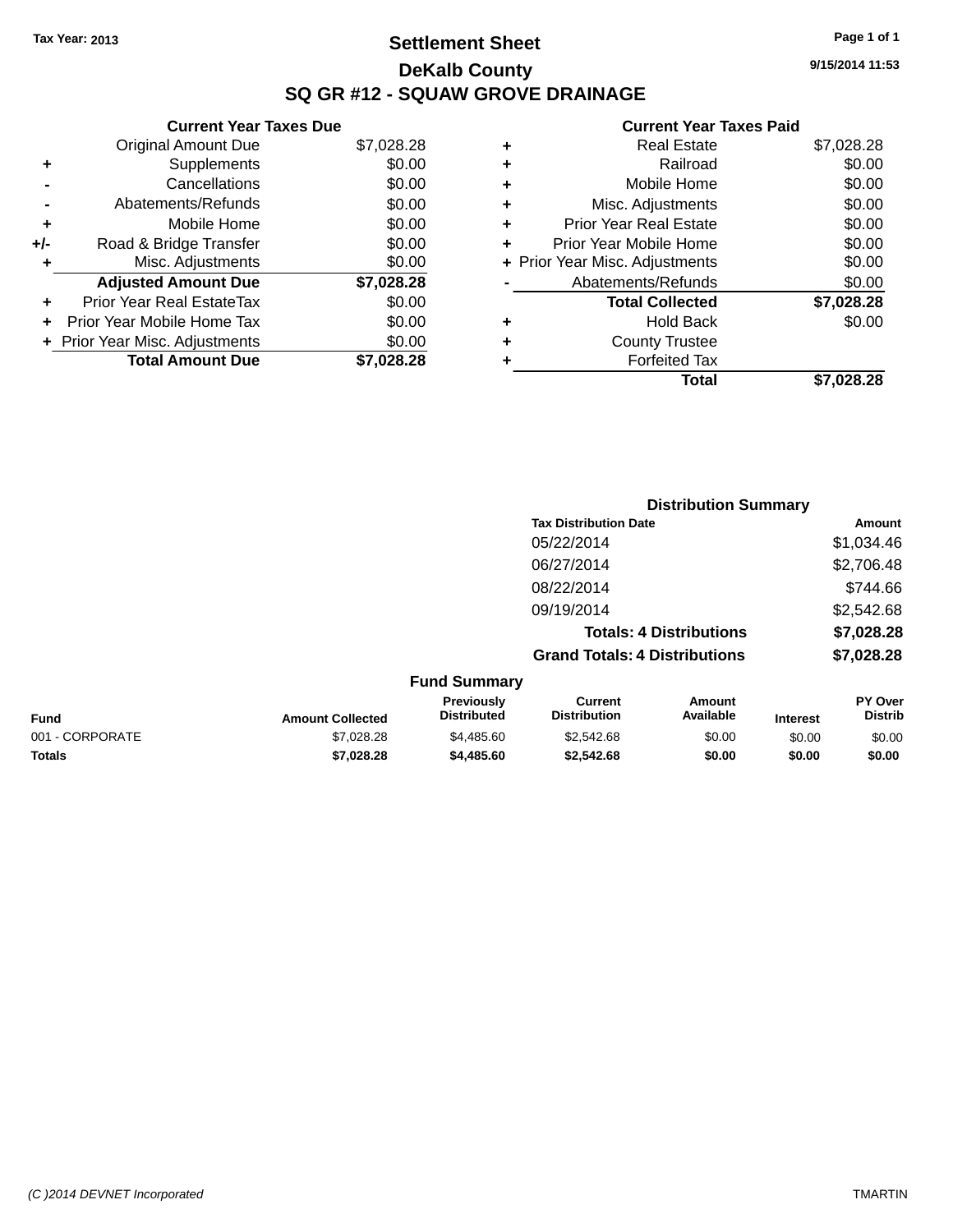### **Settlement Sheet Tax Year: 2013 Page 1 of 1 DeKalb County VG-CO #16 - VIRGIL CORTLAND DRAIN #16**

**9/15/2014 11:53**

|       | <b>Current Year Taxes Due</b>  |            |  |  |  |  |
|-------|--------------------------------|------------|--|--|--|--|
|       | <b>Original Amount Due</b>     | \$8,913.04 |  |  |  |  |
|       | Supplements                    | \$36.68    |  |  |  |  |
|       | Cancellations                  | \$36.68    |  |  |  |  |
|       | Abatements/Refunds             | \$0.00     |  |  |  |  |
| ٠     | Mobile Home                    | \$0.00     |  |  |  |  |
| $+/-$ | Road & Bridge Transfer         | \$0.00     |  |  |  |  |
| ٠     | Misc. Adjustments              | \$0.00     |  |  |  |  |
|       | <b>Adjusted Amount Due</b>     | \$8,913.04 |  |  |  |  |
| ÷     | Prior Year Real EstateTax      | \$0.00     |  |  |  |  |
| ÷     | Prior Year Mobile Home Tax     | \$0.00     |  |  |  |  |
|       | + Prior Year Misc. Adjustments | \$0.00     |  |  |  |  |
|       | <b>Total Amount Due</b>        | \$8,913.04 |  |  |  |  |
|       |                                |            |  |  |  |  |

| <b>Forfeited Tax</b>          | \$8,712.07                              |
|-------------------------------|-----------------------------------------|
| <b>County Trustee</b>         |                                         |
| Hold Back                     | \$0.00                                  |
| <b>Total Collected</b>        | \$8,712.07                              |
| Abatements/Refunds            | \$0.00                                  |
|                               | \$0.00                                  |
| Prior Year Mobile Home        | \$0.00                                  |
| <b>Prior Year Real Estate</b> | \$0.00                                  |
| Misc. Adjustments             | \$0.00                                  |
| Mobile Home                   | \$0.00                                  |
| Railroad                      | \$0.00                                  |
| <b>Real Estate</b>            | \$8,712.07                              |
|                               | + Prior Year Misc. Adjustments<br>Total |

|        | <b>Distribution Summary</b>          |            |
|--------|--------------------------------------|------------|
|        | <b>Tax Distribution Date</b>         | Amount     |
|        | 05/22/2014                           | \$978.40   |
|        | 06/27/2014                           | \$4,191.06 |
|        | 07/25/2014                           | \$89.04    |
|        | 08/22/2014                           | \$308.62   |
|        | 09/19/2014                           | \$3,144.95 |
|        | <b>Totals: 5 Distributions</b>       | \$8,712.07 |
|        | <b>Grand Totals: 5 Distributions</b> | \$8,712.07 |
| — IA — |                                      |            |

| <b>Fund Summary</b> |                         |                                         |                                |                     |                 |                           |
|---------------------|-------------------------|-----------------------------------------|--------------------------------|---------------------|-----------------|---------------------------|
| <b>Fund</b>         | <b>Amount Collected</b> | <b>Previously</b><br><b>Distributed</b> | Current<br><b>Distribution</b> | Amount<br>Available | <b>Interest</b> | PY Over<br><b>Distrib</b> |
| 001 - CORPORATE     | \$8.712.07              | \$5,567.12                              | \$3.144.95                     | \$0.00              | \$0.00          | \$0.00                    |
| <b>Totals</b>       | \$8.712.07              | \$5,567.12                              | \$3,144,95                     | \$0.00              | \$0.00          | \$0.00                    |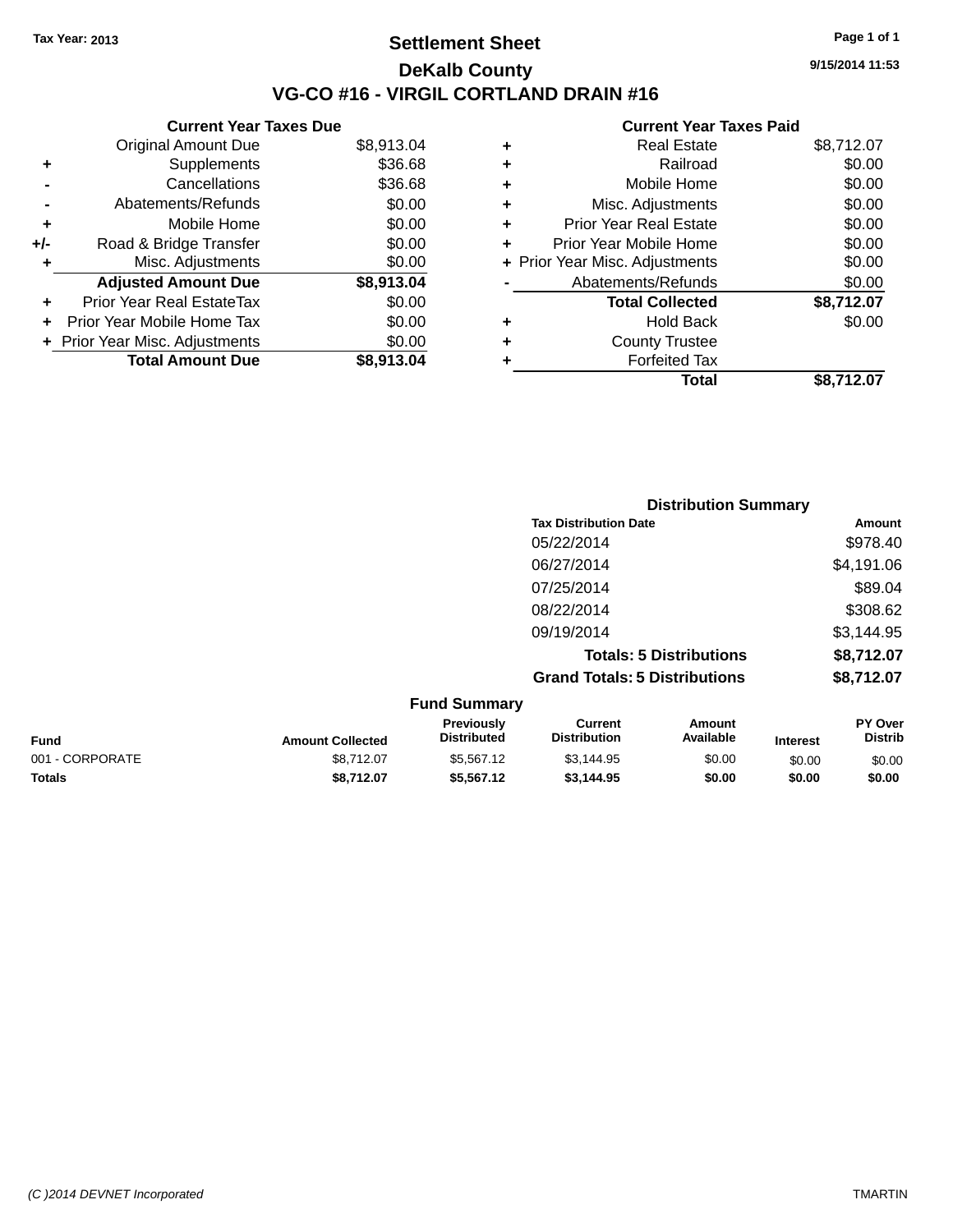# **Settlement Sheet Tax Year: 2013 Page 1 of 1 DeKalb County VI-AD #9 - VICTOR/ADAMS DRAINAGE #9**

**Current Year Taxes Due** Original Amount Due \$1,126.16 **+** Supplements \$0.00 **-** Cancellations \$0.00 **-** Abatements/Refunds \$0.00 **+** Mobile Home \$0.00 **+/-** Road & Bridge Transfer \$0.00 **+** Misc. Adjustments \$0.00 **Adjusted Amount Due \$1,126.16 +** Prior Year Real EstateTax \$0.00 **+** Prior Year Mobile Home Tax \$0.00 **+ Prior Year Misc. Adjustments**  $$0.00$ **Total Amount Due \$1,126.16**

#### **Current Year Taxes Paid**

| ٠ | <b>Real Estate</b>             | \$1,126.16 |
|---|--------------------------------|------------|
| ÷ | Railroad                       | \$0.00     |
| ÷ | Mobile Home                    | \$0.00     |
| ٠ | Misc. Adjustments              | \$0.00     |
| ٠ | <b>Prior Year Real Estate</b>  | \$0.00     |
| ٠ | Prior Year Mobile Home         | \$0.00     |
|   | + Prior Year Misc. Adjustments | \$0.00     |
|   | Abatements/Refunds             | \$0.00     |
|   | <b>Total Collected</b>         | \$1,126.16 |
| ٠ | <b>Hold Back</b>               | \$0.00     |
| ٠ | <b>County Trustee</b>          |            |
| ٠ | <b>Forfeited Tax</b>           |            |
|   | Total                          | \$1,126.16 |
|   |                                |            |

**Distribution Summary**

|                 |                         |                                  | <b>Tax Distribution Date</b>          |                                |                 | Amount                    |
|-----------------|-------------------------|----------------------------------|---------------------------------------|--------------------------------|-----------------|---------------------------|
|                 |                         |                                  | 05/22/2014<br>06/27/2014              |                                |                 | \$172.48                  |
|                 |                         |                                  |                                       |                                |                 | \$476.84                  |
|                 |                         |                                  | 09/19/2014                            |                                |                 | \$476.84                  |
|                 |                         |                                  |                                       | <b>Totals: 3 Distributions</b> |                 | \$1,126.16                |
|                 |                         |                                  | <b>Grand Totals: 3 Distributions</b>  |                                |                 | \$1,126.16                |
|                 |                         | <b>Fund Summary</b>              |                                       |                                |                 |                           |
| <b>Fund</b>     | <b>Amount Collected</b> | Previously<br><b>Distributed</b> | <b>Current</b><br><b>Distribution</b> | Amount<br>Available            | <b>Interest</b> | PY Over<br><b>Distrib</b> |
| 001 - CORPORATE | \$1,126.16              | \$649.32                         | \$476.84                              | \$0.00                         | \$0.00          | \$0.00                    |
| <b>Totals</b>   | \$1,126.16              | \$649.32                         | \$476.84                              | \$0.00                         | \$0.00          | \$0.00                    |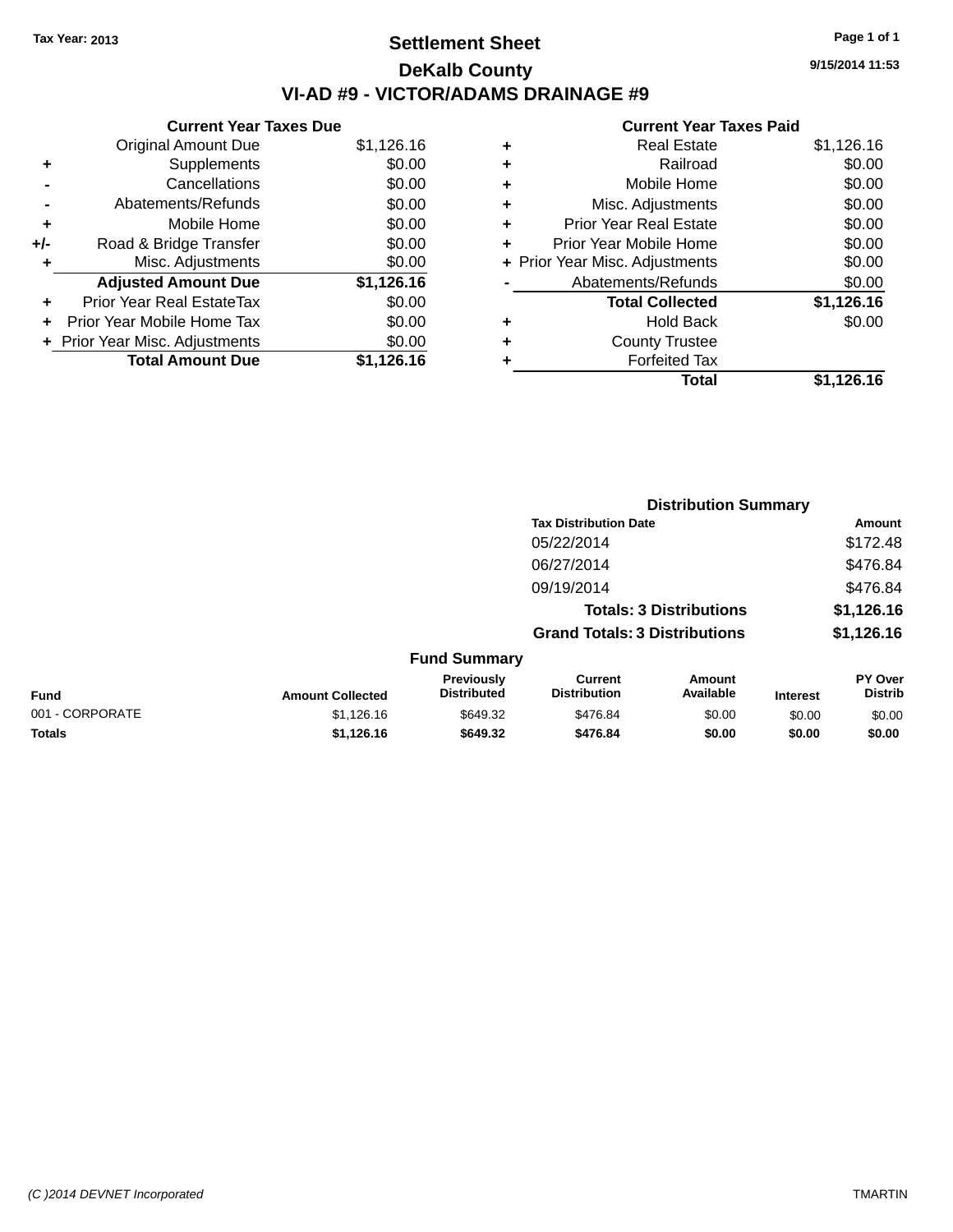# **Settlement Sheet Tax Year: 2013 Page 1 of 1 DeKalb County VI-CL #14 - VICTOR-CLINTON DRAINAGE**

**Current Year Taxes Due** Original Amount Due \$5,232.00 **+** Supplements \$0.00 **-** Cancellations \$0.00 **-** Abatements/Refunds \$0.00 **+** Mobile Home \$0.00 **+/-** Road & Bridge Transfer \$0.00 **+** Misc. Adjustments \$0.00 **Adjusted Amount Due \$5,232.00 +** Prior Year Real EstateTax \$0.00 **+** Prior Year Mobile Home Tax \$0.00 **+ Prior Year Misc. Adjustments**  $$0.00$ **Total Amount Due \$5,232.00**

|   | <b>Real Estate</b>             | \$5,232.00 |
|---|--------------------------------|------------|
| ٠ | Railroad                       | \$0.00     |
| ٠ | Mobile Home                    | \$0.00     |
| ٠ | Misc. Adjustments              | \$0.00     |
| ٠ | <b>Prior Year Real Estate</b>  | \$0.00     |
| ٠ | Prior Year Mobile Home         | \$0.00     |
|   | + Prior Year Misc. Adjustments | \$0.00     |
|   | Abatements/Refunds             | \$0.00     |
|   | <b>Total Collected</b>         | \$5,232.00 |
| ٠ | <b>Hold Back</b>               | \$0.00     |
| ٠ | <b>County Trustee</b>          |            |
| ٠ | <b>Forfeited Tax</b>           |            |
|   | Total                          | \$5,232.00 |
|   |                                |            |

|                 |                         | <b>Distribution Summary</b>      |                                       |                                |                 |                                  |  |
|-----------------|-------------------------|----------------------------------|---------------------------------------|--------------------------------|-----------------|----------------------------------|--|
|                 |                         |                                  | <b>Tax Distribution Date</b>          |                                |                 | Amount                           |  |
|                 |                         |                                  | 05/22/2014                            |                                |                 | \$1,231.54                       |  |
|                 |                         |                                  | 06/27/2014                            |                                |                 | \$2,887.42                       |  |
|                 |                         |                                  | 07/25/2014                            |                                |                 | \$105.00                         |  |
|                 |                         |                                  | 09/19/2014                            |                                |                 | \$1,008.04                       |  |
|                 |                         |                                  |                                       | <b>Totals: 4 Distributions</b> |                 | \$5,232.00                       |  |
|                 |                         |                                  | <b>Grand Totals: 4 Distributions</b>  |                                |                 | \$5,232.00                       |  |
|                 |                         | <b>Fund Summary</b>              |                                       |                                |                 |                                  |  |
| <b>Fund</b>     | <b>Amount Collected</b> | Previously<br><b>Distributed</b> | <b>Current</b><br><b>Distribution</b> | Amount<br>Available            | <b>Interest</b> | <b>PY Over</b><br><b>Distrib</b> |  |
| 001 - CORPORATE | \$5,232.00              | \$4,223.96                       | \$1,008.04                            | \$0.00                         | \$0.00          | \$0.00                           |  |
| <b>Totals</b>   | \$5,232.00              | \$4,223.96                       | \$1,008.04                            | \$0.00                         | \$0.00          | \$0.00                           |  |